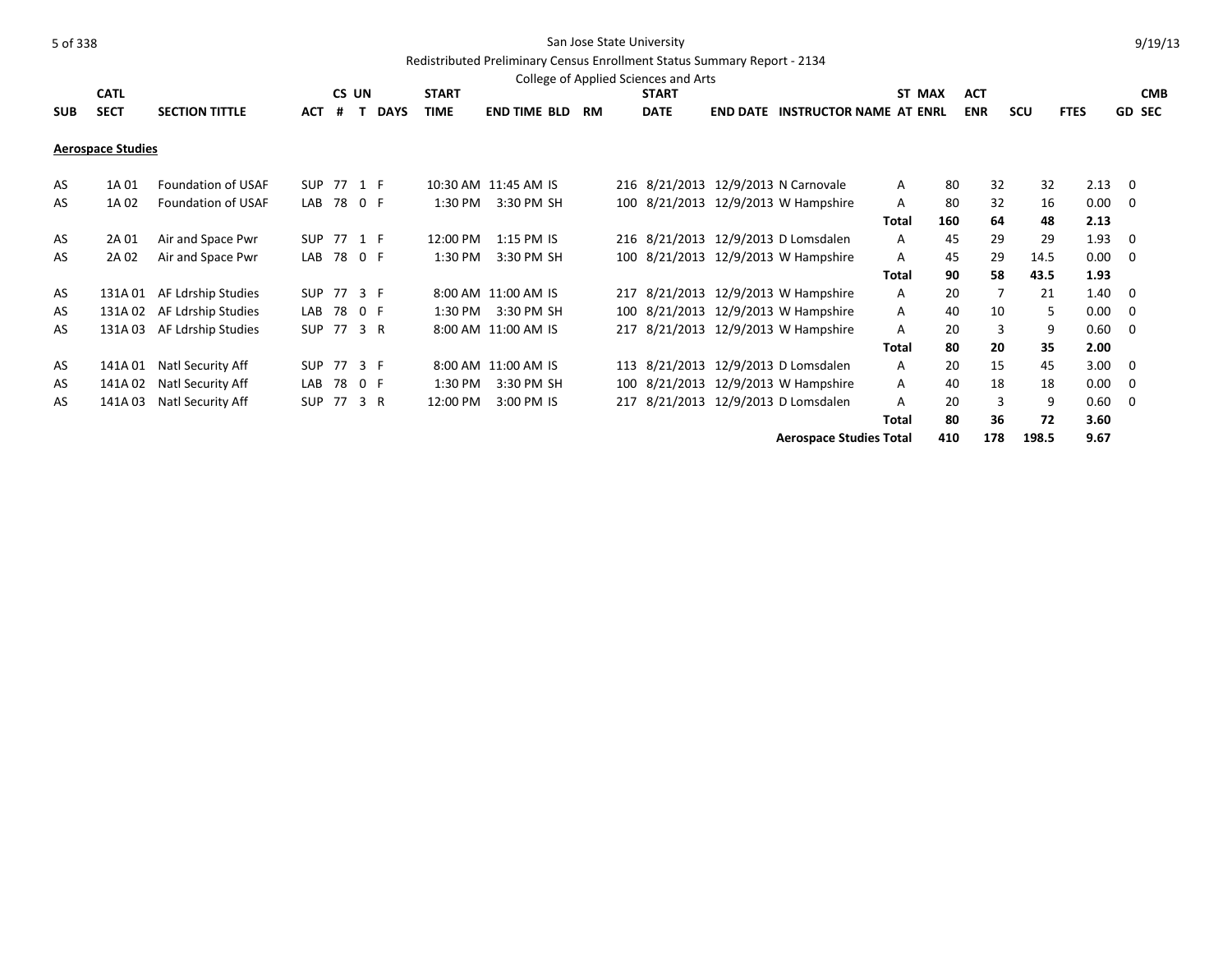|             |                           |                          |              |       |                   |              |          |                        |  | College of Applied Sciences and Arts |                                         |        |             |              |              |                   |                |            |  |
|-------------|---------------------------|--------------------------|--------------|-------|-------------------|--------------|----------|------------------------|--|--------------------------------------|-----------------------------------------|--------|-------------|--------------|--------------|-------------------|----------------|------------|--|
|             | <b>CATL</b>               |                          |              | CS UN |                   | <b>START</b> |          |                        |  | <b>START</b>                         |                                         | ST MAX | ACT         |              |              |                   |                | <b>CMB</b> |  |
| <b>SUB</b>  | <b>SECT</b>               | <b>SECTION TITTLE</b>    | ACT # T DAYS |       |                   | <b>TIME</b>  |          | <b>END TIME BLD RM</b> |  | <b>DATE</b>                          | <b>END DATE INSTRUCTOR NAME AT ENRL</b> |        | <b>ENR</b>  | scu          | <b>FTES</b>  |                   | <b>GD SEC</b>  |            |  |
|             | <b>Health Professions</b> |                          |              |       |                   |              |          |                        |  |                                      |                                         |        |             |              |              |                   |                |            |  |
| <b>HPRF</b> |                           | 100W 01 Writing Workshop | SEM 4        |       | 3 TR              |              |          | 9:00 AM 10:15 AM IS    |  | 215 8/21/2013 12/9/2013 D Caterina   |                                         | А      | 25          | $\mathbf{0}$ | $\mathbf{0}$ | 0.00              | 0 <sup>C</sup> | *          |  |
| <b>NUFS</b> |                           | 100W 01 Writing Workshop | SEM 4 3 TR   |       |                   |              |          | 9:00 AM 10:15 AM IS    |  | 215 8/21/2013 12/9/2013 D Caterina   |                                         | А      | 0           | 0            | $\mathbf 0$  | 0.00              | 0 <sup>C</sup> |            |  |
| <b>NURS</b> |                           | 100W 01 Writing Workshop | SEM 4        |       | 3 TR              |              |          | 9:00 AM 10:15 AM IS    |  | 215 8/21/2013 12/9/2013 D Caterina   |                                         | Α      | 0           | $\Omega$     | $\mathbf 0$  | $0.00\,$          | 0 <sup>C</sup> |            |  |
| OCTH        |                           | 100W 01 Writing Workshop | SEM 4        |       | 3 TR              |              |          | 9:00 AM 10:15 AM IS    |  | 215 8/21/2013 12/9/2013 D Caterina   |                                         | A      | 0           | $\mathbf{0}$ | $\mathbf{0}$ | 0.00              | 0 <sup>C</sup> |            |  |
| <b>HPRF</b> |                           | 100W 02 Writing Workshop | SEM 4        |       | 3 TR              |              |          | 10:30 AM 11:45 AM IS   |  | 215 8/21/2013 12/9/2013 D Caterina   |                                         | А      | 25          | 0            | $\mathbf 0$  | 0.00              | 0 <sup>C</sup> |            |  |
| <b>NUFS</b> |                           | 100W 02 Writing Workshop | SEM 4 3 TR   |       |                   |              |          | 10:30 AM 11:45 AM IS   |  | 215 8/21/2013 12/9/2013 D Caterina   |                                         | A      | 0           | 0            | $\mathbf{0}$ | 0.00              | 0 <sup>C</sup> |            |  |
| <b>NURS</b> |                           | 100W 02 Writing Workshop | SEM 4        |       | 3 TR              |              |          | 10:30 AM 11:45 AM IS   |  | 215 8/21/2013 12/9/2013 D Caterina   |                                         | А      | 0           | 0            | $\mathbf 0$  | 0.00              | 0 <sup>C</sup> |            |  |
| OCTH        |                           | 100W 02 Writing Workshop | SEM 4        |       | 3 TR              |              |          | 10:30 AM 11:45 AM IS   |  | 215 8/21/2013 12/9/2013 D Caterina   |                                         | А      | 0           | 0            | $\mathbf 0$  | 0.00              | 0 <sup>C</sup> |            |  |
| <b>HPRF</b> |                           | 100W 03 Writing Workshop | SEM 4 3 TR   |       |                   |              | 1:30 PM  | 2:45 PM IS             |  | 215 8/21/2013 12/9/2013 L Jacoby     |                                         | А      | 25          | $\Omega$     | $\mathbf{0}$ | 0.00              | 0 <sup>C</sup> |            |  |
| <b>NUFS</b> |                           | 100W 03 Writing Workshop | SEM 4        |       | 3 TR              |              | 1:30 PM  | 2:45 PM IS             |  | 215 8/21/2013 12/9/2013 L Jacoby     |                                         | Α      | 0           | 0            | $\mathbf 0$  | 0.00              | 0 <sup>C</sup> |            |  |
| <b>NURS</b> |                           | 100W 03 Writing Workshop | SEM 4        |       | 3 TR              |              | 1:30 PM  | 2:45 PM IS             |  | 215 8/21/2013 12/9/2013 L Jacoby     |                                         | A      | 0           | 0            | $\mathbf{0}$ | $0.00\,$          | 0 <sup>C</sup> |            |  |
| OCTH        |                           | 100W 03 Writing Workshop | SEM 4        |       | 3 TR              |              | 1:30 PM  | 2:45 PM IS             |  | 215 8/21/2013 12/9/2013 L Jacoby     |                                         | A      | 0           | $\mathbf{0}$ | $\mathbf{0}$ | 0.00              | 0 <sup>C</sup> |            |  |
| <b>HPRF</b> |                           | 100W 04 Writing Workshop | SEM 4        |       | 3 MW              |              | 1:30 PM  | 2:45 PM IS             |  | 215 8/21/2013 12/9/2013 M Duphily    |                                         | А      | 25          | 0            | $\mathbf 0$  | 0.00              | 0 <sup>C</sup> |            |  |
| <b>NUFS</b> |                           | 100W 04 Writing Workshop | SEM 4        |       | 3 MW              |              | 1:30 PM  | 2:45 PM IS             |  | 215 8/21/2013 12/9/2013 M Duphily    |                                         | A      | 0           | $\Omega$     | $\mathbf{0}$ | 0.00              | 0 <sup>C</sup> |            |  |
| <b>NURS</b> |                           | 100W 04 Writing Workshop | SEM 4        |       | 3 MW              |              | 1:30 PM  | 2:45 PM IS             |  | 215 8/21/2013 12/9/2013 M Duphily    |                                         | А      | 0           | $\mathbf{0}$ | $\mathbf{0}$ | 0.00              | 0 <sup>C</sup> |            |  |
| OCTH        |                           | 100W 04 Writing Workshop | SEM 4        |       | 3 MW              |              | 1:30 PM  | 2:45 PM IS             |  | 215 8/21/2013 12/9/2013 M Duphily    |                                         | А      | 0           | $\Omega$     | $\mathbf 0$  | 0.00              | 0 <sup>C</sup> |            |  |
| <b>HPRF</b> |                           | 100W 05 Writing Workshop | SEM 4        |       | 3 MW              |              | 12:00 PM | 1:15 PM IS             |  | 215 8/21/2013 12/9/2013 E Chiu       |                                         | А      | 25          | 0            | $\mathbf{0}$ | 0.00              | 0 <sup>C</sup> |            |  |
| <b>NUFS</b> |                           | 100W 05 Writing Workshop | SEM 4        |       | 3 MW              |              | 12:00 PM | 1:15 PM IS             |  | 215 8/21/2013 12/9/2013 E Chiu       |                                         | А      | 0           | 0            | 0            | $0.00\,$          | 0 <sup>C</sup> |            |  |
| <b>NURS</b> |                           | 100W 05 Writing Workshop | SEM 4        |       | 3 MW              |              | 12:00 PM | 1:15 PM IS             |  | 215 8/21/2013 12/9/2013 E Chiu       |                                         | A      | 0           | 0            | $\mathbf{0}$ | $0.00\,$          | 0 <sup>C</sup> |            |  |
| OCTH        |                           | 100W 05 Writing Workshop | SEM 4        |       | 3 MW              |              | 12:00 PM | 1:15 PM IS             |  | 215 8/21/2013 12/9/2013 E Chiu       |                                         | A      | 0           | $\mathbf{0}$ | $\mathbf 0$  | 0.00              | 0 <sup>C</sup> |            |  |
| <b>HPRF</b> |                           | 100W 06 Writing Workshop | SEM 4        |       | 3 W               |              | 3:00 PM  | 5:45 PM HB             |  | 407 8/21/2013 12/9/2013 S Ash        |                                         | А      | 25          | $\Omega$     | $\mathbf 0$  | 0.00              | 0 <sup>C</sup> |            |  |
| <b>NUFS</b> |                           | 100W 06 Writing Workshop | SEM 4        |       | 3 W               |              | 3:00 PM  | 5:45 PM HB             |  | 407 8/21/2013 12/9/2013 S Ash        |                                         | А      | 0           | $\mathbf{0}$ | $\mathbf{0}$ | 0.00              | 0 <sup>C</sup> |            |  |
| <b>NURS</b> |                           | 100W 06 Writing Workshop | SEM 4        |       | 3 W               |              | 3:00 PM  | 5:45 PM HB             |  | 407 8/21/2013 12/9/2013 S Ash        |                                         | Α      | 0           | 0            | $\mathbf 0$  | 0.00              | 0 <sup>C</sup> |            |  |
| OCTH        |                           | 100W 06 Writing Workshop | SEM 4        |       | 3 W               |              | 3:00 PM  | 5:45 PM HB             |  | 407 8/21/2013 12/9/2013 S Ash        |                                         | А      | 0           | $\Omega$     | $\mathbf{0}$ | $0.00\,$          | 0 <sup>C</sup> |            |  |
| <b>HPRF</b> |                           | 100W 07 Writing Workshop | SEM 4        |       | 3 F               |              |          | 9:00 AM 11:45 AM IS    |  | 215 8/21/2013 12/9/2013 S Rivera     |                                         | А      | 25          | $\mathbf{0}$ | $\mathbf{0}$ | 0.00              | 0 <sup>C</sup> |            |  |
| <b>NUFS</b> |                           | 100W 07 Writing Workshop | SEM 4        |       | 3 F               |              |          | 9:00 AM 11:45 AM IS    |  | 215 8/21/2013 12/9/2013 S Rivera     |                                         | А      | 0           | 0            | $\mathbf 0$  | 0.00              | 0 <sup>C</sup> |            |  |
| <b>NURS</b> |                           | 100W 07 Writing Workshop | SEM 4        |       | 3 F               |              |          | 9:00 AM 11:45 AM IS    |  | 215 8/21/2013 12/9/2013 S Rivera     |                                         | A      | 0           | $\mathbf 0$  | $\mathbf{0}$ | 0.00              | 0 <sup>C</sup> |            |  |
| OCTH        |                           | 100W 07 Writing Workshop | SEM 4        |       | 3 F               |              |          | 9:00 AM 11:45 AM IS    |  | 215 8/21/2013 12/9/2013 S Rivera     |                                         | Α      | 0           | $\mathbf 0$  | $\mathbf 0$  | 0.00              | 0 <sup>c</sup> |            |  |
| <b>HPRF</b> |                           | 100W 08 Writing Workshop | SEM          |       | 3                 |              |          |                        |  |                                      |                                         | X      | 0           | 0            | $\mathbf 0$  | 0.00              | $\mathbf 0$    |            |  |
| НS          |                           | 100W 08 Writing Workshop | SEM          |       | 3                 |              |          |                        |  |                                      |                                         | х      | 0           | $\Omega$     | $\mathbf{0}$ | 0.00              | 0              |            |  |
| <b>NUFS</b> |                           | 100W 08 Writing Workshop | SEM          |       | 3                 |              |          |                        |  |                                      |                                         | X      | 0           | 0            | 0            | 0.00              | 0              |            |  |
| <b>NURS</b> |                           | 100W 08 Writing Workshop | SEM          |       | 3                 |              |          |                        |  |                                      |                                         | X      | $\mathbf 0$ | $\mathbf{0}$ | $\Omega$     | 0.00              | $\mathbf 0$    |            |  |
| OCTH        |                           | 100W 08 Writing Workshop | <b>SEM</b>   |       | 3                 |              |          |                        |  |                                      |                                         | X      | 0           | 0            | $\mathbf 0$  | 0.00              | 0              |            |  |
| <b>HPRF</b> |                           | 100W 09 Writing Workshop | SEM 4        |       | $\mathbf{3}$<br>M |              | 3:00 PM  | 5:45 PM SH             |  | 242 8/21/2013 12/9/2013 S Ash        |                                         | A      | 25          | $\Omega$     | $\mathbf{0}$ | 0.00 <sub>1</sub> | 0 <sup>C</sup> |            |  |
| <b>NUFS</b> |                           | 100W 09 Writing Workshop | SEM 4        |       | 3 M               |              | 3:00 PM  | 5:45 PM SH             |  | 242 8/21/2013 12/9/2013 S Ash        |                                         | Α      | 0           | $\mathbf 0$  | $\mathbf 0$  | 0.00              | 0 <sup>C</sup> |            |  |
| <b>NURS</b> |                           | 100W 09 Writing Workshop | SEM 4        |       | 3 M               |              | 3:00 PM  | 5:45 PM SH             |  | 242 8/21/2013 12/9/2013 S Ash        |                                         | Α      | 0           | 0            | $\mathbf 0$  | 0.00              | 0 <sup>C</sup> |            |  |
| <b>OCTH</b> |                           | 100W 09 Writing Workshop | SEM 4        |       | 3 M               |              | 3:00 PM  | 5:45 PM SH             |  | 242 8/21/2013 12/9/2013 S Ash        |                                         | Α      | $\Omega$    | $\Omega$     | $\mathbf{0}$ | 0.00              | 0 <sup>C</sup> |            |  |
| <b>HPRF</b> |                           | 100W 10 Writing Workshop | SEM 4        |       | 3 M               |              | 6:00 PM  | 8:45 PM IS             |  | 215 8/21/2013 12/9/2013 D Caterina   |                                         | A      | 25          | $\Omega$     | $\Omega$     | 0.00              | 0 <sup>C</sup> |            |  |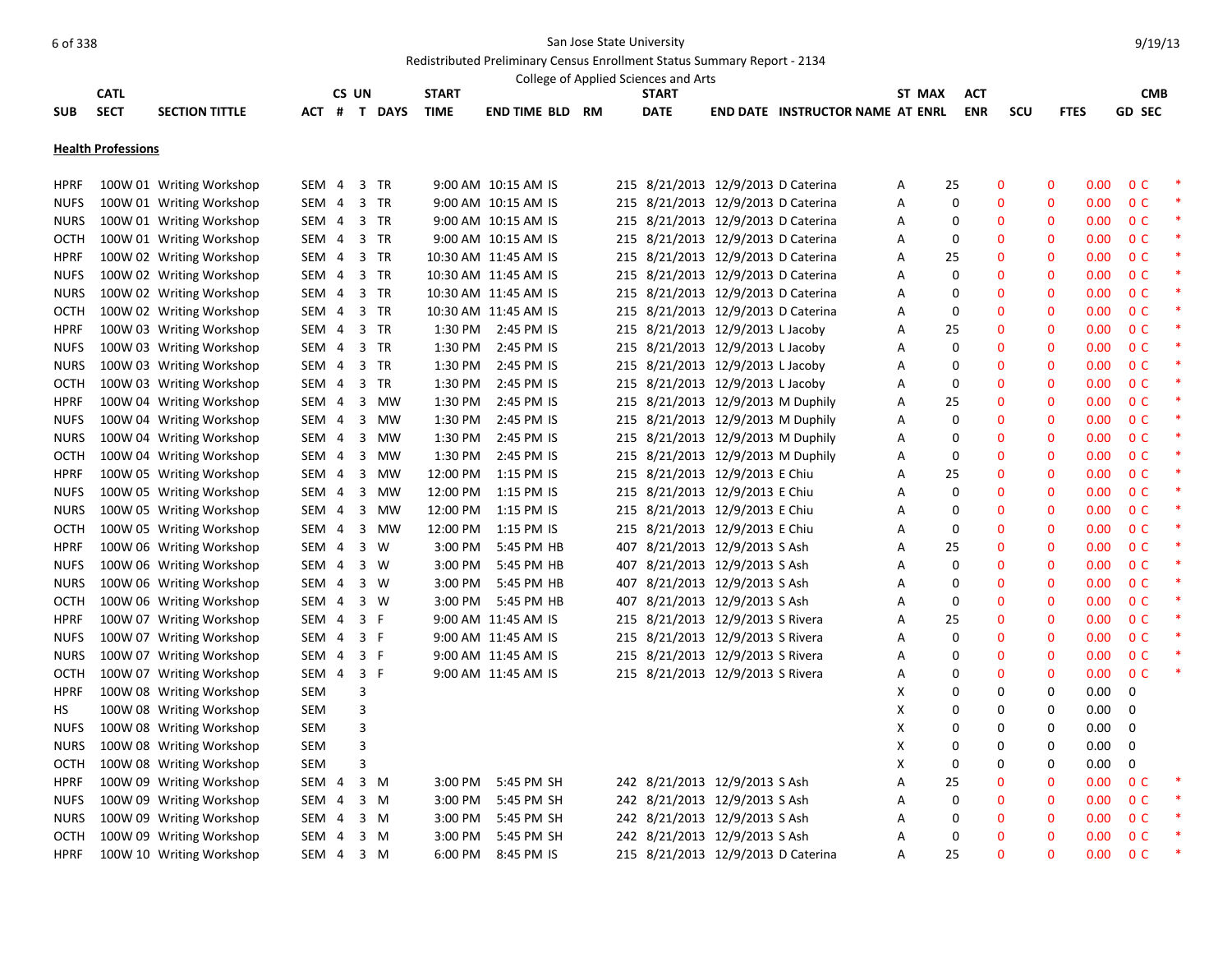|             |             |                          |            |                         |                         |               |              |                        |  | College of Applied Sciences and Arts |                                         |        |             |              |              |          |                  |  |
|-------------|-------------|--------------------------|------------|-------------------------|-------------------------|---------------|--------------|------------------------|--|--------------------------------------|-----------------------------------------|--------|-------------|--------------|--------------|----------|------------------|--|
|             | <b>CATL</b> |                          |            | CS UN                   |                         |               | <b>START</b> |                        |  | <b>START</b>                         |                                         | ST MAX | <b>ACT</b>  |              |              |          | <b>CMB</b>       |  |
| <b>SUB</b>  | <b>SECT</b> | <b>SECTION TITTLE</b>    | ACT #      |                         |                         | <b>T DAYS</b> | <b>TIME</b>  | <b>END TIME BLD RM</b> |  | <b>DATE</b>                          | <b>END DATE INSTRUCTOR NAME AT ENRL</b> |        | <b>ENR</b>  | scu          | <b>FTES</b>  |          | <b>GD SEC</b>    |  |
| <b>NUFS</b> |             | 100W 10 Writing Workshop | SEM 4      |                         | 3 M                     |               | 6:00 PM      | 8:45 PM IS             |  | 215 8/21/2013 12/9/2013 D Caterina   |                                         | Α      | 0           | 0            | $\mathbf{0}$ | 0.00     | 0 <sup>C</sup>   |  |
| <b>NURS</b> |             | 100W 10 Writing Workshop | SEM 4      |                         | 3 M                     |               | 6:00 PM      | 8:45 PM IS             |  | 215 8/21/2013 12/9/2013 D Caterina   |                                         | А      | 0           | $\Omega$     | $\mathbf 0$  | 0.00     | 0 <sup>C</sup>   |  |
| ОСТН        |             | 100W 10 Writing Workshop | SEM 4      |                         | 3 M                     |               | 6:00 PM      | 8:45 PM IS             |  | 215 8/21/2013 12/9/2013 D Caterina   |                                         | Α      | 0           | 0            | $\mathbf 0$  | 0.00     | 0 <sup>C</sup>   |  |
| <b>HPRF</b> |             | 100W 11 Writing Workshop | SEM 4      |                         | 3 T                     |               | 3:00 PM      | 5:45 PM SH             |  | 242 8/21/2013 12/9/2013 M Bondi      |                                         | А      | 25          | $\Omega$     | $\mathbf 0$  | $0.00\,$ | 0 <sup>C</sup>   |  |
| <b>NUFS</b> |             | 100W 11 Writing Workshop | SEM 4      |                         | 3 <sub>1</sub>          |               | 3:00 PM      | 5:45 PM SH             |  | 242 8/21/2013 12/9/2013 M Bondi      |                                         | А      | 0           | 0            | $\mathbf 0$  | 0.00     | 0 <sup>C</sup>   |  |
| <b>NURS</b> |             | 100W 11 Writing Workshop | SEM 4      |                         | 3 <sub>7</sub>          |               | 3:00 PM      | 5:45 PM SH             |  | 242 8/21/2013 12/9/2013 M Bondi      |                                         | A      | 0           | $\mathbf 0$  | $\mathbf 0$  | 0.00     | 0 <sup>C</sup>   |  |
| OCTH        |             | 100W 11 Writing Workshop | SEM 4      |                         | 3 <sub>7</sub>          |               | 3:00 PM      | 5:45 PM SH             |  | 242 8/21/2013 12/9/2013 M Bondi      |                                         | A      | 0           | $\Omega$     | $\mathbf{0}$ | 0.00     | 0 <sup>C</sup>   |  |
| <b>HPRF</b> |             | 100W 12 Writing Workshop | SEM 4      |                         | 3 <sub>T</sub>          |               | 6:00 PM      | 8:45 PM IS             |  | 215 8/21/2013 12/9/2013 M Bondi      |                                         | А      | 25          | $\mathbf 0$  | $\mathbf 0$  | 0.00     | 0 <sup>C</sup>   |  |
| <b>NUFS</b> |             | 100W 12 Writing Workshop | SEM 4      |                         | 3 <sub>1</sub>          |               | 6:00 PM      | 8:45 PM IS             |  | 215 8/21/2013 12/9/2013 M Bondi      |                                         | Α      | 0           | 0            | $\mathbf 0$  | 0.00     | 0 <sup>C</sup>   |  |
| <b>NURS</b> |             | 100W 12 Writing Workshop | SEM 4      |                         | 3 <sub>1</sub>          |               | 6:00 PM      | 8:45 PM IS             |  | 215 8/21/2013 12/9/2013 M Bondi      |                                         | Α      | 0           | $\mathbf 0$  | $\mathbf{0}$ | 0.00     | 0 <sup>C</sup>   |  |
| OCTH        |             | 100W 12 Writing Workshop | SEM 4      |                         | 3 T                     |               | 6:00 PM      | 8:45 PM IS             |  | 215 8/21/2013 12/9/2013 M Bondi      |                                         | Α      | 0           | 0            | $\mathbf 0$  | 0.00     | 0 <sup>c</sup>   |  |
| <b>HPRF</b> |             | 100W 13 Writing Workshop | <b>SEM</b> |                         | 3                       |               |              |                        |  |                                      |                                         | Χ      | 0           | 0            | 0            | 0.00     | $\mathbf 0$      |  |
| НS          |             | 100W 13 Writing Workshop | SEM        |                         | 3                       |               |              |                        |  |                                      |                                         | X      | 0           | 0            | 0            | $0.00\,$ | $\mathbf 0$      |  |
| <b>NUFS</b> |             | 100W 13 Writing Workshop | SEM        |                         | 3                       |               |              |                        |  |                                      |                                         | X      | 0           | 0            | 0            | 0.00     | 0                |  |
| <b>NURS</b> |             | 100W 13 Writing Workshop | SEM        |                         | 3                       |               |              |                        |  |                                      |                                         | X      | 0           | 0            | $\mathbf 0$  | 0.00     | $\mathbf 0$      |  |
| OCTH        |             | 100W 13 Writing Workshop | <b>SEM</b> |                         | 3                       |               |              |                        |  |                                      |                                         | X      | 0           | 0            | 0            | 0.00     | $\mathbf 0$      |  |
| <b>HPRF</b> |             | 100W 14 Writing Workshop | SEM        |                         | 3                       |               |              |                        |  |                                      |                                         | X      | 0           | 0            | $\mathbf 0$  | 0.00     | 0                |  |
| НS          |             | 100W 14 Writing Workshop | <b>SEM</b> |                         | 3                       |               |              |                        |  |                                      |                                         | X      | 0           | $\Omega$     | 0            | 0.00     | 0                |  |
| <b>NUFS</b> |             | 100W 14 Writing Workshop | <b>SEM</b> |                         | 3                       |               |              |                        |  |                                      |                                         | X      | 0           | $\Omega$     | 0            | 0.00     | 0                |  |
| <b>NURS</b> |             | 100W 14 Writing Workshop | SEM        |                         | 3                       |               |              |                        |  |                                      |                                         | X      | 0           | 0            | 0            | $0.00\,$ | $\mathbf 0$      |  |
| OCTH        |             | 100W 14 Writing Workshop | <b>SEM</b> |                         | 3                       |               |              |                        |  |                                      |                                         | X      | 0           | 0            | 0            | 0.00     | $\boldsymbol{0}$ |  |
| <b>HPRF</b> |             | 100W 15 Writing Workshop | SEM 4      |                         | 3 R                     |               | 3:00 PM      | 5:45 PM SH             |  | 238 8/21/2013 12/9/2013 A Demers     |                                         | A      | 25          | $\Omega$     | $\mathbf{0}$ | 0.00     | 0 <sup>c</sup>   |  |
| <b>NUFS</b> |             | 100W 15 Writing Workshop | SEM 4      |                         | 3 R                     |               | 3:00 PM      | 5:45 PM SH             |  | 238 8/21/2013 12/9/2013 A Demers     |                                         | А      | 0           | $\mathbf 0$  | $\mathbf 0$  | 0.00     | 0 <sup>c</sup>   |  |
| <b>NURS</b> |             | 100W 15 Writing Workshop | SEM 4      |                         | 3 R                     |               | 3:00 PM      | 5:45 PM SH             |  | 238 8/21/2013 12/9/2013 A Demers     |                                         | Α      | 0           | 0            | $\mathbf 0$  | 0.00     | 0 <sup>C</sup>   |  |
| OCTH        |             | 100W 15 Writing Workshop | SEM 4      |                         | 3 R                     |               | 3:00 PM      | 5:45 PM SH             |  | 238 8/21/2013 12/9/2013 A Demers     |                                         | Α      | 0           | $\Omega$     | $\mathbf 0$  | 0.00     | 0 <sup>c</sup>   |  |
| <b>HPRF</b> |             | 100W 16 Writing Workshop | SEM 4      |                         | 3                       | MW            | 12:00 PM     | 1:15 PM BBC            |  | 125 8/21/2013 12/9/2013 N Clinch     |                                         | Α      | 25          | 0            | $\mathbf 0$  | 0.00     | 0 <sup>C</sup>   |  |
| <b>NUFS</b> |             | 100W 16 Writing Workshop | SEM 4      |                         | $\overline{3}$          | MW            | 12:00 PM     | 1:15 PM BBC            |  | 125 8/21/2013 12/9/2013 N Clinch     |                                         | A      | 0           | $\mathbf{0}$ | $\mathbf{0}$ | 0.00     | 0 <sup>C</sup>   |  |
| <b>NURS</b> |             | 100W 16 Writing Workshop | SEM 4      |                         |                         | 3 MW          | 12:00 PM     | 1:15 PM BBC            |  | 125 8/21/2013 12/9/2013 N Clinch     |                                         | A      | 0           | 0            | $\mathbf 0$  | 0.00     | 0 <sup>C</sup>   |  |
| OCTH        |             | 100W 16 Writing Workshop | SEM 4      |                         | $\overline{\mathbf{3}}$ | <b>MW</b>     | 12:00 PM     | 1:15 PM BBC            |  | 125 8/21/2013 12/9/2013 N Clinch     |                                         | A      | 0           | 0            | $\mathbf{0}$ | 0.00     | 0 <sup>C</sup>   |  |
| <b>HPRF</b> |             | 100W 17 Writing Workshop | <b>SEM</b> |                         | 3                       |               |              |                        |  |                                      |                                         | X      | 0           | 0            | 0            | 0.00     | $\mathbf 0$      |  |
| НS          |             | 100W 17 Writing Workshop | SEM        |                         | 3                       |               |              |                        |  |                                      |                                         | X      | 0           | 0            | 0            | $0.00\,$ | 0                |  |
| <b>NUFS</b> |             | 100W 17 Writing Workshop | <b>SEM</b> |                         | 3                       |               |              |                        |  |                                      |                                         | х      | 0           | $\Omega$     | $\mathbf 0$  | 0.00     | $\mathbf 0$      |  |
| <b>NURS</b> |             | 100W 17 Writing Workshop | <b>SEM</b> |                         | 3                       |               |              |                        |  |                                      |                                         | X      | 0           | 0            | 0            | 0.00     | 0                |  |
| OCTH        |             | 100W 17 Writing Workshop | <b>SEM</b> |                         | 3                       |               |              |                        |  |                                      |                                         | Χ      | $\mathbf 0$ | $\mathbf 0$  | $\mathbf 0$  | 0.00     | $\mathbf 0$      |  |
| <b>HPRF</b> |             | 100W 18 Writing Workshop | SEM 4      |                         | 3 TR                    |               | 12:00 PM     | 1:15 PM IS             |  | 113 8/21/2013 12/9/2013 L Jacoby     |                                         | A      | 25          | 0            | $\mathbf{0}$ | 0.00     | 0 <sup>c</sup>   |  |
| <b>NUFS</b> |             | 100W 18 Writing Workshop | SEM 4      |                         | 3 TR                    |               | 12:00 PM     | 1:15 PM IS             |  | 113 8/21/2013 12/9/2013 L Jacoby     |                                         | Α      | 0           | $\Omega$     | $\mathbf 0$  | 0.00     | 0 <sup>C</sup>   |  |
| <b>NURS</b> |             | 100W 18 Writing Workshop | SEM 4      |                         | 3 TR                    |               | 12:00 PM     | 1:15 PM IS             |  | 113 8/21/2013 12/9/2013 L Jacoby     |                                         | Α      | 0           | $\mathbf{0}$ | $\mathbf 0$  | 0.00     | 0 <sup>C</sup>   |  |
| OCTH        |             | 100W 18 Writing Workshop | SEM 4      |                         | 3 TR                    |               | 12:00 PM     | 1:15 PM IS             |  | 113 8/21/2013 12/9/2013 L Jacoby     |                                         | Α      | 0           | 0            | $\mathbf 0$  | 0.00     | 0 <sup>C</sup>   |  |
|             |             |                          |            |                         |                         |               |              |                        |  |                                      |                                         | Total  | 350         | 0            | $\mathbf 0$  | 0.00     |                  |  |
| HPRF        | 135 01      | <b>Hith Multiculture</b> | <b>LEC</b> | $\overline{\mathbf{3}}$ | 3 TR                    |               | 12:00 PM     | 1:15 PM SH             |  | 242 8/21/2013 12/9/2013 C Haas       |                                         | A      | 30          | $\Omega$     | $\Omega$     | 0.00     | 0 <sup>C</sup>   |  |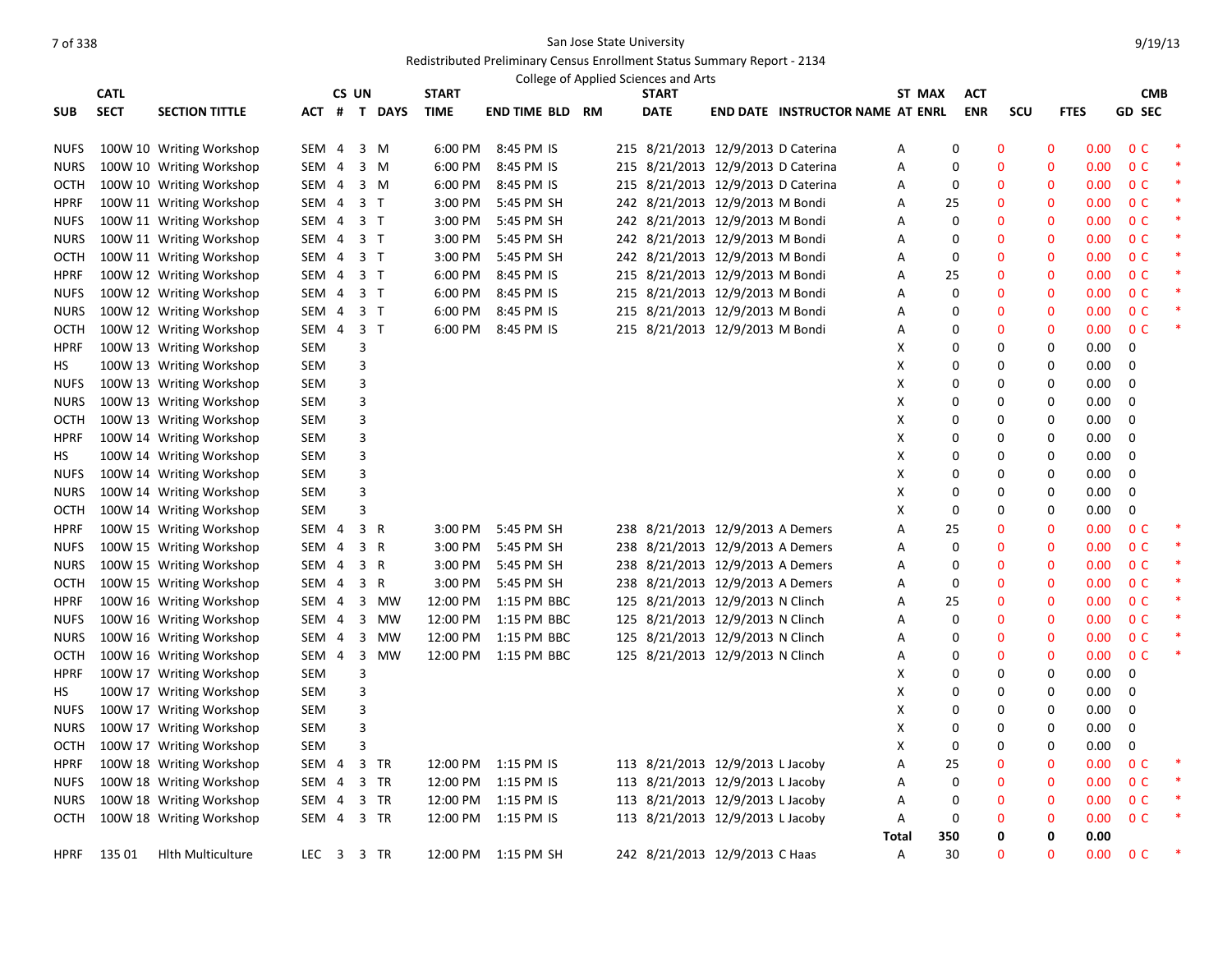## Redistributed Preliminary Census Enrollment Status Summary Report - 2134

|             | <b>CATL</b> |                             |               | CS UN                   |                | <b>START</b> |                        | College of Applied Sciences and Arts<br><b>START</b> |                     |                                         | ST MAX | АСТ         |              |              |                   | <b>CMB</b>     |  |
|-------------|-------------|-----------------------------|---------------|-------------------------|----------------|--------------|------------------------|------------------------------------------------------|---------------------|-----------------------------------------|--------|-------------|--------------|--------------|-------------------|----------------|--|
| <b>SUB</b>  | <b>SECT</b> | <b>SECTION TITTLE</b>       | ACT #         |                         | T DAYS         | <b>TIME</b>  | <b>END TIME BLD RM</b> | <b>DATE</b>                                          |                     | <b>END DATE INSTRUCTOR NAME AT ENRL</b> |        | <b>ENR</b>  | <b>SCU</b>   | <b>FTES</b>  |                   | <b>GD SEC</b>  |  |
| HS          | 135 01      | <b>Hith Multiculture</b>    | <b>LEC</b>    | $\overline{\mathbf{3}}$ | 3 TR           | 12:00 PM     | 1:15 PM SH             | 242 8/21/2013 12/9/2013 C Haas                       |                     |                                         | А      | $\mathbf 0$ | $\mathbf 0$  | 0            | 0.00              | 0 <sup>C</sup> |  |
| <b>NURS</b> | 135 01      | <b>Hith Multiculture</b>    | LEC.          | $\overline{\mathbf{3}}$ | 3 TR           | 12:00 PM     | 1:15 PM SH             | 242 8/21/2013 12/9/2013 C Haas                       |                     |                                         | Α      | 0           | $\mathbf 0$  | $\bf{0}$     | 0.00              | 0 <sup>C</sup> |  |
| OCTH        | 135 01      | <b>Hith Multiculture</b>    | <b>LEC</b>    | $\overline{\mathbf{3}}$ | 3 TR           | 12:00 PM     | 1:15 PM SH             | 242 8/21/2013 12/9/2013 C Haas                       |                     |                                         | А      | 0           | $\mathbf{0}$ | $\mathbf{0}$ | 0.00              | 0 <sup>C</sup> |  |
| <b>HPRF</b> | 135 02      | <b>Hith Multiculture</b>    | <b>LEC</b>    | $\overline{3}$          | 3 W            | 6:00 PM      | 8:45 PM SH             | 242 8/21/2013 12/9/2013 J Kaiser                     |                     |                                         | Α      | 30          | $\mathbf 0$  | 0            | 0.00              | 0 <sup>C</sup> |  |
| <b>NUFS</b> | 135 02      | <b>Hith Multiculture</b>    | <b>LEC</b>    | $\overline{3}$          | 3 W            | 6:00 PM      | 8:45 PM SH             | 242 8/21/2013 12/9/2013 J Kaiser                     |                     |                                         | А      | $\mathbf 0$ | $\mathbf 0$  | 0            | 0.00              | 0 <sup>C</sup> |  |
| <b>NURS</b> | 135 02      | <b>Hith Multiculture</b>    | <b>LEC</b>    | $\overline{\mathbf{3}}$ | 3 W            | 6:00 PM      | 8:45 PM SH             | 242 8/21/2013 12/9/2013 J Kaiser                     |                     |                                         | A      | 0           | $\mathbf 0$  | $\mathbf{0}$ | 0.00              | 0 <sup>C</sup> |  |
| OCTH        | 135 02      | <b>Hith Multiculture</b>    | <b>LEC</b>    | $\overline{3}$          | 3 W            | 6:00 PM      | 8:45 PM SH             | 242 8/21/2013 12/9/2013 J Kaiser                     |                     |                                         | Α      | $\mathbf 0$ | $\mathbf{0}$ | 0            | 0.00              | 0 <sup>C</sup> |  |
| <b>HPRF</b> | 135 03      | <b>Hith Multiculture</b>    | <b>LEC</b>    | $\overline{\mathbf{3}}$ | 3 F            |              | 9:00 AM 11:45 AM SH    | 242 8/21/2013 12/9/2013 M Allen                      |                     |                                         | A      | 30          | $\mathbf 0$  | 0            | 0.00              | 0 <sup>C</sup> |  |
| <b>NUFS</b> | 135 03      | <b>Hith Multiculture</b>    | <b>LEC</b>    | $\overline{\mathbf{3}}$ | 3 F            |              | 9:00 AM 11:45 AM SH    | 242 8/21/2013 12/9/2013 M Allen                      |                     |                                         | А      | $\mathbf 0$ | $\mathbf 0$  | 0            | 0.00              | 0 <sup>C</sup> |  |
| <b>NURS</b> | 135 03      | <b>Hith Multiculture</b>    | LEC.          | $\overline{\mathbf{3}}$ | 3 F            |              | 9:00 AM 11:45 AM SH    | 242 8/21/2013 12/9/2013 M Allen                      |                     |                                         | А      | 0           | $\mathbf{0}$ | $\mathbf{0}$ | 0.00 <sub>1</sub> | 0 <sup>C</sup> |  |
| OCTH        | 135 03      | <b>Hith Multiculture</b>    | <b>LEC</b>    | 3                       | 3 F            |              | 9:00 AM 11:45 AM SH    | 242 8/21/2013 12/9/2013 M Allen                      |                     |                                         | А      | 0           | $\mathbf 0$  | 0            | 0.00              | 0 <sup>C</sup> |  |
| <b>HPRF</b> | 135 04      | <b>Hith Multiculture</b>    | LEC.          | 3                       | 3 W            | 3:00 PM      | 5:45 PM SH             | 313 8/21/2013 12/9/2013 J Kaiser                     |                     |                                         | Α      | 30          | $\mathbf 0$  | 0            | 0.00              | 0 <sup>C</sup> |  |
| <b>NUFS</b> | 135 04      | <b>Hith Multiculture</b>    | <b>LEC</b>    | 3                       | 3 W            | 3:00 PM      | 5:45 PM SH             | 313 8/21/2013 12/9/2013 J Kaiser                     |                     |                                         | А      | $\mathbf 0$ | $\mathbf 0$  | 0            | 0.00              | 0 <sup>C</sup> |  |
| <b>NURS</b> | 135 04      | <b>Hith Multiculture</b>    | LEC.          | $\overline{\mathbf{3}}$ | 3 W            | 3:00 PM      | 5:45 PM SH             | 313 8/21/2013 12/9/2013 J Kaiser                     |                     |                                         | А      | 0           | $\mathbf{0}$ | $\mathbf{0}$ | 0.00              | 0 <sup>C</sup> |  |
| OCTH        | 135 04      | <b>Hith Multiculture</b>    | <b>LEC</b>    | $\overline{\mathbf{3}}$ | 3 W            | 3:00 PM      | 5:45 PM SH             | 313 8/21/2013 12/9/2013 J Kaiser                     |                     |                                         | Α      | 0           | $\mathbf 0$  | 0            | 0.00              | 0 <sup>C</sup> |  |
| <b>HPRF</b> | 135 05      | <b>Hith Multiculture</b>    | LEC.          | $\overline{\mathbf{3}}$ | 3 T            | 6:00 PM      | 8:45 PM CL             | 324 8/21/2013 12/9/2013 M Allen                      |                     |                                         | А      | 30          | $\mathbf{0}$ | 0            | 0.00              | 0 <sup>C</sup> |  |
| <b>NUFS</b> | 135 05      | <b>Hith Multiculture</b>    | LEC.          | $\overline{\mathbf{3}}$ | 3 <sub>T</sub> | 6:00 PM      | 8:45 PM CL             | 324 8/21/2013 12/9/2013 M Allen                      |                     |                                         | А      | 0           | $\mathbf 0$  | 0            | 0.00              | 0 <sup>C</sup> |  |
| <b>NURS</b> | 135 05      | <b>Hith Multiculture</b>    | <b>LEC</b>    | $\overline{3}$          | 3 <sub>1</sub> | 6:00 PM      | 8:45 PM CL             | 324 8/21/2013 12/9/2013 M Allen                      |                     |                                         | A      | $\mathbf 0$ | $\mathbf{0}$ | 0            | 0.00              | 0 <sup>C</sup> |  |
| OCTH        | 135 05      | <b>Hith Multiculture</b>    | <b>LEC</b>    | $\overline{\mathbf{3}}$ | 3 <sub>7</sub> | 6:00 PM      | 8:45 PM CL             | 324 8/21/2013 12/9/2013 M Allen                      |                     |                                         | А      | 0           | $\mathbf 0$  | 0            | 0.00              | 0 <sup>C</sup> |  |
| <b>HPRF</b> | 135 06      | <b>Hith Multiculture</b>    | <b>LEC</b>    | 3                       | 3 <sub>1</sub> | 3:00 PM      | 5:45 PM CL             | 238 8/21/2013 12/9/2013 M Allen                      |                     |                                         | Α      | 30          | $\mathbf 0$  | 0            | 0.00              | 0 <sup>C</sup> |  |
| <b>NUFS</b> | 135 06      | <b>Hith Multiculture</b>    | <b>LEC</b>    | $\overline{3}$          | 3 <sub>T</sub> | 3:00 PM      | 5:45 PM CL             | 238 8/21/2013 12/9/2013 M Allen                      |                     |                                         | Α      | 0           | $\mathbf 0$  | 0            | 0.00              | 0 <sup>C</sup> |  |
| <b>NURS</b> | 135 06      | <b>Hith Multiculture</b>    | <b>LEC</b>    | $\overline{\mathbf{3}}$ | 3 <sub>T</sub> | 3:00 PM      | 5:45 PM CL             | 238 8/21/2013 12/9/2013 M Allen                      |                     |                                         | А      | $\mathbf 0$ | $\mathbf{0}$ | 0            | 0.00              | 0 <sup>C</sup> |  |
| OCTH        | 135 06      | <b>Hith Multiculture</b>    | <b>LEC</b>    | $\overline{3}$          | 3 <sub>1</sub> | 3:00 PM      | 5:45 PM CL             | 238 8/21/2013 12/9/2013 M Allen                      |                     |                                         | А      | 0           | $\mathbf 0$  | 0            | 0.00              | 0 <sup>C</sup> |  |
| <b>HPRF</b> | 135 07      | <b>Hith Multiculture</b>    | <b>LEC</b>    | 3                       | 3 R            | 6:00 PM      | 8:45 PM IS             |                                                      |                     | 215 8/21/2013 12/9/2013 A Mukherjea     | А      | 30          | $\mathbf 0$  | 0            | 0.00              | 0 <sup>C</sup> |  |
| <b>NUFS</b> | 135 07      | <b>Hith Multiculture</b>    | LEC.          | $\overline{3}$          | 3 R            | 6:00 PM      | 8:45 PM IS             |                                                      |                     | 215 8/21/2013 12/9/2013 A Mukherjea     | Α      | 0           | $\mathbf 0$  | 0            | 0.00              | 0 <sup>C</sup> |  |
| <b>NURS</b> | 135 07      | <b>Hith Multiculture</b>    | <b>LEC</b>    | $\overline{3}$          | 3 R            | 6:00 PM      | 8:45 PM IS             |                                                      |                     | 215 8/21/2013 12/9/2013 A Mukherjea     | A      | $\mathbf 0$ | $\mathbf{0}$ | 0            | 0.00              | 0 <sup>C</sup> |  |
| OCTH        | 135 07      | <b>Hith Multiculture</b>    | LEC           | $\overline{\mathbf{3}}$ | 3 R            | 6:00 PM      | 8:45 PM IS             |                                                      |                     | 215 8/21/2013 12/9/2013 A Mukherjea     | Α      | 0           | $\mathbf 0$  | 0            | 0.00              | 0 <sup>C</sup> |  |
|             |             |                             |               |                         |                |              |                        |                                                      |                     |                                         | Total  | 210         | 0            | 0            | 0.00              |                |  |
| <b>HPRF</b> | 18001       | <b>Individual Studies</b>   |               |                         | SUP 36 3 TBA   |              |                        |                                                      | 8/21/2013 12/9/2013 |                                         | Α      | 20          | 0            | 0            | 0.00              | 0              |  |
| <b>HPRF</b> | 18002       | <b>Individual Studies</b>   | SUP 36        |                         | 2 TBA          |              |                        |                                                      | 8/21/2013 12/9/2013 |                                         | Α      | 5           | 0            | 0            | 0.00              | 0              |  |
| <b>HPRF</b> | 18003       | <b>Individual Studies</b>   | <b>SUP 36</b> |                         | 3 TBA          |              |                        |                                                      | 8/21/2013 12/9/2013 |                                         | Α      | 10          | 0            | 0            | 0.00              | 0              |  |
| <b>HPRF</b> | 18004       | <b>Individual Studies</b>   |               |                         | SUP 36 3 TBA   |              |                        |                                                      | 8/21/2013 12/9/2013 |                                         | Α      | 5           | $\mathbf 0$  | 0            | 0.00              | 0              |  |
|             |             |                             |               |                         |                |              |                        |                                                      |                     |                                         | Total  | 40          | 0            | 0            | 0.00              |                |  |
| <b>HPRF</b> | 295 01      | <b>Research Methodology</b> | SEM 5         |                         | 3 W            | 6:00 PM      | 8:45 PM CCB            |                                                      |                     | 102 8/21/2013 12/9/2013 C Hollenbeck    | Α      | 20          | $\mathbf{0}$ | 0            | 0.00              | 0 <sup>C</sup> |  |
| <b>HPRF</b> | 295 02      | Research Methodology        | SEM 5         |                         | 3 W            | 6:00 PM      | 8:45 PM CCB            | 122 8/21/2013 12/9/2013 D Goyal                      |                     |                                         | Α      | 20          | $\mathbf 0$  | 0            | 0.00              | 0 <sup>C</sup> |  |
| <b>HPRF</b> | 295 03      | <b>Research Methodology</b> | SEM 5         |                         | 3 W            | 6:00 PM      | 8:45 PM CCB            | 125 8/21/2013 12/9/2013 V Rose                       |                     |                                         | Α      | 20          | $\mathbf 0$  | 0            | 0.00              | 0 <sup>C</sup> |  |
|             |             |                             |               |                         |                |              |                        |                                                      |                     |                                         | Total  | 60          | $\mathbf{0}$ | 0            | 0.00              |                |  |

**Health Professions Total 660 0 0 0.00**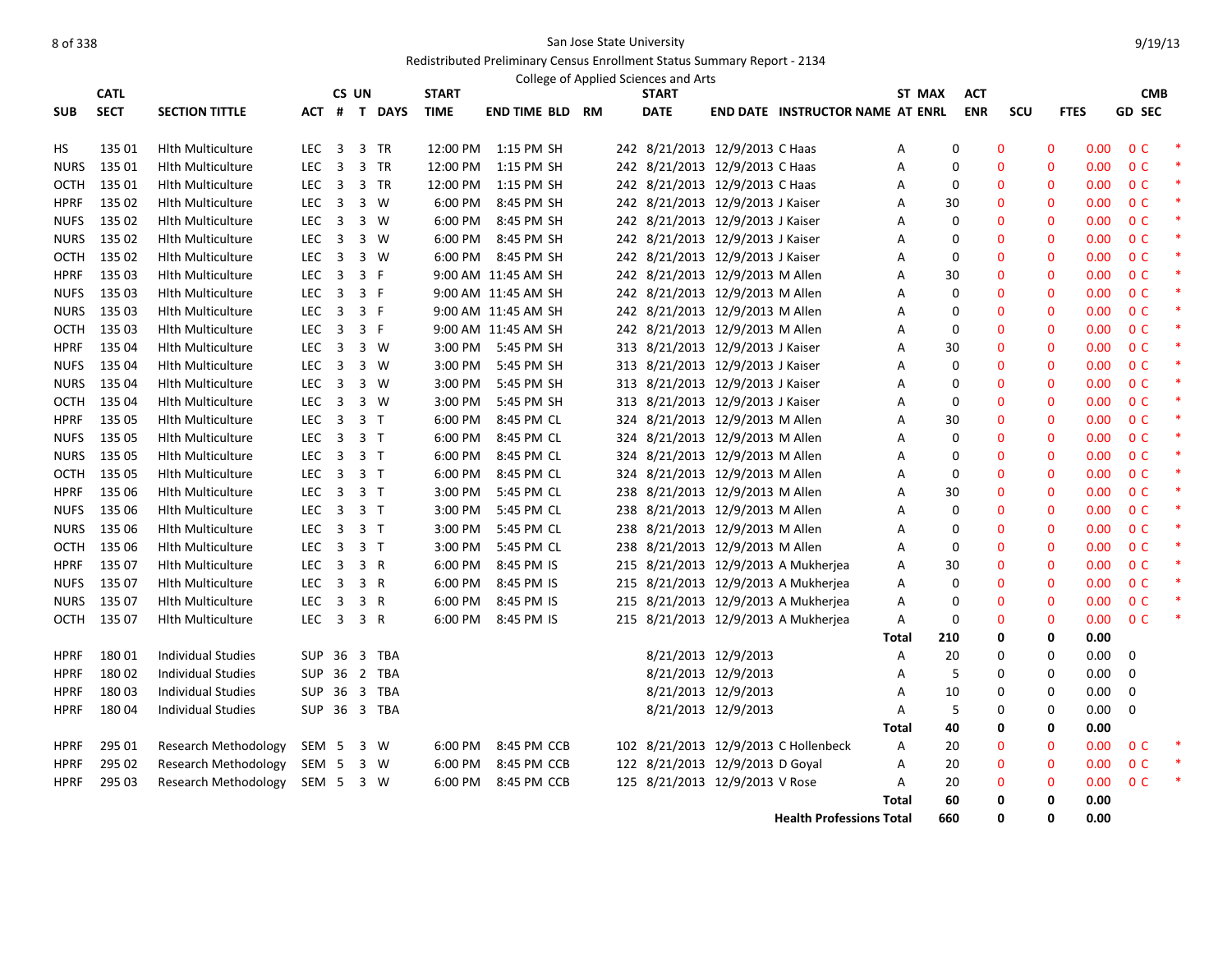|             | <b>CATL</b>           |                          |                  |                | CS UN          |              | <b>START</b> |                        |  | College of Applied Sciences and Arts<br><b>START</b> |                              |                                         | <b>ST MAX</b> |             | <b>ACT</b>     |              |                   |                | <b>CMB</b> |
|-------------|-----------------------|--------------------------|------------------|----------------|----------------|--------------|--------------|------------------------|--|------------------------------------------------------|------------------------------|-----------------------------------------|---------------|-------------|----------------|--------------|-------------------|----------------|------------|
| <b>SUB</b>  | <b>SECT</b>           | <b>SECTION TITTLE</b>    |                  |                |                | ACT # T DAYS | <b>TIME</b>  | <b>END TIME BLD RM</b> |  | <b>DATE</b>                                          |                              | <b>END DATE INSTRUCTOR NAME AT ENRL</b> |               |             | <b>ENR</b>     | scu          | <b>FTES</b>       | <b>GD SEC</b>  |            |
|             |                       |                          |                  |                |                |              |              |                        |  |                                                      |                              |                                         |               |             |                |              |                   |                |            |
|             | <b>Health Science</b> |                          |                  |                |                |              |              |                        |  |                                                      |                              |                                         |               |             |                |              |                   |                |            |
|             |                       |                          |                  |                |                |              |              |                        |  |                                                      |                              |                                         |               |             |                |              |                   |                |            |
| <b>GERO</b> | 107 01                | Aging and Society        | LEC              |                | 3              |              |              |                        |  |                                                      |                              |                                         | X             | $\mathbf 0$ | 0              | 0            | 0.00              | $\overline{0}$ |            |
| HS          | 107 01                | Aging and Society        | LEC              |                | 3              |              |              |                        |  |                                                      |                              |                                         | X             | 0           | 0              | 0            | 0.00              | $\Omega$       |            |
| <b>SCWK</b> | 10701                 | Aging and Society        | LEC              |                | 3              |              |              |                        |  |                                                      |                              |                                         | Χ             | $\mathbf 0$ | $\mathbf{0}$   | 0            | 0.00              | $\mathbf 0$    |            |
| GERO        | 107 02                | Aging and Society        | <b>LEC</b>       | $\overline{2}$ | 3 T            |              | 3:00 PM      | 5:45 PM HB             |  | 407 8/21/2013 12/9/2013 V Silva                      |                              |                                         | Α             | 35          | $\mathbf 0$    | $\mathbf 0$  | 0.00              | 0 <sup>C</sup> |            |
| <b>HS</b>   | 107 02                | Aging and Society        | LEC              | 2 3 T          |                |              | 3:00 PM      | 5:45 PM HB             |  | 407 8/21/2013 12/9/2013 V Silva                      |                              |                                         | Α             | $\mathbf 0$ | 34             | 102          | 6.80              | 0 <sup>c</sup> |            |
|             | SCWK 107 02           | Aging and Society        | LEC.             | $\overline{2}$ | 3 <sub>T</sub> |              | 3:00 PM      | 5:45 PM HB             |  | 407 8/21/2013 12/9/2013 V Silva                      |                              |                                         | Α             | 0           | $\Omega$       | $\mathbf 0$  | 0.00              | 0 <sup>C</sup> |            |
| <b>GERO</b> | 10703                 | Aging and Society        | <b>LEC</b>       | $\overline{2}$ |                | 3 M          | 6:00 PM      | 8:45 PM CL             |  | 324 8/21/2013 12/9/2013 V Silva                      |                              |                                         | A             | 35          | $\mathbf{0}$   | $\mathbf{0}$ | 0.00              | 0 <sup>C</sup> |            |
| <b>HS</b>   | 10703                 | Aging and Society        | <b>LEC</b>       | $\overline{2}$ |                | $3 \, M$     | 6:00 PM      | 8:45 PM CL             |  | 324 8/21/2013 12/9/2013 V Silva                      |                              |                                         | A             | 0           | 33             | 99           | 6.65              | 1 C            |            |
| <b>SCWK</b> | 10703                 | Aging and Society        | <b>LEC</b>       | $\overline{2}$ |                | 3 M          | 6:00 PM      | 8:45 PM CL             |  | 324 8/21/2013 12/9/2013 V Silva                      |                              |                                         | A             | $\mathbf 0$ | $\mathbf{0}$   | $\mathbf 0$  | 0.00              | 0 <sup>C</sup> |            |
| <b>GERO</b> | 10704                 | Aging and Society        | <b>LEC</b>       | $\overline{2}$ | 3 <sub>1</sub> |              | 6:00 PM      | 8:45 PM DMH 226B       |  |                                                      | 8/21/2013 12/9/2013 M Breaux |                                         | A             | 35          | $\mathbf 0$    | $\mathbf{0}$ | 0.00              | 0 <sup>C</sup> |            |
| HS          | 107 04                | Aging and Society        | <b>LEC</b>       | $\overline{2}$ | 3 <sub>1</sub> |              | 6:00 PM      | 8:45 PM DMH 226B       |  |                                                      | 8/21/2013 12/9/2013 M Breaux |                                         | Α             | 0           | 30             | 90           | 6.00              | 0 <sup>C</sup> |            |
| <b>SCWK</b> | 10704                 | Aging and Society        | LEC 2 3 T        |                |                |              | 6:00 PM      | 8:45 PM DMH 226B       |  |                                                      | 8/21/2013 12/9/2013 M Breaux |                                         | Α             | 0           | $\mathbf{0}$   | $\mathbf{0}$ | 0.00              | 0 <sup>C</sup> |            |
|             |                       |                          |                  |                |                |              |              |                        |  |                                                      |                              |                                         | <b>Total</b>  | 105         | 97             | 291          | 19.45             |                |            |
| GERO        | 108 01                | Hith in Later Life       | <b>LEC</b>       | $\overline{2}$ | 3 <sub>T</sub> |              | 3:00 PM      | 5:45 PM SH             |  | 346 8/21/2013 12/9/2013 A Barden                     |                              |                                         | Α             | 45          | 26             | 78           | 5.20              | 0 <sup>C</sup> |            |
| HS          | 108 01                | Hith in Later Life       | <b>LEC</b>       | $\overline{2}$ | 3 <sub>1</sub> |              | 3:00 PM      | 5:45 PM SH             |  | 346 8/21/2013 12/9/2013 A Barden                     |                              |                                         | Α             | 0           | $\mathbf{0}$   | $\mathbf{0}$ | 0.00              | 0 <sup>C</sup> |            |
|             |                       |                          |                  |                |                |              |              |                        |  |                                                      |                              |                                         | Total         | 45          | 26             | 78           | 5.20              |                |            |
| <b>GERO</b> | 11701                 | Soc Pol Serv Aging       | <b>LEC</b>       | $\overline{2}$ | 3 <sub>1</sub> |              | 3:00 PM      | 5:45 PM CL             |  | 324 8/21/2013 12/9/2013 J McCabe                     |                              |                                         | Α             | 45          | 17             | 51           | 3.45              | 1 <sup>C</sup> |            |
| <b>HS</b>   | 11701                 | Soc Pol Serv Aging       | LEC <sub>2</sub> |                | 3 <sub>1</sub> |              | 3:00 PM      | 5:45 PM CL             |  | 324 8/21/2013 12/9/2013 J McCabe                     |                              |                                         | A             | $\mathbf 0$ | $\overline{0}$ | $\mathbf{0}$ | 0.00              | 0 <sup>C</sup> |            |
|             |                       |                          |                  |                |                |              |              |                        |  |                                                      |                              |                                         | Total         | 45          | 17             | 51           | 3.45              |                |            |
| <b>GERO</b> | 11801                 | Long Term Care           | <b>LEC</b>       | $\overline{2}$ |                | 3 W          | 6:00 PM      | 8:45 PM HB             |  | 407 8/21/2013 12/9/2013 A Chicotel                   |                              |                                         | A             | 25          | 15             | 45           | 3.00 <sub>1</sub> | 0 <sup>C</sup> |            |
| HS          | 118 01                | Long Term Care           | LEC <sub>2</sub> |                |                | 3 W          | 6:00 PM      | 8:45 PM HB             |  | 407 8/21/2013 12/9/2013 A Chicotel                   |                              |                                         | Α             | $\mathbf 0$ | $\mathbf{0}$   | $\mathbf 0$  | 0.00              | 0 <sup>C</sup> |            |
|             |                       |                          |                  |                |                |              |              |                        |  |                                                      |                              |                                         | Total         | 25          | 15             | 45           | 3.00              |                |            |
| GERO        | 133 01                | Gero Field Work          |                  |                |                | SUP 36 3 TBA |              |                        |  |                                                      |                              | 8/21/2013 12/9/2013 A Buckner-Capone    | A             | 20          | 1              | 3            | 0.20              | $\mathbf 0$    |            |
|             |                       |                          |                  |                |                |              |              |                        |  |                                                      |                              |                                         | Total         | 20          | 1              | 3            | 0.20              |                |            |
| <b>GERO</b> | 18001                 | <b>Indiv Studies</b>     | <b>SUP</b>       |                |                | 25 3 TBA     |              |                        |  |                                                      | 8/21/2013 12/9/2013          |                                         | Α             | 15          | $\mathbf 0$    | $\mathbf 0$  | 0.00              | $\overline{0}$ |            |
|             |                       |                          |                  |                |                |              |              |                        |  |                                                      |                              |                                         | Total         | 15          | $\mathbf 0$    | $\mathbf 0$  | 0.00              |                |            |
| HS          | 101                   | <b>Understand Health</b> | <b>LEC</b>       | $\overline{2}$ |                | 3 MW         |              | 9:00 AM 10:15 AM HB    |  |                                                      |                              | 407 8/21/2013 12/9/2013 M McCarthy      | Α             | 35          | 36             | 108          | 7.20              | $\overline{0}$ |            |
| HS          | 102                   | <b>Understand Health</b> | <b>LEC</b>       | $\overline{2}$ |                | 3 MW         |              | 10:30 AM 11:45 AM HB   |  |                                                      |                              | 407 8/21/2013 12/9/2013 M McCarthy      | A             | 35          | 36             | 108          | 7.20              | $\overline{0}$ |            |
| HS          | 103                   | <b>Understand Health</b> | <b>LEC</b>       | $\overline{2}$ |                | 3 MW         |              | 12:00 PM 1:15 PM HB    |  |                                                      |                              | 407 8/21/2013 12/9/2013 M McCarthy      | Α             | 35          | 36             | 108          | 7.20              | $\mathbf 0$    |            |
| <b>HS</b>   | 104                   | <b>Understand Health</b> |                  |                |                | LEC 2 3 MW   |              | 1:30 PM 2:45 PM HB     |  |                                                      |                              | 407 8/21/2013 12/9/2013 M McCarthy      | Α             | 35          | 34             | 102          | 6.80              | $\mathbf 0$    |            |
| HS          | 105                   | <b>Understand Health</b> | <b>LEC</b>       |                | 3              |              |              |                        |  |                                                      |                              |                                         | X             | 0           | 0              | $\mathbf 0$  | 0.00              | $\mathbf 0$    |            |
| <b>HS</b>   | 106                   | <b>Understand Health</b> | <b>LEC</b>       | $\overline{2}$ |                | 3 TR         |              | 9:00 AM 10:15 AM HB    |  | 407 8/21/2013 12/9/2013 L Mai                        |                              |                                         | Α             | 35          | 37             | 111          | 7.40              | $\mathbf 0$    |            |
| HS          | 107                   | <b>Understand Health</b> | <b>LEC</b>       | $\overline{2}$ |                | 3 TR         |              | 10:30 AM 11:45 AM HB   |  | 407 8/21/2013 12/9/2013 L Mai                        |                              |                                         | Α             | 35          | 36             | 108          | 7.20              | 0              |            |
| <b>HS</b>   | 108                   | <b>Understand Health</b> | LEC 2 3 TR       |                |                |              |              | 10:30 AM 11:45 AM MH   |  | 324 8/21/2013 12/9/2013 D Law                        |                              |                                         | A             | 35          | 35             | 105          | 7.00              | $\mathbf 0$    |            |
| HS          | 109                   | <b>Understand Health</b> | LEC              | 2 3 TR         |                |              |              | 12:00 PM 1:15 PM HB    |  | 407 8/21/2013 12/9/2013 L Mai                        |                              |                                         | Α             | 35          | 35             | 105          | 7.00              | $\mathbf 0$    |            |
| <b>HS</b>   | 1 1 0                 | <b>Understand Health</b> | LEC              |                | 3              |              |              |                        |  |                                                      |                              |                                         | X             | $\mathbf 0$ | $\mathbf 0$    | 0            | 0.00              | $\mathbf 0$    |            |
| <b>HS</b>   | 1 1 1                 | <b>Understand Health</b> |                  |                |                | LEC 2 3 MW   |              | 10:30 AM 11:45 AM HB   |  | 408 8/21/2013 12/9/2013 F Noonis                     |                              |                                         | Α             | 35          | 33             | 99           | 6.60              | $\mathbf 0$    |            |
|             |                       |                          |                  |                |                |              |              |                        |  |                                                      |                              |                                         | <b>Total</b>  | 315         | 318            | 954          | 63.60             |                |            |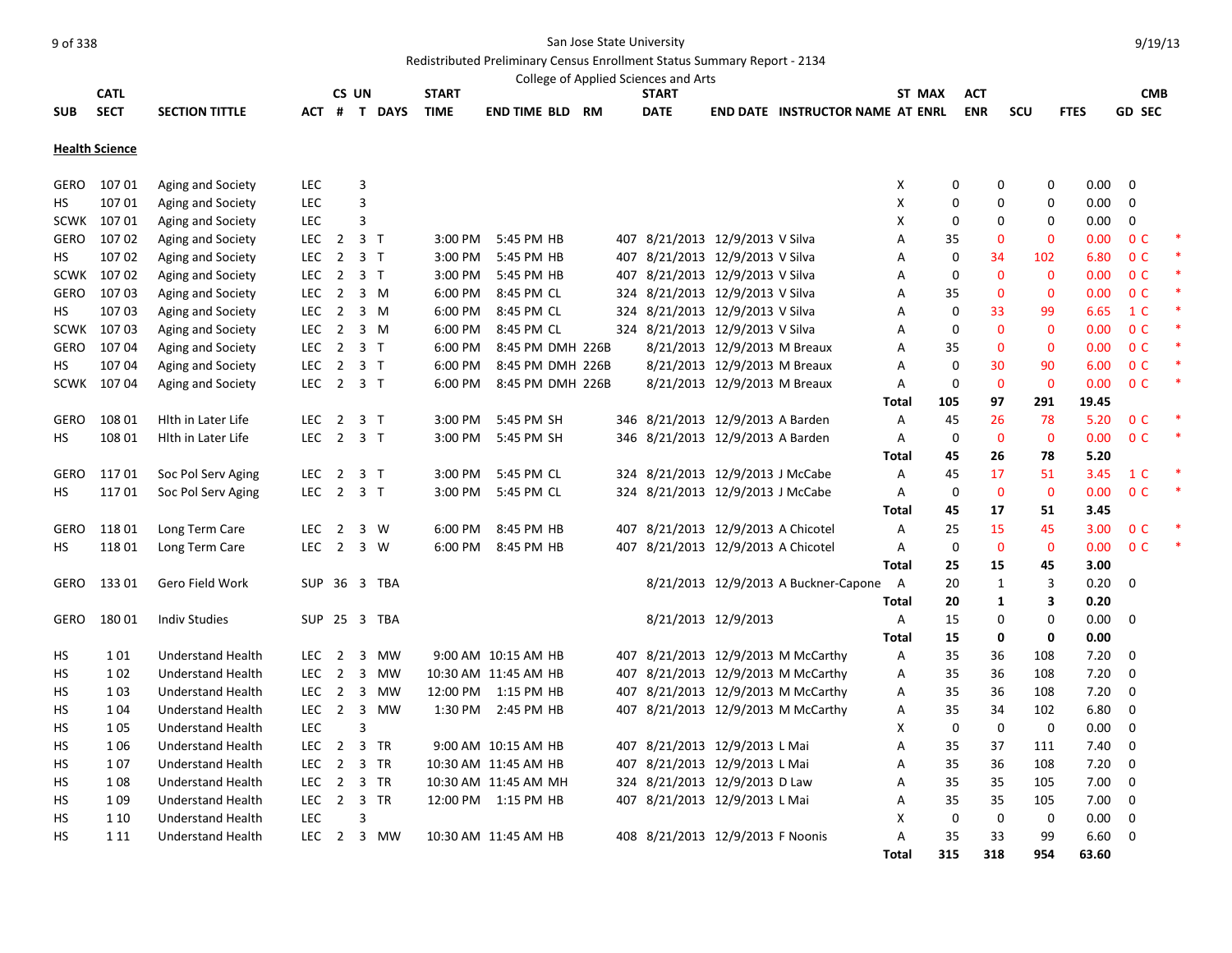|             |             |                          |                      |                         |                |              |                        | College of Applied Sciences and Arts |                                         |              |             |                |                |             |                |            |        |
|-------------|-------------|--------------------------|----------------------|-------------------------|----------------|--------------|------------------------|--------------------------------------|-----------------------------------------|--------------|-------------|----------------|----------------|-------------|----------------|------------|--------|
|             | <b>CATL</b> |                          |                      | CS UN                   |                | <b>START</b> |                        | <b>START</b>                         |                                         | ST MAX       |             | <b>ACT</b>     |                |             |                | <b>CMB</b> |        |
| <b>SUB</b>  | <b>SECT</b> | <b>SECTION TITTLE</b>    |                      |                         | ACT # T DAYS   | <b>TIME</b>  | <b>END TIME BLD RM</b> | <b>DATE</b>                          | <b>END DATE INSTRUCTOR NAME AT ENRL</b> |              |             | <b>ENR</b>     | SCU            | <b>FTES</b> | <b>GD SEC</b>  |            |        |
| HS          | 15 01       | Human Life Span          | <b>LEC</b>           | $\overline{2}$          | $3 \, M$       | 3:00 PM      | 5:45 PM MH             | 324 8/21/2013 12/9/2013 L Chavarria  |                                         | Α            | 35          | 37             | 111            | 7.40        | 0 <sup>C</sup> |            | *      |
| <b>GERO</b> | 15 01       | Human Life Span          | <b>LEC</b>           | $\overline{2}$          | $3 \, M$       | 3:00 PM      | 5:45 PM MH             | 324 8/21/2013 12/9/2013 L Chavarria  |                                         | Α            | $\mathbf 0$ | $\overline{0}$ | $\mathbf 0$    | 0.00        | 0 <sup>c</sup> |            | ∗      |
| RECL        | 15 01       | Human Life Span          | LEC 2 3 M            |                         |                | 3:00 PM      | 5:45 PM MH             | 324 8/21/2013 12/9/2013 L Chavarria  |                                         | Α            | 0           | $\mathbf 0$    | $\overline{0}$ | 0.00        | 0 <sup>c</sup> |            | *      |
| НS          | 15 02       | Human Life Span          | <b>LEC</b>           | $\overline{2}$          | 3 TR           |              | 12:00 PM 1:15 PM MH    |                                      | 322 8/21/2013 12/9/2013 A Mukherjea     | Α            | 35          | 34             | 102            | 6.80        | 0 <sup>c</sup> |            |        |
| GERO        | 15 02       | Human Life Span          | LEC.                 | $\overline{\mathbf{c}}$ | 3 TR           | 12:00 PM     | 1:15 PM MH             |                                      | 322 8/21/2013 12/9/2013 A Mukherjea     | A            | 0           | $\mathbf 0$    | $\overline{0}$ | 0.00        | 0 <sup>C</sup> |            |        |
| RECL        | 15 02       | Human Life Span          | <b>LEC</b>           | $\overline{2}$          | 3 TR           | 12:00 PM     | 1:15 PM MH             |                                      | 322 8/21/2013 12/9/2013 A Mukherjea     | Α            | 0           | $\mathbf{0}$   | $\mathbf 0$    | 0.00        | 0 <sup>c</sup> |            |        |
| HS          | 15 03       | Human Life Span          | <b>LEC</b>           |                         | 2 3 TR         | 12:00 PM     | 1:15 PM IS             | 215 8/21/2013 12/9/2013 S Ash        |                                         | Α            | 33          | 32             | 96             | 6.40        | 0 <sup>c</sup> |            |        |
| <b>GERO</b> | 15 03       | Human Life Span          | <b>LEC</b>           | $\overline{2}$          | 3 TR           | 12:00 PM     | 1:15 PM IS             | 215 8/21/2013 12/9/2013 S Ash        |                                         | Α            | $\mathbf 0$ | $\mathbf{0}$   | $\mathbf 0$    | 0.00        | 0 <sup>c</sup> |            |        |
| <b>RECL</b> | 15 03       | Human Life Span          | <b>LEC</b>           | $\overline{2}$          | 3 TR           | 12:00 PM     | 1:15 PM IS             | 215 8/21/2013 12/9/2013 S Ash        |                                         | Α            | 0           | $\mathbf 0$    | $\mathbf 0$    | 0.00        | 0 <sup>c</sup> |            | ∗      |
| HS          | 15 04       | Human Life Span          | <b>LEC</b>           |                         | 2 3 TR         | 3:00 PM      | 4:15 PM MH             | 322 8/21/2013 12/9/2013 E Houts      |                                         | Α            | 35          | 31             | 93             | 6.20        | 0 <sup>c</sup> |            |        |
| <b>GERO</b> | 15 04       | Human Life Span          | <b>LEC</b>           | $\overline{2}$          | 3 TR           | 3:00 PM      | 4:15 PM MH             | 322 8/21/2013 12/9/2013 E Houts      |                                         | Α            | 0           | $\mathbf{0}$   | $\mathbf 0$    | 0.00        | 0 <sup>c</sup> |            |        |
| <b>RECL</b> | 15 04       | Human Life Span          | <b>LEC</b>           | $\overline{2}$          | 3 TR           | 3:00 PM      | 4:15 PM MH             | 322 8/21/2013 12/9/2013 E Houts      |                                         | Α            | 0           | $\mathbf{0}$   | $\overline{0}$ | 0.00        | 0 <sup>c</sup> |            |        |
| HS          | 15 05       | Human Life Span          | <b>LEC</b>           | $\overline{2}$          | $3 \, M$       | 3:00 PM      | 5:45 PM HB             | 407 8/21/2013 12/9/2013 V Hoffman    |                                         | Α            | 35          | 33             | 99             | 6.60        | 0 <sup>c</sup> |            |        |
| <b>GERO</b> | 15 05       | Human Life Span          | LEC                  |                         | 2 3 M          | 3:00 PM      | 5:45 PM HB             | 407 8/21/2013 12/9/2013 V Hoffman    |                                         | A            | $\mathbf 0$ | $\mathbf{0}$   | $\overline{0}$ | 0.00        | 0 <sup>c</sup> |            |        |
| RECL        | 15 05       | Human Life Span          | <b>LEC</b>           | $\overline{2}$          | $3 \, M$       |              | 3:00 PM 5:45 PM HB     | 407 8/21/2013 12/9/2013 V Hoffman    |                                         | Α            | 0           | $\mathbf{0}$   | $\mathbf 0$    | 0.00        | 0 <sup>c</sup> |            |        |
| HS.         | 15 06       | Human Life Span          | <b>LEC</b>           | $\overline{2}$          | 3 F            |              | 9:00 AM 11:45 AM CL    | 324 8/21/2013 12/9/2013 F Noonis     |                                         | Α            | 35          | 27             | 81             | 5.40        | 0 <sup>c</sup> |            | ∗      |
| <b>GERO</b> | 15 06       | Human Life Span          | <b>LEC</b>           | $2 \t3 \tF$             |                |              | 9:00 AM 11:45 AM CL    | 324 8/21/2013 12/9/2013 F Noonis     |                                         | Α            | $\mathbf 0$ | $\overline{0}$ | $\mathbf 0$    | 0.00        | 0 <sup>C</sup> |            |        |
| <b>RECL</b> | 15 06       | Human Life Span          | <b>LEC</b>           | $\overline{2}$          | 3 F            |              | 9:00 AM 11:45 AM CL    | 324 8/21/2013 12/9/2013 F Noonis     |                                         | Α            | 0           | $\mathbf 0$    | $\mathbf 0$    | 0.00        | 0 <sup>c</sup> |            |        |
| НS          | 15 07       | Human Life Span          | <b>LEC</b>           | $2^{\circ}$             | 3 <sub>1</sub> |              | 3:00 PM 5:45 PM SH     | 241 8/21/2013 12/9/2013 A Sapp       |                                         | Α            | 35          | 35             | 105            | 7.00        | 0 <sup>c</sup> |            |        |
| <b>GERO</b> | 15 07       | Human Life Span          | <b>LEC</b>           | $\overline{2}$          | 3 <sub>1</sub> | 3:00 PM      | 5:45 PM SH             | 241 8/21/2013 12/9/2013 A Sapp       |                                         | Α            | 0           | $\mathbf 0$    | $\mathbf 0$    | 0.00        | 0 <sup>c</sup> |            | ∗      |
| <b>RECL</b> | 15 07       | Human Life Span          | LEC <sub>2</sub> 3 T |                         |                |              | 3:00 PM 5:45 PM SH     | 241 8/21/2013 12/9/2013 A Sapp       |                                         | Α            | $\mathbf 0$ | $\overline{0}$ | $\mathbf 0$    | 0.00        | 0 <sup>C</sup> |            | $\ast$ |
|             |             |                          |                      |                         |                |              |                        |                                      |                                         | Total        | 243         | 229            | 687            | 45.80       |                |            |        |
| HS          | 6701        | Intro Health Stat        | <b>LEC</b>           | 1                       | 3 MW           |              | 9:00 AM 10:15 AM MH    | 324 8/21/2013 12/9/2013 S Stoddard   |                                         | A            | 25          | 22             | 66             | 4.40        | $\mathbf 0$    |            |        |
| HS          | 6702        | Intro Health Stat        | <b>LEC</b>           |                         | 1 3 TR         |              | 9:00 AM 10:15 AM CL    |                                      | 306 8/21/2013 12/9/2013 B Gerstman      | Α            | 25          | 23             | 69             | 4.60        | $\mathbf 0$    |            |        |
| HS          | 6703        | Intro Health Stat        | <b>LEC</b>           |                         | 3              |              |                        |                                      |                                         | Χ            | 0           | 0              | $\mathbf 0$    | 0.00        | 0              |            |        |
| HS          | 6704        | Intro Health Stat        | <b>LEC</b>           | $\mathbf{1}$            | 3 MW           |              | 12:00 PM 1:15 PM SH    | 311 8/21/2013 12/9/2013 S Stoddard   |                                         | Α            | 25          | 22             | 66             | 4.40        | 0              |            |        |
| HS          | 6705        | Intro Health Stat        | <b>LEC</b>           | 1                       | 3 TR           |              | 1:30 PM 2:45 PM SH     |                                      | 242 8/21/2013 12/9/2013 B Gerstman      | Α            | 25          | 14             | 42             | 2.80        | 0              |            |        |
| HS          | 6706        | Intro Health Stat        | <b>LEC</b>           |                         | 1 3 TR         |              | 10:30 AM 11:45 AM ENG  | 338 8/21/2013 12/9/2013 E Houts      |                                         | Α            | 25          | 29             | 87             | 5.80        | 0              |            |        |
| HS          | 6707        | Intro Health Stat        | <b>LEC</b>           |                         | 3              |              |                        |                                      |                                         | Χ            | $\mathbf 0$ | 0              | 0              | 0.00        | 0              |            |        |
| HS          | 6708        | Intro Health Stat        | <b>LEC</b>           |                         | 1 3 TR         |              | 12:00 PM 1:15 PM BBC   |                                      | 225 8/21/2013 12/9/2013 B Gerstman      | A            | 25          | 23             | 69             | 4.60        | $\mathbf 0$    |            |        |
| HS          | 6709        | Intro Health Stat        | <b>LEC</b>           |                         | $\overline{3}$ |              |                        |                                      |                                         | X            | $\mathbf 0$ | $\mathbf 0$    | $\mathbf 0$    | 0.00        | 0              |            |        |
|             |             |                          |                      |                         |                |              |                        |                                      |                                         | <b>Total</b> | 150         | 133            | 399            | 26.60       |                |            |        |
| HS          | 74 01       | <b>Healthy Comms</b>     | LEC                  | $\overline{2}$          | 3 MWF          |              | 12:00 PM 12:50 PM WSQ  | 207 8/21/2013 12/9/2013 K Roe        |                                         | Α            | 125         | 101            | 303            | 20.20       | 0              |            |        |
|             |             |                          |                      |                         |                |              |                        |                                      |                                         | <b>Total</b> | 125         | 101            | 303            | 20.20       |                |            |        |
| HS          |             | 100W 01 Writing Workshop | SEM 4                |                         | 3 TR           |              | 9:00 AM 10:15 AM IS    | 215 8/21/2013 12/9/2013 D Caterina   |                                         | Α            | $\mathbf 0$ | 27             | 81             | 5.40        | 0 <sup>c</sup> |            | *      |
| HS          |             | 100W 02 Writing Workshop | SEM 4                |                         | 3 TR           |              | 10:30 AM 11:45 AM IS   | 215 8/21/2013 12/9/2013 D Caterina   |                                         | Α            | 0           | 26             | 78             | 5.20        | 0 <sup>C</sup> |            | $\ast$ |
| HS          |             | 100W 03 Writing Workshop | SEM 4                |                         | 3 TR           |              | 1:30 PM 2:45 PM IS     | 215 8/21/2013 12/9/2013 L Jacoby     |                                         | Α            | 0           | 25             | 75             | 5.00        | 0 <sup>c</sup> |            |        |
| HS          |             | 100W 04 Writing Workshop | SEM 4                |                         | 3 MW           | 1:30 PM      | 2:45 PM IS             | 215 8/21/2013 12/9/2013 M Duphily    |                                         | Α            | 0           | 25             | 75             | 5.00        | 0 <sup>C</sup> |            |        |
| HS          |             | 100W 05 Writing Workshop | SEM 4                |                         | 3 MW           |              | 12:00 PM 1:15 PM IS    | 215 8/21/2013 12/9/2013 E Chiu       |                                         | A            | $\mathbf 0$ | 25             | 75             | 5.00        | 0 <sup>c</sup> |            |        |
| HS          |             | 100W 06 Writing Workshop | SEM 4                |                         | $3 \quad W$    | 3:00 PM      | 5:45 PM HB             | 407 8/21/2013 12/9/2013 S Ash        |                                         | A            | $\Omega$    | 24             | 72             | 4.80        | 0 <sup>c</sup> |            |        |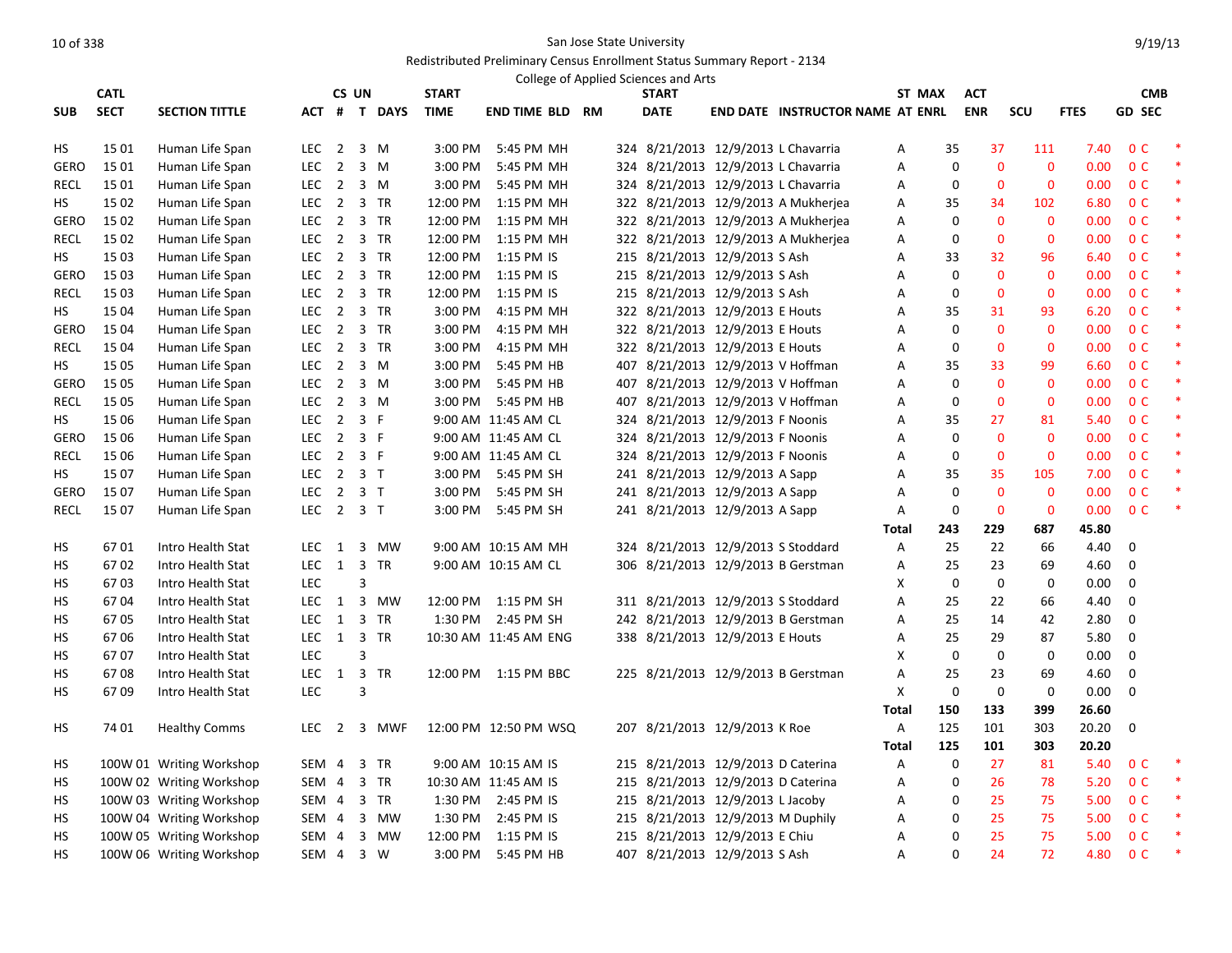|             |             |                           |                  |                         |                |              |                        |  | College of Applied Sciences and Arts |                                          |              |             |                |                |             |                |            |        |
|-------------|-------------|---------------------------|------------------|-------------------------|----------------|--------------|------------------------|--|--------------------------------------|------------------------------------------|--------------|-------------|----------------|----------------|-------------|----------------|------------|--------|
|             | <b>CATL</b> |                           |                  | CS UN                   |                | <b>START</b> |                        |  | <b>START</b>                         |                                          | ST MAX       |             | <b>ACT</b>     |                |             |                | <b>CMB</b> |        |
| <b>SUB</b>  | <b>SECT</b> | <b>SECTION TITTLE</b>     |                  |                         | ACT # T DAYS   | <b>TIME</b>  | <b>END TIME BLD RM</b> |  | <b>DATE</b>                          | <b>END DATE INSTRUCTOR NAME AT ENRL</b>  |              |             | <b>ENR</b>     | scu            | <b>FTES</b> | <b>GD SEC</b>  |            |        |
| HS          |             | 100W 07 Writing Workshop  | SEM 4            |                         | 3 F            |              | 9:00 AM 11:45 AM IS    |  | 215 8/21/2013 12/9/2013 S Rivera     |                                          | Α            | 0           | 23             | 69             | 4.60        | 0 <sup>C</sup> |            | $\ast$ |
| HS          |             | 100W 09 Writing Workshop  | SEM 4            |                         | 3 M            |              | 3:00 PM 5:45 PM SH     |  | 242 8/21/2013 12/9/2013 S Ash        |                                          | Α            | 0           | 24             | 72             | 4.80        | 0 <sup>C</sup> |            | ∗      |
| НS          |             | 100W 10 Writing Workshop  | SEM 4            |                         | 3 M            | 6:00 PM      | 8:45 PM IS             |  | 215 8/21/2013 12/9/2013 D Caterina   |                                          | Α            | $\mathbf 0$ | 20             | 60             | 4.00        | 0 <sup>C</sup> |            | *      |
| HS          |             | 100W 11 Writing Workshop  | SEM 4            |                         | 3 <sub>1</sub> | 3:00 PM      | 5:45 PM SH             |  | 242 8/21/2013 12/9/2013 M Bondi      |                                          | Α            | 0           | 24             | 72             | 4.85        | 1 C            |            | ∗      |
| HS          |             | 100W 12 Writing Workshop  | SEM 4            |                         | 3 <sub>7</sub> | 6:00 PM      | 8:45 PM IS             |  | 215 8/21/2013 12/9/2013 M Bondi      |                                          | Α            | $\mathbf 0$ | 25             | 75             | 5.00        | 0 <sup>C</sup> |            | *      |
| HS          |             | 100W 15 Writing Workshop  | SEM 4            |                         | 3 R            | 3:00 PM      | 5:45 PM SH             |  | 238 8/21/2013 12/9/2013 A Demers     |                                          | Α            | 0           | 5              | 15             | 1.00        | 0 <sup>C</sup> |            |        |
| HS          |             | 100W 16 Writing Workshop  | SEM 4            |                         | 3 MW           | 12:00 PM     | 1:15 PM BBC            |  | 125 8/21/2013 12/9/2013 N Clinch     |                                          | A            | $\mathbf 0$ | 6              | 18             | 1.20        | 0 <sup>C</sup> |            |        |
| HS          |             | 100W 18 Writing Workshop  | SEM 4            |                         | 3 TR           |              | 12:00 PM 1:15 PM IS    |  | 113 8/21/2013 12/9/2013 L Jacoby     |                                          | Α            | 0           | 19             | 57             | 3.80        | 0 <sup>C</sup> |            | $\ast$ |
|             |             |                           |                  |                         |                |              |                        |  |                                      |                                          | Total        | 0           | 298            | 894            | 59.65       |                |            |        |
| HS          | 102 07      | <b>Hith Team Building</b> | <b>LEC</b>       | $\overline{2}$          | 3 M            | 3:00 PM      | 5:45 PM SH             |  | 312 8/21/2013 12/9/2013 M Allen      |                                          | Α            | 25          | 25             | 75             | 5.00        | 0 <sup>C</sup> |            | *      |
| <b>GERO</b> | 102 07      | <b>Hith Team Building</b> | LEC.             | $\overline{2}$          | $3 \, M$       | 3:00 PM      | 5:45 PM SH             |  | 312 8/21/2013 12/9/2013 M Allen      |                                          | Α            | $\mathbf 0$ | $\overline{0}$ | $\overline{0}$ | 0.00        | 0 <sup>C</sup> |            |        |
| HS          | 102 08      | <b>Hith Team Building</b> | <b>LEC</b>       | $\overline{2}$          | 3 W            | 6:00 PM      | 8:45 PM SH             |  | 444 8/21/2013 12/9/2013 J Ferris     |                                          | Α            | 25          | 21             | 63             | 4.20        | 0 <sup>C</sup> |            | $\ast$ |
| GERO        | 102 08      | <b>Hith Team Building</b> | <b>LEC</b>       | $\overline{2}$          | 3 W            | 6:00 PM      | 8:45 PM SH             |  | 444 8/21/2013 12/9/2013 J Ferris     |                                          | Α            | $\mathbf 0$ | $\overline{0}$ | $\mathbf 0$    | 0.00        | 0 <sup>C</sup> |            | $\ast$ |
| HS          | 102 09      | <b>Hith Team Building</b> |                  |                         | LEC 2 3 M      | 3:00 PM      | 5:45 PM SH             |  | 313 8/21/2013 12/9/2013 F Noonis     |                                          | Α            | 25          | 24             | 72             | 4.80        | 0 <sup>C</sup> |            |        |
| <b>GERO</b> | 102 09      | <b>Hith Team Building</b> |                  |                         | LEC 2 3 M      | 3:00 PM      | 5:45 PM SH             |  | 313 8/21/2013 12/9/2013 F Noonis     |                                          | Α            | 0           | $\mathbf{0}$   | $\mathbf 0$    | 0.00        | 0 <sup>C</sup> |            | $\ast$ |
| HS          | 102 10      | <b>Hlth Team Building</b> | <b>LEC</b>       |                         | $\overline{3}$ |              |                        |  |                                      |                                          | X            | $\mathbf 0$ | $\mathbf 0$    | $\mathbf 0$    | 0.00        | $\mathbf 0$    |            |        |
| <b>GERO</b> | 102 10      | <b>Hith Team Building</b> | <b>LEC</b>       |                         | 3              |              |                        |  |                                      |                                          | X            | 0           | 0              | 0              | 0.00        | $\mathbf 0$    |            |        |
| HS.         | 102 11      | <b>Hith Team Building</b> | LEC              | $\overline{2}$          | $3 \quad W$    | 3:00 PM      | 5:45 PM SH             |  | 312 8/21/2013 12/9/2013 S Stoddard   |                                          | Α            | 25          | 24             | 72             | 4.80        | 0 <sup>C</sup> |            | *      |
| GERO        | 102 11      | <b>Hith Team Building</b> | <b>LEC</b>       | $\overline{2}$          | 3 W            | 3:00 PM      | 5:45 PM SH             |  | 312 8/21/2013 12/9/2013 S Stoddard   |                                          | Α            | 0           | $\overline{0}$ | $\mathbf 0$    | 0.00        | 0 <sup>C</sup> |            | $\ast$ |
| HS          | 102 12      | <b>Hlth Team Building</b> | <b>LEC</b>       | $\overline{2}$          | $3 \quad W$    | 3:00 PM      | 5:45 PM ENG            |  | 232 8/21/2013 12/9/2013 F Noonis     |                                          | Α            | 25          | 25             | 75             | 5.00        | 0 <sup>C</sup> |            |        |
| <b>GERO</b> | 102 12      | <b>Hith Team Building</b> |                  |                         | LEC 2 3 W      | 3:00 PM      | 5:45 PM ENG            |  | 232 8/21/2013 12/9/2013 F Noonis     |                                          | Α            | $\mathbf 0$ | $\mathbf 0$    | $\mathbf 0$    | 0.00        | 0 <sup>C</sup> |            | *      |
|             |             |                           |                  |                         |                |              |                        |  |                                      |                                          | Total        | 125         | 119            | 357            | 23.80       |                |            |        |
| HS          | 104 01      | Com Hith Promo            | <b>LEC</b>       |                         | 2 3 MW         | 1:30 PM      | 2:45 PM BBC            |  | 202 8/21/2013 12/9/2013 R Rinck      |                                          | A            | 119         | 95             | 285            | 19.00       | $\mathbf 0$    |            |        |
|             |             |                           |                  |                         |                |              |                        |  |                                      |                                          | <b>Total</b> | 119         | 95             | 285            | 19.00       |                |            |        |
| HS          | 106 01      | Peer Health Ed            | LEC <sub>2</sub> |                         | 3 MW           |              | 12:00 PM 1:15 PM CL    |  |                                      | 324 8/21/2013 12/9/2013 J Gacutan-Galang | Α            | 50          | 35             | 105            | 7.05        | $\mathbf{1}$   |            |        |
|             |             |                           |                  |                         |                |              |                        |  |                                      |                                          | <b>Total</b> | 50          | 35             | 105            | 7.05        |                |            |        |
| HS          | 135 02      | <b>Hith Multiculture</b>  | <b>LEC</b>       | 3                       | 3 W            |              | 6:00 PM 8:45 PM SH     |  | 242 8/21/2013 12/9/2013 J Kaiser     |                                          | Α            | $\mathbf 0$ | 26             | 78             | 5.20        | 0 <sup>C</sup> |            | *      |
| HS          | 135 03      | <b>Hith Multiculture</b>  | <b>LEC</b>       |                         | 3 3 F          |              | 9:00 AM 11:45 AM SH    |  | 242 8/21/2013 12/9/2013 M Allen      |                                          | Α            | 0           | 31             | 93             | 6.35        | 3 <sup>c</sup> |            | $\ast$ |
| HS          | 135 04      | <b>Hith Multiculture</b>  | <b>LEC</b>       | $\overline{3}$          | 3 W            | 3:00 PM      | 5:45 PM SH             |  | 313 8/21/2013 12/9/2013 J Kaiser     |                                          | Α            | 0           | 28             | 84             | 5.60        | 0 <sup>C</sup> |            |        |
| HS          | 135 05      | <b>Hith Multiculture</b>  | LEC.             | $\overline{\mathbf{3}}$ | 3 <sub>1</sub> | 6:00 PM      | 8:45 PM CL             |  | 324 8/21/2013 12/9/2013 M Allen      |                                          | Α            | 0           | 29             | 87             | 5.80        | 0 <sub>c</sub> |            | *      |
| HS          | 135 06      | <b>Hith Multiculture</b>  | <b>LEC</b>       | $\overline{3}$          | 3 <sub>7</sub> | 3:00 PM      | 5:45 PM CL             |  | 238 8/21/2013 12/9/2013 M Allen      |                                          | Α            | $\mathbf 0$ | 31             | 93             | 6.25        | 1 <sup>c</sup> |            |        |
| HS          | 135 07      | <b>Hith Multiculture</b>  | LEC 3 3 R        |                         |                | 6:00 PM      | 8:45 PM IS             |  |                                      | 215 8/21/2013 12/9/2013 A Mukherjea      | Α            | 0           | 23             | 69             | 4.75        | 3 <sup>c</sup> |            |        |
|             |             |                           |                  |                         |                |              |                        |  |                                      |                                          | <b>Total</b> | 0           | 168            | 504            | 33.95       |                |            |        |
| НS          | 158 01      | Hith Comm Tech            | <b>LEC</b>       | 1                       | 3 <sub>T</sub> | 3:00 PM      | 4:50 PM DH             |  | 135 8/21/2013 12/9/2013 F Strona     |                                          | Α            | 110         | 78             | 156            | 15.60       | 0              |            |        |
| HS          | 158 02      | Hlth Comm Tech            | SEM 5 0 T        |                         |                | 5:00 PM      | 5:50 PM DH             |  | 135 8/21/2013 12/9/2013 F Strona     |                                          | Α            | 110         | 78             | 78             | 0.00        | $\mathbf 0$    |            |        |
|             |             |                           |                  |                         |                |              |                        |  |                                      |                                          | <b>Total</b> | 220         | 156            | 234            | 15.60       |                |            |        |
| HS          | 159 01      | <b>Hith Prgm Planning</b> | LEC <sub>2</sub> |                         | 3 MW           | 1:30 PM      | 2:20 PM CL             |  |                                      | 324 8/21/2013 12/9/2013 L Chavarria      | A            | 25          | 25             | 75             | 5.00        | 0              |            |        |
| HS          | 159 02      | <b>Hith Prgm Planning</b> | SEM <sub>5</sub> |                         | 0 MW           | 2:30 PM      | 2:55 PM CL             |  |                                      | 324 8/21/2013 12/9/2013 L Chavarria      | Α            | 25          | 25             | 25             | 0.00        | 0              |            |        |
| HS          | 159 03      | <b>Hlth Prgm Planning</b> |                  |                         | LEC 1 3 MW     | 1:30 PM      | 2:20 PM MH             |  | 324 8/21/2013 12/9/2013 K Roe        |                                          | Α            | 25          | 24             | 48             | 4.80        | $\mathbf 0$    |            |        |
| HS          | 159 04      | <b>Hith Prgm Planning</b> | SEM <sub>5</sub> |                         | 0 MW           | 2:30 PM      | 2:55 PM MH             |  | 324 8/21/2013 12/9/2013 K Roe        |                                          | A            | 25          | 24             | 24             | 0.00        | $\mathbf 0$    |            |        |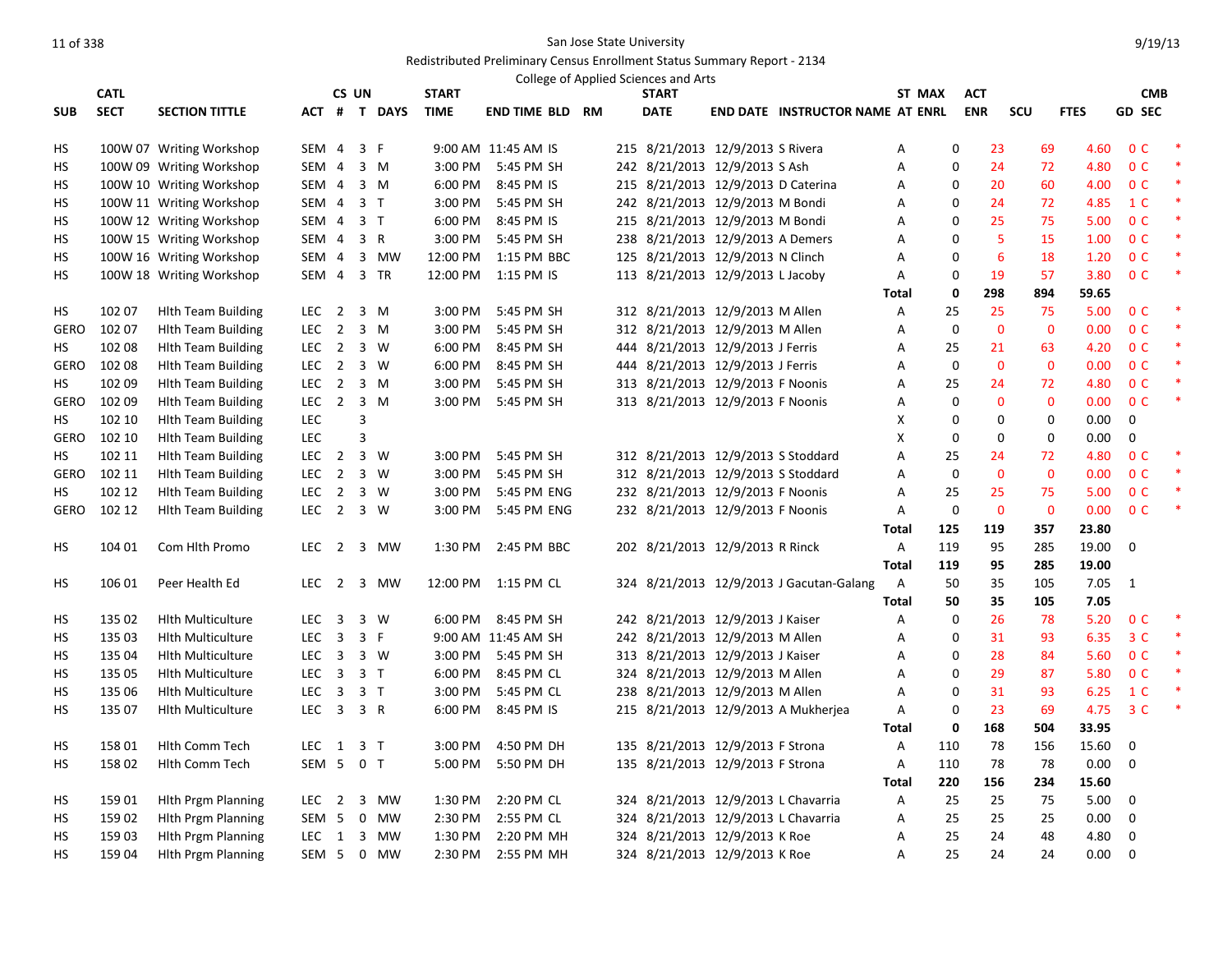|            | <b>CATL</b> |                            |                  |                | CS UN       |              | <b>START</b> |                        |  | College of Applied Sciences and Arts<br><b>START</b> |                                          |              | ST MAX      | ACT         |             |             |             | <b>CMB</b>    |
|------------|-------------|----------------------------|------------------|----------------|-------------|--------------|--------------|------------------------|--|------------------------------------------------------|------------------------------------------|--------------|-------------|-------------|-------------|-------------|-------------|---------------|
| <b>SUB</b> | <b>SECT</b> | <b>SECTION TITTLE</b>      |                  |                |             | ACT # T DAYS | <b>TIME</b>  | <b>END TIME BLD RM</b> |  | <b>DATE</b>                                          | <b>END DATE INSTRUCTOR NAME AT ENRL</b>  |              |             | <b>ENR</b>  | <b>SCU</b>  | <b>FTES</b> |             | <b>GD SEC</b> |
| HS         | 159 05      | <b>Hith Prgm Planning</b>  | <b>LEC</b>       | $\mathbf{1}$   |             | 3 MW         | 1:30 PM      | 2:20 PM SH             |  |                                                      | 315 8/21/2013 12/9/2013 A Buckner-Capone | - A          | 25          | 25          | 50          | 5.00        | $\mathbf 0$ |               |
| <b>HS</b>  | 159 06      | <b>Hlth Prgm Planning</b>  | SEM <sub>5</sub> |                | $\mathbf 0$ | MW           | 2:30 PM      | 2:55 PM SH             |  |                                                      | 315 8/21/2013 12/9/2013 A Buckner-Capone | A            | 25          | 25          | 25          | 0.00        | $\mathbf 0$ |               |
| HS         | 159 07      | <b>Hith Prgm Planning</b>  | LEC 1            |                |             | 3 MW         | 1:30 PM      | 2:20 PM MH             |  | 223 8/21/2013 12/9/2013 K Roe                        |                                          | Α            | 25          | 26          | 52          | 5.20        | 0           |               |
| НS         | 15908       | <b>Hlth Prgm Planning</b>  | SEM <sub>5</sub> |                |             | 0 MW         | 2:30 PM      | 2:55 PM MH             |  | 223 8/21/2013 12/9/2013 K Roe                        |                                          | Α            | 25          | 26          | 26          | 0.00        | $\mathbf 0$ |               |
|            |             |                            |                  |                |             |              |              |                        |  |                                                      |                                          | <b>Total</b> | 200         | 200         | 325         | 20.00       |             |               |
| HS         | 159A 01     | <b>Comm Health Assess</b>  | <b>LEC</b>       |                | 3           |              |              |                        |  |                                                      |                                          | Χ            | 0           | $\mathbf 0$ | $\mathbf 0$ | 0.00        | 0           |               |
| HS         |             | 159A 02 Comm Health Assess | LAB              |                | 0           |              |              |                        |  |                                                      |                                          | X            | $\mathbf 0$ | $\mathbf 0$ | 0           | 0.00        | 0           |               |
|            |             |                            |                  |                |             |              |              |                        |  |                                                      |                                          | <b>Total</b> | $\mathbf 0$ | $\mathbf 0$ | $\mathbf 0$ | 0.00        |             |               |
| HS         | 161 01      | Epidemiology               | <b>LEC</b>       | $\overline{2}$ | 3           | W            | 3:00 PM      | 4:50 PM SH             |  | 345 8/21/2013 12/9/2013 L Baldwin                    |                                          | A            | 25          | 22          | 66          | 4.40        | 0           |               |
| HS         | 161 02      | Epidemiology               | SEM              | 5              |             | 0 W          | 5:00 PM      | 5:50 PM SH             |  | 345 8/21/2013 12/9/2013 L Baldwin                    |                                          | A            | 25          | 22          | 22          | 0.00        | $\mathbf 0$ |               |
| HS         | 161 03      | Epidemiology               | LEC 1 3 W        |                |             |              | 3:00 PM      | 4:50 PM MH             |  | 322 8/21/2013 12/9/2013 A Sapp                       |                                          | Α            | 25          | 25          | 50          | 5.00        | 0           |               |
| HS         | 161 04      | Epidemiology               | SEM <sub>5</sub> |                |             | $0 \quad W$  | 5:00 PM      | 5:50 PM MH             |  | 322 8/21/2013 12/9/2013 A Sapp                       |                                          | Α            | 25          | 25          | 25          | 0.00        | $\mathbf 0$ |               |
| HS         | 161 11      | Epidemiology               | LEC 1            |                |             | $3 \, M$     | 3:00 PM      | 4:50 PM SH             |  | 411 8/21/2013 12/9/2013 L Baldwin                    |                                          | Α            | 25          | 20          | 40          | 4.00        | 0           |               |
| HS         | 161 12      | Epidemiology               | SEM <sub>5</sub> |                |             | 0 M          | 5:00 PM      | 5:50 PM SH             |  | 411 8/21/2013 12/9/2013 L Baldwin                    |                                          | Α            | 25          | 20          | 20          | 0.00        | 0           |               |
| HS         | 161 13      | Epidemiology               | LEC 1            |                |             | $3 \, M$     | 3:00 PM      | 4:50 PM MH             |  | 235 8/21/2013 12/9/2013 A Sapp                       |                                          | Α            | 25          | 25          | 50          | 5.00        | 0           |               |
| HS         | 161 14      | Epidemiology               | SEM <sub>5</sub> |                |             | 0 M          | 5:00 PM      | 5:50 PM MH             |  | 235 8/21/2013 12/9/2013 A Sapp                       |                                          | Α            | 25          | 25          | 25          | 0.00        | $\mathbf 0$ |               |
| HS         | 161 15      | Epidemiology               | LEC 1            |                |             | $3 \, M$     | 3:00 PM      | 4:50 PM SH             |  |                                                      | 413 8/21/2013 12/9/2013 M Worthen        | A            | 25          | 22          | 44          | 4.40        | 0           |               |
| НS         | 161 16      | Epidemiology               | SEM 5 0 M        |                |             |              | 5:00 PM      | 5:50 PM SH             |  |                                                      | 413 8/21/2013 12/9/2013 M Worthen        | A            | 20          | 22          | 22          | 0.00        | $\mathbf 0$ |               |
|            |             |                            |                  |                |             |              |              |                        |  |                                                      |                                          | Total        | 245         | 228         | 364         | 22.80       |             |               |
| HS         | 162 01      | Health Org & Admin         | <b>LEC</b>       | 2 3            |             | R            | 6:00 PM      | 8:45 PM MH             |  | 324 8/21/2013 12/9/2013 R Olaisen                    |                                          | A            | 40          | 34          | 102         | 6.80        | 0           |               |
| HS         | 162 02      | Health Org & Admin         | LEC              | $\overline{2}$ | 3 W         |              | 6:00 PM      | 8:45 PM MH             |  | 324 8/21/2013 12/9/2013 A Santiago                   |                                          | A            | 40          | 39          | 117         | 7.80        | $\mathbf 0$ |               |
| HS         | 162 03      | Health Org & Admin         | LEC 2 3 W        |                |             |              | 6:00 PM      | 8:45 PM CL             |  | 324 8/21/2013 12/9/2013 C Cherney                    |                                          | Α            | 40          | 36          | 108         | 7.20        | $\mathbf 0$ |               |
|            |             |                            |                  |                |             |              |              |                        |  |                                                      |                                          | <b>Total</b> | 120         | 109         | 327         | 21.80       |             |               |
| HS         | 164 01      | Hith & Soc Mrkting         | <b>LEC</b>       | 1              |             | 3 M          | 3:00 PM      | 4:50 PM CL             |  | 222 8/21/2013 12/9/2013 D Perales                    |                                          | Α            | 75          | 78          | 156         | 15.60       | 0           |               |
| HS         | 164 02      | Hith & Soc Mrkting         | SEM <sub>5</sub> |                |             | 0 M          | 5:00 PM      | 5:50 PM CL             |  | 238 8/21/2013 12/9/2013 D Perales                    |                                          | Α            | 25          | 27          | 27          | 0.00        | $\mathbf 0$ |               |
| HS         | 164 03      | Hith & Soc Mrkting         | SEM 5            |                |             | $0 \t M$     | 5:00 PM      | 5:50 PM CCB            |  | 101 8/21/2013 12/9/2013 D Perales                    |                                          | Α            | 25          | 25          | 25          | 0.00        | 0           |               |
| HS         | 164 04      | Hith & Soc Mrkting         | SEM <sub>5</sub> |                |             | $0 \t M$     | 5:00 PM      | 5:50 PM BBC            |  | 225 8/21/2013 12/9/2013 D Perales                    |                                          | A            | 25          | 26          | 26          | 0.00        | $\mathbf 0$ |               |
|            |             |                            |                  |                |             |              |              |                        |  |                                                      |                                          | Total        | 150         | 156         | 234         | 15.60       |             |               |
| HS         | 165 07      | <b>Hlth Professional</b>   | <b>LEC</b>       |                | 3           |              |              |                        |  |                                                      |                                          | X            | $\mathbf 0$ | $\mathbf 0$ | $\mathbf 0$ | 0.00        | $\mathbf 0$ |               |
| HS         | 165 08      | <b>Hith Professional</b>   | <b>SEM</b>       |                | 0           |              |              |                        |  |                                                      |                                          | Χ            | 0           | 0           | $\mathbf 0$ | 0.00        | 0           |               |
| HS         | 165 09      | <b>Hlth Professional</b>   | LEC 1            |                |             | 3 M          | 6:00 PM      | 7:50 PM SH             |  | 100 8/21/2013 12/9/2013   Cantos                     |                                          | Α            | 100         | 87          | 174         | 17.40       | 0           |               |
| HS         | 165 10      | <b>Hlth Professional</b>   | SEM <sub>5</sub> |                |             | 0 M          | 8:00 PM      | 8:50 PM SH             |  | 100 8/21/2013 12/9/2013   Cantos                     |                                          | Α            | 100         | 87          | 87          | 0.00        | $\mathbf 0$ |               |
| HS         | 165 11      | <b>Hith Professional</b>   | <b>LEC</b>       |                | 3           |              |              |                        |  |                                                      |                                          | Χ            | 0           | 0           | $\mathbf 0$ | 0.00        | 0           |               |
| HS         | 165 12      | <b>Hith Professional</b>   | <b>SEM</b>       |                | 0           |              |              |                        |  |                                                      |                                          | X            | $\mathbf 0$ | $\mathbf 0$ | $\mathbf 0$ | 0.00        | $\mathbf 0$ |               |
|            |             |                            |                  |                |             |              |              |                        |  |                                                      |                                          | Total        | 200         | 174         | 261         | 17.40       |             |               |
| HS.        |             | 166A 01 Field Exp Sem      | SEM 5            |                | 3 F         |              |              | 9:00 AM 11:45 AM MH    |  | 324 8/21/2013 12/9/2013 K Roe                        |                                          | A            | 35          | 40          | 120         | 8.00        | $\mathbf 0$ |               |
|            |             |                            |                  |                |             |              |              |                        |  |                                                      |                                          | <b>Total</b> | 35          | 40          | 120         | 8.00        |             |               |
| HS         |             | 166B 01 Field Exp Hlth Sci | <b>SUP</b>       |                |             | 36 3 TBA     |              |                        |  |                                                      | 8/21/2013 12/9/2013 H Mora-Torres        | A            | 20          | 20          | 60          | 4.00        | $\mathbf 0$ |               |
| <b>HS</b>  |             | 166B 02 Field Exp Hlth Sci | SUP 36 3 TBA     |                |             |              |              |                        |  |                                                      | 8/21/2013 12/9/2013 H Mora-Torres        | Α            | 20          | 19          | 57          | 3.80        | 0           |               |
|            |             |                            |                  |                |             |              |              |                        |  |                                                      |                                          | <b>Total</b> | 40          | 39          | 117         | 7.80        |             |               |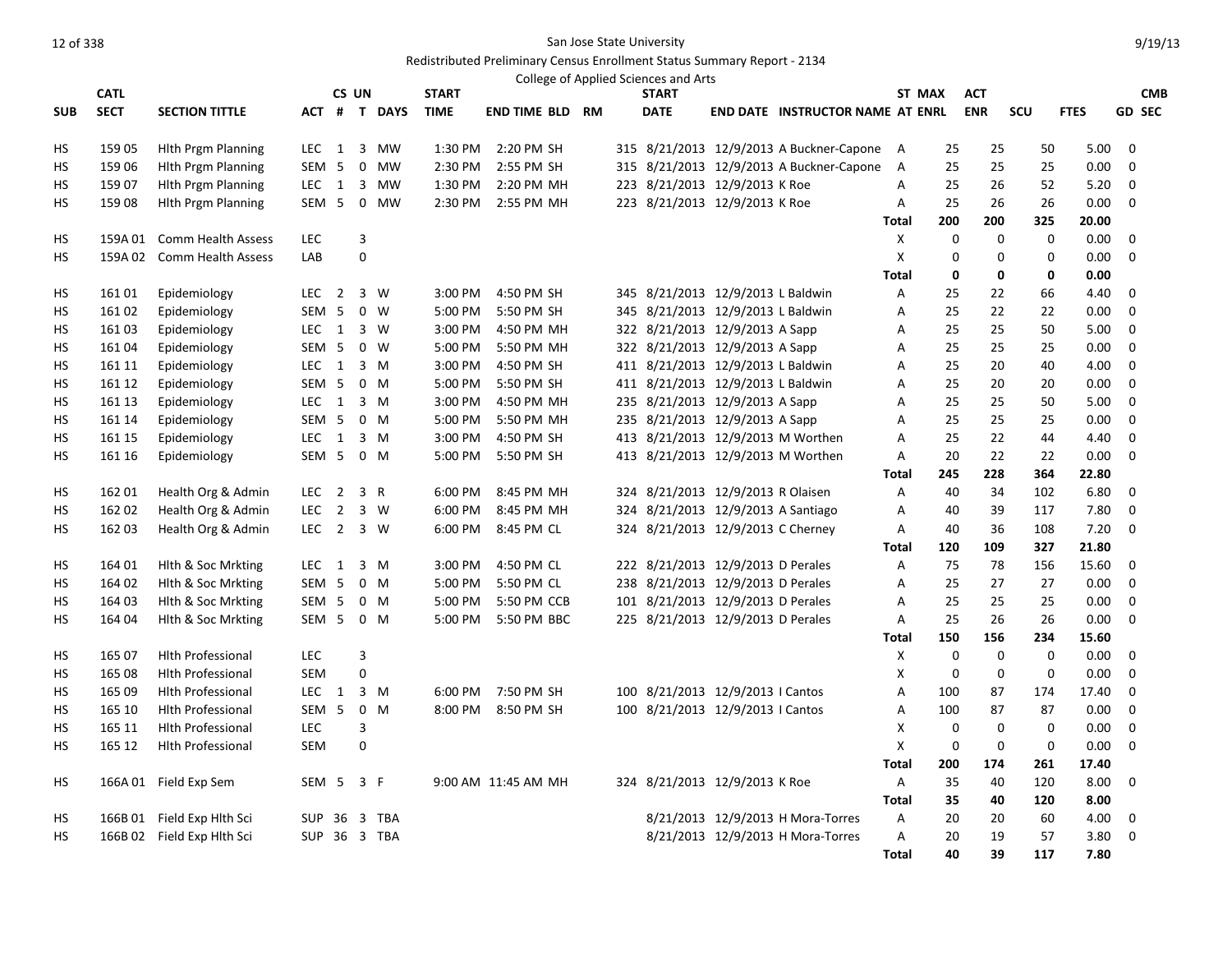|            |             |                              |                  |                |              |              |                        |  | College of Applied Sciences and Arts |                              |                                         |              |             |            |                                  |                        |                         |  |
|------------|-------------|------------------------------|------------------|----------------|--------------|--------------|------------------------|--|--------------------------------------|------------------------------|-----------------------------------------|--------------|-------------|------------|----------------------------------|------------------------|-------------------------|--|
|            | <b>CATL</b> |                              |                  | CS UN          |              | <b>START</b> |                        |  | <b>START</b>                         |                              |                                         |              | ST MAX      | <b>ACT</b> |                                  |                        | <b>CMB</b>              |  |
| <b>SUB</b> | <b>SECT</b> | <b>SECTION TITTLE</b>        |                  |                | ACT # T DAYS | <b>TIME</b>  | <b>END TIME BLD RM</b> |  | <b>DATE</b>                          |                              | <b>END DATE INSTRUCTOR NAME AT ENRL</b> |              |             | <b>ENR</b> | scu                              | <b>FTES</b>            | <b>GD SEC</b>           |  |
| HS         | 16707       | <b>Biostatistics</b>         | SEM <sub>5</sub> |                | $0 \quad W$  |              | 12:00 PM 1:15 PM MH    |  | 321 8/21/2013 12/9/2013 J Pham       |                              |                                         | A            | 25          | 24         | 24                               | 0.00                   | $\Omega$                |  |
| HS         | 16708       | <b>Biostatistics</b>         | SEM <sub>5</sub> |                | 0 R          |              | 12:00 PM 1:15 PM MH    |  | 321 8/21/2013 12/9/2013 J Pham       |                              |                                         | A            | 25          | 22         | 22                               | 0.00                   | $\overline{\mathbf{3}}$ |  |
| HS         | 16709       | <b>Biostatistics</b>         | SEM 5            |                | 0 R          | 4:30 PM      | 5:45 PM MH             |  | 321 8/21/2013 12/9/2013 J Pham       |                              |                                         | Α            | 25          | 24         | 24                               | 0.00                   | 10                      |  |
| HS         | 167 10      | <b>Biostatistics</b>         |                  |                | SEM 5 0 T    | 4:30 PM      | 5:45 PM MH             |  | 321 8/21/2013 12/9/2013 J Pham       |                              |                                         | Α            | 25          | 25         | 25                               | 0.00                   | $\overline{7}$          |  |
| HS         | 167 11      | <b>Biostatistics</b>         | SEM              |                | 0            |              |                        |  |                                      |                              |                                         | X            | $\mathbf 0$ |            | $\mathbf 0$                      | 0<br>0.00              | $\overline{0}$          |  |
| НS         | 167 12      | <b>Biostatistics</b>         |                  |                | LEC 1 3 TR   | 3:00 PM      | 3:50 PM SCI            |  | 164 8/21/2013 12/9/2013 J Pham       |                              |                                         | Α            | 125         | 95         | 190                              | 20.00 20               |                         |  |
|            |             |                              |                  |                |              |              |                        |  |                                      |                              |                                         | <b>Total</b> | 225         | 190        | 285                              | 20.00                  |                         |  |
| HS         | 170 01      | <b>Hith Care Econ</b>        |                  |                | LEC 2 3 T    | 3:00 PM      | 5:45 PM MH             |  | 324 8/21/2013 12/9/2013 D Metz       |                              |                                         | Α            | 60          | 60         | 180                              | 12.00                  | $\Omega$                |  |
|            |             |                              |                  |                |              |              |                        |  |                                      |                              |                                         | <b>Total</b> | 60          | 60         | 180                              | 12.00                  |                         |  |
| НS         | 17201       | Contemp Env Hith             | <b>LEC</b>       | $\overline{2}$ | 3 MW         | 12:00 PM     | 1:15 PM SH             |  | 242 8/21/2013 12/9/2013 J Denver     |                              |                                         | Α            | 30          | 28         | 84                               | 5.60                   | 0                       |  |
| НS         | 172 02      | Contemp Env Hlth             | <b>LEC</b>       | $\overline{2}$ | 3 MW         | 1:30 PM      | 2:45 PM SH             |  | 242 8/21/2013 12/9/2013 J Denver     |                              |                                         | Α            | 30          | 21         | 63                               | 4.20                   | $\mathbf 0$             |  |
| HS         | 172 03      | Contemp Env Hlth             |                  |                | LEC 2 3 T    | 6:00 PM      | 8:45 PM MH             |  | 324 8/21/2013 12/9/2013 A Chan       |                              |                                         | Α            | 30          | 22         | 66                               | 4.45                   | $\mathbf{1}$            |  |
|            |             |                              |                  |                |              |              |                        |  |                                      |                              |                                         | <b>Total</b> | 90          | 71         | 213                              | 14.25                  |                         |  |
| НS         | 18001       | <b>Indiv Studies</b>         |                  |                | SUP 36 1 TBA |              |                        |  |                                      | 8/21/2013 12/9/2013 A Demers |                                         | Α            | 20          | 18         | 18                               | 1.50 18                |                         |  |
| HS         | 180 02      | <b>Indiv Studies</b>         |                  |                | SUP 36 1 TBA |              |                        |  |                                      | 8/21/2013 12/9/2013 R Rinck  |                                         | Α            | 20          |            | $\overline{2}$                   | $\overline{2}$<br>0.13 | $\overline{\mathbf{0}}$ |  |
| HS         | 18003       | <b>Indiv Studies</b>         |                  |                | SUP 36 2 TBA |              |                        |  |                                      | 8/21/2013 12/9/2013 R Rinck  |                                         | Α            | 20          |            | $\overline{2}$<br>$\overline{4}$ | 0.27                   | $\overline{\mathbf{0}}$ |  |
| HS         | 180 04      | <b>Indiv Studies</b>         |                  |                | SUP 36 2 TBA |              |                        |  |                                      | 8/21/2013 12/9/2013          |                                         | Α            | 20          |            | $\mathbf{1}$                     | $\overline{2}$<br>0.13 | $\mathbf 0$             |  |
| <b>HS</b>  | 18005       | <b>Indiv Studies</b>         |                  |                | SUP 36 2 TBA |              |                        |  |                                      | 8/21/2013 12/9/2013          |                                         | A            | 20          |            | $\mathbf 0$                      | $\mathbf 0$<br>0.00    | $\overline{0}$          |  |
| HS         | 180 06      | <b>Indiv Studies</b>         |                  |                | SUP 36 2 TBA |              |                        |  |                                      | 8/21/2013 12/9/2013          |                                         | Α            | 20          |            | 0                                | 0<br>0.00              | $\overline{0}$          |  |
| HS         | 18007       | <b>Indiv Studies</b>         |                  |                | SUP 36 2 MW  |              | 12:00 PM 1:15 PM       |  |                                      | 8/21/2013 12/9/2013          |                                         | A            | 30          |            | 0                                | 0<br>0.00              | $\mathbf 0$             |  |
| HS         | 18008       | <b>Indiv Studies</b>         |                  |                | SUP 36 3 TBA |              |                        |  |                                      | 8/21/2013 12/9/2013 R Rinck  |                                         | Α            | 20          | 16         | 48                               | 3.20                   | $\mathbf 0$             |  |
| HS         | 18009       | <b>Indiv Studies</b>         |                  |                | SUP 36 3 TBA |              |                        |  |                                      | 8/21/2013 12/9/2013          |                                         | Α            | 20          | 1          |                                  | $\overline{3}$<br>0.20 | $\Omega$                |  |
|            |             |                              |                  |                |              |              |                        |  |                                      |                              |                                         | <b>Total</b> | 190         | 40         | 77                               | 5.43                   |                         |  |
| HS         | 200 01      | <b>Contemporary Practice</b> |                  |                | LEC 2 2 M    |              | 6:00 PM 8:45 PM MH     |  | 324 8/21/2013 12/9/2013 K Roe        |                              |                                         | Α            | 30          | 18         | 36                               | 3.00 18                |                         |  |
|            |             |                              |                  |                |              |              |                        |  |                                      |                              |                                         | <b>Total</b> | 30          | 18         | 36                               | 3.00                   |                         |  |
| HS         | 201 01      | Groups & Training            | LEC <sub>2</sub> |                | 2 M          | 3:00 PM      | 5:45 PM SH             |  | 414 8/21/2013 12/9/2013 E Mamary     |                              |                                         | Α            | 30          | 17         | 34                               | 2.83 17                |                         |  |
|            |             |                              |                  |                |              |              |                        |  |                                      |                              |                                         | <b>Total</b> | 30          | 17         | 34                               | 2.83                   |                         |  |
| НS         | 26101       | Epidemiol Prin               |                  |                | LEC 3 3 W    |              | 3:00 PM 5:45 PM SH     |  |                                      |                              | 242 8/21/2013 12/9/2013 M Worthen       | A            | 25          | 19         | 57                               | 4.75 19                |                         |  |
|            |             |                              |                  |                |              |              |                        |  |                                      |                              |                                         | Total        | 25          | 19         | 57                               | 4.75                   |                         |  |
| НS         | 263 01      | Prin/Skls Hlth Adm           |                  |                | SEM 5 2 T    |              | 6:00 PM 8:45 PM SH     |  | 242 8/21/2013 12/9/2013 C Cherney    |                              |                                         | $\mathsf{A}$ | 25          | 20         | 40                               | 3.33 20                |                         |  |
|            |             |                              |                  |                |              |              |                        |  |                                      |                              |                                         | <b>Total</b> | 25          | 20         | 40                               | 3.33                   |                         |  |
| <b>HS</b>  | 27101       | Theory of Pub Hlth           |                  |                | SEM 5 3 R    |              | 6:00 PM 8:45 PM SH     |  | 242 8/21/2013 12/9/2013 A Demers     |                              |                                         | Α            | 25          | 18         | 54                               | 4.50 18                |                         |  |
|            |             |                              |                  |                |              |              |                        |  |                                      |                              |                                         | <b>Total</b> | 25          | 18         | 54                               | 4.50                   |                         |  |
| НS         | 276 01      | Com Org Health Pro           | SEM <sub>5</sub> |                | 3 M          | 6:00 PM      | 8:45 PM SH             |  | 242 8/21/2013 12/9/2013 A Demers     |                              |                                         | Α            | 25          | 21         | 63                               | 5.25 21                |                         |  |
|            |             |                              |                  |                |              |              |                        |  |                                      |                              |                                         | <b>Total</b> | 25          | 21         | 63                               | 5.25                   |                         |  |
| НS         |             | 291D 01 Work Exper Prac      |                  |                | ACT 17 1 TBA |              |                        |  |                                      |                              | 8/21/2013 12/9/2013 L Chavarria         | A            | 25          | 12         | 24                               | 1.00 12                |                         |  |
|            |             |                              |                  |                |              |              |                        |  |                                      |                              |                                         | <b>Total</b> | 25          | 12         | 24                               | 1.00                   |                         |  |
| НS         | 295 01      | <b>Research Methodology</b>  | SEM 5            |                | 3 W          | 6:00 PM      | 8:45 PM CCB            |  |                                      |                              | 102 8/21/2013 12/9/2013 C Hollenbeck    | Α            | $\mathbf 0$ |            | $\overline{4}$<br>12             | 1.00                   | 4 C                     |  |
| <b>HS</b>  | 295 02      | <b>Research Methodology</b>  | SEM <sub>5</sub> |                | 3 W          | 6:00 PM      | 8:45 PM CCB            |  | 122 8/21/2013 12/9/2013 D Goyal      |                              |                                         | A            | $\mathbf 0$ |            | 3                                | 9<br>0.75              | 3 <sup>C</sup>          |  |
| <b>HS</b>  | 295 03      | Research Methodology         |                  |                | SEM 5 3 W    | 6:00 PM      | 8:45 PM CCB            |  | 125 8/21/2013 12/9/2013 V Rose       |                              |                                         | A            | $\Omega$    |            | 8<br>24                          | 2.00                   | 8 C                     |  |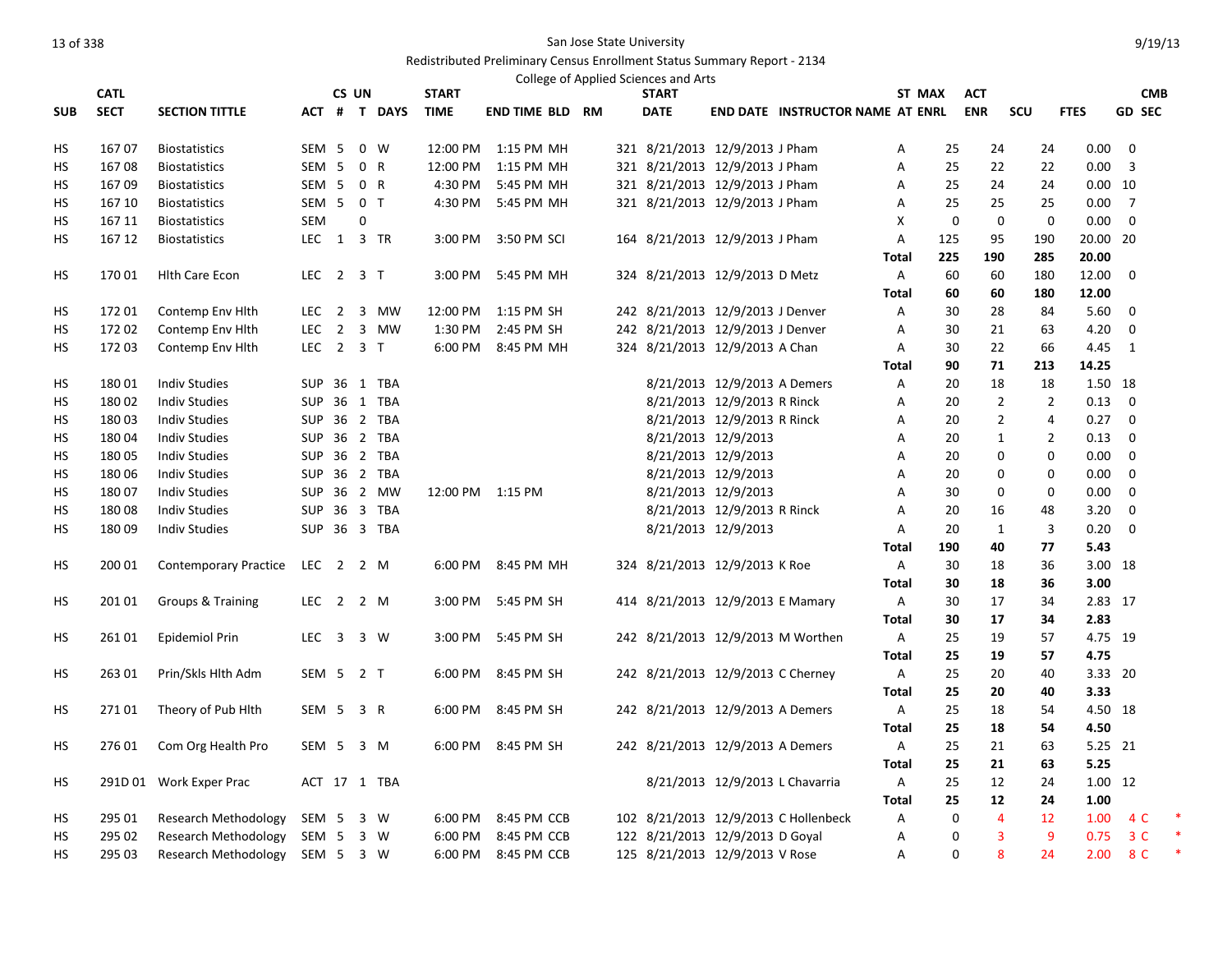|  | 14 of 338 |
|--|-----------|
|  |           |

#### San Jose State University

|            | College of Applied Sciences and Arts |                        |            |       |              |              |                     |           |              |                              |                                |        |            |                          |             |                         |  |
|------------|--------------------------------------|------------------------|------------|-------|--------------|--------------|---------------------|-----------|--------------|------------------------------|--------------------------------|--------|------------|--------------------------|-------------|-------------------------|--|
|            | <b>CATL</b>                          |                        |            | CS UN |              | <b>START</b> |                     |           | <b>START</b> |                              |                                | ST MAX | <b>ACT</b> |                          |             | <b>CMB</b>              |  |
| <b>SUB</b> | <b>SECT</b>                          | <b>SECTION TITTLE</b>  | <b>ACT</b> | #     | <b>DAYS</b>  | <b>TIME</b>  | <b>END TIME BLD</b> | <b>RM</b> | <b>DATE</b>  | <b>END DATE</b>              | <b>INSTRUCTOR NAME AT ENRL</b> |        | <b>ENR</b> | scu                      | <b>FTES</b> | <b>GD SEC</b>           |  |
|            |                                      |                        |            |       |              |              |                     |           |              |                              | Total                          |        | 0          | 45<br>15                 | 3.75        |                         |  |
| <b>HS</b>  | 298 01                               | Spec Study             |            |       | SUP 25 3 TBA |              |                     |           |              | 8/21/2013 12/9/2013 E Mamary |                                | A      | 25         | 3                        | 0.25        |                         |  |
| HS         | 298 02                               | Spec Study             |            |       | SUP 25 3 TBA |              |                     |           |              | 8/21/2013 12/9/2013          |                                | A      | 25         | 0<br>$\mathbf{0}$        | 0.00        | - 0                     |  |
| <b>HS</b>  | 298 03                               | Spec Study             |            |       | SUP 25 3 TBA |              |                     |           |              | 8/21/2013 12/9/2013          |                                | A      | 25         | $\Omega$<br>$\mathbf{0}$ | 0.00        | $\overline{\mathbf{0}}$ |  |
|            |                                      |                        |            |       |              |              |                     |           |              |                              | Total                          |        | 75         | 3.                       | 0.25        |                         |  |
| <b>HS</b>  | 299 01                               | <b>Master's Thesis</b> |            |       | SUP 25 3 TBA |              |                     |           |              | 8/21/2013 12/9/2013          |                                | A      | 10         | 0<br>0                   | $0.00\,$    | $\overline{\mathbf{0}}$ |  |
|            |                                      |                        |            |       |              |              |                     |           |              |                              | Total                          |        | 10         | 0<br>0                   | 0.00        |                         |  |
|            |                                      |                        |            |       |              |              |                     |           |              |                              | <b>Health Science Total</b>    | 3427   | 3256       | 8049                     | 540.30      |                         |  |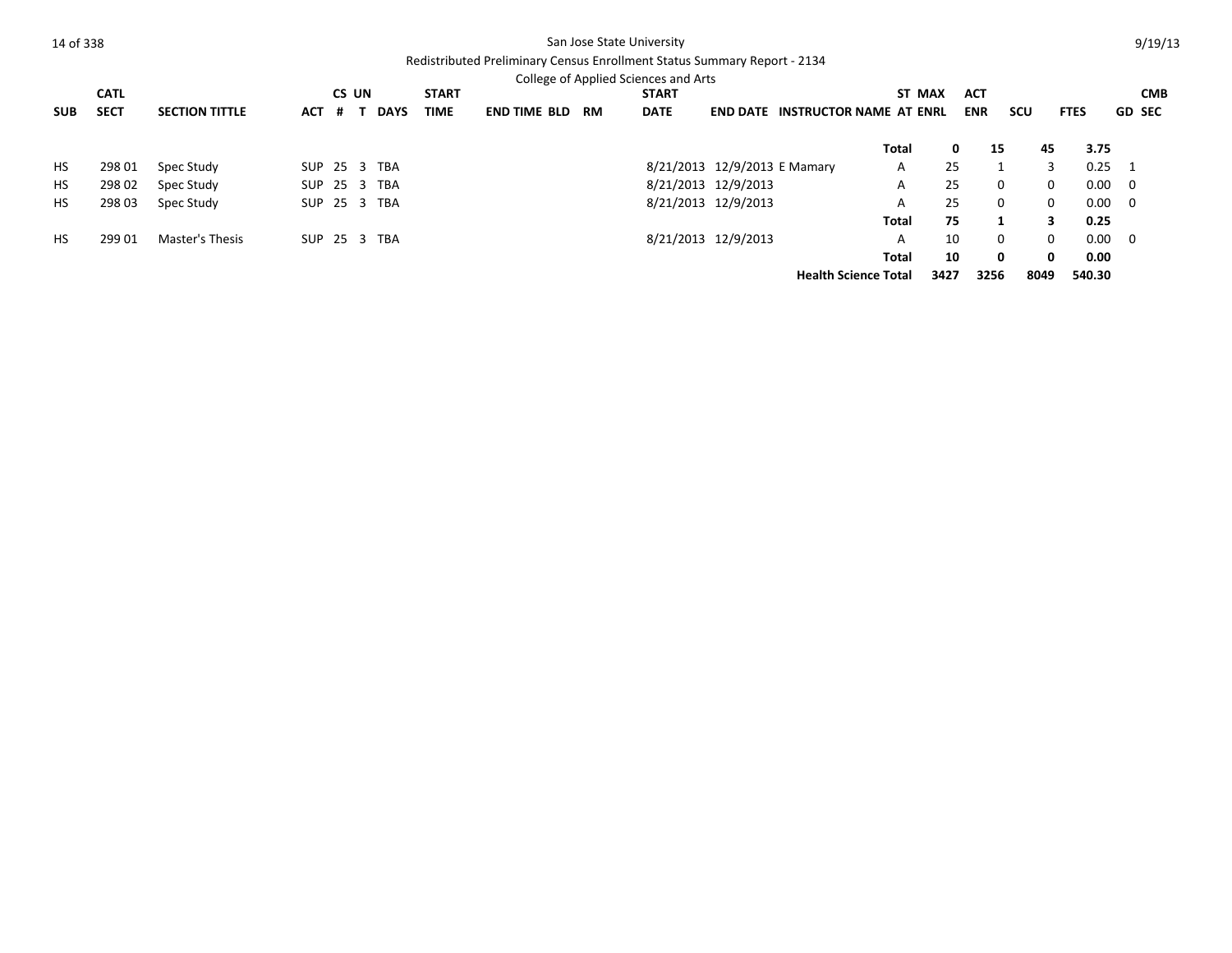|             |                               |                          |                  |                |          |               |                        |                        |  | College of Applied Sciences and Arts |                           |                                         |               |             |              |             |             |                |            |  |
|-------------|-------------------------------|--------------------------|------------------|----------------|----------|---------------|------------------------|------------------------|--|--------------------------------------|---------------------------|-----------------------------------------|---------------|-------------|--------------|-------------|-------------|----------------|------------|--|
|             | <b>CATL</b>                   |                          |                  | CS UN          |          |               | <b>START</b>           |                        |  | <b>START</b>                         |                           |                                         | <b>ST MAX</b> |             | <b>ACT</b>   |             |             |                | <b>CMB</b> |  |
| <b>SUB</b>  | <b>SECT</b>                   | <b>SECTION TITTLE</b>    | ACT #            |                |          | <b>T DAYS</b> | <b>TIME</b>            | <b>END TIME BLD RM</b> |  | <b>DATE</b>                          |                           | <b>END DATE INSTRUCTOR NAME AT ENRL</b> |               |             | <b>ENR</b>   | <b>SCU</b>  | <b>FTES</b> | <b>GD SEC</b>  |            |  |
|             | <b>Hospitality Management</b> |                          |                  |                |          |               |                        |                        |  |                                      |                           |                                         |               |             |              |             |             |                |            |  |
| <b>HSPM</b> | 101                           | Intro Hospitality        | LEC.             | $\overline{2}$ |          | 3 TBA         |                        |                        |  |                                      | 8/21/2013 12/9/2013 P Wey |                                         | Α             | 55          | 39           | 117         | 7.80        | 0              |            |  |
| HSPM        | 102                           | Intro Hospitality        |                  | LEC 2 3 TR     |          |               | 10:30 AM 11:45 AM SPXC |                        |  | 209 8/21/2013 12/9/2013 K Sullivan   |                           |                                         | Α             | 55          | 57           | 171         | 11.40       | $\mathbf{0}$   |            |  |
|             |                               |                          |                  |                |          |               |                        |                        |  |                                      |                           |                                         | Total         | 110         | 96           | 288         | 19.20       |                |            |  |
| <b>HSPM</b> | 11 01                         | <b>Restaurant Mgmt</b>   | <b>LEC</b>       | $\overline{2}$ |          | 3 MW          | 1:30 PM                | 2:45 PM CL             |  | 222 8/21/2013 12/9/2013 R Larson     |                           |                                         | Α             | 55          | 54           | 162         | 10.80       | $\mathbf 0$    |            |  |
|             |                               |                          |                  |                |          |               |                        |                        |  |                                      |                           |                                         | Total         | 55          | 54           | 162         | 10.80       |                |            |  |
| <b>HSPM</b> | 12 01                         | Cost Ctrl Hosp           | SEM 4            |                |          | 3 MW          | 3:00 PM                | 4:15 PM MH             |  | 523 8/21/2013 12/9/2013 R Larson     |                           |                                         | Α             | 55          | 58           | 174         | 11.60       | 0 <sup>C</sup> |            |  |
| <b>NUFS</b> | 1201                          |                          |                  |                |          | 3 MW          | 3:00 PM                | 4:15 PM MH             |  | 523 8/21/2013 12/9/2013 R Larson     |                           |                                         |               | 0           | $\mathbf 0$  | $\mathbf 0$ | 0.00        | 0 <sup>C</sup> |            |  |
|             |                               | Cost Ctrl Hosp           | SEM 4            |                |          |               |                        |                        |  |                                      |                           |                                         | Α             |             |              |             |             |                |            |  |
|             |                               |                          |                  |                |          |               |                        |                        |  |                                      |                           |                                         | <b>Total</b>  | 55          | 58           | 174         | 11.60       |                |            |  |
| <b>HSPM</b> | 23 01                         | <b>Culinary Concepts</b> | LEC              | $\overline{2}$ | 3 M      |               | 3:00 PM                | 3:50 PM SPXC           |  |                                      |                           | 47 8/21/2013 12/9/2013 A Finkelstein    | Α             | 25          | 28           | 28          | 5.60        | 0 <sup>C</sup> |            |  |
| <b>NUFS</b> | 23 01                         | <b>Culinary Concepts</b> | LEC.             | $\overline{2}$ | $3 \, M$ |               | 3:00 PM                | 3:50 PM SPXC           |  |                                      |                           | 47 8/21/2013 12/9/2013 A Finkelstein    | A             | $\mathbf 0$ | $\mathbf{0}$ | $\mathbf 0$ | 0.00        | 0 <sup>C</sup> |            |  |
| <b>HSPM</b> | 23 02                         | <b>Culinary Concepts</b> | LAB              | 16             | $0$ M    |               | 4:00 PM                | 5:45 PM SPXC           |  |                                      |                           | 47 8/21/2013 12/9/2013 A Finkelstein    | A             | 25          | 28           | 56          | 0.00        | 0 <sup>C</sup> |            |  |
| <b>NUFS</b> | 23 02                         | <b>Culinary Concepts</b> |                  | LAB 16 0 M     |          |               | 4:00 PM                | 5:45 PM SPXC           |  |                                      |                           | 47 8/21/2013 12/9/2013 A Finkelstein    | Α             | 0           | $\mathbf 0$  | $\mathbf 0$ | 0.00        | 0 <sup>C</sup> |            |  |
|             |                               |                          |                  |                |          |               |                        |                        |  |                                      |                           |                                         | Total         | 50          | 56           | 84          | 5.60        |                |            |  |
| <b>HSPM</b> | 65 01                         | Seminar in HSPM          | <b>LEC</b>       | 2 1 W          |          |               | 12:00 PM               | 1:15 PM SPXC           |  | 209 8/21/2013 12/9/2013 T Yen        |                           |                                         | Α             | 60          | 54           | 54          | 3.60        | $\mathbf{0}$   |            |  |
|             |                               |                          |                  |                |          |               |                        |                        |  |                                      |                           |                                         | Total         | 60          | 54           | 54          | 3.60        |                |            |  |
| <b>HSPM</b> |                               | 100W 01 Writing Workshop | SEM 4            |                |          | 3 MW          | 10:30 AM 11:45 AM SPXC |                        |  | 211 8/21/2013 12/9/2013 M Lange      |                           |                                         | Α             | 25          | 31           | 93          | 6.20        | $\mathbf 0$    |            |  |
| <b>HSPM</b> |                               | 100W 02 Writing Workshop | SEM              |                | 3        |               |                        |                        |  |                                      |                           |                                         | X             | 0           | 0            | 0           | 0.00        | 0              |            |  |
| <b>HSPM</b> |                               | 100W 03 Writing Workshop | SEM 4            |                | 3 TR     |               | 10:30 AM 11:45 AM SPXC |                        |  | 211 8/21/2013 12/9/2013 M Lange      |                           |                                         | Α             | 25          | 21           | 63          | 4.20        | $\mathbf 0$    |            |  |
|             |                               |                          |                  |                |          |               |                        |                        |  |                                      |                           |                                         | Total         | 50          | 52           | 156         | 10.40       |                |            |  |
| <b>HSPM</b> | 101 01                        | Culture & Intl Iss       | LEC.             | 2              |          | 3 MW          |                        | 9:00 AM 10:15 AM CL    |  | 222 8/21/2013 12/9/2013 T Yen        |                           |                                         | A             | 55          | 54           | 162         | 10.80       | $\Omega$       |            |  |
|             |                               |                          |                  |                |          |               |                        |                        |  |                                      |                           |                                         | <b>Total</b>  | 55          | 54           | 162         | 10.80       |                |            |  |
| HSPM        | 102 01                        | Hotel & Lodging Op       | <b>LEC</b>       |                | 3        |               |                        |                        |  |                                      |                           |                                         | Χ             | 0           | 0            | 0           | 0.00        | $\mathbf 0$    |            |  |
| <b>HSPM</b> | 102 02                        | Hotel & Lodging Op       | LEC              | $\overline{2}$ | 3 TR     |               | 12:00 PM               | 1:15 PM SPXC           |  |                                      |                           | 209 8/21/2013 12/9/2013 A Southwell     | Α             | 55          | 49           | 147         | 9.80        | $\mathbf 0$    |            |  |
|             |                               |                          |                  |                |          |               |                        |                        |  |                                      |                           |                                         | Total         | 55          | 49           | 147         | 9.80        |                |            |  |
| <b>HSPM</b> | 104 01                        | <b>Hospitality Mktg</b>  | <b>LEC</b>       | $\overline{2}$ |          | 3 MW          | 3:00 PM                | 4:15 PM SPXC           |  | 209 8/21/2013 12/9/2013 Y Huang      |                           |                                         | Α             | 55          | 55           | 165         | 11.00       | $\Omega$       |            |  |
|             |                               |                          |                  |                |          |               |                        |                        |  |                                      |                           |                                         | Total         | 55          | 55           | 165         | 11.00       |                |            |  |
| HSPM        | 105 01                        | Finance in HSPM          | <b>LEC</b>       |                | 3        |               |                        |                        |  |                                      |                           |                                         | $\mathsf{x}$  | 0           | $\mathbf 0$  | $\mathbf 0$ | 0.00        | $\Omega$       |            |  |
| <b>HSPM</b> | 105 02                        | Finance in HSPM          | <b>LEC</b>       | $2^{\circ}$    | 3 W      |               |                        | 5:00 PM 7:45 PM BBC    |  | 322 8/21/2013 12/9/2013 M Nguyen     |                           |                                         | Α             | 55          | 56           | 168         | 11.20       | $\mathbf 0$    |            |  |
|             |                               |                          |                  |                |          |               |                        |                        |  |                                      |                           |                                         | Total         | 55          | 56           | 168         | 11.20       |                |            |  |
| <b>HSPM</b> | 10701                         | Legal Hospitality        | <b>LEC</b>       |                | 3        |               |                        |                        |  |                                      |                           |                                         | X             | 0           | $\mathbf 0$  | $\mathbf 0$ | 0.00        | $\mathbf 0$    |            |  |
| HSPM        | 10702                         | Legal Hospitality        | LEC <sub>2</sub> |                | 3 M      |               | 5:00 PM                | 7:45 PM SPXC           |  | 209 8/21/2013 12/9/2013 J Dworak     |                           |                                         | Α             | 55          | 56           | 168         | 11.20       | 0              |            |  |
|             |                               |                          |                  |                |          |               |                        |                        |  |                                      |                           |                                         | Total         | 55          | 56           | 168         | 11.20       |                |            |  |
| <b>HSPM</b> | 108 01                        | <b>HSPM Info Sys</b>     | <b>LEC</b>       | $\overline{2}$ |          | 3 TBA         |                        |                        |  |                                      | 8/21/2013 12/9/2013 P Wey |                                         | Α             | 55          | 60           | 180         | 12.00       | $\mathbf{0}$   |            |  |
|             |                               |                          |                  |                |          |               |                        |                        |  |                                      |                           |                                         | Total         | 55          | 60           | 180         | 12.00       |                |            |  |
|             | HSPM 134 01                   | <b>HR Management</b>     | <b>LEC</b>       | $\overline{2}$ |          | 3 MW          |                        | 9:00 AM 10:15 AM CL    |  |                                      |                           | 324 8/21/2013 12/9/2013 A Southwell     | Α             | 55          | 44           | 132         | 8.80        | $\overline{0}$ |            |  |
|             |                               |                          |                  |                |          |               |                        |                        |  |                                      |                           |                                         | Total         | 55          | 44           | 132         | 8.80        |                |            |  |
|             | HSPM 140 01                   | Mtg, Conv & Event        |                  | LEC 2 3 TR     |          |               | 1:30 PM                | 2:45 PM CL             |  | 324 8/21/2013 12/9/2013 K Sullivan   |                           |                                         | Α             | 55          | 65           | 195         | 13.05       | -1             |            |  |
|             |                               |                          |                  |                |          |               |                        |                        |  |                                      |                           |                                         | <b>Total</b>  | 55          | 65           | 195         | 13.05       |                |            |  |
|             |                               |                          |                  |                |          |               |                        |                        |  |                                      |                           |                                         |               |             |              |             |             |                |            |  |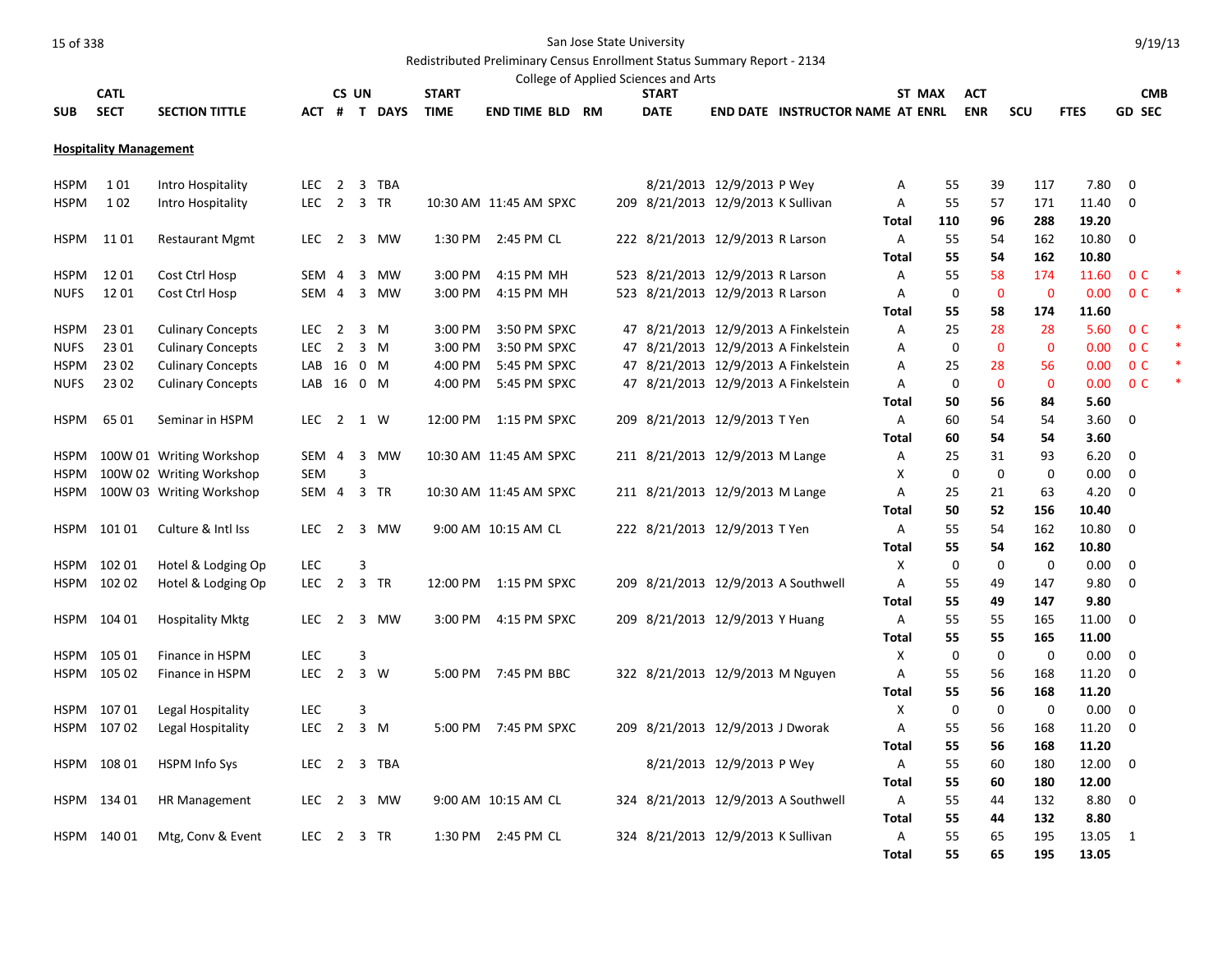|             |             |                           |              |                |          |              |                       |           | College of Applied Sciences and Arts |                                    |                                         |              |        |            |            |             |                |               |
|-------------|-------------|---------------------------|--------------|----------------|----------|--------------|-----------------------|-----------|--------------------------------------|------------------------------------|-----------------------------------------|--------------|--------|------------|------------|-------------|----------------|---------------|
|             | <b>CATL</b> |                           |              | CS UN          |          | <b>START</b> |                       |           | <b>START</b>                         |                                    |                                         |              | ST MAX | <b>ACT</b> |            |             |                | <b>CMB</b>    |
| <b>SUB</b>  | <b>SECT</b> | <b>SECTION TITTLE</b>     | <b>ACT</b>   | #              | T DAYS   | <b>TIME</b>  | <b>END TIME BLD</b>   | <b>RM</b> | <b>DATE</b>                          |                                    | <b>END DATE INSTRUCTOR NAME AT ENRL</b> |              |        | <b>ENR</b> | <b>SCU</b> | <b>FTES</b> |                | <b>GD SEC</b> |
|             | HSPM 14101  | Resort Club Mgmt          | LEC          | $\overline{2}$ | 3 MW     | 12:00 PM     | 1:15 PM CL            |           |                                      | 202 8/21/2013 12/9/2013 K Sullivan |                                         | A            | 55     | 57         | 171        | 11.40       | $\overline{0}$ |               |
|             |             |                           |              |                |          |              |                       |           |                                      |                                    |                                         | Total        | 55     | 57         | 171        | 11.40       |                |               |
|             | HSPM 148 01 | Wine Appreciation         | LEC          | 2 3 M          |          | 5:00 PM      | 7:45 PM BBC           |           |                                      | 201 8/21/2013 12/9/2013 S Orvis    |                                         | Α            | 45     | 43         | 129        | 8.60        | $\mathbf 0$    |               |
|             |             |                           |              |                |          |              |                       |           |                                      |                                    |                                         | Total        | 45     | 43         | 129        | 8.60        |                |               |
|             | HSPM 154 01 | <b>Revenue Management</b> | LEC 2 3 TR   |                |          |              | 9:00 AM 10:15 AM CL   |           |                                      | 324 8/21/2013 12/9/2013 Y Huang    |                                         | Α            | 55     | 44         | 132        | 8.80        | 0              |               |
|             |             |                           |              |                |          |              |                       |           |                                      |                                    |                                         | <b>Total</b> | 55     | 44         | 132        | 8.80        |                |               |
|             | HSPM 17501  | Entrepreneur              | SEM 4        |                | 3 TR     | 3:00 PM      | 4:15 PM MH            |           |                                      |                                    | 523 8/21/2013 12/9/2013 T Thompson      | A            | 55     | 53         | 159        | 10.60       | $\mathbf 0$    |               |
|             |             |                           |              |                |          |              |                       |           |                                      |                                    |                                         | Total        | 55     | 53         | 159        | 10.60       |                |               |
| <b>HSPM</b> | 18001       | Individual Studies        | <b>SUP</b>   |                | 36 1 TBA |              |                       |           |                                      | 8/21/2013 12/9/2013 TYen           |                                         | Α            | 40     | 0          | 0          | 0.00        | 0              |               |
| <b>HSPM</b> | 18002       | Individual Studies        | <b>SUP</b>   | 36             | 2 TBA    |              |                       |           |                                      | 8/21/2013 12/9/2013 T Yen          |                                         | Α            | 36     | 0          | 0          | $0.00\,$    | 0              |               |
|             | HSPM 18003  | Individual Studies        | SUP 36 3 TBA |                |          |              |                       |           |                                      | 8/21/2013 12/9/2013 T Yen          |                                         | Α            | 40     | 0          | 0          | $0.00\,$    | $\mathbf 0$    |               |
|             |             |                           |              |                |          |              |                       |           |                                      |                                    |                                         | <b>Total</b> | 116    | 0          | 0          | 0.00        |                |               |
|             | HSPM 186 01 | <b>Strategic Mgmt</b>     | LEC          | $2^{\circ}$    | 3 TR     |              | 10:30 AM 11:45 AM BBC |           |                                      |                                    | 326 8/21/2013 12/9/2013 T Thompson      | A            | 55     | 49         | 147        | 9.80        | 0              |               |
|             |             |                           |              |                |          |              |                       |           |                                      |                                    |                                         | <b>Total</b> | 55     | 49         | 147        | 9.80        |                |               |
|             | HSPM 191A01 | Intern Level 1            | <b>SUP</b>   |                | 36 2 TBA |              |                       |           |                                      | 8/21/2013 12/9/2013 T Yen          |                                         | A            | 65     | 61         | 122        | 8.13        | 0              |               |
|             |             |                           |              |                |          |              |                       |           |                                      |                                    |                                         | Total        | 65     | 61         | 122        | 8.13        |                |               |
| <b>HSPM</b> | 191B 01     | Intern Level 2            | SUP          |                | 36 3 TBA |              |                       |           |                                      | 8/21/2013 12/9/2013 K Sullivan     |                                         | A            | 65     | 56         | 168        | 11.20       | 0              |               |
|             |             |                           |              |                |          |              |                       |           |                                      |                                    |                                         | Total        | 65     | 56         | 168        | 11.20       |                |               |
|             |             |                           |              |                |          |              |                       |           |                                      |                                    | <b>Hospitality Management Total</b>     |              | 1331   | 1172       | 3263       | 217.58      |                |               |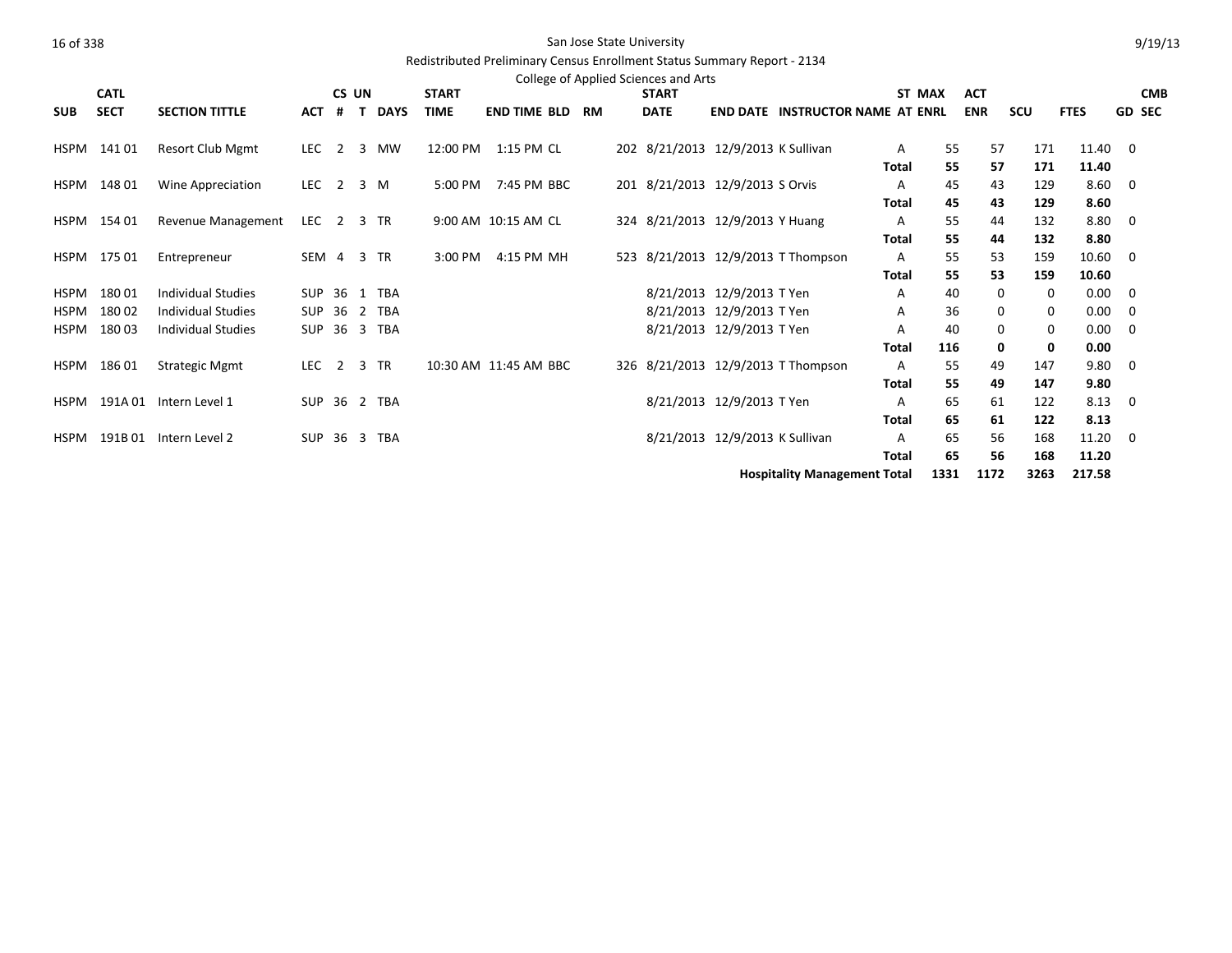|  |  | г | n. |
|--|--|---|----|
|--|--|---|----|

#### San Jose State University

|             |             |                                       |            |       |              |              |                     |    | College of Applied Sciences and Arts |                                                   |            |               |            |              |                  |                  |                         |            |
|-------------|-------------|---------------------------------------|------------|-------|--------------|--------------|---------------------|----|--------------------------------------|---------------------------------------------------|------------|---------------|------------|--------------|------------------|------------------|-------------------------|------------|
|             | <b>CATL</b> |                                       |            | CS UN |              | <b>START</b> |                     |    | <b>START</b>                         |                                                   |            | <b>ST MAX</b> | <b>ACT</b> |              |                  |                  |                         | <b>CMB</b> |
| <b>SUB</b>  | <b>SECT</b> | <b>SECTION TITTLE</b>                 | ACT        | #     | <b>DAYS</b>  | <b>TIME</b>  | <b>END TIME BLD</b> | RM | <b>DATE</b>                          | <b>INSTRUCTOR NAME AT ENRL</b><br><b>END DATE</b> |            |               | ENR        | scu          | <b>FTES</b>      |                  | <b>GD SEC</b>           |            |
|             |             | <b>Hospitaliy, Recr, Tourism Mgmt</b> |            |       |              |              |                     |    |                                      |                                                   |            |               |            |              |                  |                  |                         |            |
| HRTM        | 27001       | Graduate Internship                   | SUP        |       | 25 3 TBA     |              |                     |    |                                      | 8/21/2013 12/9/2013                               | A<br>Total | 25<br>25      | 0          | $\mathbf{0}$ | $\mathbf 0$<br>0 | 0.00<br>0.00     | $\overline{\mathbf{0}}$ |            |
| HRTM        | 298 01      | <b>Spec Studies</b>                   | <b>SUP</b> |       | 36 3 TBA     |              |                     |    |                                      | 8/21/2013 12/9/2013 R Bandyopadhyay               | A<br>Total | 10<br>10      | 0<br>0     |              | 0<br>0           | $0.00\,$<br>0.00 | $\overline{\mathbf{0}}$ |            |
| <b>HRTM</b> | 299 01      | <b>Masters Thesis</b>                 |            |       | SUP 25 3 TBA |              |                     |    |                                      | 8/21/2013 12/9/2013 R Bandyopadhyay               | A<br>Total | 10<br>10      | 0          | 0            | 0<br>0           | 0.00<br>0.00     | $\overline{\mathbf{0}}$ |            |
|             |             |                                       |            |       |              |              |                     |    |                                      | Hospitaliy, Recr, Tourism Mgmt Total              |            | 45            |            | 0            | 0                | 0.00             |                         |            |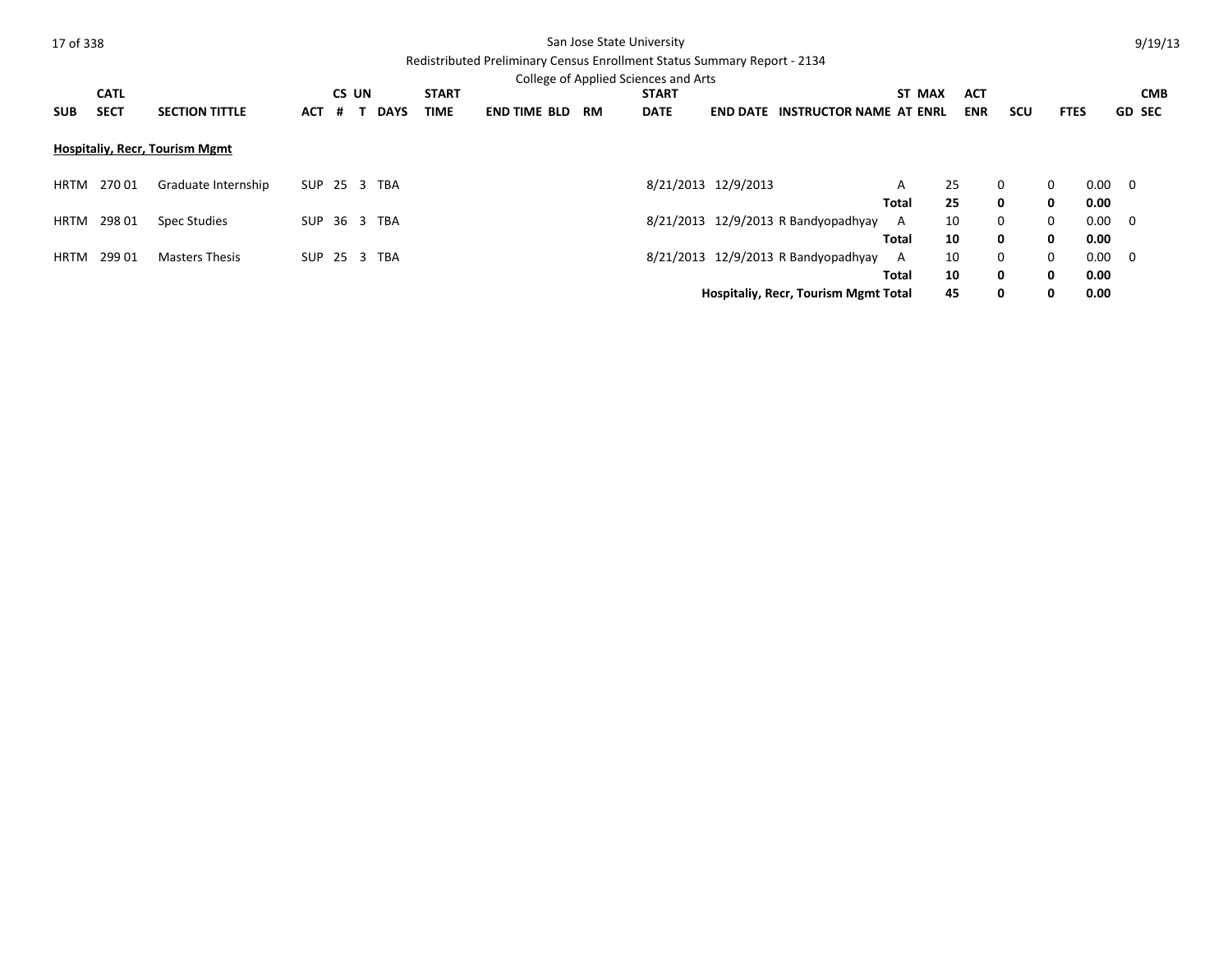|             |             |                                    |            |                |                |               |              |                                     |  | College of Applied Sciences and Arts |                                |                                         |                   |               |            |             |              |                |               |
|-------------|-------------|------------------------------------|------------|----------------|----------------|---------------|--------------|-------------------------------------|--|--------------------------------------|--------------------------------|-----------------------------------------|-------------------|---------------|------------|-------------|--------------|----------------|---------------|
|             | <b>CATL</b> |                                    |            | CS UN          |                |               | <b>START</b> |                                     |  | <b>START</b>                         |                                |                                         |                   | <b>ST MAX</b> | <b>ACT</b> |             |              |                | <b>CMB</b>    |
| <b>SUB</b>  | <b>SECT</b> | <b>SECTION TITTLE</b>              |            |                |                | ACT # T DAYS  | <b>TIME</b>  | <b>END TIME BLD RM</b>              |  | <b>DATE</b>                          |                                | <b>END DATE INSTRUCTOR NAME AT ENRL</b> |                   |               | <b>ENR</b> | <b>SCU</b>  | <b>FTES</b>  |                | <b>GD SEC</b> |
|             |             | Journalism & Mass Communication    |            |                |                |               |              |                                     |  |                                      |                                |                                         |                   |               |            |             |              |                |               |
| ADV         | 91 01       | Intro Advertising                  | <b>LEC</b> | $\overline{2}$ |                | 3 MW          | 3:00 PM      | 4:15 PM DBH                         |  | 133 8/21/2013 12/9/2013 R Nelson     |                                |                                         | Α                 | 70            | 64         | 192         | 12.80        | 0              |               |
| ADV         | 9102        | Intro Advertising                  | <b>LEC</b> | $\overline{2}$ | 3 TR           |               | 3:00 PM      | 4:15 PM DBH                         |  | 133 8/21/2013 12/9/2013 J Delacruz   |                                |                                         | A                 | 70            | 55         | 165         | 11.00        | $\mathbf 0$    |               |
| ADV         | 91 03       | Intro Advertising                  | <b>LEC</b> |                | 3              |               |              |                                     |  |                                      |                                |                                         | Х                 | 0             | 0          | $\mathbf 0$ | 0.00         | $\mathbf 0$    |               |
|             |             |                                    |            |                |                |               |              |                                     |  |                                      |                                |                                         | <b>Total</b>      | 140           | 119        | 357         | 23.80        |                |               |
| ADV         | 116 01      | Spartan Daily Ad Staff             |            |                |                | ACT 20 3 MTWR | 1:30 PM      | 4:15 PM DBH 209I                    |  |                                      | 8/21/2013 12/9/2013 T Hendrick |                                         | Α                 | 30            | 5          | 15          | 1.00         | $\mathbf 0$    |               |
|             |             |                                    |            |                |                |               |              |                                     |  |                                      |                                |                                         | Total             | 30            | 5          | 15          | 1.00         |                |               |
| ADV         | 12101       | <b>Consumer Advertising</b>        | LEC 2 3 T  |                |                |               | 6:00 PM      | 8:45 PM DBH                         |  | 133 8/21/2013 12/9/2013 S Eckstone   |                                |                                         | A                 | 30            | 35         | 105         | 7.00         | $\mathbf 0$    |               |
|             |             |                                    |            |                |                |               |              |                                     |  |                                      |                                |                                         | Total             | 30            | 35         | 105         | 7.00         |                |               |
| ADV         | 122 01      | <b>Bus-to-Bus Advertising</b>      | SEM 4      |                |                | 3 MW          |              | 12:00 PM 1:15 PM DBH                |  | 213 8/21/2013 12/9/2013 R Nelson     |                                |                                         | Α                 | 16            | 16         | 48          | 3.20         | $\mathbf 0$    |               |
|             |             |                                    |            |                |                |               |              |                                     |  |                                      |                                |                                         | Total             | 16            | 16         | 48          | 3.20         |                |               |
| ADV         | 123 01      | Brdcast & New Media Adv SEM 4      |            |                | 3 M            |               | 6:00 PM      | 8:45 PM DBH                         |  | 133 8/21/2013 12/9/2013 S Eckstone   |                                |                                         | A                 | 40            | 34         | 102         | 7.00         | $\overline{4}$ |               |
|             |             |                                    |            |                |                |               |              |                                     |  |                                      |                                |                                         | Total             | 40            | 34         | 102         | 7.00         |                |               |
| ADV         | 124 01      | Copywriting                        | SEM 4 3 TR |                |                |               | 1:30 PM      | 2:45 PM DBH                         |  | 107 8/21/2013 12/9/2013 J Delacruz   |                                |                                         | A                 | 20            | 16         | 48          | 3.20         | $\mathbf 0$    |               |
|             |             |                                    |            |                |                |               |              |                                     |  |                                      |                                |                                         | <b>Total</b>      | 20            | 16         | 48          | 3.20         |                |               |
| ADV         | 125 01      | Ad Layout & Prod                   | SEM 4      |                |                | 3 MW          | 4:30 PM      | 5:45 PM DBH                         |  | 222 8/21/2013 12/9/2013 J Delacruz   |                                |                                         | A                 | 20            | 19         | 57          | 3.80         | $\mathbf 0$    |               |
|             |             |                                    |            |                |                |               |              |                                     |  |                                      |                                |                                         | <b>Total</b>      | 20            | 19         | 57          | 3.80         |                |               |
| ADV         | 126 01      | Media Planning & Buying SEM 4      |            |                |                | 3 TR          | 4:30 PM      | 5:45 PM DBH                         |  | 107 8/21/2013 12/9/2013 T Hendrick   |                                |                                         | Α                 | 26            | 17         | 51          | 3.40         | $\mathbf 0$    |               |
|             |             |                                    |            |                |                |               |              |                                     |  |                                      |                                |                                         | <b>Total</b>      | 26            | 17         | 51          | 3.40         |                |               |
| ADV         | 128 01      | Integrtd Mktg Comm                 | SEM 4      |                | 3 M            |               | 6:00 PM      | 8:45 PM DBH                         |  | 225 8/21/2013 12/9/2013 T Hendrick   |                                |                                         | A                 | 26            | 17         | 51          | 3.40         | 0              |               |
| ADV         | 129 01      | <b>Campaigns Mgmt</b>              | SEM 4      |                |                | 3 MW          |              | 10:30 AM 11:45 AM DBH               |  | 225 8/21/2013 12/9/2013 J Delacruz   |                                |                                         | <b>Total</b><br>A | 26<br>30      | 17<br>28   | 51<br>84    | 3.40<br>5.65 | 1              |               |
|             |             |                                    |            |                |                |               |              |                                     |  |                                      |                                |                                         | <b>Total</b>      | 30            | 28         | 84          | 5.65         |                |               |
| <b>JOUR</b> | 6101        | Prnt/Mag and Online Wrt LEC 2 3 MW |            |                |                |               | 12:00 PM     | 1:15 PM DBH                         |  | 222 8/21/2013 12/9/2013 H Kazem      |                                |                                         | Α                 | 20            | 22         | 66          | 4.40         | 0              |               |
| <b>JOUR</b> | 6103        | Prnt/Mag and Online Wrt LEC 2      |            |                |                | 3 TR          | 12:00 PM     | 1:15 PM DBH                         |  | 224 8/21/2013 12/9/2013 T Ulrich     |                                |                                         | A                 | 20            | 19         | 57          | 3.80         | $\mathbf 0$    |               |
| <b>JOUR</b> | 61 04       | Prnt/Mag and Online Wrt LEC        |            | 2 3 TR         |                |               | 4:30 PM      | 5:45 PM DBH                         |  | 224 8/21/2013 12/9/2013 S Eckstone   |                                |                                         | A                 | 20            | 21         | 63          | 4.20         | 0              |               |
| <b>JOUR</b> | 6105        | Prnt/Mag and Online Wrt LEC 2 3 TR |            |                |                |               | 3:00 PM      | 4:15 PM DBH                         |  |                                      |                                | 222 8/21/2013 12/9/2013 L Fernandez     | A                 | 20            | 19         | 57          | 3.80         | $\mathbf 0$    |               |
|             |             |                                    |            |                |                |               |              |                                     |  |                                      |                                |                                         | <b>Total</b>      | 80            | 81         | 243         | 16.20        |                |               |
| <b>JOUR</b> | 95 01       | <b>Digital News Photo</b>          | LEC.       | 3              |                | 3 MW          |              | 9:00 AM 10:15 AM DBH 209B           |  |                                      | 8/21/2013 12/9/2013 D Cheers   |                                         | A                 | 20            | 20         | 60          | 4.00         | $\mathbf 0$    |               |
|             |             |                                    |            |                |                |               |              |                                     |  |                                      |                                |                                         | <b>Total</b>      | 20            | 20         | 60          | 4.00         |                |               |
| JOUR        | 132 01      | Internet Info Gath                 | SEM 4      |                |                | 3 MW          |              | 1:30 PM 2:45 PM DBH                 |  | 213 8/21/2013 12/9/2013 R Craig      |                                |                                         | Α                 | 20            | 19         | 57          | 3.80         | 0              |               |
| <b>JOUR</b> | 132 02      | Internet Info Gath                 | SEM 4      |                | 3 TR           |               |              | 10:30 AM 11:45 AM DBH               |  | 225 8/21/2013 12/9/2013 T Ulrich     |                                |                                         | A                 | 25            | 18         | 54          | 3.65         | $\mathbf{1}$   |               |
|             |             |                                    |            |                |                |               |              |                                     |  |                                      |                                |                                         | Total             | 45            | 37         | 111         | 7.45         |                |               |
| <b>JOUR</b> | 13301       | <b>Editing/News Mgmt</b>           | SEM        | $\overline{4}$ |                | 3 MW          |              | 1:30 PM 2:45 PM DBH                 |  |                                      |                                | 224 8/21/2013 12/9/2013 W Tillinghast   | Α                 | 20            | 20         | 60          | 4.00         | $\mathbf 0$    |               |
|             |             |                                    |            |                |                |               |              |                                     |  |                                      |                                |                                         | <b>Total</b>      | 20            | 20         | 60          | 4.00         |                |               |
| <b>JOUR</b> | 135 01      | Rep/Editing & Mgmt                 |            |                |                |               |              | ACT 20 1 MTWR 10:30 AM 11:45 AM DBH |  |                                      |                                | 209 8/21/2013 12/9/2013 K Komenich      | Α                 | 30            | 20         | 20          | 1.33         | 0              |               |
| <b>JOUR</b> | 135 02      | Rep/Editing & Mgmt                 | <b>ACT</b> |                | $\overline{2}$ |               |              |                                     |  |                                      |                                |                                         | Х                 | 0             | 0          | $\mathbf 0$ | 0.00         | 0              |               |
| <b>JOUR</b> | 135 03      | Rep/Editing & Mgmt                 | <b>ACT</b> |                | $\overline{3}$ |               |              |                                     |  |                                      |                                |                                         | X                 | $\Omega$      | $\Omega$   | $\Omega$    | 0.00         | $\mathbf 0$    |               |
|             |             |                                    |            |                |                |               |              |                                     |  |                                      |                                |                                         | <b>Total</b>      | 30            | 20         | 20          | 1.33         |                |               |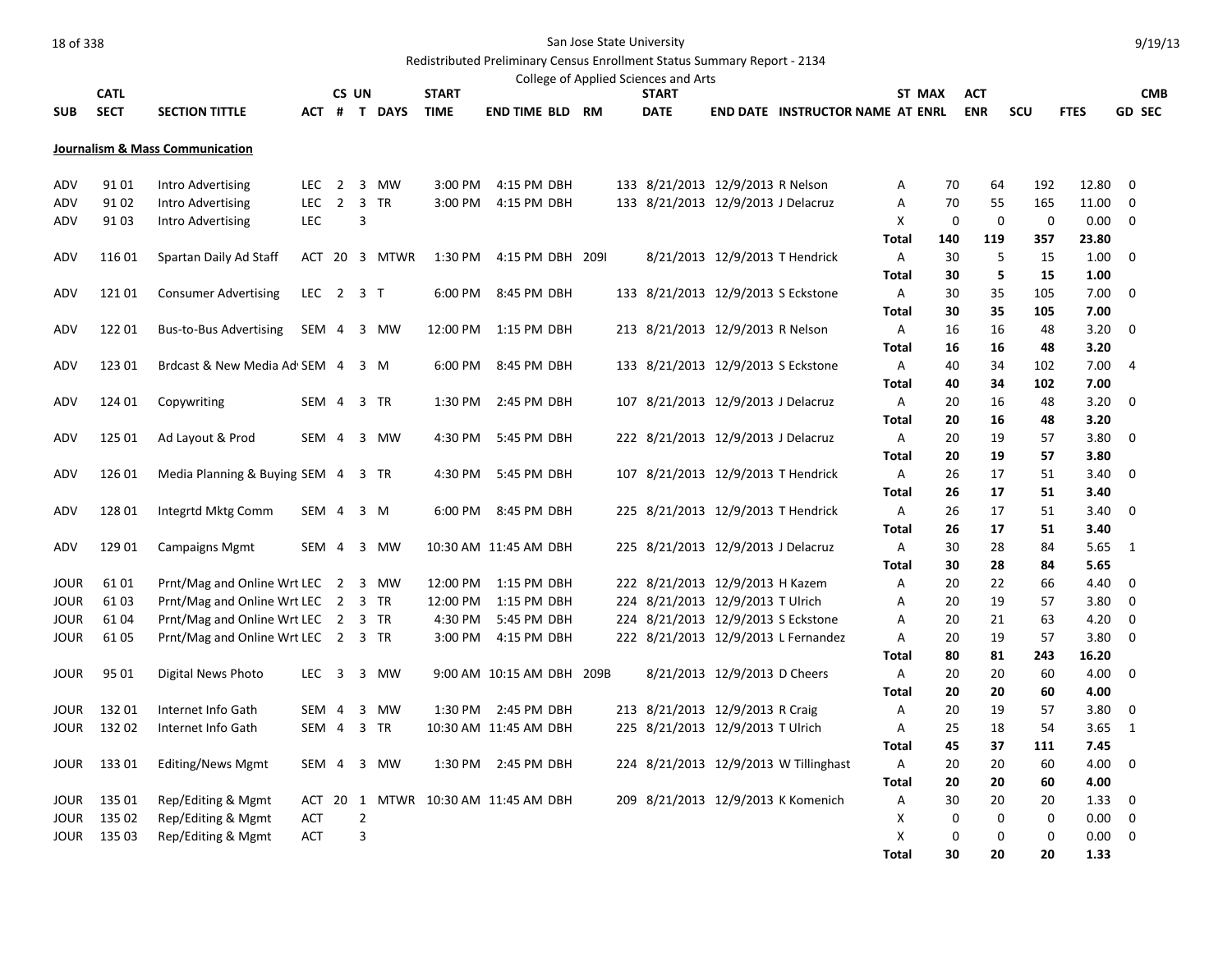|             | <b>CATL</b> |                                   |                  | CS UN                   |   |              | <b>START</b>             |                                     |  | College of Applied Sciences and Arts<br><b>START</b> |                                |                                         |              | ST MAX      | <b>ACT</b>  |             |               |              | <b>CMB</b>    |
|-------------|-------------|-----------------------------------|------------------|-------------------------|---|--------------|--------------------------|-------------------------------------|--|------------------------------------------------------|--------------------------------|-----------------------------------------|--------------|-------------|-------------|-------------|---------------|--------------|---------------|
| <b>SUB</b>  | <b>SECT</b> | <b>SECTION TITTLE</b>             |                  |                         |   | ACT # T DAYS | <b>TIME</b>              | <b>END TIME BLD RM</b>              |  | <b>DATE</b>                                          |                                | <b>END DATE INSTRUCTOR NAME AT ENRL</b> |              |             | <b>ENR</b>  | <b>SCU</b>  | <b>FTES</b>   |              | <b>GD SEC</b> |
|             |             |                                   |                  |                         |   |              |                          |                                     |  |                                                      |                                |                                         |              |             |             |             |               |              |               |
| JOUR        | 136 01      | Newspaper and Mag Desi LEC 2 3 TR |                  |                         |   |              |                          | 4:30 PM 5:45 PM DBH                 |  | 222 8/21/2013 12/9/2013 T Mitchell                   |                                |                                         | A            | 20          | 21          | 63          | 4.25          | 1            |               |
|             |             |                                   |                  |                         |   |              |                          |                                     |  |                                                      |                                |                                         | Total        | 20          | 21          | 63          | 4.25          |              |               |
| <b>JOUR</b> | 164 01      | <b>Electronic News/TV</b>         | <b>SEM</b>       |                         | 3 |              |                          |                                     |  |                                                      |                                |                                         | X            | 0           | $\mathbf 0$ | $\mathbf 0$ | 0.00          | 0            |               |
| <b>JOUR</b> | 164 02      | Electronic News/TV                | ACT 12 0         |                         |   | MTWR         |                          | 3:00 PM 4:30 PM DBH                 |  | 221 8/21/2013 12/9/2013 L LaCuesta                   |                                |                                         | Α            | 20          | 12          | 12          | 0.00          | $\mathbf{1}$ |               |
| <b>JOUR</b> | 164 03      | <b>Electronic News/TV</b>         | SEM 4            |                         |   |              | 3 MTWR 10:30 AM 11:00 AM |                                     |  |                                                      | 8/21/2013 12/9/2013 L LaCuesta |                                         | Α            | 20          | 12          | 24          | 2.45          | 1            |               |
|             |             |                                   |                  |                         |   |              |                          |                                     |  |                                                      |                                |                                         | Total        | 40          | 24          | 36          | 2.45          |              |               |
| JOUR        | 166 01      | <b>Converged Newsroom</b>         | LEC              | $\overline{4}$          |   | 3 MTWR       |                          | 9:00 AM 9:30 AM DBH                 |  | 209 8/21/2013 12/9/2013 S Fosdick                    |                                |                                         | A            | 20          | 18          | 36          | 3.60          | $\mathbf 0$  |               |
| JOUR        | 166 02      | <b>Converged Newsroom</b>         |                  |                         |   |              |                          | ACT 12 0 MTWR 10:15 AM 11:45 AM DBH |  | 213 8/21/2013 12/9/2013 S Fosdick                    |                                |                                         | A            | 20          | 18          | 18          | 0.00          | 0            |               |
|             |             |                                   |                  |                         |   |              |                          |                                     |  |                                                      |                                |                                         | Total        | 40          | 36          | 54          | 3.60          |              |               |
|             | MCOM 6301   | New Media                         | LEC.             | $\overline{2}$          |   | 3 TR         |                          | 10:30 AM 11:45 AM DBH               |  | 226 8/21/2013 12/9/2013 D Cheers                     |                                |                                         | Α            | 25          | 33          | 99          | 6.60          | $\mathbf 0$  |               |
|             | MCOM 63 02  | New Media                         | <b>LEC</b>       |                         |   | 2 3 MW       | 1:30 PM                  | 2:45 PM DBH                         |  |                                                      |                                | 226 8/21/2013 12/9/2013 K Komenich      | A            | 25          | 32          | 96          | 6.40          | $\mathbf 0$  |               |
|             | MCOM 6303   | New Media                         | LEC.             |                         |   | 2 3 MW       | 3:00 PM                  | 4:15 PM DBH                         |  | 226 8/21/2013 12/9/2013 D Cheers                     |                                |                                         | A            | 25          | 23          | 69          | 4.60          | $\mathbf 0$  |               |
|             | MCOM 63 04  | New Media                         | LEC 2 3 TR       |                         |   |              | 4:30 PM                  | 5:45 PM DBH                         |  | 226 8/21/2013 12/9/2013 P Young                      |                                |                                         | Α            | 25          | 34          | 102         | 6.95          | 3            |               |
|             |             |                                   |                  |                         |   |              |                          |                                     |  |                                                      |                                |                                         | Total        | 100         | 122         | 366         | 24.55         |              |               |
|             | MCOM 7001   | Vis Comm Mod Media                | LEC <sub>3</sub> |                         |   | 3 MW         |                          | 9:00 AM 10:15 AM DBH                |  | 133 8/21/2013 12/9/2013 D Nichols                    |                                |                                         | A            | 70          | 73          | 219         | 14.65         | 1            |               |
|             |             |                                   |                  |                         |   |              |                          |                                     |  |                                                      |                                |                                         | Total        | 70          | 73          | 219         | 14.65         |              |               |
|             | MCOM 7201   | Mcom & Society                    | <b>LEC</b>       | $\overline{2}$          |   | 3 MW         | 12:00 PM                 | 1:15 PM DBH                         |  | 133 8/21/2013 12/9/2013 D Nichols                    |                                |                                         | Α            | 70          | 68          | 204         | 13.60         | 0            |               |
|             | MCOM 7203   | Mcom & Society                    | <b>LEC</b>       |                         |   | 2 3 MW       | 1:30 PM                  | 2:45 PM DBH                         |  | 133 8/21/2013 12/9/2013 D Nichols                    |                                |                                         | Α            | 70          | 47          | 141         | 9.40          | $\mathbf 0$  |               |
|             | MCOM 72 04  | Mcom & Society                    | LEC 2 3 TR       |                         |   |              | 1:30 PM                  | 2:45 PM DBH                         |  | 133 8/21/2013 12/9/2013 R Craig                      |                                |                                         | Α            | 70          | 68          | 204         | 13.60         | 0            |               |
|             |             |                                   |                  |                         |   |              |                          |                                     |  |                                                      |                                |                                         | Total        | 210         | 183         | 549         | 36.60         |              |               |
|             |             | MCOM 100W 01 Wrtg Wkhp in Comm    | SEM 4            |                         |   | 3 MW         |                          | 10:30 AM 11:45 AM DBH               |  | 224 8/21/2013 12/9/2013 C Fernald                    |                                |                                         | Α            | 20          | 21          | 63          | 4.20          | 0            |               |
|             |             | MCOM 100W 02 Wrtg Wkhp in Comm    | SEM 4            |                         |   | 3 TR         | 1:30 PM                  | 2:45 PM DBH                         |  | 224 8/21/2013 12/9/2013 C Fernald                    |                                |                                         | A            | 20          | 20          | 60          | 4.00          | $\mathbf 0$  |               |
|             |             | MCOM 100W 03 Wrtg Wkhp in Comm    | SEM 4            |                         |   | 3 MW         | 12:00 PM                 | 1:15 PM DBH                         |  | 226 8/21/2013 12/9/2013 T Ulrich                     |                                |                                         | Α            | 20          | 21          | 63          | 4.20          | 0            |               |
|             |             | MCOM 100W 04 Wrtg Wkhp in Comm    | SEM 4            |                         |   | 3 TR         |                          | 12:00 PM 1:15 PM DBH                |  | 226 8/21/2013 12/9/2013 D Nichols                    |                                |                                         | Α            | 20          | 20          | 60          | 4.00          | $\mathbf 0$  |               |
|             |             | MCOM 100W 05 Wrtg Wkhp in Comm    | SEM 4 3 F        |                         |   |              |                          | 9:00 AM 11:45 AM DBH                |  | 226 8/21/2013 12/9/2013 R Nichols                    |                                |                                         | Α<br>Total   | 20          | 20<br>102   | 60          | 4.00          | $\mathbf 0$  |               |
|             | MCOM 101 01 | Media Law & Ethics                | LEC.             | 3                       | 3 | MW           | 12:00 PM                 | 1:15 PM DBH                         |  | 225 8/21/2013 12/9/2013 L Sokoloff                   |                                |                                         | Α            | 100<br>30   | 30          | 306<br>90   | 20.40<br>6.00 | 0            |               |
|             | MCOM 101 02 | Media Law & Ethics                | LEC.             | $\overline{\mathbf{3}}$ |   | 3 MW         |                          | 10:30 AM 11:45 AM DBH               |  | 226 8/21/2013 12/9/2013 L Sokoloff                   |                                |                                         | Α            | 30          | 29          | 87          | 5.80          | 0            |               |
|             | MCOM 101 03 | Media Law & Ethics                | LEC              | 3 3 TR                  |   |              | 1:30 PM                  | 2:45 PM DBH                         |  |                                                      |                                | 226 8/21/2013 12/9/2013 D Tillinghast   | Α            | 30          | 29          | 87          | 5.80          | 0            |               |
|             | MCOM 101 04 | Media Law & Ethics                | LEC.             | 3 3 TR                  |   |              | 3:00 PM                  | 4:15 PM DBH                         |  |                                                      |                                | 226 8/21/2013 12/9/2013 D Tillinghast   | Α            | 26          | 22          | 66          | 4.40          | $\mathbf 0$  |               |
|             |             |                                   |                  |                         |   |              |                          |                                     |  |                                                      |                                |                                         | <b>Total</b> | 116         | 110         | 330         | 22.00         |              |               |
|             | MCOM 103 01 | Hist of Amer Media                | <b>LEC</b>       |                         | 3 |              |                          |                                     |  |                                                      |                                |                                         | Χ            | 0           | $\mathbf 0$ | $\mathbf 0$ | 0.00          | $\mathbf 0$  |               |
|             |             |                                   |                  |                         |   |              |                          |                                     |  |                                                      |                                |                                         | Total        | 0           | 0           | 0           | 0.00          |              |               |
|             | MCOM 104 01 | Mass Comm Research                | SEM 4            |                         |   | 3 MW         | 4:30 PM                  | 5:45 PM DBH                         |  |                                                      |                                | 133 8/21/2013 12/9/2013 W Tillinghast   | Α            | 70          | 66          | 198         | 13.20         | $\mathbf 0$  |               |
|             |             |                                   |                  |                         |   |              |                          |                                     |  |                                                      |                                |                                         | Total        | 70          | 66          | 198         | 13.20         |              |               |
|             | MCOM 105 01 | Diversty & Media                  | <b>LEC</b>       |                         | 3 |              |                          |                                     |  |                                                      |                                |                                         | X            | $\mathbf 0$ | $\mathbf 0$ | $\mathbf 0$ | 0.00          | $\mathbf 0$  |               |
|             |             |                                   |                  |                         |   |              |                          |                                     |  |                                                      |                                |                                         | Total        | 0           | 0           | 0           | 0.00          |              |               |
|             | MCOM 106 01 | <b>Global Mass Comm</b>           | <b>LEC</b>       | $2^{\circ}$             |   | 3 TR         |                          | 9:00 AM 10:15 AM DBH                |  | 133 8/21/2013 12/9/2013 D Cheers                     |                                |                                         | A            | 70          | 20          | 60          | 4.00          | $\mathbf 0$  |               |
|             | MCOM 106 02 | <b>Global Mass Comm</b>           | LEC 2 3 MW       |                         |   |              |                          | 1:30 PM 2:45 PM DBH                 |  |                                                      |                                | 225 8/21/2013 12/9/2013 D Tillinghast   | Α            | 30          | 18          | 54          | 3.65          | $\mathbf{1}$ |               |
|             |             |                                   |                  |                         |   |              |                          |                                     |  |                                                      |                                |                                         | Total        | 100         | 38          | 114         | 7.65          |              |               |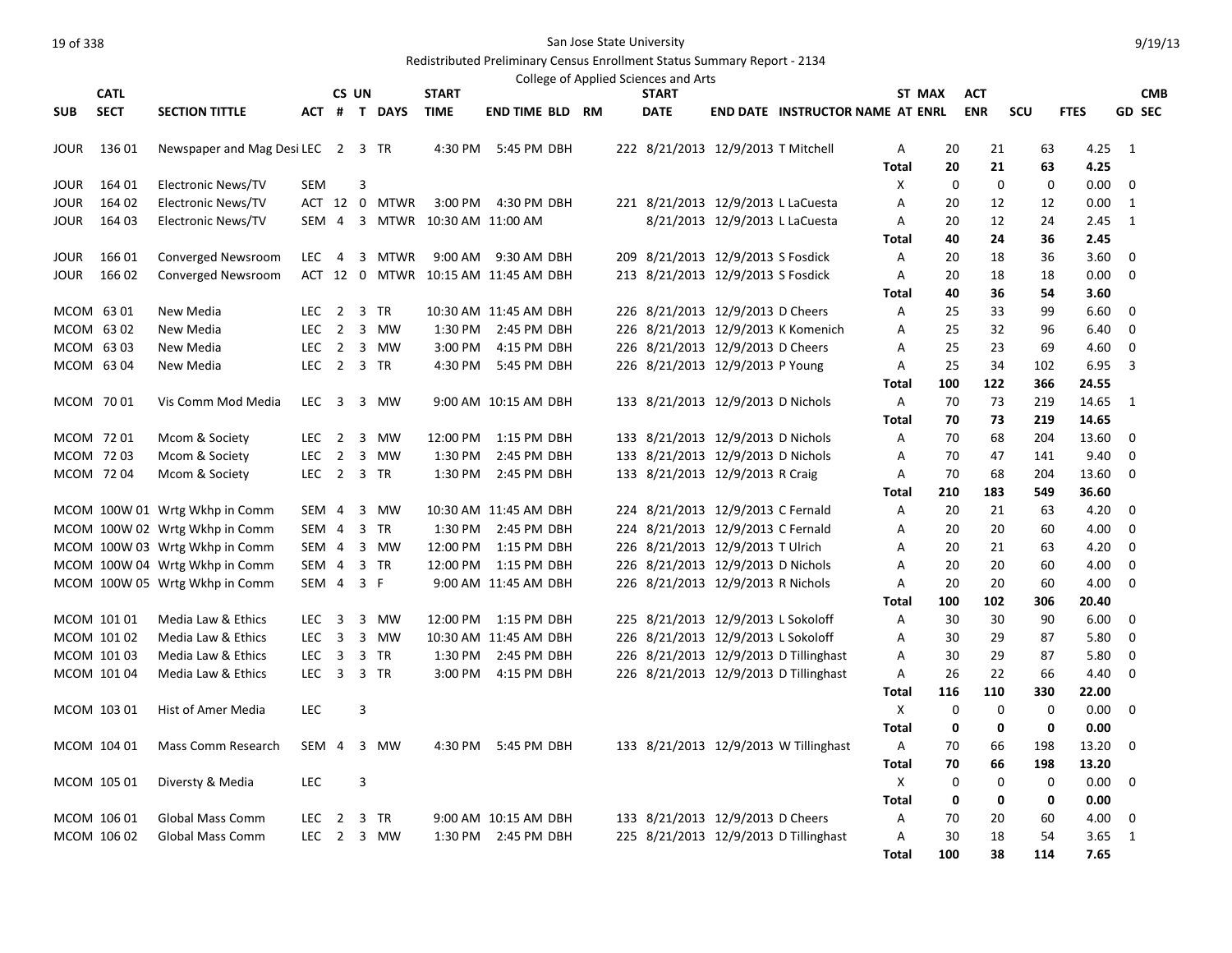|            | <b>CATL</b>                |                                  |                              | CS UN |                |              | <b>START</b> |                        |  | College of Applied Sciences and Arts<br><b>START</b> |                                                                |                                         |              | <b>ST MAX</b> | <b>ACT</b> |                            |              |                  | <b>CMB</b>    |
|------------|----------------------------|----------------------------------|------------------------------|-------|----------------|--------------|--------------|------------------------|--|------------------------------------------------------|----------------------------------------------------------------|-----------------------------------------|--------------|---------------|------------|----------------------------|--------------|------------------|---------------|
| <b>SUB</b> | <b>SECT</b>                | <b>SECTION TITTLE</b>            |                              |       |                | ACT # T DAYS | <b>TIME</b>  | <b>END TIME BLD RM</b> |  | <b>DATE</b>                                          |                                                                | <b>END DATE INSTRUCTOR NAME AT ENRL</b> |              |               | <b>ENR</b> | SCU                        | <b>FTES</b>  |                  | <b>GD SEC</b> |
|            | MCOM 111 01                | Internship                       | SEM 6                        |       |                | 3 TBA        |              |                        |  |                                                      | 8/21/2013 12/9/2013 R Craig                                    |                                         | A            | 80            | 52         | 156                        | 10.60        | $\overline{4}$   |               |
|            |                            |                                  |                              |       |                |              |              |                        |  |                                                      |                                                                |                                         | Total        | 80            | 52         | 156                        | 10.60        |                  |               |
|            | MCOM 139 02                | Specialized Wrtg                 | SEM 4                        |       | 3 <sub>1</sub> |              | 3:00 PM      | 5:45 PM DBH            |  | 107 8/21/2013 12/9/2013 S Fosdick                    |                                                                |                                         | Α            | 20            | 18         | 54                         | 3.60         | 0                |               |
|            | MCOM 139 03                | Specialized Wrtg                 | SEM 4                        |       |                | 3 W          | 6:00 PM      | 8:45 PM DBH            |  | 221 8/21/2013 12/9/2013 M Brito                      |                                                                |                                         | Α            | 20            | 34         | 102                        | 7.10         | 6                |               |
|            |                            |                                  |                              |       |                |              |              |                        |  |                                                      |                                                                |                                         | <b>Total</b> | 40            | 52         | 156                        | 10.70        |                  |               |
|            | MCOM 163 01                | Adv Media tech                   | <b>LEC</b>                   | 3     |                | 3 MW         | 4:30 PM      | 5:45 PM DBH            |  |                                                      |                                                                | 226 8/21/2013 12/9/2013 K Komenich      | A            | 30            | 19         | 57                         | 3.80         | 0                |               |
|            |                            |                                  |                              |       |                |              |              |                        |  |                                                      |                                                                |                                         | Total        | 30            | 19         | 57                         | 3.80         |                  |               |
|            | MCOM 180 01                | Global Leadership                | SUP 36 1 TBA                 |       |                |              |              |                        |  |                                                      | 8/21/2013 12/9/2013 R Rucker                                   |                                         | Α            | 30            | 20         | 20                         | 1.35         | 1                |               |
|            | MCOM 180 02                | Global Leadership                | <b>SUP</b>                   |       |                | 36 2 TBA     |              |                        |  |                                                      | 8/21/2013 12/9/2013 R Rucker                                   |                                         | A            | 30            | 19         | 38                         | 2.53         | $\mathbf 0$      |               |
|            | MCOM 180 03                | Global Leadership                | SUP 36 3 TBA                 |       |                |              |              |                        |  |                                                      | 8/21/2013 12/9/2013 R Rucker                                   |                                         | Α            | 30            | 18         | 54                         | 3.60         | 0                |               |
|            |                            |                                  |                              |       |                |              |              |                        |  |                                                      |                                                                |                                         | Total        | 90            | 57         | 112                        | 7.48         |                  |               |
|            |                            | MCOM 199A 01 Ad & PR Agency I    | LAB                          |       |                | 15 3 MTWR    | 3:00 PM      | 4:15 PM DBH            |  | 225 8/21/2013 12/9/2013 T Hendrick                   |                                                                |                                         | A            | 30            | 26         | 78                         | 5.20         | 0                |               |
|            |                            |                                  |                              |       |                |              |              |                        |  |                                                      |                                                                |                                         | Total        | 30            | 26         | 78                         | 5.20         |                  |               |
|            | MCOM 210 01                | Media/Social Issue               | SEM 5 3 R                    |       |                |              | 6:00 PM      | 8:45 PM DBH            |  | 225 8/21/2013 12/9/2013 S Fosdick                    |                                                                |                                         | A            | 20            | 14         | 42                         | 3.50 14      |                  |               |
|            |                            |                                  |                              |       |                |              |              |                        |  |                                                      |                                                                |                                         | Total        | 20            | 14         | 42                         | 3.50         |                  |               |
|            | MCOM 215 01                | <b>Media Visionaries</b>         | SEM 5 3 T                    |       |                |              | 6:00 PM      | 8:45 PM DBH            |  | 225 8/21/2013 12/9/2013 R Rucker                     |                                                                |                                         | A            | 20            | 18         | 54                         | 4.50 18      |                  |               |
|            |                            |                                  |                              |       |                |              |              |                        |  |                                                      |                                                                |                                         | Total        | 20            | 18         | 54                         | 4.50         |                  |               |
|            | MCOM 285 01                | New Media Technology             | SEM 5                        |       | 3 M            |              | 6:00 PM      | 8:45 PM DBH            |  |                                                      |                                                                | 226 8/21/2013 12/9/2013 K Komenich      | A            | 20            |            | $\overline{7}$<br>21       | 1.75         | 7                |               |
|            |                            |                                  |                              |       |                |              |              |                        |  |                                                      |                                                                |                                         | Total        | 20            |            | $\overline{7}$<br>21       | 1.75         |                  |               |
|            | MCOM 290 01                | Theory of Mass Comm              | SEM 5                        |       | 3 W            |              | 6:00 PM      | 8:45 PM DBH            |  |                                                      |                                                                | 107 8/21/2013 12/9/2013 D Tillinghast   | A            | 15            | 13         | 39                         | 3.25 13      |                  |               |
|            |                            |                                  |                              |       |                |              |              |                        |  |                                                      |                                                                |                                         | Total        | 15            | 13         | 39<br>$\overline{7}$       | 3.25<br>1.75 |                  |               |
|            | MCOM 298 01<br>MCOM 298 02 | SP Studies M C<br>SP Studies M C | SUP 25 3 TBA<br>SUP 25 6 TBA |       |                |              |              |                        |  |                                                      | 8/21/2013 12/9/2013 S Fosdick<br>8/21/2013 12/9/2013 S Fosdick |                                         | A            | 20<br>20      |            | 21<br>0<br>$\mathbf 0$     | 0.00         | 7<br>$\mathbf 0$ |               |
|            |                            |                                  |                              |       |                |              |              |                        |  |                                                      |                                                                |                                         | A            | 40            |            | $\overline{\mathbf{z}}$    |              |                  |               |
|            | MCOM 299 01                | <b>Mass Comm Thesis</b>          | SUP 25 3 TBA                 |       |                |              |              |                        |  |                                                      |                                                                | 8/21/2013 12/9/2013 W Tillinghast       | Total<br>Α   | 20            |            | 21<br>3<br>9               | 1.75<br>0.75 | 3                |               |
|            | MCOM 299 02                | <b>Mass Comm Thesis</b>          | SUP 25 6 TBA                 |       |                |              |              |                        |  |                                                      |                                                                | 8/21/2013 12/9/2013 W Tillinghast       | Α            | 20            |            | 6<br>1                     | 0.50         | $\mathbf{1}$     |               |
|            |                            |                                  |                              |       |                |              |              |                        |  |                                                      |                                                                |                                         | Total        | 40            |            | 4<br>15                    | 1.25         |                  |               |
| PR         | 99 01                      | <b>Contempory PR</b>             | SEM 4                        |       |                | 3 MW         |              | 10:30 AM 11:45 AM DBH  |  | 133 8/21/2013 12/9/2013 M Cabot                      |                                                                |                                         | Α            | 70            | 77         | 231                        | 15.40        | 0                |               |
| <b>PR</b>  | 99 02                      | Contempory PR                    | <b>SEM</b>                   |       | 3              |              |              |                        |  |                                                      |                                                                |                                         | X            | 0             |            | $\mathbf 0$<br>$\mathbf 0$ | 0.00         | $\mathbf 0$      |               |
|            |                            |                                  |                              |       |                |              |              |                        |  |                                                      |                                                                |                                         | <b>Total</b> | 70            | 77         | 231                        | 15.40        |                  |               |
| <b>PR</b>  | 190 01                     | <b>Media Writing</b>             | SEM 4                        |       | $\overline{3}$ | MW           |              | 10:30 AM 11:45 AM DBH  |  | 222 8/21/2013 12/9/2013 C Disalvo                    |                                                                |                                         | Α            | 20            | 23         | 69                         | 4.60         | $\mathbf 0$      |               |
| PR         | 190 02                     | Media Writing                    | SEM 4                        |       |                | 3 MW         |              | 3:00 PM 4:15 PM DBH    |  | 224 8/21/2013 12/9/2013 C Disalvo                    |                                                                |                                         | Α            | 20            | 25         | 75                         | 5.00         | $\mathbf 0$      |               |
|            |                            |                                  |                              |       |                |              |              |                        |  |                                                      |                                                                |                                         | Total        | 40            | 48         | 144                        | 9.60         |                  |               |
| PR         | 191 01                     | <b>Strategic Writing</b>         | SEM 4                        |       | 3              | <b>TR</b>    |              | 10:30 AM 11:45 AM DBH  |  | 222 8/21/2013 12/9/2013 M Cabot                      |                                                                |                                         | A            | 20            | 24         | 72                         | 4.80         | 0                |               |
| PR         | 191 02                     | <b>Strategic Writing</b>         | SEM 4                        |       |                | 3 TR         | 1:30 PM      | 2:45 PM DBH            |  | 222 8/21/2013 12/9/2013 M Cabot                      |                                                                |                                         | A            | 20            | 20         | 60                         | 4.00         | $\mathbf 0$      |               |
|            |                            |                                  |                              |       |                |              |              |                        |  |                                                      |                                                                |                                         | Total        | 40            | 44         | 132                        | 8.80         |                  |               |
| PR         | 192 01                     | Case Studies                     | SEM 4                        |       |                | 3 MW         | 1:30 PM      | 2:45 PM MH             |  | 323 8/21/2013 12/9/2013 M Cabot                      |                                                                |                                         | A            | 30            | 38         | 114                        | 7.60         | $\mathbf 0$      |               |
|            |                            |                                  |                              |       |                |              |              |                        |  |                                                      |                                                                |                                         | Total        | 30            | 38         | 114                        | 7.60         |                  |               |
| PR         | 199 01                     | Campaign Mgmt                    | SEM 5 3 TR                   |       |                |              | 4:30 PM      | 5:45 PM DBH            |  | 225 8/21/2013 12/9/2013 C Disalvo                    |                                                                |                                         | A            | 30            | 28         | 84                         | 5.60         | $\mathbf 0$      |               |
|            |                            |                                  |                              |       |                |              |              |                        |  |                                                      |                                                                |                                         | Total        | 30            | 28         | 84                         | 5.60         |                  |               |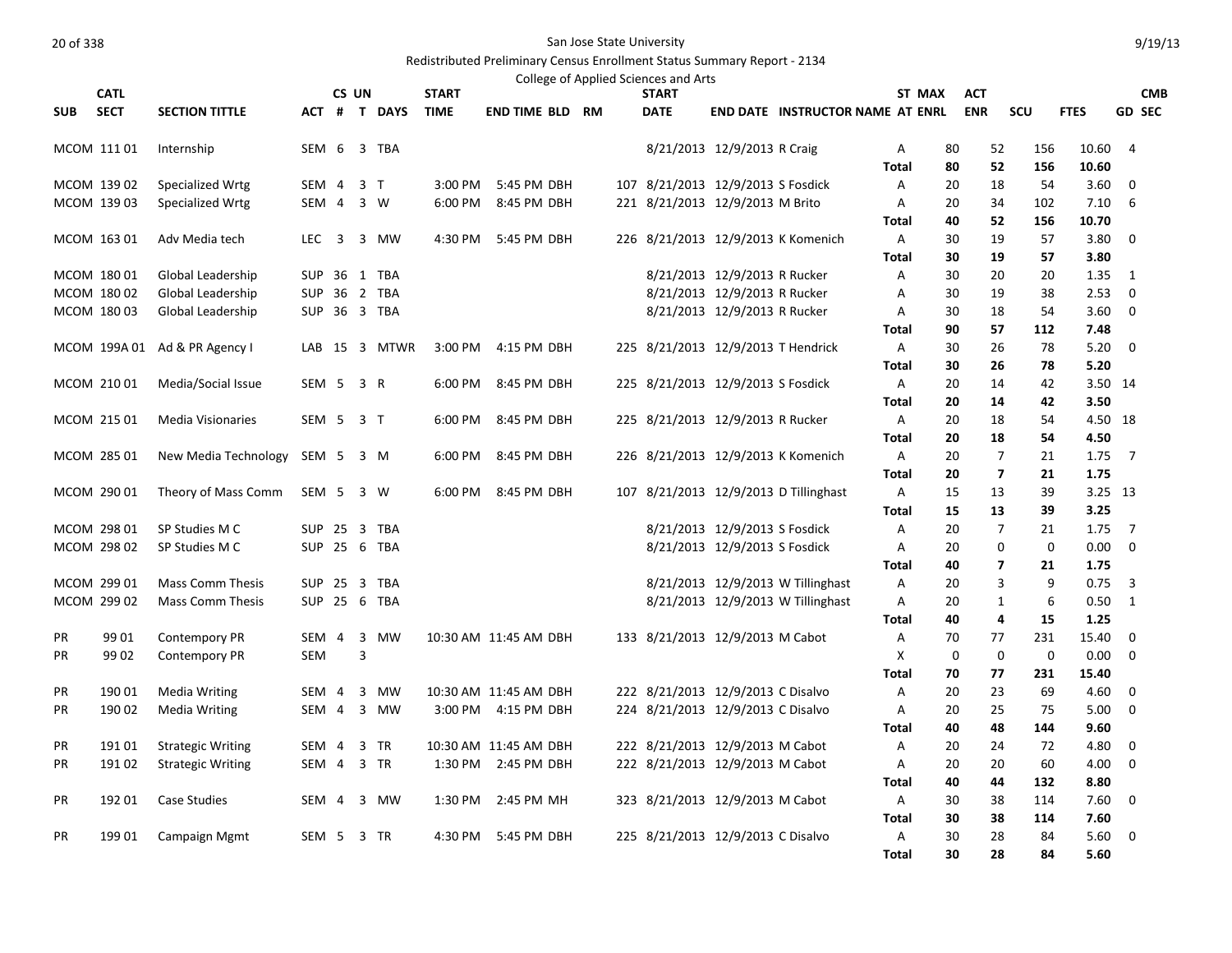| 21 of 338  |             |                       |                      |              |                                                                                 |           | San Jose State University            |                                         |            |     |             | 9/19/13       |
|------------|-------------|-----------------------|----------------------|--------------|---------------------------------------------------------------------------------|-----------|--------------------------------------|-----------------------------------------|------------|-----|-------------|---------------|
|            |             |                       |                      |              | <b>Redistributed Preliminary Census Enrollment Status Summary Report - 2134</b> |           |                                      |                                         |            |     |             |               |
|            |             |                       |                      |              |                                                                                 |           | College of Applied Sciences and Arts |                                         |            |     |             |               |
|            | CATL        |                       | CS UN                | <b>START</b> |                                                                                 |           | <b>START</b>                         | ST MAX                                  | ACT        |     |             | <b>CMB</b>    |
| <b>SUB</b> | <b>SECT</b> | <b>SECTION TITTLE</b> | <b>DAYS</b><br>ACT # | <b>TIME</b>  | <b>END TIME BLD</b>                                                             | <b>RM</b> | <b>DATE</b>                          | <b>END DATE INSTRUCTOR NAME AT ENRL</b> | <b>ENR</b> | scu | <b>FTES</b> | <b>GD SEC</b> |

**Journalism & Mass Communication Total 2074 1763 5103 344.57**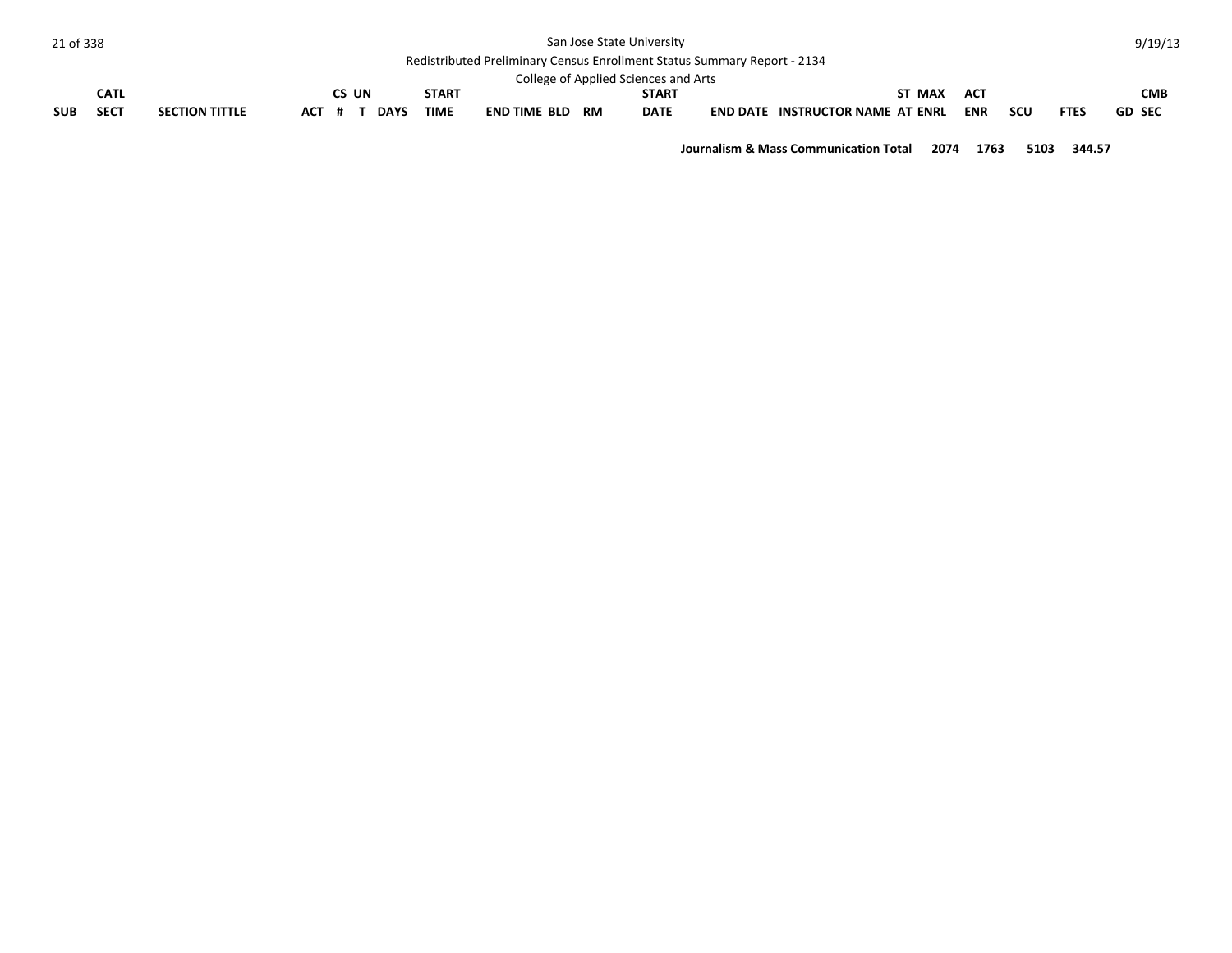## Redistributed Preliminary Census Enrollment Status Summary Report - 2134

|            | <b>CATL</b>            |                          |                  | CS UN          |     |              | <b>START</b> |                        |  | College of Applied Sciences and Arts<br><b>START</b> |                            |                                         |              | ST MAX      | <b>ACT</b> |                            |             |             | <b>CMB</b>    |
|------------|------------------------|--------------------------|------------------|----------------|-----|--------------|--------------|------------------------|--|------------------------------------------------------|----------------------------|-----------------------------------------|--------------|-------------|------------|----------------------------|-------------|-------------|---------------|
| <b>SUB</b> | <b>SECT</b>            | <b>SECTION TITTLE</b>    |                  |                |     | ACT # T DAYS | <b>TIME</b>  | <b>END TIME BLD RM</b> |  | <b>DATE</b>                                          |                            | <b>END DATE INSTRUCTOR NAME AT ENRL</b> |              |             | <b>ENR</b> | <b>SCU</b>                 | <b>FTES</b> |             | <b>GD SEC</b> |
|            | <b>Justice Studies</b> |                          |                  |                |     |              |              |                        |  |                                                      |                            |                                         |              |             |            |                            |             |             |               |
|            |                        |                          |                  |                |     |              |              |                        |  |                                                      |                            |                                         |              |             |            |                            |             |             |               |
| FS.        | 11 01                  | Survey For Sci           | LEC 2 3 TBA      |                |     |              |              |                        |  |                                                      | 8/21/2013 12/9/2013 M Juno |                                         | Α            | 50          | 46         | 138                        | 9.20        | 0           |               |
|            |                        |                          |                  |                |     |              |              |                        |  |                                                      |                            |                                         | Total        | 50          | 46         | 138                        | 9.20        |             |               |
| FS.        | 16101                  | Crime Scene Invest       | <b>LEC</b>       | $\overline{2}$ | 3 R |              |              | 3:00 PM 4:50 PM SH     |  | 347 8/21/2013 12/9/2013 M Juno                       |                            |                                         | Α            | 45          | 43         | 86                         | 8.60        | $\mathbf 0$ |               |
| FS.        | 161 02                 | Crime Scene Invest       | $LAB$ 16         |                | 0 F |              |              | 9:00 AM 11:50 AM       |  |                                                      | 8/21/2013 12/9/2013 M Juno |                                         | A            | 45          | 43         | 43                         | 0.00        | 0           |               |
|            |                        |                          |                  |                |     |              |              |                        |  |                                                      |                            |                                         | Total        | 90          | 86         | 129                        | 8.60        |             |               |
| FS.        | 164 01                 | Crim Scene Ev Phot       | SEM <sub>5</sub> |                | 3 R |              | 6:00 PM      | 7:50 PM SH             |  | 346 8/21/2013 12/9/2013 M Juno                       |                            |                                         | A            | 45          | 30         | 60                         | 6.00        | $\mathbf 0$ |               |
| FS.        | 164 02                 | Crim Scene Ev Phot       | ACT              | 7              | 0 F |              | 12:00 PM     | 1:50 PM MH             |  | 520 8/21/2013 12/9/2013 M Juno                       |                            |                                         | Α            | 45          | 30         | 30                         | 0.00        | $\Omega$    |               |
|            |                        |                          |                  |                |     |              |              |                        |  |                                                      |                            |                                         | <b>Total</b> | 90          | 60         | 90                         | 6.00        |             |               |
| JS         | 1001                   | Intro Just Stud          | LEC 1            |                |     | 3 MW         |              | 10:30 AM 11:45 AM MD   |  |                                                      |                            | 101 8/21/2013 12/9/2013 D Dexheimer     | Α            | 120         | 117        | 351                        | 23.40       | $\mathbf 0$ |               |
|            |                        |                          |                  |                |     |              |              |                        |  |                                                      |                            |                                         | <b>Total</b> | 120         | 117        | 351                        | 23.40       |             |               |
| JS         | 1201                   | Intro to Leg Studies     | <b>LEC</b>       | 2 3 TR         |     |              |              | 10:30 AM 11:45 AM MH   |  | 520 8/21/2013 12/9/2013 H Peterson                   |                            |                                         | A            | 50          | 48         | 144                        | 9.60        | $\mathbf 0$ |               |
|            |                        |                          |                  |                |     |              |              |                        |  |                                                      |                            |                                         | Total        | 50          | 48         | 144                        | 9.60        |             |               |
| JS         | 25 01                  | Intro HR & Justice       | LEC 2 3 R        |                |     |              |              | 3:00 PM 5:45 PM MH     |  | 324 8/21/2013 12/9/2013 N Perry                      |                            |                                         | $\mathsf{A}$ | 60          | 28         | 84                         | 5.60        | $\Omega$    |               |
|            |                        |                          |                  |                |     |              |              |                        |  |                                                      |                            |                                         | <b>Total</b> | 60          | 28         | 84                         | 5.60        |             |               |
| JS         |                        | 100W 01 Writing Workshop | <b>SEM</b>       |                | 3   |              |              |                        |  |                                                      |                            |                                         | X            | $\mathbf 0$ |            | $\mathbf 0$<br>$\mathbf 0$ | 0.00        | 0           |               |
| JS         |                        | 100W 02 Writing Workshop | SEM 4            |                |     | 3 MW         |              | 9:00 AM 10:15 AM SPXC  |  | 211 8/21/2013 12/9/2013 J McClure                    |                            |                                         | Α            | 25          | 27         | 81                         | 5.40        | $\mathbf 0$ |               |
| JS         |                        | 100W 03 Writing Workshop | SEM 4 3 F        |                |     |              |              | 9:00 AM 11:45 AM MH    |  | 233 8/21/2013 12/9/2013 D Kameda                     |                            |                                         | Α            | 25          | 27         | 81                         | 5.40        | 0           |               |
| JS         |                        | 100W 04 Writing Workshop | <b>SEM</b>       |                | 3   |              |              |                        |  |                                                      |                            |                                         | X            | $\mathbf 0$ |            | $\mathbf 0$<br>$\mathbf 0$ | 0.00        | $\mathbf 0$ |               |
| JS         |                        | 100W 05 Writing Workshop | SEM 4            |                |     | 3 TR         |              | 7:30 AM 8:45 AM MH     |  | 322 8/21/2013 12/9/2013 H Peterson                   |                            |                                         | Α            | 25          | 26         | 78                         | 5.20        | 0           |               |
| JS         |                        | 100W 06 Writing Workshop | SEM 4 3 TBA      |                |     |              |              |                        |  |                                                      | 8/21/2013 12/9/2013        |                                         | A            | 25          | 22         | 66                         | 4.40        | $\Omega$    |               |
|            |                        |                          |                  |                |     |              |              |                        |  |                                                      |                            |                                         | <b>Total</b> | 100         | 102        | 306                        | 20.40       |             |               |
| JS         | 101 01                 | <b>Critical Issues</b>   | <b>LEC</b>       | 1              |     | 3 MW         |              | 9:00 AM 10:15 AM MH    |  |                                                      |                            | 520 8/21/2013 12/9/2013 W Armaline      | $\mathsf{A}$ | 55          | 58         | 174                        | 11.60       | 0           |               |
| JS         | 101 02                 | <b>Critical Issues</b>   | LEC 1 3 TR       |                |     |              |              | 1:30 PM 2:45 PM MH     |  | 523 8/21/2013 12/9/2013 E Adams                      |                            |                                         | Α            | 55          | 40         | 120                        | 8.00        | $\mathbf 0$ |               |
|            |                        |                          |                  |                |     |              |              |                        |  |                                                      |                            |                                         | <b>Total</b> | 110         | 98         | 294                        | 19.60       |             |               |
| JS         | 102 01                 | Police and Society       | LEC.             | $\overline{2}$ | 3 R |              | 5:30 PM      | 8:15 PM MH             |  | 523 8/21/2013 12/9/2013 E Sills                      |                            |                                         | A            | 45          | 54         | 162                        | 10.80       | 0           |               |
|            |                        |                          |                  |                |     |              |              |                        |  |                                                      |                            |                                         | <b>Total</b> | 45          | 54         | 162                        | 10.80       |             |               |
| JS         | 103 01                 | Courts and Society       | <b>LEC</b>       | 2 3 W          |     |              |              | 5:30 PM 8:15 PM CL     |  |                                                      |                            | 303 8/21/2013 12/9/2013 M Stevenson     | A            | 50          | 48         | 144                        | 9.60        | $\mathbf 0$ |               |
|            |                        |                          |                  |                |     |              |              |                        |  |                                                      |                            |                                         | <b>Total</b> | 50          | 48         | 144                        | 9.60        |             |               |
| JS         | 104 01                 | Penal Pol & Inst         |                  |                |     | LEC 2 3 MW   |              | 9:00 AM 10:15 AM BBC   |  |                                                      |                            | 320 8/21/2013 12/9/2013 D Dexheimer     | A            | 50          | 51         | 153                        | 10.20       | $\mathbf 0$ |               |
|            |                        |                          |                  |                |     |              |              |                        |  |                                                      |                            |                                         | Total        | 50          | 51         | 153                        | 10.20       |             |               |
| JS         | 107 01                 | Justice Mgmt             | <b>LEC</b>       | $\overline{2}$ |     | 3 MW         |              | 9:00 AM 10:15 AM CL    |  | 226 8/21/2013 12/9/2013 D Kameda                     |                            |                                         | Α            | 45          | 39         | 117                        | 7.80        | $\mathbf 0$ |               |
|            |                        |                          |                  |                |     |              |              |                        |  |                                                      |                            |                                         | Total        | 45          | 39         | 117                        | 7.80        |             |               |
| JS         | 114 01                 | <b>Research Methods</b>  | LEC 2 3 TR       |                |     |              |              | 7:30 AM 8:45 AM MH     |  |                                                      |                            | 523 8/21/2013 12/9/2013 C Vera Sanchez  | Α            | 45          | 47         | 141                        | 9.40        | 0           |               |
| JS         | 114 02                 | <b>Research Methods</b>  | <b>LEC</b>       |                | 3   |              |              |                        |  |                                                      |                            |                                         | X            | $\mathbf 0$ |            | $\mathbf 0$<br>$\mathbf 0$ | 0.00        | 0           |               |
| JS         | 114 03                 | <b>Research Methods</b>  | LEC 2 3 TR       |                |     |              | 1:30 PM      | 2:45 PM MH             |  | 520 8/21/2013 12/9/2013 J Lee                        |                            |                                         | Α            | 45          | 42         | 126                        | 8.45        | 1           |               |
|            |                        |                          |                  |                |     |              |              |                        |  |                                                      |                            |                                         | <b>Total</b> | 90          | 89         | 267                        | 17.85       |             |               |
| JS         | 121 01                 | Media and Justice        | LEC <sub>2</sub> |                |     | 3 M          | 5:30 PM      | 8:15 PM MH             |  | 523 8/21/2013 12/9/2013 S Rivera                     |                            |                                         | Α            | 60          | 36         | 108                        | 7.20        | $\mathbf 0$ |               |
|            |                        |                          |                  |                |     |              |              |                        |  |                                                      |                            |                                         | <b>Total</b> | 60          | 36         | 108                        | 7.20        |             |               |

9/19/13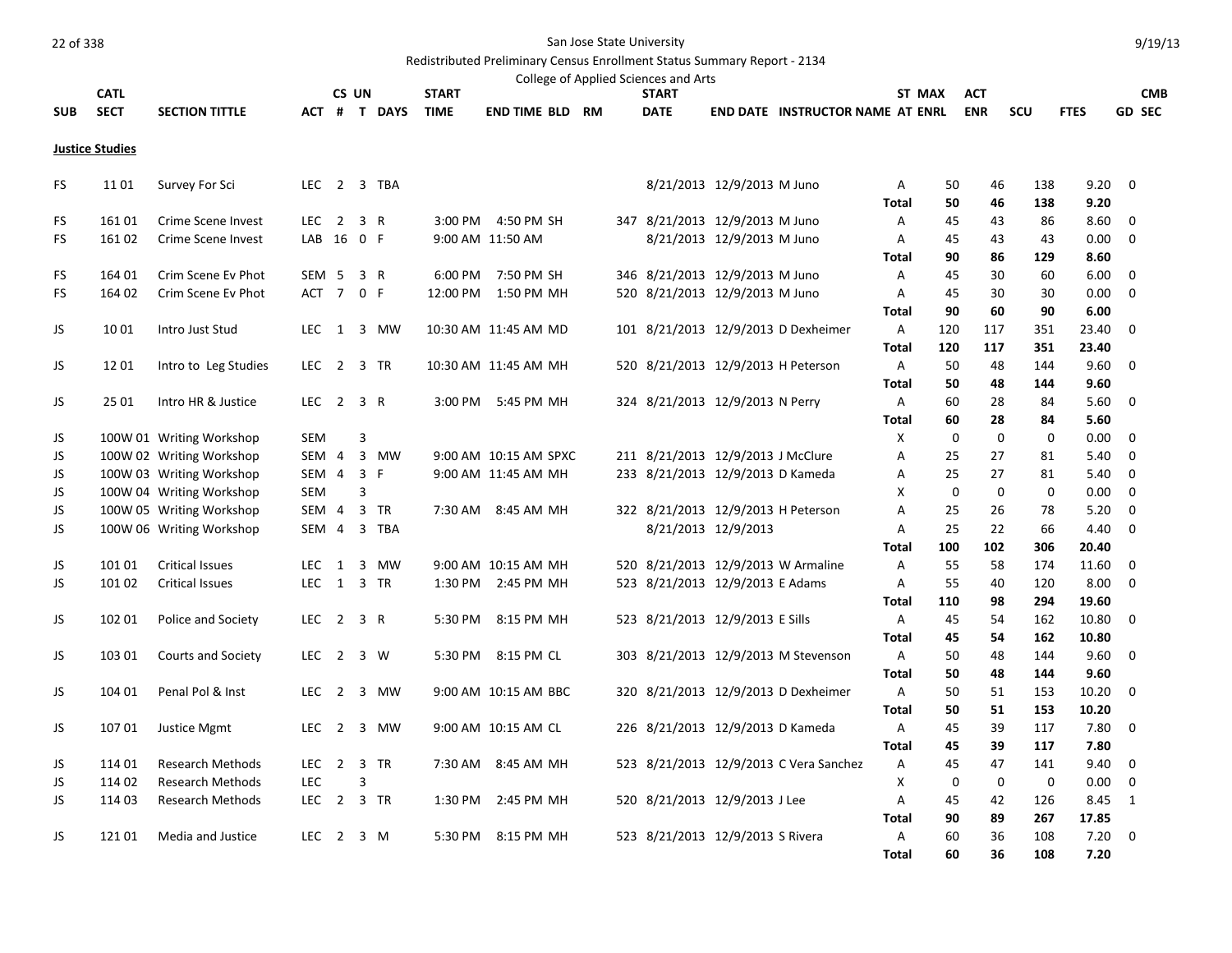|            | <b>CATL</b> |                                      |            |        | CS UN |              | <b>START</b> |                        |  | College of Applied Sciences and Arts<br><b>START</b> |                               |                                         |                | ST MAX | <b>ACT</b> |                            |             |                | <b>CMB</b>    |
|------------|-------------|--------------------------------------|------------|--------|-------|--------------|--------------|------------------------|--|------------------------------------------------------|-------------------------------|-----------------------------------------|----------------|--------|------------|----------------------------|-------------|----------------|---------------|
| <b>SUB</b> | <b>SECT</b> | <b>SECTION TITTLE</b>                |            |        |       | ACT # T DAYS | <b>TIME</b>  | <b>END TIME BLD RM</b> |  | <b>DATE</b>                                          |                               | <b>END DATE INSTRUCTOR NAME AT ENRL</b> |                |        | <b>ENR</b> | <b>SCU</b>                 | <b>FTES</b> |                | <b>GD SEC</b> |
|            |             |                                      |            |        |       |              |              |                        |  |                                                      |                               |                                         |                |        |            |                            |             |                |               |
| JS         | 122 01      | Drugs & Society                      | <b>LEC</b> | 1 3 W  |       |              |              | 5:30 PM 8:15 PM MH     |  | 523 8/21/2013 12/9/2013 S Rivera                     |                               |                                         | Α              | 45     | 44         | 132                        | 8.80        | $\mathbf 0$    |               |
|            |             |                                      |            |        |       |              |              |                        |  |                                                      |                               |                                         | <b>Total</b>   | 45     | 44         | 132                        | 8.80        |                |               |
| JS         | 123 01      | <b>Terrorism &amp; Security</b>      | LEC 2 3 W  |        |       |              |              | 3:00 PM 5:45 PM SH     |  | 344 8/21/2013 12/9/2013 P Carr                       |                               |                                         | A              | 45     | 45         | 135                        | 9.00        | $\mathbf 0$    |               |
|            |             |                                      |            |        |       |              |              |                        |  |                                                      |                               |                                         | Total          | 45     | 45         | 135                        | 9.00        |                |               |
| JS         | 12701       | Imm and Justice                      | <b>LEC</b> |        |       | 2 3 MW       |              | 9:00 AM 10:15 AM CL    |  | 225 8/21/2013 12/9/2013 E Adams                      |                               |                                         | A              | 50     | 23         | 69                         | 4.60        | $\mathbf 0$    |               |
|            |             |                                      |            |        |       |              |              |                        |  |                                                      |                               |                                         | Total          | 50     | 23         | 69                         | 4.60        |                |               |
| JS         | 13001       | Sex & Justice                        | LEC 2 3 W  |        |       |              |              | 3:00 PM 5:45 PM MH     |  | 324 8/21/2013 12/9/2013 E Adams                      |                               |                                         | A              | 60     | 12         | 36                         | 2.40        | $\mathbf 0$    |               |
|            |             |                                      |            |        |       |              |              |                        |  |                                                      |                               |                                         | <b>Total</b>   | 60     | 12         | 36                         | 2.40        |                |               |
| JS         | 13101       | Intervntn/Mediatn                    | <b>LEC</b> | 2 3 TR |       |              |              | 7:30 AM 8:45 AM MH     |  | 324 8/21/2013 12/9/2013 J McClure                    |                               |                                         | $\mathsf{A}$   | 45     | 27         | 81                         | 5.40        | $\mathbf 0$    |               |
|            |             |                                      |            |        |       |              |              |                        |  |                                                      |                               |                                         | <b>Total</b>   | 45     | 27         | 81                         | 5.40        |                |               |
| JS         | 132 01      | Race Gender Inequality & LEC 2 3 TBA |            |        |       |              |              |                        |  |                                                      | 8/21/2013 12/9/2013 V Herrera |                                         | Α              | 45     | 43         | 129                        | 8.80        | $\overline{4}$ |               |
| JS         | 132 02      | Race Gender Inequality & LEC 2 3 TR  |            |        |       |              |              | 9:00 AM 10:15 AM MH    |  | 523 8/21/2013 12/9/2013 V Herrera                    |                               |                                         | Α              | 45     | 44         | 132                        | 8.80        | 0              |               |
| JS         | 132 03      | Race Gender Inequality & LEC 2 3 MW  |            |        |       |              |              | 10:30 AM 11:45 AM MH   |  | 523 8/21/2013 12/9/2013 E Adams                      |                               |                                         | Α              | 60     | 46         | 138                        | 9.20        | 0              |               |
| JS         | 132 04      | Race Gender Inequality & LEC 2 3 MW  |            |        |       |              |              | 3:00 PM 4:15 PM MH     |  | 222 8/21/2013 12/9/2013 D Kameda                     |                               |                                         | Α              | 25     | 20         | 60                         | 4.00        | $\mathbf 0$    |               |
|            |             |                                      |            |        |       |              |              |                        |  |                                                      |                               |                                         | Total          | 175    | 153        | 459                        | 30.80       |                |               |
| JS         | 136 01      | Famly & Comm Violence LEC 2 3 MW     |            |        |       |              |              | 10:30 AM 11:45 AM CL   |  | 238 8/21/2013 12/9/2013 M Lowell                     |                               |                                         | $\overline{A}$ | 44     | 42         | 126                        | 8.40        | $\mathbf 0$    |               |
| JS         | 136 02      | Famly & Comm Violence LEC 2 3 TR     |            |        |       |              |              | 1:30 PM 2:45 PM MH     |  | 324 8/21/2013 12/9/2013 D Kameda                     |                               |                                         | Α              | 45     | 46         | 138                        | 9.20        | $\mathbf 0$    |               |
|            |             |                                      |            |        |       |              |              |                        |  |                                                      |                               |                                         | <b>Total</b>   | 89     | 88         | 264                        | 17.60       |                |               |
| JS         | 13701       | Collaborative Response LEC           |            |        | 3     |              |              |                        |  |                                                      |                               |                                         | X              | 0      |            | 0<br>0                     | 0.00        | $\mathbf 0$    |               |
|            |             |                                      |            |        |       |              |              |                        |  |                                                      |                               |                                         | <b>Total</b>   | 0      |            | $\mathbf 0$<br>$\mathbf 0$ | 0.00        |                |               |
| JS         | 140 01      | <b>RCP</b>                           | LEC 2 3 TR |        |       |              | 3:00 PM      | 4:15 PM SPXC           |  |                                                      |                               | 211 8/21/2013 12/9/2013 M Stevenson     | Α              | 25     | 22         | 66                         | 4.40        | $\mathbf 0$    |               |
|            |             |                                      |            |        |       |              |              |                        |  |                                                      |                               |                                         | Total          | 25     | 22         | 66                         | 4.40        |                |               |
| JS         | 141 01      | <b>RCP Representation</b>            | LEC 2 3 TR |        |       |              | 4:30 PM      | 5:45 PM DMH            |  |                                                      |                               | 347 8/21/2013 12/9/2013 M Stevenson     | A              | 25     | 10         | 30                         | 2.00        | $\mathbf 0$    |               |
|            |             |                                      |            |        |       |              |              |                        |  |                                                      |                               |                                         | Total          | 25     | 10         | 30                         | 2.00        |                |               |
| JS         | 143 01      | Evidence & Proced                    | LEC 2 3 TR |        |       |              |              | 1:30 PM 2:45 PM SH     |  | 434 8/21/2013 12/9/2013 H Peterson                   |                               |                                         | Α              | 45     | 28         | 84                         | 5.60        | $\mathbf 0$    |               |
|            |             |                                      |            |        |       |              |              |                        |  |                                                      |                               |                                         | Total          | 45     | 28         | 84                         | 5.60        |                |               |
| JS         | 144 01      | Criminal Law                         | LEC 2 3 TR |        |       |              |              | 9:00 AM 10:15 AM CL    |  | 225 8/21/2013 12/9/2013 H Peterson                   |                               |                                         | A              | 50     | 48         | 144                        | 9.60        | $\mathbf 0$    |               |
|            |             |                                      |            |        |       |              |              |                        |  |                                                      |                               |                                         | <b>Total</b>   | 50     | 48         | 144                        | 9.60        |                |               |
| JS         | 150 01      | Gender and Crime                     |            |        |       | LEC 2 3 MW   |              | 7:30 AM 8:45 AM MH     |  | 520 8/21/2013 12/9/2013 J McClure                    |                               |                                         | A              | 45     | 25         | 75                         | 5.00        | $\mathbf 0$    |               |
|            |             |                                      |            |        |       |              |              |                        |  |                                                      |                               |                                         | Total          | 45     | 25         | 75                         | 5.00        |                |               |
| JS         | 151 01      | Crim Theory                          |            |        |       | LEC 2 3 MW   |              | 1:30 PM 2:45 PM MH     |  | 520 8/21/2013 12/9/2013 Y Baba                       |                               |                                         | A              | 45     | 50         | 150                        | 10.00       | $\mathbf 0$    |               |
|            |             |                                      |            |        |       |              |              |                        |  |                                                      |                               |                                         | <b>Total</b>   | 45     | 50         | 150                        | 10.00       |                |               |
| JS         | 152 01      | Juv Delinguency                      | <b>LEC</b> | 2 3 TR |       |              |              | 10:30 AM 11:45 AM BBC  |  |                                                      |                               | 102 8/21/2013 12/9/2013 C Vera Sanchez  | A              | 60     | 35         | 105                        | 7.00        | $\mathbf 0$    |               |
|            |             |                                      |            |        |       |              |              |                        |  |                                                      |                               |                                         | <b>Total</b>   | 60     | 35         | 105                        | 7.00        |                |               |
| JS         | 153 01      | Crime/Life course                    | LEC 2 3 TR |        |       |              |              | 10:30 AM 11:45 AM SH   |  | 344 8/21/2013 12/9/2013 C Hebert                     |                               |                                         | A              | 45     | 21         | 63                         | 4.20        | 0              |               |
|            |             |                                      |            |        |       |              |              |                        |  |                                                      |                               |                                         | Total          | 45     | 21         | 63                         | 4.20        |                |               |
| JS         | 156 01      | Gngs, Crim & Just                    | LEC 2 3 TR |        |       |              |              | 3:00 PM 4:15 PM SH     |  | 345 8/21/2013 12/9/2013 C Hebert                     |                               |                                         | A              | 42     | 29         | 87                         | 5.80        | $\mathbf 0$    |               |
|            |             |                                      |            |        |       |              |              |                        |  |                                                      |                               |                                         | Total          | 42     | 29         | 87                         | 5.80        |                |               |
| JS         | 17101       | HR and Justice                       | LEC 2 3 M  |        |       |              | 3:00 PM      | 5:45 PM BBC            |  | 205 8/21/2013 12/9/2013 N Perry                      |                               |                                         | A              | 45     | 45         | 135                        | 9.00        | $\mathbf 0$    |               |
| JS         | 17102       | HR and Justice                       | LEC 2 3 F  |        |       |              |              | 12:00 PM 2:45 PM MH    |  | 523 8/21/2013 12/9/2013 N Perry                      |                               |                                         | A              | 45     | 26         | 78                         | 5.20        | $\mathbf 0$    |               |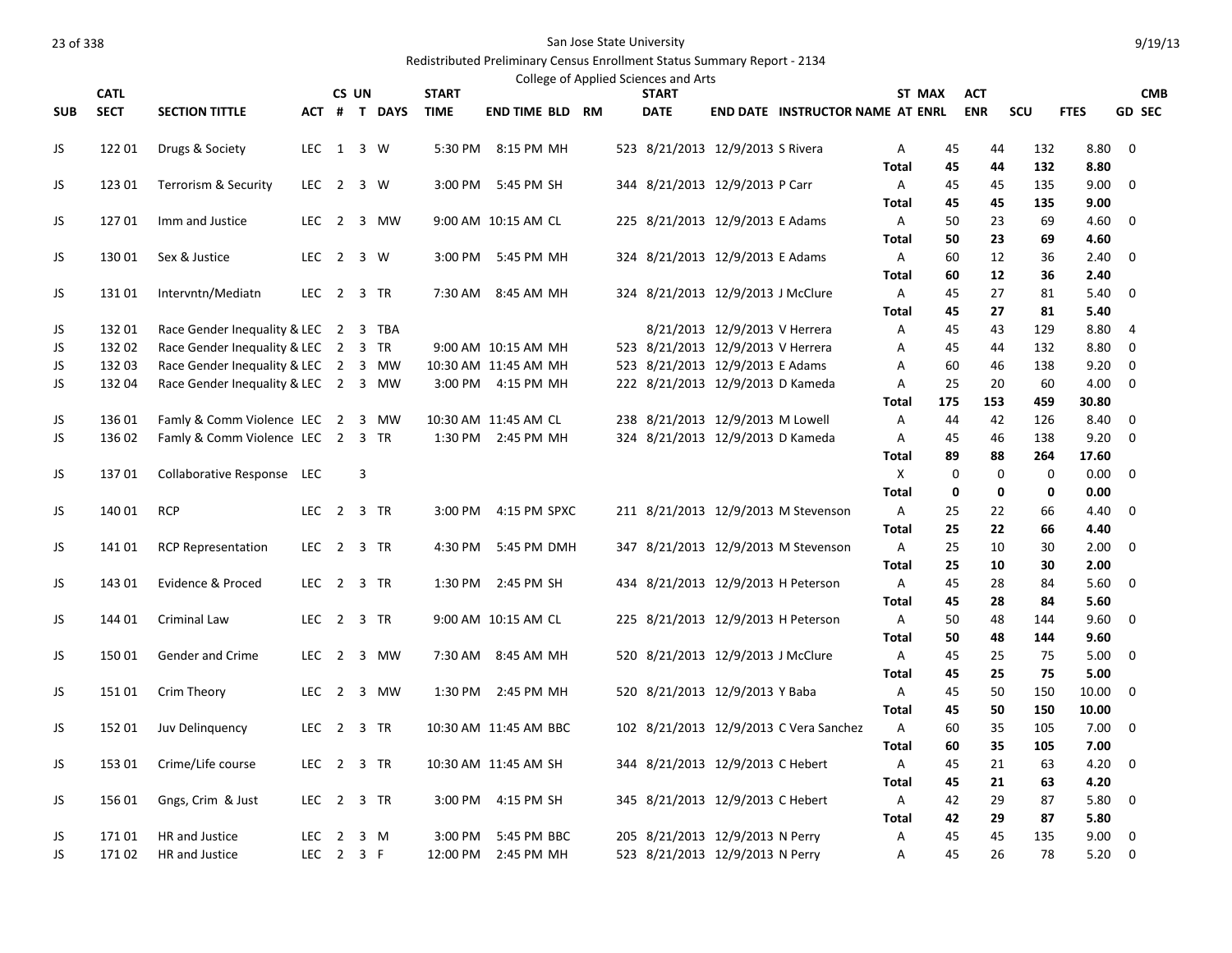| <b>CATL</b><br>CS UN<br><b>START</b><br><b>START</b><br><b>ST MAX</b><br><b>ACT</b><br><b>SECT</b><br>ACT # T DAYS<br><b>DATE</b><br><b>ENR</b><br><b>FTES</b><br><b>SECTION TITTLE</b><br><b>TIME</b><br><b>END TIME BLD RM</b><br><b>END DATE INSTRUCTOR NAME AT ENRL</b><br>scu<br><b>SUB</b><br>213<br>14.20<br><b>Total</b><br>90<br>71<br>LEC 2 3 MW<br>238 8/21/2013 12/9/2013 W Armaline<br>25<br>9<br>27<br>1.80<br>JS<br>179 01<br>HR Pract and Sem<br>1:30 PM<br>2:45 PM CL<br>A<br>$\mathbf 0$<br><b>Total</b><br>25<br>9<br>27<br>1.80<br>8/21/2013 12/9/2013 A De Giorgi<br>5<br>$\mathbf 0$<br>180 01<br><b>Indiv Studies</b><br>SUP 36 1 TBA<br>Α<br>0<br>0.00<br>JS<br>0<br>5<br>JS<br>180 02<br>SUP 36 2 TBA<br>8/21/2013 12/9/2013 A De Giorgi<br>0<br>0<br>0.00<br>0<br><b>Indiv Studies</b><br>Α<br>5<br>JS<br>18003<br>SUP 36 3 TBA<br>8/21/2013 12/9/2013 A De Giorgi<br>3<br><b>Indiv Studies</b><br>$\mathbf{1}$<br>0.20<br>$\mathbf 0$<br>A<br>15<br>1<br>3<br>0.20<br>Total<br>JS<br>SUP 36 3 TBA<br>8/21/2013 12/9/2013 W Armaline<br>10<br>33<br>2.20<br>18101<br>Internship in JS<br>Α<br>11<br>0<br>$\mathbf 0$<br>18102<br>SUP 36 6 TBA<br>8/21/2013 12/9/2013 W Armaline<br>$\overline{2}$<br>0<br>0.00<br>JS<br>Internship in JS<br>0<br>Α<br>JS<br>18103<br>Internship in JS<br>SUP 36 3 TBA<br>8/21/2013 12/9/2013 A De Giorgi<br>10<br>18<br>54<br>3.60<br>0<br>Α<br>0<br>SUP 36 6 TBA<br>8/21/2013 12/9/2013 A De Giorgi<br>$\overline{2}$<br>$\mathbf 0$<br>0.00<br>JS<br>18104<br>Internship in JS<br>0<br>Α<br>9<br>JS<br>18105<br>SUP 36 3 TBA<br>8/21/2013 12/9/2013 D Harris<br>10<br>27<br>1.80<br>0<br>Internship in JS<br>Α<br>$\overline{2}$<br>0<br>$\mathbf 0$<br>JS<br>18106<br><b>SUP</b><br>36 6 TBA<br>8/21/2013 12/9/2013 D Harris<br>0.00<br>$\mathbf 0$<br>Internship in JS<br>A<br>JS<br><b>SUP</b><br>36 3 TBA<br>8/21/2013 12/9/2013 Y Baba<br>10<br>9<br>18107<br>Internship in JS<br>27<br>1.80<br>0<br>A<br>8/21/2013 12/9/2013 Y Baba<br>$\overline{2}$<br>$\mathbf 0$<br>$\mathbf 0$<br>0.00<br>JS<br>18108<br>Internship in JS<br>SUP 36 6 TBA<br>0<br>Α<br>JS<br>18109<br><b>SUP</b><br>36 3 TBA<br>8/21/2013 12/9/2013 S Lee<br>10<br>6<br>18<br>1.20<br>Internship in JS<br>0<br>A<br>JS<br>36 6 TBA<br>8/21/2013 12/9/2013 S Lee<br>$\overline{2}$<br>0<br>$\mathbf 0$<br>181 10<br>Internship in JS<br><b>SUP</b><br>0.00<br>0<br>Α<br>JS<br>181 11<br>Internship in JS<br>SUP 36 3 TBA<br>8/21/2013 12/9/2013 C Hebert<br>10<br>8<br>24<br>1.60<br>Α<br>0<br>SUP 36 6 TBA<br>$\overline{2}$<br>$\mathbf 0$<br>0.00<br>JS<br>181 12<br>Internship in JS<br>8/21/2013 12/9/2013 C Hebert<br>0<br>0<br>Α<br>JS<br>3<br>0<br>0<br>0<br>181 13<br>Internship in JS<br><b>SUP</b><br>Χ<br>0.00<br>0 | College of Applied Sciences and Arts |               |
|-----------------------------------------------------------------------------------------------------------------------------------------------------------------------------------------------------------------------------------------------------------------------------------------------------------------------------------------------------------------------------------------------------------------------------------------------------------------------------------------------------------------------------------------------------------------------------------------------------------------------------------------------------------------------------------------------------------------------------------------------------------------------------------------------------------------------------------------------------------------------------------------------------------------------------------------------------------------------------------------------------------------------------------------------------------------------------------------------------------------------------------------------------------------------------------------------------------------------------------------------------------------------------------------------------------------------------------------------------------------------------------------------------------------------------------------------------------------------------------------------------------------------------------------------------------------------------------------------------------------------------------------------------------------------------------------------------------------------------------------------------------------------------------------------------------------------------------------------------------------------------------------------------------------------------------------------------------------------------------------------------------------------------------------------------------------------------------------------------------------------------------------------------------------------------------------------------------------------------------------------------------------------------------------------------------------------------------------------------------------------------------------------------------------------------------------------------------------------------------------------------------------------------------------------------------------------------------------------------------------------------------------------------------------------------------------------------------------------------------------------------------------------|--------------------------------------|---------------|
|                                                                                                                                                                                                                                                                                                                                                                                                                                                                                                                                                                                                                                                                                                                                                                                                                                                                                                                                                                                                                                                                                                                                                                                                                                                                                                                                                                                                                                                                                                                                                                                                                                                                                                                                                                                                                                                                                                                                                                                                                                                                                                                                                                                                                                                                                                                                                                                                                                                                                                                                                                                                                                                                                                                                                                       |                                      | <b>CMB</b>    |
|                                                                                                                                                                                                                                                                                                                                                                                                                                                                                                                                                                                                                                                                                                                                                                                                                                                                                                                                                                                                                                                                                                                                                                                                                                                                                                                                                                                                                                                                                                                                                                                                                                                                                                                                                                                                                                                                                                                                                                                                                                                                                                                                                                                                                                                                                                                                                                                                                                                                                                                                                                                                                                                                                                                                                                       |                                      | <b>GD SEC</b> |
|                                                                                                                                                                                                                                                                                                                                                                                                                                                                                                                                                                                                                                                                                                                                                                                                                                                                                                                                                                                                                                                                                                                                                                                                                                                                                                                                                                                                                                                                                                                                                                                                                                                                                                                                                                                                                                                                                                                                                                                                                                                                                                                                                                                                                                                                                                                                                                                                                                                                                                                                                                                                                                                                                                                                                                       |                                      |               |
|                                                                                                                                                                                                                                                                                                                                                                                                                                                                                                                                                                                                                                                                                                                                                                                                                                                                                                                                                                                                                                                                                                                                                                                                                                                                                                                                                                                                                                                                                                                                                                                                                                                                                                                                                                                                                                                                                                                                                                                                                                                                                                                                                                                                                                                                                                                                                                                                                                                                                                                                                                                                                                                                                                                                                                       |                                      |               |
|                                                                                                                                                                                                                                                                                                                                                                                                                                                                                                                                                                                                                                                                                                                                                                                                                                                                                                                                                                                                                                                                                                                                                                                                                                                                                                                                                                                                                                                                                                                                                                                                                                                                                                                                                                                                                                                                                                                                                                                                                                                                                                                                                                                                                                                                                                                                                                                                                                                                                                                                                                                                                                                                                                                                                                       |                                      |               |
|                                                                                                                                                                                                                                                                                                                                                                                                                                                                                                                                                                                                                                                                                                                                                                                                                                                                                                                                                                                                                                                                                                                                                                                                                                                                                                                                                                                                                                                                                                                                                                                                                                                                                                                                                                                                                                                                                                                                                                                                                                                                                                                                                                                                                                                                                                                                                                                                                                                                                                                                                                                                                                                                                                                                                                       |                                      |               |
|                                                                                                                                                                                                                                                                                                                                                                                                                                                                                                                                                                                                                                                                                                                                                                                                                                                                                                                                                                                                                                                                                                                                                                                                                                                                                                                                                                                                                                                                                                                                                                                                                                                                                                                                                                                                                                                                                                                                                                                                                                                                                                                                                                                                                                                                                                                                                                                                                                                                                                                                                                                                                                                                                                                                                                       |                                      |               |
|                                                                                                                                                                                                                                                                                                                                                                                                                                                                                                                                                                                                                                                                                                                                                                                                                                                                                                                                                                                                                                                                                                                                                                                                                                                                                                                                                                                                                                                                                                                                                                                                                                                                                                                                                                                                                                                                                                                                                                                                                                                                                                                                                                                                                                                                                                                                                                                                                                                                                                                                                                                                                                                                                                                                                                       |                                      |               |
|                                                                                                                                                                                                                                                                                                                                                                                                                                                                                                                                                                                                                                                                                                                                                                                                                                                                                                                                                                                                                                                                                                                                                                                                                                                                                                                                                                                                                                                                                                                                                                                                                                                                                                                                                                                                                                                                                                                                                                                                                                                                                                                                                                                                                                                                                                                                                                                                                                                                                                                                                                                                                                                                                                                                                                       |                                      |               |
|                                                                                                                                                                                                                                                                                                                                                                                                                                                                                                                                                                                                                                                                                                                                                                                                                                                                                                                                                                                                                                                                                                                                                                                                                                                                                                                                                                                                                                                                                                                                                                                                                                                                                                                                                                                                                                                                                                                                                                                                                                                                                                                                                                                                                                                                                                                                                                                                                                                                                                                                                                                                                                                                                                                                                                       |                                      |               |
|                                                                                                                                                                                                                                                                                                                                                                                                                                                                                                                                                                                                                                                                                                                                                                                                                                                                                                                                                                                                                                                                                                                                                                                                                                                                                                                                                                                                                                                                                                                                                                                                                                                                                                                                                                                                                                                                                                                                                                                                                                                                                                                                                                                                                                                                                                                                                                                                                                                                                                                                                                                                                                                                                                                                                                       |                                      |               |
|                                                                                                                                                                                                                                                                                                                                                                                                                                                                                                                                                                                                                                                                                                                                                                                                                                                                                                                                                                                                                                                                                                                                                                                                                                                                                                                                                                                                                                                                                                                                                                                                                                                                                                                                                                                                                                                                                                                                                                                                                                                                                                                                                                                                                                                                                                                                                                                                                                                                                                                                                                                                                                                                                                                                                                       |                                      |               |
|                                                                                                                                                                                                                                                                                                                                                                                                                                                                                                                                                                                                                                                                                                                                                                                                                                                                                                                                                                                                                                                                                                                                                                                                                                                                                                                                                                                                                                                                                                                                                                                                                                                                                                                                                                                                                                                                                                                                                                                                                                                                                                                                                                                                                                                                                                                                                                                                                                                                                                                                                                                                                                                                                                                                                                       |                                      |               |
|                                                                                                                                                                                                                                                                                                                                                                                                                                                                                                                                                                                                                                                                                                                                                                                                                                                                                                                                                                                                                                                                                                                                                                                                                                                                                                                                                                                                                                                                                                                                                                                                                                                                                                                                                                                                                                                                                                                                                                                                                                                                                                                                                                                                                                                                                                                                                                                                                                                                                                                                                                                                                                                                                                                                                                       |                                      |               |
|                                                                                                                                                                                                                                                                                                                                                                                                                                                                                                                                                                                                                                                                                                                                                                                                                                                                                                                                                                                                                                                                                                                                                                                                                                                                                                                                                                                                                                                                                                                                                                                                                                                                                                                                                                                                                                                                                                                                                                                                                                                                                                                                                                                                                                                                                                                                                                                                                                                                                                                                                                                                                                                                                                                                                                       |                                      |               |
|                                                                                                                                                                                                                                                                                                                                                                                                                                                                                                                                                                                                                                                                                                                                                                                                                                                                                                                                                                                                                                                                                                                                                                                                                                                                                                                                                                                                                                                                                                                                                                                                                                                                                                                                                                                                                                                                                                                                                                                                                                                                                                                                                                                                                                                                                                                                                                                                                                                                                                                                                                                                                                                                                                                                                                       |                                      |               |
|                                                                                                                                                                                                                                                                                                                                                                                                                                                                                                                                                                                                                                                                                                                                                                                                                                                                                                                                                                                                                                                                                                                                                                                                                                                                                                                                                                                                                                                                                                                                                                                                                                                                                                                                                                                                                                                                                                                                                                                                                                                                                                                                                                                                                                                                                                                                                                                                                                                                                                                                                                                                                                                                                                                                                                       |                                      |               |
|                                                                                                                                                                                                                                                                                                                                                                                                                                                                                                                                                                                                                                                                                                                                                                                                                                                                                                                                                                                                                                                                                                                                                                                                                                                                                                                                                                                                                                                                                                                                                                                                                                                                                                                                                                                                                                                                                                                                                                                                                                                                                                                                                                                                                                                                                                                                                                                                                                                                                                                                                                                                                                                                                                                                                                       |                                      |               |
|                                                                                                                                                                                                                                                                                                                                                                                                                                                                                                                                                                                                                                                                                                                                                                                                                                                                                                                                                                                                                                                                                                                                                                                                                                                                                                                                                                                                                                                                                                                                                                                                                                                                                                                                                                                                                                                                                                                                                                                                                                                                                                                                                                                                                                                                                                                                                                                                                                                                                                                                                                                                                                                                                                                                                                       |                                      |               |
|                                                                                                                                                                                                                                                                                                                                                                                                                                                                                                                                                                                                                                                                                                                                                                                                                                                                                                                                                                                                                                                                                                                                                                                                                                                                                                                                                                                                                                                                                                                                                                                                                                                                                                                                                                                                                                                                                                                                                                                                                                                                                                                                                                                                                                                                                                                                                                                                                                                                                                                                                                                                                                                                                                                                                                       |                                      |               |
|                                                                                                                                                                                                                                                                                                                                                                                                                                                                                                                                                                                                                                                                                                                                                                                                                                                                                                                                                                                                                                                                                                                                                                                                                                                                                                                                                                                                                                                                                                                                                                                                                                                                                                                                                                                                                                                                                                                                                                                                                                                                                                                                                                                                                                                                                                                                                                                                                                                                                                                                                                                                                                                                                                                                                                       |                                      |               |
|                                                                                                                                                                                                                                                                                                                                                                                                                                                                                                                                                                                                                                                                                                                                                                                                                                                                                                                                                                                                                                                                                                                                                                                                                                                                                                                                                                                                                                                                                                                                                                                                                                                                                                                                                                                                                                                                                                                                                                                                                                                                                                                                                                                                                                                                                                                                                                                                                                                                                                                                                                                                                                                                                                                                                                       |                                      |               |
| <b>SUP</b><br>6<br>JS<br>181 14<br>X<br>$\mathbf 0$<br>$\mathbf{0}$<br>$\mathbf 0$<br>0.00<br>$\boldsymbol{0}$<br>Internship in JS                                                                                                                                                                                                                                                                                                                                                                                                                                                                                                                                                                                                                                                                                                                                                                                                                                                                                                                                                                                                                                                                                                                                                                                                                                                                                                                                                                                                                                                                                                                                                                                                                                                                                                                                                                                                                                                                                                                                                                                                                                                                                                                                                                                                                                                                                                                                                                                                                                                                                                                                                                                                                                    |                                      |               |
| JS<br>181 15<br>8/21/2013 12/9/2013 C Vera Sanchez<br>9<br>27<br>1.80<br>Internship in JS<br>SUP 36 3 TBA<br>10<br>0<br>Α                                                                                                                                                                                                                                                                                                                                                                                                                                                                                                                                                                                                                                                                                                                                                                                                                                                                                                                                                                                                                                                                                                                                                                                                                                                                                                                                                                                                                                                                                                                                                                                                                                                                                                                                                                                                                                                                                                                                                                                                                                                                                                                                                                                                                                                                                                                                                                                                                                                                                                                                                                                                                                             |                                      |               |
| SUP 36 6 TBA<br>8/21/2013 12/9/2013 C Vera Sanchez<br>$\overline{2}$<br>0<br>$\mathbf 0$<br>0.00<br>JS<br>181 16<br>Internship in JS<br>Α<br>$\Omega$                                                                                                                                                                                                                                                                                                                                                                                                                                                                                                                                                                                                                                                                                                                                                                                                                                                                                                                                                                                                                                                                                                                                                                                                                                                                                                                                                                                                                                                                                                                                                                                                                                                                                                                                                                                                                                                                                                                                                                                                                                                                                                                                                                                                                                                                                                                                                                                                                                                                                                                                                                                                                 |                                      |               |
| 84<br>70<br>210<br>14.00<br><b>Total</b>                                                                                                                                                                                                                                                                                                                                                                                                                                                                                                                                                                                                                                                                                                                                                                                                                                                                                                                                                                                                                                                                                                                                                                                                                                                                                                                                                                                                                                                                                                                                                                                                                                                                                                                                                                                                                                                                                                                                                                                                                                                                                                                                                                                                                                                                                                                                                                                                                                                                                                                                                                                                                                                                                                                              |                                      |               |
| 8/21/2013 12/9/2013 A De Giorgi<br>5<br>$\mathbf 0$<br>0<br>184 01<br>Directed Reading<br>SUP 36 1 TBA<br>Α<br>0.00<br>0<br>JS                                                                                                                                                                                                                                                                                                                                                                                                                                                                                                                                                                                                                                                                                                                                                                                                                                                                                                                                                                                                                                                                                                                                                                                                                                                                                                                                                                                                                                                                                                                                                                                                                                                                                                                                                                                                                                                                                                                                                                                                                                                                                                                                                                                                                                                                                                                                                                                                                                                                                                                                                                                                                                        |                                      |               |
| 5<br>184 02<br><b>Directed Reading</b><br>SUP 36 2 TBA<br>8/21/2013 12/9/2013 A De Giorgi<br>$\mathbf 0$<br>$\mathbf 0$<br>0.00<br>$\mathbf 0$<br>JS<br>Α                                                                                                                                                                                                                                                                                                                                                                                                                                                                                                                                                                                                                                                                                                                                                                                                                                                                                                                                                                                                                                                                                                                                                                                                                                                                                                                                                                                                                                                                                                                                                                                                                                                                                                                                                                                                                                                                                                                                                                                                                                                                                                                                                                                                                                                                                                                                                                                                                                                                                                                                                                                                             |                                      |               |
| 5<br>JS<br>184 03<br>SUP 36 3 TBA<br>8/21/2013 12/9/2013 A De Giorgi<br>0<br>0<br>Directed Reading<br>0.00<br>$\mathbf 0$<br>A                                                                                                                                                                                                                                                                                                                                                                                                                                                                                                                                                                                                                                                                                                                                                                                                                                                                                                                                                                                                                                                                                                                                                                                                                                                                                                                                                                                                                                                                                                                                                                                                                                                                                                                                                                                                                                                                                                                                                                                                                                                                                                                                                                                                                                                                                                                                                                                                                                                                                                                                                                                                                                        |                                      |               |
| 15<br>0<br>0<br>0.00<br>Total                                                                                                                                                                                                                                                                                                                                                                                                                                                                                                                                                                                                                                                                                                                                                                                                                                                                                                                                                                                                                                                                                                                                                                                                                                                                                                                                                                                                                                                                                                                                                                                                                                                                                                                                                                                                                                                                                                                                                                                                                                                                                                                                                                                                                                                                                                                                                                                                                                                                                                                                                                                                                                                                                                                                         |                                      |               |
| 185 01<br><b>LEC</b><br>3<br>X<br>$\mathbf 0$<br>$\mathbf 0$<br>$\mathbf 0$<br>0.00<br>JS<br><b>Special Topics</b><br>$\mathbf 0$                                                                                                                                                                                                                                                                                                                                                                                                                                                                                                                                                                                                                                                                                                                                                                                                                                                                                                                                                                                                                                                                                                                                                                                                                                                                                                                                                                                                                                                                                                                                                                                                                                                                                                                                                                                                                                                                                                                                                                                                                                                                                                                                                                                                                                                                                                                                                                                                                                                                                                                                                                                                                                     |                                      |               |
| <b>LEC</b><br>3<br>0.00<br>JS<br>185 02<br><b>Special Topics</b><br>Χ<br>0<br>0<br>0<br>0                                                                                                                                                                                                                                                                                                                                                                                                                                                                                                                                                                                                                                                                                                                                                                                                                                                                                                                                                                                                                                                                                                                                                                                                                                                                                                                                                                                                                                                                                                                                                                                                                                                                                                                                                                                                                                                                                                                                                                                                                                                                                                                                                                                                                                                                                                                                                                                                                                                                                                                                                                                                                                                                             |                                      |               |
| JS<br>185 03<br>LEC <sub>3</sub><br>3 M<br>8:15 PM SH<br>346 8/21/2013 12/9/2013 D Dexheimer<br>45<br>30<br>90<br>6.00<br>$\mathbf 0$<br><b>Special Topics</b><br>5:30 PM<br>Α                                                                                                                                                                                                                                                                                                                                                                                                                                                                                                                                                                                                                                                                                                                                                                                                                                                                                                                                                                                                                                                                                                                                                                                                                                                                                                                                                                                                                                                                                                                                                                                                                                                                                                                                                                                                                                                                                                                                                                                                                                                                                                                                                                                                                                                                                                                                                                                                                                                                                                                                                                                        |                                      |               |
| LEC 3 3 R<br>407 8/21/2013 12/9/2013 S Lee<br>4.20<br>JS<br>185 04<br><b>Special Topics</b><br>3:00 PM<br>5:45 PM HB<br>Α<br>45<br>21<br>63<br>$\mathbf 0$                                                                                                                                                                                                                                                                                                                                                                                                                                                                                                                                                                                                                                                                                                                                                                                                                                                                                                                                                                                                                                                                                                                                                                                                                                                                                                                                                                                                                                                                                                                                                                                                                                                                                                                                                                                                                                                                                                                                                                                                                                                                                                                                                                                                                                                                                                                                                                                                                                                                                                                                                                                                            |                                      |               |
| 90<br>51<br>153<br>10.20<br>Total                                                                                                                                                                                                                                                                                                                                                                                                                                                                                                                                                                                                                                                                                                                                                                                                                                                                                                                                                                                                                                                                                                                                                                                                                                                                                                                                                                                                                                                                                                                                                                                                                                                                                                                                                                                                                                                                                                                                                                                                                                                                                                                                                                                                                                                                                                                                                                                                                                                                                                                                                                                                                                                                                                                                     |                                      |               |
| JS<br>18901<br>Sen Sem Cont Prob<br>$\overline{3}$<br>233 8/21/2013 12/9/2013 E Adams<br>25<br>18<br>3.60<br>SEM <sub>5</sub><br>MW<br>7:30 AM<br>8:45 AM MH<br>54<br>0<br>Α                                                                                                                                                                                                                                                                                                                                                                                                                                                                                                                                                                                                                                                                                                                                                                                                                                                                                                                                                                                                                                                                                                                                                                                                                                                                                                                                                                                                                                                                                                                                                                                                                                                                                                                                                                                                                                                                                                                                                                                                                                                                                                                                                                                                                                                                                                                                                                                                                                                                                                                                                                                          |                                      |               |
| 18902<br>3<br>0<br>$\mathbf 0$<br>0<br>0.00<br>JS<br>Sen Sem Cont Prob<br><b>SEM</b><br>Χ<br>0                                                                                                                                                                                                                                                                                                                                                                                                                                                                                                                                                                                                                                                                                                                                                                                                                                                                                                                                                                                                                                                                                                                                                                                                                                                                                                                                                                                                                                                                                                                                                                                                                                                                                                                                                                                                                                                                                                                                                                                                                                                                                                                                                                                                                                                                                                                                                                                                                                                                                                                                                                                                                                                                        |                                      |               |
| 211 8/21/2013 12/9/2013 C Hebert<br>JS<br>18903<br>Sen Sem Cont Prob<br>SEM 5 3 TR<br>9:00 AM 10:15 AM SPXC<br>25<br>72<br>4.80<br>A<br>24<br>0                                                                                                                                                                                                                                                                                                                                                                                                                                                                                                                                                                                                                                                                                                                                                                                                                                                                                                                                                                                                                                                                                                                                                                                                                                                                                                                                                                                                                                                                                                                                                                                                                                                                                                                                                                                                                                                                                                                                                                                                                                                                                                                                                                                                                                                                                                                                                                                                                                                                                                                                                                                                                       |                                      |               |
| 18904<br>3T<br>6:00 PM<br>8:45 PM CL<br>238 8/21/2013 12/9/2013 V Herrera<br>25<br>81<br>5.40<br>JS<br>Sen Sem Cont Prob<br>SEM 5<br>27<br>0<br>Α                                                                                                                                                                                                                                                                                                                                                                                                                                                                                                                                                                                                                                                                                                                                                                                                                                                                                                                                                                                                                                                                                                                                                                                                                                                                                                                                                                                                                                                                                                                                                                                                                                                                                                                                                                                                                                                                                                                                                                                                                                                                                                                                                                                                                                                                                                                                                                                                                                                                                                                                                                                                                     |                                      |               |
| 72<br>JS<br>18905<br>Sen Sem Cont Prob<br>SEM 5 3 R<br>5:30 PM 8:15 PM SH<br>315 8/21/2013 12/9/2013 V Herrera<br>25<br>24<br>4.80<br>0<br>Α                                                                                                                                                                                                                                                                                                                                                                                                                                                                                                                                                                                                                                                                                                                                                                                                                                                                                                                                                                                                                                                                                                                                                                                                                                                                                                                                                                                                                                                                                                                                                                                                                                                                                                                                                                                                                                                                                                                                                                                                                                                                                                                                                                                                                                                                                                                                                                                                                                                                                                                                                                                                                          |                                      |               |
| 93<br>279<br>100<br>18.60<br>Total                                                                                                                                                                                                                                                                                                                                                                                                                                                                                                                                                                                                                                                                                                                                                                                                                                                                                                                                                                                                                                                                                                                                                                                                                                                                                                                                                                                                                                                                                                                                                                                                                                                                                                                                                                                                                                                                                                                                                                                                                                                                                                                                                                                                                                                                                                                                                                                                                                                                                                                                                                                                                                                                                                                                    |                                      |               |
| 12<br>36<br>JS<br>201 01<br>Sem Just/Soc Theor<br>SEM 5 3 M<br>4:30 PM<br>7:15 PM MH<br>526 8/21/2013 12/9/2013 A De Giorgi<br>Α<br>15<br>3.00 12                                                                                                                                                                                                                                                                                                                                                                                                                                                                                                                                                                                                                                                                                                                                                                                                                                                                                                                                                                                                                                                                                                                                                                                                                                                                                                                                                                                                                                                                                                                                                                                                                                                                                                                                                                                                                                                                                                                                                                                                                                                                                                                                                                                                                                                                                                                                                                                                                                                                                                                                                                                                                     |                                      |               |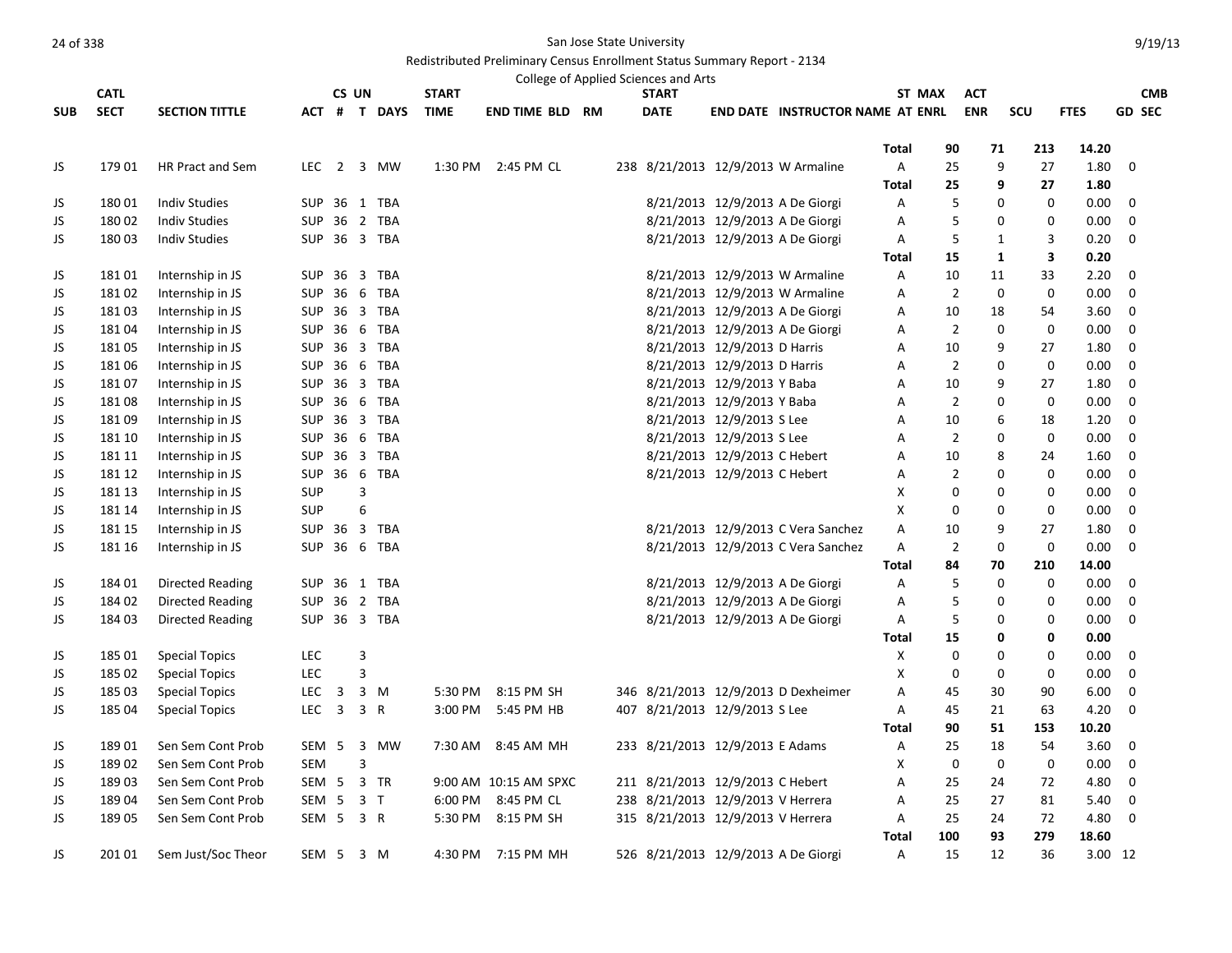|            |             |                       |                  |       |                |             |              |                     |           | College of Applied Sciences and Arts |                                         |               |                |              |             |             |                |  |
|------------|-------------|-----------------------|------------------|-------|----------------|-------------|--------------|---------------------|-----------|--------------------------------------|-----------------------------------------|---------------|----------------|--------------|-------------|-------------|----------------|--|
|            | <b>CATL</b> |                       |                  | CS UN |                |             | <b>START</b> |                     |           | <b>START</b>                         |                                         | <b>ST MAX</b> |                | <b>ACT</b>   |             |             | <b>CMB</b>     |  |
| <b>SUB</b> | <b>SECT</b> | <b>SECTION TITTLE</b> | <b>ACT</b>       | #     | $\mathbf{T}$   | <b>DAYS</b> | <b>TIME</b>  | <b>END TIME BLD</b> | <b>RM</b> | <b>DATE</b>                          | <b>END DATE INSTRUCTOR NAME AT ENRL</b> |               |                | <b>ENR</b>   | SCU         | <b>FTES</b> | <b>GD SEC</b>  |  |
|            |             |                       |                  |       |                |             |              |                     |           |                                      |                                         | <b>Total</b>  | 15             | 12           | 36          | 3.00        |                |  |
| JS         | 202 01      | Sem Just Rsch Mthds   | SEM <sub>5</sub> |       | $3 \ W$        |             | 4:30 PM      | 7:15 PM MH          |           | 526 8/21/2013 12/9/2013 Y Baba       |                                         | Α             | 15             | 12           | 36          | 3.00 12     |                |  |
|            |             |                       |                  |       |                |             |              |                     |           |                                      |                                         | <b>Total</b>  | 15             | 12           | 36          | 3.00        |                |  |
| JS         | 208 01      | Sem in Punishment     | <b>SEM</b>       |       | 3              |             |              |                     |           |                                      |                                         | X             | 0              | 0            | 0           | 0.00        | 0              |  |
| JS         | 208 02      | Sem in Punishment     | <b>SEM</b>       |       | 3              |             |              |                     |           |                                      |                                         | X             | 0              | 0            | 0           | 0.00        | - 0            |  |
| JS         | 208 03      | Sem in Punishment     | SEM              | 6     | 3 <sub>1</sub> |             | 4:30 PM      | 7:15 PM CCB         |           | 101 8/21/2013 12/9/2013 S Benson     |                                         | Α             | 15             | 11           | 33          | 2.75        | 11             |  |
|            |             |                       |                  |       |                |             |              |                     |           |                                      |                                         | <b>Total</b>  | 15             | 11           | 33          | 2.75        |                |  |
| JS         | 253 01      | Sem Adv Criminlogy    | SEM 5            |       | 3 R            |             | 4:30 PM      | 7:15 PM MH          |           | 526 8/21/2013 12/9/2013 D Harris     |                                         | A             | 15             | 12           | 36          | 3.00        | 12 C           |  |
| SOCI       | 253 01      | Sem Adv Criminlogy    | SEM <sub>5</sub> |       | 3 R            |             | 4:30 PM      | 7:15 PM MH          |           | 526 8/21/2013 12/9/2013 D Harris     |                                         | Α             | 0              | $\mathbf{0}$ | $\mathbf 0$ | 0.00        | 0 <sup>C</sup> |  |
|            |             |                       |                  |       |                |             |              |                     |           |                                      |                                         | <b>Total</b>  | 15             | 12           | 36          | 3.00        |                |  |
| JS         | 25701       | Sem Deviance & Jus    | <b>SEM</b>       |       | 3              |             |              |                     |           |                                      |                                         | X             | 0              | 0            | 0           | 0.00        | - 0            |  |
|            |             |                       |                  |       |                |             |              |                     |           |                                      |                                         | <b>Total</b>  | 0              | 0            | 0           | 0.00        |                |  |
| JS         | 28801       | Sem in Spec Topics    | SEM              |       | 3              |             |              |                     |           |                                      |                                         | X             | 0              | 0            | 0           | $0.00\,$    | 0              |  |
|            |             |                       |                  |       |                |             |              |                     |           |                                      |                                         | <b>Total</b>  | 0              | 0            | 0           | 0.00        |                |  |
| JS         | 298 01      | Special Study         | SUP 25 1 TBA     |       |                |             |              |                     |           |                                      | 8/21/2013 12/9/2013 A De Giorgi         | Α             | 2              | 0            | 0           | 0.00        | 0              |  |
| JS         | 298 02      | Special Study         | <b>SUP 25</b>    |       | $\overline{2}$ | TBA         |              |                     |           |                                      | 8/21/2013 12/9/2013 A De Giorgi         | Α             | $\overline{2}$ | 0            | 0           | 0.00        | $\mathbf 0$    |  |
| JS         | 298 03      | Special Study         | <b>SUP 25</b>    |       | $\overline{3}$ | TBA         |              |                     |           |                                      | 8/21/2013 12/9/2013 A De Giorgi         | Α             | 2              | 6            | 18          | 1.50        | - 6            |  |
|            |             |                       |                  |       |                |             |              |                     |           |                                      |                                         | <b>Total</b>  | 6              | 6            | 18          | 1.50        |                |  |
| JS         | 299 01      | <b>Masters Thesis</b> | <b>SUP 25</b>    |       |                | 3 TBA       |              |                     |           |                                      | 8/21/2013 12/9/2013 A De Giorgi         | A             | $\overline{2}$ | 3            | 9           | 0.75        | -3             |  |
|            |             |                       |                  |       |                |             |              |                     |           |                                      |                                         | <b>Total</b>  | $\overline{2}$ | 3            | 9           | 0.75        |                |  |
|            |             |                       |                  |       |                |             |              |                     |           |                                      | <b>Justice Studies Total</b>            |               | 2388           | 1913         | 5520        | 371.05      |                |  |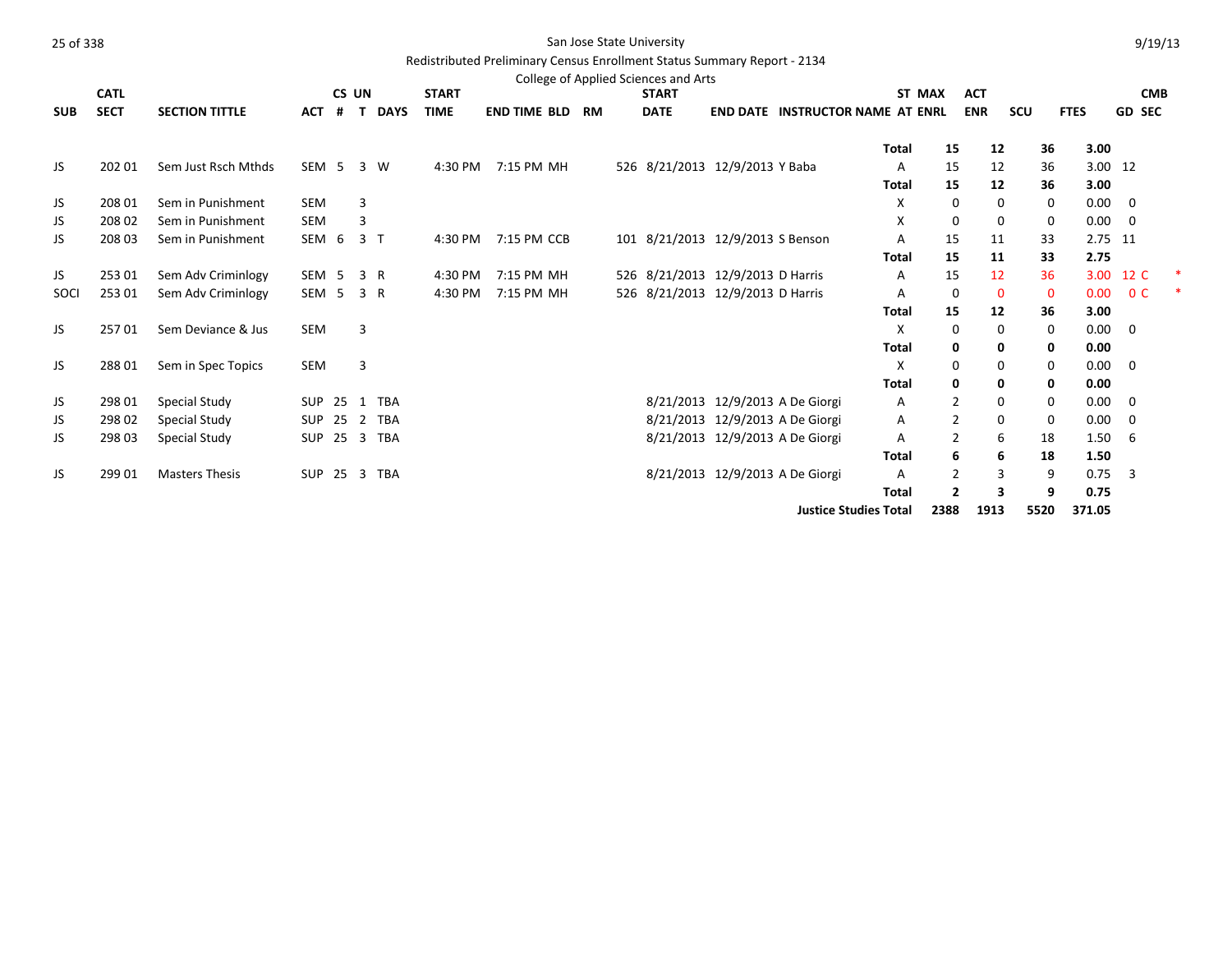## Redistributed Preliminary Census Enrollment Status Summary Report - 2134

|                    |             |                                |             |       |              |              |              |                             |             |  | College of Applied Sciences and Arts |                            |                                         |              |               |            |            |             |                |               |
|--------------------|-------------|--------------------------------|-------------|-------|--------------|--------------|--------------|-----------------------------|-------------|--|--------------------------------------|----------------------------|-----------------------------------------|--------------|---------------|------------|------------|-------------|----------------|---------------|
|                    | <b>CATL</b> |                                |             |       | CS UN        |              | <b>START</b> |                             |             |  | <b>START</b>                         |                            |                                         |              | <b>ST MAX</b> | <b>ACT</b> |            |             |                | <b>CMB</b>    |
| <b>SUB</b>         | <b>SECT</b> | <b>SECTION TITTLE</b>          |             |       |              | ACT # T DAYS | <b>TIME</b>  | <b>END TIME BLD RM</b>      |             |  | <b>DATE</b>                          |                            | <b>END DATE INSTRUCTOR NAME AT ENRL</b> |              |               | <b>ENR</b> | <b>SCU</b> | <b>FTES</b> |                | <b>GD SEC</b> |
| <b>Kinesiology</b> |             |                                |             |       |              |              |              |                             |             |  |                                      |                            |                                         |              |               |            |            |             |                |               |
| KIN                | 101         | <b>Adapted Phys Activities</b> | <b>ACT</b>  |       | $\mathbf{1}$ |              |              |                             |             |  |                                      |                            |                                         | Х            | 0             | 0          | 0          | 0.00        | $\mathbf 0$    |               |
| <b>KIN</b>         | 102         | <b>Adapted Phys Activities</b> |             |       |              | ACT 11 1 TBA |              |                             | SPXE 091A   |  |                                      | 8/21/2013 12/9/2013        |                                         | A            | 10            | 5          | 5          | 0.33        | $\mathbf 0$    |               |
|                    |             |                                |             |       |              |              |              |                             |             |  |                                      |                            |                                         | Total        | 10            | 5          | 5          | 0.33        |                |               |
| KIN                | 2A 01       | Begin Swimming                 |             |       |              | ACT 11 1 MW  |              | 8:30 AM 9:20 AM SPXE        |             |  | 79 8/21/2013 12/9/2013 C May         |                            |                                         | Α            | 25            | 26         | 26         | 1.73        | 0              |               |
| KIN                | 2A 02       | <b>Begin Swimming</b>          |             |       |              | ACT 11 1 MW  |              | 10:30 AM 11:20 AM SPXE      |             |  | 79 8/21/2013 12/9/2013 S Lilienthal  |                            |                                         | А            | 25            | 26         | 26         | 1.73        | $\mathbf 0$    |               |
| KIN                | 2A 03       | <b>Begin Swimming</b>          |             |       |              | ACT 11 1 MW  |              | 12:30 PM 1:20 PM SPXE       |             |  | 79 8/21/2013 12/9/2013 C May         |                            |                                         | А            | 25            | 27         | 27         | 1.80        | 0              |               |
| KIN                | 2A 04       | <b>Begin Swimming</b>          | ACT 11 1 TR |       |              |              |              | 9:30 AM 10:20 AM SPXE       |             |  | 79 8/21/2013 12/9/2013 K Bruga       |                            |                                         | A            | 25            | 28         | 28         | 1.87        | 0              |               |
| KIN                | 2A 05       | <b>Begin Swimming</b>          | ACT 11 1 TR |       |              |              |              | 10:30 AM 11:20 AM SPXE      |             |  | 79 8/21/2013 12/9/2013 K Bruga       |                            |                                         | Α            | 25            | 27         | 27         | 1.80        | 0              |               |
| <b>KIN</b>         | 2A 06       | <b>Begin Swimming</b>          | ACT 11 1 TR |       |              |              |              | 11:30 AM 12:20 PM SPXE      |             |  | 79 8/21/2013 12/9/2013 J McKown      |                            |                                         | A            | 25            | 25         | 25         | 1.67        | $\mathbf 0$    |               |
|                    |             |                                |             |       |              |              |              |                             |             |  |                                      |                            |                                         | Total        | 150           | 159        | 159        | 10.60       |                |               |
| KIN                | 2B 01       | Inter Swimming                 |             |       |              | ACT 11 1 MW  |              | 9:30 AM 10:20 AM SPXE       |             |  | 79 8/21/2013 12/9/2013 E Monobe      |                            |                                         | A            | 25            | 24         | 24         | 1.60        | 0              |               |
|                    |             |                                |             |       |              |              |              |                             |             |  |                                      |                            |                                         | <b>Total</b> | 25            | 24         | 24         | 1.60        |                |               |
| KIN                | 2C 01       | Adv Swim                       | ACT 11 1 TR |       |              |              |              | 12:30 PM 1:20 PM SPXE       |             |  | 79 8/21/2013 12/9/2013 J McKown      |                            |                                         | A            | 25            | 26         | 26         | 1.73        | $\mathbf 0$    |               |
|                    |             |                                |             |       |              |              |              |                             |             |  |                                      |                            |                                         | <b>Total</b> | 25            | 26         | 26         | 1.73        |                |               |
| KIN                | 801         | Scuba Diving                   | <b>LEC</b>  | 2 2 T |              |              | 4:00 PM      | 6:30 PM SPXE                |             |  | 79 8/21/2013 12/9/2013 F Barry       |                            |                                         | Α            | 25            | 18         | 18         | 2.40        | 0              |               |
| KIN                | 802         | Scuba Diving                   |             |       |              | LAB 16 0 TBA |              |                             | <b>SPXE</b> |  | 79 8/21/2013 12/9/2013 F Barry       |                            |                                         | Α            | 25            | 18         | 18         | 0.00        | 0              |               |
| KIN                | 803         | Scuba Diving                   | LEC 2 2 W   |       |              |              | 7:00 PM      | 9:30 PM SPXE                |             |  | 77 8/21/2013 12/9/2013 F Barry       |                            |                                         | Α            | 25            | 23         | 23         | 3.10        | $\mathbf{1}$   |               |
| KIN                | 804         | Scuba Diving                   |             |       |              | LAB 16 0 TBA |              |                             | <b>SPXE</b> |  | 79 8/21/2013 12/9/2013 F Barry       |                            |                                         | Α            | 25            | 24         | 24         | 0.00        | $\overline{2}$ |               |
| KIN                | 805         | Scuba Diving                   | <b>LEC</b>  | 2 2 R |              |              | 7:00 PM      | 9:30 PM SPXC                |             |  | 68 8/21/2013 12/9/2013 F Barry       |                            |                                         | A            | 25            | 16         | 16         | 2.13        | $\mathbf 0$    |               |
| KIN                | 806         | Scuba Diving                   |             |       |              | LAB 16 0 TBA |              |                             | <b>SPXE</b> |  | 79 8/21/2013 12/9/2013 F Barry       |                            |                                         | Α            | 25            | 16         | 16         | 0.00        | $\mathbf 0$    |               |
|                    |             |                                |             |       |              |              |              |                             |             |  |                                      |                            |                                         | <b>Total</b> | 150           | 115        | 115        | 7.63        |                |               |
| KIN                | 9A 01       | <b>Begin Sailing</b>           | ACT 11 1 R  |       |              |              | 1:30 PM      | 4:20 PM SPXE                |             |  | 79 8/21/2013 12/9/2013 S Reekie      |                            |                                         | A            | 15            | 12         | 12         | 0.80        | $\mathbf 0$    |               |
|                    |             |                                |             |       |              |              |              |                             |             |  |                                      |                            |                                         | Total        | 15            | 12         | 12         | 0.80        |                |               |
| KIN                | 10A 01      | Beg Kayaking                   | ACT 11 1 F  |       |              |              | 1:30 PM      | 4:20 PM SPXE                |             |  | 79 8/21/2013 12/9/2013 S Reekie      |                            |                                         | Α            | 15            | 11         | 11         | 0.75        | 1              |               |
|                    |             |                                |             |       |              |              |              |                             |             |  |                                      |                            |                                         | Total        | 15            | 11         | 11         | 0.75        |                |               |
| <b>KIN</b>         | 11A 01      | <b>Begin Rowing</b>            | ACT 11 1 TR |       |              |              |              | 9:00 AM 10:30 AM SPXE       |             |  | 79 8/21/2013 12/9/2013 S Reekie      |                            |                                         | A            | 22            | 16         | 16         | 1.08        | 1              |               |
|                    |             |                                |             |       |              |              |              |                             |             |  |                                      |                            |                                         | Total        | 22            | 16         | 16         | 1.08        |                |               |
| <b>KIN</b>         | 13A 01      | Begin Rugby                    | ACT 11 1 M  |       |              |              | 1:00 PM      | 2:50 PM SPXC 044A           |             |  |                                      |                            | 8/21/2013 12/9/2013 B McDonald          | A            | 30            | 30         | 30         | 2.00        | $\mathbf 0$    |               |
|                    |             |                                |             |       |              |              |              |                             |             |  |                                      |                            |                                         | <b>Total</b> | 30            | 30         | 30         | 2.00        |                |               |
| KIN                | 14A 01      | Begin Volleyball               | ACT 11 1 TR |       |              |              |              | 11:30 AM 12:20 PM SPXC 044B |             |  |                                      | 8/21/2013 12/9/2013 C May  |                                         | Α            | 40            | 42         | 42         | 2.80        | 0              |               |
| KIN                | 14A 02      | Begin Volleyball               |             |       |              | ACT 11 1 MW  | 12:30 PM     | 1:20 PM SPXC 044B           |             |  |                                      | 8/21/2013 12/9/2013 G Mano |                                         | Α            | 40            | 46         | 46         | 3.07        | 0              |               |
| KIN                | 14A 03      | Begin Volleyball               |             |       |              | ACT 11 1 MW  | 1:30 PM      | 2:20 PM SPXC 044B           |             |  |                                      | 8/21/2013 12/9/2013 G Mano |                                         | Α            | 40            | 42         | 42         | 2.82        | 1              |               |
| <b>KIN</b>         | 14A 05      | Begin Volleyball               | ACT 11 1 TR |       |              |              | 12:30 PM     | 1:20 PM SPXC 044B           |             |  |                                      | 8/21/2013 12/9/2013 C May  |                                         | A            | 40            | 42         | 42         | 2.80        | $\mathbf 0$    |               |
| KIN                | 14A 07      | Begin Volleyball               | ACT 11 1 TR |       |              |              | 1:30 PM      | 2:20 PM SPXC 044B           |             |  |                                      | 8/21/2013 12/9/2013 C May  |                                         | А            | 40            | 41         | 41         | 2.73        | 0              |               |
| KIN                | 14A 08      | Begin Volleyball               |             |       |              | ACT 11 1 MW  |              | 11:30 AM 12:20 PM SPXC 044B |             |  |                                      |                            | 8/21/2013 12/9/2013 R Montgomery        | Α            | 40            | 40         | 40         | 2.67        | $\mathbf 0$    |               |
|                    |             |                                |             |       |              |              |              |                             |             |  |                                      |                            |                                         | Total        | 240           | 253        | 253        | 16.88       |                |               |
| <b>KIN</b>         | 14B 01      | Inter Volleyball               |             |       |              | ACT 11 1 MW  |              | 10:30 AM 11:20 AM SPXC 044B |             |  |                                      | 8/21/2013 12/9/2013 C May  |                                         | Α            | 40            | 43         | 43         | 2.87        | 0              |               |
|                    |             |                                |             |       |              |              |              |                             |             |  |                                      |                            |                                         | <b>Total</b> | 40            | 43         | 43         | 2.87        |                |               |

9/19/13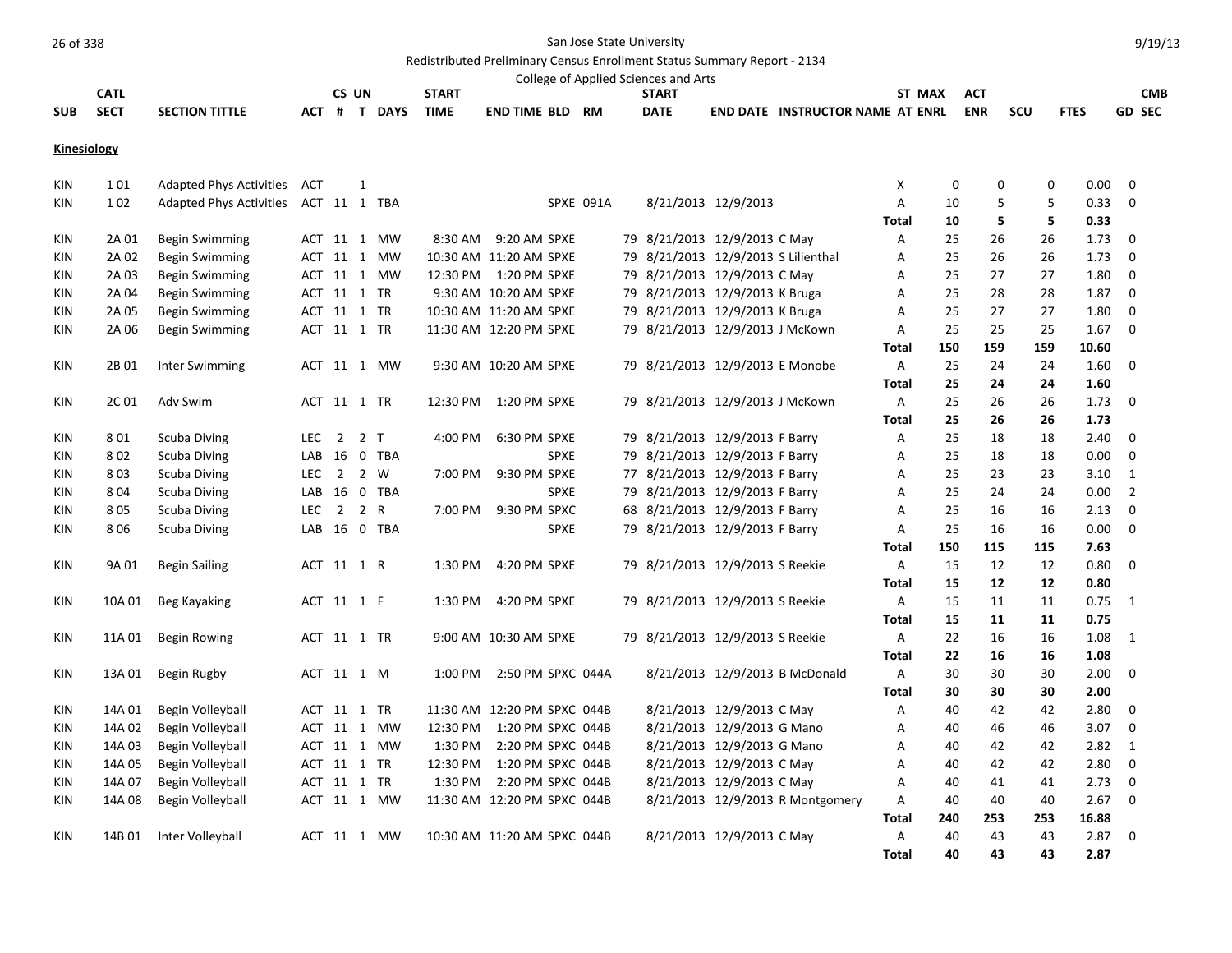|            | <b>CATL</b> |                       |             | CS UN |   |              | <b>START</b> |                             |            | College of Applied Sciences and Arts<br><b>START</b> |                              | ST MAX                                  |             | <b>ACT</b>  |            |                     |                  | <b>CMB</b>    |
|------------|-------------|-----------------------|-------------|-------|---|--------------|--------------|-----------------------------|------------|------------------------------------------------------|------------------------------|-----------------------------------------|-------------|-------------|------------|---------------------|------------------|---------------|
| <b>SUB</b> | <b>SECT</b> | <b>SECTION TITTLE</b> |             |       |   | ACT # T DAYS | <b>TIME</b>  | <b>END TIME BLD RM</b>      |            | <b>DATE</b>                                          |                              | <b>END DATE INSTRUCTOR NAME AT ENRL</b> |             | <b>ENR</b>  | <b>SCU</b> | <b>FTES</b>         |                  | <b>GD SEC</b> |
|            |             |                       |             |       |   |              |              |                             |            |                                                      |                              |                                         |             |             |            |                     |                  |               |
| KIN        | 14C 01      | Adv Volleyball        | ACT 11 1 F  |       |   |              | 12:30 PM     | 2:20 PM SPXC 044B           |            |                                                      | 8/21/2013 12/9/2013 C May    | A                                       | 40          | 43          | 43         | 2.88                | $\mathbf{1}$     |               |
|            |             |                       |             |       |   |              |              |                             |            |                                                      |                              | Total                                   | 40          | 43          | 43         | 2.88                |                  |               |
| KIN        | 18A 01      | Beg Handball          | ACT 11 1 W  |       |   |              |              | 6:00 PM 7:50 PM EC          | <b>RQB</b> |                                                      | 8/21/2013 12/9/2013 R Chavez | A                                       | 20          | 24          | 24         | 1.60                | 0                |               |
|            |             |                       |             |       |   |              |              |                             |            |                                                      |                              | <b>Total</b>                            | 20          | 24          | 24         | 1.60                |                  |               |
| KIN        | 19A 01      | Begin Soccer          | ACT 11 1 W  |       |   |              |              | 9:30 AM 11:20 AM SPXC 044A  |            |                                                      | 8/21/2013 12/9/2013 C Behler | Α                                       | 30          | 34          | 34         | 2.27                | 0                |               |
| <b>KIN</b> | 19A 02      | <b>Begin Soccer</b>   | ACT 11 1 T  |       |   |              |              | 9:30 AM 11:20 AM SPXC 044A  |            |                                                      | 8/21/2013 12/9/2013 C Behler | Α                                       | 30          | 29          | 29         | 1.93                | $\mathbf 0$      |               |
| <b>KIN</b> | 19A 03      | <b>Begin Soccer</b>   | ACT 11 1 M  |       |   |              |              | 9:30 AM 11:20 AM SPXC 044A  |            |                                                      | 8/21/2013 12/9/2013 C Behler | A                                       | 30          | 34          | 34         | 2.27                | $\mathbf 0$      |               |
|            |             |                       |             |       |   |              |              |                             |            |                                                      |                              | Total                                   | 90          | 97          | 97         | 6.47                |                  |               |
| <b>KIN</b> | 20A 01      | Begin Badminton       | ACT 11 1 MW |       |   |              | 8:30 AM      | 9:20 AM SPXC 044A           |            |                                                      | 8/21/2013 12/9/2013 L Cai    | Α                                       | 24          | 27          | 27         | 1.80                | 0                |               |
| KIN        | 20A 02      | Begin Badminton       | ACT 11 1 MW |       |   |              |              | 9:30 AM 10:20 AM SPXC 044A  |            |                                                      | 8/21/2013 12/9/2013 L Cai    | Α                                       | 24          | 29          | 29         | 1.93                | 0                |               |
| KIN        | 20A 03      | Begin Badminton       | ACT 11 1 MW |       |   |              |              | 12:30 PM  1:20 PM SPXC 044A |            |                                                      | 8/21/2013 12/9/2013 G Chen   | Α                                       | 24          | 29          | 29         | 1.93                | $\mathbf 0$      |               |
| KIN        | 20A 04      | Begin Badminton       | ACT 11 1 F  |       |   |              |              | 8:30 AM 10:20 AM SPXC 044A  |            |                                                      | 8/21/2013 12/9/2013 L Cai    | Α                                       | 24          | 32          | 32         | 2.13                | $\mathbf 0$      |               |
|            |             |                       |             |       |   |              |              |                             |            |                                                      |                              | Total                                   | 96          | 117         | 117        | 7.80                |                  |               |
| <b>KIN</b> | 20B 01      | Inter Badminton       | ACT 11 1 TR |       |   |              |              | 8:30 AM 9:20 AM SPXC 044A   |            |                                                      | 8/21/2013 12/9/2013 L Cai    | A                                       | 24          | 25          | 25         | 1.67                | $\mathbf 0$      |               |
| <b>KIN</b> | 20B 02      | Inter Badminton       | ACT 11 1 F  |       |   |              |              | 10:30 AM 12:20 PM SPXC 044A |            |                                                      | 8/21/2013 12/9/2013 L Cai    | A                                       | 12          | 16          | 16         | 1.07                | 0                |               |
|            |             |                       |             |       |   |              |              |                             |            |                                                      |                              | Total                                   | 36          | 41          | 41         | 2.73                |                  |               |
| <b>KIN</b> | 20C 01      | Adv Badminton         | ACT 11 1 F  |       |   |              |              | 10:30 AM 12:20 PM SPXC 044A |            |                                                      | 8/21/2013 12/9/2013 L Cai    | A                                       | 12          | 13          | 13         | 0.87                | 0                |               |
|            |             |                       |             |       |   |              |              |                             |            |                                                      |                              | Total                                   | 12          | 13          | 13         | 0.87                |                  |               |
| KIN        | 21A 01      | <b>Begin Tennis</b>   | <b>ACT</b>  |       | 1 |              |              |                             |            |                                                      |                              | X                                       | 0           | $\mathbf 0$ |            | $\mathbf 0$<br>0.00 | $\mathbf 0$      |               |
| KIN        | 21A 02      | <b>Begin Tennis</b>   | ACT 11 1 M  |       |   |              | 8:00 AM      | 9:50 AM SPXC 044A           |            |                                                      | 8/21/2013 12/9/2013 S Butler | Α                                       | 25          | 23          | 23         | 1.53                | 0                |               |
|            |             |                       |             |       |   |              |              |                             |            |                                                      |                              | <b>Total</b>                            | 25          | 23          | 23         | 1.53                |                  |               |
| KIN        | 21B 01      | Inter Tennis          | <b>ACT</b>  |       | 1 |              |              |                             |            |                                                      |                              | Χ                                       | 0           | $\mathbf 0$ |            | $\mathbf 0$<br>0.00 | 0                |               |
| <b>KIN</b> | 21B 02      | Inter Tennis          | ACT 11 1 T  |       |   |              |              | 9:30 AM 11:20 AM SPXC 044A  |            |                                                      | 8/21/2013 12/9/2013 S Butler | A                                       | 15          | 15          | 15         | 1.00                | $\mathbf 0$      |               |
|            |             |                       |             |       |   |              |              |                             |            |                                                      |                              | <b>Total</b>                            | 15          | 15          | 15         | 1.00                |                  |               |
| KIN        | 21C 01      | <b>Advance Tennis</b> | <b>ACT</b>  |       | 1 |              |              |                             |            |                                                      |                              | Χ                                       | 0           | 0           |            | $\mathbf 0$<br>0.00 | 0                |               |
| <b>KIN</b> | 21C 02      | <b>Advance Tennis</b> | ACT 11 1 T  |       |   |              |              | 9:30 AM 11:20 AM SPXC 044A  |            |                                                      | 8/21/2013 12/9/2013 S Butler | A                                       | 10          | 8           |            | 8<br>0.53           | 0                |               |
|            |             |                       |             |       |   |              |              |                             |            |                                                      |                              | Total                                   | 10          | 8           |            | 8<br>0.53           |                  |               |
| KIN        | 22A 01      | Begin Racquetball     | ACT 11 1 T  |       |   |              |              | 6:00 PM 7:50 PM EC          | <b>RQB</b> |                                                      | 8/21/2013 12/9/2013 R Kwok   | A                                       | 15          | 24          | 24         | 1.60                | $\mathbf 0$      |               |
|            |             |                       |             |       |   |              |              |                             |            |                                                      |                              | Total                                   | 15          | 24          | 24         | 1.60                |                  |               |
| KIN        | 22B 01      | Inter Racqueball      | ACT 11 1 T  |       |   |              | 6:00 PM      | 7:50 PM EC                  | <b>RQB</b> |                                                      | 8/21/2013 12/9/2013 R Kwok   | A                                       | $\mathsf S$ | 4           |            | 4<br>0.27           | 0                |               |
|            |             |                       |             |       |   |              |              |                             |            |                                                      |                              | <b>Total</b>                            | 5           | 4           |            | 0.27<br>4           |                  |               |
| KIN        | 23A 01      | Begin Archery         | ACT 11 1 T  |       |   |              | 12:30 PM     | 2:20 PM SPXE                |            | 89 8/21/2013 12/9/2013 K Bruga                       |                              | Α                                       | 25          | 31          | 31         | 2.07                | 0                |               |
| KIN        | 23A 02      | Begin Archery         | ACT 11 1 R  |       |   |              | 12:30 PM     | 2:20 PM SPXE                |            | 89 8/21/2013 12/9/2013 K Bruga                       |                              | A                                       | 20          | 26          | 26         | 1.73                | 0                |               |
|            |             |                       |             |       |   |              |              |                             |            |                                                      |                              | Total                                   | 45          | 57          | 57         | 3.80                |                  |               |
| KIN        | 23B 01      | Inter Archery         | ACT 11 1 R  |       |   |              | 12:30 PM     | 2:20 PM SPXE                |            | 89 8/21/2013 12/9/2013 K Bruga                       |                              | A                                       | 5           | 6           |            | 6<br>0.40           | 0                |               |
|            |             |                       |             |       |   |              |              |                             |            |                                                      |                              | <b>Total</b>                            | 5           | 6           |            | 6<br>0.40           |                  |               |
| KIN        | 24A 01      | Begin Bowling         | ACT 11 1 M  |       |   |              | 1:00 PM      | 2:50 PM SPXC 044B           |            |                                                      | 8/21/2013 12/9/2013 J Baker  | Α                                       | 30          | 32          | 32         | 2.13                | 0<br>$\mathbf 0$ |               |
| KIN        | 24A 02      | <b>Begin Bowling</b>  | ACT 11 1 M  |       |   |              | 3:00 PM      | 4:50 PM SPXC 044B           |            |                                                      | 8/21/2013 12/9/2013 J Baker  | Α                                       | 30          | 34          | 34         | 2.27                |                  |               |
| <b>KIN</b> | 24A 03      | Begin Bowling         | ACT 11 1 TR |       |   |              | 1:30 PM      | 2:20 PM SPXE                |            | 89 8/21/2013 12/9/2013 J Baker                       |                              | Α                                       | 30          | 31          | 31         | 2.07                | $\mathbf 0$      |               |
| KIN        | 24A 04      | Begin Bowling         | ACT 11 1 R  |       |   |              | 2:30 PM      | 4:20 PM SPXE                |            | 89 8/21/2013 12/9/2013 J Baker                       |                              | Α                                       | 30          | 31          | 31         | 2.07                | $\Omega$         |               |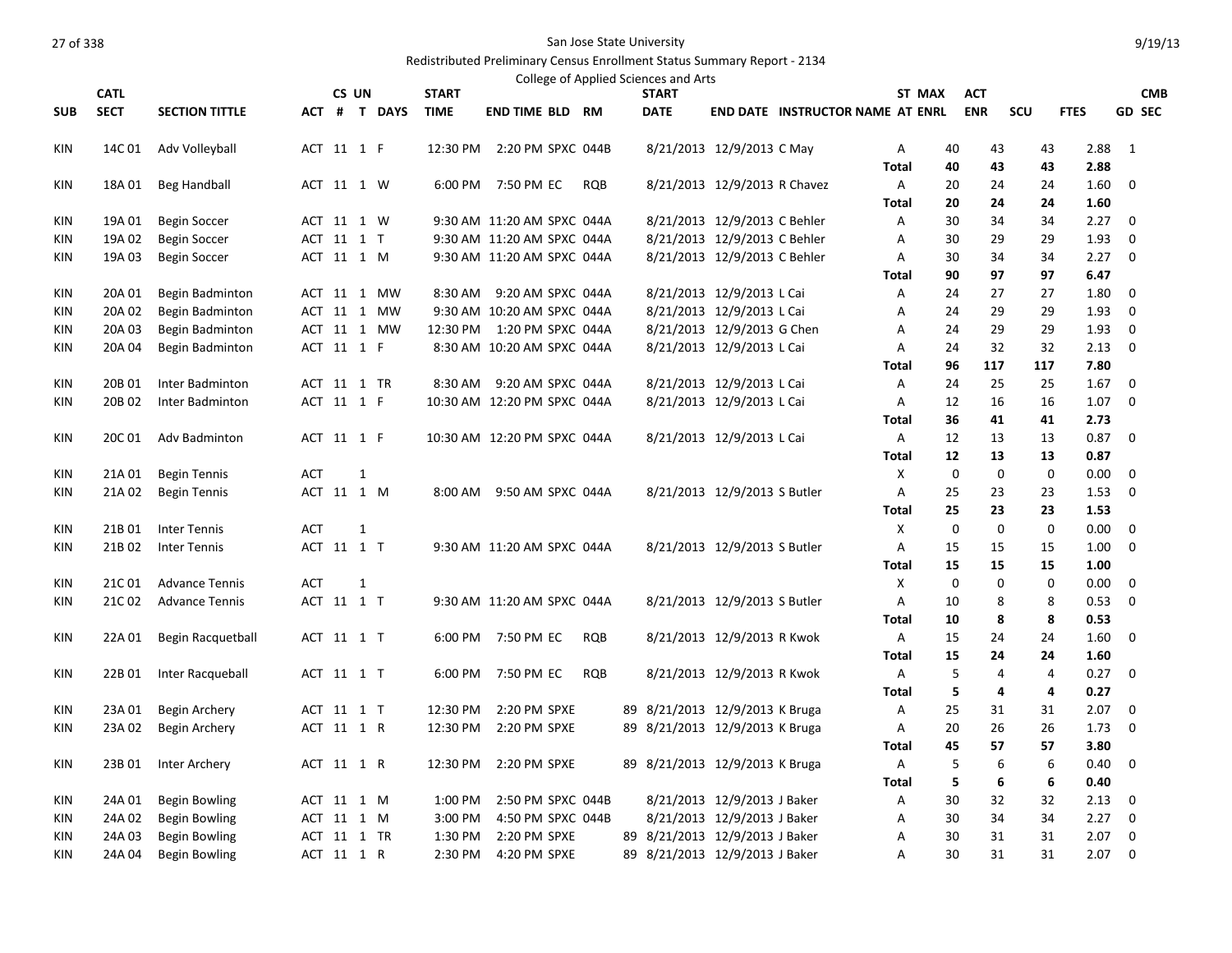|            |             |                           |             |       |              |              |              |                             |            | College of Applied Sciences and Arts |                                  |                                         |              |             |            |             |                     |             |               |
|------------|-------------|---------------------------|-------------|-------|--------------|--------------|--------------|-----------------------------|------------|--------------------------------------|----------------------------------|-----------------------------------------|--------------|-------------|------------|-------------|---------------------|-------------|---------------|
|            | <b>CATL</b> |                           |             | CS UN |              |              | <b>START</b> |                             |            | <b>START</b>                         |                                  |                                         |              | ST MAX      | <b>ACT</b> |             |                     |             | <b>CMB</b>    |
| <b>SUB</b> | <b>SECT</b> | <b>SECTION TITTLE</b>     |             |       |              | ACT # T DAYS | <b>TIME</b>  | <b>END TIME BLD RM</b>      |            | <b>DATE</b>                          |                                  | <b>END DATE INSTRUCTOR NAME AT ENRL</b> |              |             | <b>ENR</b> | <b>SCU</b>  | <b>FTES</b>         |             | <b>GD SEC</b> |
|            |             |                           |             |       |              |              |              |                             |            |                                      |                                  |                                         | <b>Total</b> | 120         | 128        | 128         | 8.53                |             |               |
| <b>KIN</b> | 24B 01      | Inter Bowling             | ACT 11 1 F  |       |              |              | 12:00 PM     | 1:50 PM SPXE                |            | 89 8/21/2013 12/9/2013 J Baker       |                                  |                                         | Α            | 30          | 24         | 24          | 1.60                |             | 0             |
| <b>KIN</b> | 24B 02      | Inter Bowling             | ACT 11 1 W  |       |              |              | 2:30 PM      | 4:20 PM SPXC 044B           |            |                                      | 8/21/2013 12/9/2013 J Baker      |                                         | Α            | 20          | 18         | 18          | 1.20                | $\mathbf 0$ |               |
|            |             |                           |             |       |              |              |              |                             |            |                                      |                                  |                                         | Total        | 50          | 42         | 42          | 2.80                |             |               |
| <b>KIN</b> | 24C 01      | <b>Advanced Bowling</b>   | ACT 11 1 W  |       |              |              | 2:30 PM      | 4:20 PM SPXC 044B           |            |                                      | 8/21/2013 12/9/2013 J Baker      |                                         | $\mathsf{A}$ | 10          |            | 8           | 8<br>0.53           | $\mathbf 0$ |               |
|            |             |                           |             |       |              |              |              |                             |            |                                      |                                  |                                         | Total        | 10          |            | 8           | 8<br>0.53           |             |               |
| KIN        | 25A 01      | <b>Begin Golf</b>         | ACT 11 1 T  |       |              |              |              | 9:30 AM 11:20 AM SPXC 044A  |            |                                      | 8/21/2013 12/9/2013 D Rader      |                                         | Α            | 25          | 26         | 26          | 1.73                | $\mathbf 0$ |               |
| KIN        | 25A 02      | Begin Golf                | ACT 11 1 R  |       |              |              |              | 9:30 AM 11:20 AM SPXC 044A  |            |                                      | 8/21/2013 12/9/2013 D Rader      |                                         | Α            | 25          | 32         | 32          | 2.13                | $\mathbf 0$ |               |
| <b>KIN</b> | 25A 03      | <b>Begin Golf</b>         | ACT 11 1 W  |       |              |              |              | 9:30 AM 11:20 AM SPXC 044A  |            |                                      |                                  | 8/21/2013 12/9/2013 M Zimmerman         | A            | 25          | 20         | 20          | 1.33                | $\mathbf 0$ |               |
|            |             |                           |             |       |              |              |              |                             |            |                                      |                                  |                                         | <b>Total</b> | 75          | 78         | 78          | 5.20                |             |               |
| KIN        | 25B 01      | Inter Golf                | ACT 11 1 M  |       |              |              |              | 9:30 AM 11:20 AM SPXC 044A  |            |                                      | 8/21/2013 12/9/2013 D Rader      |                                         | Α            | 15          | 18         | 18          | 1.20                | 0           |               |
| KIN        | 25B 02      | Inter Golf                | <b>ACT</b>  |       | $\mathbf{1}$ |              |              |                             |            |                                      |                                  |                                         | X            | $\mathbf 0$ |            | $\mathbf 0$ | $\mathbf 0$<br>0.00 | $\mathbf 0$ |               |
|            |             |                           |             |       |              |              |              |                             |            |                                      |                                  |                                         | Total        | 15          | 18         | 18          | 1.20                |             |               |
| <b>KIN</b> |             | 25C 01 Advanced Golf      | ACT 11 1 M  |       |              |              |              | 9:30 AM 11:20 AM SPXC 044A  |            |                                      | 8/21/2013 12/9/2013 D Rader      |                                         | A            | 10          |            | 9           | 9<br>0.60           | $\Omega$    |               |
|            |             |                           |             |       |              |              |              |                             |            |                                      |                                  |                                         | Total        | 10          |            | 9           | 9<br>0.60           |             |               |
| <b>KIN</b> | 27A 01      | <b>Begin Table Tennis</b> | ACT 11 1 TR |       |              |              |              | 9:30 AM 10:20 AM SPXC 044B  |            |                                      | 8/21/2013 12/9/2013 L Cai        |                                         | A            | 40          | 47         | 47          | 3.15                | 1           |               |
| <b>KIN</b> | 27A 02      | <b>Begin Table Tennis</b> | ACT 11 1 TR |       |              |              |              | 10:30 AM 11:20 AM SPXC 044B |            |                                      | 8/21/2013 12/9/2013 G Chen       |                                         | Α            | 40          | 50         | 50          | 3.33                | 0           |               |
| <b>KIN</b> | 27A 03      | <b>Begin Table Tennis</b> | ACT 11 1 F  |       |              |              |              | 8:30 AM 10:20 AM SPXC 044B  |            |                                      | 8/21/2013 12/9/2013 G Chen       |                                         | A            | 40          | 44         | 44          | 2.93                | $\mathbf 0$ |               |
|            |             |                           |             |       |              |              |              |                             |            |                                      |                                  |                                         | Total        | 120         | 141        | 141         | 9.42                |             |               |
| <b>KIN</b> | 27B 01      | Inter Table Tennis        | ACT 11 1 F  |       |              |              |              | 10:30 AM 12:20 PM SPXC 044B |            |                                      | 8/21/2013 12/9/2013 G Chen       |                                         | Α            | 40          | 44         | 44          | 2.93                | $\mathbf 0$ |               |
|            |             |                           |             |       |              |              |              |                             |            |                                      |                                  |                                         | Total        | 40          | 44         | 44          | 2.93                |             |               |
| KIN        | 28A 01      | <b>Beg Gymnastics</b>     | ACT 11 1 MW |       |              |              | 7:30 AM      | 8:20 AM SPXC 044A           |            |                                      | 8/21/2013 12/9/2013 C Brown      |                                         | A            | 30          | 28         | 28          | 1.87                | 0           |               |
| KIN        | 28A 02      | <b>Beg Gymnastics</b>     | ACT 11 1 W  |       |              |              | 12:00 PM     | 1:50 PM SPXC 044A           |            |                                      | 8/21/2013 12/9/2013 C Brown      |                                         | Α            | 30          | 29         | 29          | 1.93                | $\mathbf 0$ |               |
|            |             |                           |             |       |              |              |              |                             |            |                                      |                                  |                                         | Total        | 60          | 57         | 57          | 3.80                |             |               |
| <b>KIN</b> | 29 01       | Cardio Kickboxing         | ACT 11 1 TR |       |              |              |              | 10:30 AM 11:20 AM EC        | <b>AER</b> |                                      |                                  | 8/21/2013 12/9/2013 F Ghiasvand         | Α            | 30          | 37         | 37          | 2.47                | $\mathbf 0$ |               |
| KIN        | 29 02       | Cardio Kickboxing         | ACT 11 1 TR |       |              |              | 2:30 PM      | 3:20 PM SPXC 044B           |            |                                      |                                  | 8/21/2013 12/9/2013 F Ghiasvand         | A            | 30          | 37         | 37          | 2.47                | $\mathbf 0$ |               |
| KIN        | 29 03       | Cardio Kickboxing         | ACT 11 1 TR |       |              |              | 3:30 PM      | 4:20 PM SPXC 044B           |            |                                      |                                  | 8/21/2013 12/9/2013 F Ghiasvand         | Α            | 30          | 32         | 32          | 2.13                | $\mathbf 0$ |               |
|            | 30 01       | Pilates                   | ACT 11 1 MW |       |              |              |              | 9:30 AM 10:20 AM EC         | AER        |                                      | 8/21/2013 12/9/2013 J Linafelter |                                         | Total<br>Α   | 90<br>30    | 106<br>36  | 106<br>36   | 7.07<br>2.40        | $\mathbf 0$ |               |
| KIN<br>KIN | 30 02       | Pilates                   | ACT 11 1 MW |       |              |              |              | 10:30 AM 11:20 AM EC        | AER        |                                      | 8/21/2013 12/9/2013 J Linafelter |                                         | Α            | 30          | 35         | 35          | 2.33                | 0           |               |
| KIN        | 30 03       | Pilates                   |             |       |              | ACT 11 1 MW  |              | 11:30 AM 12:20 PM EC        | <b>AER</b> |                                      | 8/21/2013 12/9/2013 J Linafelter |                                         | Α            | 30          | 31         | 31          | 2.07                | $\mathbf 0$ |               |
| KIN        | 30 04       | Pilates                   |             |       |              | ACT 11 1 MW  |              | 8:30 AM 9:20 AM EC          | AER        |                                      | 8/21/2013 12/9/2013 J Linafelter |                                         | Α            | 30          | 30         | 30          | 2.00                | $\Omega$    |               |
|            |             |                           |             |       |              |              |              |                             |            |                                      |                                  |                                         | <b>Total</b> | 120         | 132        | 132         | 8.80                |             |               |
| KIN        | 3101        | <b>Body Sculpting</b>     | ACT 11 1 TR |       |              |              | 7:30 AM      | 8:20 AM EC                  | AER        |                                      | 8/21/2013 12/9/2013 D Farias     |                                         | Α            | 50          | 53         | 53          | 3.53                | 0           |               |
| KIN        | 31 02       | <b>Body Sculpting</b>     | ACT 11 1 TR |       |              |              |              | 9:30 AM 10:20 AM EC         | <b>AER</b> |                                      | 8/21/2013 12/9/2013 D Farias     |                                         | Α            | 50          | 51         | 51          | 3.40                |             | 0             |
| KIN        | 3103        | <b>Body Sculpting</b>     | ACT 11 1 TR |       |              |              |              | 12:30 PM 1:20 PM EC         | <b>AER</b> |                                      | 8/21/2013 12/9/2013 D Farias     |                                         | A            | 50          | 52         | 52          | 3.47                | $\mathbf 0$ |               |
|            |             |                           |             |       |              |              |              |                             |            |                                      |                                  |                                         | <b>Total</b> | 150         | 156        | 156         | 10.40               |             |               |
| KIN        | 32 01       | Aerobics                  | ACT 11 1 MW |       |              |              | 7:30 AM      | 8:20 AM SPXC 044B           |            |                                      |                                  | 8/21/2013 12/9/2013 F Ghiasvand         | Α            | 50          | 50         | 50          | 3.33                | 0           |               |
| <b>KIN</b> | 32 02       | Aerobics                  | ACT 11 1 TR |       |              |              | 8:30 AM      | 9:20 AM EC                  | AER        |                                      | 8/21/2013 12/9/2013 Y Mitchell   |                                         | A            | 50          | 55         | 55          | 3.67                | $\mathbf 0$ |               |
| KIN        | 32 03       | Aerobics                  | ACT 11 1 MW |       |              |              | 8:30 AM      | 9:20 AM SPXC 044B           |            |                                      |                                  | 8/21/2013 12/9/2013 F Ghiasvand         | A            | 50          | 56         | 56          | 3.73                | $\mathbf 0$ |               |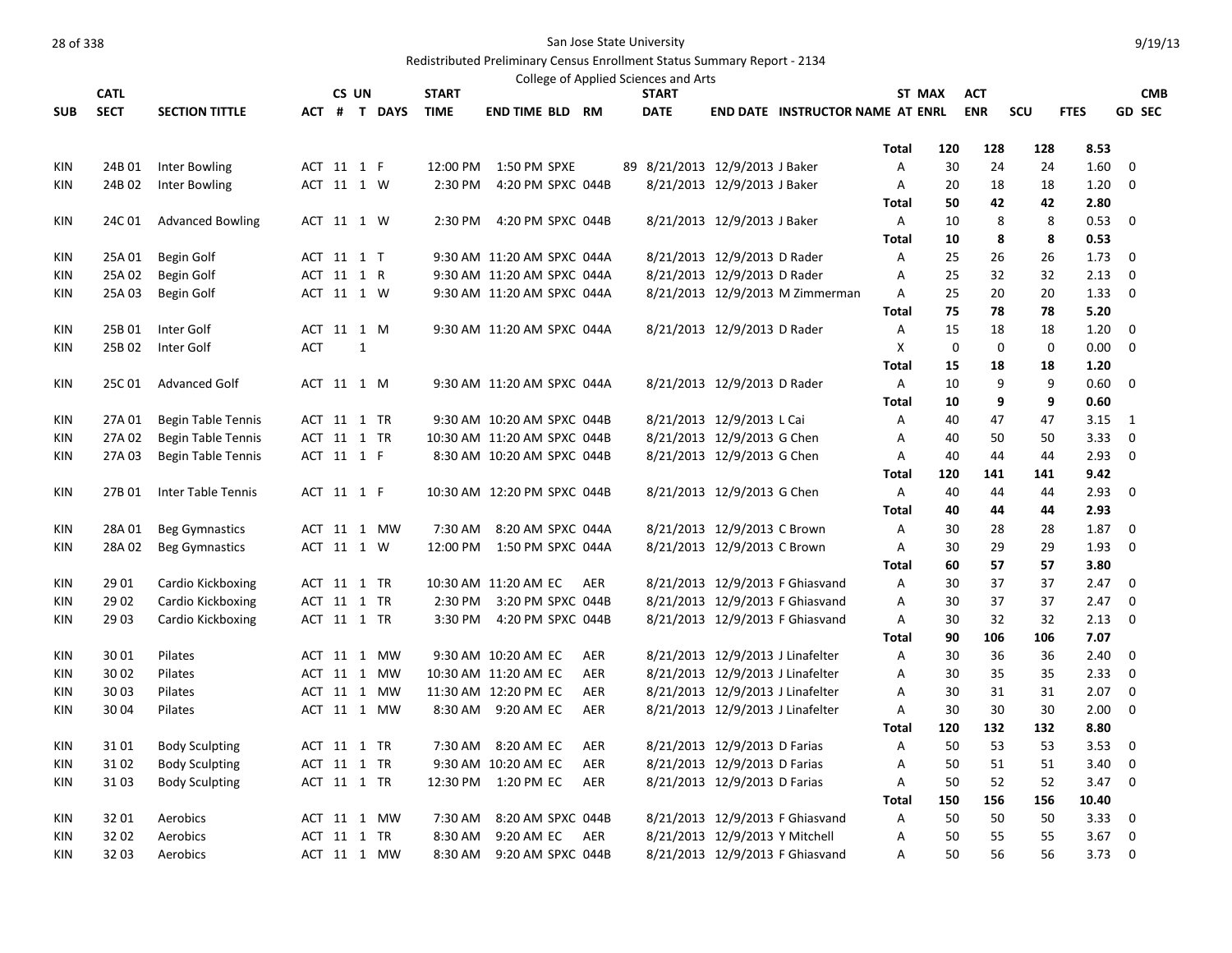## Redistributed Preliminary Census Enrollment Status Summary Report - 2134

|             |             |                          |            |              |              |              |                            |     | College of Applied Sciences and Arts |                                    |                                         |              |             |              |                |             |                |            |
|-------------|-------------|--------------------------|------------|--------------|--------------|--------------|----------------------------|-----|--------------------------------------|------------------------------------|-----------------------------------------|--------------|-------------|--------------|----------------|-------------|----------------|------------|
|             | <b>CATL</b> |                          |            | CS UN        |              | <b>START</b> |                            |     | <b>START</b>                         |                                    |                                         |              | ST MAX      | <b>ACT</b>   |                |             |                | <b>CMB</b> |
| <b>SUB</b>  | <b>SECT</b> | <b>SECTION TITTLE</b>    |            |              | ACT # T DAYS | <b>TIME</b>  | <b>END TIME BLD RM</b>     |     | <b>DATE</b>                          |                                    | <b>END DATE INSTRUCTOR NAME AT ENRL</b> |              |             | <b>ENR</b>   | scu            | <b>FTES</b> | <b>GD SEC</b>  |            |
| KIN         | 32 04       | Aerobics                 |            | ACT 11 1 TR  |              |              | 11:30 AM 12:20 PM EC       | AER |                                      |                                    | 8/21/2013 12/9/2013 F Ghiasvand         | Α            | 50          | 50           | 50             | 3.33        | $\mathbf 0$    |            |
|             |             |                          |            |              |              |              |                            |     |                                      |                                    |                                         | <b>Total</b> | 200         | 211          | 211            | 14.07       |                |            |
| KIN         | 34 01       | <b>Step Training</b>     |            | ACT 11 1 TR  |              | 8:30 AM      | 9:20 AM SPXC 044B          |     |                                      |                                    | 8/21/2013 12/9/2013 F Ghiasvand         | Α            | 50          | 45           | 45             | 3.00        | $\mathbf 0$    |            |
| KIN         | 34 02       | <b>Step Training</b>     |            |              | ACT 11 1 MW  |              | 9:30 AM 10:20 AM SPXC 044B |     |                                      |                                    | 8/21/2013 12/9/2013 F Ghiasvand         | Α            | 50          | 52           | 52             | 3.47        | $\mathbf 0$    |            |
| KIN         | 34 03       | <b>Step Training</b>     |            | ACT 11 1 TR  |              | 7:30 AM      | 8:20 AM SPXC 044B          |     |                                      |                                    | 8/21/2013 12/9/2013 F Ghiasvand         | Α            | 50          | 50           | 50             | 3.33        | $\mathbf 0$    |            |
|             |             |                          |            |              |              |              |                            |     |                                      |                                    |                                         | <b>Total</b> | 150         | 147          | 147            | 9.80        |                |            |
| KIN         | 35A 01      | Begin Wt Training        |            | ACT 11 1 TR  |              |              | 12:30 PM 1:20 PM SPXC      |     |                                      | 218 8/21/2013 12/9/2013 M Haack    |                                         | Α            | 32          | 38           | 38             | 2.53        | $\mathbf 0$    |            |
| KIN         | 35A02       | <b>Begin Wt Training</b> | <b>ACT</b> | $\mathbf{1}$ |              |              |                            |     |                                      |                                    |                                         | Χ            | $\mathbf 0$ | $\mathbf 0$  | 0              | 0.00        | $\mathbf 0$    |            |
| KIN         | 35A03       | <b>Begin Wt Training</b> |            |              | ACT 11 1 MW  | 2:30 PM      | 3:20 PM SPXC               |     |                                      | 218 8/21/2013 12/9/2013 R Scott    |                                         | A            | 32          | 33           | 33             | 2.20        | $\mathbf 0$    |            |
| <b>KIN</b>  | 35A04       | <b>Begin Wt Training</b> |            | ACT 11 1 TR  |              | 8:30 AM      | 9:20 AM SPXC               |     |                                      | 218 8/21/2013 12/9/2013 S Butler   |                                         | A            | 32          | 31           | 31             | 2.07        | $\mathbf 0$    |            |
| KIN         | 35A 05      | <b>Begin Wt Training</b> | ACT        | $\mathbf{1}$ |              |              |                            |     |                                      |                                    |                                         | Χ            | 0           | 0            | 0              | 0.00        | $\Omega$       |            |
| KIN         | 35A06       | <b>Begin Wt Training</b> |            |              | ACT 11 1 MW  | 7:30 AM      | 8:20 AM SPXC               |     |                                      | 218 8/21/2013 12/9/2013 R Scott    |                                         | A            | 32          | 34           | 34             | 2.27        | $\mathbf 0$    |            |
| KIN         | 35A 07      | Begin Wt Training        |            | ACT 11 1 TR  |              | 7:30 AM      | 8:20 AM SPXC               |     |                                      | 218 8/21/2013 12/9/2013 S Butler   |                                         | Α            | 32          | 32           | 32             | 2.13        | $\mathbf 0$    |            |
| KIN         | 35A08       | <b>Begin Wt Training</b> |            |              | ACT 11 1 MW  | 12:30 PM     | 1:20 PM SPXC               |     |                                      | 218 8/21/2013 12/9/2013 S Butler   |                                         | Α            | 32          | 37           | 37             | 2.47        | $\mathbf 0$    |            |
|             |             |                          |            |              |              |              |                            |     |                                      |                                    |                                         | <b>Total</b> | 192         | 205          | 205            | 13.67       |                |            |
| KIN         | 35B 01      | Inter Wt Training        |            |              | ACT 11 1 MW  | 8:30 AM      | 9:20 AM SPXC               |     |                                      |                                    | 218 8/21/2013 12/9/2013 R Montgomery    | Α            | 32          | 33           | 33             | 2.20        | $\mathbf 0$    |            |
| KIN         | 35B02       | Inter Wt Training        |            |              | ACT 11 1 MW  |              | 9:30 AM 10:20 AM SPXC      |     |                                      |                                    | 218 8/21/2013 12/9/2013 R Montgomery    | Α            | 22          | 25           | 25             | 1.67        | $\mathbf{0}$   |            |
| KIN         | 35B03       | Inter Wt Training        |            |              | ACT 11 1 MW  |              | 10:30 AM 11:20 AM SPXC     |     |                                      |                                    | 218 8/21/2013 12/9/2013 R Montgomery    | Α            | 32          | 34           | 34             | 2.27        | $\mathbf 0$    |            |
| KIN         | 35B04       | Inter Wt Training        |            | ACT 11 1 TR  |              |              | 1:30 PM 2:20 PM SPXC       |     |                                      | 218 8/21/2013 12/9/2013 M Haack    |                                         | Α            | 32          | 32           | 32             | 2.15        | $\mathbf{1}$   |            |
|             |             |                          |            |              |              |              |                            |     |                                      |                                    |                                         | <b>Total</b> | 118         | 124          | 124            | 8.28        |                |            |
| KIN         | 35C 01      | Adv Wgt Training         |            |              | ACT 11 1 MW  |              | 9:30 AM 10:20 AM SPXC      |     |                                      |                                    | 218 8/21/2013 12/9/2013 R Montgomery    | A            | 10          | 9            | 9              | 0.60        | $\overline{0}$ |            |
|             |             |                          |            |              |              |              |                            |     |                                      |                                    |                                         | <b>Total</b> | 10          | 9            | 9              | 0.60        |                |            |
| KIN         | 3701        | <b>Fitness Walking</b>   |            |              | ACT 11 1 MW  | 8:30 AM      | 9:20 AM SPXC 044A          |     |                                      | 8/21/2013 12/9/2013 Z Deges        |                                         | Α            | 30          | 32           | 32             | 2.13        | $\overline{0}$ |            |
|             |             |                          |            |              |              |              |                            |     |                                      |                                    |                                         | <b>Total</b> | 30          | 32           | 32             | 2.13        |                |            |
| KIN         | 3801        | Begin Jogging            |            |              | ACT 11 1 MW  | 12:30 PM     | 1:20 PM SPXC 044B          |     |                                      | 8/21/2013 12/9/2013 H Brown        |                                         | Α            | 30          | 32           | 32             | 2.13        | $\mathbf 0$    |            |
| KIN         | 3802        | Begin Jogging            |            |              | ACT 11 1 MW  |              | 9:30 AM 10:20 AM SPXC 044A |     |                                      | 8/21/2013 12/9/2013 Z Deges        |                                         | Α            | 30          | 30           | 30             | 2.00        | $\mathbf 0$    |            |
| KIN         | 38 03       | Begin Jogging            |            |              | ACT 11 1 MW  | 1:30 PM      | 2:20 PM SPXC 044B          |     |                                      |                                    | 8/21/2013 12/9/2013 N Megginson         | Α            | 30          | 31           | 31             | 2.07        | $\overline{0}$ |            |
|             |             |                          |            |              |              |              |                            |     |                                      |                                    |                                         | Total        | 90          | 93           | 93             | 6.20        |                |            |
| <b>KIN</b>  | 45A 01      | Beg Lindy & Swing        |            |              | ACT 11 1 MW  | 8:30 AM      | 9:20 AM SPXE               |     |                                      | 89 8/21/2013 12/9/2013 A Ayers     |                                         | Α            | 50          | 31           | 31             | 2.07        | 0 <sup>C</sup> |            |
| DANC        | 45A 01      | Beg Lindy & Swing        |            |              | ACT 11 1 MW  | 8:30 AM      | 9:20 AM SPXE               |     |                                      | 89 8/21/2013 12/9/2013 A Ayers     |                                         | Α            | 0           | $\mathbf 0$  | $\mathbf 0$    | 0.00        | 0 <sup>C</sup> |            |
|             |             |                          |            |              |              |              |                            |     |                                      |                                    |                                         | <b>Total</b> | 50          | 31           | 31             | 2.07        |                |            |
| KIN         | 46A 01      | <b>Beg Social Dance</b>  |            |              | ACT 11 1 MW  |              | 10:30 AM 11:20 AM SPXE     |     |                                      | 89 8/21/2013 12/9/2013 A Ayers     |                                         | Α            | 50          | 52           | 52             | 3.47        | 0 <sup>C</sup> |            |
| DANC        | 46A01       | Beg Social Dance         |            |              | ACT 11 1 MW  |              | 10:30 AM 11:20 AM SPXE     |     |                                      | 89 8/21/2013 12/9/2013 A Ayers     |                                         | Α            | 0           | $\mathbf{0}$ | $\mathbf 0$    | 0.00        | 0 <sup>C</sup> |            |
| KIN         | 46A 02      | <b>Beg Social Dance</b>  |            |              | ACT 11 1 MW  |              | 12:30 PM 1:20 PM SPXE      |     |                                      | 89 8/21/2013 12/9/2013 A Ayers     |                                         | Α            | 50          | 44           | 44             | 2.93        | 0 <sup>C</sup> |            |
| DANC        | 46A 02      | Beg Social Dance         |            |              | ACT 11 1 MW  | 12:30 PM     | 1:20 PM SPXE               |     |                                      | 89 8/21/2013 12/9/2013 A Ayers     |                                         | Α            | 0           | $\mathbf{0}$ | $\mathbf 0$    | 0.00        | 0 <sup>C</sup> |            |
| KIN         | 46A 03      | <b>Beg Social Dance</b>  |            |              | ACT 11 1 MW  | 1:30 PM      | 2:20 PM SPXE               |     |                                      | 89 8/21/2013 12/9/2013 B Shifflett |                                         | A            | 50          | 46           | 46             | 3.07        | 0 <sup>C</sup> |            |
| <b>DANC</b> | 46A03       | <b>Beg Social Dance</b>  |            |              | ACT 11 1 MW  | 1:30 PM      | 2:20 PM SPXE               |     |                                      | 89 8/21/2013 12/9/2013 B Shifflett |                                         | A            | 0           | $\mathbf{0}$ | $\mathbf 0$    | 0.00        | 0 <sup>C</sup> |            |
| KIN         | 46A04       | Beg Social Dance         |            |              | ACT 11 1 MW  |              | 11:30 AM 12:20 PM SPXE     |     |                                      | 89 8/21/2013 12/9/2013 A Ayers     |                                         | A            | 50          | 42           | 42             | 2.80        | 0 <sup>C</sup> |            |
| DANC        | 46A 04      | Beg Social Dance         |            |              | ACT 11 1 MW  |              | 11:30 AM 12:20 PM SPXE     |     |                                      | 89 8/21/2013 12/9/2013 A Ayers     |                                         | Α            | $\mathbf 0$ | $\mathbf{0}$ | $\overline{0}$ | 0.00        | 0 <sup>C</sup> |            |
|             |             |                          |            |              |              |              |                            |     |                                      |                                    |                                         | <b>Total</b> | 200         | 184          | 184            | 12.27       |                |            |

9/19/13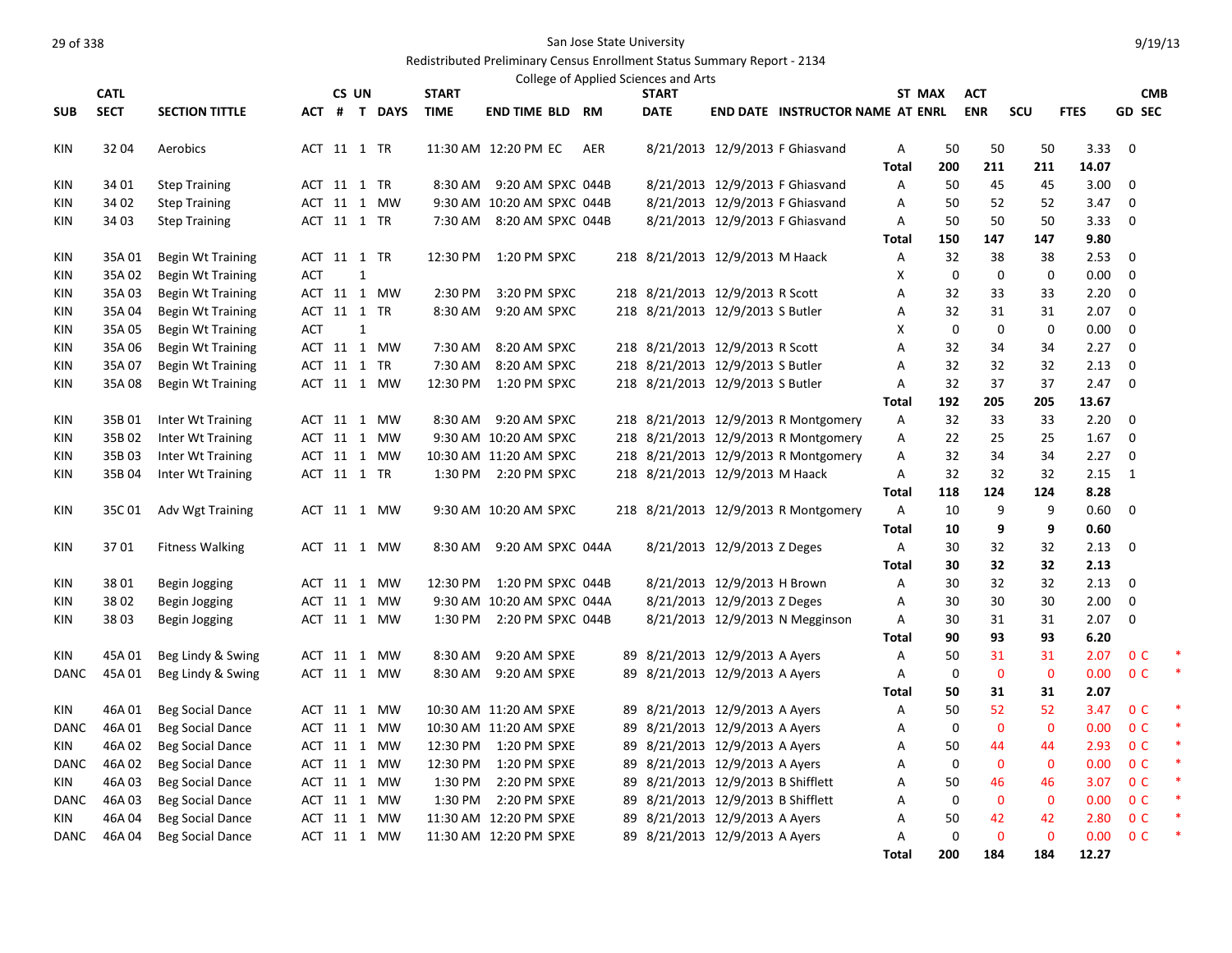|             |             |                       |              |              |              |                             | College of Applied Sciences and Arts |                            |                                         |              |             |                |                                  |             |                |  |
|-------------|-------------|-----------------------|--------------|--------------|--------------|-----------------------------|--------------------------------------|----------------------------|-----------------------------------------|--------------|-------------|----------------|----------------------------------|-------------|----------------|--|
|             | <b>CATL</b> |                       | CS UN        |              | <b>START</b> |                             | <b>START</b>                         |                            |                                         | ST MAX       |             | <b>ACT</b>     |                                  |             | <b>CMB</b>     |  |
| <b>SUB</b>  | <b>SECT</b> | <b>SECTION TITTLE</b> |              | ACT # T DAYS | <b>TIME</b>  | <b>END TIME BLD RM</b>      | <b>DATE</b>                          |                            | <b>END DATE INSTRUCTOR NAME AT ENRL</b> |              |             | <b>ENR</b>     | scu                              | <b>FTES</b> | <b>GD SEC</b>  |  |
| KIN         | 48A01       | Beg Latin Dance       | ACT 11 1 MW  |              | 2:30 PM      | 3:20 PM SPXE                | 89 8/21/2013 12/9/2013 B Shifflett   |                            |                                         | Α            | 50          | 40             | 40                               | 2.67        | 0 <sup>C</sup> |  |
| <b>DANC</b> | 48A 01      | Beg Latin Dance       | ACT 11 1 MW  |              |              | 2:30 PM 3:20 PM SPXE        | 89 8/21/2013 12/9/2013 B Shifflett   |                            |                                         | Α            | 0           | $\mathbf 0$    | $\mathbf 0$                      | 0.00        | 0 <sup>C</sup> |  |
| KIN         | 48A02       | Beg Latin Dance       | ACT 11 1 TR  |              |              | 9:30 AM 10:20 AM SPXE       | 89 8/21/2013 12/9/2013 O David       |                            |                                         | Α            | 50          | 51             | 51                               | 3.40        | 0 <sup>C</sup> |  |
| <b>DANC</b> | 48A02       | Beg Latin Dance       | ACT 11 1 TR  |              |              | 9:30 AM 10:20 AM SPXE       | 89 8/21/2013 12/9/2013 O David       |                            |                                         | Α            | 0           | $\mathbf 0$    | $\mathbf 0$                      | 0.00        | 0 <sup>C</sup> |  |
| KIN         | 48A03       | Beg Latin Dance       | ACT 11 1 MW  |              |              | 9:30 AM 10:20 AM SPXE       | 89 8/21/2013 12/9/2013 A Ayers       |                            |                                         | Α            | 50          | 53             | 53                               | 3.53        | 0 <sup>C</sup> |  |
| <b>DANC</b> | 48A03       | Beg Latin Dance       | ACT 11 1 MW  |              |              | 9:30 AM 10:20 AM SPXE       | 89 8/21/2013 12/9/2013 A Ayers       |                            |                                         | Α            | 0           | $\mathbf 0$    | $\mathbf 0$                      | 0.00        | 0 <sup>C</sup> |  |
| KIN         | 48A 04      | Beg Latin Dance       | ACT 11 1 TR  |              |              | 10:30 AM 11:20 AM SPXE      | 89 8/21/2013 12/9/2013 O David       |                            |                                         | A            | 50          | 59             | 59                               | 3.93        | 0 <sup>C</sup> |  |
| <b>DANC</b> | 48A 04      | Beg Latin Dance       | ACT 11 1 TR  |              |              | 10:30 AM 11:20 AM SPXE      | 89 8/21/2013 12/9/2013 O David       |                            |                                         | Α            | $\mathbf 0$ | $\mathbf{0}$   | $\mathbf 0$                      | 0.00        | 0 <sup>C</sup> |  |
| <b>KIN</b>  | 48A 05      | Beg Latin Dance       | ACT 11 1 TR  |              |              | 8:30 AM 9:20 AM SPXE        | 89 8/21/2013 12/9/2013 O David       |                            |                                         | A            | 50          | 47             | 47                               | 3.13        | 0 <sup>C</sup> |  |
| <b>DANC</b> | 48A 05      | Beg Latin Dance       | ACT 11 1 TR  |              | 8:30 AM      | 9:20 AM SPXE                | 89 8/21/2013 12/9/2013 O David       |                            |                                         | Α            | $\mathbf 0$ | $\mathbf 0$    | $\mathbf 0$                      | 0.00        | 0 <sup>C</sup> |  |
|             |             |                       |              |              |              |                             |                                      |                            |                                         | <b>Total</b> | 250         | 250            | 250                              | 16.66       |                |  |
| KIN         | 50 01       | Tai Chi               | ACT 11 1 TR  |              |              | 11:30 AM 12:20 PM SPXC 044A |                                      | 8/21/2013 12/9/2013 G Chen |                                         | Α            | 40          | 48             | 48                               | 3.22        | $\overline{1}$ |  |
| KIN         | 50 02       | Tai Chi               | ACT 11 1 MW  |              |              | 3:30 PM 4:20 PM SPXC 044B   |                                      | 8/21/2013 12/9/2013 C Weng |                                         | Α            | 40          | 39             | 39                               | 2.60        | $\mathbf 0$    |  |
|             |             |                       |              |              |              |                             |                                      |                            |                                         | <b>Total</b> | 80          | 87             | 87                               | 5.82        |                |  |
| KIN         | 51A 01      | Begin Aikido          | ACT 11 1 MW  |              |              | 9:30 AM 10:20 AM SPXC       | 218 8/21/2013 12/9/2013 S Olliges    |                            |                                         | Α            | 30          | 33             | 33                               | 2.20        | $\mathbf 0$    |  |
| KIN         | 51A 02      | Begin Aikido          | ACT 11 1 MW  |              |              | 10:30 AM 11:20 AM SPXC      | 218 8/21/2013 12/9/2013 S Olliges    |                            |                                         | Α            | 20          | 26             | 26                               | 1.73        | $\overline{0}$ |  |
|             |             |                       |              |              |              |                             |                                      |                            |                                         | <b>Total</b> | 50          | 59             | 59                               | 3.93        |                |  |
| KIN         | 51B 01      | Int Aikido            | ACT 11 1 MW  |              |              | 10:30 AM 11:20 AM SPXC      | 218 8/21/2013 12/9/2013 S Olliges    |                            |                                         | Α            | 10          |                | $\overline{7}$<br>$\overline{7}$ | 0.47        | $\mathbf 0$    |  |
|             |             |                       |              |              |              |                             |                                      |                            |                                         | <b>Total</b> | 10          | $\overline{7}$ | $\overline{7}$                   | 0.47        |                |  |
| KIN         | 52A 01      | Begin Judo            | ACT 11 1 TR  |              |              | 10:30 AM 11:20 AM SPXC      | 218 8/21/2013 12/9/2013 D Williams   |                            |                                         | Α            | 30          | 35             | 35                               | 2.33        | 0              |  |
| KIN         | 52A 02      | Begin Judo            | ACT 11 1 TR  |              |              | 11:30 AM 12:20 PM SPXC      | 218 8/21/2013 12/9/2013 D Williams   |                            |                                         | Α            | 30          | 32             | 32                               | 2.13        | $\mathbf 0$    |  |
| KIN         | 52A 03      | Begin Judo            | ACT 11 1 MW  |              |              | 12:30 PM 1:20 PM SPXC       | 218 8/21/2013 12/9/2013 M Tsuruike   |                            |                                         | Α            | 30          | 29             | 29                               | 1.93        | $\mathbf 0$    |  |
| KIN         | 52A 04      | Begin Judo            | ACT 11 1 MW  |              |              | 1:30 PM 2:20 PM SPXC        | 218 8/21/2013 12/9/2013 M Tsuruike   |                            |                                         | A            | 30          | 28             | 28                               | 1.87        | $\overline{0}$ |  |
|             |             |                       |              |              |              |                             |                                      |                            |                                         | Total        | 120         | 124            | 124                              | 8.27        |                |  |
| KIN         | 52B01       | Inter Judo            | ACT 11 1 TR  |              |              | 12:30 PM  1:20 PM SPXC      | 218 8/21/2013 12/9/2013 D Williams   |                            |                                         | Α            | 30          | 14             | 14                               | 0.93        | $\Omega$       |  |
|             |             |                       |              |              |              |                             |                                      |                            |                                         | <b>Total</b> | 30          | 14             | 14                               | 0.93        |                |  |
| KIN         | 52C 01      | Competitive Judo      | ACT 11 1 TBA |              |              | <b>SPXC</b>                 | 218 8/21/2013 12/9/2013 Y Uchida     |                            |                                         | A            | 25          | 18             | 18                               | 1.20        | $\overline{0}$ |  |
|             |             |                       |              |              |              |                             |                                      |                            |                                         | <b>Total</b> | 25          | 18             | 18                               | 1.20        |                |  |
| KIN         | 53A 01      | Begin Karate          | ACT 11 1 M   |              |              | 5:30 PM 7:20 PM SPXE        |                                      |                            | 89 8/21/2013 12/9/2013 L Castellano     | A            | 30          | 30             | 30                               | 2.00        | $\Omega$       |  |
|             |             |                       |              |              |              |                             |                                      |                            |                                         | <b>Total</b> | 30          | 30             | 30                               | 2.00        |                |  |
| KIN         | 53B 01      | Inter Karate          | ACT 11 1 W   |              |              | 5:30 PM 7:20 PM SPXE        |                                      |                            | 89 8/21/2013 12/9/2013 L Castellano     | A            | 20          |                | $\overline{2}$<br>$\overline{2}$ | 0.13        | $\overline{0}$ |  |
|             |             |                       |              |              |              |                             |                                      |                            |                                         | <b>Total</b> | 20          |                | $\overline{2}$<br>$\overline{2}$ | 0.13        |                |  |
| KIN         | 54A 01      | Begin Tae Kwon Do     | ACT 11 1 TR  |              |              | 10:30 AM 11:20 AM SPXC 044A |                                      |                            | 8/21/2013 12/9/2013 J Schachner         | A            | 30          | 38             | 38                               | 2.53        | $\mathbf 0$    |  |
| KIN         | 54A 02      | Begin Tae Kwon Do     | ACT 11 1 TR  |              |              | 9:30 AM 10:20 AM SPXC 044A  |                                      |                            | 8/21/2013 12/9/2013 J Schachner         | Α            | 20          | 27             | 27                               | 1.82        | $\mathbf{1}$   |  |
|             |             |                       |              |              |              |                             |                                      |                            |                                         | Total        | 50          | 65             | 65                               | 4.35        |                |  |
| KIN         | 54B 01      | Int Tae Kwon Do       | ACT 11 1 TR  |              |              | 9:30 AM 10:20 AM SPXC 044A  |                                      |                            | 8/21/2013 12/9/2013 J Schachner         | Α            | 10          | 8              | 8                                | 0.53        | $\overline{0}$ |  |
|             |             |                       |              |              |              |                             |                                      |                            |                                         | <b>Total</b> | 10          |                | 8<br>8                           | 0.53        |                |  |
| KIN         | 55A 01      | Begin Self-Defense    | ACT 11 1 MW  |              |              | 11:30 AM 12:20 PM SPXC      | 218 8/21/2013 12/9/2013 G Chen       |                            |                                         | Α            | 30          | 38             | 38                               | 2.53        | 0              |  |
| KIN         | 55A 02      | Begin Self-Defense    | ACT 11 1 TR  |              |              | 8:30 AM 9:20 AM SPXC        | 218 8/21/2013 12/9/2013 G Chen       |                            |                                         | Α            | 30          | 34             | 34                               | 2.27        | $\Omega$       |  |
|             |             |                       |              |              |              |                             |                                      |                            |                                         | Total        | 60          | 72             | 72                               | 4.80        |                |  |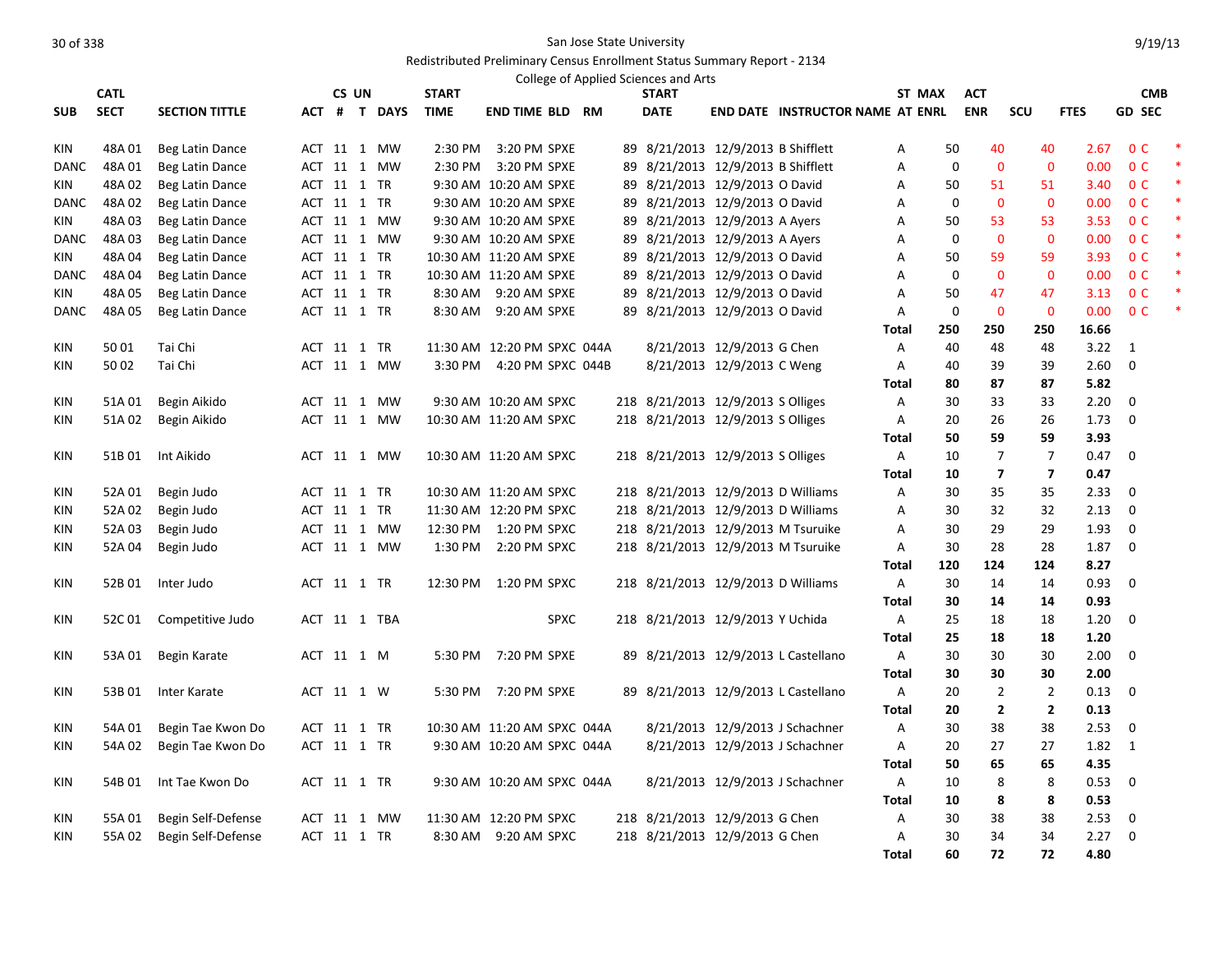|            |             |                          |            |                |              |              |                            |            | College of Applied Sciences and Arts |                                  |                                         |              |             |            |          |                     |                |                |  |
|------------|-------------|--------------------------|------------|----------------|--------------|--------------|----------------------------|------------|--------------------------------------|----------------------------------|-----------------------------------------|--------------|-------------|------------|----------|---------------------|----------------|----------------|--|
|            | <b>CATL</b> |                          |            | CS UN          |              | <b>START</b> |                            |            | <b>START</b>                         |                                  |                                         | ST MAX       |             | <b>ACT</b> |          |                     |                | <b>CMB</b>     |  |
| <b>SUB</b> | <b>SECT</b> | <b>SECTION TITTLE</b>    |            |                | ACT # T DAYS | <b>TIME</b>  | <b>END TIME BLD RM</b>     |            | <b>DATE</b>                          |                                  | <b>END DATE INSTRUCTOR NAME AT ENRL</b> |              |             | <b>ENR</b> | scu      | <b>FTES</b>         |                | <b>GD SEC</b>  |  |
| KIN        | 61A 01      | Begin Hatha Yoga         |            | ACT 11 1 M     |              | 7:30 AM      | 9:20 AM EC                 | <b>AER</b> |                                      | 8/21/2013 12/9/2013 L Caughlan   |                                         | Α            | 50          | 50         | 50       | 3.33                | $\mathbf 0$    |                |  |
| <b>KIN</b> | 61A 02      | Begin Hatha Yoga         |            | ACT 11 1 M     |              | 12:30 PM     | 2:20 PM EC                 | AER        |                                      | 8/21/2013 12/9/2013 L Caughlan   |                                         | Α            | 50          | 48         | 48       | 3.20                | $\mathbf 0$    |                |  |
| KIN        | 61A03       | Begin Hatha Yoga         |            | ACT 11 1 W     |              | 7:30 AM      | 9:20 AM EC                 | AER        |                                      | 8/21/2013 12/9/2013 L Caughlan   |                                         | Α            | 50          | 54         | 54       | 3.60                | $\mathbf 0$    |                |  |
| KIN        | 61A 04      | Begin Hatha Yoga         |            | ACT 11 1 F     |              | 7:30 AM      | 9:20 AM SPXC               |            | 218 8/21/2013 12/9/2013 L Caughlan   |                                  |                                         | Α            | 50          | 52         | 52       | 3.47                | $\mathbf 0$    |                |  |
| <b>KIN</b> | 61A 05      | Begin Hatha Yoga         |            | ACT 11 1 F     |              |              | 9:30 AM 11:20 AM EC        | AER        |                                      | 8/21/2013 12/9/2013 J Linafelter |                                         | Α            | 50          | 50         | 50       | 3.33                | $\mathbf 0$    |                |  |
| KIN        | 61A06       | Begin Hatha Yoga         |            | ACT 11 1 F     |              | 11:30 AM     | 1:20 PM SPXC               |            | 218 8/21/2013 12/9/2013 L Caughlan   |                                  |                                         | Α            | 50          | 48         | 48       | 3.20                | $\mathbf 0$    |                |  |
| <b>KIN</b> | 61A07       | Begin Hatha Yoga         |            | ACT 11 1 F     |              | 1:30 PM      | 3:20 PM EC                 | AER        |                                      |                                  | 8/21/2013 12/9/2013 S Caughlan          | Α            | 50          | 49         | 49       | 3.28                | 1              |                |  |
|            |             |                          |            |                |              |              |                            |            |                                      |                                  |                                         | <b>Total</b> | 350         | 351        | 351      | 23.42               |                |                |  |
| KIN        | 61B 01      | Int Hatha Yoga           |            | ACT 11 1 F     |              |              | 9:30 AM 11:20 AM SPXC      |            | 218 8/21/2013 12/9/2013 L Caughlan   |                                  |                                         | A            | 50          | 46         | 46       | 3.08                | $\mathbf{1}$   |                |  |
|            |             |                          |            |                |              |              |                            |            |                                      |                                  |                                         | <b>Total</b> | 50          | 46         | 46       | 3.08                |                |                |  |
| KIN        | 62A 01      | Begin Ice Skating        |            | ACT 11 1 F     |              |              | 8:20 AM 10:00 AM SPXC 044B |            |                                      | 8/21/2013 12/9/2013 G Chen       |                                         | Α            | 50          | 50         | 50       | 3.33                | $\mathbf{0}$   |                |  |
| KIN        | 62A 02      | Begin Ice Skating        |            | ACT 11 1 T     |              |              | 9:30 AM 11:10 AM SPXC 044B |            |                                      | 8/21/2013 12/9/2013 G Chen       |                                         | Α            | 50          | 38         | 38       | 2.53                | $\mathbf 0$    |                |  |
|            |             |                          |            |                |              |              |                            |            |                                      |                                  |                                         | Total        | 100         | 88         | 88       | 5.87                |                |                |  |
| KIN        | 63A 01      | Beg Hiking               |            | ACT 11 1 F     |              |              | 1:00 PM 3:50 PM SPXC       |            |                                      |                                  | 68 8/21/2013 12/9/2013 K Kirkendall     | Α            | 20          | 20         | 20       | 1.33                | $\mathbf 0$    |                |  |
|            |             |                          |            |                |              |              |                            |            |                                      |                                  |                                         | <b>Total</b> | 20          | 20         | 20       | 1.33                |                |                |  |
| KIN        | 65A 01      | Begin Ice Hockey         |            | ACT 11 1 R     |              |              | 9:30 AM 11:10 AM SPXC 044B |            |                                      | 8/21/2013 12/9/2013 G Chen       |                                         | Α            | 50          | 31         | 31       | 2.07                | $\mathbf 0$    |                |  |
| KIN        | 65A 02      | Begin Ice Hockey         |            | ACT 11 1 F     |              |              | 9:50 AM 11:30 AM SPXC 044B |            |                                      | 8/21/2013 12/9/2013 G Chen       |                                         | Α            | 50          | 26         | 26       | 1.73                |                | $\mathbf 0$    |  |
|            |             |                          |            |                |              |              |                            |            |                                      |                                  |                                         | <b>Total</b> | 100         | 57         | 57       | 3.80                |                |                |  |
| KIN        | 6701        | Dev Human Potentia       | <b>LEC</b> | $\overline{2}$ | 3 MW         |              | 9:00 AM 10:15 AM SH        |            | 434 8/21/2013 12/9/2013 P Oakes      |                                  |                                         | Α            | 0           | 21         | 63       | 4.20                |                | 0 <sup>C</sup> |  |
| <b>KIN</b> | 6702        | Dev Human Potentia       | LEC.       | $\overline{2}$ | 3 MW         |              | 9:00 AM 10:15 AM SH        |            | 314 8/21/2013 12/9/2013 P Oakes      |                                  |                                         | A            | $\mathbf 0$ | 20         | 60       | 4.00                |                | 0 <sup>C</sup> |  |
| KIN        | 6703        | Dev Human Potentia       |            | LEC 2 3 R      |              |              | 5:30 PM 8:15 PM SH         |            | 347 8/21/2013 12/9/2013 S Kaul       |                                  |                                         | Α            | 0           | 20         | 60       | 4.00                |                | 0 <sup>C</sup> |  |
| KIN        | 6704        | Dev Human Potentia       | LEC        |                | 2 3 TR       |              | 12:00 PM 1:15 PM SH        |            | 313 8/21/2013 12/9/2013 S Kaul       |                                  |                                         | A            | 0           | 21         | 63       | 4.20                |                | 0 <sup>C</sup> |  |
| <b>KIN</b> | 6705        | Dev Human Potentia       | <b>LEC</b> | $\overline{2}$ | 3 TR         |              | 9:00 AM 10:15 AM SH        |            | 434 8/21/2013 12/9/2013 E Miller     |                                  |                                         | A            | 0           | 21         | 63       | 4.20                |                | 0 <sup>C</sup> |  |
| <b>KIN</b> | 6706        | Dev Human Potentia       | <b>LEC</b> | $\overline{2}$ | 3 TR         |              | 9:00 AM 10:15 AM SH        |            | 314 8/21/2013 12/9/2013 E Miller     |                                  |                                         | Α            | $\mathbf 0$ | 21         | 63       | 4.20                |                | 0 <sup>C</sup> |  |
|            |             |                          |            |                |              |              |                            |            |                                      |                                  |                                         | <b>Total</b> | $\mathbf 0$ | 124        | 372      | 24.80               |                |                |  |
| KIN        | 69 01       | <b>Stress Management</b> | LEC.       | $\overline{2}$ | 3 MW         |              | 9:00 AM 10:15 AM SH        |            | 345 8/21/2013 12/9/2013 K Moreno     |                                  |                                         | A            | 30          | 34         | 102      | 6.80                | $\Omega$       |                |  |
| <b>KIN</b> | 69 02       | <b>Stress Management</b> | <b>LEC</b> | $\overline{2}$ | 3 MW         |              | 10:30 AM 11:45 AM IS       |            | 215 8/21/2013 12/9/2013 K Moreno     |                                  |                                         | Α            | 30          | 33         | 99       | 6.60                | $\mathbf 0$    |                |  |
| KIN        | 69 03       | <b>Stress Management</b> |            |                | LEC 2 3 MW   |              | 3:00 PM 4:15 PM SPXC       |            | 211 8/21/2013 12/9/2013 D Murphy     |                                  |                                         | Α            | 30          | 29         | 87       | 5.80                | $\mathbf 0$    |                |  |
| <b>KIN</b> | 69 04       | <b>Stress Management</b> | LEC        |                | 2 3 TR       |              | 9:00 AM 10:15 AM MH        |            | 322 8/21/2013 12/9/2013 K Moreno     |                                  |                                         | Α            | 30          | 33         | 99       | 6.60                | $\mathbf 0$    |                |  |
| KIN        | 6905        | <b>Stress Management</b> |            | LEC 2 3 T      |              |              | 5:00 PM 7:45 PM DMH 226A   |            |                                      | 8/21/2013 12/9/2013 T Beggs      |                                         | Α            | 40          | 42         | 126      | 8.40                | $\mathbf 0$    |                |  |
|            |             |                          |            |                |              |              |                            |            |                                      |                                  |                                         | <b>Total</b> | 160         | 171        | 513      | 34.20               |                |                |  |
| KIN        | 7001        | Intro to Kinesiology     | LEC        | $\overline{2}$ | 3 MW         |              | 10:30 AM 11:20 AM SH       |            | 100 8/21/2013 12/9/2013 J Chin       |                                  |                                         | Α            | 100         | 99         | 198      | 19.80               | $\Omega$       |                |  |
| KIN        | 70 02       | Intro to Kinesiology     |            | ACT 11 0 M     |              |              | 11:30 AM  1:20 PM CL       |            | 125 8/21/2013 12/9/2013 A Trader     |                                  |                                         | Α            | 20          | 20         | 20       | 0.00                | $\overline{0}$ |                |  |
| <b>KIN</b> | 70 03       | Intro to Kinesiology     |            | ACT 11 0 M     |              | 1:30 PM      | 3:20 PM SPXE               |            | 77 8/21/2013 12/9/2013 A Trader      |                                  |                                         | Α            | 20          | 19         | 19       | 0.00                | $\mathbf 0$    |                |  |
| KIN        | 70 04       | Intro to Kinesiology     |            | ACT 11 0 W     |              | 11:30 AM     | 1:20 PM CL                 |            |                                      |                                  | 125 8/21/2013 12/9/2013 E Schlimmer     | Α            | 20          | 21         | 21       | 0.00                | $\mathbf 0$    |                |  |
| KIN        | 70 05       | Intro to Kinesiology     |            | ACT 11         | 0 W          | 1:30 PM      | 3:20 PM SPXE               |            |                                      |                                  | 77 8/21/2013 12/9/2013 E Schlimmer      | Α            | 20          | 19         | 19       | 0.00                | $\mathbf 0$    |                |  |
| KIN        | 70 06       | Intro to Kinesiology     |            | ACT 11 0 M     |              |              | 11:30 AM  1:20 PM SPXE     |            | 75 8/21/2013 12/9/2013 J Chin        |                                  |                                         | Α            | 20          | 20         | 20       | 0.00                | $\mathbf 0$    |                |  |
|            |             |                          |            |                |              |              |                            |            |                                      |                                  |                                         | Total        | 200         | 198        | 297      | 19.80               |                |                |  |
| KIN        | 80 01       | <b>Indivdl Movement</b>  |            |                | ACT 11 1 TBA |              |                            |            |                                      | 8/21/2013 12/9/2013 G Chen       |                                         | Α            | 10          |            | $\Omega$ | $\mathbf 0$<br>0.00 |                | $\mathbf 0$    |  |
| <b>KIN</b> | 8002        | Indivdl Movement         |            |                | ACT 11 1 TBA |              |                            |            |                                      | 8/21/2013 12/9/2013 D Williams   |                                         | A            | 10          |            | 6        | 6<br>0.40           |                | $\Omega$       |  |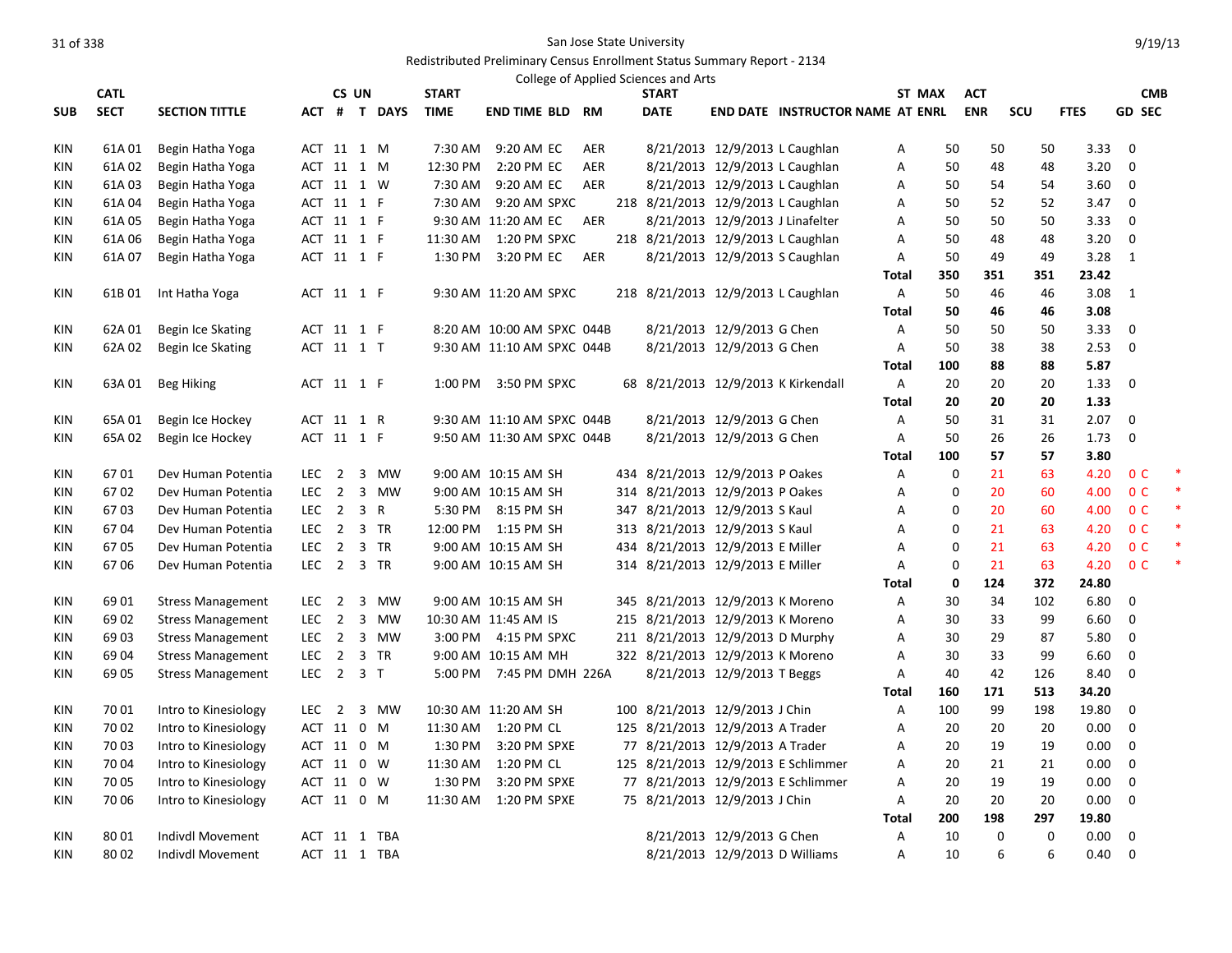|            |             |                            |                  |                 |                |              |              |                        |             |  | College of Applied Sciences and Arts |                                         |              |             |            |     |                 |                         |  |
|------------|-------------|----------------------------|------------------|-----------------|----------------|--------------|--------------|------------------------|-------------|--|--------------------------------------|-----------------------------------------|--------------|-------------|------------|-----|-----------------|-------------------------|--|
|            | <b>CATL</b> |                            |                  |                 | CS UN          |              | <b>START</b> |                        |             |  | <b>START</b>                         |                                         | ST MAX       |             | <b>ACT</b> |     |                 | <b>CMB</b>              |  |
| <b>SUB</b> | <b>SECT</b> | <b>SECTION TITTLE</b>      |                  |                 |                | ACT # T DAYS | <b>TIME</b>  | <b>END TIME BLD RM</b> |             |  | <b>DATE</b>                          | <b>END DATE INSTRUCTOR NAME AT ENRL</b> |              |             | <b>ENR</b> | SCU | <b>FTES</b>     | <b>GD SEC</b>           |  |
| KIN        | 80 03       | Indivdl Movement           | <b>ACT</b>       |                 | $\mathbf{1}$   |              |              |                        |             |  |                                      |                                         | X            | $\mathbf 0$ |            | 0   | 0<br>0.00       | $\overline{0}$          |  |
| KIN        | 8004        | Indivdl Movement           | <b>ACT</b>       |                 | $\mathbf{1}$   |              |              |                        |             |  |                                      |                                         | X            | 0           |            | 0   | 0<br>0.00       | $\mathbf 0$             |  |
| KIN        | 80 05       | Indivdl Movement           | <b>ACT</b>       |                 | $\mathbf{1}$   |              |              |                        |             |  |                                      |                                         | X            | 0           |            | 0   | 0<br>0.00       | $\mathbf 0$             |  |
| KIN        | 80 06       | Indivdl Movement           | <b>ACT</b>       |                 | $\mathbf{1}$   |              |              |                        |             |  |                                      |                                         | Χ            | 0           |            | 0   | 0<br>0.00       | $\mathbf 0$             |  |
|            |             |                            |                  |                 |                |              |              |                        |             |  |                                      |                                         | <b>Total</b> | 20          |            | 6   | 6<br>0.40       |                         |  |
| KIN        |             | 100W 01 Writing Workshop   | <b>SEM</b>       |                 | 3              |              |              |                        |             |  |                                      |                                         | X            | 0           | 0          |     | 0<br>0.00       | $\mathbf 0$             |  |
| KIN        |             | 100W 02 Writing Workshop   | SEM 4            |                 | 3 TR           |              | 1:30 PM      | 2:45 PM SPXC           |             |  | 68 8/21/2013 12/9/2013 P Toney       |                                         | Α            | 22          | 24         |     | 4.80<br>72      | $\mathbf 0$             |  |
| KIN        |             | 100W 03 Writing Workshop   | SEM 4            |                 | 3 M            |              | 1:30 PM      | 4:15 PM SPXE           |             |  | 75 8/21/2013 12/9/2013 S Olliges     |                                         | Α            | 22          | 27         |     | 81<br>5.40      | $\mathbf 0$             |  |
|            |             |                            |                  |                 |                |              |              |                        |             |  |                                      |                                         | <b>Total</b> | 44          | 51         |     | 153<br>10.20    |                         |  |
| KIN        | 101 01      | Sport in America           | <b>LEC</b>       | $\overline{2}$  |                | 3 MW         | 12:00 PM     | 1:15 PM CCB            |             |  | 101 8/21/2013 12/9/2013 D Murphy     |                                         | Α            | 40          | 40         |     | 8.05<br>120     | $\mathbf{1}$            |  |
| KIN        | 101 02      | Sport in America           | <b>LEC</b>       | $\overline{2}$  | 3 TR           |              |              | 10:30 AM 11:45 AM SH   |             |  | 311 8/21/2013 12/9/2013 V Andrews    |                                         | Α            | 40          | 35         |     | 7.00<br>105     | $\mathbf 0$             |  |
| KIN        | 101 03      | Sport in America           | LEC 2 3 T        |                 |                |              | 3:00 PM      | 5:45 PM BBC            |             |  | 225 8/21/2013 12/9/2013 V Andrews    |                                         | Α            | 40          | 40         |     | 8.00<br>120     | $\mathbf 0$             |  |
|            |             |                            |                  |                 |                |              |              |                        |             |  |                                      |                                         | <b>Total</b> | 120         | 115        |     | 345<br>23.05    |                         |  |
| KIN        | 106 01      | Adv Scuba & Aquc Tec       | LEC 2 3 T        |                 |                |              | 7:00 PM      | 9:30 PM SPXC           |             |  | 68 8/21/2013 12/9/2013 F Barry       |                                         | Α            | 25          | 10         |     | 2.00<br>10      | $\mathbf 0$             |  |
| KIN        | 106 02      | Adv Scuba & Aquc Tec       | ACT 11 0 TBA     |                 |                |              |              |                        | <b>SPXE</b> |  | 79 8/21/2013 12/9/2013 F Barry       |                                         | Α            | 25          | 10         |     | 0.00<br>20      | $\mathbf 0$             |  |
|            |             |                            |                  |                 |                |              |              |                        |             |  |                                      |                                         | Total        | 50          | 20         |     | 30<br>2.00      |                         |  |
| KIN        | 149 01      | Child Health & Act         | <b>LEC</b>       |                 |                | 2 3 MW       |              | 10:30 AM 11:45 AM SH   |             |  | 434 8/21/2013 12/9/2013 L Pirazzi    |                                         | Α            | $\mathbf 0$ | 20         |     | 4.00<br>60      | 0 <sup>C</sup>          |  |
| KIN        | 149 02      | Child Health & Act         | LEC 2 3 MW       |                 |                |              |              | 12:00 PM 1:15 PM SH    |             |  | 434 8/21/2013 12/9/2013 L Pirazzi    |                                         | Α            | 0           | 21         |     | 4.20<br>63      | 0 <sup>C</sup>          |  |
|            |             |                            |                  |                 |                |              |              |                        |             |  |                                      |                                         | Total        | 0           | 41         |     | 8.20<br>123     |                         |  |
| KIN        | 152 01      | Theory Spt/Fit Mgt         | <b>LEC</b>       | $\overline{2}$  |                | 3 MW         | 12:00 PM     | 1:15 PM SPXE           |             |  | 77 8/21/2013 12/9/2013 S Lilienthal  |                                         | Α            | 40          | 55         |     | 165<br>11.55 11 |                         |  |
|            |             |                            |                  |                 |                |              |              |                        |             |  |                                      |                                         | Total        | 40          | 55         |     | 11.55<br>165    |                         |  |
| KIN        |             | 154A 01 Inst Ex Phys Biom  | LEC <sub>2</sub> |                 | 3 M            |              |              | 9:30 AM 10:20 AM SPXC  |             |  | 208 8/21/2013 12/9/2013 P Plato      |                                         | Α            | 40          | 46         |     | 9.35<br>46      | $\overline{\mathbf{3}}$ |  |
| KIN        |             | 154A 02 Inst Ex Phys Biom  |                  |                 |                | ACT 13 0 MW  |              | 10:30 AM 12:20 PM SPXC |             |  | 208 8/21/2013 12/9/2013 P Plato      |                                         | A            | 20          | 24         |     | 0.00<br>48      | $\overline{2}$          |  |
| KIN        |             | 154A 03 Inst Ex Phys Biom  | ACT 13 0 MW      |                 |                |              |              | 12:30 PM 2:20 PM SPXC  |             |  | 208 8/21/2013 12/9/2013 P Plato      |                                         | Α            | 20          | 22         |     | 0.00<br>44      | $\mathbf{1}$            |  |
|            |             |                            |                  |                 |                |              |              |                        |             |  |                                      |                                         | Total        | 80          | 92         |     | 9.35<br>138     |                         |  |
| KIN        | 155 01      | <b>Exercise Physiology</b> | <b>LEC</b>       | $\overline{2}$  |                | 3 MW         |              | 9:30 AM 10:20 AM SH    |             |  | 100 8/21/2013 12/9/2013 C Cisar      |                                         | Α            | 90          | 82         |     | 164<br>16.60    | $\overline{4}$          |  |
| KIN        | 155 02      | <b>Exercise Physiology</b> | ACT 7            |                 | $0 \t M$       |              | 7:30 AM      | 9:20 AM SPXC           |             |  | 208 8/21/2013 12/9/2013 C Cisar      |                                         | A            | 20          | 21         |     | 21<br>0.00      | $\mathbf 0$             |  |
| KIN        | 155 03      | <b>Exercise Physiology</b> | ACT 7            |                 | $0 \quad W$    |              | 7:30 AM      | 9:20 AM SPXC           |             |  | 208 8/21/2013 12/9/2013 C Cisar      |                                         | Α            | 20          | 20         |     | 0.00<br>20      | 0                       |  |
| KIN        | 155 04      | <b>Exercise Physiology</b> | ACT 7            |                 | 0 <sub>T</sub> |              |              | 10:00 AM 11:50 AM SPXC |             |  | 208 8/21/2013 12/9/2013 C Cisar      |                                         | Α            | 20          | 21         |     | 0.00<br>21      | $\overline{3}$          |  |
| KIN        | 155 05      | <b>Exercise Physiology</b> | ACT 7            |                 | 0 R            |              |              | 10:00 AM 11:50 AM SPXC |             |  | 208 8/21/2013 12/9/2013 C Cisar      |                                         | Α            | 20          | 20         |     | 20<br>0.00      | $\mathbf{1}$            |  |
|            |             |                            |                  |                 |                |              |              |                        |             |  |                                      |                                         | Total        | 170         | 164        |     | 16.60<br>246    |                         |  |
| KIN        | 156 01      | Intro Adapted Act          | LEC 2 3 TR       |                 |                |              |              | 1:30 PM 2:45 PM HB     |             |  |                                      | 407 8/21/2013 12/9/2013 J Schachner     | Α            | 30          | 33         |     | 6.60<br>99      | $\mathbf 0$             |  |
|            |             |                            |                  |                 |                |              |              |                        |             |  |                                      |                                         | Total        | 30          | 33         |     | 6.60<br>99      |                         |  |
| KIN        | 158 01      | <b>Biomechanics</b>        | <b>LEC</b>       | 2               | 3 TR           |              | 8:30 AM      | 9:20 AM CL             |             |  | 222 8/21/2013 12/9/2013 J Kao        |                                         | Α            | 84          | 82         |     | 164<br>16.40    | $\mathbf 0$             |  |
| KIN        | 158 02      | <b>Biomechanics</b>        | ACT              | $7\overline{ }$ | 0 <sub>T</sub> |              |              | 9:30 AM 11:20 AM CL    |             |  | 229 8/21/2013 12/9/2013 J Kao        |                                         | A            | 25          | 22         |     | 22<br>0.00      | $\mathbf 0$             |  |
| KIN        | 158 03      | <b>Biomechanics</b>        | ACT 7            |                 | 0 R            |              |              | 9:30 AM 11:20 AM SH    |             |  | 312 8/21/2013 12/9/2013 J Kao        |                                         | Α            | 25          | 22         |     | 22<br>0.00      | $\mathbf 0$             |  |
| KIN        | 158 04      | <b>Biomechanics</b>        | ACT 7            |                 | 0 <sub>T</sub> |              | 2:30 PM      | 4:20 PM SPXE           |             |  | 75 8/21/2013 12/9/2013 J Kao         |                                         | Α            | 20          | 20         |     | 20<br>0.00      | $\mathbf 0$             |  |
| KIN        | 158 05      | <b>Biomechanics</b>        | ACT 7            |                 | 0 R            |              | 2:30 PM      | 4:20 PM SPXE           |             |  | 75 8/21/2013 12/9/2013 J Kao         |                                         | Α            | 20          | 18         |     | 18<br>0.00      | $\mathbf 0$             |  |
|            |             |                            |                  |                 |                |              |              |                        |             |  |                                      |                                         | Total        | 174         | 164        |     | 246<br>16.40    |                         |  |
| KIN        | 159 01      | Sport Adapt Activ          | LEC <sub>2</sub> |                 | 3 M            |              | 4:00 PM      | 5:50 PM SPXE           |             |  |                                      | 75 8/21/2013 12/9/2013 N Megginson      | Α            | 30          | 22         |     | 4.40<br>44      | 0                       |  |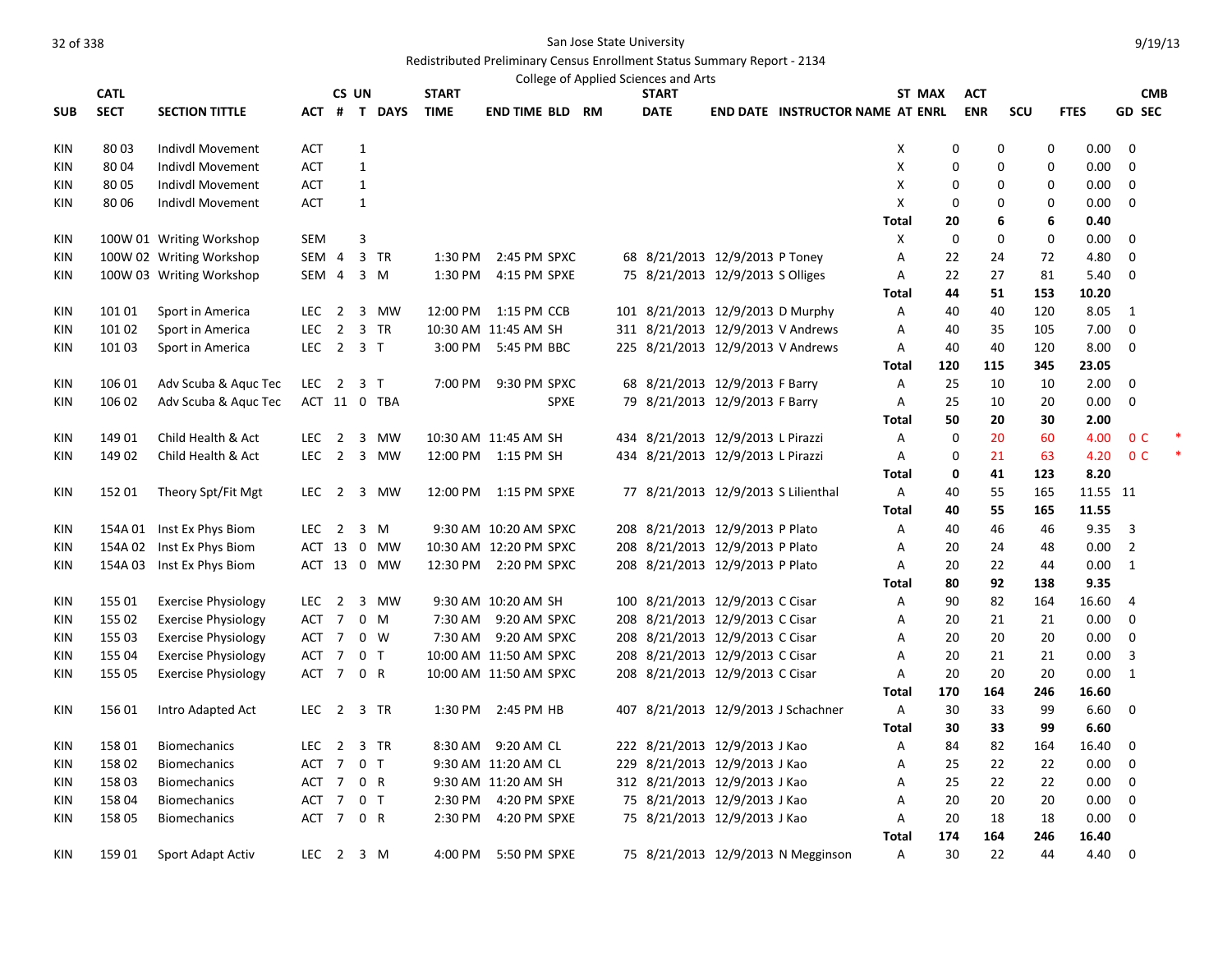|            |             |                       |                  |                         |                |              |                           |  | College of Applied Sciences and Arts |                                  |                                         |              |             |             |              |             |                 |            |
|------------|-------------|-----------------------|------------------|-------------------------|----------------|--------------|---------------------------|--|--------------------------------------|----------------------------------|-----------------------------------------|--------------|-------------|-------------|--------------|-------------|-----------------|------------|
|            | <b>CATL</b> |                       |                  | CS UN                   |                | <b>START</b> |                           |  | <b>START</b>                         |                                  |                                         | ST MAX       |             | <b>ACT</b>  |              |             |                 | <b>CMB</b> |
| <b>SUB</b> | <b>SECT</b> | <b>SECTION TITTLE</b> |                  |                         | ACT # T DAYS   | <b>TIME</b>  | <b>END TIME BLD RM</b>    |  | <b>DATE</b>                          |                                  | <b>END DATE INSTRUCTOR NAME AT ENRL</b> |              |             | <b>ENR</b>  | scu          | <b>FTES</b> | <b>GD SEC</b>   |            |
| KIN        | 159 02      | Sport Adapt Activ     |                  |                         | ACT 11 0 M     |              | 6:00 PM 7:50 PM SPXC 044B |  |                                      |                                  | 8/21/2013 12/9/2013 N Megginson         | Α            | 30          | 22          | 22           | 0.00        | $\overline{0}$  |            |
|            |             |                       |                  |                         |                |              |                           |  |                                      |                                  |                                         | <b>Total</b> | 60          | 44          | 66           | 4.40        |                 |            |
| KIN        | 160 01      | Hist of Sport & PE    |                  |                         | LEC 2 3 TR     | 1:30 PM      | 2:45 PM SPXE              |  |                                      |                                  | 77 8/21/2013 12/9/2013 V Andrews        | Α            | 40          | 40          | 120          | 8.15        | $\overline{3}$  |            |
| KIN        | 160 02      | Hist of Sport & PE    | LEC <sub>2</sub> |                         | 3 R            | 3:00 PM      | 5:45 PM SPXE              |  |                                      |                                  | 77 8/21/2013 12/9/2013 V Andrews        | Α            | 40          | 19          | 57           | 3.80        | $\mathbf 0$     |            |
|            |             |                       |                  |                         |                |              |                           |  |                                      |                                  |                                         | <b>Total</b> | 80          | 59          | 177          | 11.95       |                 |            |
| KIN        | 162 01      | Adv Fit Asse Ex RX    |                  |                         | LEC 2 3 TR     | 12:30 PM     | 1:20 PM SPXC              |  |                                      | 208 8/21/2013 12/9/2013 C Cisar  |                                         | Α            | 40          | 49          | 98           | 10.00       | $\overline{4}$  |            |
| KIN        | 162 02      | Adv Fit Asse Ex RX    |                  |                         | ACT 11 0 TR    | 1:30 PM      | 2:20 PM SPXC              |  |                                      | 208 8/21/2013 12/9/2013 C Cisar  |                                         | Α            | 40          | 49          | 49           | 0.00        | $\overline{4}$  |            |
|            |             |                       |                  |                         |                |              |                           |  |                                      |                                  |                                         | <b>Total</b> | 80          | 98          | 147          | 10.00       |                 |            |
| KIN        | 163 01      | Phys Fit + Nutrit     | LEC.             | $\overline{2}$          | 3 TR           |              | 10:30 AM 11:45 AM SH      |  |                                      | 345 8/21/2013 12/9/2013 E Brown  |                                         | Α            | $\bf{0}$    | 15          | 45           | 3.00        | 0 <sup>C</sup>  |            |
| KIN        | 163 02      | Phys Fit + Nutrit     | <b>LEC</b>       |                         | 2 3 TR         |              | 10:30 AM 11:45 AM BBC     |  |                                      | 225 8/21/2013 12/9/2013 E Brown  |                                         | Α            | 0           | 16          | 48           | 3.20        | 0 <sup>C</sup>  |            |
| KIN        | 163 03      | Phys Fit + Nutrit     | <b>LEC</b>       | $\overline{2}$          | 3 TR           |              | 12:00 PM 1:15 PM CL       |  |                                      | 229 8/21/2013 12/9/2013 E Brown  |                                         | Α            | 0           | 15          | 45           | 3.00        | 0 <sup>C</sup>  |            |
| KIN        | 163 04      | Phys Fit + Nutrit     | <b>LEC</b>       | $\overline{2}$          | 3 TR           |              | 12:00 PM 1:15 PM IS       |  |                                      | 230 8/21/2013 12/9/2013 E Brown  |                                         | Α            | $\mathbf 0$ | 15          | 45           | 3.00        | 0 <sup>C</sup>  |            |
| KIN        | 163 05      | Phys Fit + Nutrit     | <b>LEC</b>       | $\overline{2}$          | 3 MW           |              | 9:00 AM 10:15 AM CL       |  |                                      | 229 8/21/2013 12/9/2013 A Bloom  |                                         | Α            | 0           | 15          | 45           | 3.05        | $\overline{1}C$ |            |
| KIN        | 163 06      | Phys Fit + Nutrit     |                  |                         | LEC 2 3 MW     |              | 9:00 AM 10:15 AM BBC      |  |                                      | 225 8/21/2013 12/9/2013 A Bloom  |                                         | Α            | $\mathbf 0$ | 16          | 48           | 3.20        | 0 <sup>C</sup>  |            |
| KIN        | 163 07      | Phys Fit + Nutrit     | <b>LEC</b>       | $\overline{2}$          | 3 MW           |              | 10:30 AM 11:45 AM CL      |  |                                      | 229 8/21/2013 12/9/2013 A Bloom  |                                         | Α            | 0           | 17          | 51           | 3.45        | 1 <sup>c</sup>  |            |
| <b>KIN</b> | 163 08      | Phys Fit + Nutrit     | LEC.             | $\overline{\mathbf{c}}$ | 3 MW           |              | 10:30 AM 11:45 AM SH      |  |                                      | 345 8/21/2013 12/9/2013 A Bloom  |                                         | A            | $\mathbf 0$ | 15          | 45           | 3.05        | $\boxed{1}$ C   |            |
| KIN        | 163 09      | Phys Fit + Nutrit     | LEC <sub>2</sub> |                         | 3 MW           |              | 12:00 PM 1:15 PM CL       |  |                                      | 229 8/21/2013 12/9/2013 R Ryan   |                                         | Α            | 0           | 17          | 51           | 3.40        | 0 <sup>C</sup>  |            |
| KIN        | 163 10      | Phys Fit + Nutrit     | <b>LEC</b>       | $\overline{2}$          | 3 MW           |              | 12:00 PM 1:15 PM CCB      |  |                                      | 122 8/21/2013 12/9/2013 R Ryan   |                                         | A            | $\mathbf 0$ | 17          | 51           | 3.40        | 0 <sup>C</sup>  |            |
| KIN        | 163 11      | Phys Fit + Nutrit     | <b>LEC</b>       | $\overline{2}$          | 3 MW           | 1:30 PM      | 2:45 PM CL                |  |                                      | 229 8/21/2013 12/9/2013 R Ryan   |                                         | Α            | 0           | 16          | 48           | 3.35        | 3C              |            |
| KIN        | 163 12      | Phys Fit + Nutrit     | LEC <sub>2</sub> |                         | 3 MW           | 1:30 PM      | 2:45 PM BBC               |  |                                      | 225 8/21/2013 12/9/2013 R Ryan   |                                         | Α            | $\mathbf 0$ | 17          | 51           | 3.50        | 0 <sup>C</sup>  |            |
|            |             |                       |                  |                         |                |              |                           |  |                                      |                                  |                                         | <b>Total</b> | 0           | 191         | 573          | 38.60       |                 |            |
| KIN        | 164 01      | Soc-cult Perspectv    | LEC.             | $\overline{2}$          | 3 TR           |              | 10:30 AM 11:45 AM SPXC    |  |                                      | 68 8/21/2013 12/9/2013 T Butryn  |                                         | Α            | 40          | 46          | 138          | 9.20        | $\mathbf 0$     |            |
| KIN        | 164 02      | Soc-cult Perspectv    |                  |                         | LEC 2 3 TR     |              | 12:00 PM   1:15 PM SPXC   |  |                                      | 68 8/21/2013 12/9/2013 T Butryn  |                                         | Α            | 40          | 44          | 132          | 8.90        | $\overline{2}$  |            |
|            |             |                       |                  |                         |                |              |                           |  |                                      |                                  |                                         | Total        | 80          | 90          | 270          | 18.10       |                 |            |
| KIN        | 165 01      | Motor Development     | <b>LEC</b>       | $\overline{2}$          | 3 MW           |              | 7:30 AM 8:45 AM SPXC      |  |                                      | 68 8/21/2013 12/9/2013 J Kao     |                                         | Α            | 40          | 46          | 138          | 9.20        | $\overline{0}$  |            |
| KIN        | 165 02      | Motor Development     | <b>LEC</b>       |                         | 2 3 TR         |              | 9:00 AM 10:15 AM SPXC     |  |                                      | 68 8/21/2013 12/9/2013 J Clair   |                                         | Α            | 40          | 45          | 135          | 9.00        | $\overline{0}$  |            |
| KIN        | 165 03      | Motor Development     | LEC <sub>2</sub> |                         | 3 <sub>1</sub> |              | 3:00 PM 5:45 PM SPXE      |  |                                      | 77 8/21/2013 12/9/2013 J Yan     |                                         | Α            | 40          | 29          | 87           | 5.85        | $\mathbf{1}$    |            |
|            |             |                       |                  |                         |                |              |                           |  |                                      |                                  |                                         | <b>Total</b> | 120         | 120         | 360          | 24.05       |                 |            |
| KIN        | 166 01      | <b>Motor Learning</b> | LEC <sub>2</sub> |                         | 3 TR           |              | 12:00 PM 12:50 PM BBC     |  |                                      |                                  | 102 8/21/2013 12/9/2013 E Wughalter     | Α            | 60          | 60          | 120          | 12.10       | $\overline{2}$  |            |
| KIN        | 166 02      | <b>Motor Learning</b> | ACT 7            |                         | 0 <sub>T</sub> | 1:30 PM      | 2:50 PM SPXE              |  |                                      |                                  | 82 8/21/2013 12/9/2013 E Wughalter      | Α            | 20          | 21          | 21           | 0.00        | $\overline{2}$  |            |
| KIN        | 166 03      | <b>Motor Learning</b> | ACT 7            |                         | 0 R            | 1:00 PM      | 2:50 PM SPXE              |  |                                      |                                  | 82 8/21/2013 12/9/2013 E Wughalter      | Α            | 20          | 20          | 20           | 0.00        | $\mathbf 0$     |            |
| KIN        | 166 04      | <b>Motor Learning</b> | ACT 7            |                         | 0 R            | 3:00 PM      | 4:50 PM SPXE              |  |                                      | 82 8/21/2013 12/9/2013 J Yan     |                                         | Α            | 20          | 19          | 19           | 0.00        | $\Omega$        |            |
|            |             |                       |                  |                         |                |              |                           |  |                                      |                                  |                                         | <b>Total</b> | 120         | 120         | 180          | 12.10       |                 |            |
| KIN        | 16701       | Sports Psychology     | LEC.             | $\overline{2}$          | 3 MW           |              | 10:30 AM 11:45 AM SPXE    |  |                                      |                                  | 77 8/21/2013 12/9/2013 T Semerjian      | Α            | 0           | 46          | 138          | 9.30        | 2 C             |            |
|            |             |                       |                  |                         |                |              |                           |  |                                      |                                  |                                         | <b>Total</b> | 0           | 46          | 138          | 9.30        |                 |            |
| KIN        | 169 01      | Divrsty/Stress/Hlth   | SEM 5            |                         | 3 MW           |              | 10:30 AM 11:45 AM BBC     |  |                                      | 225 8/21/2013 12/9/2013 D Murphy |                                         | Α            | 30          | 29          | 87           | 5.80        | 0 <sup>C</sup>  |            |
| HS         | 169 01      | Divrsty/Stress/Hlth   | SEM <sub>5</sub> |                         | 3 MW           |              | 10:30 AM 11:45 AM BBC     |  |                                      | 225 8/21/2013 12/9/2013 D Murphy |                                         | A            | 0           | $\mathbf 0$ | $\mathbf 0$  | 0.00        | 0 <sup>C</sup>  |            |
| KIN        | 169 02      | Divrsty/Stress/Hlth   | SEM 5            |                         | 3 TR           |              | 12:00 PM 1:15 PM SPXC     |  |                                      | 211 8/21/2013 12/9/2013 D Murphy |                                         | Α            | 30          | 30          | 90           | 6.00        | 0 <sup>C</sup>  |            |
| <b>HS</b>  | 169 02      | Divrsty/Stress/Hlth   |                  |                         | SEM 5 3 TR     |              | 12:00 PM   1:15 PM SPXC   |  |                                      | 211 8/21/2013 12/9/2013 D Murphy |                                         | A            | $\mathbf 0$ | $\Omega$    | $\mathbf{0}$ | 0.00        | 0 <sup>C</sup>  |            |
| KIN        | 169 03      | Divrsty/Stress/Hlth   |                  |                         | SEM 5 3 TR     |              | 10:30 AM 11:45 AM MH      |  |                                      | 322 8/21/2013 12/9/2013 D Murphy |                                         | A            | 30          | 31          | 93           | 6.25        | 1 C             |            |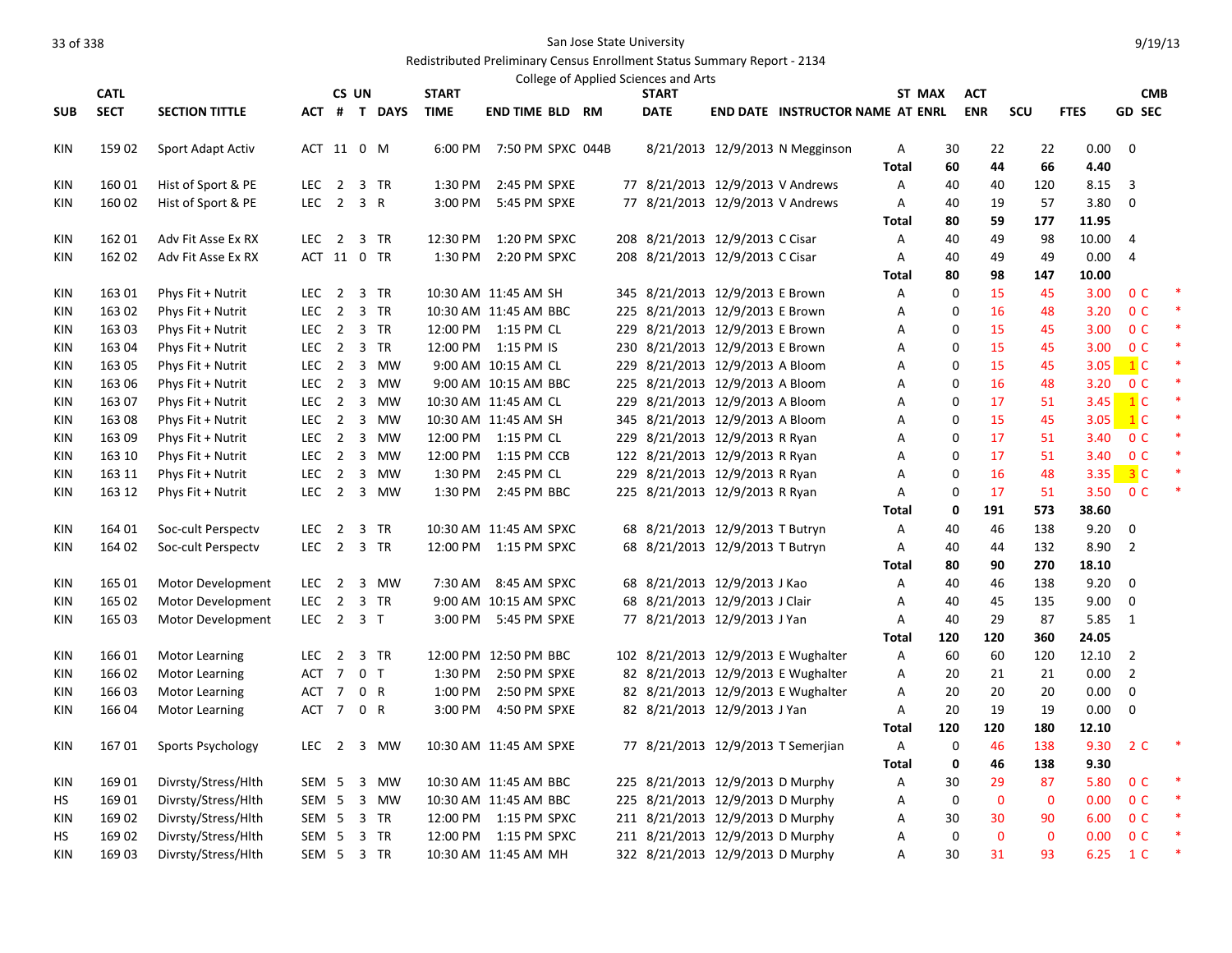|            | <b>CATL</b> |                                      |            | CS UN          |              | <b>START</b> |                                                            | College of Applied Sciences and Arts<br><b>START</b> |                                  |                                         | ST MAX       |     | <b>ACT</b>   |                     |             |                | <b>CMB</b> |
|------------|-------------|--------------------------------------|------------|----------------|--------------|--------------|------------------------------------------------------------|------------------------------------------------------|----------------------------------|-----------------------------------------|--------------|-----|--------------|---------------------|-------------|----------------|------------|
| <b>SUB</b> | <b>SECT</b> | <b>SECTION TITTLE</b>                |            |                | ACT # T DAYS | <b>TIME</b>  | <b>END TIME BLD RM</b>                                     | <b>DATE</b>                                          |                                  | <b>END DATE INSTRUCTOR NAME AT ENRL</b> |              |     | <b>ENR</b>   | SCU                 | <b>FTES</b> | <b>GD SEC</b>  |            |
|            |             |                                      |            |                |              |              |                                                            |                                                      |                                  |                                         |              |     |              |                     |             |                |            |
| HS         | 169 03      | Divrsty/Stress/Hlth                  |            |                | SEM 5 3 TR   |              | 10:30 AM 11:45 AM MH                                       | 322 8/21/2013 12/9/2013 D Murphy                     |                                  |                                         | Α            | 0   | $\mathbf 0$  | $\mathbf 0$         | 0.00        | 0 <sup>C</sup> |            |
|            |             |                                      |            |                |              |              |                                                            |                                                      |                                  |                                         | <b>Total</b> | 90  | 90           | 270                 | 18.05       |                |            |
| KIN        |             | 170B 01 Fld Exp Teach                |            |                | SUP 36 1 TBA |              |                                                            |                                                      | 8/21/2013 12/9/2013 T Kloeppel   |                                         | Α            | 25  | 8            | 8                   | 0.53        | $\mathbf 0$    |            |
| KIN        |             | 170B 02 Fld Exp Teach                |            |                | SUP 36 1 TBA |              |                                                            |                                                      | 8/21/2013 12/9/2013 T Kloeppel   |                                         | Α            | 25  | 10           | 10                  | 0.67        | $\mathbf 0$    |            |
|            |             |                                      |            |                |              |              |                                                            |                                                      |                                  |                                         | <b>Total</b> | 50  | 18           | 18                  | 1.20        |                |            |
| KIN        |             | 170C 01 Fieldwork-Adapted            |            |                | SUP 36 1 TBA |              |                                                            |                                                      |                                  | 8/21/2013 12/9/2013 N Megginson         | Α            | 25  | 0            | 0                   | 0.00        | $\mathbf 0$    |            |
| KIN        |             | 170C 02 Fieldwork-Adapted            |            |                | SUP 36 2 TBA |              |                                                            |                                                      |                                  | 8/21/2013 12/9/2013 N Megginson         | Α            | 25  | 3            | 6                   | 0.40        | $\mathbf 0$    |            |
| KIN        |             | 170C 03 Fieldwork-Adapted            |            |                | SUP 36 3 TBA |              |                                                            |                                                      |                                  | 8/21/2013 12/9/2013 N Megginson         | Α            | 25  | 0            | 0                   | 0.00        | $\mathbf 0$    |            |
|            |             |                                      |            |                |              |              |                                                            |                                                      |                                  |                                         | Total        | 75  | 3            | 6                   | 0.40        |                |            |
| KIN        |             | 170D 01 Fldwrk Sport Mngmt           |            |                | SUP 36 1 TBA |              |                                                            |                                                      |                                  | 8/21/2013 12/9/2013 S Lilienthal        | Α            | 25  | $\mathbf{1}$ | $\mathbf{1}$        | 0.07        | 0              |            |
| KIN        |             | 170D 02 Fldwrk Sport Mngmt           |            |                | SUP 36 2 TBA |              |                                                            |                                                      |                                  | 8/21/2013 12/9/2013 S Lilienthal        | Α            | 25  | $\mathbf{1}$ | $\overline{2}$      | 0.13        | $\mathbf{0}$   |            |
| KIN        |             | 170D 03 Fldwrk Sport Mngmt           |            |                | SUP 36 3 TBA |              |                                                            |                                                      | 8/21/2013 12/9/2013 S Lilienthal |                                         | Α            | 25  | 4            | 12                  | 0.80        | $\mathbf 0$    |            |
|            |             |                                      |            |                |              |              |                                                            |                                                      |                                  |                                         | Total        | 75  | 6            | 15                  | 1.00        |                |            |
| KIN        |             | 170E 01 Fld Exp Coaching             |            |                | SUP 36 2 TBA |              |                                                            |                                                      | 8/21/2013 12/9/2013 S Reekie     |                                         | Α            | 25  | $\mathbf{1}$ | $\overline{2}$      | 0.13        | 0              |            |
| KIN        |             | 170F 01 Fld Exp Coaching             |            |                | SUP 36 2 TBA |              |                                                            |                                                      | 8/21/2013 12/9/2013 R Friedrich  |                                         | Α            | 25  |              | $\overline{2}$<br>4 | 0.27        | $\mathbf 0$    |            |
| KIN        |             | 170F 02 Fld Exp Coaching             |            |                | SUP 36 2 TBA |              |                                                            |                                                      | 8/21/2013 12/9/2013 T Butryn     |                                         | Α            | 10  | $\mathbf{1}$ | $\overline{2}$      | 0.13        | $\mathbf 0$    |            |
|            |             |                                      |            |                |              |              |                                                            |                                                      |                                  |                                         | Total        | 60  | 4            | 8                   | 0.53        |                |            |
| KIN        |             | 170G 01 Fld Exp Act Prgms            |            |                | SUP 36 1 TBA |              |                                                            |                                                      | 8/21/2013 12/9/2013              |                                         | A            | 25  | $\mathbf 0$  | $\mathbf 0$         | 0.00        | $\mathbf 0$    |            |
| KIN        |             | 170G 02 Fld Exp Act Prgms            |            |                | SUP 36 1 TBA |              |                                                            |                                                      |                                  | 8/21/2013 12/9/2013 J Schachner         | Α            | 25  | $\mathbf{1}$ | $\mathbf{1}$        | 0.07        | $\mathbf 0$    |            |
| KIN        |             | 170G 03 Fld Exp Act Prgms            |            |                | SUP 36 1 TBA |              |                                                            |                                                      | 8/21/2013 12/9/2013 S Reekie     |                                         | A            | 25  | $\mathbf{1}$ | $\mathbf{1}$        | 0.07        | $\mathbf 0$    |            |
| KIN        |             | 170G 04 Fld Exp Act Prgms            |            |                | SUP 36 1 TBA |              |                                                            |                                                      | 8/21/2013 12/9/2013              |                                         | Α            | 25  | 0            | 0                   | 0.00        | $\mathbf 0$    |            |
| KIN        |             | 170G 05 Fld Exp Act Prgms            |            |                | SUP 36 1 TBA |              |                                                            |                                                      | 8/21/2013 12/9/2013              |                                         | Α            | 25  | 0            | 0                   | 0.00        | $\mathbf 0$    |            |
|            |             |                                      |            |                |              |              |                                                            |                                                      |                                  |                                         | Total        | 125 | $\mathbf{2}$ | $\overline{2}$      | 0.13        |                |            |
| KIN        |             | 170H 01 Fld Exp Sk & Sc Dive         |            |                | SUP 36 1 TBA |              |                                                            |                                                      | 8/21/2013 12/9/2013 F Barry      |                                         | Α            | 25  | $\mathbf 0$  | $\pmb{0}$           | 0.00        | $\mathbf 0$    |            |
|            |             |                                      |            |                |              |              |                                                            |                                                      |                                  |                                         | <b>Total</b> | 25  | 0            | 0                   | 0.00        |                |            |
| KIN        | 17301       | Intro Teach PE                       | <b>LEC</b> |                | 3            |              |                                                            |                                                      |                                  |                                         | $\mathsf{x}$ | 0   | 0            | 0                   | 0.00        | $\mathbf{0}$   |            |
| KIN        | 17302       | Intro Teach PE                       |            | LEC 2 3 T      |              |              | 4:30 PM 7:15 PM CL                                         | 216 8/21/2013 12/9/2013 R Friedrich                  |                                  |                                         | Α            | 22  | 10           | 30                  | 2.00        | $\mathbf 0$    |            |
|            |             |                                      |            |                |              |              |                                                            |                                                      |                                  |                                         | Total        | 22  | 10           | 30                  | 2.00        |                |            |
| KIN        | 175 01      | Meas & Eval in Kinesiolog LEC 2      |            |                | 3 MW         |              | 12:30 PM 1:20 PM CL                                        | 222 8/21/2013 12/9/2013 B Shifflett                  |                                  |                                         | Α            | 80  | 82           | 164                 | 16.50       | $\overline{2}$ |            |
| KIN        | 175 02      | Meas & Eval in Kinesiolog ACT 13 0 F |            |                |              |              | 10:00 AM 11:50 AM MH                                       | 321 8/21/2013 12/9/2013 B Shifflett                  |                                  |                                         | Α            | 25  | 27           | 27                  | 0.00        | $\mathbf{1}$   |            |
| KIN        | 175 03      | Meas & Eval in Kinesiolog ACT 13 0 F |            |                |              |              | 12:00 PM 1:50 PM CL                                        | 111 8/21/2013 12/9/2013 B Shifflett                  |                                  |                                         | Α            | 30  | 31           | 31                  | 0.00        | $\mathbf{1}$   |            |
| KIN        | 175 04      | Meas & Eval in Kinesiolog ACT 13 0 F |            |                |              |              | 2:00 PM 3:50 PM CL                                         | 111 8/21/2013 12/9/2013 B Shifflett                  |                                  |                                         | Α            | 25  | 24           | 24                  | 0.00        | $\Omega$       |            |
|            |             |                                      |            |                |              |              |                                                            |                                                      |                                  |                                         | <b>Total</b> | 160 | 164          | 246                 | 16.50       |                |            |
| KIN        | 178 01      | <b>Mgt Practice TE</b>               | <b>LEC</b> |                | 3            |              |                                                            |                                                      |                                  |                                         | Χ            | 0   | 0            | 0                   | 0.00        | 0              |            |
| KIN        | 178 02      | <b>Mgt Practice TE</b>               | <b>ACT</b> |                | $\mathbf 0$  |              |                                                            |                                                      |                                  |                                         | Χ            | 0   | 0            | 0                   | 0.00        | $\mathbf 0$    |            |
| KIN        | 178 03      | <b>Mgt Practice TE</b>               | <b>LEC</b> | $\overline{2}$ | 3 MW         | 8:00 AM      | 8:50 AM OFF CAMPUS 8/21/2013 12/9/2013 R Friedrich         |                                                      |                                  |                                         | Α            | 22  | 10           | 20                  | 2.00        | $\mathbf 0$    |            |
| KIN        | 178 04      | <b>Mgt Practice TE</b>               |            |                | ACT 13 0 MW  |              | 9:00 AM 9:50 AM OFF CAMPUS 8/21/2013 12/9/2013 R Friedrich |                                                      |                                  |                                         | Α            | 22  | 10           | 10                  | 0.00        | $\mathbf 0$    |            |
|            |             |                                      |            |                |              |              |                                                            |                                                      |                                  |                                         | Total        | 44  | 20           | 30                  | 2.00        |                |            |
| KIN        | 18001       | <b>Ind Studies</b>                   |            |                | SUP 36 1 TBA |              |                                                            |                                                      | 8/21/2013 12/9/2013              |                                         | Α            | 10  | $\Omega$     | $\mathbf 0$         | 0.00        | $\mathbf 0$    |            |
| KIN        | 18002       | Ind Studies                          |            |                | SUP 36 2 TBA |              |                                                            |                                                      | 8/21/2013 12/9/2013              |                                         | A            | 10  | $\Omega$     | $\mathbf 0$         | 0.00        | $\mathbf 0$    |            |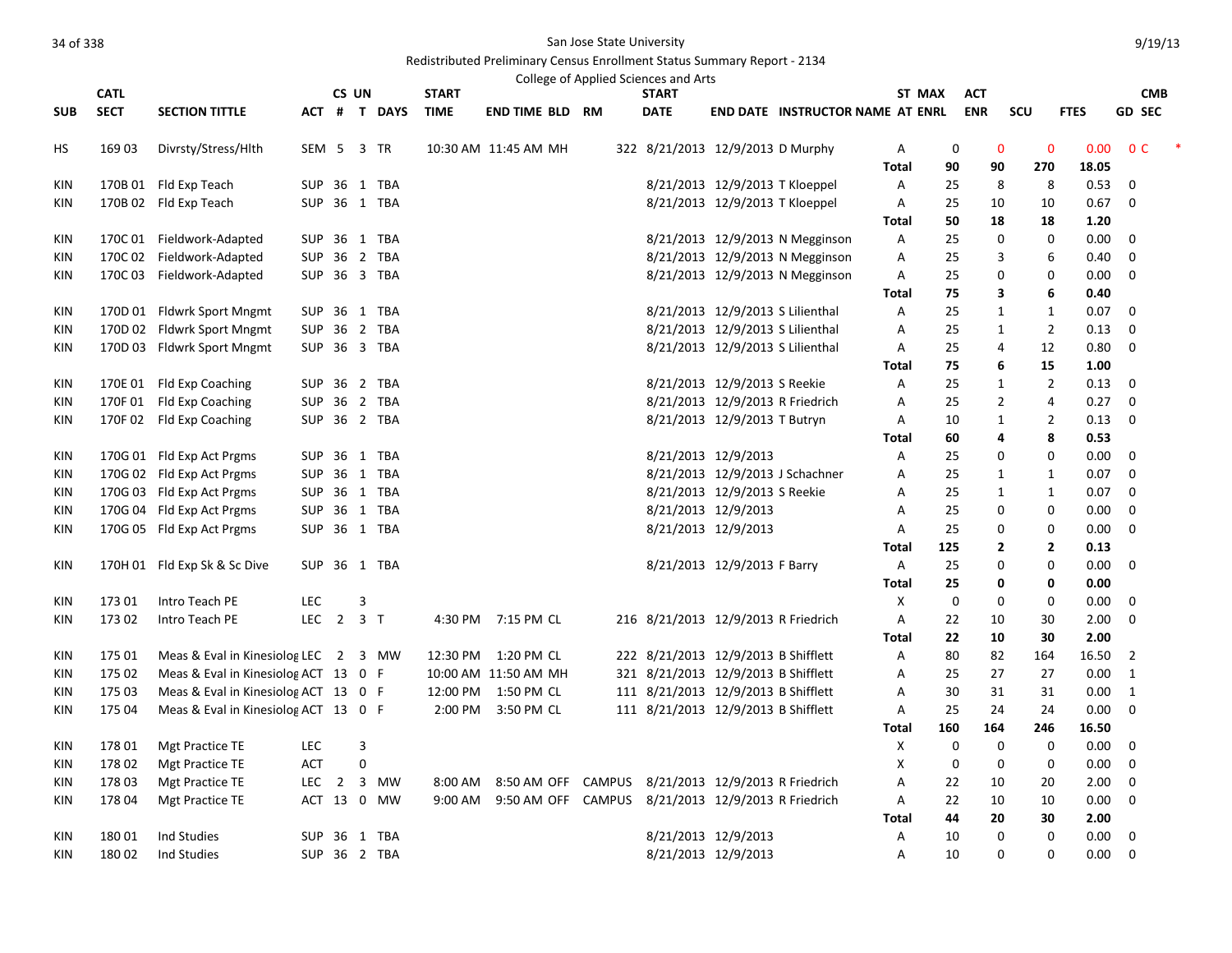|            |             |                           |       |              |              |              |                        | College of Applied Sciences and Arts |                                  |                                         |              |     |            |                |                |          |                |
|------------|-------------|---------------------------|-------|--------------|--------------|--------------|------------------------|--------------------------------------|----------------------------------|-----------------------------------------|--------------|-----|------------|----------------|----------------|----------|----------------|
|            | <b>CATL</b> |                           |       | CS UN        |              | <b>START</b> |                        | <b>START</b>                         |                                  |                                         | ST MAX       |     | <b>ACT</b> |                |                |          | <b>CMB</b>     |
| <b>SUB</b> | <b>SECT</b> | <b>SECTION TITTLE</b>     |       |              | ACT # T DAYS | <b>TIME</b>  | <b>END TIME BLD RM</b> | <b>DATE</b>                          |                                  | <b>END DATE INSTRUCTOR NAME AT ENRL</b> |              |     | <b>ENR</b> | SCU            | <b>FTES</b>    |          | <b>GD SEC</b>  |
| KIN        | 18003       | Ind Studies               |       | SUP 36 3 TBA |              |              |                        |                                      | 8/21/2013 12/9/2013              |                                         | A            | 10  |            | 0              | 0              | $0.00\,$ | 0              |
| ΚIΝ        | 180 04      | Ind Studies               |       | SUP 36 4 TBA |              |              |                        |                                      | 8/21/2013 12/9/2013              |                                         | A            | 10  |            | 0              | 0              | 0.00     | 0              |
| ΚIΝ        | 180 05      | Ind Studies               |       | SUP 36 1 TBA |              |              |                        |                                      | 8/21/2013 12/9/2013 T Butryn     |                                         | Α            | 10  |            | $\overline{2}$ | $\overline{2}$ | 0.15     | 1              |
| ΚIΝ        | 180 06      | Ind Studies               |       | SUP 36 1 TBA |              |              |                        |                                      | 8/21/2013 12/9/2013 H Brown      |                                         | Α            | 10  |            | 3              | 3              | 0.20     | 0              |
| ΚIΝ        | 18007       | Ind Studies               |       | SUP 36 2 TBA |              |              |                        |                                      | 8/21/2013 12/9/2013 C Cisar      |                                         | A            | 10  |            | $\mathbf{1}$   | $\overline{2}$ | 0.13     | $\mathbf 0$    |
| KIN        | 18008       | Ind Studies               |       | SUP 36 2 TBA |              |              |                        |                                      | 8/21/2013 12/9/2013 B Shifflett  |                                         | Α            | 10  |            | $\overline{2}$ | 4              | 0.27     | 0              |
| ΚIΝ        | 18009       | Ind Studies               |       | SUP 36 3 TBA |              |              |                        |                                      | 8/21/2013 12/9/2013 C Cisar      |                                         | A            | 10  |            | $\overline{2}$ | 6              | 0.50     | $\overline{2}$ |
| KIN        | 180 10      | Ind Studies               |       | SUP 36 3 TBA |              |              |                        |                                      | 8/21/2013 12/9/2013 P Plato      |                                         | A            | 10  |            | 5<br>15        |                | 1.10     | $\overline{2}$ |
| KIN        | 180 11      | Ind Studies               |       | SUP 36 3 TBA |              |              |                        |                                      |                                  | 8/21/2013 12/9/2013 E Wughalter         | Α            | 10  |            | 12<br>4        |                | 0.80     | 0              |
| ΚIΝ        | 180 12      | Ind Studies               |       | SUP 36 3 TBA |              |              |                        |                                      | 8/21/2013 12/9/2013 B Shifflett  |                                         | A            | 10  |            | $\overline{2}$ | 6              | 0.40     | 0              |
| KIN        | 180 13      | Ind Studies               |       | SUP 36 3 TBA |              |              |                        |                                      | 8/21/2013 12/9/2013 H Brown      |                                         | Α            | 10  |            | 3              | 9              | 0.60     | 0              |
| ΚIΝ        | 180 14      | Ind Studies               |       | SUP 36 3 TBA |              |              |                        |                                      |                                  | 8/21/2013 12/9/2013 T Semerjian         | Α            | 10  |            | $\overline{2}$ | 6              | 0.45     | 1              |
| KIN        | 180 15      | Ind Studies               |       | SUP 36 1 TBA |              |              |                        |                                      | 8/21/2013 12/9/2013 J Chin       |                                         | Α            | 10  |            | 4              | 4              | 0.27     | $\mathbf 0$    |
| ΚIΝ        | 180 16      | Ind Studies               |       | SUP 36 3 TBA |              |              |                        |                                      | 8/21/2013 12/9/2013 J Kao        |                                         | Α            | 5   |            | $\mathbf{1}$   | 3              | 0.20     | 0              |
| KIN        | 180 17      | Ind Studies               |       | SUP 36 1 TBA |              |              |                        |                                      | 8/21/2013 12/9/2013 B Shifflett  |                                         | Α            | 5   |            | $\mathbf 0$    | 0              | 0.00     | 0              |
| KIN        | 180 18      | Ind Studies               |       | SUP 36 2 TBA |              |              |                        |                                      | 8/21/2013 12/9/2013 P Plato      |                                         | A            | 5   |            | $\mathbf{1}$   | $\overline{2}$ | 0.13     | 0              |
| KIN        | 180 19      | Ind Studies               |       | SUP 36 3 TBA |              |              |                        |                                      |                                  | 8/21/2013 12/9/2013 E Wughalter         | A            | 5   |            | $\overline{2}$ | 6              | 0.40     | $\mathbf 0$    |
| KIN        | 180 20      | Ind Studies               |       | SUP 36 1 TBA |              |              |                        |                                      |                                  | 8/21/2013 12/9/2013 T Semerjian         | A            | 5   |            | $\mathbf{1}$   | 1              | 0.07     | 0              |
| KIN        | 180 21      | Ind Studies               |       | SUP 36 1 TBA |              |              |                        |                                      | 8/21/2013 12/9/2013 S Reekie     |                                         | A            | 5   |            | $\mathbf{1}$   | $\mathbf{1}$   | 0.07     | $\mathbf 0$    |
| KIN        | 180 22      | Ind Studies               |       | SUP 36 1 TBA |              |              |                        |                                      | 8/21/2013 12/9/2013 S Lilienthal |                                         | Α            | 5   |            | $\mathbf{1}$   | 1              | 0.08     | 1              |
| ΚIΝ        | 180 23      | Ind Studies               |       | SUP 36 1 TBA |              |              |                        |                                      | 8/21/2013 12/9/2013              |                                         | Α            | 5   |            | 0              | 0              | 0.00     | 0              |
| KIN        | 180 24      | Ind Studies               |       | SUP 36 2 TBA |              |              |                        |                                      | 8/21/2013 12/9/2013 J Kao        |                                         | A            | 5   |            | $\mathbf{1}$   | $\overline{2}$ | 0.13     | $\mathbf 0$    |
| KIN        | 180 25      | Ind Studies               |       | SUP 36 2 TBA |              |              |                        |                                      | 8/21/2013 12/9/2013 H Brown      |                                         | A            | 5   |            | $\mathbf{1}$   | $\overline{2}$ | 0.13     | 0              |
| ΚIΝ        | 180 26      | Ind Studies               |       | SUP 36 2 TBA |              |              |                        |                                      | 8/21/2013 12/9/2013              |                                         | Α            | 5   |            | 0              | 0              | 0.00     | 0              |
| <b>KIN</b> | 180 27      | Ind Studies               |       | SUP 36 2 TBA |              |              |                        |                                      | 8/21/2013 12/9/2013              |                                         | Α            | 5   |            | 0              | 0              | 0.00     | 0              |
| ΚIΝ        | 180 28      | Ind Studies               |       | SUP 36 2 TBA |              |              |                        |                                      | 8/21/2013 12/9/2013              |                                         | Α            | 5   |            | 0              | 0              | 0.00     | 0              |
| KIN        | 180 29      | Ind Studies               |       | SUP 36 3 TBA |              |              |                        |                                      | 8/21/2013 12/9/2013 T Butryn     |                                         | Α            | 5   |            | $\mathbf{1}$   | 3              | 0.20     | 0              |
| ΚIΝ        | 180 30      | Ind Studies               |       | SUP 36 3 TBA |              |              |                        |                                      | 8/21/2013 12/9/2013              |                                         | Α            | 5   |            | $\mathbf 0$    | 0              | 0.00     | $\mathbf 0$    |
|            |             |                           |       |              |              |              |                        |                                      |                                  |                                         | Total        | 225 | 40         |                | 90             | 6.28     |                |
| KIN        | 180C 01     | Ind Studies Coach         |       | SUP 36 2 TBA |              |              |                        |                                      | 8/21/2013 12/9/2013              |                                         | A            | 10  |            | 0              | $\mathbf 0$    | 0.00     | $\mathbf{0}$   |
|            |             |                           |       |              |              |              |                        |                                      |                                  |                                         | <b>Total</b> | 10  |            | 0              | 0              | 0.00     |                |
| KIN        | 184 01      | Directed Reading          |       | SUP 36 1 TBA |              |              |                        |                                      | 8/21/2013 12/9/2013              |                                         | Α            | 10  |            | 0              | 0              | 0.00     | 0              |
| KIN        | 184 02      | Directed Reading          |       | SUP 36 2 TBA |              |              |                        |                                      | 8/21/2013 12/9/2013              |                                         | Α            | 10  |            | 0              | $\mathbf 0$    | 0.00     | 0              |
| ΚIΝ        | 184 03      | Directed Reading          |       | SUP 36 3 TBA |              |              |                        |                                      | 8/21/2013 12/9/2013              |                                         | A            | 10  |            | $\mathbf 0$    | 0              | 0.00     | $\mathbf 0$    |
| KIN        | 184 04      | Directed Reading          |       | SUP 36 4 TBA |              |              |                        |                                      | 8/21/2013 12/9/2013 B Shifflett  |                                         | A            | 10  |            | 1              | 4              | 0.27     | 0              |
|            |             |                           |       |              |              |              |                        |                                      |                                  |                                         | <b>Total</b> | 40  |            | $\mathbf{1}$   | 4              | 0.27     |                |
| ΚIΝ        | 185 01      | Senior Seminar            | SEM 5 |              | 3 TR         |              | 9:00 AM 10:15 AM SPXE  | 77 8/21/2013 12/9/2013 L Wilkin      |                                  |                                         | Α            | 20  | 24         |                | 72             | 4.80     | 0              |
| ΚIΝ        | 185 02      | Senior Seminar            | SEM 5 |              | 3 MW         |              | 9:00 AM 10:15 AM SPXE  | 77 8/21/2013 12/9/2013 J Chin        |                                  |                                         | A            | 20  | 20         |                | 60             | 4.00     | 0              |
|            |             |                           |       |              |              |              |                        |                                      |                                  |                                         | Total        | 40  | 44         | 132            |                | 8.80     |                |
| ΚIΝ        |             | 185H 01 Senior Sem Honors | SEM 5 |              | 3 TR         |              | 9:00 AM 10:15 AM SPXE  | 77 8/21/2013 12/9/2013 L Wilkin      |                                  |                                         | Α            | 5   |            | 4<br>12        |                | 0.80     | $\Omega$       |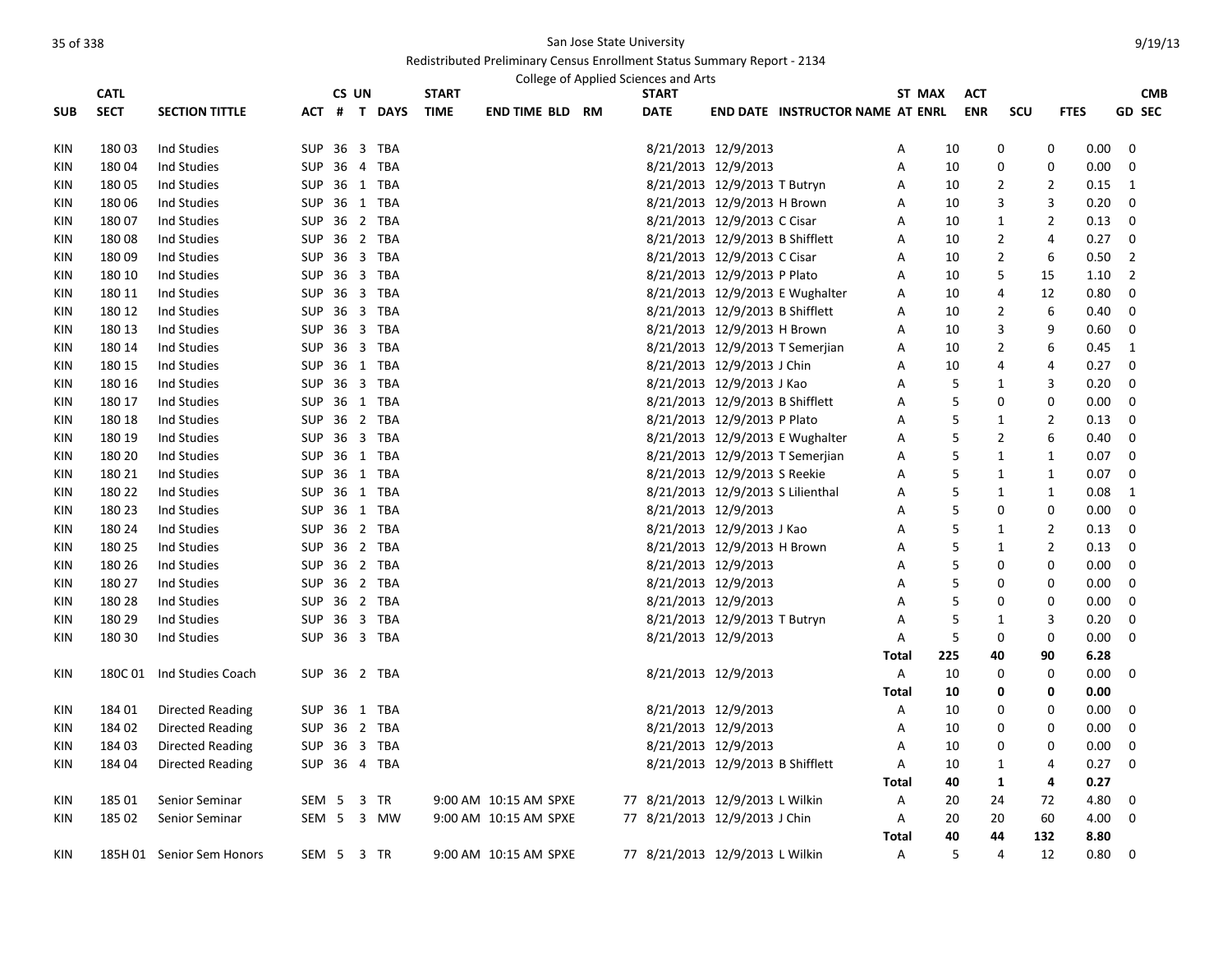|            | <b>CATL</b> |                               |                  | CS UN |              | <b>START</b> |                        |  | College of Applied Sciences and Arts<br><b>START</b> |                                 |                                         | ST MAX     |          | <b>ACT</b>     |                |              |                  | <b>CMB</b>    |
|------------|-------------|-------------------------------|------------------|-------|--------------|--------------|------------------------|--|------------------------------------------------------|---------------------------------|-----------------------------------------|------------|----------|----------------|----------------|--------------|------------------|---------------|
| <b>SUB</b> | <b>SECT</b> | <b>SECTION TITTLE</b>         |                  |       | ACT # T DAYS | <b>TIME</b>  | <b>END TIME BLD RM</b> |  | <b>DATE</b>                                          |                                 | <b>END DATE INSTRUCTOR NAME AT ENRL</b> |            |          | <b>ENR</b>     | SCU            | <b>FTES</b>  |                  | <b>GD SEC</b> |
|            |             |                               |                  |       |              |              |                        |  |                                                      |                                 |                                         |            |          |                |                |              |                  |               |
| <b>KIN</b> |             | 185H 02 Senior Sem Honors     | SEM 5 3 MW       |       |              |              | 9:00 AM 10:15 AM SPXE  |  | 77 8/21/2013 12/9/2013 J Chin                        |                                 |                                         | A          | 5        | 1              | 3              | 0.20         | $\mathbf 0$      |               |
|            |             |                               |                  |       |              |              |                        |  |                                                      |                                 |                                         | Total      | 10       | 5              | 15             | 1.00         |                  |               |
| <b>KIN</b> | 18801       | Prev Care Ath Inj             | LEC 2 2 TR       |       |              |              | 11:30 AM 12:20 PM SPXE |  | 75 8/21/2013 12/9/2013 K Han                         |                                 |                                         | Α          | 40       | 41             | 82             | 5.50         | $\mathbf{1}$     |               |
|            |             |                               |                  |       |              |              |                        |  |                                                      |                                 |                                         | Total      | 40       | 41             | 82             | 5.50         |                  |               |
| KIN        | 18901       | Care & Prev Lab               | LAB 15 1 T       |       |              | 12:30 PM     | 2:20 PM SPXE           |  | 75 8/21/2013 12/9/2013 M Tsuruike                    |                                 |                                         | Α          | 20       | 24             | 24             | 1.60         | 0                |               |
| KIN        | 18902       | Care & Prev Lab               | LAB 15 1 W       |       |              | 2:30 PM      | 4:20 PM SPXE           |  | 75 8/21/2013 12/9/2013 M Tsuruike                    |                                 |                                         | Α          | 20       | 16             | 16             | 1.08         | $\mathbf{1}$     |               |
|            |             |                               |                  |       |              |              |                        |  |                                                      |                                 |                                         | Total      | 40       | 40             | 40             | 2.68         |                  |               |
| KIN        |             | 191A 01 Adv Assess Lower Ext  | LEC <sub>2</sub> |       | 3 TR         | 8:30 AM      | 9:20 AM SPXE           |  | 75 8/21/2013 12/9/2013 K Han                         |                                 |                                         | Α          | 40       | 49             | 98             | 9.80         | 0                |               |
| <b>KIN</b> |             | 191A 02 Adv Assess Lower Ext  | LAB 15 0 T       |       |              |              | 9:30 AM 11:20 AM SPXE  |  | 75 8/21/2013 12/9/2013 K Han                         |                                 |                                         | А          | 20       | 27             | 27             | 0.00         | 0                |               |
| KIN        | 191A 03     | Adv Assess Lower Ext          | LAB 15 0 R       |       |              |              | 9:30 AM 11:20 AM SPXE  |  | 75 8/21/2013 12/9/2013 K Han                         |                                 |                                         | Α          | 20       | 22             | 22             | 0.00         | 0                |               |
|            |             |                               |                  |       |              |              |                        |  |                                                      |                                 |                                         | Total      | 80       | 98             | 147            | 9.80         |                  |               |
| KIN        | 193 01      | Org/Adm Ath Traing            | LEC 2 2 F        |       |              |              | 8:30 AM 10:20 AM SPXE  |  | 75 8/21/2013 12/9/2013 H Brown                       |                                 |                                         | Α          | 40       | 26             | 52             | 3.47         | 0                |               |
|            |             |                               |                  |       |              |              |                        |  |                                                      |                                 |                                         | Total      | 40       | 26             | 52             | 3.47         |                  |               |
| KIN        | 194 01      | <b>Therapeutic Exercise</b>   |                  |       | LEC 2 3 MW   |              | 10:30 AM 11:20 AM SPXE |  | 75 8/21/2013 12/9/2013 H Brown                       |                                 |                                         | Α          | 40       | 43             | 86             | 8.60         | 0                |               |
| KIN        | 194 02      | <b>Therapeutic Exercise</b>   | ACT 13 0 M       |       |              |              | 8:30 AM 10:20 AM SPXE  |  | 75 8/21/2013 12/9/2013 H Brown                       |                                 |                                         | Α          | 20       | 20             | 20             | 0.00         | 0                |               |
| KIN        | 194 03      | <b>Therapeutic Exercise</b>   | ACT 13 0 W       |       |              |              | 8:30 AM 10:20 AM SPXE  |  | 75 8/21/2013 12/9/2013 H Brown                       |                                 |                                         | Α          | 20       | 23             | 23             | 0.00         | 0                |               |
|            |             |                               |                  |       |              |              |                        |  |                                                      |                                 |                                         | Total      | 80       | 86             | 129            | 8.60         |                  |               |
| <b>KIN</b> |             | 197A 01 Practicum Ath Trn I   | SUP 36 1 T       |       |              | 7:30 AM      | 8:20 AM SPXE           |  | 75 8/21/2013 12/9/2013 K Han                         |                                 |                                         | A          | 12<br>12 | 22<br>22       | 22<br>22       | 1.47<br>1.47 | $\mathbf 0$      |               |
| <b>KIN</b> |             | 197C 01 Practicum Ath Trn III | SUP 36 1 W       |       |              | 7:30 AM      | 8:20 AM SPXE           |  | 75 8/21/2013 12/9/2013 H Brown                       |                                 |                                         | Total<br>A | 12       | 14             | 14             | 0.93         | 0                |               |
|            |             |                               |                  |       |              |              |                        |  |                                                      |                                 |                                         | Total      | 12       | 14             | 14             | 0.93         |                  |               |
| KIN        | 198 01      | Internship Kinesiology        | SUP 36 1 TBA     |       |              |              |                        |  |                                                      | 8/21/2013 12/9/2013 K Han       |                                         | Α          | 10       | $\overline{2}$ | 2              | 0.13         | 0                |               |
| KIN        | 198 02      | Internship Kinesiology        | SUP 36 2 TBA     |       |              |              |                        |  |                                                      | 8/21/2013 12/9/2013             |                                         | Α          | 10       | 0              | $\mathbf 0$    | 0.00         | 0                |               |
| KIN        | 198 03      | Internship Kinesiology        | SUP 36 3 TBA     |       |              |              |                        |  |                                                      | 8/21/2013 12/9/2013             |                                         | Α          | 10       | 0              | 0              | 0.00         | 0                |               |
| KIN        | 198 04      | Internship Kinesiology        | SUP 36 4 TBA     |       |              |              |                        |  |                                                      | 8/21/2013 12/9/2013             |                                         | Α          | 10       | 0              | $\mathbf 0$    | 0.00         | $\mathbf 0$      |               |
| <b>KIN</b> | 198 05      | Internship Kinesiology        | SUP 36 1 TBA     |       |              |              |                        |  |                                                      | 8/21/2013 12/9/2013 H Brown     |                                         | А          | 10       | $\overline{2}$ | $\overline{2}$ | 0.13         | 0                |               |
| KIN        | 198 06      | Internship Kinesiology        | <b>SUP</b>       |       | 36 1 TBA     |              |                        |  |                                                      | 8/21/2013 12/9/2013 P Plato     |                                         | A          | 10       | $\mathbf{1}$   | $\mathbf{1}$   | 0.07         | 0                |               |
| KIN        | 198 07      | Internship Kinesiology        | SUP 36 1 TBA     |       |              |              |                        |  |                                                      | 8/21/2013 12/9/2013 B Shifflett |                                         | А          | 10       | 3              | 3              | 0.20         | 0                |               |
| KIN        | 198 08      | Internship Kinesiology        | SUP 36 1 TBA     |       |              |              |                        |  |                                                      | 8/21/2013 12/9/2013 T Butryn    |                                         | Α          | 10       | $\overline{2}$ | $\overline{2}$ | 0.13         | 0                |               |
| KIN        | 198 09      | Internship Kinesiology        | SUP 36 1 TBA     |       |              |              |                        |  |                                                      |                                 | 8/21/2013 12/9/2013 N Megginson         | А          | 10       | $\mathbf{1}$   | $\mathbf{1}$   | 0.07         | 0                |               |
| KIN        | 198 10      | Internship Kinesiology        | SUP 36 1 TBA     |       |              |              |                        |  |                                                      |                                 | 8/21/2013 12/9/2013 E Wughalter         | Α          | 10       | 5              | 5              | 0.33         | $\mathbf 0$      |               |
| KIN        | 198 11      | Internship Kinesiology        | SUP 36 1 TBA     |       |              |              |                        |  |                                                      | 8/21/2013 12/9/2013 G Chen      |                                         | Α          | 10       | 1              | $\mathbf{1}$   | 0.07         | 0                |               |
| KIN        | 198 12      | Internship Kinesiology        | SUP 36 1 TBA     |       |              |              |                        |  |                                                      |                                 | 8/21/2013 12/9/2013 T Semerjian         | A          | 10       | $\overline{7}$ | $\overline{7}$ | 0.47         | $\boldsymbol{0}$ |               |
| <b>KIN</b> | 198 13      | Internship Kinesiology        | <b>SUP</b>       |       | 36 2 TBA     |              |                        |  |                                                      |                                 | 8/21/2013 12/9/2013 E Wughalter         | Α          | 10       | $\overline{2}$ | 4              | 0.27         | 0                |               |
| KIN        | 198 14      | Internship Kinesiology        | SUP 36 2 TBA     |       |              |              |                        |  |                                                      | 8/21/2013 12/9/2013             |                                         | A          | 10       | $\mathbf 0$    | $\mathbf 0$    | 0.00         | 0                |               |
| KIN        | 198 15      | Internship Kinesiology        | SUP 36 2 TBA     |       |              |              |                        |  |                                                      | 8/21/2013 12/9/2013 B Shifflett |                                         | Α          | 10       | $\overline{2}$ | 4              | 0.27         | 0                |               |
| KIN        | 198 16      | Internship Kinesiology        | SUP              |       | 36 2 TBA     |              |                        |  |                                                      | 8/21/2013 12/9/2013 C Cisar     |                                         | Α          | 10       | $\mathbf{1}$   | $\overline{2}$ | 0.13         | 0                |               |
| KIN        | 198 17      | Internship Kinesiology        | SUP              |       | 36 2 TBA     |              |                        |  |                                                      | 8/21/2013 12/9/2013 J Chin      |                                         | А          | 10       | 1              | $\overline{2}$ | 0.13         | 0                |               |
| KIN        | 198 18      | Internship Kinesiology        | SUP 36 2 TBA     |       |              |              |                        |  |                                                      | 8/21/2013 12/9/2013             |                                         | Α          | 10       | 0              | $\Omega$       | 0.00         | 0                |               |
| KIN        | 198 19      | Internship Kinesiology        | SUP 36 3 TBA     |       |              |              |                        |  |                                                      | 8/21/2013 12/9/2013 C Cisar     |                                         | A          | 10       | $\mathbf{1}$   | 3              | 0.20         | $\Omega$         |               |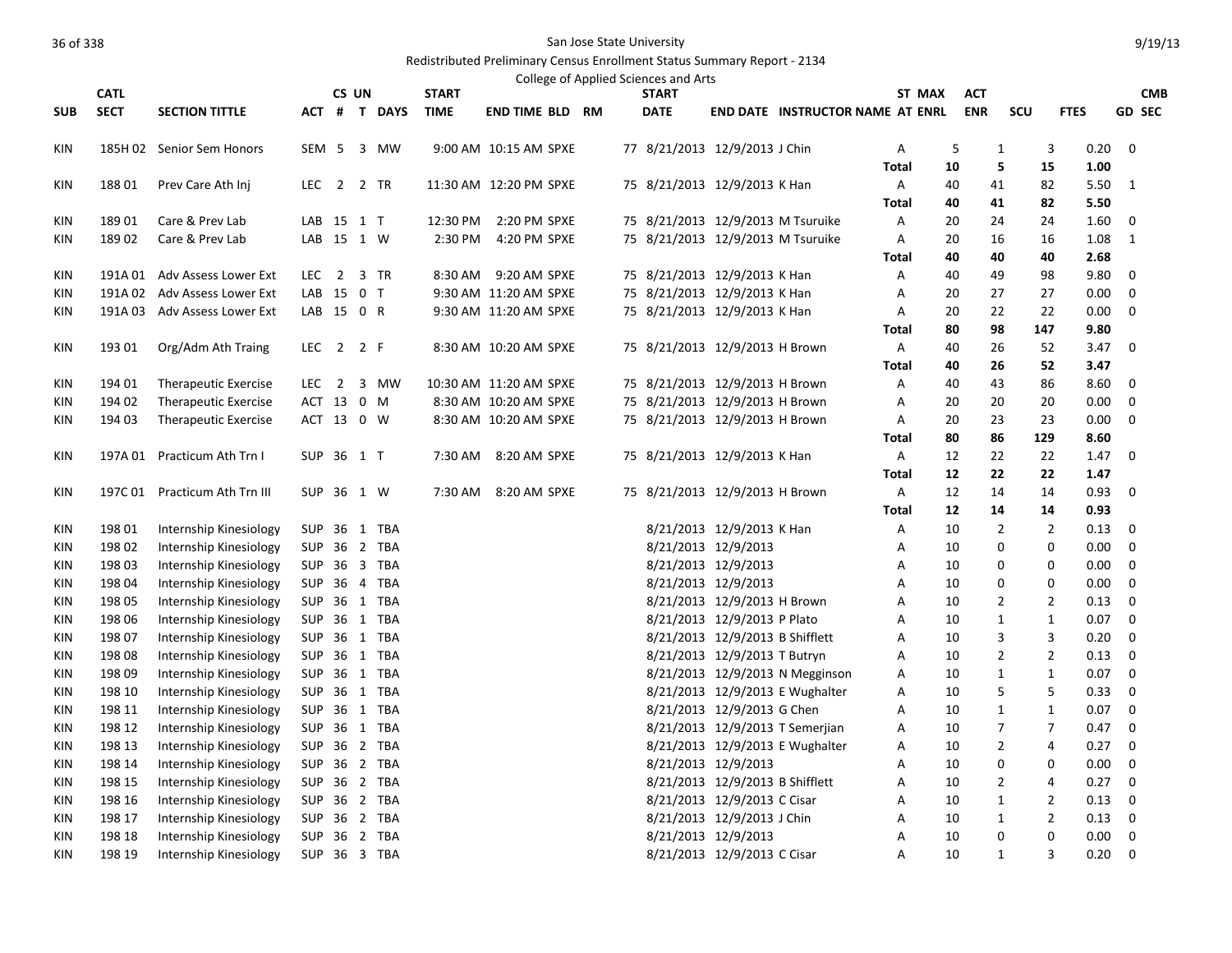|            | <b>CATL</b> |                          |                  | CS UN        |                |              | <b>START</b> |                        |  | College of Applied Sciences and Arts<br><b>START</b> |                                  |                                         |              | ST MAX | <b>ACT</b> |                                |                      |             | <b>CMB</b>    |
|------------|-------------|--------------------------|------------------|--------------|----------------|--------------|--------------|------------------------|--|------------------------------------------------------|----------------------------------|-----------------------------------------|--------------|--------|------------|--------------------------------|----------------------|-------------|---------------|
| <b>SUB</b> | <b>SECT</b> | <b>SECTION TITTLE</b>    |                  |              |                | ACT # T DAYS | <b>TIME</b>  | <b>END TIME BLD RM</b> |  | <b>DATE</b>                                          |                                  | <b>END DATE INSTRUCTOR NAME AT ENRL</b> |              |        | <b>ENR</b> | SCU                            | <b>FTES</b>          |             | <b>GD SEC</b> |
|            |             |                          |                  |              |                |              |              |                        |  |                                                      |                                  |                                         |              |        |            |                                |                      |             |               |
| KIN        | 198 20      | Internship Kinesiology   |                  | SUP 36 3 TBA |                |              |              |                        |  |                                                      | 8/21/2013 12/9/2013 P Plato      |                                         | Α            | 10     |            | $\overline{2}$                 | 0.40<br>6            | $\mathbf 0$ |               |
| <b>KIN</b> | 198 21      | Internship Kinesiology   |                  | SUP 36 3 TBA |                |              |              |                        |  |                                                      | 8/21/2013 12/9/2013 H Brown      |                                         | Α            | 10     |            | $\overline{2}$                 | 6<br>0.40            | 0           |               |
| KIN        | 198 22      | Internship Kinesiology   |                  | SUP 36 3 TBA |                |              |              |                        |  |                                                      | 8/21/2013 12/9/2013 S Lilienthal |                                         | Α            | 10     |            | 4<br>12                        | 0.80                 | 0           |               |
| KIN        | 198 23      | Internship Kinesiology   |                  | SUP 36 3 TBA |                |              |              |                        |  |                                                      | 8/21/2013 12/9/2013 B Shifflett  |                                         | A            | 10     |            | 12<br>4                        | 0.80                 | 0           |               |
| KIN        | 198 24      | Internship Kinesiology   |                  | SUP 36 3 TBA |                |              |              |                        |  |                                                      |                                  | 8/21/2013 12/9/2013 T Semerjian         | Α            | 10     |            | $\mathbf{1}$                   | 3<br>0.20            | 0           |               |
| KIN        | 198 25      | Internship Kinesiology   |                  | SUP 36 3 TBA |                |              |              |                        |  |                                                      | 8/21/2013 12/9/2013 J Chin       |                                         | Α            | 10     |            | 1                              | 3<br>0.20            | 0           |               |
| KIN        | 198 26      | Internship Kinesiology   |                  | SUP 36 3 TBA |                |              |              |                        |  |                                                      |                                  | 8/21/2013 12/9/2013 N Megginson         | Α            | 10     |            | $\mathbf{1}$                   | 3<br>0.20            | 0           |               |
| KIN        | 198 27      | Internship Kinesiology   |                  | SUP 36 1 TBA |                |              |              |                        |  | 8/21/2013 12/9/2013 J Chin                           |                                  |                                         | A            | 10     |            | 4                              | 0.27<br>4            | 0           |               |
| <b>KIN</b> | 198 28      | Internship Kinesiology   | <b>SUP</b>       | 36 1 TBA     |                |              |              |                        |  |                                                      | 8/21/2013 12/9/2013 J Kao        |                                         | A            | 10     |            | $\mathbf{1}$                   | $\mathbf{1}$<br>0.07 | $\mathbf 0$ |               |
| KIN        | 198 29      | Internship Kinesiology   |                  | SUP 36 4 TBA |                |              |              |                        |  |                                                      | 8/21/2013 12/9/2013 S Lilienthal |                                         | Α            | 10     |            | $\mathbf{1}$<br>$\overline{4}$ | 0.27                 | 0           |               |
|            |             |                          |                  |              |                |              |              |                        |  |                                                      |                                  |                                         | <b>Total</b> | 290    | 52         | 93                             | 6.20                 |             |               |
| KIN        | 25001       | <b>Fund Quant Resrch</b> | SEM 5            |              | 3 T            |              | 7:00 PM      | 9:45 PM SPXE           |  |                                                      |                                  | 77 8/21/2013 12/9/2013 E Wughalter      | A            | 22     | 28         | 84                             | 7.00 28              |             |               |
|            |             |                          |                  |              |                |              |              |                        |  |                                                      |                                  |                                         | <b>Total</b> | 22     | 28         | 84                             | 7.00                 |             |               |
| KIN        | 25101       | Fund Qual Resrch         |                  | SEM 5 3 W    |                |              |              | 4:00 PM 6:45 PM SPXE   |  | 77 8/21/2013 12/9/2013 J Chin                        |                                  |                                         | $\mathsf{A}$ | 22     | 20         | 60                             |                      | 5.00 20     |               |
|            |             |                          |                  |              |                |              |              |                        |  |                                                      |                                  |                                         | <b>Total</b> | 22     | 20         | 60                             | 5.00                 |             |               |
| KIN        | 255 01      | Adv Exercise Physiology  | SEM              |              | 3              |              |              |                        |  |                                                      |                                  |                                         | X            | 0      |            | $\mathbf 0$                    | $\mathbf 0$<br>0.00  | 0           |               |
| KIN        | 255 02      | Adv Exercise Physiology  | SEM 5            |              | 3 <sub>T</sub> |              | 4:00 PM      | 6:45 PM SPXC           |  | 208 8/21/2013 12/9/2013 P Plato                      |                                  |                                         | Α            | 15     | 19         | 57                             |                      | 4.75 19     |               |
|            |             |                          |                  |              |                |              |              |                        |  |                                                      |                                  |                                         | Total        | 15     | 19         | 57                             | 4.75                 |             |               |
| KIN        | 25701       | <b>Biomechanics</b>      | SEM <sub>5</sub> |              | 3 R            |              | 4:00 PM      | 6:45 PM SPXC           |  | 208 8/21/2013 12/9/2013 J Kao                        |                                  |                                         | A            | 15     | 13         | 39                             |                      | 3.25 13     |               |
|            |             |                          |                  |              |                |              |              |                        |  |                                                      |                                  |                                         | <b>Total</b> | 15     | 13         | 39                             | 3.25                 |             |               |
| KIN        | 259 01      | Adv APA Internship       |                  | SUP 25 3 TBA |                |              |              |                        |  |                                                      |                                  | 8/21/2013 12/9/2013 N Megginson         | A            | 15     |            | $\mathbf 0$                    | $\mathbf 0$<br>0.00  | 0           |               |
|            |             |                          |                  |              |                |              |              |                        |  |                                                      |                                  |                                         | Total        | 15     |            | 0                              | 0<br>0.00            |             |               |
| KIN        | 265 01      | Adv Motor Develop        | <b>SEM</b>       |              | 3              |              |              |                        |  |                                                      |                                  |                                         | X            | 0      |            | $\mathbf 0$                    | $\mathbf 0$<br>0.00  | 0           |               |
| KIN        | 265 02      | Adv Motor Develop        | SEM <sub>5</sub> |              |                | 3 W          |              | 4:00 PM 6:45 PM SH     |  | 413 8/21/2013 12/9/2013 V Payne                      |                                  |                                         | Α            | 15     |            | 8<br>24                        | 2.00                 | 8           |               |
|            |             |                          |                  |              |                |              |              |                        |  |                                                      |                                  |                                         | Total        | 15     |            | 8<br>24                        | 2.00                 |             |               |
| KIN        | 266 01      | Prin & Conc Mot Lrng     | <b>SEM</b>       |              | 3              |              |              |                        |  |                                                      |                                  |                                         | X            | 0      |            | $\mathbf 0$                    | $\mathbf 0$<br>0.00  | $\mathbf 0$ |               |
|            |             |                          |                  |              |                |              |              |                        |  |                                                      |                                  |                                         | <b>Total</b> | 0      |            | $\mathbf 0$                    | 0<br>0.00            |             |               |
| KIN        | 26701       | Adv Sport Psych          | SEM 5            |              |                | 3 W          | 7:00 PM      | 9:45 PM SPXC           |  |                                                      |                                  | 68 8/21/2013 12/9/2013 T Semerjian      | A            | 15     | 11         | 33                             | 2.75 11              |             |               |
|            |             |                          |                  |              |                |              |              |                        |  |                                                      |                                  |                                         | Total        | 15     | 11         | 33                             | 2.75                 |             |               |
| KIN        | 268 01      | Res/Prac/Mgmt/Inj-LE     |                  | SEM 5 2 W    |                |              | 7:00 PM      | 8:50 PM SPXE           |  | 75 8/21/2013 12/9/2013 K Han                         |                                  |                                         | $\mathsf{A}$ | 15     | 12         | 24                             | 2.00 12              |             |               |
|            |             |                          |                  |              |                |              |              |                        |  |                                                      |                                  |                                         | Total        | 15     | 12         | 24                             | 2.00                 |             |               |
| KIN        | 27201       | Res/Prac Ther Exercise   |                  | SEM 5 3 M    |                |              | 7:00 PM      | 9:45 PM SPXE           |  | 75 8/21/2013 12/9/2013 M Tsuruike                    |                                  |                                         | A            | 15     |            | 9<br>27                        | 2.25                 | 9           |               |
|            |             |                          |                  |              |                |              |              |                        |  |                                                      |                                  |                                         | Total        | 15     |            | 9<br>27                        | 2.25                 |             |               |
| KIN        | 280 01      | Adv Fldwk Sprt Mgt       |                  | SUP 25 1 TBA |                |              |              |                        |  |                                                      | 8/21/2013 12/9/2013              |                                         | Α            | 5      |            | $\mathbf 0$                    | 0<br>0.00            | 0           |               |
| KIN        | 280 02      | Adv Fldwk Sprt Mgt       |                  | SUP 25 2 TBA |                |              |              |                        |  |                                                      | 8/21/2013 12/9/2013              |                                         | A            | 5      |            | $\mathbf 0$                    | $\mathbf 0$<br>0.00  | $\mathbf 0$ |               |
| KIN        | 28003       | Adv Fldwk Sprt Mgt       |                  | SUP 25 3 TBA |                |              |              |                        |  |                                                      | 8/21/2013 12/9/2013 S Lilienthal |                                         | Α            | 5      |            | 4<br>12                        | 1.00                 | 4           |               |
| KIN        | 280 04      | Adv Fldwk Sprt Mgt       |                  | SUP 25 3 TBA |                |              |              |                        |  |                                                      | 8/21/2013 12/9/2013              |                                         | Α            | 5      |            | $\mathbf 0$                    | $\mathbf 0$<br>0.00  | $\mathbf 0$ |               |
|            |             |                          |                  |              |                |              |              |                        |  |                                                      |                                  |                                         | <b>Total</b> | 20     |            | 4<br>12                        | 1.00                 |             |               |
| KIN        | 282 01      | Marketing/Sport          |                  | SEM 5 3 M    |                |              |              | 4:00 PM 6:45 PM SPXC   |  | 68 8/21/2013 12/9/2013 S Lilienthal                  |                                  |                                         | Α            | 15     | 17         | 51                             |                      | 4.25 17     |               |
|            |             |                          |                  |              |                |              |              |                        |  |                                                      |                                  |                                         | <b>Total</b> | 15     | 17         | 51                             | 4.25                 |             |               |
|            |             |                          |                  |              |                |              |              |                        |  |                                                      |                                  |                                         |              |        |            |                                |                      |             |               |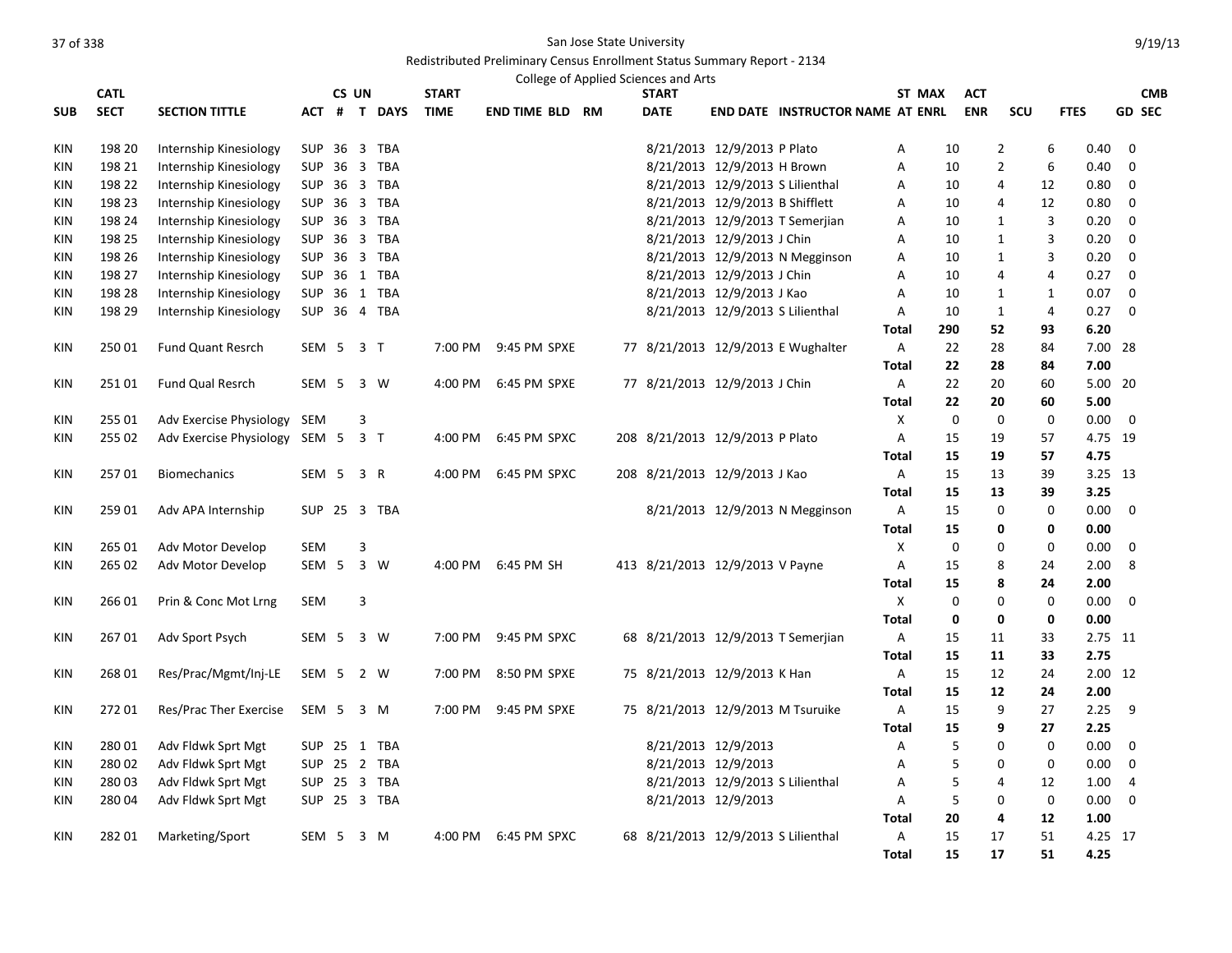|            |             |                                  |              |       |              |              |                        |  | College of Applied Sciences and Arts |                                  |                                         |              |               |                |             |             |                |               |
|------------|-------------|----------------------------------|--------------|-------|--------------|--------------|------------------------|--|--------------------------------------|----------------------------------|-----------------------------------------|--------------|---------------|----------------|-------------|-------------|----------------|---------------|
|            | <b>CATL</b> |                                  |              | CS UN |              | <b>START</b> |                        |  | <b>START</b>                         |                                  |                                         |              | <b>ST MAX</b> | <b>ACT</b>     |             |             |                | <b>CMB</b>    |
| <b>SUB</b> | <b>SECT</b> | <b>SECTION TITTLE</b>            |              |       | ACT # T DAYS | <b>TIME</b>  | <b>END TIME BLD RM</b> |  | <b>DATE</b>                          |                                  | <b>END DATE INSTRUCTOR NAME AT ENRL</b> |              |               | <b>ENR</b>     | scu         | <b>FTES</b> |                | <b>GD SEC</b> |
| KIN        | 28301       | Mgt Lead Comm/Spt                | SEM 5 3 T    |       |              |              | 4:00 PM 6:45 PM SH     |  | 444 8/21/2013 12/9/2013 S Lilienthal |                                  |                                         | A            | 15            | 17             | 51          | 4.25 17     |                |               |
|            |             |                                  |              |       |              |              |                        |  |                                      |                                  |                                         | Total        | 15            | 17             | 51          | 4.25        |                |               |
| KIN        | 285 01      | Internship Kinesiology           | SUP 25 1 TBA |       |              |              |                        |  |                                      | 8/21/2013 12/9/2013              |                                         | Α            | 5             | 0              | $\mathbf 0$ | 0.00        | 0              |               |
| KIN        | 285 02      | Internship Kinesiology           | SUP 25 2 TBA |       |              |              |                        |  |                                      | 8/21/2013 12/9/2013              |                                         | A            | 5             | 0              | 0           | 0.00        | 0              |               |
| KIN        | 285 03      | Internship Kinesiology           | SUP 25 3 TBA |       |              |              |                        |  |                                      | 8/21/2013 12/9/2013              |                                         | Α            | 5             | 0              | 0           | 0.00        | 0              |               |
| <b>KIN</b> | 285 04      | Internship Kinesiology           | SUP 25 1 TBA |       |              |              |                        |  |                                      | 8/21/2013 12/9/2013              |                                         | Α            | 5             |                | 0<br>0      | 0.00        | 0              |               |
| KIN        | 285 05      | Internship Kinesiology           | SUP 25 2 TBA |       |              |              |                        |  |                                      | 8/21/2013 12/9/2013              |                                         | Α            | 10            | 0              | 0           | 0.00        | 0              |               |
| KIN        | 285 06      | Internship Kinesiology           | SUP 25 3 TBA |       |              |              |                        |  |                                      | 8/21/2013 12/9/2013 P Plato      |                                         | A            | 10            | $\overline{2}$ | 6           | 0.50        | 2              |               |
| KIN        | 285 07      | Internship Kinesiology           | SUP 25 3 TBA |       |              |              |                        |  |                                      | 8/21/2013 12/9/2013 C Cisar      |                                         | Α            | 10            | $\overline{2}$ | 6           | 0.50        | $\overline{2}$ |               |
| KIN        | 285 08      | Internship Kinesiology           | SUP 25 3 TBA |       |              |              |                        |  |                                      | 8/21/2013 12/9/2013              |                                         | Α            | 10            | 0              | 0           | 0.00        | 0              |               |
| <b>KIN</b> | 285 09      | Internship Kinesiology           | SUP 25 2 TBA |       |              |              |                        |  |                                      | 8/21/2013 12/9/2013              |                                         | A            | 5             | 0              | 0           | 0.00        | $\mathbf 0$    |               |
|            |             |                                  |              |       |              |              |                        |  |                                      |                                  |                                         | <b>Total</b> | 65            | 4              | 12          | 1.00        |                |               |
| KIN        | 292A 01     | Lead & Admin Ath Train SEM 5 1 T |              |       |              | 5:00 PM      | 6:50 PM SPXE           |  | 82 8/21/2013 12/9/2013 M Tsuruike    |                                  |                                         | A            | 15            | 13             | 13          | 1.08 13     |                |               |
|            |             |                                  |              |       |              |              |                        |  |                                      |                                  |                                         | Total        | 15            | 13             | 13          | 1.08        |                |               |
| KIN        |             | 293A 01 Fieldwork AT I           | SEM 5 3 TBA  |       |              |              |                        |  |                                      | 8/21/2013 12/9/2013 H Brown      |                                         | A            | 15            | 13             | 13          | 3.25 13     |                |               |
| KIN        |             | 293A 02 Fieldwork AT I           | SUP 25 0 TBA |       |              |              |                        |  |                                      | 8/21/2013 12/9/2013 H Brown      |                                         | A            | 15            | 13             | 26          | $0.00$ 13   |                |               |
|            |             |                                  |              |       |              |              |                        |  |                                      |                                  |                                         | Total        | 30            | 26             | 39          | 3.25        |                |               |
| <b>KIN</b> |             | 293C 01 Fieldwork AT III         | SEM 5 3 TBA  |       |              |              |                        |  |                                      | 8/21/2013 12/9/2013 M Tsuruike   |                                         | Α            | 15            | 5              | 5           | 1.25        | 5              |               |
| KIN        |             | 293C 02 Fieldwork AT III         | SUP 25 0 TBA |       |              |              |                        |  |                                      | 8/21/2013 12/9/2013 M Tsuruike   |                                         | A            | 15            | 5              | 10          | 0.00        | 5              |               |
|            |             |                                  |              |       |              |              |                        |  |                                      |                                  |                                         | Total        | 30            | 10             | 15          | 1.25        |                |               |
| KIN        | 298 01      | Spec Studies P E                 | SUP 25 3 TBA |       |              |              |                        |  |                                      | 8/21/2013 12/9/2013 J Chin       |                                         | Α            | 5             | $\mathbf{1}$   | 3           | 0.25        | 1              |               |
| KIN        | 298 02      | Spec Studies P E                 | SUP 25 3 TBA |       |              |              |                        |  |                                      | 8/21/2013 12/9/2013 T Butryn     |                                         | Α            | 5             | $\overline{2}$ | 6           | 0.50        | $\overline{2}$ |               |
| KIN        | 298 03      | Spec Studies P E                 | SUP 25 3 TBA |       |              |              |                        |  |                                      | 8/21/2013 12/9/2013 C Cisar      |                                         | Α            | 5             | $\mathbf{1}$   | 3           | 0.25        | 1              |               |
| KIN        | 298 04      | Spec Studies P E                 | SUP 25 3 TBA |       |              |              |                        |  |                                      |                                  | 8/21/2013 12/9/2013 E Wughalter         | Α            | 5             | 1              | 3           | 0.25        | $\mathbf{1}$   |               |
| <b>KIN</b> | 298 05      | Spec Studies P E                 | SUP 25 3 TBA |       |              |              |                        |  |                                      | 8/21/2013 12/9/2013 M Tsuruike   |                                         | A            | 5             | $\mathbf{1}$   | 3           | 0.25        | $\mathbf{1}$   |               |
| KIN        | 298 06      | Spec Studies P E                 | SUP 25 3 TBA |       |              |              |                        |  |                                      | 8/21/2013 12/9/2013 S Lilienthal |                                         | Α            | 5             | 3              | 9           | 0.75        | 3              |               |
| KIN        | 298 07      | Spec Studies P E                 | SUP 25 3 TBA |       |              |              |                        |  |                                      | 8/21/2013 12/9/2013 P Plato      |                                         | Α            | 5             | $\overline{2}$ | $\,6\,$     | 0.50        | $\overline{2}$ |               |
| KIN        | 298 08      | Spec Studies P E                 | SUP 25 3 TBA |       |              |              |                        |  |                                      | 8/21/2013 12/9/2013 H Brown      |                                         | Α            | 5             | 1              | 3           | 0.25        | $\mathbf{1}$   |               |
| KIN        | 298 09      | Spec Studies P E                 | SUP 25 3 TBA |       |              |              |                        |  |                                      | 8/21/2013 12/9/2013 M Masucci    |                                         | Α            | 5             | 1              | 3           | 0.25        | $\mathbf{1}$   |               |
| <b>KIN</b> | 298 10      | Spec Studies P E                 | SUP 25 3 TBA |       |              |              |                        |  |                                      |                                  | 8/21/2013 12/9/2013 T Semerjian         | Α            | 5             | $\mathbf{1}$   | 3           | 0.25        | $\mathbf{1}$   |               |
|            |             |                                  |              |       |              |              |                        |  |                                      |                                  |                                         | Total        | 50            | 14             | 42          | 3.50        |                |               |
| KIN        | 299 01      | <b>Masters Thesis</b>            | SUP 25 1 TBA |       |              |              |                        |  |                                      | 8/21/2013 12/9/2013              |                                         | Α            | 5             | 0              | 0           | 0.00        | 0              |               |
| KIN        | 299 02      | <b>Masters Thesis</b>            | SUP 25 2 TBA |       |              |              |                        |  |                                      |                                  | 8/21/2013 12/9/2013 E Wughalter         | Α            | 5             | $\overline{2}$ | 4           | 0.33        | $\overline{2}$ |               |
| KIN        | 299 03      | <b>Masters Thesis</b>            | SUP 25 3 TBA |       |              |              |                        |  |                                      | 8/21/2013 12/9/2013              |                                         | Α            | 5             | 0              | 0           | 0.00        | 0              |               |
| KIN        | 299 04      | <b>Masters Thesis</b>            | SUP 25 6 TBA |       |              |              |                        |  |                                      | 8/21/2013 12/9/2013              |                                         | А            | 5             | 0              | $\mathbf 0$ | 0.00        | 0              |               |
| KIN        | 299 05      | <b>Masters Thesis</b>            | SUP 25 3 TBA |       |              |              |                        |  |                                      | 8/21/2013 12/9/2013 T Butryn     |                                         | Α            | 5             | $\overline{2}$ | 6           | 0.50        | $\overline{2}$ |               |
| KIN        | 299 06      | <b>Masters Thesis</b>            | SUP 25 3 TBA |       |              |              |                        |  |                                      | 8/21/2013 12/9/2013              |                                         | Α            | 5             | 0              | 0           | 0.00        | 0              |               |
| <b>KIN</b> | 299 07      | <b>Masters Thesis</b>            | SUP 25 3 TBA |       |              |              |                        |  |                                      | 8/21/2013 12/9/2013              |                                         | A            | 5             | 0              | 0           | 0.00        | $\mathbf 0$    |               |
| <b>KIN</b> | 299 08      | <b>Masters Thesis</b>            | SUP 25 3 TBA |       |              |              |                        |  |                                      | 8/21/2013 12/9/2013              |                                         | A            | 5             | 0              | $\mathbf 0$ | 0.00        | $\mathbf 0$    |               |
| <b>KIN</b> | 299 09      | <b>Masters Thesis</b>            | SUP 25 3 TBA |       |              |              |                        |  |                                      | 8/21/2013 12/9/2013              |                                         | А            | 5             | 0              | $\mathbf 0$ | 0.00        | $\mathbf 0$    |               |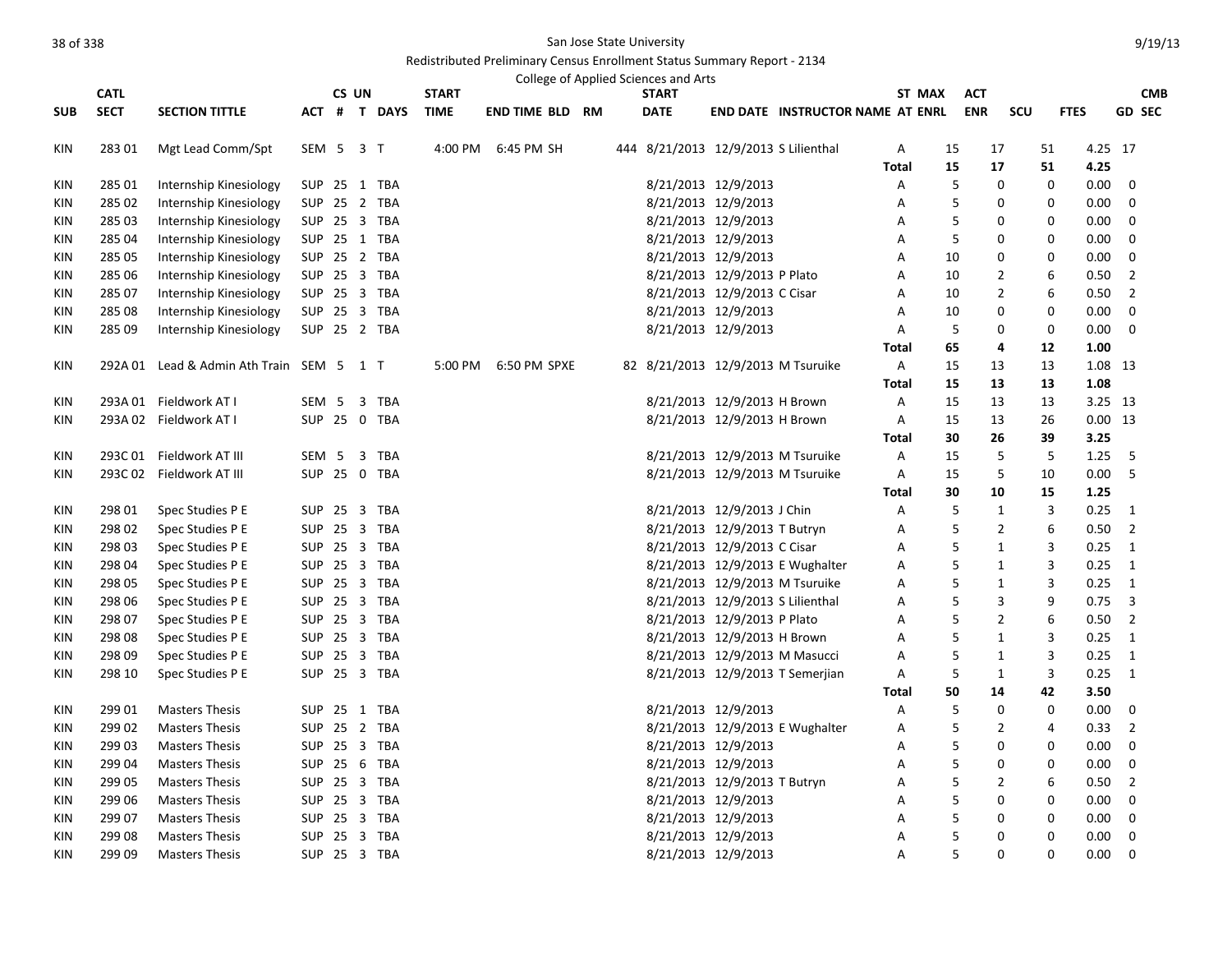|            | College of Applied Sciences and Arts |                       |              |                |  |             |              |                     |  |           |  |              |                                   |                                |       |        |            |            |              |             |                         |            |
|------------|--------------------------------------|-----------------------|--------------|----------------|--|-------------|--------------|---------------------|--|-----------|--|--------------|-----------------------------------|--------------------------------|-------|--------|------------|------------|--------------|-------------|-------------------------|------------|
|            | <b>CATL</b>                          |                       |              | CS UN          |  |             | <b>START</b> |                     |  |           |  | <b>START</b> |                                   |                                |       | ST MAX | <b>ACT</b> |            |              |             |                         | <b>CMB</b> |
| <b>SUB</b> | <b>SECT</b>                          | <b>SECTION TITTLE</b> | <b>ACT</b>   | #              |  | <b>DAYS</b> | <b>TIME</b>  | <b>END TIME BLD</b> |  | <b>RM</b> |  | <b>DATE</b>  | <b>END DATE</b>                   | <b>INSTRUCTOR NAME AT ENRL</b> |       |        | <b>ENR</b> | <b>SCU</b> | <b>FTES</b>  |             | <b>GD SEC</b>           |            |
| KIN        | 299 10                               | <b>Masters Thesis</b> | SUP 25 3 TBA |                |  |             |              |                     |  |           |  |              | 8/21/2013 12/9/2013               |                                | A     | 5      | 0          |            | $\mathbf{0}$ | $0.00\,$    | $\overline{\mathbf{0}}$ |            |
|            |                                      |                       |              |                |  |             |              |                     |  |           |  |              |                                   |                                | Total | 50     | 4          |            | 10           | 0.83        |                         |            |
| KNED       | 184Y 01                              | Stdt Tchg II          | SUP 25 4 TBA |                |  |             |              |                     |  |           |  |              | 8/21/2013 12/9/2013 T Kloeppel    |                                | A     | 10     |            |            | 28           | 1.87        | $\overline{\mathbf{0}}$ |            |
|            |                                      |                       |              |                |  |             |              |                     |  |           |  |              |                                   |                                | Total | 10     |            |            | 28           | 1.87        |                         |            |
| KNED       | 184Z 01                              | Stdt Tchg III         | <b>SUP</b>   |                |  | 25 4 TBA    |              |                     |  |           |  |              | 8/21/2013 12/9/2013 T Kloeppel    |                                | A     | 10     |            |            | 28           | 1.87        | $\overline{\mathbf{0}}$ |            |
|            |                                      |                       |              |                |  |             |              |                     |  |           |  |              |                                   |                                | Total | 10     |            |            | 28           | 1.87        |                         |            |
| KNED       | 33901                                | Instr Matl & Proc PE  | LEC 2 3 W    |                |  |             | 4:00 PM      | 6:45 PM SPXC        |  |           |  |              | 68 8/21/2013 12/9/2013 T Kloeppel |                                | A     | 15     | 8          |            | 16           | $1.60 \t 0$ |                         |            |
| KNED       | 33902                                | Instr Matl & Proc PE  | ACT          | 8 <sub>1</sub> |  | 0 TBA       |              |                     |  |           |  |              | 8/21/2013 12/9/2013 T Kloeppel    |                                | A     | 15     | 8          |            | 8            | $0.00\,$    | $\overline{\mathbf{0}}$ |            |
|            |                                      |                       |              |                |  |             |              |                     |  |           |  |              |                                   |                                | Total | 30     | 16         |            | 24           | 1.60        |                         |            |
|            |                                      |                       |              |                |  |             |              |                     |  |           |  |              |                                   | <b>Kinesiology Total</b>       |       | 8153   | 7466       | 11181      |              | 757.95      |                         |            |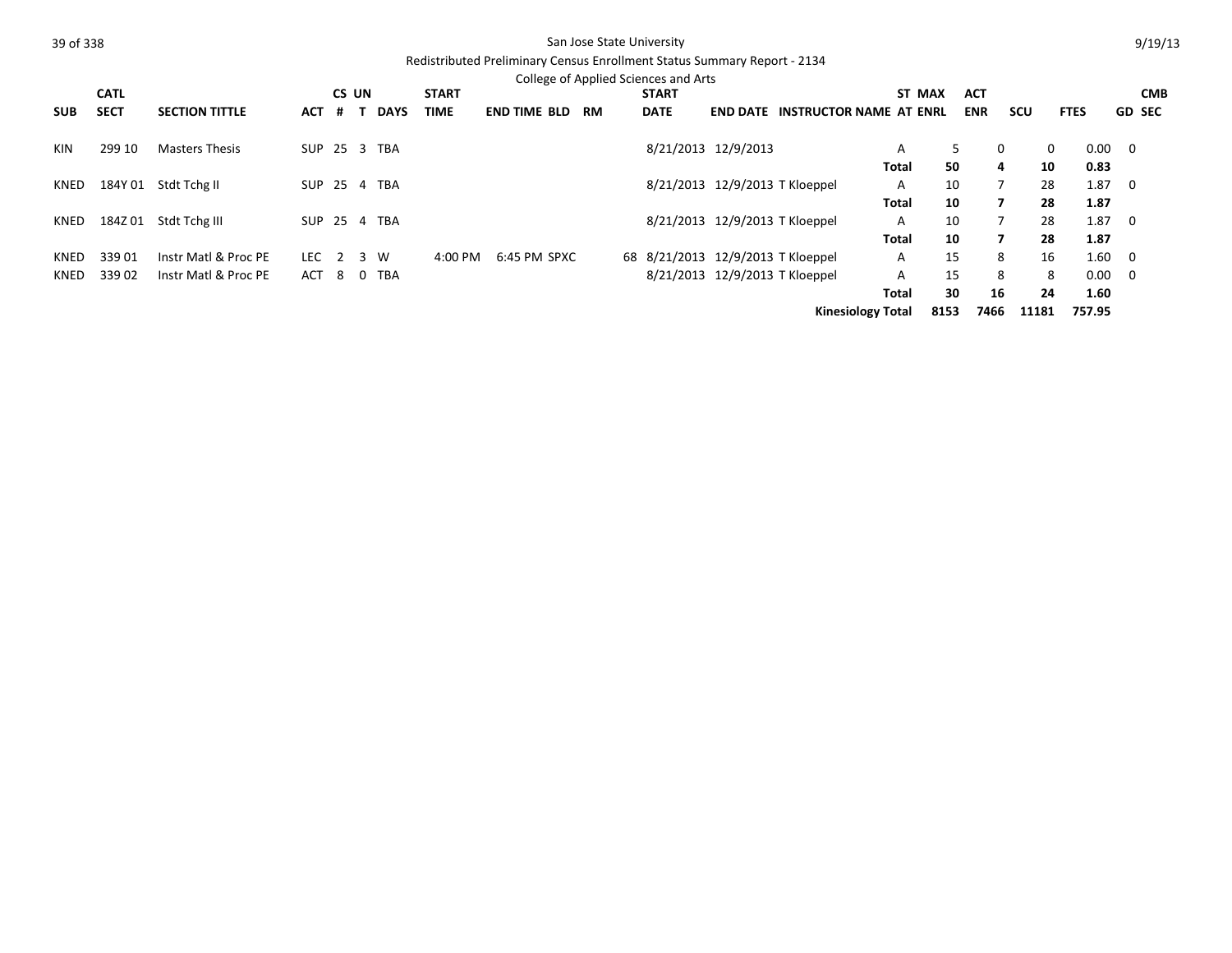|             |             |                                          |                  |       |              |              |                        |  | College of Applied Sciences and Arts |                               |                                         |              |               |                         |            |                |             |                |               |
|-------------|-------------|------------------------------------------|------------------|-------|--------------|--------------|------------------------|--|--------------------------------------|-------------------------------|-----------------------------------------|--------------|---------------|-------------------------|------------|----------------|-------------|----------------|---------------|
|             | <b>CATL</b> |                                          |                  | CS UN |              | <b>START</b> |                        |  | <b>START</b>                         |                               |                                         |              | <b>ST MAX</b> | <b>ACT</b>              |            |                |             |                | <b>CMB</b>    |
| <b>SUB</b>  | <b>SECT</b> | <b>SECTION TITTLE</b>                    |                  |       | ACT # T DAYS | <b>TIME</b>  | <b>END TIME BLD RM</b> |  | <b>DATE</b>                          |                               | <b>END DATE INSTRUCTOR NAME AT ENRL</b> |              |               | <b>ENR</b>              | <b>SCU</b> | <b>FTES</b>    |             |                | <b>GD SEC</b> |
|             |             | <b>Library &amp; Information Science</b> |                  |       |              |              |                        |  |                                      |                               |                                         |              |               |                         |            |                |             |                |               |
| LIBR        | 200 01      | Info & Society                           | SEM <sub>5</sub> |       | 3 TBA        |              |                        |  |                                      | 8/21/2013 12/9/2013 Z Liu     |                                         | Α            | 25            | 22                      | 66         |                | 5.50 22     |                |               |
| LIBR        | 200 02      | Info & Society                           |                  |       | SEM 5 3 TBA  |              |                        |  |                                      | 8/21/2013 12/9/2013 S Walter  |                                         | Α            | 25            | 24                      |            | 72             | 6.00 24     |                |               |
| LIBR        | 200 03      | Info & Society                           |                  |       | SEM 5 3 TBA  |              |                        |  |                                      |                               | 8/21/2013 12/9/2013 K Bontenbal         | Α            | 25            | 14                      |            | 42             | 3.50 14     |                |               |
| <b>LIBR</b> | 200 04      | Info & Society                           |                  |       | SEM 5 3 TBA  |              |                        |  |                                      | 8/21/2013 12/9/2013 A Bernier |                                         | A            | 25            | 17                      |            | 51             | 4.25 17     |                |               |
| LIBR        | 200 05      | Info & Society                           | SEM 5            |       | 3 TBA        |              |                        |  |                                      | 8/21/2013 12/9/2013 S Tash    |                                         | Α            | 25            | 23                      | 69         |                | 5.75 23     |                |               |
| <b>LIBR</b> | 200 06      | Info & Society                           |                  |       | SEM 5 3 TBA  |              |                        |  |                                      | 8/21/2013 12/9/2013 J Bedord  |                                         | A            | 25            | 17                      |            | 51             | 4.25 17     |                |               |
|             |             |                                          |                  |       |              |              |                        |  |                                      |                               |                                         | <b>Total</b> | 150           | 117                     | 351        | 29.25          |             |                |               |
| LIBR        | 202 01      | Info Retrieval                           | SEM 5            |       | 3 TBA        |              |                        |  |                                      |                               | 8/21/2013 12/9/2013 J Weedman           | Α            | 25            | 23                      |            | 69             | 5.75 23     |                |               |
| LIBR        | 202 02      | Info Retrieval                           | SEM <sub>5</sub> |       | 3 TBA        |              |                        |  |                                      | 8/21/2013 12/9/2013 J Kemp    |                                         | Α            | 25            | 22                      |            | 66             | 5.50 22     |                |               |
| LIBR        | 202 03      | Info Retrieval                           |                  |       | SEM 5 3 TBA  |              |                        |  |                                      | 8/21/2013 12/9/2013 G Liu     |                                         | Α            | 25            | $\overline{7}$          | 21         |                | $1.75$ 7    |                |               |
| <b>LIBR</b> | 202 04      | Info Retrieval                           |                  |       | SEM 5 3 TBA  |              |                        |  |                                      |                               | 8/21/2013 12/9/2013 K Rebmann           | A            | 25            | 23                      |            | 69             | 5.75 23     |                |               |
| LIBR        | 202 05      | Info Retrieval                           |                  |       | SEM 5 3 TBA  |              |                        |  |                                      | 8/21/2013 12/9/2013 J Kemp    |                                         | A            | 25            | 17                      | 51         |                | 4.25 17     |                |               |
| LIBR        | 202 06      | Info Retrieval                           | <b>SEM</b>       | 3     |              |              |                        |  |                                      |                               |                                         | X            | $\mathbf 0$   | $\mathbf 0$             |            | $\mathbf 0$    | $0.00 \t 0$ |                |               |
|             |             |                                          |                  |       |              |              |                        |  |                                      |                               |                                         | <b>Total</b> | 125           | 92                      | 276        | 23.00          |             |                |               |
| LIBR        | 203 01      | OnlineSocNetTechTools SEM 2 1 TBA        |                  |       |              |              |                        |  |                                      | 8/21/2013 12/9/2013 C Runnels |                                         | Α            | 80            | 43                      |            | 43             | 3.57 42     |                |               |
| LIBR        | 203 02      | OnlineSocNetTechTools SEM 2 1 TBA        |                  |       |              |              |                        |  |                                      | 8/21/2013 12/9/2013 C Runnels |                                         | Α            | 80            | 44                      | 44         |                | 3.67 44     |                |               |
| LIBR        | 203 03      | OnlineSocNetTechTools SEM 2 1 TBA        |                  |       |              |              |                        |  |                                      | 8/21/2013 12/9/2013 C Runnels |                                         | Α            | 80            | 39                      | 39         |                | 3.25 39     |                |               |
|             |             |                                          |                  |       |              |              |                        |  |                                      |                               |                                         | <b>Total</b> | 240           | 126                     | 126        | 10.48          |             |                |               |
| <b>LIBR</b> | 204 01      | Info Orgn & Mgmt                         | SEM 5            |       | 3 TBA        |              |                        |  |                                      |                               | 8/21/2013 12/9/2013 L Rosenblum         | Α            | 25            | 18                      | 54         |                | 4.50 18     |                |               |
| <b>LIBR</b> | 204 02      | Info Orgn & Mgmt                         |                  |       | SEM 5 3 TBA  |              |                        |  |                                      | 8/21/2013 12/9/2013 C Dee     |                                         | Α            | 25            | 15                      | 45         |                | 3.75 15     |                |               |
| LIBR        | 204 03      | Info Orgn & Mgmt                         | SEM              | 3     |              |              |                        |  |                                      |                               |                                         | х            | 0             | 0                       |            | 0              | $0.00\,$    | $\mathbf 0$    |               |
| LIBR        | 204 04      | Info Orgn & Mgmt                         |                  |       | SEM 5 3 TBA  |              |                        |  |                                      | 8/21/2013 12/9/2013 S Gaffney |                                         | A            | 25            | 17                      |            | 51             | 4.25 17     |                |               |
| LIBR        | 204 05      | Info Orgn & Mgmt                         |                  |       | SEM 5 3 TBA  |              |                        |  |                                      | 8/21/2013 12/9/2013 S Strum   |                                         | Α            | 25            | 14                      |            | 42             | 3.50 14     |                |               |
| <b>LIBR</b> | 204 06      | Info Orgn & Mgmt                         | <b>SEM</b>       | 3     |              |              |                        |  |                                      |                               |                                         | X            | $\mathbf 0$   | $\mathbf 0$             |            | $\mathbf 0$    | 0.00        | $\mathbf 0$    |               |
|             |             |                                          |                  |       |              |              |                        |  |                                      |                               |                                         | <b>Total</b> | 100           | 64                      | 192        | 16.00          |             |                |               |
| LIBR        | 210 01      | Reference Info Services                  | <b>SEM</b>       | 3     |              |              |                        |  |                                      |                               |                                         | X            | 0             | 0                       |            | 0              | 0.00        | 0              |               |
| LIBR        | 210 02      | Reference Info Services                  | SEM 5 3 TBA      |       |              |              |                        |  |                                      | 8/21/2013 12/9/2013 J Tunon   |                                         | Α            | 30            | 30                      |            | 90             | 7.50 30     |                |               |
|             |             |                                          |                  |       |              |              |                        |  |                                      |                               |                                         | <b>Total</b> | 30            | 30                      |            | 90             | 7.50        |                |               |
| <b>LIBR</b> | 220 01      | Rsc & Info Prof & Disc                   |                  |       | SEM 5 3 TBA  |              |                        |  |                                      | 8/21/2013 12/9/2013 S Aber    |                                         | A            | 13            | $\overline{7}$          |            | $\overline{7}$ | 1.75        | $\overline{7}$ |               |
| LIBR        | 220 02      | Rsc & Info Prof & Disc                   |                  |       | SEM 5 3 TBA  |              |                        |  |                                      |                               | 8/21/2013 12/9/2013 C Greenberg         | Α            | 13            | $\overline{2}$          |            | $\overline{2}$ | 0.50        | $\overline{2}$ |               |
| LIBR        | 220 03      | Rsc & Info Prof & Disc                   |                  |       | SEM 5 3 TBA  |              |                        |  |                                      |                               | 8/21/2013 12/9/2013 R Greenblatt        | Α            | 13            | $\overline{2}$          |            | $\overline{2}$ | 0.50        | $\overline{2}$ |               |
| <b>LIBR</b> | 220 04      | Rsc & Info Prof & Disc                   |                  |       | SEM 5 3 TBA  |              |                        |  |                                      | 8/21/2013 12/9/2013 J Bodart  |                                         | A            | 13            | $\overline{7}$          |            | 7              | 1.75        | $\overline{7}$ |               |
| LIBR        | 220 05      | Rsc & Info Prof & Disc                   |                  |       | SEM 5 3 TBA  |              |                        |  |                                      | 8/21/2013 12/9/2013 T Dickey  |                                         | Α            | 13            | 1                       |            | 1              | 0.25        | $\mathbf{1}$   |               |
|             |             |                                          |                  |       |              |              |                        |  |                                      |                               |                                         | Total        | 65            | 19                      |            | 19             | 4.75        |                |               |
| LIBR        | 228 01      | Advan Information                        |                  |       | SEM 5 3 TBA  |              |                        |  |                                      |                               | 8/21/2013 12/9/2013 M Simmons           | A            | 13            | $\overline{7}$          |            | 21             | 1.75        | 7              |               |
|             |             |                                          |                  |       |              |              |                        |  |                                      |                               |                                         | <b>Total</b> | 13            | $\overline{\mathbf{z}}$ |            | 21             | 1.75        |                |               |
| <b>LIBR</b> | 230 01      | Iss Acad Libs                            |                  |       | SUP 36 3 TBA |              |                        |  |                                      | 8/21/2013 12/9/2013 T Gilman  |                                         | A            | 13            | 12                      | 36         |                | 3.00 12     |                |               |
|             |             |                                          |                  |       |              |              |                        |  |                                      |                               |                                         | <b>Total</b> | 13            | 12                      |            | 36             | 3.00        |                |               |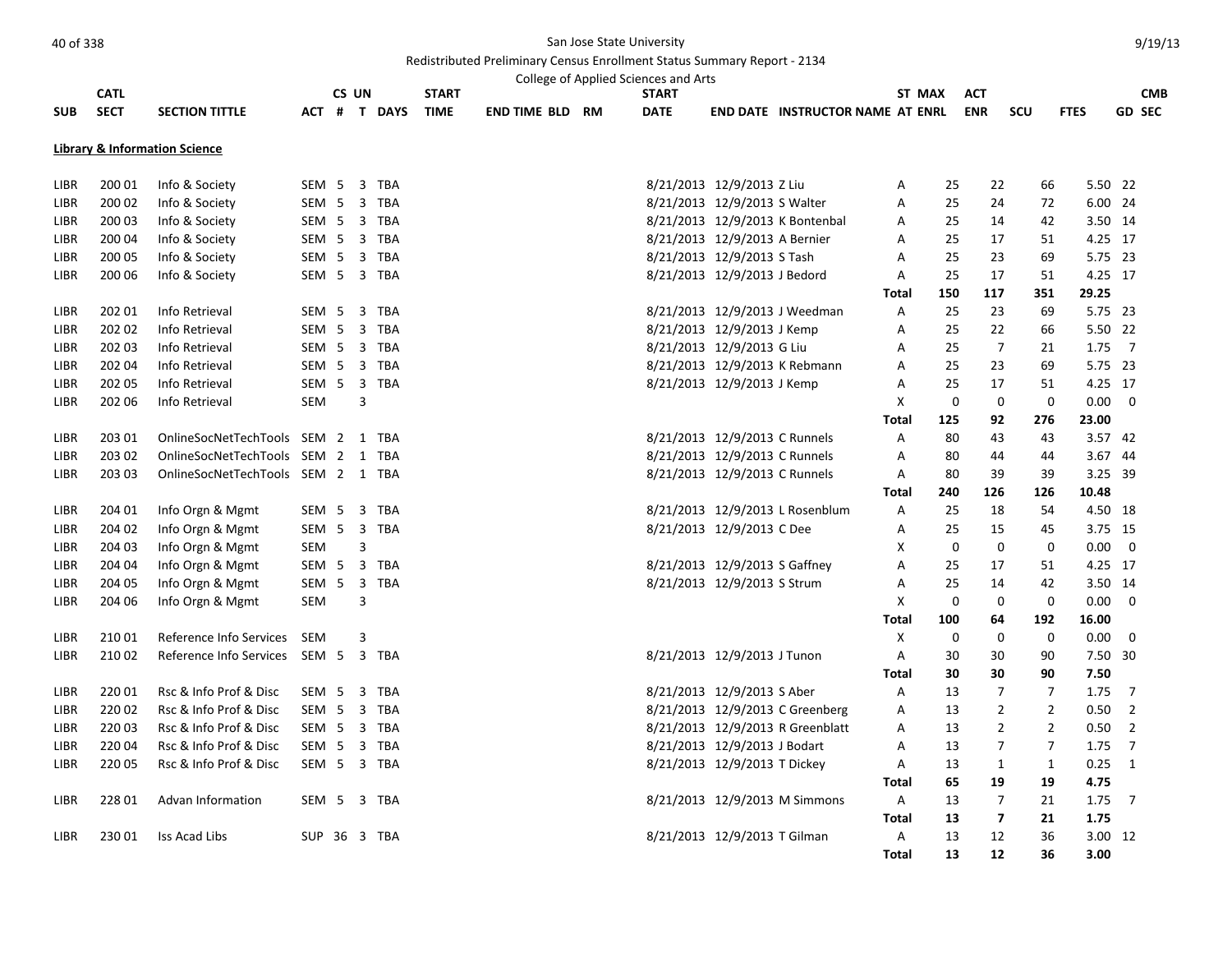## And the San Jose State University Canada San Jose State University

|            | <b>CATL</b> |                         |                  | CS UN |   |              | <b>START</b> |                        |  | College of Applied Sciences and Arts<br><b>START</b> |                             |                                         |              | ST MAX      | <b>ACT</b>     |                                |                        |                | <b>CMB</b>    |
|------------|-------------|-------------------------|------------------|-------|---|--------------|--------------|------------------------|--|------------------------------------------------------|-----------------------------|-----------------------------------------|--------------|-------------|----------------|--------------------------------|------------------------|----------------|---------------|
| <b>SUB</b> | <b>SECT</b> | <b>SECTION TITTLE</b>   |                  |       |   | ACT # T DAYS | <b>TIME</b>  | <b>END TIME BLD RM</b> |  | <b>DATE</b>                                          |                             | <b>END DATE INSTRUCTOR NAME AT ENRL</b> |              |             | <b>ENR</b>     | scu                            | <b>FTES</b>            |                | <b>GD SEC</b> |
| LIBR       | 23201       | Iss Publ Libs           | SUP 36 3 TBA     |       |   |              |              |                        |  | 8/21/2013 12/9/2013 A Friday                         |                             |                                         | A            | 30          | 10             | 30                             | 2.50 10                |                |               |
|            |             |                         |                  |       |   |              |              |                        |  |                                                      |                             |                                         | <b>Total</b> | 30          | 10             | 30                             | 2.50                   |                |               |
| LIBR       | 233 01      | School Media Cent       | SEM 5 3 TBA      |       |   |              |              |                        |  |                                                      |                             | 8/21/2013 12/9/2013 D Loertscher        | Α            | 13          | $\overline{7}$ | 21                             | 1.70                   | 6              |               |
|            |             |                         |                  |       |   |              |              |                        |  |                                                      |                             |                                         | Total        | 13          |                | $\overline{\phantom{a}}$<br>21 | 1.70                   |                |               |
| LIBR       | 234 01      | Int Freedom Sem         | SEM 5 3 TBA      |       |   |              |              |                        |  | 8/21/2013 12/9/2013 C Gardner                        |                             |                                         | $\mathsf{A}$ | 30          | 18             | 54                             | 4.50 18                |                |               |
|            |             |                         |                  |       |   |              |              |                        |  |                                                      |                             |                                         | Total        | 30          | 18             | 54                             | 4.50                   |                |               |
| LIBR       | 23701       | SchLibMedMtls           | <b>SEM</b>       |       | 3 |              |              |                        |  |                                                      |                             |                                         | X            | $\mathbf 0$ | $\mathbf 0$    |                                | 0.00<br>0              | 0              |               |
|            |             |                         |                  |       |   |              |              |                        |  |                                                      |                             |                                         | Total        | 0           |                | 0                              | 0.00<br>0              |                |               |
| LIBR       | 240 01      | Info Tech Tools & Aplc  | SEM <sub>5</sub> |       |   | 3 TBA        |              |                        |  | 8/21/2013 12/9/2013 S Wile                           |                             |                                         | Α            | 13          | 13             | 39                             | 3.25 13                |                |               |
| LIBR       | 240 02      | Info Tech Tools & Aplc  | SEM 5            |       |   | 3 TBA        |              |                        |  | 8/21/2013 12/9/2013 R Dean                           |                             |                                         | Α            | 30          | 28             | 84                             | 7.00 28                |                |               |
|            |             |                         |                  |       |   |              |              |                        |  |                                                      |                             |                                         | <b>Total</b> | 43          | 41             | 123                            | 10.25                  |                |               |
| LIBR       | 243 01      | <b>Systems Analysis</b> | SEM 5 3 TBA      |       |   |              |              |                        |  | 8/21/2013 12/9/2013 S Gaffney                        |                             |                                         | A            | 13          | 5              | 15                             | 1.25                   | 5              |               |
|            |             |                         |                  |       |   |              |              |                        |  |                                                      |                             |                                         | Total        | 13          |                | 5<br>15                        | 1.25                   |                |               |
| LIBR       | 244 01      | <b>Online Searching</b> | <b>SEM</b>       |       | 3 |              |              |                        |  |                                                      |                             |                                         | Χ            | 0           |                | 0<br>0                         | 0.00                   | 0              |               |
| LIBR       | 244 02      | <b>Online Searching</b> | SEM 5            |       |   | 3 TBA        |              |                        |  | 8/21/2013 12/9/2013 V Tucker                         |                             |                                         | A            | 13          |                | 9<br>27                        | 2.25                   | 9              |               |
|            |             |                         |                  |       |   |              |              |                        |  |                                                      |                             |                                         | Total        | 13          |                | 9<br>27                        | 2.25                   |                |               |
| LIBR       | 246 01      | Inf Tech Tools App Adv  | SEM 5            |       |   | 3 TBA        |              |                        |  | 8/21/2013 12/9/2013 E McAulay                        |                             |                                         | Α            | 13          |                | 9                              | 9<br>2.25              | 9              |               |
| LIBR       | 246 02      | Inf Tech Tools App Adv  | SEM 5 3 TBA      |       |   |              |              |                        |  |                                                      | 8/21/2013 12/9/2013 S Perry |                                         | Α            | 13          |                | 5                              | 1.25<br>5              | 5              |               |
| LIBR       | 246 03      | Inf Tech Tools App Adv  | SEM 5 3 TBA      |       |   |              |              |                        |  | 8/21/2013 12/9/2013 S Perry                          |                             |                                         | A            | 13          | 4              |                                | 1.00<br>4              | 4              |               |
| LIBR       | 246 04      | Inf Tech Tools App Adv  | SEM 5            |       |   | 3 TBA        |              |                        |  | 8/21/2013 12/9/2013 J Sanchez                        |                             |                                         | Α            | 13          |                | $\overline{2}$                 | $\overline{2}$<br>0.50 | $\overline{2}$ |               |
| LIBR       | 246 05      | Inf Tech Tools App Adv  | SEM 5 3 TBA      |       |   |              |              |                        |  |                                                      |                             | 8/21/2013 12/9/2013 D Christiansen      | A            | 13          |                | 9                              | 9<br>2.25              | 9              |               |
| LIBR       | 246 06      | Inf Tech Tools App Adv  | SEM 5 3 TBA      |       |   |              |              |                        |  | 8/21/2013 12/9/2013 G Liu                            |                             |                                         | Α            | 13          | $\mathbf{1}$   |                                | $\mathbf{1}$<br>0.25   | $\mathbf{1}$   |               |
| LIBR       | 246 07      | Inf Tech Tools App Adv  | SEM 5 3 TBA      |       |   |              |              |                        |  | 8/21/2013 12/9/2013 H Chen                           |                             |                                         | A            | 13          | 3              |                                | 3<br>0.75              | 3              |               |
|            |             |                         |                  |       |   |              |              |                        |  |                                                      |                             |                                         | Total        | 91          | 33             | 33                             | 8.25                   |                |               |
| LIBR       | 24701       | Voc Design              | SEM 5 3 TBA      |       |   |              |              |                        |  | 8/21/2013 12/9/2013 A Shiri                          |                             |                                         | A            | 13          |                | 8<br>24                        | 2.00                   | 8              |               |
|            |             |                         |                  |       |   |              |              |                        |  |                                                      |                             |                                         | Total        | 13          | 8              | 24                             | 2.00                   |                |               |
| LIBR       | 248 01      | Beg Cat & Class         | SEM 5            |       |   | 3 TBA        |              |                        |  |                                                      |                             | 8/21/2013 12/9/2013 D Goetting          | A            | 30          | 29             | 87                             | 7.25 29                |                |               |
| LIBR       | 248 02      | Beg Cat & Class         | SEM 5 3 TBA      |       |   |              |              |                        |  |                                                      |                             | 8/21/2013 12/9/2013 D Goetting          | Α            | 30          | 12             | 36                             | 3.00 12                |                |               |
|            |             |                         |                  |       |   |              |              |                        |  |                                                      |                             |                                         | Total        | 60          | 41             | 123                            | 10.25                  |                |               |
| LIBR       | 249 01      | Adv Cat & Class         | SEM 5 3 TBA      |       |   |              |              |                        |  | 8/21/2013 12/9/2013   Calimano                       |                             |                                         | A            | 13          | 9              | 27                             | 2.25                   | 9              |               |
|            |             |                         |                  |       |   |              |              |                        |  |                                                      |                             |                                         | Total        | 13          |                | 9<br>27                        | 2.25                   |                |               |
| LIBR       | 250 01      | Instr Dsgn Info Prof    | SEM 5 3 TBA      |       |   |              |              |                        |  |                                                      |                             | 8/21/2013 12/9/2013 D Loertscher        | Α            | 13          |                | $\overline{2}$<br>6            | 0.50                   | $\overline{2}$ |               |
| LIBR       | 250 02      | Instr Dsgn Info Prof    | SEM 5 3 TBA      |       |   |              |              |                        |  | 8/21/2013 12/9/2013 D Kovacs                         |                             |                                         | Α            | 13          | 12             | 36                             | 3.00 12                |                |               |
| LIBR       | 25003       | Instr Dsgn Info Prof    | SEM 5 3 TBA      |       |   |              |              |                        |  | 8/21/2013 12/9/2013 M Harlan                         |                             |                                         | Α            | 13          | $\overline{7}$ | 21                             | 1.70                   | 6              |               |
|            |             |                         |                  |       |   |              |              |                        |  |                                                      |                             |                                         | Total        | 39          | 21             | 63                             | 5.20                   |                |               |
| LIBR       | 25101       | Web Usability           | SEM 5 3 TBA      |       |   |              |              |                        |  | 8/21/2013 12/9/2013 J Kemp                           |                             |                                         | A            | 13          | 8              | 24                             | 2.00                   | 8              |               |
|            |             |                         |                  |       |   |              |              |                        |  |                                                      |                             |                                         | Total        | 13          | 8              | 24                             | 2.00                   |                |               |
| LIBR       | 256 01      | Archy & Mnscpt          | SEM 5 3 TBA      |       |   |              |              |                        |  |                                                      |                             | 8/21/2013 12/9/2013 D DeLorenzo         | A            | 30          | 24             | 72                             | 6.00 24                |                |               |
|            |             |                         |                  |       |   |              |              |                        |  |                                                      |                             |                                         | <b>Total</b> | 30          | 24             | 72                             | 6.00                   |                |               |
| LIBR       | 25701       | <b>Recrd Mgmt</b>       | SEM 5 3 TBA      |       |   |              |              |                        |  |                                                      |                             | 8/21/2013 12/9/2013 D DeLorenzo         | Α            | 30          | 14             | 42                             | 3.50 14                |                |               |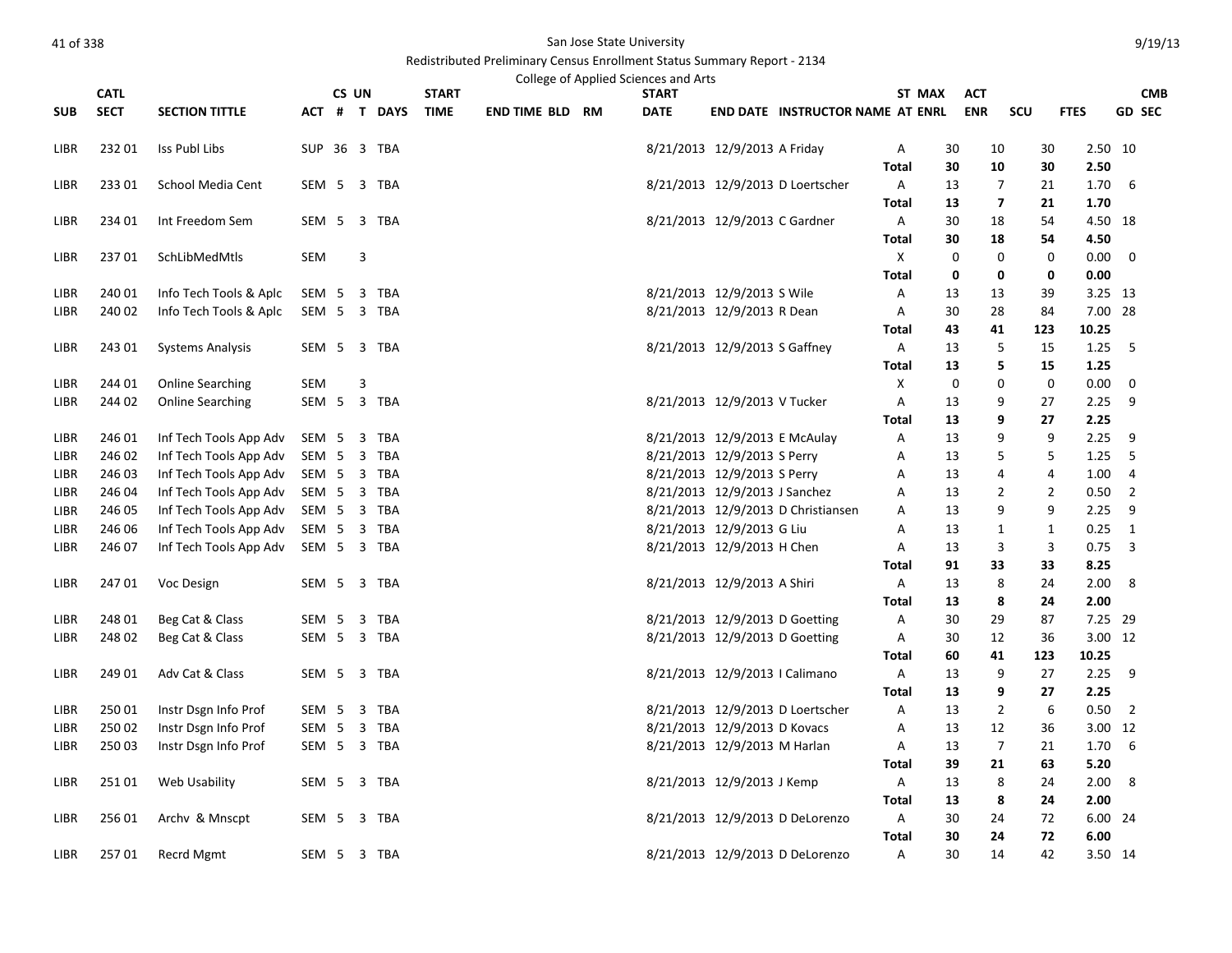Redistributed Preliminary Census Enrollment Status Summary Report - 2134

|             |             |                                              |                  |       |             |              |                             |                        |  | College of Applied Sciences and Arts |                               |                                         |                           |                |                          |                |                     |                |                             |
|-------------|-------------|----------------------------------------------|------------------|-------|-------------|--------------|-----------------------------|------------------------|--|--------------------------------------|-------------------------------|-----------------------------------------|---------------------------|----------------|--------------------------|----------------|---------------------|----------------|-----------------------------|
|             | <b>CATL</b> |                                              |                  | CS UN |             |              | <b>START</b><br><b>TIME</b> |                        |  | <b>START</b>                         |                               |                                         | ST MAX                    |                | <b>ACT</b><br><b>ENR</b> |                | <b>FTES</b>         |                | <b>CMB</b><br><b>GD SEC</b> |
| <b>SUB</b>  | <b>SECT</b> | <b>SECTION TITTLE</b>                        |                  |       |             | ACT # T DAYS |                             | <b>END TIME BLD RM</b> |  | <b>DATE</b>                          |                               | <b>END DATE INSTRUCTOR NAME AT ENRL</b> |                           |                |                          | scu            |                     |                |                             |
|             |             |                                              |                  |       |             |              |                             |                        |  |                                      |                               |                                         | Total                     | 30             | 14                       | 42             | 3.50                |                |                             |
| LIBR        | 259 01      | Presrv Mgmt                                  | SEM <sub>5</sub> |       |             | 3 TBA        |                             |                        |  |                                      |                               | 8/21/2013 12/9/2013 M Ghaznavi          | A                         | 30             | 19                       | 57             | 4.75 19             |                |                             |
|             |             |                                              |                  |       |             |              |                             |                        |  |                                      |                               |                                         | Total                     | 30             | 19                       | 57             | 4.75                |                |                             |
| <b>LIBR</b> |             | 260A 01 Prgrm and Srvcs for Chld LEC 2 3 TBA |                  |       |             |              |                             |                        |  |                                      |                               | 8/21/2013 12/9/2013 E Wrenn-Estes       | Α                         | 30             |                          | 8<br>24        | 2.00                | 8              |                             |
|             |             |                                              |                  |       |             |              |                             |                        |  |                                      |                               |                                         | <b>Total</b>              | 30             |                          | 8<br>24        | 2.00                |                |                             |
| LIBR        |             | 261A 01 Prgrm and Srvcs for Yas LEC          |                  |       | 3           |              |                             |                        |  |                                      |                               |                                         | $\boldsymbol{\mathsf{X}}$ | 0              |                          | 0              | $\mathbf 0$<br>0.00 | $\mathbf 0$    |                             |
|             |             |                                              |                  |       |             |              |                             |                        |  |                                      |                               |                                         | <b>Total</b>              | 0              |                          | 0              | 0<br>0.00           |                |                             |
| LIBR        |             | 262A 01 Matrls For Chidrn 0-4                | <b>LEC</b>       |       | 3           |              |                             |                        |  |                                      |                               |                                         | X                         | 0              |                          | 0              | $\mathbf 0$<br>0.00 | 0              |                             |
|             |             |                                              |                  |       |             |              |                             |                        |  |                                      |                               |                                         | Total                     | 0              |                          | $\mathbf 0$    | 0<br>0.00           |                |                             |
| LIBR        | 264 01      | Matrls for Tweens 9-14                       | LEC              |       |             | 2 3 TBA      |                             |                        |  |                                      | 8/21/2013 12/9/2013 P Peck    |                                         | A                         | 30             | 21                       | 63             | 5.25 21             |                |                             |
|             |             |                                              |                  |       |             |              |                             |                        |  |                                      |                               |                                         | Total                     | 30             | 21                       | 63             | 5.25                |                |                             |
| LIBR        | 265 01      | Matrls for YAS 15-18                         | LEC 2 3 TBA      |       |             |              |                             |                        |  |                                      | 8/21/2013 12/9/2013 J Hunt    |                                         | A                         | 30             | 15                       | 45             | 3.75 15             |                |                             |
|             |             |                                              |                  |       |             |              |                             |                        |  |                                      |                               |                                         | Total                     | 30             | 15                       | 45             | 3.75                |                |                             |
| LIBR        | 266 01      | <b>Collection Mgmt</b>                       | SEM 5 3 TBA      |       |             |              |                             |                        |  |                                      | 8/21/2013 12/9/2013 J Bodart  |                                         | Α                         | 30             | 18                       | 54             | 4.50 18             |                |                             |
| <b>LIBR</b> | 266 02      | <b>Collection Mgmt</b>                       | SEM 5 3 TBA      |       |             |              |                             |                        |  |                                      | 8/21/2013 12/9/2013 A Friday  |                                         | Α                         | 30             |                          | 9<br>27        | 2.25                | 9              |                             |
|             |             |                                              |                  |       |             |              |                             |                        |  |                                      |                               |                                         | <b>Total</b>              | 60             | 27                       | 81             | 6.75                |                |                             |
| LIBR        | 26701       | Ser to Youth                                 | SEM 5            |       |             | 3 TBA        |                             |                        |  |                                      |                               | 8/21/2013 12/9/2013 E Wrenn-Estes       | A                         | 13             |                          | 4<br>12        | 1.00                | 4              |                             |
| LIBR        | 26702       | Ser to Youth                                 | SEM 5 3 TBA      |       |             |              |                             |                        |  |                                      |                               | 8/21/2013 12/9/2013 D Weissmann         | Α                         | 13             |                          | $\overline{2}$ | 6<br>0.50           | $\overline{2}$ |                             |
|             |             |                                              |                  |       |             |              |                             |                        |  |                                      |                               |                                         | Total                     | 26             |                          | 6<br>18        | 1.50                |                |                             |
| <b>LIBR</b> | 268 01      | History of Youth Lit                         | <b>LEC</b>       |       |             | 2 3 TBA      |                             |                        |  |                                      | 8/21/2013 12/9/2013 M Tomeo   |                                         | Α                         | 13             | 10                       | 30             | 2.50 10             |                |                             |
|             |             |                                              |                  |       |             |              |                             |                        |  |                                      |                               |                                         | Total                     | 13             | 10                       | 30             | 2.50                |                |                             |
| <b>LIBR</b> |             | 271A 01 Gnres & Tpcs in Yuth Lit LEC 2 3 TBA |                  |       |             |              |                             |                        |  |                                      | 8/21/2013 12/9/2013 S Higgins |                                         | A                         | 13             |                          | 9<br>27        | 2.25                | 9              |                             |
|             |             |                                              |                  |       |             |              |                             |                        |  |                                      |                               |                                         | <b>Total</b>              | 13             |                          | 27<br>9        | 2.25                |                |                             |
| LIBR        | 28101       | <b>Collog Contemp Iss</b>                    | SEM 5            |       |             | 3 TBA        |                             |                        |  |                                      | 8/21/2013 12/9/2013 M Bolin   |                                         | Α                         | 13             | 15                       | 45             | 3.75 15             |                |                             |
| LIBR        | 28102       | <b>Collog Contemp Iss</b>                    | SEM 5 3 TBA      |       |             |              |                             |                        |  |                                      | 8/21/2013 12/9/2013 J Bodart  |                                         | Α                         | 13             |                          | 4<br>12        | 1.00                | 4              |                             |
| LIBR        | 28103       | Colloq Contemp Iss                           | SEM 5 3 TBA      |       |             |              |                             |                        |  |                                      | 8/21/2013 12/9/2013 J Bedord  |                                         | Α                         | 13             |                          | 3              | 9<br>0.75           | 3              |                             |
| <b>LIBR</b> | 28104       | <b>Collog Contemp Iss</b>                    | SEM 5 3 TBA      |       |             |              |                             |                        |  |                                      |                               | 8/21/2013 12/9/2013 D Buenting          | Α                         | 13             |                          | $\overline{2}$ | 6<br>0.50           | $\overline{2}$ |                             |
|             |             |                                              |                  |       |             |              |                             |                        |  |                                      |                               |                                         | Total                     | 52             | 24                       | 72             | 6.00                |                |                             |
| <b>LIBR</b> | 282 01      | Sem in Libr Mgmt                             | SEM 5 3 TBA      |       |             |              |                             |                        |  |                                      | 8/21/2013 12/9/2013 P Wong    |                                         | Α                         | 13             |                          | 3              | 3<br>0.75           | 3              |                             |
| LIBR        | 282 02      | Sem in Libr Mgmt                             | <b>SEM</b>       |       | $\mathbf 1$ |              |                             |                        |  |                                      |                               |                                         | х                         | 0              |                          | 0              | 0<br>0.00           | 0              |                             |
| LIBR        | 282 03      | Sem in Libr Mgmt                             | SEM 5            |       |             | 3 TBA        |                             |                        |  |                                      | 8/21/2013 12/9/2013 C Sawyer  |                                         | А                         | 13             |                          | 5              | 5<br>1.25           | 5              |                             |
| LIBR        | 282 04      | Sem in Libr Mgmt                             | SEM 5 3 TBA      |       |             |              |                             |                        |  |                                      | 8/21/2013 12/9/2013 S Gaffney |                                         | Α                         | 13             |                          | 3              | 3<br>0.75           | 3              |                             |
| LIBR        | 282 05      | Sem in Libr Mgmt                             | SEM              |       | 3           |              |                             |                        |  |                                      |                               |                                         | Х                         | 0              |                          | 0              | 0.00<br>0           | $\mathbf 0$    |                             |
| LIBR        | 282 06      | Sem in Libr Mgmt                             | <b>SEM</b>       |       | 3           |              |                             |                        |  |                                      |                               |                                         | X                         | 0              |                          | 0              | 0<br>0.00           | 0              |                             |
| <b>LIBR</b> | 282 07      | Sem in Libr Mgmt                             | SEM 5            |       |             | 3 TBA        |                             |                        |  |                                      |                               | 8/21/2013 12/9/2013 J Horodyski         | A                         | 13             |                          | 3              | 0.75<br>3           | 3              |                             |
| LIBR        | 282 08      | Sem in Libr Mgmt                             | <b>SEM</b>       |       | 3           |              |                             |                        |  |                                      |                               |                                         | Х                         | 0              |                          | 0              | 0<br>0.00           | 0              |                             |
|             |             |                                              |                  |       |             |              |                             |                        |  |                                      |                               |                                         | <b>Total</b>              | 52             | 14                       | 14             | 3.50                |                |                             |
| LIBR        | 283 01      | Library Market                               | SEM 5            |       |             | 3 TBA        |                             |                        |  |                                      | 8/21/2013 12/9/2013 C Koontz  |                                         | Α                         | 13             |                          | 5<br>15<br>5   | 1.25                | 5              |                             |
|             |             |                                              |                  |       |             |              |                             |                        |  |                                      |                               |                                         | Total                     | 13<br>$\Omega$ |                          | 15<br>0        | 1.25<br>$\Omega$    |                |                             |
| LIBR        | 284 01      | Sem Archiv Rec Mgmt                          | <b>SEM</b>       |       | 3           |              |                             |                        |  |                                      |                               |                                         | X                         |                |                          |                | 0.00                | $\mathbf 0$    |                             |

9/19/13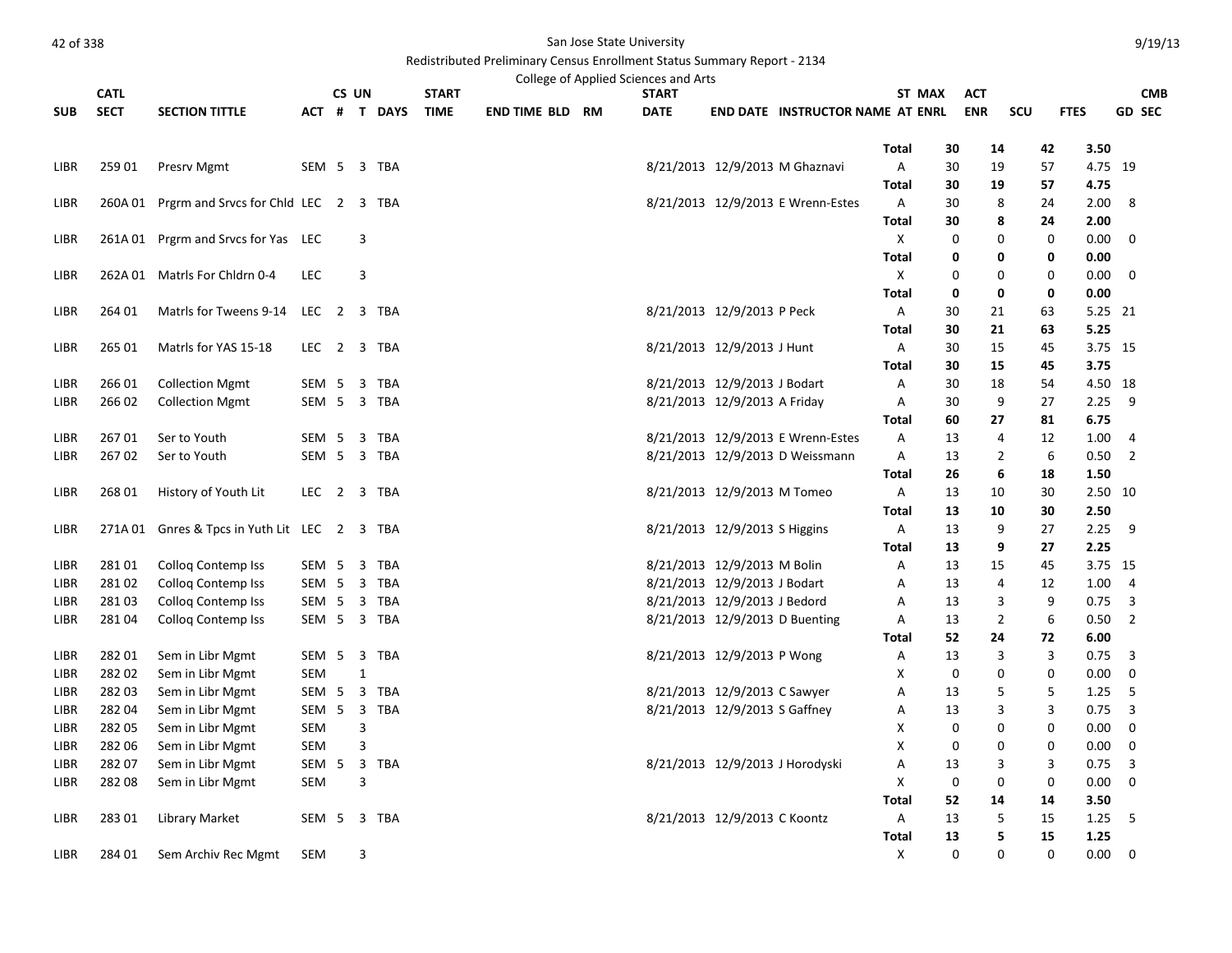## And the State University of 338

|            | <b>CATL</b> |                                         |              | CS UN |   |              | <b>START</b> |                        | College of Applied Sciences and Arts<br><b>START</b> |                                |                                           | ST MAX       |          | <b>ACT</b>     |                |                            |                          | <b>CMB</b>    |
|------------|-------------|-----------------------------------------|--------------|-------|---|--------------|--------------|------------------------|------------------------------------------------------|--------------------------------|-------------------------------------------|--------------|----------|----------------|----------------|----------------------------|--------------------------|---------------|
| <b>SUB</b> | <b>SECT</b> | <b>SECTION TITTLE</b>                   |              |       |   | ACT # T DAYS | <b>TIME</b>  | <b>END TIME BLD RM</b> | <b>DATE</b>                                          |                                | END DATE INSTRUCTOR NAME AT ENRL          |              |          | <b>ENR</b>     | scu            | <b>FTES</b>                |                          | <b>GD SEC</b> |
| LIBR       | 284 02      | Sem Archiv Rec Mgmt                     | SEM 5        |       |   | 3 TBA        |              |                        |                                                      | 8/21/2013 12/9/2013 N MacKay   |                                           | Α            | 13       |                | 3              | 0.75<br>3                  | $\overline{\mathbf{3}}$  |               |
| LIBR       | 284 03      | Sem Archiv Rec Mgmt                     | SEM 5        |       |   | 3 TBA        |              |                        |                                                      | 8/21/2013 12/9/2013 H Lowood   |                                           | Α            | 13       |                | 7              | $\overline{7}$<br>1.75     | $\overline{7}$           |               |
| LIBR       | 284 04      | Sem Archiv Rec Mgmt                     |              |       |   | SEM 5 3 TBA  |              |                        |                                                      | 8/21/2013 12/9/2013 C Ewing    |                                           | Α            | 13       |                | 5              | 5<br>1.25                  | 5                        |               |
| LIBR       | 284 05      | Sem Archiv Rec Mgmt                     |              |       |   | SEM 5 3 TBA  |              |                        |                                                      | 8/21/2013 12/9/2013 A Scott    |                                           | Α            | 13       | 11             | 11             | 2.75 11                    |                          |               |
| LIBR       | 284 06      | Sem Archiv Rec Mgmt                     |              |       |   | SEM 5 3 TBA  |              |                        |                                                      | 8/21/2013 12/9/2013 L Lindberg |                                           | Α            | 13       |                | 4              | 4<br>1.00                  | $\overline{4}$           |               |
|            |             |                                         |              |       |   |              |              |                        |                                                      |                                |                                           | Total        | 65       | 30             | 30             | 7.50                       |                          |               |
| LIBR       | 285 01      | Res Meth in Libr                        |              |       |   | SEM 5 3 TBA  |              |                        |                                                      | 8/21/2013 12/9/2013 L Luo      |                                           | Α            | 30       | 9              |                | 2.25<br>9                  | - 9                      |               |
| LIBR       | 285 02      | Res Meth in Libr                        |              |       |   | SEM 5 3 TBA  |              |                        |                                                      | 8/21/2013 12/9/2013 C Hagar    |                                           | Α            | 30       | 10             | 10             | 2.50 10                    |                          |               |
| LIBR       | 285 03      | Res Meth in Libr                        |              |       |   | SEM 5 3 TBA  |              |                        |                                                      | 8/21/2013 12/9/2013 D Hansen   |                                           | Α            | 30       | 15             | 15             | 3.75 15                    |                          |               |
| LIBR       | 285 04      |                                         | <b>SEM</b>   |       | 3 |              |              |                        |                                                      |                                |                                           | X            | 0        |                | 0              | 0<br>0.00                  | $\mathbf 0$              |               |
|            | 285 05      | Res Meth in Libr<br>Res Meth in Libr    |              |       |   |              |              |                        |                                                      | 8/21/2013 12/9/2013 J de Groot |                                           | Α            | 13       |                | 8              | 8<br>2.00                  | 8                        |               |
| LIBR       |             |                                         | SEM 5 3 TBA  |       |   |              |              |                        |                                                      |                                |                                           |              |          |                |                |                            |                          |               |
| LIBR       | 285 06      | Res Meth in Libr                        |              |       |   | SEM 5 3 TBA  |              |                        |                                                      | 8/21/2013 12/9/2013 J Fountain |                                           | Α            | 13<br>13 |                | 7<br>5         | 1.75<br>7<br>5             | 7<br>5                   |               |
| LIBR       | 285 07      | Res Meth in Libr                        | SEM 5        |       |   | 3 TBA        |              |                        |                                                      | 8/21/2013 12/9/2013 J Tunon    |                                           | Α            |          |                |                | 1.25                       |                          |               |
| LIBR       | 285 08      | Res Meth in Libr                        |              |       |   | SEM 5 3 TBA  |              |                        |                                                      |                                | 8/21/2013 12/9/2013 J Kaltenbacher        | Α            | 13       |                | $\overline{2}$ | $\overline{2}$<br>0.50     | $\overline{2}$           |               |
|            |             |                                         |              |       |   |              |              |                        |                                                      |                                |                                           | <b>Total</b> | 142      | 56             | 56             | 14.00                      |                          |               |
| LIBR       | 286 01      | Interper Com Skill                      |              |       |   | SEM 5 3 TBA  |              |                        |                                                      | 8/21/2013 12/9/2013 B Roberts  |                                           | A            | 13       |                | 8<br>24        | 2.00                       | 8                        |               |
|            |             |                                         |              |       |   |              |              |                        |                                                      |                                |                                           | <b>Total</b> | 13       |                | 8<br>24        | 2.00                       |                          |               |
| LIBR       | 28701       | Sem Inf Sci                             | SEM 5        |       |   | 3 TBA        |              |                        |                                                      | 8/21/2013 12/9/2013 Z Liu      |                                           | А            | 13       |                | 4              | 1.00<br>4                  | $\overline{4}$           |               |
| LIBR       | 28702       | Sem Inf Sci                             | SEM 5 3 TBA  |       |   |              |              |                        |                                                      | 8/21/2013 12/9/2013 A Kassel   |                                           | A            | 13       |                | 4              | 1.00<br>4                  | $\overline{4}$           |               |
| LIBR       | 28703       | Sem Inf Sci                             | SEM 5        |       |   | 3 TBA        |              |                        |                                                      |                                | 8/21/2013 12/9/2013 M Stephens            | Α            | 30       | 14             | 14             | 3.50 14                    |                          |               |
| LIBR       | 28704       | Sem Inf Sci                             |              |       |   | SEM 5 3 TBA  |              |                        |                                                      | 8/21/2013 12/9/2013 A Collier  |                                           | Α            | 13       |                | 3              | 3<br>0.75                  | $\overline{\mathbf{3}}$  |               |
| LIBR       | 28705       | Sem Inf Sci                             |              |       |   | SEM 5 3 TBA  |              |                        |                                                      |                                | 8/21/2013 12/9/2013 D Tortorella          | Α            | 13       |                | $\overline{2}$ | $\overline{2}$<br>0.50     | $\overline{2}$           |               |
| LIBR       | 28706       | Sem Inf Sci                             |              |       |   | SEM 5 3 TBA  |              |                        |                                                      | 8/21/2013 12/9/2013 L Bell     |                                           | A            | 13       |                | 3              | $\mathsf 3$<br>0.75        | $\overline{3}$           |               |
| LIBR       | 28707       | Sem Inf Sci                             |              |       |   | SEM 5 3 TBA  |              |                        |                                                      |                                | 8/21/2013 12/9/2013 T San Nicolas-Rocca A |              | 13       |                | 3              | 3<br>0.75                  | 3                        |               |
|            |             |                                         |              |       |   |              |              |                        |                                                      |                                |                                           | Total        | 108      | 33             | 33             | 8.25                       |                          |               |
| LIBR       | 289 01      | Adv Topics Libr & Info Sci SUP 25 3 TBA |              |       |   |              |              |                        |                                                      | 8/21/2013 12/9/2013 L Main     |                                           | Α            | 400      | 57             | 171            | 14.25 57                   |                          |               |
|            |             |                                         |              |       |   |              |              |                        |                                                      |                                |                                           | <b>Total</b> | 400      | 57             | 171            | 14.25                      |                          |               |
| LIBR       | 294 02      | Prof Exp Intern                         |              |       |   | SUP 25 2 TBA |              |                        |                                                      | 8/21/2013 12/9/2013 W Fisher   |                                           | Α            | 40       | $\overline{2}$ |                | 4<br>0.33 2                |                          |               |
| LIBR       | 294 03      | Prof Exp Intern                         |              |       |   | SUP 25 3 TBA |              |                        |                                                      | 8/21/2013 12/9/2013 W Fisher   |                                           | Α            | 100      | 12             | 36             | 3.00 12                    |                          |               |
| LIBR       | 294 04      | Prof Exp Intern                         |              |       |   | SUP 25 4 TBA |              |                        |                                                      | 8/21/2013 12/9/2013 W Fisher   |                                           | Α            | 40       |                | $\overline{2}$ | 8<br>0.67                  | $\overline{\phantom{0}}$ |               |
| LIBR       | 294 05      | Prof Exp Intern                         |              |       |   | SUP 25 2 TBA |              |                        |                                                      | 8/21/2013 12/9/2013 L Lindberg |                                           | Α            | 30       |                | $\mathbf 0$    | 0<br>0.00                  | $\mathbf 0$              |               |
| LIBR       | 294 06      | Prof Exp Intern                         |              |       |   | SUP 25 3 TBA |              |                        |                                                      | 8/21/2013 12/9/2013 L Lindberg |                                           | Α            | 100      |                | 12<br>4        | 1.00                       | $\overline{4}$           |               |
| LIBR       | 294 07      | Prof Exp Intern                         |              |       |   | SUP 25 4 TBA |              |                        |                                                      | 8/21/2013 12/9/2013 L Lindberg |                                           | Α            | 30       |                | 0              | 0.00<br>$\mathbf 0$        | $\mathbf 0$              |               |
| LIBR       | 294 08      | Prof Exp Intern                         |              |       |   | SUP 25 2 TBA |              |                        |                                                      | 8/21/2013 12/9/2013 P Franks   |                                           | Α            | 40       |                | 0              | 0.00<br>0                  | 0                        |               |
| LIBR       | 294 09      | Prof Exp Intern                         | SUP 25 3 TBA |       |   |              |              |                        |                                                      | 8/21/2013 12/9/2013 P Franks   |                                           | A            | 40       |                | 3              | 9<br>0.75                  | 3                        |               |
| LIBR       | 294 20      | Prof Exp Intern                         |              |       |   | SUP 25 4 TBA |              |                        |                                                      | 8/21/2013 12/9/2013 P Franks   |                                           | Α            | 40       |                | 0              | 0<br>0.00                  | 0                        |               |
|            |             |                                         |              |       |   |              |              |                        |                                                      |                                |                                           | Total        | 460      | 23             | 69             | 5.75                       |                          |               |
| LIBR       | 295 01      | Sch Libr Fieldwork                      | SUP 25 3 TBA |       |   |              |              |                        |                                                      | 8/21/2013 12/9/2013 M Harlan   |                                           | A            | 50       |                | 3              | 9<br>0.70                  | $\overline{2}$           |               |
|            |             |                                         |              |       |   |              |              |                        |                                                      |                                |                                           | <b>Total</b> | 50       |                | 3              | 0.70<br>9                  |                          |               |
| LIBR       | 298 01      | Special Study                           | SUP 25 1 TBA |       |   |              |              |                        |                                                      | 8/21/2013 12/9/2013 L Main     |                                           | A            | 25       |                | $\overline{2}$ | $\overline{2}$<br>$0.17$ 2 |                          |               |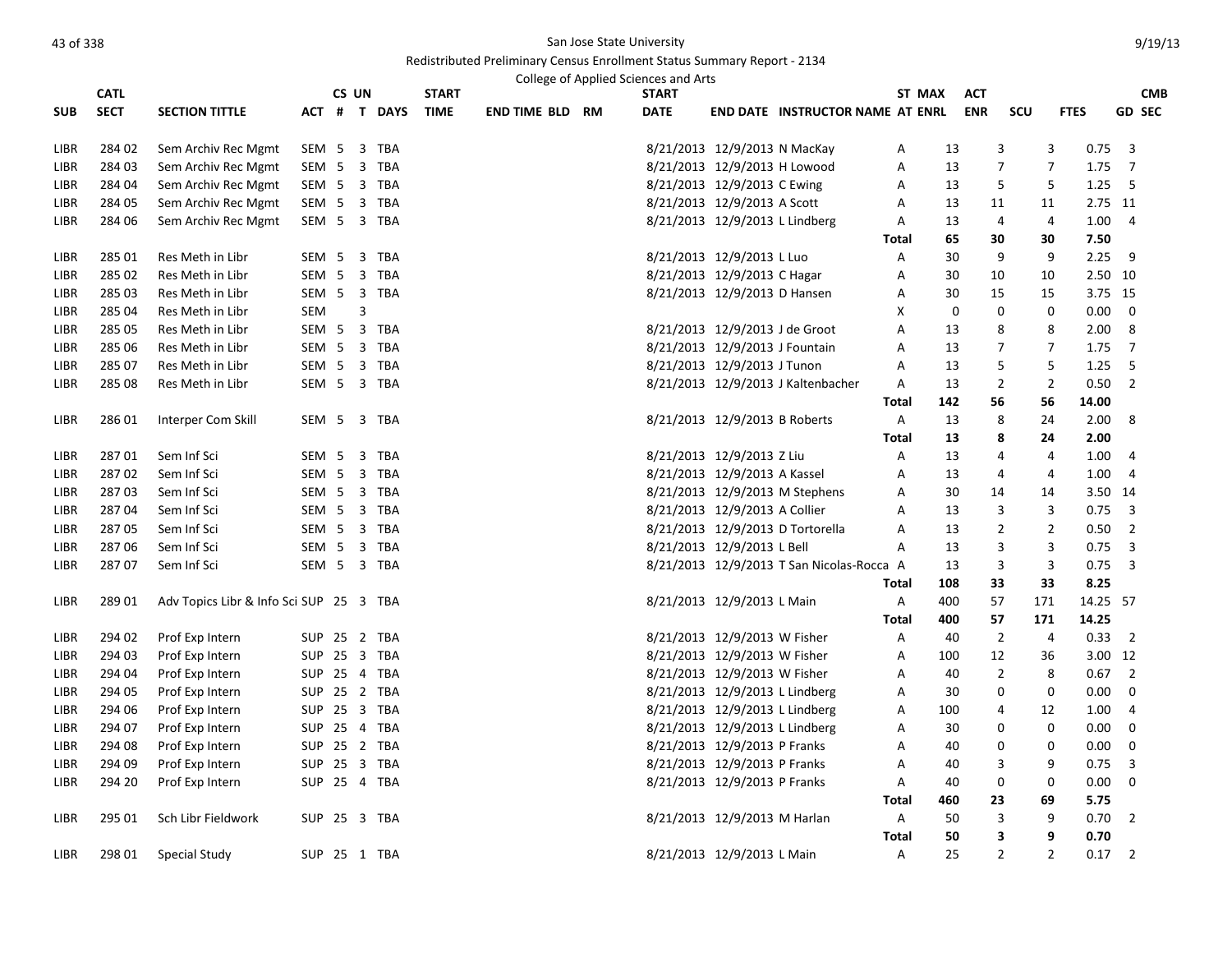|             | College of Applied Sciences and Arts |                       |              |       |          |                            |                     |           |              |                              |                                     |               |      |                |                |                |                         |               |
|-------------|--------------------------------------|-----------------------|--------------|-------|----------|----------------------------|---------------------|-----------|--------------|------------------------------|-------------------------------------|---------------|------|----------------|----------------|----------------|-------------------------|---------------|
|             | <b>CATL</b>                          |                       |              | CS UN |          | <b>START</b>               |                     |           | <b>START</b> |                              |                                     | <b>ST MAX</b> |      | <b>ACT</b>     |                |                |                         | <b>CMB</b>    |
| <b>SUB</b>  | <b>SECT</b>                          | <b>SECTION TITTLE</b> | ACT          | #     |          | <b>DAYS</b><br><b>TIME</b> | <b>END TIME BLD</b> | <b>RM</b> | <b>DATE</b>  | <b>END DATE</b>              | <b>INSTRUCTOR NAME AT ENRL</b>      |               |      | <b>ENR</b>     | <b>SCU</b>     | <b>FTES</b>    |                         | <b>GD SEC</b> |
| <b>LIBR</b> | 298 02                               | Special Study         | SUP          |       | 25 2 TBA |                            |                     |           |              | 8/21/2013 12/9/2013 L Main   |                                     | $\mathsf{A}$  | 60   |                | $\overline{2}$ | $0.17 \quad 1$ |                         |               |
| LIBR        | 298 03                               | Special Study         | SUP          |       | 25 3 TBA |                            |                     |           |              | 8/21/2013 12/9/2013 L Main   |                                     | A             | 60   | 3              | 9              | $0.75$ 3       |                         |               |
| LIBR        | 298 04                               | Special Study         | SUP          |       | 25 3 TBA |                            |                     |           |              |                              | 8/21/2013 12/9/2013 P Christensen   | A             | 13   |                | 3              | 0.25           | -1                      |               |
| <b>LIBR</b> | 298 05                               | Special Study         | SUP          |       | 25 3 TBA |                            |                     |           |              | 8/21/2013 12/9/2013 D Faires |                                     | A             | 35   | 0              | $\mathbf{0}$   | $0.00\,$       | $\overline{\mathbf{0}}$ |               |
| LIBR        | 298 06                               | Special Study         | SUP          |       | 25 3 TBA |                            |                     |           |              | 8/21/2013 12/9/2013 D Faires |                                     | A             | 35   | $\overline{2}$ | 6              | 0.50 2         |                         |               |
| LIBR        | 298 07                               | Special Study         | SUP          |       | 25 3 TBA |                            |                     |           |              | 8/21/2013 12/9/2013 D Faires |                                     | A             | 35   | 4              | 12             | 1.00           | -4                      |               |
| <b>LIBR</b> | 298 08                               | Special Study         | <b>SUP</b>   |       |          |                            |                     |           |              |                              |                                     | X             | 0    | 0              | $\mathbf{0}$   | $0.00\,$       | - 0                     |               |
| <b>LIBR</b> | 298 09                               | Special Study         | <b>SUP</b>   |       | 1        |                            |                     |           |              |                              |                                     | X             | 0    | 0              | $\mathbf{0}$   | $0.00\,$       | $\overline{0}$          |               |
|             |                                      |                       |              |       |          |                            |                     |           |              |                              |                                     | Total         | 263  | 13             | 34             | 2.83           |                         |               |
| <b>LIBR</b> | 299 01                               | MA Thesis/Project     | SEM 25 3 TBA |       |          |                            |                     |           |              | 8/21/2013 12/9/2013 L Main   |                                     | A             | 25   |                | 3              | 0.25           |                         |               |
|             |                                      |                       |              |       |          |                            |                     |           |              |                              |                                     | Total         | 25   |                | 3              | 0.25           |                         |               |
|             |                                      |                       |              |       |          |                            |                     |           |              |                              | Library & Information Science Total |               | 3042 | 1097           | 2664           | 252.67         |                         |               |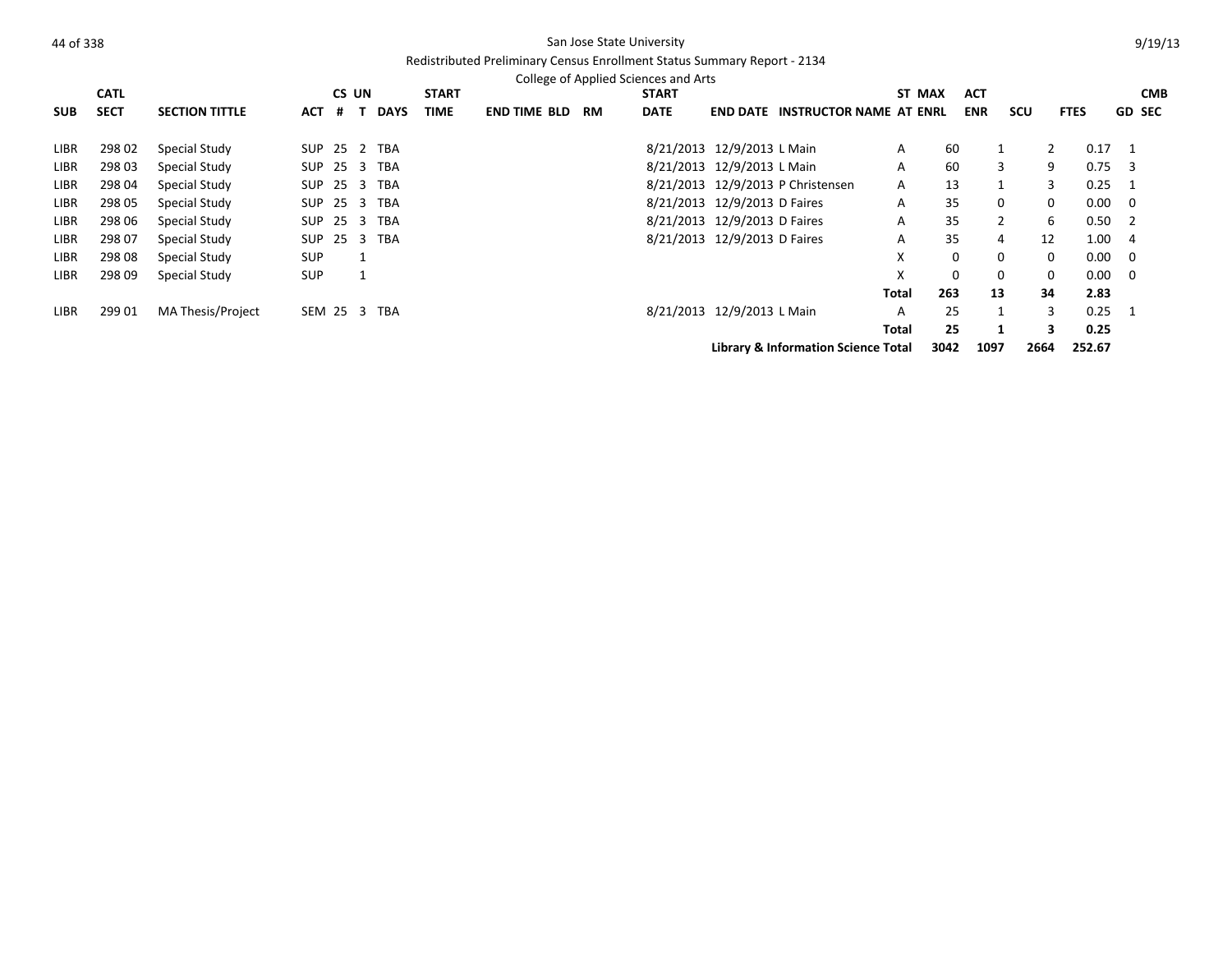|             |                         |                                    |              |        |                |        |              |                                                           |               | College of Applied Sciences and Arts |                               |                                         |               |            |               |        |              |              |               |
|-------------|-------------------------|------------------------------------|--------------|--------|----------------|--------|--------------|-----------------------------------------------------------|---------------|--------------------------------------|-------------------------------|-----------------------------------------|---------------|------------|---------------|--------|--------------|--------------|---------------|
|             | <b>CATL</b>             |                                    |              | CS UN  |                |        | <b>START</b> |                                                           |               | <b>START</b>                         |                               |                                         | <b>ST MAX</b> | <b>ACT</b> |               |        |              |              | <b>CMB</b>    |
| <b>SUB</b>  | <b>SECT</b>             | <b>SECTION TITTLE</b>              | АСТ          | #      |                | T DAYS | <b>TIME</b>  | <b>END TIME BLD</b>                                       | <b>RM</b>     | <b>DATE</b>                          |                               | <b>END DATE INSTRUCTOR NAME AT ENRL</b> |               |            | <b>ENR</b>    | SCU    | <b>FTES</b>  |              | <b>GD SEC</b> |
|             | <b>Military Science</b> |                                    |              |        |                |        |              |                                                           |               |                                      |                               |                                         |               |            |               |        |              |              |               |
| <b>MILS</b> | 1A 01                   | Ldrshp & Pers Dev                  | SUP 77 2 MW  |        |                |        | 8:00 AM      | 9:05 AM OFF CAMPUS                                        |               |                                      |                               | 8/21/2013 12/9/2013 M Michelson         | Α             | 30         | 15            | 30     | 2.00         | $\mathbf 0$  |               |
| <b>MILS</b> | 1A 02                   | Ldrshp & Pers Dev                  | LAB          |        | 78 0 W         |        | 2:15 PM      | 5:00 PM OFF CAMPUS 8/21/2013 12/9/2013 M Michelson        |               |                                      |                               |                                         | Α             | 30         | 15            | 15     | 0.00         | 0            |               |
|             |                         |                                    |              |        |                |        |              |                                                           |               |                                      |                               |                                         | Total         | 60         | 30            | 45     | 2.00         |              |               |
| <b>MILS</b> | 1D 01                   | Lead Commd Instruc                 | SUP          |        | $\overline{2}$ |        |              |                                                           |               |                                      |                               |                                         | Х             | 0          | 0             | 0      | 0.00         | 0            |               |
|             |                         |                                    |              |        |                |        |              |                                                           |               |                                      |                               |                                         | Total         | 0          | 0             | 0      | 0.00         |              |               |
| <b>MILS</b> | 2A 01                   | Inn Team Ldrshp                    | <b>SUP</b>   | 77     | 2 MW           |        | 8:00 AM      | 9:05 AM OFF                                               | <b>CAMPUS</b> |                                      | 8/21/2013 12/9/2013 D Whidden |                                         | Α             | 30         | 14            | 28     | 1.87         | 0            |               |
| <b>MILS</b> | 2A 02                   | Inn Team Ldrshp                    | LAB          | 78 0 W |                |        | 2:15 PM      | 5:00 PM                                                   |               |                                      | 8/21/2013 12/9/2013 D Whidden |                                         | Α             | 30         | 14            | 14     | 0.00         | $\Omega$     |               |
|             |                         |                                    |              |        |                |        |              |                                                           |               |                                      |                               |                                         | <b>Total</b>  | 60         | 28            | 42     | 1.87         |              |               |
| <b>MILS</b> | 2C 01                   | Leader's Training Course SUP       |              |        | 4              |        |              |                                                           |               |                                      |                               |                                         | X             | 0          | 0             | 0      | 0.00         | 0            |               |
|             |                         |                                    |              |        |                |        |              |                                                           |               |                                      |                               |                                         | Total         | 0          | 0             | 0      | 0.00         |              |               |
| <b>MILS</b> | 12D 01                  | <b>Applied Lead/Mgmt</b>           | SUP          |        | $\overline{2}$ |        |              |                                                           |               |                                      |                               |                                         | X             | 0          | 0             | 0      | 0.00         | $\mathbf 0$  |               |
|             |                         |                                    |              |        |                |        |              |                                                           |               |                                      |                               |                                         | Total         | 0          | 0             | 0      | 0.00         |              |               |
| <b>MILS</b> |                         | 103C 01 Adv Ldr & Mgmt III         | SUP          |        | 3              |        |              |                                                           |               |                                      |                               |                                         | X             | 0          | 0             | 0      | 0.00         | $\mathbf 0$  |               |
|             |                         |                                    |              |        |                |        |              |                                                           |               |                                      |                               |                                         | Total         | 0          | 0             | 0      | 0.00         |              |               |
| <b>MILS</b> |                         | 130A 01 Adap Tm Ldrshp             | SUP 77       |        | 4 TR           |        |              | 8:30 AM 10:10 AM OFF CAMPUS 8/21/2013 12/9/2013 D Whidden |               |                                      |                               |                                         | Α             | 30         | 1             | 4      | 0.27         | 0            |               |
| <b>MILS</b> |                         | 130A 02 Adap Tm Ldrshp             | LAB          |        | 78 0 W         |        | 2:15 PM      | 5:00 PM OFF CAMPUS 8/21/2013 12/9/2013 D Whidden          |               |                                      |                               |                                         | Α             | 30         | 1             | 1      | 0.00         | $\mathbf{0}$ |               |
|             |                         |                                    |              |        |                |        |              |                                                           |               |                                      |                               |                                         | <b>Total</b>  | 60         | 2             | 5      | 0.27         |              |               |
| <b>MILS</b> |                         | 130C 01 Leader Development CRS SUP |              |        | 4              |        |              |                                                           |               |                                      |                               |                                         | X             | 0          | $\Omega$      | 0      | 0.00         | $\mathbf 0$  |               |
|             |                         |                                    |              |        |                |        |              |                                                           |               |                                      |                               |                                         | <b>Total</b>  | 0          | 0             | 0      | 0.00         |              |               |
| <b>MILS</b> | 140A 04                 | Adap Ldrshp                        | LAB          | 78     | 0 W            |        | 2:15 PM      | 5:00 PM OFF CAMPUS                                        |               |                                      | 8/21/2013 12/9/2013           |                                         | Α             | 30         | 0             | 0      | 0.00         | 0            |               |
| <b>MILS</b> |                         | 140A 05 Adap Ldrshp                | SUP 77 4 TR  |        |                |        | 10:20 AM     | 1:00 PM OFF CAMPUS 8/21/2013 12/9/2013                    |               |                                      |                               |                                         | Α             | 30         | 0             | 0      | 0.00         | 0            |               |
|             |                         |                                    |              |        |                |        |              |                                                           |               |                                      |                               |                                         | Total         | 60         | 0             | 0      | 0.00         |              |               |
| <b>MILS</b> |                         | 154C 01 Thry & Dyn Milt Team       | <b>SUP</b>   |        | 3              |        |              |                                                           |               |                                      |                               |                                         | X             | 0          | 0             | 0      | 0.00         | $\mathbf 0$  |               |
|             |                         |                                    | SUP 77 4 TBA |        |                |        |              |                                                           |               |                                      |                               |                                         | Total         | 0          | 0             | 0      | 0.00         |              |               |
| <b>MILS</b> | 18001                   | <b>Individual Studies</b>          |              |        |                |        |              | OFF.                                                      | CAMPUS        |                                      | 8/21/2013 12/9/2013 J Tao     |                                         | A             | 0          | 2             | 0      | 0.27<br>0.27 | $\mathbf 0$  |               |
| <b>MILS</b> | 199 01                  | American Military Hist             | <b>LEC</b>   |        | 3              |        |              |                                                           |               |                                      |                               |                                         | Total<br>X    | 0<br>0     | 2<br>$\Omega$ | 0<br>0 | 0.00         | 0            |               |
|             |                         |                                    |              |        |                |        |              |                                                           |               |                                      |                               |                                         | Total         | 0          | 0             | 0      | 0.00         |              |               |
|             |                         |                                    |              |        |                |        |              |                                                           |               |                                      |                               | <b>Military Science Total</b>           |               | 240        | 62            | 92     | 4.40         |              |               |
|             |                         |                                    |              |        |                |        |              |                                                           |               |                                      |                               |                                         |               |            |               |        |              |              |               |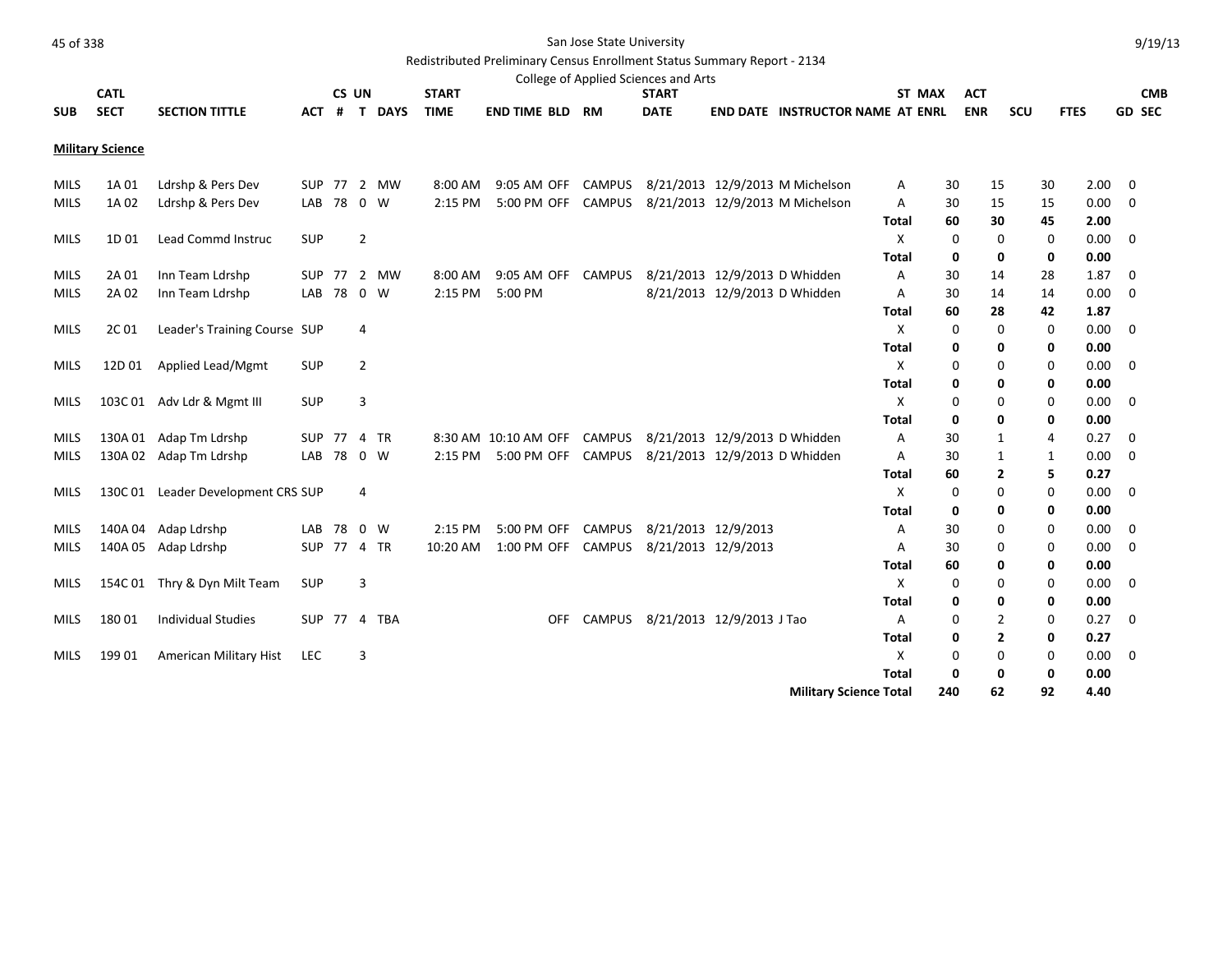## Redistributed Preliminary Census Enrollment Status Summary Report - 2134

|                | <b>CATL</b> |                                |                 | CS UN          |                |              | <b>START</b> |                             | College of Applied Sciences and Arts<br><b>START</b> |                              |                                          | ST MAX       |             | <b>ACT</b>  |             |               |             | <b>CMB</b>    |
|----------------|-------------|--------------------------------|-----------------|----------------|----------------|--------------|--------------|-----------------------------|------------------------------------------------------|------------------------------|------------------------------------------|--------------|-------------|-------------|-------------|---------------|-------------|---------------|
| <b>SUB</b>     | <b>SECT</b> | <b>SECTION TITTLE</b>          |                 |                |                | ACT # T DAYS | <b>TIME</b>  | <b>END TIME BLD RM</b>      | <b>DATE</b>                                          |                              | <b>END DATE INSTRUCTOR NAME AT ENRL</b>  |              |             | <b>ENR</b>  | SCU         | <b>FTES</b>   |             | <b>GD SEC</b> |
|                |             |                                |                 |                |                |              |              |                             |                                                      |                              |                                          |              |             |             |             |               |             |               |
| <b>Nursing</b> |             |                                |                 |                |                |              |              |                             |                                                      |                              |                                          |              |             |             |             |               |             |               |
| <b>NURS</b>    | 23 01       | Pathophysiology-I              | <b>LEC</b>      | $\overline{1}$ | 3 R            |              |              | 3:00 PM 5:50 PM CL          | 324 8/21/2013 12/9/2013 A Spilker                    |                              |                                          | A            | 60          | 60          | 180         | 12.00         | $\mathbf 0$ |               |
|                |             |                                |                 |                |                |              |              |                             |                                                      |                              |                                          | Total        | 60          | 60          | 180         | 12.00         |             |               |
| <b>NURS</b>    | 24 01       | Adult Care Mgmt I              | <b>LEC</b>      | 1              |                | 4 TF         |              | 10:30 AM 12:20 PM CL        |                                                      |                              | 222 8/21/2013 12/9/2013 K Bawel-Brinkley | Α            | 63          | 61          | 244         | 16.27         | $\mathbf 0$ |               |
|                |             |                                |                 |                |                |              |              |                             |                                                      |                              |                                          | Total        | 63          | 61          | 244         | 16.27         |             |               |
| <b>NURS</b>    | 33 01       | Prof Role Dev I                | <b>LEC</b>      | $\overline{2}$ |                | 2 W          | 2:00 PM      | 3:50 PM HB                  | 408 8/21/2013 12/9/2013 D Gaylle                     |                              |                                          | Α            | 30          | 30          | 60          | 4.00          | 0           |               |
| <b>NURS</b>    | 33 02       | Prof Role Dev I                | <b>LEC</b>      | 2 2 W          |                |              | 5:00 PM      | 6:50 PM HB                  | 408 8/21/2013 12/9/2013 D Gaylle                     |                              |                                          | Α            | 30          | 30          | 60          | 4.00          | 0           |               |
|                |             |                                |                 |                |                |              |              |                             |                                                      |                              |                                          | Total        | 60          | 60          | 120         | 8.00          |             |               |
| <b>NURS</b>    | 34A 03      | Prof Role Dev II               | <b>LEC</b>      | $\overline{2}$ | 1 F            |              |              | 8:00 AM 10:15 AM HB         | 408 8/21/2013 9/27/2013 A Spilker                    |                              |                                          | A            | 30          | 31          | 31          | 2.07          | $\mathbf 0$ |               |
| <b>NURS</b>    | 34A 04      | Prof Role Dev II               | LEC 2 1 F       |                |                |              | 1:15 PM      | 3:30 PM HB                  | 408 8/21/2013 9/27/2013 L Rauch                      |                              |                                          | Α            | 30          | 30          | 30          | 2.00          | $\mathbf 0$ |               |
|                |             |                                |                 |                |                |              |              |                             |                                                      |                              |                                          | Total        | 60          | 61          | 61          | 4.07          |             |               |
| <b>NURS</b>    | 43 01       | Pharmacology                   | <b>LEC</b>      | 1              | 3 <sub>T</sub> |              | 1:30 PM      | 4:20 PM CL                  | 222 8/21/2013 12/9/2013 S Malloy                     |                              |                                          | Α            | 60          | 60          | 180         | 12.00         | $\mathbf 0$ |               |
|                |             |                                |                 |                |                |              |              |                             |                                                      |                              |                                          | Total        | 60          | 60          | 180         | 12.00         |             |               |
| <b>NURS</b>    | 44 01       | <b>Adult Care Clin Pract I</b> | LAB 17 3 S      |                |                |              | 7:00 AM      | 3:00 PM OFF CAMPUS          | 8/21/2013 12/9/2013 M Mistal                         |                              |                                          | Α            | 9           | 9           | 27          | 1.80          | 0           |               |
| <b>NURS</b>    | 44 02       | Adult Care Clin Pract I        | LAB 17 3 M      |                |                |              |              | 2:00 PM 10:30 PM OFF CAMPUS |                                                      | 8/21/2013 12/9/2013 D Law    |                                          | Α            | 9           | 9           | 27          | 1.80          | 0           |               |
| <b>NURS</b>    | 44 03       | Adult Care Clin Pract I        | LAB 17 3 W      |                |                |              |              | 2:00 PM 10:30 PM OFF CAMPUS |                                                      | 8/21/2013 12/9/2013 K Kinner |                                          | Α            | 9           | 9           | 27          | 1.80          | 0           |               |
| <b>NURS</b>    | 44 04       | Adult Care Clin Pract I        | LAB 17 3 M      |                |                |              |              | 2:00 PM 10:00 PM OFF CAMPUS | 8/21/2013 12/9/2013 J Romero                         |                              |                                          | A            | 9           | 9           | 27          | 1.80          | 0           |               |
| <b>NURS</b>    | 44 05       | <b>Adult Care Clin Pract I</b> | LAB 17 3 T      |                |                |              |              | 2:00 PM 10:30 PM OFF CAMPUS | 8/21/2013 12/9/2013 C Keane                          |                              |                                          | Α            | 9           | 9           | 27          | 1.80          | 0           |               |
| <b>NURS</b>    | 44 06       | <b>Adult Care Clin Pract I</b> | LAB             |                | 3              |              |              |                             |                                                      |                              |                                          | x            | 0           | $\Omega$    | $\mathbf 0$ | 0.00          | $\mathbf 0$ |               |
| <b>NURS</b>    | 44 07       | <b>Adult Care Clin Pract I</b> | LAB 17 3 T      |                |                |              |              | 2:00 PM 10:30 PM OFF CAMPUS |                                                      | 8/21/2013 12/9/2013 P Mayer  |                                          | A            | 10          | 9           | 27          | 1.80          | $\mathbf 0$ |               |
| <b>NURS</b>    | 44 08       | Adult Care Clin Pract I        | LAB 17 3 W      |                |                |              | 7:00 AM      | 3:00 PM OFF CAMPUS          | 8/21/2013 12/9/2013 D Law                            |                              |                                          | A            | 9           | 8           | 24          | 1.60          | $\Omega$    |               |
|                |             |                                |                 |                |                |              |              |                             |                                                      |                              |                                          | Total        | 64          | 62          | 186         | 12.40         |             |               |
| <b>NURS</b>    | 53 01       | Skills in Nursing I            | LEC.            | $\overline{2}$ |                | 0 TBA        |              |                             |                                                      |                              | 8/21/2013 12/9/2013 K Bawel-Brinkley     | Α            | 60          | 60          | 60          | 0.00          | 0           |               |
| <b>NURS</b>    | 53 02       | Skills in Nursing I            | LAB 16 3 WF     |                |                |              |              | 8:00 AM 10:50 AM HB         |                                                      |                              | 311 8/21/2013 12/9/2013 K Bawel-Brinkley | Α            | 20          | 20          | 40          | 4.00          | 0           |               |
| <b>NURS</b>    | 53 03       | Skills in Nursing I            | LAB<br>$LAB$ 16 | 16             |                | 3 WF<br>3 WF | 11:00 AM     | 1:50 PM HB                  | 311 8/21/2013 12/9/2013 D Nelson                     |                              |                                          | Α            | 20          | 20<br>20    | 40<br>40    | 4.00          | 0<br>0      |               |
| <b>NURS</b>    | 53 04       | Skills in Nursing I            |                 |                |                |              | 2:00 PM      | 4:50 PM HB                  |                                                      |                              | 311 8/21/2013 12/9/2013 C O'Leary-Kelley | Α<br>Total   | 20<br>120   | 120         | 180         | 4.00<br>12.00 |             |               |
| <b>NURS</b>    | 54 01       | <b>Nursing Skills II</b>       | <b>LEC</b>      | $\overline{2}$ |                | 0 TBA        |              |                             |                                                      |                              | 8/21/2013 12/9/2013 K Bawel-Brinkley     | Α            | 63          | 61          | 61          | 0.00          | $\mathbf 0$ |               |
| <b>NURS</b>    | 54 02       | <b>Nursing Skills II</b>       | LAB             |                | $\overline{2}$ |              |              |                             |                                                      |                              |                                          | X            | $\mathbf 0$ | $\mathbf 0$ | $\mathbf 0$ | 0.00          | 0           |               |
| <b>NURS</b>    | 54 03       | <b>Nursing Skills II</b>       | LAB             |                | $\overline{2}$ |              |              |                             |                                                      |                              |                                          | X            | 0           | 0           | 0           | 0.00          | 0           |               |
| <b>NURS</b>    | 54 04       | <b>Nursing Skills II</b>       | $LAB$ 16        |                | 2 R            |              |              | 8:00 AM 10:50 AM HB         |                                                      |                              | 311 8/21/2013 12/9/2013 K Bawel-Brinkley | А            | 22          | 19          | 19          | 2.53          | 0           |               |
| <b>NURS</b>    | 54 05       | <b>Nursing Skills II</b>       | LAB             | 16             | 2 R            |              | 11:00 AM     | 1:50 PM HB                  |                                                      |                              | 311 8/21/2013 12/9/2013 K Bawel-Brinkley | Α            | 22          | 22          | 22          | 2.93          | 0           |               |
| <b>NURS</b>    | 54 06       | <b>Nursing Skills II</b>       | $LAB$ 16        |                | 2 R            |              | 2:00 PM      | 4:50 PM HB                  |                                                      |                              | 311 8/21/2013 12/9/2013 C O'Leary-Kelley | Α            | 22          | 20          | 20          | 2.67          | $\mathbf 0$ |               |
|                |             |                                |                 |                |                |              |              |                             |                                                      |                              |                                          | Total        | 129         | 122         | 122         | 8.13          |             |               |
| <b>NURS</b>    | 124 02      | Theory Overview                | <b>LEC</b>      | 1              |                | 3 W          |              | 9:00 AM 12:00 PM CL         | 111 8/21/2013 12/9/2013 S McNiesh                    |                              |                                          | A            | 30          | 29          | 87          | 5.80          | $\mathbf 0$ |               |
|                |             |                                |                 |                |                |              |              |                             |                                                      |                              |                                          | Total        | 30          | 29          | 87          | 5.80          |             |               |
| <b>NURS</b>    | 125 01      | Adult Care Mgmt II             | <b>LEC</b>      | 1              | $\overline{4}$ | <b>MW</b>    |              | 10:30 AM 12:20 PM CL        | 222 8/21/2013 12/9/2013 D Stuenkel                   |                              |                                          | A            | 63          | 62          | 248         | 16.53         | $\mathbf 0$ |               |
| <b>NURS</b>    | 125 09      | Adult Care Mgmt II             | <b>LEC</b>      |                | 4              |              |              |                             |                                                      |                              |                                          | X            | $\mathbf 0$ | $\mathbf 0$ | $\mathbf 0$ | 0.00          | $\mathbf 0$ |               |
|                |             |                                |                 |                |                |              |              |                             |                                                      |                              |                                          | <b>Total</b> | 63          | 62          | 248         | 16.53         |             |               |

9/19/13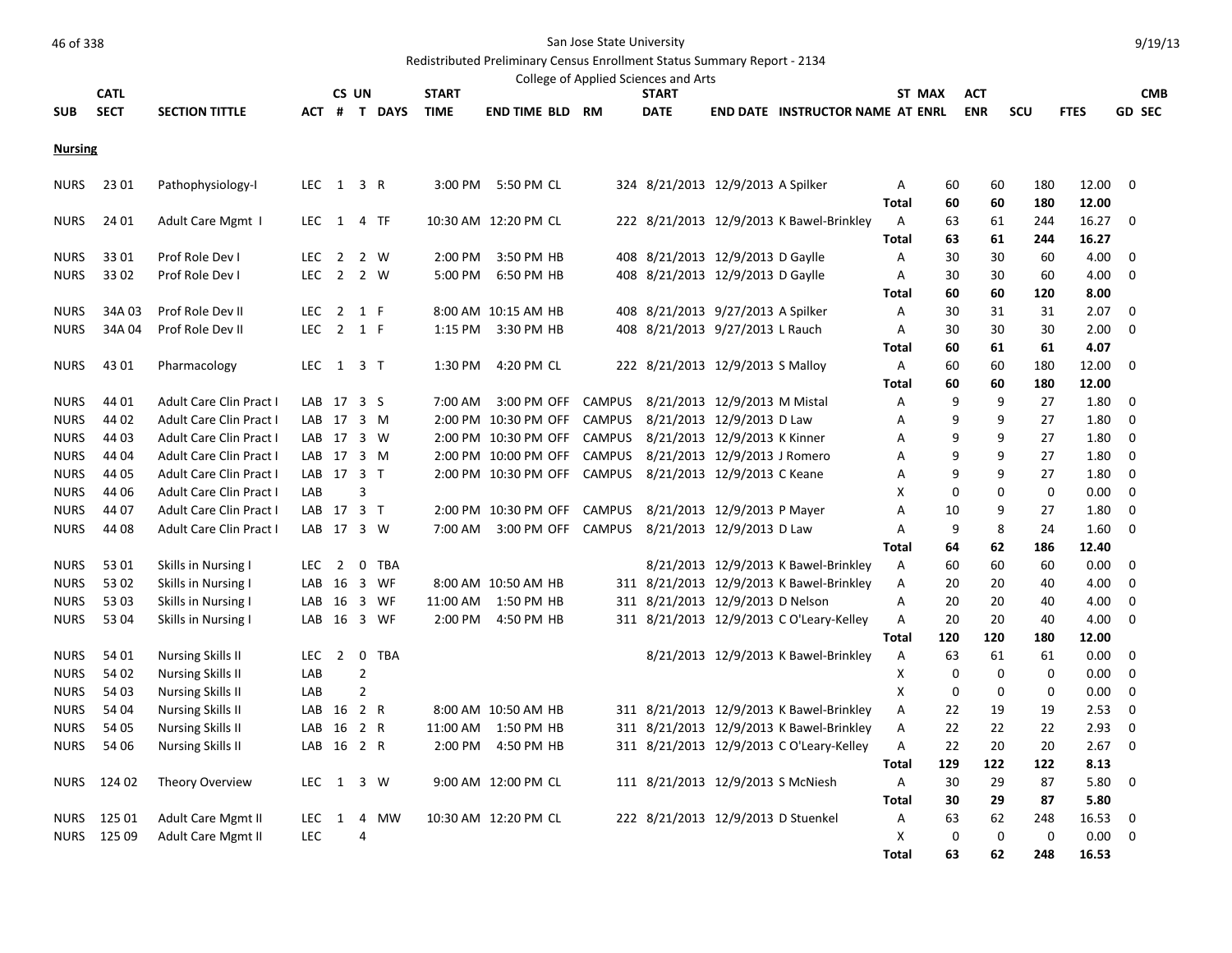## And the State University of 338

|             |             |                           |             |                |                |              |              |                             |        | College of Applied Sciences and Arts |                              |                                         |       |               |             |             |             |                |               |
|-------------|-------------|---------------------------|-------------|----------------|----------------|--------------|--------------|-----------------------------|--------|--------------------------------------|------------------------------|-----------------------------------------|-------|---------------|-------------|-------------|-------------|----------------|---------------|
|             | <b>CATL</b> |                           |             |                | CS UN          |              | <b>START</b> |                             |        | <b>START</b>                         |                              |                                         |       | <b>ST MAX</b> | <b>ACT</b>  |             |             |                | <b>CMB</b>    |
| <b>SUB</b>  | <b>SECT</b> | <b>SECTION TITTLE</b>     |             |                |                | ACT # T DAYS | <b>TIME</b>  | <b>END TIME BLD RM</b>      |        | <b>DATE</b>                          |                              | <b>END DATE INSTRUCTOR NAME AT ENRL</b> |       |               | <b>ENR</b>  | scu         | <b>FTES</b> |                | <b>GD SEC</b> |
| NURS        | 126 01      | Mat/Child Theory          | <b>LEC</b>  | $1 \quad 4$    |                | $\mathsf{R}$ |              | 1:30 PM 3:20 PM CL          |        | 222 8/21/2013 12/9/2013              |                              |                                         | Α     | 63            | 61          | 244         | 16.27       | $\mathbf 0$    |               |
| <b>NURS</b> | 126 09      | Mat/Child Theory          | <b>LEC</b>  |                | $\overline{4}$ |              |              |                             |        |                                      |                              |                                         | Х     | $\mathbf 0$   | 0           | 0           | 0.00        | $\mathbf 0$    |               |
|             |             |                           |             |                |                |              |              |                             |        |                                      |                              |                                         | Total | 63            | 61          | 244         | 16.27       |                |               |
| <b>NURS</b> | 127A 01     | Psych / MH Theory         | LEC 1 2 F   |                |                |              | 8:00 AM      | 9:50 AM DMH                 |        | 357 8/21/2013 12/9/2013              |                              |                                         | Α     | 53            | 48          | 96          | 6.40        | $\mathbf 0$    |               |
| <b>NURS</b> | 127A 09     | Psych / MH Theory         | <b>LEC</b>  |                | $\overline{2}$ |              |              |                             |        |                                      |                              |                                         | X     | 0             | 0           | $\mathbf 0$ | 0.00        | 0              |               |
| <b>NURS</b> | 127A 95     | Psych / MH Theory         | <b>LEC</b>  |                | $\overline{2}$ |              |              |                             |        |                                      |                              |                                         | Х     | 0             | 0           | 0           | 0.00        | 0              |               |
|             |             |                           |             |                |                |              |              |                             |        |                                      |                              |                                         | Total | 53            | 48          | 96          | 6.40        |                |               |
| NURS        |             | 127B 01 Community Theory  | LEC 1       |                | 2 F            |              |              | 10:00 AM 11:50 AM DMH       |        | 357 8/21/2013 12/9/2013              |                              |                                         | Α     | 53            | 49          | 98          | 6.53        | 0              |               |
| NURS        |             | 127B 95 Community Theory  | <b>LEC</b>  |                | $\overline{2}$ |              |              |                             |        |                                      |                              |                                         | х     | 0             | 0           | 0           | 0.00        | 0              |               |
|             |             |                           |             |                |                |              |              |                             |        |                                      |                              |                                         | Total | 53            | 49          | 98          | 6.53        |                |               |
| <b>NURS</b> | 128 04      | <b>EBP</b> in Nursing     | <b>LEC</b>  |                | $\overline{2}$ |              |              |                             |        |                                      |                              |                                         | Х     | 0             | 0           | 0           | 0.00        | 0              |               |
| <b>NURS</b> | 128 05      | <b>EBP</b> in Nursing     | <b>LEC</b>  |                | $\overline{2}$ |              |              |                             |        |                                      |                              |                                         | Х     | 0             | 0           | 0           | 0.00        | 0              |               |
| <b>NURS</b> | 128 06      | <b>EBP</b> in Nursing     | <b>LEC</b>  | $\overline{2}$ |                | 2 W          | 1:00 PM      | 2:50 PM MUS                 |        | 211 8/21/2013 12/9/2013 D Goyal      |                              |                                         | Α     | 30            | 32          | 64          | 4.27        | $\mathbf 0$    |               |
| <b>NURS</b> | 128 07      | <b>EBP</b> in Nursing     | <b>LEC</b>  |                | 2 2 R          |              | 12:00 PM     | 1:50 PM HB                  |        |                                      |                              | 408 8/21/2013 12/9/2013 L Barnes-Willis | Α     | 32            | 30          | 60          | 4.00        | 0              |               |
| <b>NURS</b> | 12808       | <b>EBP</b> in Nursing     | LEC 2 2 R   |                |                |              | 2:00 PM      | 3:50 PM HB                  |        | 408 8/21/2013 12/9/2013 C Hill       |                              |                                         | Α     | 32            | 33          | 66          | 4.47        | 2              |               |
|             |             |                           |             |                |                |              |              |                             |        |                                      |                              |                                         | Total | 94            | 95          | 190         | 12.73       |                |               |
| <b>NURS</b> | 133 01      | Prof Role Dev IV          | <b>LEC</b>  |                | 2 2 T          |              |              | 8:30 AM 10:20 AM HB         |        | 408 8/21/2013 12/9/2013 V Wong       |                              |                                         | Α     | 31            | 32          | 64          | 4.27        | 0              |               |
| <b>NURS</b> | 133 02      | Prof Role Dev IV          | <b>LEC</b>  |                | 2 2 T          |              |              | 1:00 PM 2:50 PM HB          |        | 408 8/21/2013 12/9/2013 V Wong       |                              |                                         | Α     | 31            | 30          | 60          | 4.00        | 0              |               |
| <b>NURS</b> | 133 09      | Prof Role Dev IV          | <b>LEC</b>  |                | $\overline{2}$ |              |              |                             |        |                                      |                              |                                         | X     | $\mathbf 0$   | $\mathbf 0$ | $\mathbf 0$ | 0.00        | $\mathbf 0$    |               |
|             |             |                           |             |                |                |              |              |                             |        |                                      |                              |                                         | Total | 62            | 62          | 124         | 8.27        |                |               |
| NURS        | 136 01      | Prof Role Dev III         | LEC 2 2 R   |                |                |              |              | 8:30 AM 10:20 AM HB         |        | 408 8/21/2013 12/9/2013 S McNiesh    |                              |                                         | Α     | 32            | 30          | 60          | 4.00        | 0              |               |
| NURS        | 13603       | Prof Role Dev III         | <b>LEC</b>  | $\overline{2}$ | 2 R            |              | 3:30 PM      | 5:20 PM CL                  |        | 238 8/21/2013 12/9/2013 D Nelson     |                              |                                         | Α     | 31            | 31          | 62          | 4.13        | 0              |               |
| <b>NURS</b> | 136 09      | Prof Role Dev III         | <b>LEC</b>  |                | $\overline{2}$ |              |              |                             |        |                                      |                              |                                         | х     | $\mathbf 0$   | $\mathbf 0$ | 0           | 0.00        | $\mathbf 0$    |               |
|             |             |                           |             |                |                |              |              |                             |        |                                      |                              |                                         | Total | 63            | 61          | 122         | 8.13        |                |               |
| <b>NURS</b> | 13701       | Prof Role Dev V           | LEC.        | $\overline{2}$ | 2 F            |              | 12:30 PM     | 2:20 PM DMH                 |        | 357 8/21/2013 12/9/2013              |                              |                                         | Α     | 26            | 25          | 50          | 3.33        | 0              |               |
| <b>NURS</b> | 13702       | Prof Role Dev V           | LEC         | 2 2 F          |                |              | 12:30 PM     | 2:20 PM DMH                 |        | 357 8/21/2013 12/9/2013              |                              |                                         | Α     | 27            | 26          | 52          | 3.53        | $\overline{2}$ |               |
| <b>NURS</b> | 13795       | Prof Role Dev V           | <b>LEC</b>  |                | $\overline{2}$ |              |              |                             |        |                                      |                              |                                         | Х     | 0             | 0           | 0           | 0.00        | 0              |               |
|             |             |                           |             |                |                |              |              |                             |        |                                      |                              |                                         | Total | 53            | 51          | 102         | 6.87        |                |               |
| NURS        | 13801       | Prof Role Dev VI          | <b>LEC</b>  | $\overline{2}$ |                | 2 W          | 3:00 PM      | 4:50 PM BBC                 |        |                                      |                              | 103 8/21/2013 12/9/2013 L Rodriguez     | Α     | 45            | 42          | 84          | 5.60        | 0              |               |
| <b>NURS</b> | 13802       | Prof Role Dev VI          | <b>LEC</b>  |                | $\overline{2}$ |              |              |                             |        |                                      |                              |                                         | X     | 0             | 0           | 0           | 0.00        | 0              |               |
| <b>NURS</b> | 13803       | Prof Role Dev VI          | LEC         | 2 2 W          |                |              | 3:00 PM      | 4:50 PM CL                  |        |                                      |                              | 324 8/21/2013 12/9/2013 K Abriam-Yago   | Α     | 45            | 43          | 86          | 5.73        | 0              |               |
| <b>NURS</b> | 138 95      | Prof Role Dev VI          | <b>LEC</b>  |                | $\overline{2}$ |              |              |                             |        |                                      |                              |                                         | Х     | 0             | 0           | 0           | 0.00        | $\mathbf 0$    |               |
|             |             |                           |             |                |                |              |              |                             |        |                                      |                              |                                         | Total | 90            | 85          | 170         | 11.33       |                |               |
| <b>NURS</b> | 144 01      | Clin Nurs Appl            | <b>LEC</b>  | $\overline{2}$ |                | 2 W          | 3:00 PM      | 4:50 PM CL                  |        |                                      |                              | 238 8/21/2013 12/9/2013 T Mckinnon      | Α     | 30            | 29          | 58          | 3.87        | 0              |               |
|             |             |                           |             |                |                |              |              |                             |        |                                      |                              |                                         | Total | 30            | 29          | 58          | 3.87        |                |               |
| NURS        | 145 02      | Adult Care Clin II        | LAB         | 17 4 RF        |                |              | 7:00 AM      | 3:00 PM OFF                 | CAMPUS |                                      | 8/21/2013 12/9/2013 C Fowlks |                                         | Α     | 9             | 10          | 40          | 2.67        | 0              |               |
| <b>NURS</b> | 145 03      | <b>Adult Care Clin II</b> | LAB         | 17 4 R         |                |              | 7:00 AM      | 7:00 PM OFF                 | CAMPUS |                                      | 8/21/2013 12/9/2013 C Pham   |                                         | A     | 10            | 8           | 32          | 2.13        | 0              |               |
| <b>NURS</b> | 145 04      | Adult Care Clin II        | LAB 17 4 RF |                |                |              | 7:00 AM      | 3:00 PM OFF CAMPUS          |        |                                      | 8/21/2013 12/9/2013 D Gaylle |                                         | Α     | 9             | 9           | 36          | 2.40        | 0              |               |
| <b>NURS</b> | 145 05      | Adult Care Clin II        | LAB 17 4 WR |                |                |              |              | 3:00 PM 11:00 PM OFF CAMPUS |        |                                      | 8/21/2013 12/9/2013 H Chou   |                                         | Α     | 10            | 9           | 36          | 2.40        | 0              |               |
| <b>NURS</b> | 145 06      | Adult Care Clin II        | LAB 17 4 WR |                |                |              |              | 3:00 PM 11:00 PM OFF CAMPUS |        |                                      | 8/21/2013 12/9/2013 P Mayer  |                                         | А     | 10            | ٩           | 36          | 2.40        | 0              |               |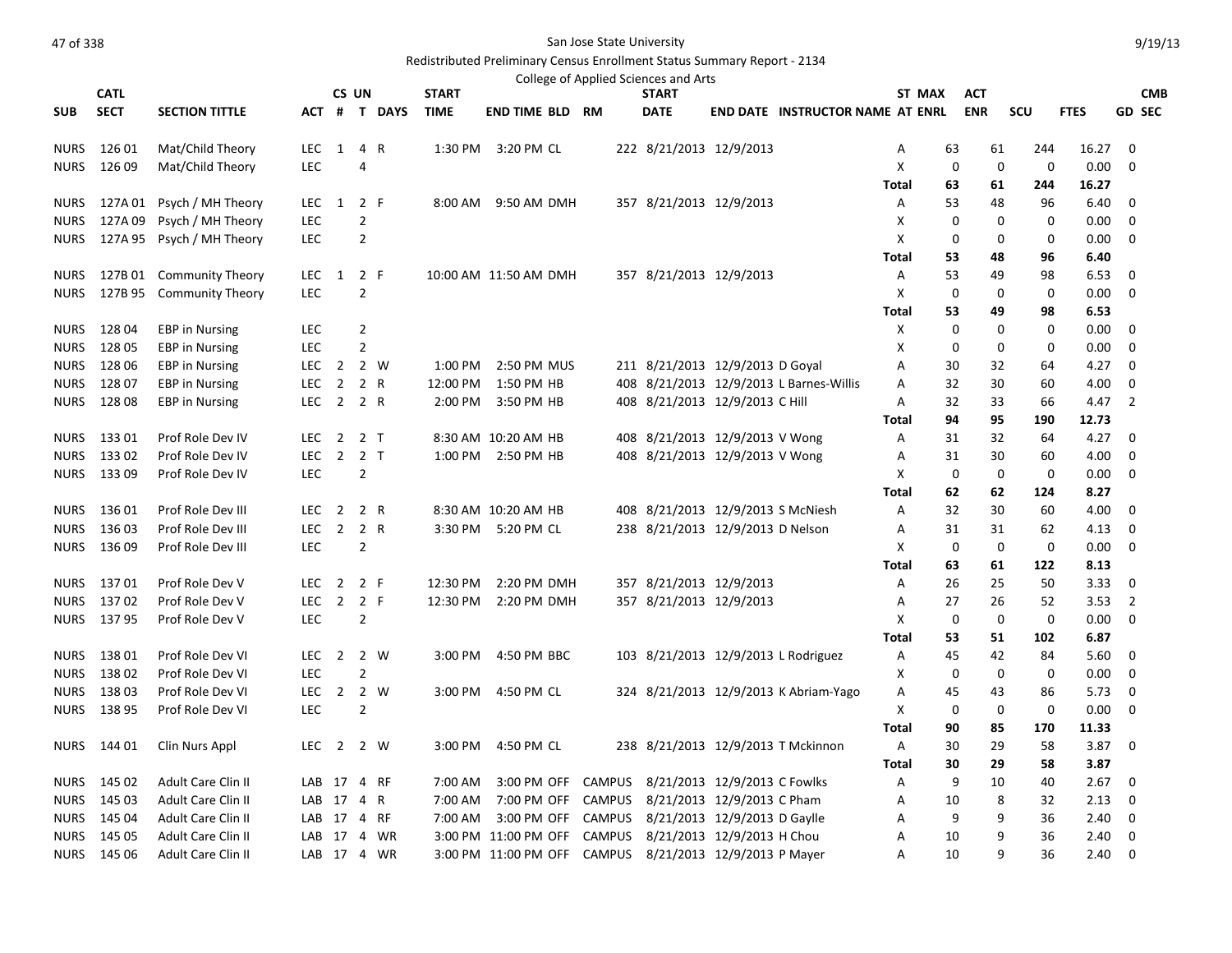|             | <b>CATL</b> |                            |              | CS UN  |                |              | <b>START</b>      |                                                          | College of Applied Sciences and Arts<br><b>START</b> |                     |                                                        | ST MAX            | <b>ACT</b> |                |             |               |                         | <b>CMB</b>    |
|-------------|-------------|----------------------------|--------------|--------|----------------|--------------|-------------------|----------------------------------------------------------|------------------------------------------------------|---------------------|--------------------------------------------------------|-------------------|------------|----------------|-------------|---------------|-------------------------|---------------|
| <b>SUB</b>  | <b>SECT</b> | <b>SECTION TITTLE</b>      |              |        |                | ACT # T DAYS | <b>TIME</b>       | <b>END TIME BLD RM</b>                                   | <b>DATE</b>                                          |                     | <b>END DATE INSTRUCTOR NAME AT ENRL</b>                |                   | <b>ENR</b> |                | scu         | <b>FTES</b>   |                         | <b>GD SEC</b> |
|             |             |                            |              |        |                |              |                   |                                                          |                                                      |                     |                                                        |                   |            |                |             |               |                         |               |
| NURS        | 145 07      | Adult Care Clin II         | LAB 17 4 RF  |        |                |              |                   | 7:00 AM 3:00 PM OFF CAMPUS 8/21/2013 12/9/2013 P Edwards |                                                      |                     |                                                        | A                 | 9          | 8              | 32          | 2.13          | $\mathbf 0$             |               |
| NURS        | 145 08      | Adult Care Clin II         | LAB 17 4 WR  |        |                |              |                   | 3:00 PM 11:00 PM OFF CAMPUS 8/21/2013 12/9/2013 J Romero |                                                      |                     |                                                        | Α                 | 9          | 9              | 36          | 2.40          | $\Omega$                |               |
| <b>NURS</b> | 145 09      | Adult Care Clin II         | LAB          |        | 4              |              |                   |                                                          |                                                      |                     |                                                        | х                 | 0          | $\mathbf 0$    | $\mathbf 0$ | 0.00          | $\mathbf 0$             |               |
|             |             |                            |              |        |                |              |                   |                                                          |                                                      |                     |                                                        | Total             | 66         | 62             | 248         | 16.53         |                         |               |
| <b>NURS</b> | 146A 01     | Peds Clinical              | LAB 17 2 W   |        |                |              | 7:00 AM           | 3:00 PM OFF CAMPUS 8/21/2013 12/9/2013 C Hill            |                                                      |                     |                                                        | Α                 | 9          | 9              | 18          | 1.20          | $\Omega$                |               |
| <b>NURS</b> | 146A 02     | Peds Clinical              | LAB          | 17 2 F |                |              | 7:00 AM           | 4:00 PM OFF CAMPUS 8/21/2013 12/9/2013 V Brewer          |                                                      |                     |                                                        | Α                 | 9          | 10             | 20          | 1.33          | 0                       |               |
| <b>NURS</b> |             | 146A 03 Peds Clinical      | LAB 17 2 T   |        |                |              | 7:00 AM           | 3:00 PM OFF CAMPUS 8/21/2013 12/9/2013 S McKenna         |                                                      |                     |                                                        | A                 | 10         | 8              | 16          | 1.07          | $\Omega$                |               |
| <b>NURS</b> |             | 146A 05 Peds Clinical      | LAB 17 2 W   |        |                |              | 7:00 AM           | 4:00 PM OFF CAMPUS 8/21/2013 12/9/2013 R Rosenblum       |                                                      |                     |                                                        | A                 | 8          | 8              | 16          | 1.07          | $\mathbf 0$             |               |
| <b>NURS</b> | 146A 08     | Peds Clinical              | LAB 17 2 T   |        |                |              |                   | 2:00 PM 10:00 PM OFF CAMPUS 8/21/2013 12/9/2013 K Ketner |                                                      |                     |                                                        | A                 | 9          | 9              | 18          | 1.20          | $\mathbf 0$             |               |
| <b>NURS</b> | 146A 09     | Peds Clinical              | LAB          |        | $\overline{2}$ |              |                   |                                                          |                                                      |                     |                                                        | х                 | 0          | 0              | 0           | 0.00          | $\mathbf 0$             |               |
| <b>NURS</b> | 146A 10     | Peds Clinical              | LAB 17 2 W   |        |                |              |                   | 2:00 PM 10:00 PM OFF CAMPUS 8/21/2013 12/9/2013 J Ruiz   |                                                      |                     |                                                        | A                 | 9          | 10             | 20          | 1.33          | 0                       |               |
| <b>NURS</b> |             | 146A 11 Peds Clinical      | LAB 17 2 F   |        |                |              |                   | 7:00 AM 4:00 PM OFF CAMPUS 8/21/2013 12/9/2013 S McKenna |                                                      |                     |                                                        | Α                 | 10         | 9              | 18          | 1.20          | $\mathbf 0$             |               |
|             |             |                            |              |        |                |              |                   |                                                          |                                                      |                     |                                                        | Total             | 64         | 63             | 126         | 8.40          |                         |               |
| <b>NURS</b> |             | 146B 01 Mat Hith Clinical  | LAB 17 2 T   |        |                |              |                   | 3:00 PM 11:00 PM OFF CAMPUS 8/21/2013 12/9/2013 J Barnby |                                                      |                     |                                                        | Α                 | 10         | 9              | 18          | 1.20          | 0                       |               |
| NURS        |             | 146B 02 Mat Hith Clinical  | LAB 17 2 W   |        |                |              | 7:00 AM           | 3:00 PM OFF CAMPUS 8/21/2013 12/9/2013 S Guido           |                                                      |                     |                                                        | A                 | 10         | 8              | 16          | 1.07          | $\mathbf 0$             |               |
| <b>NURS</b> |             | 146B 04 Mat Hith Clinical  | LAB 17 2 T   |        |                |              | 7:00 AM           | 3:00 PM OFF CAMPUS 8/21/2013 12/9/2013 T Lind            |                                                      |                     |                                                        | Α                 | 9          | 10             | 20          | 1.33          | $\mathbf 0$             |               |
| <b>NURS</b> |             | 146B 05 Mat Hith Clinical  | LAB 17 2 F   |        |                |              | 7:00 AM           | 3:00 PM OFF CAMPUS 8/21/2013 12/9/2013 S Guido           |                                                      |                     |                                                        | A                 | 9          | 9              | 18          | 1.20          | $\mathbf 0$             |               |
| <b>NURS</b> | 146B 06     | Mat Hlth Clinical          | LAB 17 2 W   |        |                |              |                   | 2:00 PM 10:00 PM OFF CAMPUS 8/21/2013 12/9/2013 J Barnby |                                                      |                     |                                                        | A                 | 8          | 10             | 20          | 1.33          | $\mathbf 0$             |               |
| <b>NURS</b> | 146B 07     | Mat Hlth Clinical          | LAB          |        | $\overline{2}$ |              |                   |                                                          |                                                      |                     |                                                        | x                 | 0          | 0              | 0           | 0.00          | $\Omega$                |               |
| <b>NURS</b> | 146B 08     | Mat Hlth Clinical          | LAB 17 2 F   |        |                |              | 7:00 AM           | 3:00 PM OFF CAMPUS 8/21/2013 12/9/2013 T Lind            |                                                      |                     |                                                        | Α                 | 8          | 9              | 18          | 1.20          | $\mathbf 0$             |               |
| <b>NURS</b> | 146B 09     | Mat Hlth Clinical          | LAB          |        | $\overline{2}$ |              |                   |                                                          |                                                      |                     |                                                        | х                 | 0          | 0              | 0           | 0.00          | $\Omega$                |               |
| <b>NURS</b> |             | 146B 10 Mat Hith Clinical  | LAB 17 2 T   |        |                |              | 7:00 AM           | 4:00 PM OFF CAMPUS 8/21/2013 12/9/2013 D Nelson          |                                                      |                     |                                                        | Α                 | 9          | 8              | 16          | 1.07          | $\mathbf 0$             |               |
|             |             |                            |              |        |                |              |                   |                                                          |                                                      |                     |                                                        | Total             | 63         | 63             | 126         | 8.40          |                         |               |
| NURS        |             | 147A 01 Mental Health Clin | LAB 17 2 T   |        |                |              | 8:00 AM           | 2:00 PM OFF CAMPUS 8/21/2013 12/9/2013 D Gaylle          |                                                      |                     |                                                        | Α                 | 9          | 8              | 16          | 1.07          | $\mathbf 0$             |               |
| <b>NURS</b> |             | 147A 02 Mental Health Clin | LAB 17 2 W   |        |                |              | $8:00 \text{ AM}$ | 2:00 PM OFF CAMPUS 8/21/2013 12/9/2013 C Mao             |                                                      |                     |                                                        | A                 | 9          | 9              | 18          | 1.20          | $\Omega$                |               |
| <b>NURS</b> |             | 147A 03 Mental Health Clin | LAB 17 2 T   |        |                |              | 8:00 AM           | 2:00 PM OFF CAMPUS 8/21/2013 12/9/2013 C Mao             |                                                      |                     |                                                        | A                 | 9          | 9              | 18          | 1.20          | $\mathbf 0$             |               |
| <b>NURS</b> |             | 147A 04 Mental Health Clin | LAB 17 2 R   |        |                |              | 8:00 AM           | 2:00 PM OFF CAMPUS 8/21/2013 12/9/2013 T Hessler         |                                                      |                     |                                                        | A                 | 9          | 8              | 16          | 1.07          | $\Omega$                |               |
| <b>NURS</b> |             | 147A 05 Mental Health Clin | LAB 17 2 W   |        |                |              | 8:00 AM           |                                                          |                                                      |                     | 2:00 PM OFF CAMPUS 8/21/2013 12/9/2013 L Barnes-Willis | Α                 | 9          | 7              | 14          | 0.93          | $\mathbf 0$             |               |
| <b>NURS</b> |             | 147A 06 Mental Health Clin | LAB 17 2 W   |        |                |              | 8:00 AM           | 2:00 PM OFF CAMPUS 8/21/2013 12/9/2013 G Farrington      |                                                      |                     |                                                        | A                 | 9          | $\overline{7}$ | 14          | 0.93          | 0                       |               |
| <b>NURS</b> | 147A 09     | Mental Health Clin         | LAB          |        | $\overline{2}$ |              |                   |                                                          |                                                      |                     |                                                        | х                 | 0          | 0              | 0           | 0.00          | $\mathbf 0$             |               |
|             |             |                            |              |        |                |              |                   |                                                          |                                                      |                     |                                                        | Total             | 54         | 48             | 96          | 6.40          |                         |               |
| <b>NURS</b> |             | 147B 01 Com Hith Clin      | LAB 17 3 T   |        |                |              | 8:00 AM           | 5:00 PM OFF CAMPUS 8/21/2013 12/9/2013 L Rauch           |                                                      |                     |                                                        | Α                 | 9          | 10             | 30          | 2.00          | $\Omega$                |               |
| <b>NURS</b> |             | 147B 02 Com Hith Clin      | LAB          |        | 3              |              |                   |                                                          |                                                      |                     |                                                        | X                 | 0          | $\Omega$       | 0           | 0.00          | $\Omega$                |               |
| NURS        |             | 147B 03 Com Hith Clin      | LAB 17 3 T   |        |                |              | 8:00 AM           | 5:00 PM OFF CAMPUS 8/21/2013 12/9/2013 D Gennette        |                                                      |                     |                                                        | A                 | 9          | 9              | 27          | 1.80          | $\mathbf 0$<br>$\Omega$ |               |
| <b>NURS</b> |             | 147B 06 Com Hith Clin      | LAB          |        | 3              |              |                   |                                                          |                                                      |                     |                                                        | x                 | 0          | 0              | 0           | 0.00          |                         |               |
| <b>NURS</b> |             | 147B 07 Com Hith Clin      | LAB          |        | 3              |              |                   |                                                          |                                                      |                     |                                                        | х                 | 0          | 0              | $\mathbf 0$ | 0.00          | $\mathbf 0$             |               |
| <b>NURS</b> |             | 147B 08 Com Hlth Clin      | LAB 17 3 TBA |        |                |              |                   |                                                          |                                                      | 8/21/2013 12/9/2013 |                                                        | A                 | 12         | 11             | 33          | 2.20          | $\mathbf 0$             |               |
| <b>NURS</b> |             | 147B 11 Com Hith Clin      | LAB 17 3 T   |        |                |              | 8:00 AM           | 5:00 PM OFF CAMPUS 8/21/2013 12/9/2013 C Finkbeiner      |                                                      |                     |                                                        | A                 | 10         | 11             | 33          | 2.25          | 1                       |               |
| NURS        |             | 147B 12 Com Hith Clin      | LAB 17 3 W   |        |                |              | 8:00 AM           | 5:00 PM OFF CAMPUS 8/21/2013 12/9/2013 J Monahan         |                                                      |                     |                                                        | Α<br><b>Total</b> | 12<br>52   | 11<br>52       | 33<br>156   | 2.25<br>10.50 | 1                       |               |
|             |             |                            |              |        |                |              |                   |                                                          |                                                      |                     |                                                        |                   |            |                |             |               |                         |               |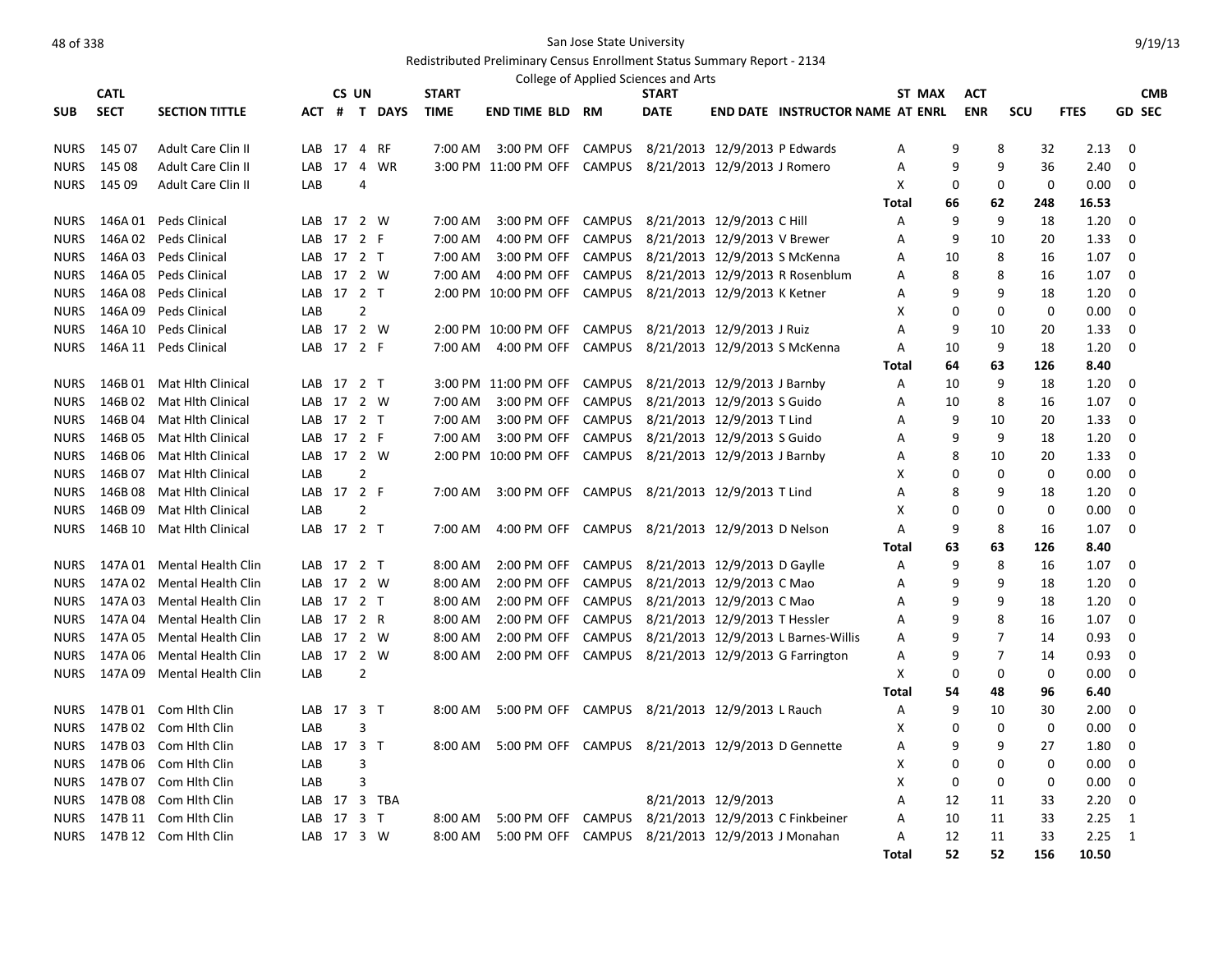|             | College of Applied Sciences and Arts |                             |                  |       |                     |              |                     |    |                                 |                               |                                         |              |            |            |      |             |               |  |
|-------------|--------------------------------------|-----------------------------|------------------|-------|---------------------|--------------|---------------------|----|---------------------------------|-------------------------------|-----------------------------------------|--------------|------------|------------|------|-------------|---------------|--|
|             | <b>CATL</b>                          |                             |                  | CS UN |                     | <b>START</b> |                     |    | <b>START</b>                    |                               |                                         | ST MAX       | <b>ACT</b> |            |      |             | <b>CMB</b>    |  |
| <b>SUB</b>  | <b>SECT</b>                          | <b>SECTION TITTLE</b>       | <b>ACT</b>       | #     | T DAYS              | <b>TIME</b>  | <b>END TIME BLD</b> | RM | <b>DATE</b>                     |                               | <b>END DATE INSTRUCTOR NAME AT ENRL</b> |              |            | <b>ENR</b> | scu  | <b>FTES</b> | <b>GD SEC</b> |  |
|             |                                      |                             |                  |       |                     |              |                     |    |                                 |                               |                                         |              |            |            |      |             |               |  |
| <b>NURS</b> |                                      | 148A 01 Sen Precept         | <b>PRA 17</b>    |       | 4 TBA               |              |                     |    |                                 |                               | 8/21/2013 12/9/2013 R Rosenblum         | Α            | 12         | 12         | 48   | 3.20        | - 0           |  |
| <b>NURS</b> |                                      | 148A 02 Sen Precept         |                  |       | PRA 17 4 TBA        |              |                     |    |                                 | 8/21/2013 12/9/2013 S Malloy  |                                         | Α            | 12         | 8          | 32   | 2.13        | 0             |  |
| <b>NURS</b> |                                      | 148A 03 Sen Precept         |                  |       | PRA 17 4 TBA        |              |                     |    |                                 | 8/21/2013 12/9/2013 J Cohen   |                                         | A            | 12         | 12         | 48   | 3.20        | 0             |  |
| <b>NURS</b> |                                      | 148A 04 Sen Precept         | <b>PRA 17</b>    |       | 4 TBA               |              |                     |    |                                 | 8/21/2013 12/9/2013 D Canham  |                                         | A            | 12         | 12         | 48   | 3.20        | 0             |  |
| <b>NURS</b> |                                      | 148A 05 Sen Precept         |                  |       | PRA 17 4 TBA        |              |                     |    |                                 | 8/21/2013 12/9/2013 T Adelman |                                         | A            | 12         | 11         | 44   | 2.93        | 0             |  |
| <b>NURS</b> |                                      | 148A 06 Sen Precept         |                  |       | PRA 17 4 TBA        |              |                     |    |                                 |                               | 8/21/2013 12/9/2013 L Barnes-Willis     | Α            | 12         | 8          | 32   | 2.13        | 0             |  |
| <b>NURS</b> |                                      | 148A 07 Sen Precept         |                  |       | PRA 17 4 TBA        |              |                     |    |                                 |                               | 8/21/2013 12/9/2013 M Sternlieb         | A            | 12         | 12         | 48   | 3.20        | 0             |  |
| <b>NURS</b> |                                      | 148A 08 Sen Precept         |                  |       | PRA 17 4 TBA        |              |                     |    |                                 | 8/21/2013 12/9/2013 P Edwards |                                         | А            | 12         | 10         | 40   | 2.67        | $\Omega$      |  |
|             |                                      |                             |                  |       |                     |              |                     |    |                                 |                               |                                         | Total        | 96         | 85         | 340  | 22.67       |               |  |
| <b>NURS</b> | 18001                                | <b>Indivi Stdies</b>        | <b>SUP</b>       |       | 36 1 TBA            |              |                     |    |                                 |                               | 8/21/2013 12/9/2013 K Abriam-Yago       | Α            | 36         | 19         | 19   | 1.27        | 0             |  |
| <b>NURS</b> | 18002                                | Indivi Stdies               |                  |       | SUP 36 2 TBA        |              |                     |    |                                 |                               | 8/21/2013 12/9/2013 K Abriam-Yago       | Α            | 36         | 5          | 10   | 0.67        | - 0           |  |
| <b>NURS</b> | 18003                                | <b>Indivi Stdies</b>        | <b>SUP</b>       |       | 36 3 TBA            |              |                     |    |                                 |                               | 8/21/2013 12/9/2013 K Abriam-Yago       | Α            | 36         | 1          | 3    | 0.20        | 0             |  |
| <b>NURS</b> | 18004                                | Indivi Stdies               | <b>SUP</b>       |       | 36 4 TBA            |              |                     |    |                                 |                               | 8/21/2013 12/9/2013 K Abriam-Yago       | Α            | 36         | 5          | 20   | 1.33        | 0             |  |
|             |                                      |                             |                  |       |                     |              |                     |    |                                 |                               |                                         | 144<br>Total |            | 30         | 52   | 3.47        |               |  |
| <b>NURS</b> | 204 01                               | Div Pop Health Car          | SEM <sub>5</sub> |       | 3 T                 | 5:00 PM      | 7:50 PM HB          |    | 408 8/21/2013 12/9/2013 C Mao   |                               |                                         | A            | 20         | 11         | 33   | 2.70 10     |               |  |
|             |                                      |                             |                  |       |                     |              |                     |    |                                 |                               |                                         | <b>Total</b> | 20         | 11         | 33   | 2.70        |               |  |
| <b>NURS</b> | 295 01                               | <b>Research Methodology</b> | SEM <sub>5</sub> |       | $\overline{3}$<br>W | 6:00 PM      | 8:45 PM CCB         |    |                                 |                               | 102 8/21/2013 12/9/2013 C Hollenbeck    | A            | 0          | 4          | 12   | 1.00        | 4 C           |  |
| <b>NURS</b> | 295 02                               | <b>Research Methodology</b> | SEM <sub>5</sub> |       | 3 W                 | 6:00 PM      | 8:45 PM CCB         |    | 122 8/21/2013 12/9/2013 D Goyal |                               |                                         | А            | 0          | 4          | 12   | 1.00        | 4 C           |  |
| <b>NURS</b> | 295 03                               | Research Methodology        | SEM 5            |       | 3 W                 | 6:00 PM      | 8:45 PM CCB         |    | 125 8/21/2013 12/9/2013 V Rose  |                               |                                         | А            | 0          | 8          | 24   | 2.00        | 8 C           |  |
|             |                                      |                             |                  |       |                     |              |                     |    |                                 |                               |                                         | <b>Total</b> | 0          | 16         | 48   | 4.00        |               |  |
| <b>NURS</b> | 29701                                | Master's Project            |                  |       | SUP 25 1 W          | 5:00 PM      | 5:45 PM             |    |                                 | 8/21/2013 12/9/2013 D Canham  |                                         | Α            | 25         | 8          | 8    | 0.67        | - 8           |  |
|             |                                      |                             |                  |       |                     |              |                     |    |                                 |                               |                                         | Total        | 25         | 8          | 8    | 0.67        |               |  |
| <b>NURS</b> | 298 01                               | <b>Special Studies</b>      | SUP              |       | 1                   |              |                     |    |                                 |                               |                                         | X            | 0          | $\Omega$   | 0    | 0.00        | 0             |  |
|             |                                      |                             |                  |       |                     |              |                     |    |                                 |                               |                                         | <b>Total</b> | 0          | 0          | 0    | 0.00        |               |  |
|             |                                      |                             |                  |       |                     |              |                     |    |                                 |                               | <b>Nursing Total</b>                    | 1854         |            | 1676       | 4045 | 271.33      |               |  |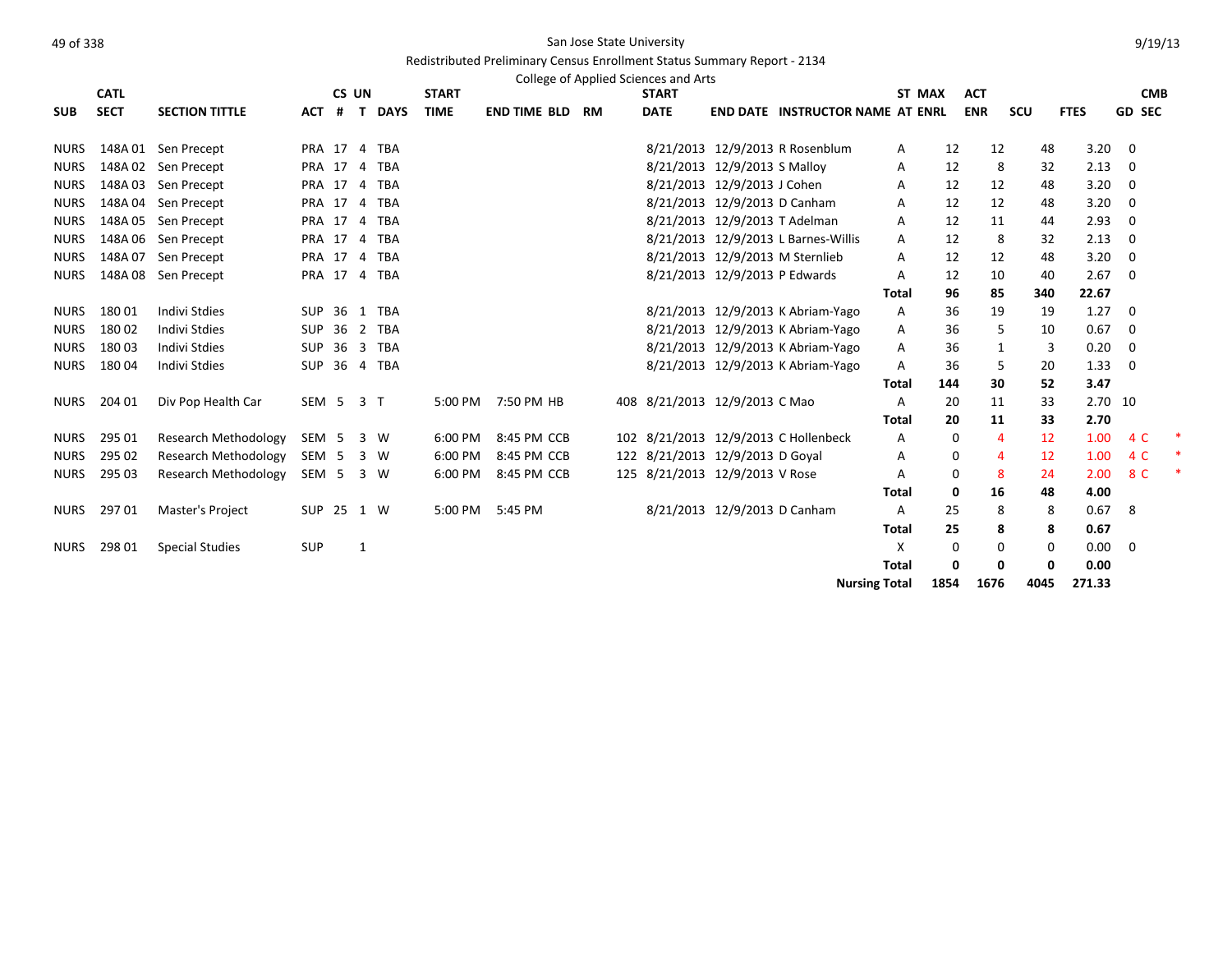|             |                                     |                                          |            |                |                |              |                        |  | College of Applied Sciences and Arts |                                |                                                                |                   |             |            |                   |             |              |                                  |            |
|-------------|-------------------------------------|------------------------------------------|------------|----------------|----------------|--------------|------------------------|--|--------------------------------------|--------------------------------|----------------------------------------------------------------|-------------------|-------------|------------|-------------------|-------------|--------------|----------------------------------|------------|
|             | <b>CATL</b>                         |                                          |            | CS UN          |                | <b>START</b> |                        |  | <b>START</b>                         |                                |                                                                |                   | ST MAX      | <b>ACT</b> |                   |             |              |                                  | <b>CMB</b> |
| <b>SUB</b>  | <b>SECT</b>                         | <b>SECTION TITTLE</b>                    |            |                | ACT # T DAYS   | <b>TIME</b>  | <b>END TIME BLD RM</b> |  | <b>DATE</b>                          |                                | <b>END DATE INSTRUCTOR NAME AT ENRL</b>                        |                   |             | <b>ENR</b> | <b>SCU</b>        |             | <b>FTES</b>  | <b>GD SEC</b>                    |            |
|             | <b>Nutrition &amp; Food Science</b> |                                          |            |                |                |              |                        |  |                                      |                                |                                                                |                   |             |            |                   |             |              |                                  |            |
| <b>NUFS</b> | 1A 01                               | Physical Science of Food SEM 4           |            |                | 3 MW           |              | 9:00 AM 10:15 AM CCB   |  | 102 8/21/2013 12/9/2013 A Rowell     |                                |                                                                | А                 | 45          |            | 42                | 126         | 8.40         | $\overline{0}$                   |            |
|             |                                     |                                          |            |                |                |              |                        |  |                                      |                                |                                                                | Total             | 45          |            | 42                | 126         | 8.40         |                                  |            |
| <b>NUFS</b> | 801                                 | Nutr Health Prof                         |            |                | LEC 1 3 MW     |              | 9:00 AM 10:15 AM IRC   |  | 306 8/21/2013 12/9/2013 R Freiberg   |                                |                                                                | Α                 | 35          |            | 29                | 87          | 5.80         | $\overline{0}$                   |            |
| <b>NUFS</b> | 802                                 | Nutr Health Prof                         |            |                | LEC 1 3 TBA    |              |                        |  |                                      | 8/21/2013 12/9/2013 R Freiberg |                                                                | Α                 | 150         | 181        |                   | 543         | 36.30        | $\overline{2}$                   |            |
|             |                                     |                                          |            |                |                |              |                        |  |                                      |                                |                                                                | Total             | 185         | 210        |                   | 630         | 42.10        |                                  |            |
| <b>NUFS</b> | 901                                 | Intro Human Nutr                         | <b>LEC</b> | 1              | 3 TR           |              | 9:00 AM 10:15 AM CL    |  | 302 8/21/2013 12/9/2013 D Stone      |                                |                                                                | Α                 | 45          | 48         |                   | 144         | 9.60         | $\mathbf 0$                      |            |
| <b>NUFS</b> | 902                                 | Intro Human Nutr                         | LEC 1 3 TR |                |                |              | 10:30 AM 11:45 AM CL   |  | 302 8/21/2013 12/9/2013 D Stone      |                                |                                                                | A                 | 45          | 47         |                   | 141         | 9.40         | $\mathbf 0$                      |            |
| <b>NUFS</b> | 903                                 | Intro Human Nutr                         |            |                | LEC 1 3 MW     |              | 12:00 PM 1:15 PM CCB   |  |                                      |                                | 102 8/21/2013 12/9/2013 K Knoblaugh                            | Α                 | 45          | 47         |                   | 141         | 9.40         | 0                                |            |
| <b>NUFS</b> | 904                                 | Intro Human Nutr                         |            |                | LEC 1 3 MW     |              | 1:30 PM 2:45 PM CCB    |  |                                      |                                | 102 8/21/2013 12/9/2013 K Knoblaugh                            | А                 | 45          | 47         |                   | 141         | 9.40         | $\overline{0}$                   |            |
|             |                                     |                                          |            |                |                |              |                        |  |                                      |                                |                                                                | <b>Total</b>      | 180         | 189        |                   | 567         | 37.80        |                                  |            |
| <b>NUFS</b> | 16 01                               | Sci, Physio, Nutr                        | <b>LEC</b> | $\overline{2}$ | 3 TR           |              | 10:30 AM 11:45 AM CCB  |  | 102 8/21/2013 12/9/2013 M Kim        |                                |                                                                | А                 | 45          | 44         |                   | 132         | 8.80         | $\mathbf 0$                      |            |
| <b>NUFS</b> | 16 02                               | Sci, Physio, Nutr                        |            |                | LEC 2 3 MW     |              | 12:00 PM 1:15 PM CL    |  | 302 8/21/2013 12/9/2013 J Morrill    |                                |                                                                | А                 | 45          |            | 44                | 132         | 8.80         | $\mathbf 0$                      |            |
| <b>NUFS</b> | 16 03                               | Sci, Physio, Nutr                        | <b>LEC</b> | $\overline{2}$ | 3 MW           |              | 10:30 AM 11:45 AM BBC  |  |                                      |                                | 201 8/21/2013 12/9/2013 A Reisenauer                           | Α                 | 45          |            | 44                | 132         | 8.80         | $\mathbf 0$                      |            |
| <b>NUFS</b> | 16 04                               | Sci, Physio, Nutr                        | LEC 2 3 TR |                |                |              | 12:00 PM 1:15 PM CL    |  | 302 8/21/2013 12/9/2013 M Kim        |                                |                                                                | Α                 | 45          |            | 46                | 138         | 9.20         | 0                                |            |
|             |                                     |                                          |            |                |                |              |                        |  |                                      |                                |                                                                | Total             | 180         | 178        |                   | 534         | 35.60        |                                  |            |
| <b>NUFS</b> | 2001                                | Sanitatn & Env Iss                       | SEM 4      |                | 2 <sub>T</sub> | 3:00 PM      | 4:50 PM CL             |  |                                      |                                | 229 8/21/2013 12/9/2013 A Finkelstein                          | А                 | 30          |            | 36                | 72          | 4.80         | 0 <sup>C</sup>                   |            |
| <b>HSPM</b> | 20 01                               | Sanitatn & Env Iss                       | SEM 4      |                | 2 <sub>T</sub> | 3:00 PM      | 4:50 PM CL             |  |                                      |                                | 229 8/21/2013 12/9/2013 A Finkelstein                          | Α                 | $\mathbf 0$ |            | $\mathbf{0}$      | $\mathbf 0$ | 0.00         | 0 <sup>C</sup>                   |            |
|             |                                     |                                          |            |                |                |              |                        |  |                                      |                                |                                                                | <b>Total</b>      | 30          |            | 36                | 72          | 4.80         |                                  |            |
| <b>NUFS</b> | 21 01                               | Culinary Prin & Practice                 | LEC 2 3 W  |                |                |              | 8:30 AM 10:10 AM CCB   |  | 122 8/21/2013 12/9/2013 R Larson     |                                |                                                                | А                 | 30          |            | 42                | 84          | 8.60         | $\overline{4}$                   |            |
| <b>NUFS</b> | 21 02                               | <b>Culinary Prin &amp; Practice</b>      | LAB        | 16 0 W         |                |              | 10:15 AM  1:00 PM CCB  |  | 125 8/21/2013 12/9/2013 R Larson     |                                |                                                                | А                 | 15          |            | 23                | 23          | 0.00         | $\overline{4}$                   |            |
| <b>NUFS</b> | 21 03                               | Culinary Prin & Practice LAB 16 0 F      |            |                |                |              | 9:00 AM 11:45 AM CCB   |  | 125 8/21/2013 12/9/2013 R Larson     |                                |                                                                | Α                 | 15          |            | 19                | 19          | 0.00         | $\mathbf 0$                      |            |
|             |                                     |                                          |            |                |                |              |                        |  |                                      |                                |                                                                | Total             | 60          | 84         |                   | 126         | 8.60         |                                  |            |
| <b>NUFS</b> | 22 01                               | Caterng & Bev Mgmt                       | LEC 2 2 M  |                |                | $2:00$ PM    | 2:50 PM CCB            |  |                                      |                                | 125 8/21/2013 12/9/2013 A Finkelstein                          | А                 | 20          | 15         |                   | 15          | 2.00         | 0 <sup>C</sup>                   |            |
| <b>HSPM</b> | 22 01                               | Caterng & Bev Mgmt                       | LEC        | $\overline{2}$ | 2 M            | 2:00 PM      | 2:50 PM CCB            |  |                                      |                                | 125 8/21/2013 12/9/2013 A Finkelstein                          | A                 | 0           |            | $\mathbf{0}$      | $\mathbf 0$ | 0.00         | 0 <sup>C</sup><br>0 <sup>C</sup> |            |
| <b>NUFS</b> | 22 02                               | Caterng & Bev Mgmt                       | LAB        | 16 0 W         |                | 2:00 PM      | 4:40 PM CCB            |  |                                      |                                | 125 8/21/2013 12/9/2013 A Finkelstein                          | A                 | 20          | 15         |                   | 15          | 0.00         |                                  |            |
| <b>HSPM</b> | 22 02                               | Caterng & Bev Mgmt                       | LAB 16 0 W |                |                | 2:00 PM      | 4:40 PM CCB            |  |                                      |                                | 125 8/21/2013 12/9/2013 A Finkelstein                          | Α                 | 0           |            | $\mathbf 0$<br>30 | $\mathbf 0$ | 0.00<br>2.00 | 0 <sup>C</sup>                   |            |
| <b>NUFS</b> |                                     |                                          |            |                | SUP 36 1 TBA   |              |                        |  |                                      |                                |                                                                | Total<br>Α        | 40<br>20    |            | $\mathbf 0$       | 30<br>0     | 0.00         | $\overline{0}$                   |            |
| <b>NUFS</b> | 25 01<br>25 02                      | Intern Fdserv Mgmt<br>Intern Fdserv Mgmt |            |                | SUP 36 2 TBA   |              |                        |  |                                      |                                | 8/21/2013 12/9/2013 L Mcproud<br>8/21/2013 12/9/2013 L Mcproud | Α                 | 20          |            | 3                 | 6           | 0.40         | $\mathbf 0$                      |            |
| <b>NUFS</b> | 25 03                               | Intern Fdserv Mgmt                       |            |                | SUP 36 1 TBA   |              |                        |  |                                      | 8/21/2013 12/9/2013 E Brown    |                                                                | А                 | 20          |            | $\mathbf 0$       | 0           | 0.00         | $\overline{0}$                   |            |
| <b>NUFS</b> | 25 04                               | Intern Fdserv Mgmt                       |            |                | SUP 36 2 TBA   |              |                        |  |                                      | 8/21/2013 12/9/2013 E Brown    |                                                                |                   | 20          |            | $\mathbf 0$       | $\mathbf 0$ | 0.00         | $\overline{0}$                   |            |
| <b>NUFS</b> | 25 05                               | Intern Fdserv Mgmt                       | <b>SUP</b> |                | 36 1 TBA       |              |                        |  |                                      | 8/21/2013 12/9/2013 C Haas     |                                                                | Α<br>A            | 20          |            | $\mathbf 0$       | 0           | 0.00         | $\mathbf 0$                      |            |
| <b>NUFS</b> | 25 06                               | Intern Fdserv Mgmt                       |            |                | SUP 36 2 TBA   |              |                        |  |                                      | 8/21/2013 12/9/2013 C Haas     |                                                                | A                 | 20          |            | $\mathbf 0$       | $\mathbf 0$ | 0.00         | $\overline{0}$                   |            |
|             |                                     |                                          |            |                |                |              |                        |  |                                      |                                |                                                                | <b>Total</b>      | 120         |            | 3                 | 6           | 0.40         |                                  |            |
|             |                                     |                                          |            |                |                |              |                        |  | 230 8/21/2013 12/9/2013 L Mcproud    |                                |                                                                |                   | 40          |            | 46                |             | 3.07         | $\overline{0}$                   |            |
| <b>NUFS</b> | 3101                                | Prof in Nufs and Pkg                     | LEC 2 1 T  |                |                |              | 1:30 PM 2:20 PM IS     |  |                                      |                                |                                                                | A<br><b>Total</b> | 40          |            | 46                | 46<br>46    | 3.07         |                                  |            |
| <b>NUFS</b> |                                     | 101A 01 Food Science                     | SEM 4      |                | 4 TR           |              | 10:30 AM 11:45 AM MH   |  | 523 8/21/2013 12/9/2013 R Ting       |                                |                                                                | Α                 | 54          |            | 46                | 138         | 12.87        | 9                                |            |
| <b>NUFS</b> |                                     | 101A 02 Food Science                     | LAB 16 0 T |                |                |              | 12:00 PM 2:40 PM CCB   |  | 125 8/21/2013 12/9/2013 R Ting       |                                |                                                                | A                 | 18          |            | 15                | 15          | 0.00         | $\overline{2}$                   |            |
|             |                                     |                                          |            |                |                |              |                        |  |                                      |                                |                                                                |                   |             |            |                   |             |              |                                  |            |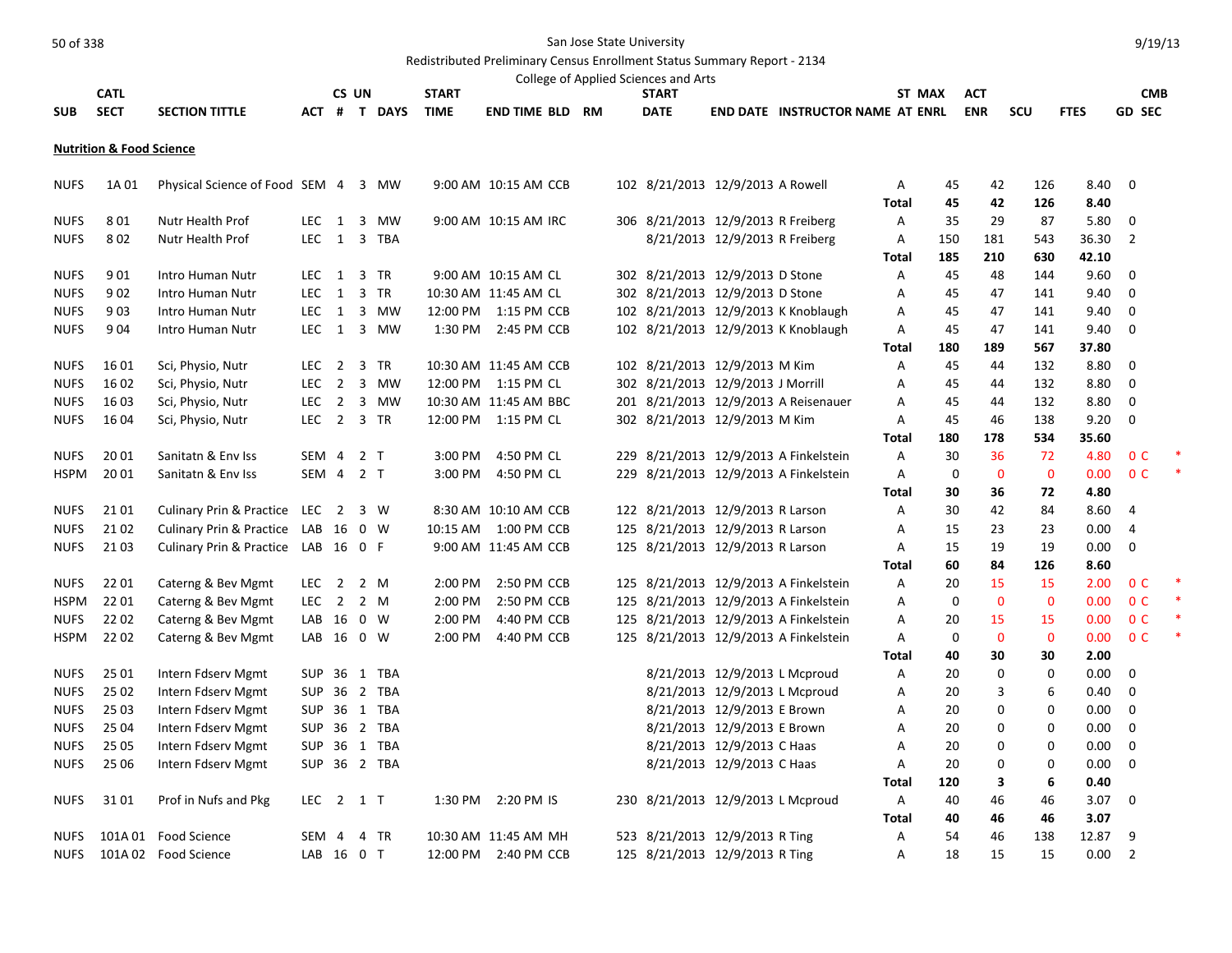|             |             |                            |            |                         |      |              |              |                        |  | College of Applied Sciences and Arts |                                         |                           |             |            |             |                     |                |  |
|-------------|-------------|----------------------------|------------|-------------------------|------|--------------|--------------|------------------------|--|--------------------------------------|-----------------------------------------|---------------------------|-------------|------------|-------------|---------------------|----------------|--|
|             | <b>CATL</b> |                            |            | CS UN                   |      |              | <b>START</b> |                        |  | <b>START</b>                         |                                         | ST MAX                    |             | <b>ACT</b> |             |                     | <b>CMB</b>     |  |
| <b>SUB</b>  | <b>SECT</b> | <b>SECTION TITTLE</b>      |            |                         |      | ACT # T DAYS | <b>TIME</b>  | <b>END TIME BLD RM</b> |  | <b>DATE</b>                          | <b>END DATE INSTRUCTOR NAME AT ENRL</b> |                           |             | <b>ENR</b> | SCU         | <b>FTES</b>         | <b>GD SEC</b>  |  |
| <b>NUFS</b> | 101A 03     | <b>Food Science</b>        | LAB 16 0 R |                         |      |              | 12:00 PM     | 2:40 PM CCB            |  | 125 8/21/2013 12/9/2013 R Ting       |                                         | A                         | 18          | 18         | 18          | 0.00                | $\overline{7}$ |  |
| <b>NUFS</b> | 101A 04     | Food Science               | LAB 16 0 F |                         |      |              | 12:20 PM     | 3:00 PM CCB            |  | 125 8/21/2013 12/9/2013 R Ting       |                                         | Α                         | 18          | 13         | 13          | 0.00                | $\mathbf 0$    |  |
|             |             |                            |            |                         |      |              |              |                        |  |                                      |                                         | <b>Total</b>              | 108         | 92         | 184         | 12.87               |                |  |
| <b>NUFS</b> | 103 01      | Food Proc & Pkg I          | SEM 2 2 TR |                         |      |              |              | 8:00 AM 8:50 AM CCB    |  | 102 8/21/2013 12/9/2013 P Belo       |                                         | Α                         | 45          | 57         | 114         | 7.73                | $\overline{4}$ |  |
|             |             |                            |            |                         |      |              |              |                        |  |                                      |                                         | <b>Total</b>              | 45          | 57         | 114         | 7.73                |                |  |
| <b>NUFS</b> | 103L 01     | Food Process Lab           | LAB 16 1 T |                         |      |              |              | 9:00 AM 11:50 AM CCB   |  | 216 8/21/2013 12/9/2013 P Belo       |                                         | Α                         | 18          |            | 8           | 8<br>0.55           | $\overline{1}$ |  |
| <b>NUFS</b> | 103L02      | <b>Food Process Lab</b>    | LAB 16 1 R |                         |      |              |              | 9:00 AM 11:50 AM CCB   |  | 216 8/21/2013 12/9/2013 P Belo       |                                         | Α                         | 18          |            | 8           | 8<br>0.53           | $\Omega$       |  |
|             |             |                            |            |                         |      |              |              |                        |  |                                      |                                         | Total                     | 36          | 16         | 16          | 1.08                |                |  |
| <b>NUFS</b> |             | 106A 01 Nutr in Life Span  | <b>LEC</b> | $\overline{2}$          | 3 TR |              | 3:00 PM      | 4:15 PM BBC            |  | 201 8/21/2013 12/9/2013 E Brown      |                                         | A                         | 35          | 32         | 96          | 6.70                | -6             |  |
| <b>NUFS</b> |             | 106A 02 Nutr in Life Span  | LEC 2 3 MW |                         |      |              | 1:30 PM      | 2:45 PM BBC            |  | 201 8/21/2013 12/9/2013 L Steinberg  |                                         | Α                         | 35          | 26         | 78          | 5.35                | 3              |  |
|             |             |                            |            |                         |      |              |              |                        |  |                                      |                                         | <b>Total</b>              | 70          | 58         | 174         | 12.05               |                |  |
| <b>NUFS</b> | 106B 01     | Resrch Method NufS         | LEC        | 1 2 W                   |      |              | 2:00 PM      | 3:40 PM CCB            |  |                                      | 122 8/21/2013 12/9/2013 C Hollenbeck    | Α                         | 30          | 14         | 28          | 1.87                | 0              |  |
|             |             |                            |            |                         |      |              |              |                        |  |                                      |                                         | <b>Total</b>              | 30          | 14         | 28          | 1.87                |                |  |
| <b>NUFS</b> | 108L 01     | <b>Nutrition Lab</b>       | LAB 16 1 R |                         |      |              |              | 1:00 PM 3:45 PM CCB    |  | 221 8/21/2013 12/9/2013 K Mauldin    |                                         | Α                         | 15          | 11         | 11          | 0.78                | $\overline{3}$ |  |
| <b>NUFS</b> | 108L02      | <b>Nutrition Lab</b>       | LAB 16 1 F |                         |      |              |              | 9:00 AM 11:45 AM CCB   |  | 221 8/21/2013 12/9/2013 K Mauldin    |                                         | Α                         | 15          | 12         | 12          | 0.83                | $\overline{2}$ |  |
| <b>NUFS</b> | 108L03      | <b>Nutrition Lab</b>       | LAB        |                         | 1    |              |              |                        |  |                                      |                                         | Χ                         | 0           |            | $\mathbf 0$ | 0<br>0.00           | $\mathbf 0$    |  |
|             |             |                            |            |                         |      |              |              |                        |  |                                      |                                         | Total                     | 30          | 23         | 23          | 1.62                |                |  |
| <b>NUFS</b> | 109 01      | Adv Nutr                   | LEC 2 3 TR |                         |      |              |              | 1:30 PM 2:45 PM CCB    |  |                                      | 102 8/21/2013 12/9/2013 C Hollenbeck    | Α                         | 36          | 34         | 102         | 6.95                | 3              |  |
|             |             |                            |            |                         |      |              |              |                        |  |                                      |                                         | Total                     | 36          | 34         | 102         | 6.95                |                |  |
| <b>NUFS</b> |             | 110A 01 Med Nutrition Ther | SEM 4      |                         | 3 M  |              | 12:00 PM     | 1:50 PM IRC            |  | 306 8/21/2013 12/9/2013 C LaSalle    |                                         | Α                         | 45          | 46         | 92          | 9.55                | $\overline{7}$ |  |
| <b>NUFS</b> | 110A 02     | Med Nutrition Ther         | ACT 13 0 W |                         |      |              |              | 12:00 PM 1:40 PM IRC   |  | 306 8/21/2013 12/9/2013 C LaSalle    |                                         | A                         | 45          | 46         | 46          | 0.00                | $\overline{7}$ |  |
|             |             |                            |            |                         |      |              |              |                        |  |                                      |                                         | Total                     | 90          | 92         | 138         | 9.55                |                |  |
| <b>NUFS</b> |             | 111L 01 Fdserv Prod Mgmt   | LAB 16 2 T |                         |      |              |              | 7:30 AM 1:20 PM CCB    |  |                                      | 122 8/21/2013 12/9/2013 A Finkelstein   | A                         | 20          | 24         | 48          | 3.33                | $\overline{4}$ |  |
|             |             |                            |            |                         |      |              |              |                        |  |                                      |                                         | Total                     | 20          | 24         | 48          | 3.33                |                |  |
| <b>NUFS</b> | 112 01      | <b>Fdsery Procurement</b>  | LEC 2 2 M  |                         |      |              |              | 9:00 AM 10:20 AM IS    |  | 230 8/21/2013 12/9/2013 A Wagle      |                                         | Α                         | 40          | 53         | 53          | 7.47 12             |                |  |
| <b>NUFS</b> | 11202       | <b>Fdserv Procurement</b>  | ACT 13 0 M |                         |      |              |              | 10:30 AM 11:50 AM IS   |  | 230 8/21/2013 12/9/2013 A Wagle      |                                         | Α                         | 40          | 53         | 53          |                     | $0.00$ 12      |  |
|             |             |                            |            |                         |      |              |              |                        |  |                                      |                                         | Total                     | 80          | 106        | 106         | 7.47                |                |  |
| <b>NUFS</b> | 115 01      | <b>Issues in Food Tox</b>  | SEM 4      |                         | 3 TR |              |              | 9:00 AM 10:15 AM IS    |  | 230 8/21/2013 12/9/2013 I Chou       |                                         | A                         | 30          | 37         | 111         | 7.40                | $\overline{0}$ |  |
| <b>NUFS</b> | 115 02      | <b>Issues in Food Tox</b>  | SEM 4      |                         | 3 TR |              |              | 10:30 AM 11:45 AM IS   |  | 230 8/21/2013 12/9/2013 I Chou       |                                         | Α                         | 30          | 36         | 108         | 7.20                | $\overline{0}$ |  |
| <b>NUFS</b> | 115 03      | <b>Issues in Food Tox</b>  | SEM 4 3 MW |                         |      |              |              | 7:30 AM 8:45 AM CCB    |  | 102 8/21/2013 12/9/2013 A Rowell     |                                         | Α                         | 30          | 19         | 57          | 3.80                | $\overline{0}$ |  |
|             |             |                            |            |                         |      |              |              |                        |  |                                      |                                         | Total                     | 90          | 92         | 276         | 18.40               |                |  |
| <b>NUFS</b> | 11801       | <b>Food Chemistry</b>      | <b>LEC</b> | $\overline{2}$          |      | 3 MW         |              | 9:00 AM 9:50 AM CCB    |  | 128 8/21/2013 12/9/2013 P Belo       |                                         | Α                         | 16          | 12         | 24          | 2.55                | $\overline{3}$ |  |
| <b>NUFS</b> | 11802       | <b>Food Chemistry</b>      | LAB 16 0 M |                         |      |              |              | 10:00 AM 12:45 PM CCB  |  | 216 8/21/2013 12/9/2013 P Belo       |                                         | Α                         | 16          | 12         | 12          | 0.00                | $\overline{3}$ |  |
|             |             |                            |            |                         |      |              |              |                        |  |                                      |                                         | Total                     | 32          | 24         | 36          | 2.55                |                |  |
| <b>NUFS</b> | 123 01      | Nutrit for Sport           | <b>SEM</b> |                         | 3    |              |              |                        |  |                                      |                                         | $\boldsymbol{\mathsf{X}}$ | $\mathbf 0$ |            | $\mathbf 0$ | $\mathbf 0$<br>0.00 | $\mathbf 0$    |  |
| <b>NUFS</b> | 123 02      | Nutrit for Sport           | SEM 4      |                         | 3 R  |              |              | 6:00 PM 8:45 PM CL     |  | 302 8/21/2013 12/9/2013 E Brown      |                                         | A                         | 40          | 47         | 141         | 9.45<br>9.45        | $\mathbf{1}$   |  |
| <b>NUFS</b> | 135 01      | <b>Hith Multiculture</b>   | LEC        | $\overline{\mathbf{3}}$ | 3 TR |              |              | 12:00 PM 1:15 PM SH    |  | 242 8/21/2013 12/9/2013 C Haas       |                                         | Total<br>A                | 40<br>0     | 47<br>30   | 141<br>90   | 6.05                | 1 C            |  |
|             |             |                            |            |                         |      |              |              |                        |  |                                      |                                         | Total                     | 0           | 30         | 90          | 6.05                |                |  |
| <b>NUFS</b> | 139 01      | Hunger & Environ Nutr      | <b>SEM</b> |                         | 3    |              |              |                        |  |                                      |                                         | $\times$                  | $\Omega$    |            | $\Omega$    | 0.00<br>$\Omega$    | $\Omega$       |  |
|             |             |                            |            |                         |      |              |              |                        |  |                                      |                                         |                           |             |            |             |                     |                |  |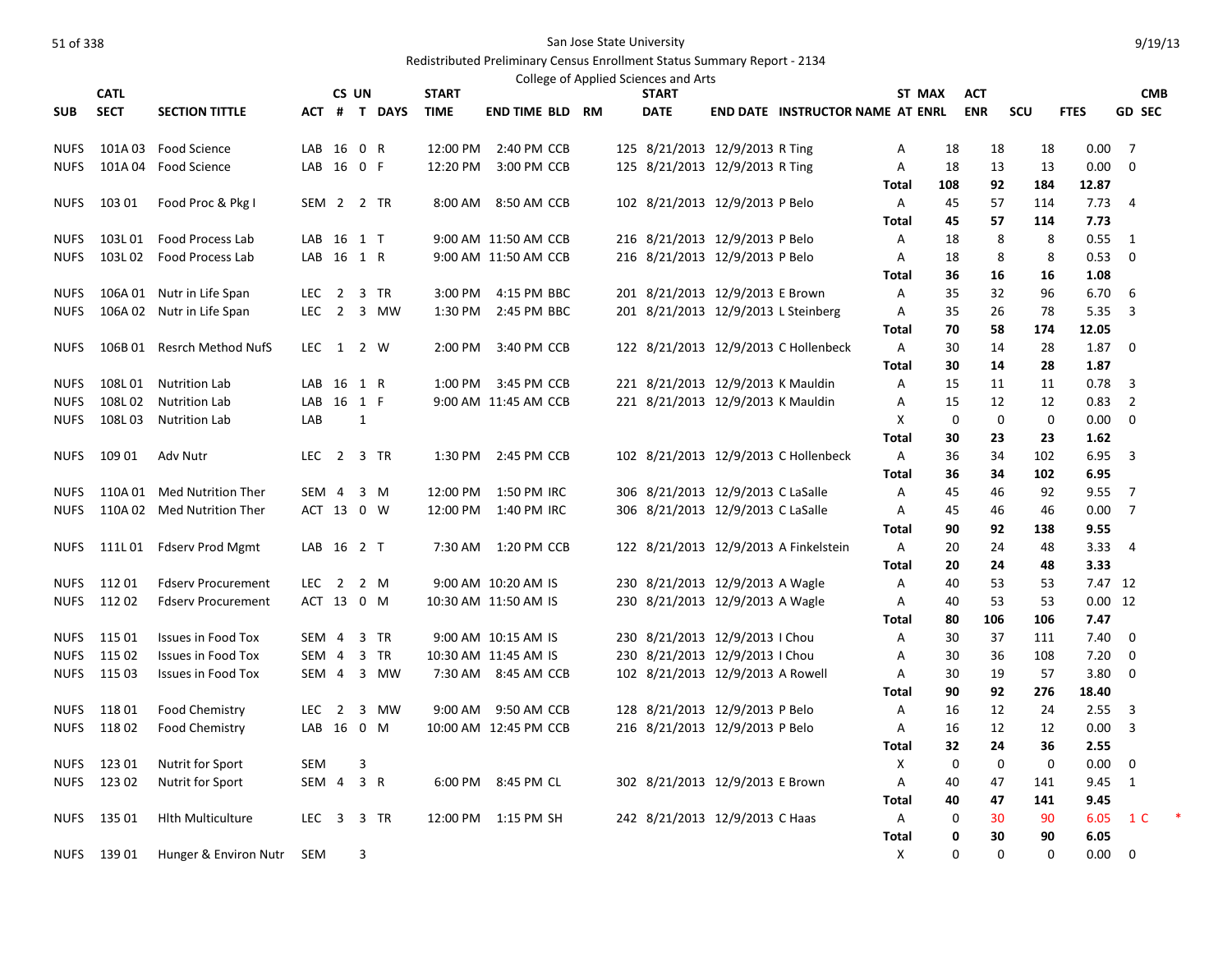|             |             |                           |                  |                |                     |                |              |                        |  | College of Applied Sciences and Arts |                                         |        |             |              |              |                        |             |                |  |
|-------------|-------------|---------------------------|------------------|----------------|---------------------|----------------|--------------|------------------------|--|--------------------------------------|-----------------------------------------|--------|-------------|--------------|--------------|------------------------|-------------|----------------|--|
|             | <b>CATL</b> |                           |                  |                | CS UN               |                | <b>START</b> |                        |  | <b>START</b>                         |                                         | ST MAX |             | <b>ACT</b>   |              |                        |             | <b>CMB</b>     |  |
| <b>SUB</b>  | <b>SECT</b> | <b>SECTION TITTLE</b>     |                  |                |                     | ACT # T DAYS   | <b>TIME</b>  | <b>END TIME BLD RM</b> |  | <b>DATE</b>                          | <b>END DATE INSTRUCTOR NAME AT ENRL</b> |        |             | <b>ENR</b>   | scu          | <b>FTES</b>            |             | <b>GD SEC</b>  |  |
| <b>NUFS</b> | 139 02      | Hunger & Environ Nutr     | SEM 4            |                |                     | 3 TR           | 1:30 PM      | 2:45 PM CL             |  | 302 8/21/2013 12/9/2013 G Acker      |                                         | Α      | 30          | 29           | 87           | 5.80                   | $\mathbf 0$ |                |  |
| <b>NUFS</b> | 139 03      | Hunger & Environ Nutr     | SEM 4            |                |                     | 3 TR           | 3:00 PM      | 4:15 PM CL             |  | 302 8/21/2013 12/9/2013 G Acker      |                                         | А      | 30          | 30           | 90           | 6.00                   | $\mathbf 0$ |                |  |
| <b>NUFS</b> | 139 04      | Hunger & Environ Nutr     | SEM 4            |                |                     | 3 MW           |              | 10:30 AM 11:45 AM CL   |  | 302 8/21/2013 12/9/2013 K Cahill     |                                         | Α      | 30          | 31           | 93           | 6.20                   | $\mathbf 0$ |                |  |
| <b>NUFS</b> | 139 05      | Hunger & Environ Nutr     | SEM 4            |                |                     | 3 M            | 5:30 PM      | 8:15 PM CL             |  | 302 8/21/2013 12/9/2013 K Cahill     |                                         | Α      | 30          | 25           | 75           | 5.00                   | $\mathbf 0$ |                |  |
| <b>NUFS</b> | 139 06      | Hunger & Environ Nutr     | <b>SEM</b>       |                | 3                   |                |              |                        |  |                                      |                                         | X      | $\mathbf 0$ | $\mathbf 0$  |              | $\mathbf 0$<br>0.00    | $\mathbf 0$ |                |  |
| <b>NUFS</b> | 139 07      | Hunger & Environ Nutr     | SEM 4            |                |                     | 3 MW           | 12:00 PM     | 1:15 PM IS             |  | 230 8/21/2013 12/9/2013 K Harvey     |                                         | Α      | 30          | 35           | 105          | 7.00                   | $\mathbf 0$ |                |  |
| <b>NUFS</b> | 13908       | Hunger & Environ Nutr     | SEM 4            |                |                     | 3 MW           |              | 10:30 AM 11:45 AM CCB  |  |                                      | 122 8/21/2013 12/9/2013 K Knoblaugh     | А      | 30          | 30           | 90           | 6.00                   | $\mathbf 0$ |                |  |
| <b>NUFS</b> | 13909       | Hunger & Environ Nutr     | SEM 4            |                |                     | 3 M            | 1:30 PM      | 4:15 PM IS             |  |                                      | 230 8/21/2013 12/9/2013 E MacKusick     | Α      | 30          | 28           | 84           | 5.60                   | $\mathbf 0$ |                |  |
| <b>NUFS</b> | 139 10      | Hunger & Environ Nutr     | SEM 4            |                |                     | 3 M            | 5:30 PM      | 8:15 PM CCB            |  |                                      | 102 8/21/2013 12/9/2013 E MacKusick     | A      | 30          | 26           | 78           | 5.20                   | $\mathbf 0$ |                |  |
| <b>NUFS</b> | 139 11      | Hunger & Environ Nutr     | SEM 4            |                |                     | 3 MW           |              | 9:00 AM 10:15 AM BBC   |  |                                      | 201 8/21/2013 12/9/2013 A Reisenauer    | Α      | 30          | 34           | 102          | 6.80                   | $\mathbf 0$ |                |  |
| <b>NUFS</b> | 139 12      | Hunger & Environ Nutr     | SEM 4            |                |                     | 3 TR           | 12:00 PM     | 1:15 PM BBC            |  |                                      | 201 8/21/2013 12/9/2013 D Singamsetti   | Α      | 30          | 31           | 93           | 6.20                   | $\mathbf 0$ |                |  |
| <b>NUFS</b> | 139 13      | Hunger & Environ Nutr     | SEM 4            |                |                     | 3 TR           | 1:30 PM      | 2:45 PM BBC            |  |                                      | 201 8/21/2013 12/9/2013 D Singamsetti   | Α      | 30          | 28           | 84           | 5.60                   | $\mathbf 0$ |                |  |
| <b>NUFS</b> | 139 14      | Hunger & Environ Nutr     | SEM 4            |                |                     | 3 MW           | 3:00 PM      | 4:15 PM BBC            |  |                                      | 201 8/21/2013 12/9/2013 L Steinberg     | Α      | 30          | 31           | 93           | 6.20                   | $\mathbf 0$ |                |  |
| <b>NUFS</b> | 139 15      | Hunger & Environ Nutr     | SEM 4            |                |                     | 3 W            | 5:30 PM      | 8:15 PM IS             |  |                                      | 230 8/21/2013 12/9/2013 L Steinberg     | Α      | 30          | 28           | 84           | 5.60                   | $\mathbf 0$ |                |  |
| <b>NUFS</b> | 139 16      | Hunger & Environ Nutr     | SEM 4            |                |                     | 3 <sub>1</sub> | 5:30 PM      | 8:15 PM BBC            |  | 201 8/21/2013 12/9/2013 A Whitson    |                                         | Α      | 30          | 22           | 66           | 4.40                   | $\mathbf 0$ |                |  |
| <b>NUFS</b> | 139 17      | Hunger & Environ Nutr     | SEM 4            |                |                     | 3 W            | 3:00 PM      | 5:45 PM CL             |  | 302 8/21/2013 12/9/2013 A Whitson    |                                         | Α      | 30          | 29           | 87           | 5.80                   | $\mathbf 0$ |                |  |
| <b>NUFS</b> | 139 18      | Hunger & Environ Nutr     | SEM 4            |                |                     | 3 W            | 6:00 PM      | 8:45 PM CL             |  | 302 8/21/2013 12/9/2013 A Whitson    |                                         | A      | 30          | 26           | 78           | 5.20                   | $\mathbf 0$ |                |  |
|             |             |                           |                  |                |                     |                |              |                        |  |                                      |                                         | Total  | 480         | 463          | 1389         | 92.60                  |             |                |  |
| <b>NUFS</b> |             | 141A 01 Pkg Materials I   | LEC.             | $\overline{2}$ |                     | 3 M            |              | 10:30 AM 12:15 PM IS   |  | 115 8/21/2013 12/9/2013 D Heiler     |                                         | Α      | $\mathbf 0$ | $\mathbf{0}$ |              | 0.00<br>$\mathbf{0}$   |             | 0 <sup>C</sup> |  |
| <b>NUFS</b> |             | 141A 02 Pkg Materials I   | ACT 7            |                |                     | $0 \quad W$    |              | 10:30 AM 12:15 PM IS   |  |                                      | 114 8/21/2013 12/9/2013 F Yambrach      | Α      | 0           |              | $\mathbf{0}$ | $\mathbf 0$<br>0.00    |             | 0 <sup>C</sup> |  |
|             |             |                           |                  |                |                     |                |              |                        |  |                                      |                                         | Total  | 0           | 0            |              | $\mathbf 0$<br>0.00    |             |                |  |
| <b>NUFS</b> | 144 01      | <b>Food Culture</b>       | <b>LEC</b>       | $\overline{2}$ |                     | 3 TR           |              | 9:00 AM 10:15 AM CCB   |  | 102 8/21/2013 12/9/2013 A Wagle      |                                         | Α      | 30          | 38           | 114          | 7.60                   | $\mathbf 0$ |                |  |
| <b>NUFS</b> | 144 02      | Food Culture              | LEC              | $\overline{2}$ |                     | 3 MW           |              | 9:00 AM 10:15 AM CL    |  | 302 8/21/2013 12/9/2013 K Cahill     |                                         | Α      | 30          | 29           | 87           | 5.80                   | $\mathbf 0$ |                |  |
| <b>NUFS</b> | 144 03      | <b>Food Culture</b>       | LEC              | $\overline{2}$ |                     | 3 MW           | 1:30 PM      | 2:45 PM CL             |  | 302 8/21/2013 12/9/2013 K Cahill     |                                         | Α      | 30          | 30           | 90           | 6.00                   | $\mathbf 0$ |                |  |
| <b>NUFS</b> | 144 04      | Food Culture              | LEC 2 3 T        |                |                     |                | 2:30 PM      | 5:15 PM IS             |  | 230 8/21/2013 12/9/2013 J Kubota     |                                         | A      | 30          | 35           | 105          | 7.00                   | $\mathbf 0$ |                |  |
| <b>NUFS</b> | 144 05      | <b>Food Culture</b>       | <b>LEC</b>       | $\overline{2}$ |                     | 3 <sub>1</sub> | 5:30 PM      | 8:15 PM IS             |  | 230 8/21/2013 12/9/2013 J Kubota     |                                         | Α      | 30          | 37           | 111          | 7.40                   | $\mathbf 0$ |                |  |
| <b>NUFS</b> | 144 06      | Food Culture              | <b>LEC</b>       | $\overline{2}$ |                     | 3 TR           |              | 10:30 AM 11:45 AM BBC  |  |                                      | 201 8/21/2013 12/9/2013 D Singamsetti   | A      | 30          | 32           | 96           | 6.40                   | $\mathbf 0$ |                |  |
| <b>NUFS</b> | 144 07      | Food Culture              | LEC 2 3 M        |                |                     |                | 5:30 PM      | 8:15 PM SPXC           |  | 211 8/21/2013 12/9/2013 S Spencer    |                                         | Α      | 30          | 29           | 87           | 5.80                   | $\mathbf 0$ |                |  |
| <b>NUFS</b> | 144 08      | Food Culture              | LEC.             | $\overline{2}$ |                     | 3 W            | 5:30 PM      | 8:15 PM BBC            |  | 201 8/21/2013 12/9/2013 S Spencer    |                                         | А      | 30          | 29           | 87           | 5.80                   | $\mathbf 0$ |                |  |
| <b>NUFS</b> | 144 09      | <b>Food Culture</b>       | LEC <sub>2</sub> |                |                     | 3 TR           | 3:00 PM      | 4:15 PM CCB            |  | 122 8/21/2013 12/9/2013 R Ting       |                                         | А      | 30          | 33           | 99           | 6.60                   | $\mathbf 0$ |                |  |
| <b>NUFS</b> | 144 10      | Food Culture              | LEC.             | $\overline{2}$ |                     | 3 R            | 3:00 PM      | 5:45 PM CL             |  | 229 8/21/2013 12/9/2013 L Wiley      |                                         | Α      | 30          | 32           | 96           | 6.40                   | $\mathbf 0$ |                |  |
| <b>NUFS</b> | 144 11      | <b>Food Culture</b>       | <b>LEC</b>       |                | $2 \quad 3 \quad R$ |                | 6:00 PM      | 8:45 PM CL             |  | 229 8/21/2013 12/9/2013 L Wiley      |                                         | Α      | 30          | 29           | 87           | 5.80                   | $\mathbf 0$ |                |  |
| <b>NUFS</b> | 144 12      | Food Culture              | <b>LEC</b>       | $\overline{2}$ |                     | 3 MW           | 1:30 PM      | 2:45 PM CL             |  | 243 8/21/2013 12/9/2013 K Harvey     |                                         | Α      | 30          | 30           |              | 6.00<br>90             | $\mathbf 0$ |                |  |
|             |             |                           |                  |                |                     |                |              |                        |  |                                      |                                         | Total  | 360         | 383          | 1149         | 76.60                  |             |                |  |
| <b>NUFS</b> | 146 01      | <b>Medical Device Pkg</b> | <b>LEC</b>       | $\overline{2}$ |                     | 3 <sub>1</sub> |              | 10:30 AM 12:20 PM IS   |  |                                      | 115 8/21/2013 12/9/2013 F Yambrach      | Α      | $\mathbf 0$ | $\mathbf{0}$ |              | $\overline{0}$<br>0.00 |             | 0 <sup>C</sup> |  |
| <b>NUFS</b> | 146 02      | <b>Medical Device Pkg</b> | ACT 7 0 R        |                |                     |                |              | 10:30 AM 12:20 PM IS   |  |                                      | 114 8/21/2013 12/9/2013 F Yambrach      | Α      | 0           |              | $\mathbf{0}$ | $\mathbf 0$<br>0.00    |             | 0 <sup>C</sup> |  |
|             |             |                           |                  |                |                     |                |              |                        |  |                                      |                                         | Total  | $\mathbf 0$ | $\mathbf 0$  |              | $\mathbf 0$<br>0.00    |             |                |  |
| <b>NUFS</b> | 163 01      | Phys Fit + Nutrit         | <b>LEC</b>       | $\overline{2}$ |                     | 3 TR           |              | 10:30 AM 11:45 AM SH   |  | 345 8/21/2013 12/9/2013 E Brown      |                                         | Α      | 30          | 15           | 45           | 3.00                   |             | 0 <sup>C</sup> |  |
| <b>NUFS</b> | 163 02      | Phys Fit + Nutrit         | LEC 2 3 TR       |                |                     |                |              | 10:30 AM 11:45 AM BBC  |  | 225 8/21/2013 12/9/2013 E Brown      |                                         | Α      | 30          | 16           | 48           | 3.20                   |             | 0 <sup>C</sup> |  |
| <b>NUFS</b> | 163 03      | Phys Fit + Nutrit         | LEC 2 3 TR       |                |                     |                |              | 12:00 PM 1:15 PM CL    |  | 229 8/21/2013 12/9/2013 E Brown      |                                         | A      | 30          | 16           | 48           | 3.20                   |             | 0 <sup>C</sup> |  |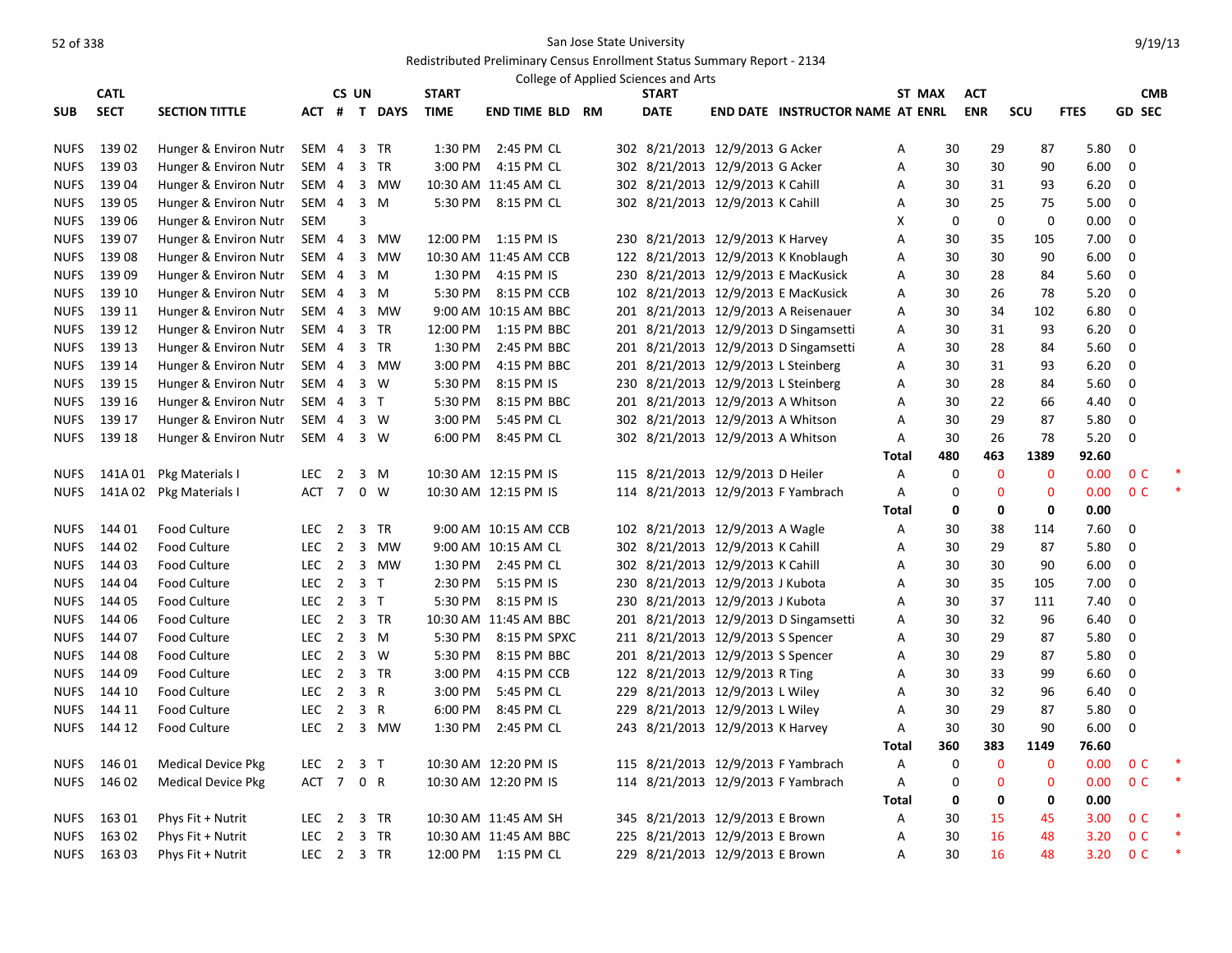|             |             |                            |            |                |              |              | College of Applied Sciences and Arts |              |                                 |                                         |              |     |              |              |             |                |            |
|-------------|-------------|----------------------------|------------|----------------|--------------|--------------|--------------------------------------|--------------|---------------------------------|-----------------------------------------|--------------|-----|--------------|--------------|-------------|----------------|------------|
|             | <b>CATL</b> |                            |            | CS UN          |              | <b>START</b> |                                      | <b>START</b> |                                 |                                         | ST MAX       |     | <b>ACT</b>   |              |             |                | <b>CMB</b> |
| <b>SUB</b>  | <b>SECT</b> | <b>SECTION TITTLE</b>      |            |                | ACT # T DAYS | <b>TIME</b>  | <b>END TIME BLD RM</b>               | <b>DATE</b>  |                                 | <b>END DATE INSTRUCTOR NAME AT ENRL</b> |              |     | <b>ENR</b>   | SCU          | <b>FTES</b> | <b>GD SEC</b>  |            |
| NUFS        | 163 04      | Phys Fit + Nutrit          | LEC.       | $\overline{2}$ | 3 TR         |              | 12:00 PM 1:15 PM IS                  |              | 230 8/21/2013 12/9/2013 E Brown |                                         | A            | 30  | 15           | 45           | 3.00        | 0 <sup>C</sup> |            |
| <b>NUFS</b> | 163 05      | Phys Fit + Nutrit          | LEC.       | $\overline{2}$ | 3 MW         |              | 9:00 AM 10:15 AM CL                  |              | 229 8/21/2013 12/9/2013 A Bloom |                                         | Α            | 30  | 15           | 45           | 3.00        | 0 <sup>C</sup> |            |
| <b>NUFS</b> | 163 06      | Phys Fit + Nutrit          | LEC        |                | 2 3 MW       |              | 9:00 AM 10:15 AM BBC                 |              | 225 8/21/2013 12/9/2013 A Bloom |                                         | Α            | 30  | 16           | 48           | 3.20        | 0 <sup>C</sup> |            |
| <b>NUFS</b> | 163 07      | Phys Fit + Nutrit          | <b>LEC</b> | $\overline{2}$ | 3 MW         |              | 10:30 AM 11:45 AM CL                 |              | 229 8/21/2013 12/9/2013 A Bloom |                                         | Α            | 30  | 16           | 48           | 3.20        | 0 <sup>C</sup> |            |
| <b>NUFS</b> | 163 08      | Phys Fit + Nutrit          | <b>LEC</b> | $\overline{2}$ | 3 MW         |              | 10:30 AM 11:45 AM SH                 |              | 345 8/21/2013 12/9/2013 A Bloom |                                         | A            | 30  | 16           | 48           | 3.20        | 0 <sup>C</sup> |            |
| <b>NUFS</b> | 16309       | Phys Fit + Nutrit          | LEC.       | $\overline{2}$ | 3 MW         |              | 12:00 PM 1:15 PM CL                  |              | 229 8/21/2013 12/9/2013 R Ryan  |                                         | A            | 30  | 17           | 51           | 3.40        | 0 <sup>C</sup> |            |
| <b>NUFS</b> | 163 10      | Phys Fit + Nutrit          | <b>LEC</b> | 2              | 3 MW         |              | 12:00 PM 1:15 PM CCB                 |              | 122 8/21/2013 12/9/2013 R Ryan  |                                         | A            | 30  | 17           | 51           | 3.40        | 0 <sup>C</sup> |            |
| <b>NUFS</b> | 163 11      | Phys Fit + Nutrit          | <b>LEC</b> | $\overline{2}$ | 3 MW         | 1:30 PM      | 2:45 PM CL                           |              | 229 8/21/2013 12/9/2013 R Ryan  |                                         | Α            | 30  | 15           | 45           | 3.00        | 0 <sup>C</sup> |            |
| <b>NUFS</b> | 163 12      | Phys Fit + Nutrit          | LEC.       | $\overline{2}$ | 3 MW         | 1:30 PM      | 2:45 PM BBC                          |              | 225 8/21/2013 12/9/2013 R Ryan  |                                         | Α            | 30  | 18           | 54           | 3.50        | 0 <sup>C</sup> |            |
|             |             |                            |            |                |              |              |                                      |              |                                 |                                         | Total        | 360 | 192          | 576          | 38.30       |                |            |
| <b>NUFS</b> | 169 01      | Food Pkg                   | <b>LEC</b> | $\overline{2}$ | 3 TR         | 1:30 PM      | 2:45 PM MUS                          |              |                                 | 250 8/21/2013 12/9/2013 F Yambrach      | Α            | 0   | $\mathbf{0}$ | $\mathbf 0$  | 0.00        | 0 <sup>C</sup> |            |
|             |             |                            |            |                |              |              |                                      |              |                                 |                                         | <b>Total</b> | 0   | 0            | 0            | 0.00        |                |            |
| <b>NUFS</b> | 18001       | <b>Individual Studies</b>  | SUP        |                | 36 1 TBA     |              |                                      |              |                                 | 8/21/2013 12/9/2013 C Hollenbeck        | Α            | 20  | 12           | 12           | 0.85        | 3              |            |
| <b>NUFS</b> | 180 02      | <b>Individual Studies</b>  |            |                | SUP 36 2 TBA |              |                                      |              |                                 | 8/21/2013 12/9/2013 C Hollenbeck        | Α            | 20  | $\mathbf 0$  | $\mathbf 0$  | 0.00        | $\Omega$       |            |
| <b>NUFS</b> | 18003       | <b>Individual Studies</b>  |            |                | SUP 36 3 TBA |              |                                      |              |                                 | 8/21/2013 12/9/2013 L Mcproud           | A            | 20  | 0            | 0            | 0.00        | $\mathbf 0$    |            |
| <b>NUFS</b> | 18004       | <b>Individual Studies</b>  |            |                | SUP 36 4 TBA |              |                                      |              |                                 | 8/21/2013 12/9/2013 L Mcproud           | A            | 20  | 0            | $\mathbf 0$  | 0.00        | $\mathbf 0$    |            |
| <b>NUFS</b> | 180 05      | <b>Individual Studies</b>  |            |                | SUP 36 5 TBA |              |                                      |              |                                 | 8/21/2013 12/9/2013 L Mcproud           | Α            | 20  | 0            | 0            | 0.00        | $\mathbf 0$    |            |
| <b>NUFS</b> | 18006       | <b>Individual Studies</b>  | SUP        |                | 36 6 TBA     |              |                                      |              |                                 | 8/21/2013 12/9/2013 L Mcproud           | А            | 20  | 0            | 0            | 0.00        | $\mathbf 0$    |            |
| <b>NUFS</b> | 18007       | <b>Individual Studies</b>  |            |                | SUP 36 1 TBA |              |                                      |              | 8/21/2013 12/9/2013 E Brown     |                                         | Α            | 20  | 0            | 0            | 0.00        | $\mathbf 0$    |            |
| <b>NUFS</b> | 18008       | <b>Individual Studies</b>  |            |                | SUP 36 2 TBA |              |                                      |              | 8/21/2013 12/9/2013 E Brown     |                                         | Α            | 20  | 0            | 0            | 0.00        | $\mathbf 0$    |            |
| <b>NUFS</b> | 18009       | <b>Individual Studies</b>  |            |                | SUP 36 3 TBA |              |                                      |              | 8/21/2013 12/9/2013 E Brown     |                                         | A            | 20  | $\Omega$     | $\mathbf 0$  | 0.00        | $\mathbf 0$    |            |
| <b>NUFS</b> | 180 10      | <b>Individual Studies</b>  |            |                | SUP 36 1 TBA |              |                                      |              | 8/21/2013 12/9/2013 C Haas      |                                         | A            | 20  | 0            | 0            | 0.00        | $\mathbf 0$    |            |
| <b>NUFS</b> | 180 11      | <b>Individual Studies</b>  |            |                | SUP 36 2 TBA |              |                                      |              | 8/21/2013 12/9/2013 C Haas      |                                         | A            | 20  | 0            | 0            | 0.00        | $\mathbf{0}$   |            |
| <b>NUFS</b> | 180 12      | <b>Individual Studies</b>  |            |                | SUP 36 3 TBA |              |                                      |              | 8/21/2013 12/9/2013 C Haas      |                                         | Α            | 20  | 0            | 0            | 0.00        | $\mathbf 0$    |            |
|             |             |                            |            |                |              |              |                                      |              |                                 |                                         | <b>Total</b> | 240 | 12           | 12           | 0.85        |                |            |
| <b>NUFS</b> | 19001       | <b>Nutrition Education</b> | <b>LEC</b> | 1              | 2 R          | 4:00 PM      | 5:45 PM CCB                          |              |                                 | 102 8/21/2013 12/9/2013 M Freedman      | Α            | 35  | 38           | 76           | 5.23        | -5             |            |
|             |             |                            |            |                |              |              |                                      |              |                                 |                                         | Total        | 35  | 38           | 76           | 5.23        |                |            |
| <b>NUFS</b> | 19101       | <b>Nutr Counseling</b>     | LEC 3 1 F  |                |              |              | 12:45 PM 2:25 PM CCB                 |              | 122 8/21/2013 12/9/2013 E Herb  |                                         | A            | 25  | 30           | 30           | 2.03        | $\overline{2}$ |            |
|             |             |                            |            |                |              |              |                                      |              |                                 |                                         | <b>Total</b> | 25  | 30           | 30           | 2.03        |                |            |
| NUFS        | 192 01      | Fld Exp NufS/Pkg           | SUP        |                | 36 1 TBA     |              |                                      |              |                                 | 8/21/2013 12/9/2013 L Mcproud           | Α            | 20  | $\mathbf{1}$ | $\mathbf{1}$ | 0.07        | $\Omega$       |            |
| <b>NUFS</b> | 192 02      | Fld Exp NufS/Pkg           |            |                | SUP 36 2 TBA |              |                                      |              |                                 | 8/21/2013 12/9/2013 L Mcproud           | Α            | 40  | 20           | 40           | 2.67        | $\mathbf 0$    |            |
| <b>NUFS</b> | 192 03      | Fld Exp NufS/Pkg           |            |                | SUP 36 3 TBA |              |                                      |              |                                 | 8/21/2013 12/9/2013 L Mcproud           | Α            | 20  | 0            | 0            | 0.00        | $\mathbf 0$    |            |
| <b>NUFS</b> | 19204       | Fld Exp NufS/Pkg           | <b>SUP</b> |                | 36 4 TBA     |              |                                      |              |                                 | 8/21/2013 12/9/2013 L Mcproud           | A            | 20  | 5            | 20           | 1.33        | $\mathbf 0$    |            |
| <b>NUFS</b> | 192 05      | Fld Exp NufS/Pkg           |            |                | SUP 36 5 TBA |              |                                      |              |                                 | 8/21/2013 12/9/2013 L Mcproud           | Α            | 20  | 0            | 0            | 0.00        | $\mathbf 0$    |            |
| <b>NUFS</b> | 192 06      | Fld Exp NufS/Pkg           |            |                | SUP 36 6 TBA |              |                                      |              |                                 | 8/21/2013 12/9/2013 L Mcproud           | A            | 20  | 1            | 6            | 0.40        | $\mathbf 0$    |            |
| <b>NUFS</b> | 192 07      | Fld Exp NufS/Pkg           | SUP 36     |                | 2 TBA        |              |                                      |              | 8/21/2013 12/9/2013 E Brown     |                                         | A            | 20  | 5            | 10           | 0.67        | $\mathbf 0$    |            |
| <b>NUFS</b> | 192 08      | Fld Exp NufS/Pkg           |            |                | SUP 36 2 TBA |              |                                      |              | 8/21/2013 12/9/2013 C Haas      |                                         | Α            | 20  | 9            | 18           | 1.20        | $\mathbf 0$    |            |
|             |             |                            |            |                |              |              |                                      |              |                                 |                                         | <b>Total</b> | 180 | 41           | 95           | 6.33        |                |            |
| <b>NUFS</b> | 194 01      | <b>Entrpre Nutrition</b>   |            |                | LEC 2 1 W    | 3:00 PM      | 3:50 PM CCB                          |              |                                 | 102 8/21/2013 12/9/2013 K Knoblaugh     | Α            | 35  | 37           | 37           | 2.48        | $\mathbf{1}$   |            |
|             |             |                            |            |                |              |              |                                      |              |                                 |                                         | Total        | 35  | 37           | 37           | 2.48        |                |            |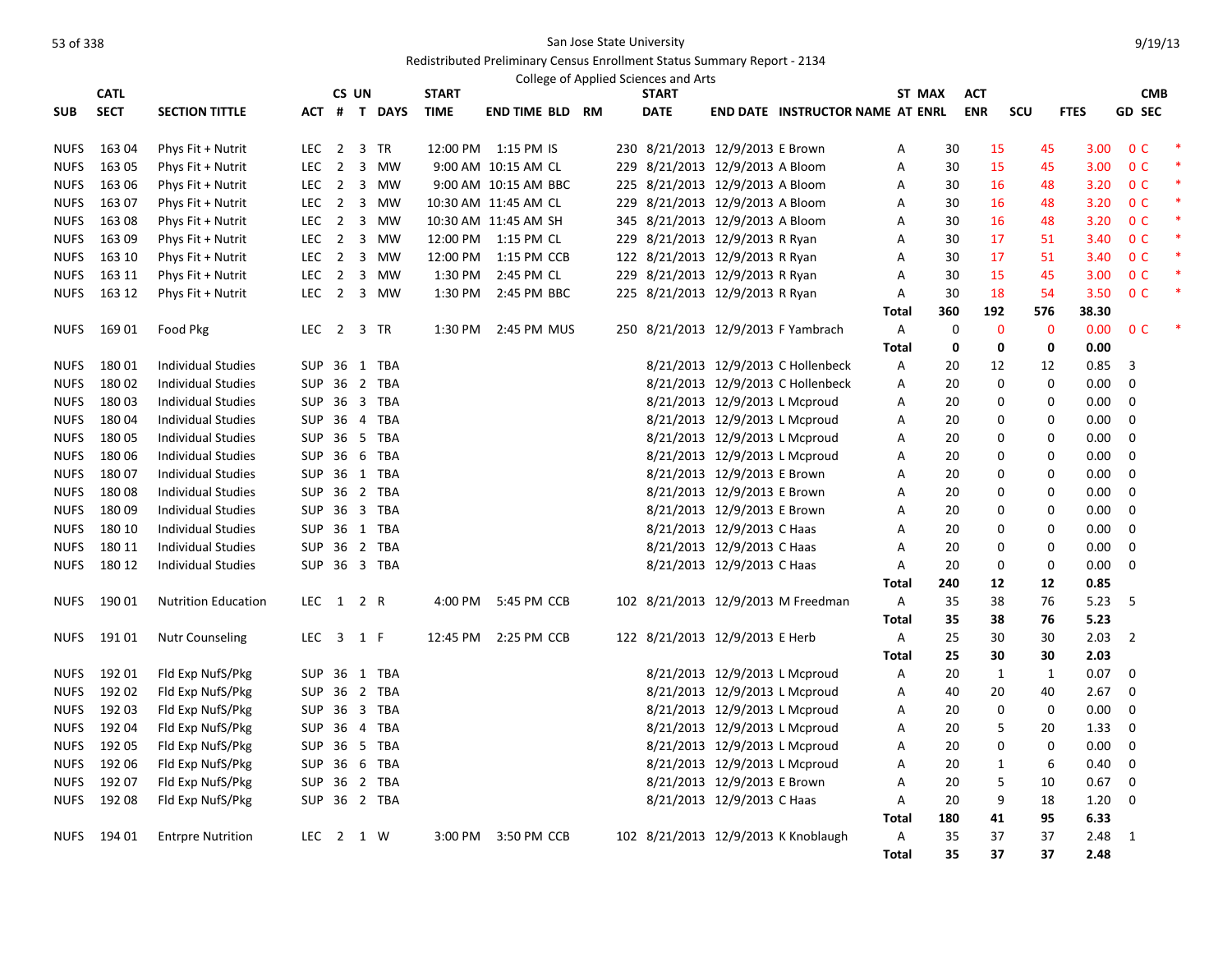|                            |                            |                                            |                               | CS UN |                |               | <b>START</b> |                        |  | College of Applied Sciences and Arts |                               |                                         | ST MAX       |             |                          |                |             |              |                               |  |
|----------------------------|----------------------------|--------------------------------------------|-------------------------------|-------|----------------|---------------|--------------|------------------------|--|--------------------------------------|-------------------------------|-----------------------------------------|--------------|-------------|--------------------------|----------------|-------------|--------------|-------------------------------|--|
| <b>SUB</b>                 | <b>CATL</b><br><b>SECT</b> | <b>SECTION TITTLE</b>                      | ACT #                         |       |                | <b>T DAYS</b> | <b>TIME</b>  | <b>END TIME BLD RM</b> |  | <b>START</b><br><b>DATE</b>          |                               | <b>END DATE INSTRUCTOR NAME AT ENRL</b> |              |             | <b>ACT</b><br><b>ENR</b> | SCU            | <b>FTES</b> |              | <b>CMB</b><br><b>GD SEC</b>   |  |
|                            |                            |                                            |                               |       |                |               |              |                        |  |                                      |                               |                                         |              |             |                          |                |             |              |                               |  |
| <b>NUFS</b>                | 201 01                     | Collog Nutr/Fd/Pkg                         | SEM 5                         |       | $1$ T          |               | 3:30 PM      | 5:10 PM CCB            |  | 102 8/21/2013 12/9/2013 L Mcproud    |                               |                                         | Α            | 45          | 13                       |                | 13          | 1.08 13      |                               |  |
|                            |                            |                                            |                               |       |                |               |              |                        |  |                                      |                               |                                         | <b>Total</b> | 45          | 13                       |                | 13          | 1.08         |                               |  |
| <b>NUFS</b>                | 21701                      | Issues Nutr/Fd/Pkg                         | SEM 5                         |       | 3 M            |               | 3:00 PM      | 5:45 PM CCB            |  |                                      |                               | 122 8/21/2013 12/9/2013 M Freedman      | Α            | 18          | 14                       |                | 42          | 3.50 14      |                               |  |
|                            |                            |                                            |                               |       |                |               |              |                        |  |                                      |                               |                                         | <b>Total</b> | 18          | 14                       |                | 42          | 3.50         |                               |  |
| <b>NUFS</b>                |                            | 219B 01 Adv Nutr and Metab                 | <b>SEM</b>                    |       | 3              |               |              |                        |  |                                      |                               |                                         | X            | $\mathbf 0$ |                          | $\mathbf 0$    | 0           | 0.00         | 0                             |  |
|                            |                            |                                            |                               |       |                |               |              |                        |  |                                      |                               |                                         | Total        | 0           | 0                        |                | 0           | 0.00         |                               |  |
| <b>NUFS</b>                |                            | 220A 01 Adv Mnt                            | SEM <sub>5</sub>              |       | 3 M            |               | 6:00 PM      | 8:45 PM CCB            |  | 122 8/21/2013 12/9/2013 H Kiehl      |                               |                                         | Α            | 18          | 13                       |                | 39          | 2.95         | - 7                           |  |
|                            |                            |                                            |                               |       |                |               |              |                        |  |                                      |                               |                                         | Total        | 18          | 13                       |                | 39          | 2.95         |                               |  |
| <b>NUFS</b>                | 260 01                     | <b>Mitidis Hith Promo</b>                  | SEM <sub>5</sub>              |       | 3 <sub>T</sub> |               | 5:30 PM      | 8:15 PM CCB            |  | 122 8/21/2013 12/9/2013 C Haas       |                               |                                         | Α            | 18          | 11                       |                | 33          | 2.65         | 9 <sup>C</sup>                |  |
| <b>GERO</b>                | 260 01                     | <b>Mitidis Hith Promo</b>                  | SEM 5 3 T                     |       |                |               | 5:30 PM      | 8:15 PM CCB            |  | 122 8/21/2013 12/9/2013 C Haas       |                               |                                         | Α            | 0           | $\mathbf{0}$             |                | $\mathbf 0$ | 0.00         | 0 <sup>C</sup>                |  |
| <b>HPRF</b>                | 260 01                     | <b>Mitidis Hith Promo</b>                  | SEM 5 3 T                     |       |                |               | 5:30 PM      | 8:15 PM CCB            |  | 122 8/21/2013 12/9/2013 C Haas       |                               |                                         | A            | 0           |                          | $\mathbf{0}$   | $\mathbf 0$ | 0.00         | 0 <sup>C</sup>                |  |
|                            |                            |                                            |                               |       |                |               |              |                        |  |                                      |                               |                                         | Total        | 18          | 11                       |                | 33          | 2.65         |                               |  |
| <b>NUFS</b>                | 270 01                     | Pkg Dsgn End Use                           | SEM 5                         |       | 3 R            |               | 3:00 PM      | 5:45 PM IS             |  |                                      |                               | 115 8/21/2013 12/9/2013 F Yambrach      | Α            | 0           |                          | $\Omega$       | $\mathbf 0$ | 0.00         | 0 <sup>C</sup>                |  |
|                            |                            |                                            |                               |       |                |               |              |                        |  |                                      |                               |                                         | <b>Total</b> | 0           |                          | 0              | 0           | 0.00         |                               |  |
| <b>NUFS</b>                | 280A01                     | Dietetic Internship                        | SUP 25 1 TBA                  |       |                |               |              |                        |  |                                      | 8/21/2013 12/9/2013 A Wagle   |                                         | Α            | 20          |                          | 9              | 9           | 0.67         | $\overline{4}$                |  |
| <b>NUFS</b>                | 280A02                     | Dietetic Internship                        | <b>SUP</b>                    |       |                | 25 3 TBA      |              |                        |  |                                      | 8/21/2013 12/9/2013 A Wagle   |                                         | A            | 20          |                          | $\mathbf 0$    | $\mathbf 0$ | 0.00         | $\overline{0}$                |  |
| <b>NUFS</b>                | 280A03                     | Dietetic Internship                        | SUP 25 6 TBA                  |       |                |               |              |                        |  |                                      | 8/21/2013 12/9/2013 A Wagle   |                                         | Α            | 20          |                          | 0              | 0           | 0.00         | $\mathbf 0$                   |  |
| <b>NUFS</b>                | 280A04                     | Dietetic Internship                        | SUP 25 9 TBA                  |       |                |               |              |                        |  |                                      | 8/21/2013 12/9/2013 A Wagle   |                                         | Α            | 20          |                          | 0              | 0           | 0.00         | $\mathbf 0$                   |  |
| <b>NUFS</b>                | 280A05                     | Dietetic Internship                        | SUP 25 12 TBA                 |       |                |               |              |                        |  |                                      | 8/21/2013 12/9/2013 A Wagle   |                                         | Α            | 20          |                          | 1              | 12          | 1.00         | $\mathbf{1}$                  |  |
| <b>NUFS</b>                | 280A06                     | Dietetic Internship                        | SUP 25 6 TBA                  |       |                |               |              |                        |  |                                      | 8/21/2013 12/9/2013 E Brown   |                                         | Α            | 20          |                          | 0              | 0           | 0.00         | $\mathbf 0$                   |  |
| <b>NUFS</b>                | 280A 07                    | Dietetic Internship                        | SUP 25 12 TBA                 |       |                |               |              |                        |  |                                      | 8/21/2013 12/9/2013 E Brown   |                                         | A            | 20          |                          | 0              | $\mathbf 0$ | 0.00         | $\overline{0}$                |  |
| <b>NUFS</b>                | 280A08                     | Dietetic Internship                        | SUP 25 6 TBA                  |       |                |               |              |                        |  |                                      | 8/21/2013 12/9/2013 C Haas    |                                         | Α            | 20          |                          | 0              | 0           | 0.00         | $\overline{0}$                |  |
| <b>NUFS</b><br><b>NUFS</b> | 280A09<br>280A 10          | Dietetic Internship                        | SUP 25 12 TBA<br>SUP 25 6 TBA |       |                |               |              |                        |  |                                      | 8/21/2013 12/9/2013 C Haas    | 8/21/2013 12/9/2013 M Freedman          | A            | 20<br>20    |                          | 0<br>0         | 0<br>0      | 0.00<br>0.00 | $\overline{0}$<br>$\mathbf 0$ |  |
| <b>NUFS</b>                | 280A 11                    | Dietetic Internship<br>Dietetic Internship | SUP 25 12 TBA                 |       |                |               |              |                        |  |                                      |                               | 8/21/2013 12/9/2013 M Freedman          | Α<br>Α       | 20          |                          | 0              | 0           | 0.00         | $\mathbf 0$                   |  |
| <b>NUFS</b>                | 280A 12                    | Dietetic Internship                        | SUP 25 6 TBA                  |       |                |               |              |                        |  |                                      | 8/21/2013 12/9/2013 K Mauldin |                                         | Α            | 20          |                          | 0              | 0           | 0.00         | $\overline{0}$                |  |
| <b>NUFS</b>                | 280A 13                    | Dietetic Internship                        | SUP 25 12 TBA                 |       |                |               |              |                        |  |                                      | 8/21/2013 12/9/2013 K Mauldin |                                         | Α            | 20          |                          | 3              | 36          | 3.00         | $\overline{3}$                |  |
| <b>NUFS</b>                | 280A 14                    | Dietetic Internship                        | SUP 25 6 TBA                  |       |                |               |              |                        |  |                                      |                               | 8/21/2013 12/9/2013 L Mcproud           | A            | 20          |                          | $\mathbf 0$    | $\mathbf 0$ | 0.00         | $\overline{0}$                |  |
| <b>NUFS</b>                | 280A 15                    | Dietetic Internship                        | SUP 25 12 TBA                 |       |                |               |              |                        |  |                                      |                               | 8/21/2013 12/9/2013 L Mcproud           | Α            | 20          |                          | $\mathbf{1}$   | 12          | 1.00         | $\mathbf{1}$                  |  |
| <b>NUFS</b>                | 280A 16                    | Dietetic Internship                        | SUP 25 6 TBA                  |       |                |               |              |                        |  |                                      | 8/21/2013 12/9/2013 R Ryan    |                                         | Α            | 20          |                          | 0              | 0           | 0.00         | $\mathbf 0$                   |  |
| <b>NUFS</b>                | 280A 17                    | Dietetic Internship                        | SUP 25 12 TBA                 |       |                |               |              |                        |  |                                      | 8/21/2013 12/9/2013 R Ryan    |                                         | Α            | 20          |                          | 0              | 0           | 0.00         | $\overline{0}$                |  |
|                            |                            |                                            |                               |       |                |               |              |                        |  |                                      |                               |                                         | <b>Total</b> | 340         | 14                       |                | 69          | 5.67         |                               |  |
| <b>NUFS</b>                | 295 01                     | <b>Research Methodology</b>                | SEM 5                         |       | 3 W            |               | 6:00 PM      | 8:45 PM CCB            |  |                                      |                               | 102 8/21/2013 12/9/2013 C Hollenbeck    | Α            | 0           |                          | 4              | 12          | 1.00         | 4 C                           |  |
| <b>NUFS</b>                | 295 02                     | <b>Research Methodology</b>                | SEM 5                         |       | 3 W            |               | 6:00 PM      | 8:45 PM CCB            |  | 122 8/21/2013 12/9/2013 D Goyal      |                               |                                         | Α            | 0           |                          | 4              | 12          | 1.00         | 4 C                           |  |
| <b>NUFS</b>                | 295 03                     | Research Methodology                       | SEM 5 3 W                     |       |                |               | 6:00 PM      | 8:45 PM CCB            |  | 125 8/21/2013 12/9/2013 V Rose       |                               |                                         | Α            | 0           |                          | 7              | 21          | 1.75         | 7 C                           |  |
|                            |                            |                                            |                               |       |                |               |              |                        |  |                                      |                               |                                         | Total        | 0           | 15                       |                | 45          | 3.75         |                               |  |
| <b>NUFS</b>                | 298 01                     | <b>Special Studies</b>                     | <b>SUP</b>                    |       |                | 25 1 TBA      |              |                        |  |                                      | 8/21/2013 12/9/2013 P Belo    |                                         | Α            | 10          |                          | 0              | 0           | 0.00         | $\mathbf 0$                   |  |
| <b>NUFS</b>                | 298 02                     | <b>Special Studies</b>                     | SUP 25 2 TBA                  |       |                |               |              |                        |  |                                      | 8/21/2013 12/9/2013 P Belo    |                                         | Α            | 10          |                          | $\overline{2}$ | 4           | 0.33         | $\overline{2}$                |  |
| <b>NUFS</b>                | 298 03                     | <b>Special Studies</b>                     | SUP 25 1 TBA                  |       |                |               |              |                        |  |                                      | 8/21/2013 12/9/2013 E Brown   |                                         | Α            | 10          |                          | 0              | 0           | 0.00         | 0                             |  |
| <b>NUFS</b>                | 298 04                     | <b>Special Studies</b>                     | SUP 25 2 TBA                  |       |                |               |              |                        |  |                                      | 8/21/2013 12/9/2013 E Brown   |                                         | Α            | 10          |                          | $\Omega$       | $\Omega$    | 0.00         | 0                             |  |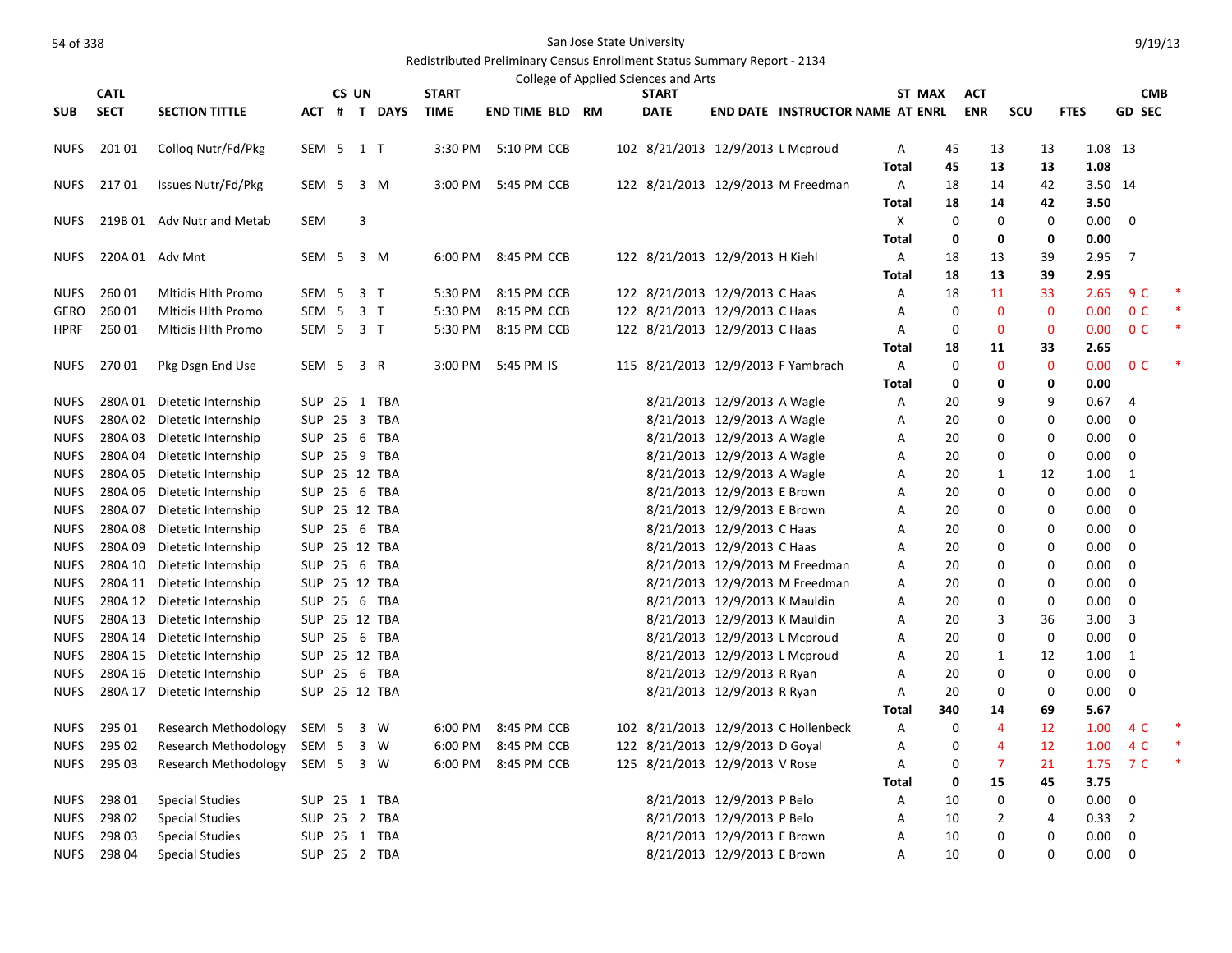|             | <b>CATL</b> |                           |               | CS UN          |                | <b>START</b> |                        | College of Applied Sciences and Arts<br><b>START</b> |                               |                                         |              | ST MAX | <b>ACT</b>  |                |                |      | <b>CMB</b>     |  |
|-------------|-------------|---------------------------|---------------|----------------|----------------|--------------|------------------------|------------------------------------------------------|-------------------------------|-----------------------------------------|--------------|--------|-------------|----------------|----------------|------|----------------|--|
| <b>SUB</b>  | <b>SECT</b> | <b>SECTION TITTLE</b>     |               |                | ACT # T DAYS   | <b>TIME</b>  | <b>END TIME BLD RM</b> | <b>DATE</b>                                          |                               | <b>END DATE INSTRUCTOR NAME AT ENRL</b> |              |        | <b>ENR</b>  | scu            | <b>FTES</b>    |      | <b>GD SEC</b>  |  |
| <b>NUFS</b> | 298 05      | <b>Special Studies</b>    |               | SUP 25 1 TBA   |                |              |                        |                                                      | 8/21/2013 12/9/2013 C Haas    |                                         | Α            | 10     |             | 0              | 0              | 0.00 | $\mathbf 0$    |  |
| <b>NUFS</b> | 298 06      | <b>Special Studies</b>    |               | SUP 25 2 TBA   |                |              |                        |                                                      | 8/21/2013 12/9/2013 C Haas    |                                         | A            | 10     | $\mathbf 0$ |                | $\mathbf 0$    | 0.00 | $\mathbf 0$    |  |
| <b>NUFS</b> | 298 07      | <b>Special Studies</b>    |               | SUP 25 1 TBA   |                |              |                        |                                                      |                               | 8/21/2013 12/9/2013 M Freedman          | A            | 10     | 0           |                | 0              | 0.00 | 0              |  |
| <b>NUFS</b> | 298 08      | <b>Special Studies</b>    | SUP 25        |                | 2 TBA          |              |                        |                                                      |                               | 8/21/2013 12/9/2013 M Freedman          | Α            | 10     | 0           |                | 0              | 0.00 | 0              |  |
| <b>NUFS</b> | 298 09      | <b>Special Studies</b>    |               | SUP 25 1 TBA   |                |              |                        |                                                      |                               | 8/21/2013 12/9/2013 C Hollenbeck        | Α            | 10     | $\mathbf 0$ |                | $\mathbf 0$    | 0.00 | $\mathbf 0$    |  |
| <b>NUFS</b> | 298 10      | <b>Special Studies</b>    |               | SUP 25 2 TBA   |                |              |                        |                                                      |                               | 8/21/2013 12/9/2013 C Hollenbeck        | Α            | 10     | $\mathbf 0$ |                | 0              | 0.00 | $\mathbf 0$    |  |
| <b>NUFS</b> | 298 11      | <b>Special Studies</b>    |               | SUP 25 1 TBA   |                |              |                        |                                                      | 8/21/2013 12/9/2013 K Mauldin |                                         | A            | 10     |             | 2              | $\overline{2}$ | 0.17 | $\overline{2}$ |  |
| <b>NUFS</b> | 298 12      | <b>Special Studies</b>    |               | SUP 25 2 TBA   |                |              |                        |                                                      | 8/21/2013 12/9/2013 K Mauldin |                                         | A            | 10     |             | 3              | 6              | 0.50 | $\overline{3}$ |  |
| <b>NUFS</b> | 298 13      | <b>Special Studies</b>    |               | SUP 25 1 TBA   |                |              |                        |                                                      | 8/21/2013 12/9/2013 L Mcproud |                                         | A            | 10     | 4           |                | 4              | 0.33 | $\overline{4}$ |  |
| <b>NUFS</b> | 298 14      | <b>Special Studies</b>    |               | SUP 25 2 TBA   |                |              |                        |                                                      | 8/21/2013 12/9/2013 L Mcproud |                                         | Α            | 10     |             | 3              | 6              | 0.50 | 3              |  |
| <b>NUFS</b> | 298 15      | <b>Special Studies</b>    |               | SUP 25 1 TBA   |                |              |                        |                                                      | 8/21/2013 12/9/2013 A Wagle   |                                         | Α            | 10     |             | 2              | $\overline{2}$ | 0.17 | $\overline{2}$ |  |
| <b>NUFS</b> | 298 16      | <b>Special Studies</b>    |               | SUP 25 2 TBA   |                |              |                        |                                                      | 8/21/2013 12/9/2013 A Wagle   |                                         | A            | 10     |             | $\overline{2}$ | $\overline{4}$ | 0.33 | $\overline{2}$ |  |
| <b>NUFS</b> | 298 17      | <b>Special Studies</b>    |               | SUP 25 1 TBA   |                |              |                        |                                                      |                               | 8/21/2013 12/9/2013 F Yambrach          | A            | 10     |             | 0              | 0              | 0.00 | $\mathbf 0$    |  |
| <b>NUFS</b> | 298 18      | <b>Special Studies</b>    |               | SUP 25 2 TBA   |                |              |                        |                                                      |                               | 8/21/2013 12/9/2013 F Yambrach          | A            | 10     |             | 1              | $\overline{2}$ | 0.17 | 1              |  |
| <b>NUFS</b> | 298 19      | <b>Special Studies</b>    |               | SUP 25 1 TBA   |                |              |                        |                                                      | 8/21/2013 12/9/2013 C LaSalle |                                         | Α            | 10     |             | 0              | 0              | 0.00 | 0              |  |
| <b>NUFS</b> | 298 20      | <b>Special Studies</b>    |               | SUP 25 2 TBA   |                |              |                        |                                                      | 8/21/2013 12/9/2013 C LaSalle |                                         | Α            | 10     | 1           |                | $\overline{2}$ | 0.17 | 1              |  |
|             |             |                           |               |                |                |              |                        |                                                      |                               |                                         | <b>Total</b> | 200    | 20          |                | 32             | 2.67 |                |  |
| <b>NUFS</b> | 299 01      | Mas Thesis or Proj        |               | SUP 25 1 TBA   |                |              |                        |                                                      | 8/21/2013 12/9/2013 P Belo    |                                         | Α            | 10     | $\mathbf 0$ |                | 0              | 0.00 | 0              |  |
| <b>NUFS</b> | 299 02      | Mas Thesis or Proj        |               | SUP 25 2 TBA   |                |              |                        |                                                      | 8/21/2013 12/9/2013 P Belo    |                                         | Α            | 10     | 0           |                | 0              | 0.00 | $\mathbf 0$    |  |
| <b>NUFS</b> | 299 03      | Mas Thesis or Proj        |               | SUP 25 3 TBA   |                |              |                        |                                                      | 8/21/2013 12/9/2013 P Belo    |                                         | A            | 10     | $\mathbf 0$ |                | 0              | 0.00 | $\mathbf 0$    |  |
| <b>NUFS</b> | 299 04      | Mas Thesis or Proj        | SUP 25        |                | 1 TBA          |              |                        |                                                      |                               | 8/21/2013 12/9/2013 M Freedman          | Α            | 10     | $\mathbf 0$ |                | 0              | 0.00 | 0              |  |
| <b>NUFS</b> | 299 05      | Mas Thesis or Proj        |               | SUP 25 2 TBA   |                |              |                        |                                                      |                               | 8/21/2013 12/9/2013 M Freedman          | Α            | 10     | 0           |                | 0              | 0.00 | 0              |  |
| <b>NUFS</b> | 299 06      | Mas Thesis or Proj        |               | SUP 25 3 TBA   |                |              |                        |                                                      |                               | 8/21/2013 12/9/2013 M Freedman          | A            | 10     | 0           |                | $\mathbf 0$    | 0.00 | $\mathbf 0$    |  |
| <b>NUFS</b> | 299 07      | Mas Thesis or Proj        |               | SUP 25 1 TBA   |                |              |                        |                                                      |                               | 8/21/2013 12/9/2013 C Hollenbeck        | A            | 10     | $\Omega$    |                | 0              | 0.00 | $\mathbf 0$    |  |
| <b>NUFS</b> | 299 08      | Mas Thesis or Proj        |               | SUP 25 2 TBA   |                |              |                        |                                                      |                               | 8/21/2013 12/9/2013 C Hollenbeck        | Α            | 10     | 0           |                | 0              | 0.00 | 0              |  |
| <b>NUFS</b> | 299 09      | Mas Thesis or Proj        |               | SUP 25 3 TBA   |                |              |                        |                                                      |                               | 8/21/2013 12/9/2013 C Hollenbeck        | Α            | 10     | 0           |                | 0              | 0.00 | 0              |  |
| <b>NUFS</b> | 299 10      | Mas Thesis or Proj        |               | SUP 25 1 TBA   |                |              |                        |                                                      |                               | 8/21/2013 12/9/2013 F Yambrach          | A            | 10     | 0           |                | $\mathbf 0$    | 0.00 | $\mathbf 0$    |  |
| <b>NUFS</b> | 299 11      | Mas Thesis or Proj        | SUP 25        |                | 2 TBA          |              |                        |                                                      |                               | 8/21/2013 12/9/2013 F Yambrach          | Α            | 10     |             | 0              | 0              | 0.00 | 0              |  |
| <b>NUFS</b> | 299 12      | Mas Thesis or Proj        |               | SUP 25 3 TBA   |                |              |                        |                                                      |                               | 8/21/2013 12/9/2013 F Yambrach          | A            | 10     | 0           |                | 0              | 0.00 | $\mathbf 0$    |  |
| <b>NUFS</b> | 299 13      | Mas Thesis or Proj        |               | SUP 25 1 TBA   |                |              |                        |                                                      | 8/21/2013 12/9/2013 C LaSalle |                                         | Α            | 10     | 0           |                | 0              | 0.00 | 0              |  |
| <b>NUFS</b> | 299 14      | Mas Thesis or Proj        | <b>SUP 25</b> |                | 2 TBA          |              |                        |                                                      | 8/21/2013 12/9/2013 C LaSalle |                                         | A            | 10     | $\Omega$    |                | $\mathbf 0$    | 0.00 | 0              |  |
| <b>NUFS</b> | 299 15      | Mas Thesis or Proj        |               | SUP 25 3 TBA   |                |              |                        |                                                      | 8/21/2013 12/9/2013 C LaSalle |                                         | Α            | 10     | $\mathbf 0$ |                | $\mathbf 0$    | 0.00 | 0              |  |
|             |             |                           |               |                |                |              |                        |                                                      |                               |                                         | Total        | 150    |             | 0              | 0              | 0.00 |                |  |
| PKG         | 141A 01     | Pkg Materials I           | LEC.          | $\overline{2}$ | 3 M            |              | 10:30 AM 12:15 PM IS   | 115 8/21/2013 12/9/2013 D Heiler                     |                               |                                         | Α            | 20     | 24          |                | 48             | 4.80 | 0 <sup>C</sup> |  |
| PKG         |             | 141A 02 Pkg Materials I   | ACT 7         |                | $0 \quad W$    |              | 10:30 AM 12:15 PM IS   |                                                      |                               | 114 8/21/2013 12/9/2013 F Yambrach      | Α            | 20     | 24          |                | 24             | 0.00 | 0 <sup>C</sup> |  |
|             |             |                           |               |                |                |              |                        |                                                      |                               |                                         | Total        | 40     | 48          |                | 72             | 4.80 |                |  |
| PKG         | 146 01      | <b>Medical Device Pkg</b> | LEC           | $\overline{2}$ | 3 <sub>1</sub> |              | 10:30 AM 12:20 PM IS   |                                                      |                               | 115 8/21/2013 12/9/2013 F Yambrach      | Α            | 20     | 25          |                | 50             | 5.20 | 4 C            |  |
| PKG         | 146 02      | <b>Medical Device Pkg</b> | ACT 7         |                | 0 R            |              | 10:30 AM 12:20 PM IS   |                                                      |                               | 114 8/21/2013 12/9/2013 F Yambrach      | Α            | 20     | 25          |                | 25             | 0.00 | 4 C            |  |
|             |             |                           |               |                |                |              |                        |                                                      |                               |                                         | Total        | 40     | 50          |                | 75             | 5.20 |                |  |
| PKG         | 169 01      | Food Pkg                  |               | LEC 2 3 TR     |                | 1:30 PM      | 2:45 PM MUS            |                                                      |                               | 250 8/21/2013 12/9/2013 F Yambrach      | A            | 45     | 42          |                | 126            | 8.60 | 4 C            |  |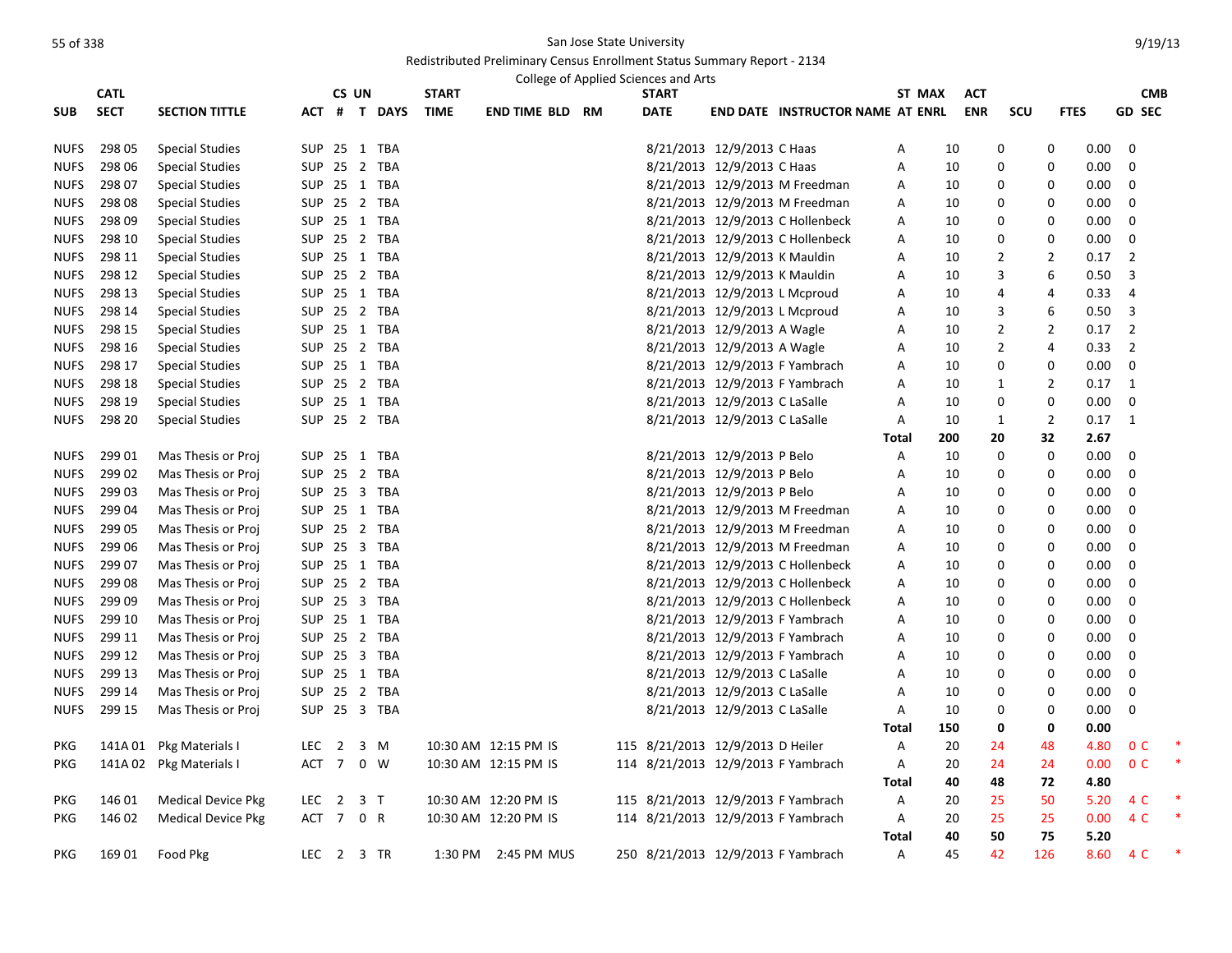|            |             |                       |            |       |              |              |                     |           | College of Applied Sciences and Arts |                 |                                           |              |              |            |              |                |             |                         |  |
|------------|-------------|-----------------------|------------|-------|--------------|--------------|---------------------|-----------|--------------------------------------|-----------------|-------------------------------------------|--------------|--------------|------------|--------------|----------------|-------------|-------------------------|--|
|            | <b>CATL</b> |                       |            | CS UN |              | <b>START</b> |                     |           | <b>START</b>                         |                 |                                           |              | ST MAX       | <b>ACT</b> |              |                |             | <b>CMB</b>              |  |
| <b>SUB</b> | <b>SECT</b> | <b>SECTION TITTLE</b> | <b>ACT</b> | #     | <b>DAYS</b>  | <b>TIME</b>  | <b>END TIME BLD</b> | <b>RM</b> | <b>DATE</b>                          | <b>END DATE</b> | <b>INSTRUCTOR NAME AT ENRL</b>            |              |              | <b>ENR</b> |              | scu            | <b>FTES</b> | <b>GD SEC</b>           |  |
|            |             |                       |            |       |              |              |                     |           |                                      |                 |                                           | Total        |              | 45         | 42           | 126            | 8.60        |                         |  |
| <b>PKG</b> | 18001       | Individual Studies    | SUP        | 36 1  | <b>TBA</b>   |              |                     |           |                                      |                 | 8/21/2013 12/9/2013 F Yambrach            |              | A            | 20         | $\Omega$     | 0              | 0.00        | $\overline{\mathbf{0}}$ |  |
| <b>PKG</b> | 18002       | Individual Studies    |            |       | SUP 36 2 TBA |              |                     |           |                                      |                 | 8/21/2013 12/9/2013 F Yambrach            |              | A            | 20         |              | $\overline{2}$ | 0.13        | $\overline{\mathbf{0}}$ |  |
| <b>PKG</b> | 18003       | Individual Studies    | SUP        | 36 3  | TBA          |              |                     |           |                                      |                 | 8/21/2013 12/9/2013 F Yambrach            |              | $\mathsf{A}$ | 20         | $\Omega$     | $\mathbf{0}$   | 0.00        | - 0                     |  |
| <b>PKG</b> | 18004       | Individual Studies    |            |       | SUP 36 4 TBA |              |                     |           |                                      |                 | 8/21/2013 12/9/2013 F Yambrach            |              | $\mathsf{A}$ | 20         | $\Omega$     | 0              | 0.00        | - 0                     |  |
| <b>PKG</b> | 18005       | Individual Studies    | SUP        | 36 5  | TBA          |              |                     |           |                                      |                 | 8/21/2013 12/9/2013 F Yambrach            |              | A            | 20         | $\Omega$     | 0              | 0.00        | - 0                     |  |
| <b>PKG</b> | 18006       | Individual Studies    | SUP 36     | - 6   | <b>TBA</b>   |              |                     |           |                                      |                 | 8/21/2013 12/9/2013 F Yambrach            |              | A            | 20         | $\Omega$     | $\Omega$       | 0.00        | - 0                     |  |
|            |             |                       |            |       |              |              |                     |           |                                      |                 |                                           | Total        | 120          |            | $\mathbf{1}$ | $\mathbf{2}$   | 0.13        |                         |  |
| <b>PKG</b> | 270 01      | Pkg Dsgn End Use      | SEM 5      |       | 3 R          | 3:00 PM      | 5:45 PM IS          |           |                                      |                 | 115 8/21/2013 12/9/2013 F Yambrach        |              | A            | 18         | 10           | 30             | 2.20        | 4 C                     |  |
|            |             |                       |            |       |              |              |                     |           |                                      |                 |                                           | <b>Total</b> |              | 18         | 10           | 30             | 2.20        |                         |  |
|            |             |                       |            |       |              |              |                     |           |                                      |                 | <b>Nutrition &amp; Food Science Total</b> |              | 4354         |            | 2974         | 7555           | 511.37      |                         |  |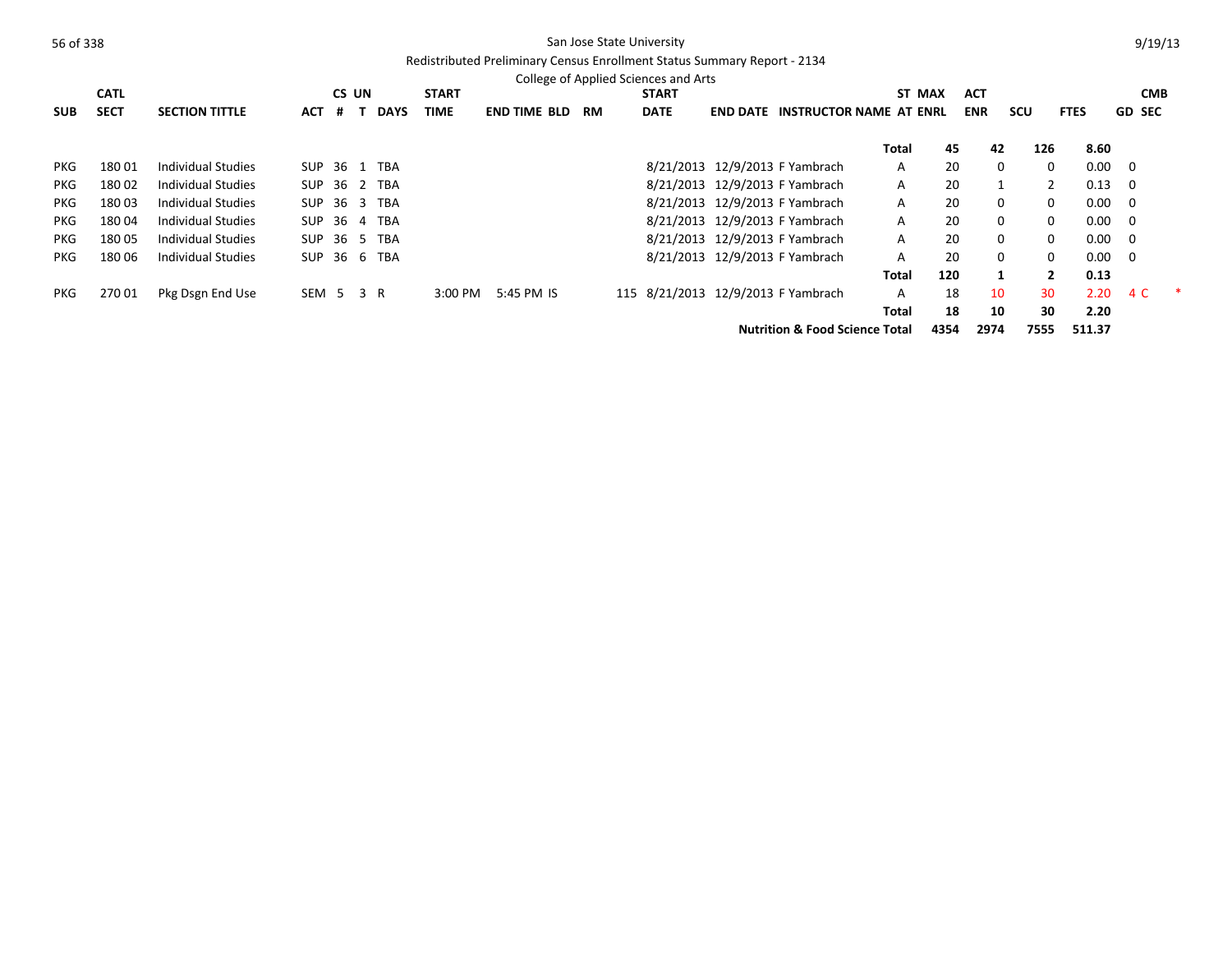## Redistributed Preliminary Census Enrollment Status Summary Report - 2134

|             | <b>CATL</b>                 |                                    |                  | CS UN          |     |              | <b>START</b> |                        | College of Applied Sciences and Arts<br><b>START</b> |                                |                                         | ST MAX       |    | <b>ACT</b> |            |             |             | <b>CMB</b>    |
|-------------|-----------------------------|------------------------------------|------------------|----------------|-----|--------------|--------------|------------------------|------------------------------------------------------|--------------------------------|-----------------------------------------|--------------|----|------------|------------|-------------|-------------|---------------|
| <b>SUB</b>  | <b>SECT</b>                 | <b>SECTION TITTLE</b>              |                  |                |     | ACT # T DAYS | <b>TIME</b>  | <b>END TIME BLD RM</b> | <b>DATE</b>                                          |                                | <b>END DATE INSTRUCTOR NAME AT ENRL</b> |              |    | <b>ENR</b> | <b>SCU</b> | <b>FTES</b> |             | <b>GD SEC</b> |
|             |                             |                                    |                  |                |     |              |              |                        |                                                      |                                |                                         |              |    |            |            |             |             |               |
|             | <b>Occupational Therapy</b> |                                    |                  |                |     |              |              |                        |                                                      |                                |                                         |              |    |            |            |             |             |               |
|             | OCTH 110 01                 | Intro Prof OT                      | LEC 2 3 M        |                |     |              | 1:30 PM      | 4:15 PM CCB            | 115 8/21/2013 12/9/2013 A George                     |                                |                                         | A            | 40 | 43         | 129        | 8.60        | $\mathbf 0$ |               |
|             |                             |                                    |                  |                |     |              |              |                        |                                                      |                                |                                         | Total        | 40 | 43         | 129        | 8.60        |             |               |
|             | OCTH 13101                  | OT in Neuro                        | SEM 5 3 R        |                |     |              |              | 9:00 AM 11:45 AM CCB   |                                                      |                                | 210 8/21/2013 12/9/2013 W Schultz-Krohn | Α            | 20 | 22         | 66         | 4.40        | 0           |               |
| OCTH        | 13102                       | OT in Neuro                        | SEM 5 3 R        |                |     |              |              | 1:30 PM 4:15 PM CCB    |                                                      |                                | 210 8/21/2013 12/9/2013 W Schultz-Krohn | A            | 20 | 21         | 63         | 4.20        | 0           |               |
|             |                             |                                    |                  |                |     |              |              |                        |                                                      |                                |                                         | Total        | 40 | 43         | 129        | 8.60        |             |               |
| OCTH        | 132 01                      | OT Ther Phys/Ortho                 | SEM 5            |                | 3 T |              |              | 9:00 AM 11:45 AM CCB   | 209 8/21/2013 12/9/2013 J Smith                      |                                |                                         | A            | 20 | 21         | 63         | 4.20        | 0           |               |
| OCTH        | 132 02                      | OT Ther Phys/Ortho                 | SEM <sub>5</sub> |                | 3T  |              |              | 1:30 PM 4:15 PM CCB    |                                                      |                                | 209 8/21/2013 12/9/2013 H Pendleton     | A            | 20 | 23         | 69         | 4.60        | 0           |               |
|             |                             |                                    |                  |                |     |              |              |                        |                                                      |                                |                                         | Total        | 40 | 44         | 132        | 8.80        |             |               |
| OCTH        | 133 01                      | OT in Peds                         | SEM 5            |                | 3 T |              |              | 9:00 AM 11:45 AM CCB   |                                                      |                                | 210 8/21/2013 12/9/2013 W Schultz-Krohn | Α            | 20 | 23         | 69         | 4.60        | 0           |               |
| OCTH        | 133 02                      | OT in Peds                         | SEM 5 3 T        |                |     |              | 1:30 PM      | 4:15 PM CCB            |                                                      |                                | 210 8/21/2013 12/9/2013 W Schultz-Krohn | Α            | 20 | 23         | 69         | 4.75        | 3           |               |
|             |                             |                                    |                  |                |     |              |              |                        |                                                      |                                |                                         | Total        | 40 | 46         | 138        | 9.35        |             |               |
|             | OCTH 134 01                 | OT Prace & Sem I                   | SEM 5 3 M        |                |     |              |              | 1:30 PM 3:15 PM CCB    | 209 8/21/2013 12/9/2013 C Glogoski                   |                                |                                         | A            | 20 | 22         | 44         | 4.40        | 0           |               |
| OCTH        | 134 02                      | OT Prace & Sem I                   |                  |                |     | LAB 17 0 TBA |              |                        |                                                      | 8/21/2013 12/9/2013 C Glogoski |                                         | Α            | 20 | 22         | 22         | 0.00        | 0           |               |
|             | OCTH 134 03                 | OT Prace & Sem I                   | SEM 5 3 M        |                |     |              | 5:00 PM      | 6:45 PM CCB            | 209 8/21/2013 12/9/2013 E Cara                       |                                |                                         | Α            | 20 | 22         | 44         | 4.40        | $\mathbf 0$ |               |
| OCTH        | 134 04                      | OT Prace & Sem I                   |                  |                |     | LAB 17 0 TBA |              |                        |                                                      | 8/21/2013 12/9/2013 E Cara     |                                         | A            | 20 | 22         | 22         | 0.00        | 0           |               |
|             |                             |                                    |                  |                |     |              |              |                        |                                                      |                                |                                         | Total        | 80 | 88         | 132        | 8.80        |             |               |
| OCTH        | 136 01                      | OT in Geriatric Prac               | SEM 5            |                |     | 3 W          |              | 9:00 AM 11:45 AM CCB   | 115 8/21/2013 12/9/2013 C Glogoski                   |                                |                                         | A            | 20 | 22         | 66         | 5.50 22     |             |               |
| OCTH        | 136 02                      | OT in Geriatric Prac               | SEM 5 3 W        |                |     |              |              | 1:30 PM 4:15 PM CCB    | 115 8/21/2013 12/9/2013 C Glogoski                   |                                |                                         | $\mathsf{A}$ | 20 | 21         | 63         | 5.25 21     |             |               |
|             |                             |                                    |                  |                |     |              |              |                        |                                                      |                                |                                         | Total        | 40 | 43         | 129        | 10.75       |             |               |
| ОСТН        |                             | 201A 01 Field Work Exper           |                  |                |     | SUP 25 6 TBA |              |                        |                                                      | 8/21/2013 12/9/2013 K Papesh   |                                         | A            | 25 | 17         | 102        | 8.50 17     |             |               |
|             |                             |                                    |                  |                |     |              |              |                        |                                                      |                                |                                         | Total        | 25 | 17         | 102        | 8.50        |             |               |
| OCTH        |                             | 201B 01 Adv Field Wrk Exp          |                  |                |     | SUP 25 6 TBA |              |                        |                                                      | 8/21/2013 12/9/2013 K Papesh   |                                         | Α            | 45 | 25         | 150        | 12.50 25    |             |               |
| <b>OCTH</b> |                             | 201B 02 Adv Field Wrk Exp          |                  |                |     | SUP 25 6 TBA |              |                        |                                                      | 8/21/2013 12/9/2013 K Papesh   |                                         | A            | 45 | 18         | 108        | 9.00 18     |             |               |
|             |                             |                                    |                  |                |     |              |              |                        |                                                      |                                |                                         | Total        | 90 | 43         | 258        | 21.50       |             |               |
| <b>OCTH</b> | 204 01                      | Intro to History of OT             | <b>LEC</b>       | $\overline{2}$ |     | 3 M          |              | 1:30 PM 4:15 PM CCB    |                                                      |                                | 101 8/21/2013 12/9/2013 H Pendleton     | A            | 40 | 42         | 126        | 10.50 42    |             |               |
|             |                             |                                    |                  |                |     |              |              |                        |                                                      |                                |                                         | Total        | 40 | 42         | 126        | 10.50       |             |               |
| OCTH        | 208 01                      | E-B Pract in Clt Cent OT LEC 2 3 W |                  |                |     |              |              | 9:00 AM 11:45 AM CCB   |                                                      |                                | 209 8/21/2013 12/9/2013 S Krishnagiri   | Α            | 20 | 21         | 63         | 5.25 21     |             |               |
| OCTH        | 208 02                      | E-B Pract in Clt Cent OT LEC 2 3 W |                  |                |     |              |              | 1:30 PM 4:15 PM CCB    |                                                      |                                | 209 8/21/2013 12/9/2013 S Krishnagiri   | Α            | 20 | 20         | 60         | 5.00 20     |             |               |
|             |                             |                                    |                  |                |     |              |              |                        |                                                      |                                |                                         | Total        | 40 | 41         | 123        | 10.25       |             |               |
| OCTH        | 21002                       | Sem in Occup Therapy               | LEC 2 3 R        |                |     |              |              | 5:00 PM 7:45 PM CCB    |                                                      |                                | 115 8/21/2013 12/9/2013 R McLaughlin    | Α            | 35 | 32         | 64         | 8.00 32     |             |               |
|             |                             |                                    |                  |                |     |              |              |                        |                                                      |                                |                                         | Total        | 35 | 32         | 64         | 8.00        |             |               |
| OCTH        | 21101                       | Hist Theory OT                     | <b>LEC</b>       | $\overline{2}$ |     | 3 M          |              | 9:00 AM 11:45 AM CCB   |                                                      |                                | 101 8/21/2013 12/9/2013 H Pendleton     | A            | 40 | 28         | 84         | 7.00 28     |             |               |
| OCTH        | 21102                       | Hist Theory OT                     | LEC 2 3 T        |                |     |              |              | 1:30 PM 4:15 PM CCB    | 101 8/21/2013 12/9/2013 E Cara                       |                                |                                         | A            | 40 | 42         | 126        | 10.50 42    |             |               |
|             |                             |                                    |                  |                |     |              |              |                        |                                                      |                                |                                         | Total        | 80 | 70         | 210        | 17.50       |             |               |
| <b>OCTH</b> | 21201                       | Lifespan occupat                   | <b>LEC</b>       | 2 3 W          |     |              | 1:30 PM      | 4:15 PM CCB            | 101 8/21/2013 12/9/2013 M Chang                      |                                |                                         | A            | 40 | 37         | 111        | 9.25 37     |             |               |
| OCTH        | 21202                       | Lifespan occupat                   | LEC 2 3 R        |                |     |              |              | 9:00 AM 11:45 AM CL    | 238 8/21/2013 12/9/2013 P Steffen                    |                                |                                         | Α            | 40 | 33         | 99         | 8.25 33     |             |               |
|             |                             |                                    |                  |                |     |              |              |                        |                                                      |                                |                                         | Total        | 80 | 70         | 210        | 17.50       |             |               |
| OCTH        | 213 01                      | Prof Develop I                     | LEC 2 3 W        |                |     |              |              | 9:00 AM 11:45 AM CCB   |                                                      |                                | 101 8/21/2013 12/9/2013 H Pendleton     | A            | 40 | 34         | 102        | 8.50 34     |             |               |

9/19/13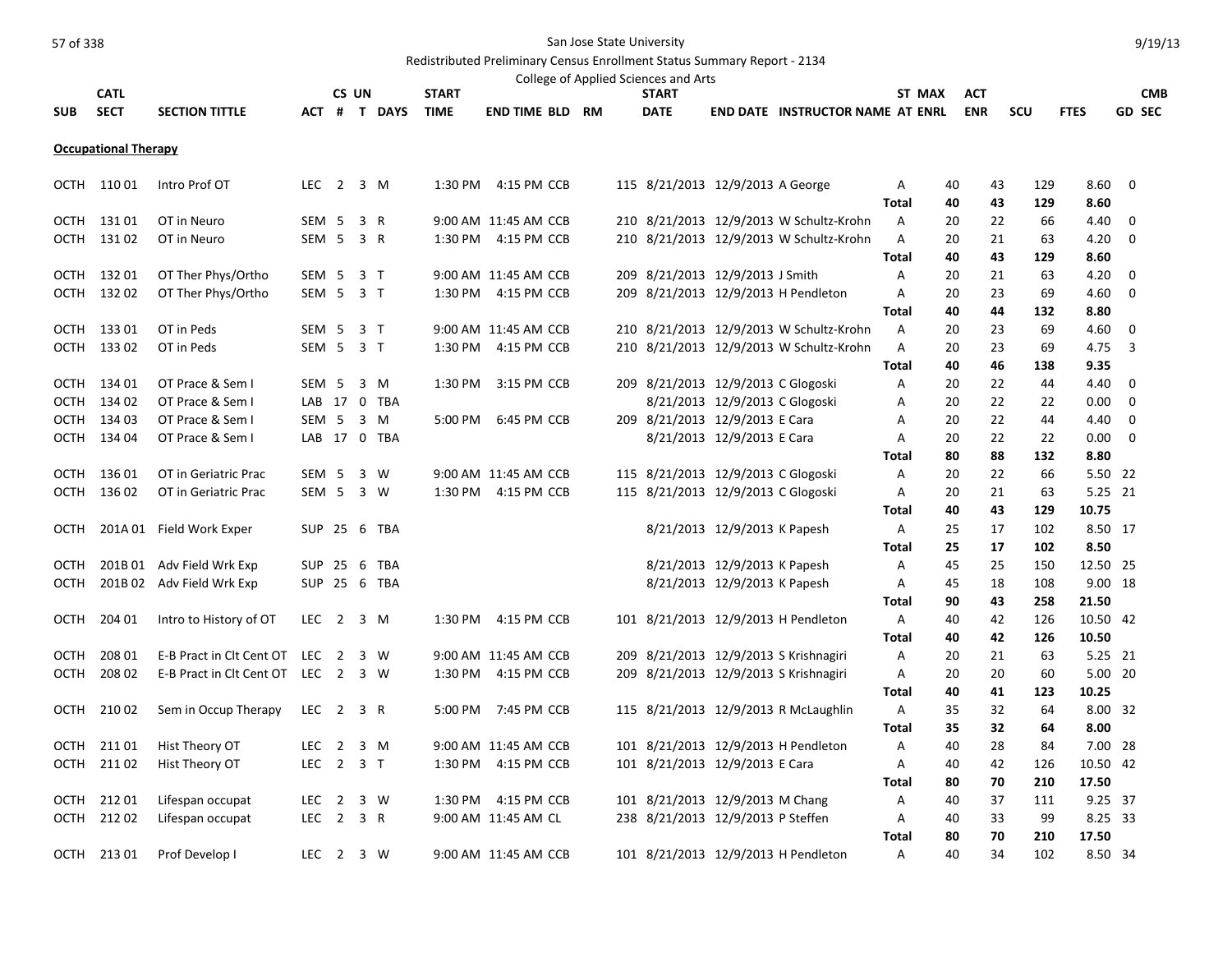#### Redistributed Preliminary Census Enrollment Status Summary Report - 2134

|             | <b>CATL</b> |                                  |                  | CS UN          |                |          | <b>START</b> |                       |           | <b>START</b>                      |                     |                                         |              | <b>ST MAX</b> | <b>ACT</b>   |             |             |   | <b>CMB</b>    |
|-------------|-------------|----------------------------------|------------------|----------------|----------------|----------|--------------|-----------------------|-----------|-----------------------------------|---------------------|-----------------------------------------|--------------|---------------|--------------|-------------|-------------|---|---------------|
| <b>SUB</b>  | <b>SECT</b> | <b>SECTION TITTLE</b>            | <b>ACT</b>       | #              |                | T DAYS   | <b>TIME</b>  | <b>END TIME BLD</b>   | <b>RM</b> | <b>DATE</b>                       |                     | <b>END DATE INSTRUCTOR NAME AT ENRL</b> |              |               | <b>ENR</b>   | SCU         | <b>FTES</b> |   | <b>GD SEC</b> |
| OCTH        | 21302       | Prof Develop I                   | LEC              | $\overline{2}$ | 3 R            |          | 1:30 PM      | 4:15 PM CCB           |           | 101 8/21/2013 12/9/2013 J Smith   |                     |                                         | A            | 40            | 36           | 108         | 9.00 36     |   |               |
|             |             |                                  |                  |                |                |          |              |                       |           |                                   |                     |                                         | Total        | 80            | 70           | 210         | 17.50       |   |               |
| OCTH        | 22001       | Educ and Occup Therapy SEM 5 3 T |                  |                |                |          |              | 9:00 AM 11:45 AM CL   |           | 238 8/21/2013 12/9/2013 E Cara    |                     |                                         | A            | 35            | 35           | 105         | 8.75 35     |   |               |
|             |             |                                  |                  |                |                |          |              |                       |           |                                   |                     |                                         | <b>Total</b> | 35            | 35           | 105         | 8.75        |   |               |
| <b>OCTH</b> | 22101       | OccupatAnalysis                  | SEM 6            |                |                | 3 M      | 1:30 PM      | 4:15 PM CCB           |           |                                   |                     | 210 8/21/2013 12/9/2013 S Krishnagiri   | Α            | 27            | 20           | 60          | 5.00 20     |   |               |
| <b>OCTH</b> | 221 02      | OccupatAnalysis                  | SEM 6            |                |                | 3 W      |              | 9:00 AM 11:45 AM CCB  |           |                                   |                     | 210 8/21/2013 12/9/2013 L Andonian      | Α            | 27            | 26           | 78          | 6.50 26     |   |               |
| OCTH        | 22103       | OccupatAnalysis                  | SEM 6            |                |                | 3 W      | 1:30 PM      | 4:15 PM CCB           |           |                                   |                     | 210 8/21/2013 12/9/2013 L Andonian      | Α            | 26            | 24           | 72          | 6.00 24     |   |               |
|             |             |                                  |                  |                |                |          |              |                       |           |                                   |                     |                                         | <b>Total</b> | 80            | 70           | 210         | 17.50       |   |               |
| <b>OCTH</b> | 22201       | <b>Funct Kinesiology</b>         | SEM 6            |                | 3              | - TR     |              | 9:00 AM 10:15 AM CCB  |           | 101 8/21/2013 12/9/2013 A George  |                     |                                         | Α            | 20            | 16           | 48          | 4.00 16     |   |               |
| OCTH        | 22202       | <b>Funct Kinesiology</b>         | SEM 6            |                |                | 3 TR     |              | 10:30 AM 11:45 AM CCB |           | 101 8/21/2013 12/9/2013 A George  |                     |                                         | Α            | 20            | 20           | 60          | 5.00 20     |   |               |
|             |             |                                  |                  |                |                |          |              |                       |           |                                   |                     |                                         | Total        | 40            | 36           | 108         | 9.00        |   |               |
| OCTH        | 235 02      | Cult Div in OT                   | <b>LEC</b>       | $\overline{2}$ | 3 <sub>1</sub> |          | 5:00 PM      | 7:45 PM CCB           |           |                                   |                     | 115 8/21/2013 12/9/2013 L Andonian      | A            | 35            | 31           | 93          | 7.75 31     |   |               |
|             |             |                                  |                  |                |                |          |              |                       |           |                                   |                     |                                         | Total        | 35            | 31           | 93          | 7.75        |   |               |
| <b>OCTH</b> | 244 01      | Prac & Sem 2                     | SEM <sub>5</sub> |                |                | 4 TR     |              | 9:30 AM 10:45 AM CCB  |           |                                   |                     | 115 8/21/2013 12/9/2013 L Andonian      | Α            | 13            | 12           | 36          | 4.00 12     |   |               |
| <b>OCTH</b> | 244 02      | Prac & Sem 2                     | SUP 23 0 TR      |                |                |          |              | 11:00 AM 12:15 PM CCB |           |                                   |                     | 115 8/21/2013 12/9/2013 L Andonian      | A            | 13            | 12           | 48          | $0.00$ 12   |   |               |
| <b>OCTH</b> | 244 03      | Prac & Sem 2                     | SEM <sub>5</sub> |                |                | 4 TR     | 1:30 PM      | 2:45 PM CCB           |           | 115 8/21/2013 12/9/2013 A George  |                     |                                         | Α            | 13            | 13           | 39          | 4.33 13     |   |               |
| <b>OCTH</b> | 244 04      | Prac & Sem 2                     | SUP              | 23             |                | 0 TR     | 3:15 PM      | 4:30 PM CCB           |           | 121 8/21/2013 12/9/2013 A George  |                     |                                         | Α            | 13            | 13           | 52          | $0.00$ 13   |   |               |
| <b>OCTH</b> | 244 05      | Prac & Sem 2                     | SEM <sub>5</sub> |                |                | 4 TR     | 2:00 PM      | 3:15 PM CCB           |           | 121 8/21/2013 12/9/2013 P Steffen |                     |                                         | A            | 13            | 14           | 42          | 4.67 14     |   |               |
| OCTH        | 244 06      | Prac & Sem 2                     | SUP 23 0 TR      |                |                |          | 3:30 PM      | 4:45 PM CCB           |           | 115 8/21/2013 12/9/2013 P Steffen |                     |                                         | Α            | 13            | 14           | 56          | $0.00$ 14   |   |               |
|             |             |                                  |                  |                |                |          |              |                       |           |                                   |                     |                                         | <b>Total</b> | 78            | 78           | 273         | 13.00       |   |               |
| OCTH        | 276 01      | Pract & Seminar 1A               | ACT              | 17             |                | 3 TBA    |              |                       |           |                                   | 8/21/2013 12/9/2013 |                                         | Α            | 20            | 20           | 60          | 5.00 20     |   |               |
| OCTH        | 276 02      | Pract & Seminar 1A               | ACT 17 3 TBA     |                |                |          |              |                       |           |                                   | 8/21/2013 12/9/2013 |                                         | Α            | 20            | 14           | 42          | 3.50 14     |   |               |
|             |             |                                  |                  |                |                |          |              |                       |           |                                   |                     |                                         | <b>Total</b> | 40            | 34           | 102         | 8.50        |   |               |
| <b>OCTH</b> | 295A01      | Intro to Research in OT          | SEM <sub>2</sub> |                |                | $3 \, M$ |              | 9:00 AM 11:45 AM CCB  |           |                                   |                     | 209 8/21/2013 12/9/2013 S Krishnagiri   | Α            | 25            | 22           | 66          | 5.50 22     |   |               |
| <b>OCTH</b> | 295A02      | Intro to Research in OT          | SEM <sub>2</sub> |                |                | $3 \, M$ |              | 9:00 AM 11:45 AM CCB  |           | 210 8/21/2013 12/9/2013 E Cara    |                     |                                         | Α            | 25            | 24           | 72          | 6.00 24     |   |               |
| <b>OCTH</b> | 295A 03     | Intro to Research in OT          | SEM 2 3 M        |                |                |          |              | 9:00 AM 11:45 AM CCB  |           | 115 8/21/2013 12/9/2013 M Chang   |                     |                                         | A            | 25            | 26           | 78          | 6.50 26     |   |               |
|             |             |                                  |                  |                |                |          |              |                       |           |                                   |                     |                                         | Total        | 75            | 72           | 216         | 18.00       |   |               |
| OCTH        | 298 01      | Sup Study OT                     | SUP 25 1 TBA     |                |                |          |              |                       |           |                                   | 8/21/2013 12/9/2013 |                                         | Α            | 40            | 0            | 0           | 0.00        | 0 |               |
|             |             |                                  |                  |                |                |          |              |                       |           |                                   |                     |                                         | <b>Total</b> | 40            | $\mathbf{0}$ | $\mathbf 0$ | 0.00        |   |               |
|             |             |                                  |                  |                |                |          |              |                       |           |                                   |                     | <b>Occupational Therapy Total</b>       |              | 1173          | 1048         | 3199        | 248.65      |   |               |

9/19/13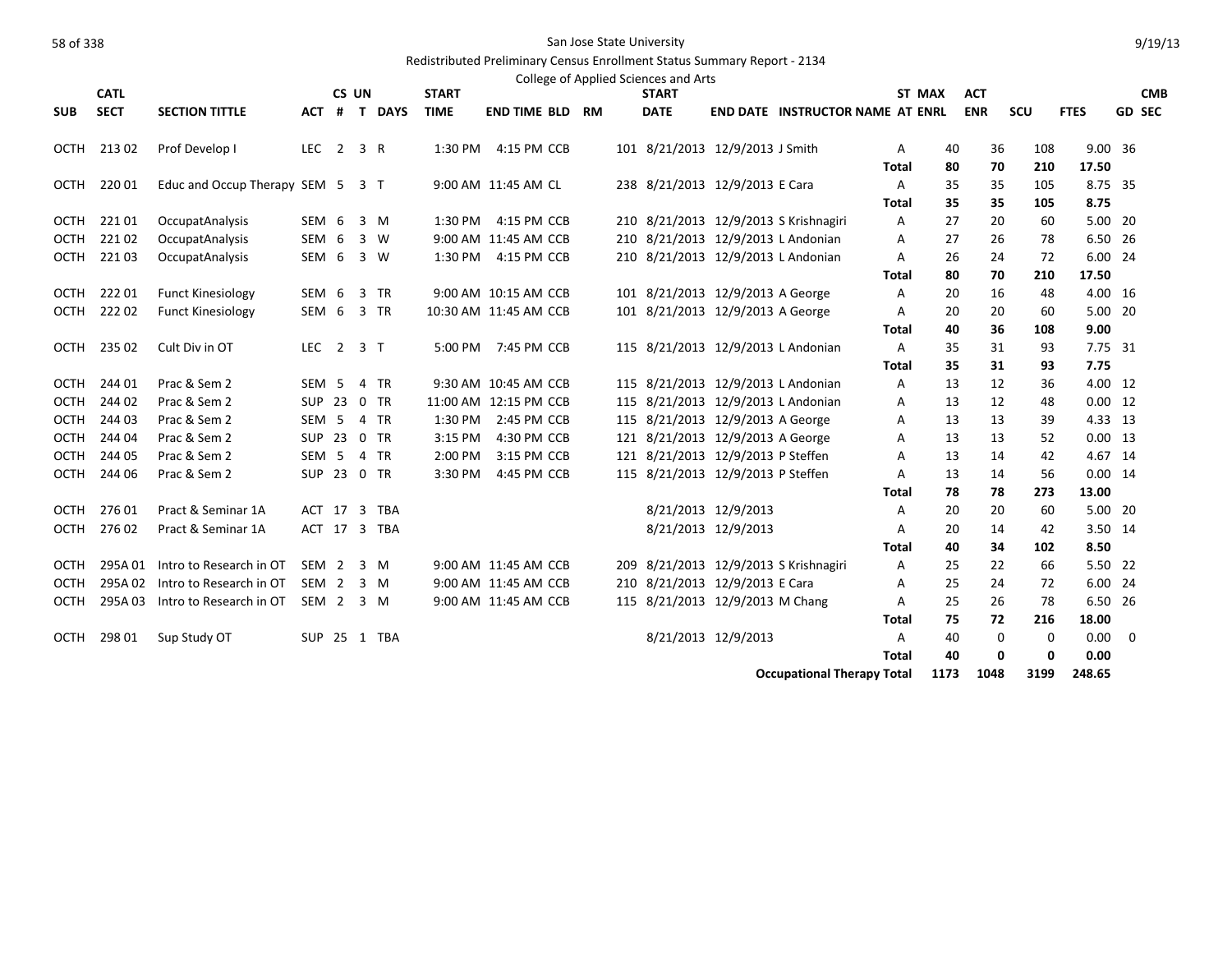|             | College of Applied Sciences and Arts<br><b>CATL</b><br>CS UN<br><b>START</b><br><b>START</b><br><b>ST MAX</b><br><b>ACT</b><br><b>CMB</b> |                                         |                  |                |                |              |             |                        |  |  |                                   |                               |                                         |              |     |            |            |             |                |               |
|-------------|-------------------------------------------------------------------------------------------------------------------------------------------|-----------------------------------------|------------------|----------------|----------------|--------------|-------------|------------------------|--|--|-----------------------------------|-------------------------------|-----------------------------------------|--------------|-----|------------|------------|-------------|----------------|---------------|
|             |                                                                                                                                           |                                         |                  |                |                |              |             |                        |  |  |                                   |                               |                                         |              |     |            |            |             |                |               |
| <b>SUB</b>  | <b>SECT</b>                                                                                                                               | <b>SECTION TITTLE</b>                   |                  |                |                | ACT # T DAYS | <b>TIME</b> | <b>END TIME BLD RM</b> |  |  | <b>DATE</b>                       |                               | <b>END DATE INSTRUCTOR NAME AT ENRL</b> |              |     | <b>ENR</b> | <b>SCU</b> | <b>FTES</b> |                | <b>GD SEC</b> |
|             |                                                                                                                                           | <b>Recreation &amp; Leisure Studies</b> |                  |                |                |              |             |                        |  |  |                                   |                               |                                         |              |     |            |            |             |                |               |
| <b>RECL</b> | 10 01                                                                                                                                     | <b>Creat Meaning Life</b>               | <b>LEC</b>       | $\overline{2}$ |                | 3 TR         |             | 9:00 AM 10:15 AM SPXC  |  |  | 209 8/21/2013 12/9/2013 H Joyner  |                               |                                         | Α            | 55  | 53         | 159        | 10.60       | $\mathbf 0$    |               |
| <b>RECL</b> | 10 02                                                                                                                                     | <b>Creat Meaning Life</b>               | LEC.             |                |                | 2 3 TBA      |             |                        |  |  |                                   | 8/21/2013 12/9/2013 M Duphily |                                         | Α            | 45  | 34         | 102        | 6.80        | $\mathbf 0$    |               |
| RECL        | 10 03                                                                                                                                     | <b>Creat Meaning Life</b>               | LEC <sub>2</sub> |                |                | 3 TR         |             | 12:00 PM 1:15 PM CL    |  |  | 324 8/21/2013 12/9/2013 H Joyner  |                               |                                         | Α            | 50  | 50         | 150        | 10.00       | 0              |               |
| <b>RECL</b> | 1004                                                                                                                                      | <b>Creat Meaning Life</b>               | <b>LEC</b>       | $\overline{2}$ |                | 3 TR         |             | 10:30 AM 11:45 AM CL   |  |  | 324 8/21/2013 12/9/2013 D McClure |                               |                                         | A            | 50  | 49         | 147        | 9.80        | $\mathbf 0$    |               |
| <b>RECL</b> | 1005                                                                                                                                      | <b>Creat Meaning Life</b>               | <b>LEC</b>       |                |                | 2 3 MW       |             | 1:30 PM 2:45 PM SPXC   |  |  | 209 8/21/2013 12/9/2013 S Dowling |                               |                                         | A            | 55  | 50         | 150        | 10.00       | 0              |               |
| <b>RECL</b> | 1006                                                                                                                                      | <b>Creat Meaning Life</b>               |                  |                |                | LEC 2 3 MW   |             | 12:00 PM 1:15 PM SH    |  |  | 344 8/21/2013 12/9/2013 M Duphily |                               |                                         | A            | 50  | 48         | 144        | 9.60        | $\Omega$       |               |
|             |                                                                                                                                           |                                         |                  |                |                |              |             |                        |  |  |                                   |                               |                                         | <b>Total</b> | 305 | 284        | 852        | 56.80       |                |               |
| <b>RECL</b> | 90 01                                                                                                                                     | Rec Parks Tourism                       | <b>LEC</b>       | $\overline{2}$ |                | 3 TR         |             | 10:30 AM 11:45 AM HGH  |  |  | 124 8/21/2013 12/9/2013 P Toney   |                               |                                         | Α            | 45  | 46         | 138        | 9.20        | 0              |               |
|             |                                                                                                                                           |                                         |                  |                |                |              |             |                        |  |  |                                   |                               |                                         | <b>Total</b> | 45  | 46         | 138        | 9.20        |                |               |
| <b>RECL</b> | 94 02                                                                                                                                     | Outdoor Rec                             | LEC.             | $\overline{2}$ |                | 3 M          |             | 3:00 PM 5:45 PM SH     |  |  |                                   |                               | 344 8/21/2013 12/9/2013 E Hammack       | A            | 45  | 30         |            | 90<br>6.00  | 0              |               |
|             |                                                                                                                                           |                                         |                  |                |                |              |             |                        |  |  |                                   |                               |                                         | Total        | 45  | 30         |            | 6.00<br>90  |                |               |
| <b>RECL</b> | 97A 01                                                                                                                                    | <b>Event Planning</b>                   | <b>LEC</b>       | $\overline{2}$ |                | 3 TR         | 12:00 PM    | 1:15 PM BBC            |  |  | 205 8/21/2013 12/9/2013 P Toney   |                               |                                         | A            | 35  | 26         |            | 52<br>5.20  | $\mathbf 0$    |               |
| <b>RECL</b> | 97A 02                                                                                                                                    | <b>Event Planning</b>                   | ACT 11 0 F       |                |                |              | 12:00 PM    | 2:45 PM SPXC           |  |  | 209 8/21/2013 12/9/2013 P Toney   |                               |                                         | Α            | 35  | 26         |            | 0.00<br>26  | $\mathbf 0$    |               |
|             |                                                                                                                                           |                                         |                  |                |                |              |             |                        |  |  |                                   |                               |                                         | Total        | 70  | 52         | 78         | 5.20        |                |               |
| <b>RECL</b> |                                                                                                                                           | 100W 01 Writing Workshop                | SEM              | $\overline{4}$ |                | 3 MW         | 12:00 PM    | 1:15 PM SPXC           |  |  | 211 8/21/2013 12/9/2013 M Lange   |                               |                                         | A            | 20  | 27         |            | 5.40<br>81  | 0              |               |
|             |                                                                                                                                           |                                         |                  |                |                |              |             |                        |  |  |                                   |                               |                                         | Total        | 20  | 27         | 81         | 5.40        |                |               |
| <b>RECL</b> | 110 01                                                                                                                                    | Leisure, Life                           | <b>LEC</b>       | $\overline{2}$ |                | 3 TR         | 1:30 PM     | 2:45 PM SPXC           |  |  | 209 8/21/2013 12/9/2013 S Latif   |                               |                                         | A            | 40  | 44         | 132        | 8.80        | 0              |               |
|             |                                                                                                                                           |                                         |                  |                |                |              |             |                        |  |  |                                   |                               |                                         | Total        | 40  | 44         | 132        | 8.80        |                |               |
| <b>RECL</b> | 11101                                                                                                                                     | Leis Cult & Ident                       | LEC.             | $\overline{2}$ |                | 3 MW         |             | 10:30 AM 11:45 AM MH   |  |  | 520 8/21/2013 12/9/2013 L Levine  |                               |                                         | Α            | 40  | 37         | 111        | 7.40        | $\mathbf 0$    |               |
|             |                                                                                                                                           |                                         |                  |                |                |              |             |                        |  |  |                                   |                               |                                         | Total        | 40  | 37         | 111        | 7.40        |                |               |
| RECL        | 112 01                                                                                                                                    | Intro to RT                             | LEC.             |                |                | 2 3 MW       |             | 10:30 AM 11:45 AM CL   |  |  |                                   |                               | 324 8/21/2013 12/9/2013 B Grosvenor     | A            | 40  | 58         | 174        | 11.60       | $\Omega$       |               |
|             |                                                                                                                                           |                                         |                  |                |                |              |             |                        |  |  |                                   |                               |                                         | <b>Total</b> | 40  | 58         | 174        | 11.60       |                |               |
| <b>RECL</b> | 132 01                                                                                                                                    | Rec Program Plan                        |                  |                |                | LEC 2 3 MW   |             | 9:00 AM 10:15 AM SPXC  |  |  | 209 8/21/2013 12/9/2013 L Levine  |                               |                                         | A            | 35  | 39         | 117        | 7.80        | 0              |               |
|             |                                                                                                                                           |                                         |                  |                |                |              |             |                        |  |  |                                   |                               |                                         | Total        | 35  | 39         | 117        | 7.80        |                |               |
| <b>RECL</b> | 135 01                                                                                                                                    | Rec Areas & Facilit                     | SEM              | $\overline{4}$ | 3 <sub>1</sub> |              | 6:00 PM     | 8:45 PM SPXC           |  |  | 209 8/21/2013 12/9/2013 D Muela   |                               |                                         | A            | 40  | 60         | 180        | 12.00       | 0              |               |
|             |                                                                                                                                           |                                         |                  |                |                |              |             |                        |  |  |                                   |                               |                                         | Total        | 40  | 60         | 180        | 12.00       |                |               |
| <b>RECL</b> | 13701                                                                                                                                     | Risk & Financial                        | LEC 2 3 TR       |                |                |              |             | 12:00 PM 1:15 PM CL    |  |  |                                   |                               | 238 8/21/2013 12/9/2013 B Grosvenor     | A            | 35  | 41         | 123        | 8.20        | 0              |               |
|             |                                                                                                                                           |                                         |                  |                |                |              |             |                        |  |  |                                   |                               |                                         | <b>Total</b> | 35  | 41         | 123        | 8.20        |                |               |
| RECL        | 15001                                                                                                                                     | Rec Enterprises                         | LEC.             | $\overline{2}$ |                | 3 TR         |             | 9:00 AM 10:15 AM BBC   |  |  | 201 8/21/2013 12/9/2013 W Spain   |                               |                                         | A            | 45  | 19         |            | 57<br>3.80  | $\mathbf 0$    |               |
|             |                                                                                                                                           |                                         |                  |                |                |              |             |                        |  |  |                                   |                               |                                         | <b>Total</b> | 45  | 19         |            | 57<br>3.80  |                |               |
| RECL        | 152 01                                                                                                                                    | Non-Profit Leaders                      | LEC.             | $\overline{2}$ |                | 3 W          | 6:00 PM     | 8:45 PM SPXC           |  |  | 209 8/21/2013 12/9/2013 R Volker  |                               |                                         | Α            | 45  | 29         |            | 87<br>6.00  | $\overline{a}$ |               |
|             |                                                                                                                                           |                                         |                  |                |                |              |             |                        |  |  |                                   |                               |                                         | <b>Total</b> | 45  | 29         |            | 6.00<br>87  |                |               |
| <b>RECL</b> | 156 01                                                                                                                                    | <b>Princ Sust Trav Tour</b>             | <b>LEC</b>       |                |                | 2 3 MW       |             | 10:30 AM 11:45 AM CCB  |  |  | 102 8/21/2013 12/9/2013 P Toney   |                               |                                         | A            | 45  | 21         |            | 4.20<br>63  | 0              |               |
|             |                                                                                                                                           |                                         |                  |                |                |              |             |                        |  |  |                                   |                               |                                         | Total        | 45  | 21         |            | 4.20<br>63  |                |               |
| <b>RECL</b> | 15701                                                                                                                                     | Sus Rec & Eco Tour                      | <b>LEC</b>       | $\overline{2}$ |                | 3 W          |             | 3:00 PM 5:45 PM CL     |  |  | 224 8/21/2013 12/9/2013 C Pon     |                               |                                         | A            | 40  | 41         | 123        | 8.20        | 0              |               |
|             |                                                                                                                                           |                                         |                  |                |                |              |             |                        |  |  |                                   |                               |                                         | <b>Total</b> | 40  | 41         | 123        | 8.20        |                |               |
| <b>RECL</b> | 169 01                                                                                                                                    | Practicum in RT                         |                  |                |                | SUP 36 1 TBA |             |                        |  |  |                                   | 8/21/2013 12/9/2013 S Ross    |                                         | A            | 40  | 16         | 16         | 1.07        | $\mathbf 0$    |               |
|             |                                                                                                                                           |                                         |                  |                |                |              |             |                        |  |  |                                   |                               |                                         | <b>Total</b> | 40  | 16         | 16         | 1.07        |                |               |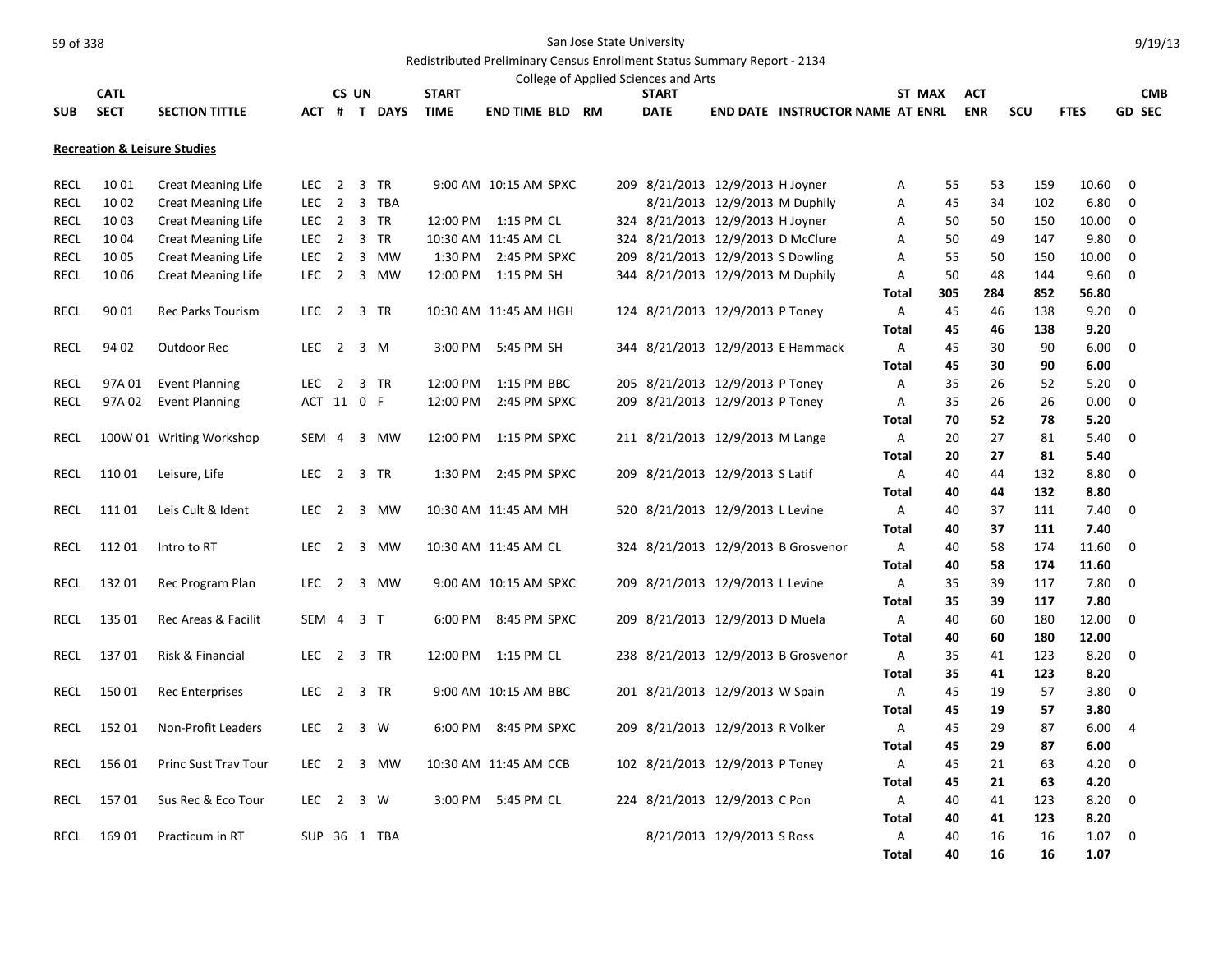|             | <b>CATL</b> |                       |            | CS UN          |              |             | <b>START</b> |                      |           | College of Applied Sciences and Arts<br><b>START</b> |                            |                                               |              | ST MAX | <b>ACT</b> |            |             |             | <b>CMB</b>    |
|-------------|-------------|-----------------------|------------|----------------|--------------|-------------|--------------|----------------------|-----------|------------------------------------------------------|----------------------------|-----------------------------------------------|--------------|--------|------------|------------|-------------|-------------|---------------|
| <b>SUB</b>  | <b>SECT</b> | <b>SECTION TITTLE</b> | <b>ACT</b> | #              | $\mathbf{T}$ | <b>DAYS</b> | <b>TIME</b>  | <b>END TIME BLD</b>  | <b>RM</b> | <b>DATE</b>                                          |                            | <b>END DATE INSTRUCTOR NAME AT ENRL</b>       |              |        | <b>ENR</b> | <b>SCU</b> | <b>FTES</b> |             | <b>GD SEC</b> |
| RECL        | 170A 01     | Pre-Intern Workshp    | <b>LEC</b> | $\overline{2}$ | 1 M          |             | 1:30 PM      | 2:45 PM SPXC         |           |                                                      |                            | 47 8/21/2013 12/9/2013 B Grosvenor            | A            | 30     | 28         | 28         | 1.87        | $\mathbf 0$ |               |
|             |             |                       |            |                |              |             |              |                      |           |                                                      |                            |                                               | Total        | 30     | 28         | 28         | 1.87        |             |               |
| RECL        | 170B 01     | Intern in Rec         | <b>SUP</b> |                |              | 36 10 TBA   |              |                      |           |                                                      |                            | 8/21/2013 12/9/2013 B Grosvenor               | A            | 25     | 4          | 40         | 2.67        | 0           |               |
|             |             |                       |            |                |              |             |              |                      |           |                                                      |                            |                                               | Total        | 25     | 4          | 40         | 2.67        |             |               |
| RECL        | 170C 01     | Intern in TR          | SUP        |                |              | 36 10 TBA   |              |                      |           |                                                      | 8/21/2013 12/9/2013 S Ross |                                               | A            | 20     | 17         | 170        | 11.33       | 0           |               |
|             |             |                       |            |                |              |             |              |                      |           |                                                      |                            |                                               | Total        | 20     | 17         | 170        | 11.33       |             |               |
| RECL        | 18001       | Indiv Study           | <b>SUP</b> |                |              | 36 1 TBA    |              |                      |           |                                                      |                            | 8/21/2013 12/9/2013 B Grosvenor               | A            | 10     | 1          | 1          | 0.07        | 0           |               |
| RECL        | 18002       | Indiv Study           | SUP        |                |              | 36 2 TBA    |              |                      |           |                                                      |                            | 8/21/2013 12/9/2013 B Grosvenor               | A            | 10     | 0          | 0          | 0.00        | 0           |               |
| RECL        | 18003       | <b>Indiv Study</b>    | <b>SUP</b> |                |              | 36 3 TBA    |              |                      |           |                                                      |                            | 8/21/2013 12/9/2013 B Grosvenor               | A            | 10     | 4          | 12         | 0.80        | 0           |               |
|             |             |                       |            |                |              |             |              |                      |           |                                                      |                            |                                               | <b>Total</b> | 30     | 5          | 13         | 0.87        |             |               |
| RECL        | 184 01      | Directed Reading      | SUP        |                |              | 36 1 TBA    |              |                      |           |                                                      |                            | 8/21/2013 12/9/2013 B Grosvenor               | A            | 10     |            | 1          | 0.07        | 0           |               |
| RECL        | 184 02      | Directed Reading      | SUP        |                |              | 36 2 TBA    |              |                      |           |                                                      |                            | 8/21/2013 12/9/2013 B Grosvenor               | A            | 10     | 0          | 0          | $0.00\,$    | 0           |               |
| RECL        | 184 03      | Directed Reading      | <b>SUP</b> |                |              | 36 3 TBA    |              |                      |           |                                                      |                            | 8/21/2013 12/9/2013 B Grosvenor               | A            | 10     | 3          | 9          | 0.60        | 0           |               |
|             |             |                       |            |                |              |             |              |                      |           |                                                      |                            |                                               | Total        | 30     | 4          | 10         | 0.67        |             |               |
| <b>RECL</b> | 193 01      | RT for Phys Cond      | <b>LEC</b> | $\overline{2}$ |              | 3 TR        |              | 10:30 AM 11:45 AM IS |           | 113 8/21/2013 12/9/2013 S Ross                       |                            |                                               | A            | 40     | 41         | 123        | 8.20        | 0           |               |
|             |             |                       |            |                |              |             |              |                      |           |                                                      |                            |                                               | Total        | 40     | 41         | 123        | 8.20        |             |               |
| RECL        | 198 01      | RT Assess and Doc     | <b>LEC</b> | 2              | 3 M          |             | 3:00 PM      | 5:45 PM CL           |           | 111 8/21/2013 12/9/2013 S Ross                       |                            |                                               | Α            | 40     | 32         | 96         | 6.40        | 0           |               |
|             |             |                       |            |                |              |             |              |                      |           |                                                      |                            |                                               | Total        | 40     | 32         | 96         | 6.40        |             |               |
|             |             |                       |            |                |              |             |              |                      |           |                                                      |                            | <b>Recreation &amp; Leisure Studies Total</b> |              | 1145   | 975        | 2902       | 193.67      |             |               |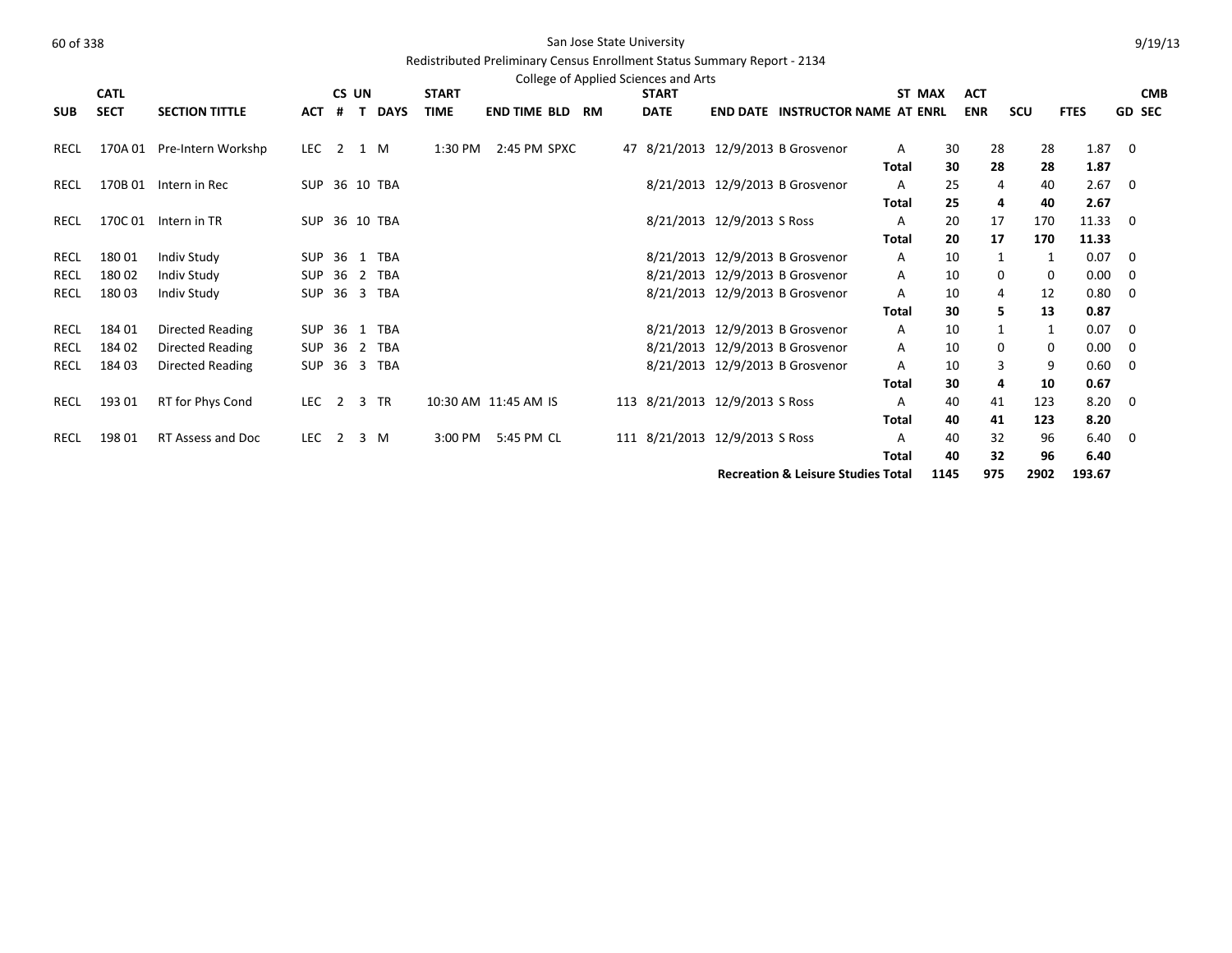|                    |             |                               |              |                 |       |              |              |                        |  | College of Applied Sciences and Arts |                              |                                         |              |             |            |                            |              |             |               |
|--------------------|-------------|-------------------------------|--------------|-----------------|-------|--------------|--------------|------------------------|--|--------------------------------------|------------------------------|-----------------------------------------|--------------|-------------|------------|----------------------------|--------------|-------------|---------------|
|                    | <b>CATL</b> |                               |              |                 | CS UN |              | <b>START</b> |                        |  | <b>START</b>                         |                              |                                         |              | ST MAX      | <b>ACT</b> |                            |              |             | <b>CMB</b>    |
| <b>SUB</b>         | <b>SECT</b> | <b>SECTION TITTLE</b>         |              |                 |       | ACT # T DAYS | <b>TIME</b>  | <b>END TIME BLD RM</b> |  | <b>DATE</b>                          |                              | <b>END DATE INSTRUCTOR NAME AT ENRL</b> |              |             | <b>ENR</b> | <b>SCU</b>                 | <b>FTES</b>  |             | <b>GD SEC</b> |
| <b>Social Work</b> |             |                               |              |                 |       |              |              |                        |  |                                      |                              |                                         |              |             |            |                            |              |             |               |
|                    | SCWK 1001   | Int Soc Wel & SocW            | LEC 2 3 R    |                 |       |              |              | 9:00 AM 11:45 AM CL    |  | 229 8/21/2013 12/9/2013 G Villagran  |                              |                                         | Α            | 35          | 30         | 90                         | 6.00         | 0           |               |
|                    |             |                               |              |                 |       |              |              |                        |  |                                      |                              |                                         | Total        | 35          | 30         | 90                         | 6.00         |             |               |
|                    |             | SCWK 100W 01 Writing Workshop | SEM 4 3 T    |                 |       |              |              | 6:00 PM 8:45 PM MH     |  | 322 8/21/2013 12/9/2013 J Hubbs      |                              |                                         | A            | 25          | 26         | 78                         | 5.20         | 0           |               |
|                    |             |                               |              |                 |       |              |              |                        |  |                                      |                              |                                         | Total        | 25          | 26         | 78                         | 5.20         |             |               |
|                    | SCWK 110 01 | <b>Fnd Sw Practice</b>        | SEM 4 3 T    |                 |       |              |              | 9:00 AM 11:45 AM SH    |  | 312 8/21/2013 12/9/2013 S Lee        |                              |                                         | Α            | 35          | 36         | 108                        | 7.20         | 0           |               |
|                    | SCWK 110 02 | <b>Fnd Sw Practice</b>        | SEM 4        |                 | 3 F   |              |              | 9:00 AM 11:45 AM SH    |  | 346 8/21/2013 12/9/2013 S Lee        |                              |                                         | A            | 35          | 32         | 96                         | 6.40         | 0           |               |
|                    | SCWK 11003  | <b>Fnd Sw Practice</b>        | SEM 4 3 R    |                 |       |              |              | 3:00 PM 5:45 PM HGH    |  | 217 8/21/2013 12/9/2013 R Cresci     |                              |                                         | Α            | 35          | 34         | 102                        | 6.80         | 0           |               |
|                    |             |                               |              |                 |       |              |              |                        |  |                                      |                              |                                         | Total        | 105         | 102        | 306                        | 20.40        |             |               |
|                    | SCWK 11101  | Gen SW Practice I             | SEM 4        |                 |       | 3 M          | 6:00 PM      | 8:45 PM SH             |  | 312 8/21/2013 12/9/2013 L Arieta     |                              |                                         | Α            | 35          | 21         | 63                         | 4.20         | 0           |               |
|                    | SCWK 11102  | Gen SW Practice I             | SEM 4        |                 | 3 W   |              | 12:00 PM     | 2:45 PM MH             |  |                                      |                              | 322 8/21/2013 12/9/2013 F Prochaska     | Α            | 35          | 35         | 105                        | 7.00         | 0           |               |
|                    |             |                               |              |                 |       |              |              |                        |  |                                      |                              |                                         | Total        | 70          | 56         | 168                        | 11.20        |             |               |
|                    | SCWK 120 01 | Soc SW Practice I             | <b>LEC</b>   |                 | 3     |              |              |                        |  |                                      |                              |                                         | X            | $\mathbf 0$ |            | $\mathbf 0$<br>$\mathbf 0$ | 0.00         | 0           |               |
|                    | SCWK 120 02 | Soc SW Practice I             | <b>LEC</b>   | $5\overline{5}$ |       | 3 M          | 6:00 PM      | 8:45 PM MH             |  | 322 8/21/2013 12/9/2013 E Bruce      |                              |                                         | A            | 35          | 37         | 111                        | 7.40         | $\mathbf 0$ |               |
|                    | SCWK 12003  | Soc SW Practice I             | LEC 5 3 T    |                 |       |              | 12:00 PM     | 2:45 PM ENG            |  | 303 8/21/2013 12/9/2013 E Bruce      |                              |                                         | A            | 35          | 37         | 111                        | 7.40         | 0           |               |
|                    | SCWK 120 04 | Soc SW Practice I             | LEC 5 3 F    |                 |       |              |              | 9:00 AM 11:45 AM MH    |  | 322 8/21/2013 12/9/2013 R Jacobsen   |                              |                                         | Α            | 35          | 26         | 78                         | 5.20         | 0           |               |
|                    |             |                               |              |                 |       |              |              |                        |  |                                      |                              |                                         | Total        | 105         | 100        | 300                        | 20.00        |             |               |
|                    | SCWK 130 01 | Hm Bhvr Soc Envt I            | LEC          | 2 3 W           |       |              | 12:00 PM     | 2:45 PM SH             |  | 312 8/21/2013 12/9/2013 H Calvillo   |                              |                                         | Α            | 35          | 35         | 105                        | 7.00         | 0           |               |
|                    | SCWK 130 02 | Hm Bhvr Soc Envt I            | LEC          | $\overline{2}$  | 3 W   |              | 6:00 PM      | 8:45 PM MH             |  | 322 8/21/2013 12/9/2013 J Morazes    |                              |                                         | Α            | 35          | 32         | 96                         | 6.40         | 0           |               |
|                    | SCWK 130 03 | Hm Bhvr Soc Envt I            | LEC 2 3 F    |                 |       |              | 12:00 PM     | 2:45 PM MH             |  | 423 8/21/2013 12/9/2013 N Thomas     |                              |                                         | A            | 35          | 32         | 96                         | 6.40         | 0           |               |
|                    |             |                               |              |                 |       |              |              |                        |  |                                      |                              |                                         | Total        | 105         | 99         | 297                        | 19.80        |             |               |
|                    | SCWK 13101  | Hm Bhyr Soc Env II            | LEC.         | 2 3 M           |       |              | 3:00 PM      | 5:45 PM MH             |  | 322 8/21/2013 12/9/2013 F Krebs      |                              |                                         | Α            | 35<br>35    | 13<br>13   | 39<br>39                   | 2.60         | $\mathbf 0$ |               |
|                    | SCWK 140 01 | Intro to Field Prac           | SUP 36 3 T   |                 |       |              | 3:00 PM      | 5:45 PM SH             |  | 311 8/21/2013 12/9/2013 S Lee        |                              |                                         | Total<br>Α   | 35          | 36         | 108                        | 2.60<br>7.20 | $\mathbf 0$ |               |
|                    | SCWK 140 02 | Intro to Field Prac           | SUP 36 3 F   |                 |       |              | 12:00 PM     | 2:45 PM MH             |  | 222 8/21/2013 12/9/2013 S Lee        |                              |                                         | Α            | 35          | 25         | 75                         | 5.00         | 0           |               |
|                    | SCWK 140 03 | Intro to Field Prac           | SUP 36 3 R   |                 |       |              | 6:00 PM      | 8:45 PM HGH            |  |                                      |                              | 217 8/21/2013 12/9/2013 T Washington    | Α            | 35          | 34         | 102                        | 6.80         | 0           |               |
|                    |             |                               |              |                 |       |              |              |                        |  |                                      |                              |                                         | Total        | 105         | 95         | 285                        | 19.00        |             |               |
|                    | SCWK 14101  | Field Practicum I             |              |                 |       | SUP 36 4 TBA |              |                        |  |                                      |                              | 8/21/2013 12/9/2013 M Blandino          | A            | 30          | 16         | 64                         | 4.27         | 0           |               |
|                    | SCWK 14102  | Field Practicum I             | <b>SUP</b>   |                 |       | 36 4 TBA     |              |                        |  |                                      | 8/21/2013 12/9/2013 M Curry  |                                         | A            | 30          | 15         | 60                         | 4.00         | 0           |               |
|                    | SCWK 14103  | Field Practicum I             |              |                 |       | SUP 36 4 TBA |              |                        |  |                                      | 8/21/2013 12/9/2013 R Bhader |                                         | A            | 30          | 11         | 44                         | 2.93         | 0           |               |
|                    | SCWK 14104  | Field Practicum I             |              |                 |       | SUP 36 4 TBA |              |                        |  |                                      | 8/21/2013 12/9/2013 J Bloom  |                                         | Α            | 30          | 14         | 56                         | 3.73         | $\mathbf 0$ |               |
|                    |             |                               |              |                 |       |              |              |                        |  |                                      |                              |                                         | Total        | 120         | 56         | 224                        | 14.93        |             |               |
|                    | SCWK 170 01 | Intro Res Methods             | SEM 4        |                 |       | 3 W          |              | 9:00 AM 11:45 AM MH    |  | 322 8/21/2013 12/9/2013 J Brill      |                              |                                         | A            | 35          | 16         | 48                         | 3.20         | 0           |               |
|                    |             |                               |              |                 |       |              |              |                        |  |                                      |                              |                                         | Total        | 35          | 16         | 48                         | 3.20         |             |               |
|                    | SCWK 180 01 | <b>Individual Studies</b>     |              |                 |       | SUP 36 1 TBA |              |                        |  |                                      | 8/21/2013 12/9/2013          |                                         | Α            | 10          |            | 0                          | 0<br>0.00    | 0           |               |
|                    | SCWK 180 02 | <b>Individual Studies</b>     |              |                 |       | SUP 36 2 TBA |              |                        |  |                                      | 8/21/2013 12/9/2013          |                                         | Α            | 10          |            | 0                          | 0<br>0.00    | 0           |               |
|                    | SCWK 180 03 | Individual Studies            | SUP 36 3 TBA |                 |       |              |              |                        |  |                                      | 8/21/2013 12/9/2013          |                                         | A            | 10          |            | 0                          | 0.00<br>0    | 0           |               |
|                    |             |                               |              |                 |       |              |              |                        |  |                                      |                              |                                         | <b>Total</b> | 30          |            | 0                          | 0<br>0.00    |             |               |
|                    | SCWK 202 01 | Soc Policy and Services       | SEM 5 3 M    |                 |       |              |              | 12:00 PM 2:45 PM SH    |  | 312 8/21/2013 12/9/2013 G Thomas     |                              |                                         | A            | 35          | 35         | 105                        | 8.75 35      |             |               |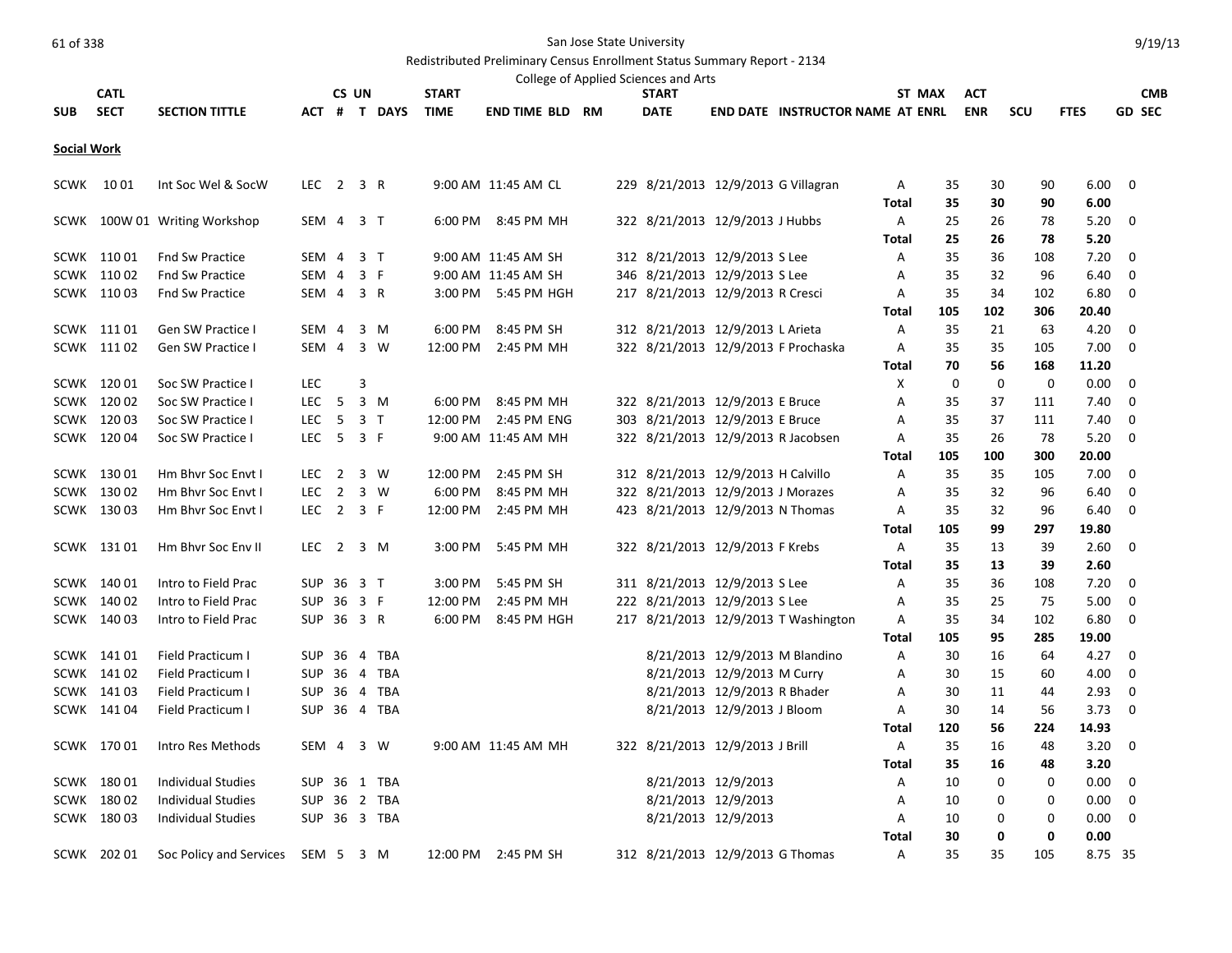|            | <b>CATL</b> |                         |              | CS UN |              | <b>START</b> |                        |  | College of Applied Sciences and Arts<br><b>START</b> |                               |                                         |              | ST MAX         | <b>ACT</b>  |            |             |                | <b>CMB</b>    |
|------------|-------------|-------------------------|--------------|-------|--------------|--------------|------------------------|--|------------------------------------------------------|-------------------------------|-----------------------------------------|--------------|----------------|-------------|------------|-------------|----------------|---------------|
| <b>SUB</b> | <b>SECT</b> | <b>SECTION TITTLE</b>   |              |       | ACT # T DAYS | <b>TIME</b>  | <b>END TIME BLD RM</b> |  | <b>DATE</b>                                          |                               | <b>END DATE INSTRUCTOR NAME AT ENRL</b> |              |                | <b>ENR</b>  | <b>SCU</b> | <b>FTES</b> |                | <b>GD SEC</b> |
|            | SCWK 202 02 | Soc Policy and Services | SEM 5 3 T    |       |              |              | 9:00 AM 11:45 AM SH    |  | 346 8/21/2013 12/9/2013 J McCabe                     |                               |                                         | A            | 35             | 33          | 99         | 8.25 33     |                |               |
|            | SCWK 202 03 | Soc Policy and Services | SEM 5 3 R    |       |              | 12:00 PM     | 2:45 PM SH             |  | 346 8/21/2013 12/9/2013 G Thomas                     |                               |                                         | Α            | 35             | 11          | 33         | 2.75 11     |                |               |
|            | SCWK 202 04 | Soc Policy and Services | SEM 5 3 M    |       |              | 6:00 PM      | 8:45 PM CL             |  |                                                      |                               | 229 8/21/2013 12/9/2013 J Williamson    | Α            | 35             | 35          | 105        | 8.75 35     |                |               |
|            | SCWK 202 05 | Soc Policy and Services | SEM 5 3 W    |       |              |              | 6:00 PM 8:45 PM CL     |  | 229 8/21/2013 12/9/2013 E Gorman                     |                               |                                         | A            | 35             | 24          | 72         | 6.00 24     |                |               |
|            |             |                         |              |       |              |              |                        |  |                                                      |                               |                                         | Total        | 175            | 138         | 414        | 34.50       |                |               |
|            | SCWK 21201  | Hum Be Soc Env I        | SEM 5 3 M    |       |              |              | 9:00 AM 11:45 AM SH    |  | 346 8/21/2013 12/9/2013 Y Maxwell                    |                               |                                         | Α            | 35             | 35          | 105        | 8.75 35     |                |               |
|            | SCWK 212 02 | Hum Be Soc Env I        | SEM 5 3 T    |       |              |              | 3:00 PM 5:45 PM SH     |  | 312 8/21/2013 12/9/2013 S Sen                        |                               |                                         | Α            | 35             | 32          | 96         | 8.00 32     |                |               |
|            | SCWK 212 03 | Hum Be Soc Env I        | SEM 5 3 R    |       |              |              | 9:00 AM 11:45 AM SH    |  | 346 8/21/2013 12/9/2013 Y Maxwell                    |                               |                                         | A            | 35             | 25          | 75         | 6.25 25     |                |               |
|            | SCWK 212 04 | Hum Be Soc Env I        | SEM 5 3 W    |       |              |              | 6:00 PM 8:45 PM SH     |  | 312 8/21/2013 12/9/2013 R Jacobsen                   |                               |                                         | Α            | 35             | 23          | 69         | 5.75 23     |                |               |
|            | SCWK 212 05 | Hum Be Soc Env I        | SEM 5 3 M    |       |              |              | 6:00 PM 8:45 PM BBC    |  | 225 8/21/2013 12/9/2013 F Krebs                      |                               |                                         | Α            | 35             | 22          | 66         | 5.50 22     |                |               |
|            |             |                         |              |       |              |              |                        |  |                                                      |                               |                                         | <b>Total</b> | 175            | 137         | 411        | 34.25       |                |               |
|            | SCWK 220 01 | Trans Gen Prac I        | SEM 5 3 W    |       |              |              | 9:00 AM 11:45 AM SH    |  | 312 8/21/2013 12/9/2013 R Jacobsen                   |                               |                                         | Α            | 35             | 27          | 81         | 6.75 27     |                |               |
|            | SCWK 220 02 | Trans Gen Prac I        | SEM 5 3 W    |       |              |              | 12:00 PM 2:45 PM SH    |  | 345 8/21/2013 12/9/2013 M Reyes                      |                               |                                         | Α            | 35             | 34          | 102        | 8.50 34     |                |               |
|            | SCWK 22003  | Trans Gen Prac I        | <b>SEM</b>   | 3     |              |              |                        |  |                                                      |                               |                                         | Χ            | $\mathbf 0$    | $\mathbf 0$ | 0          | $0.00 \t 0$ |                |               |
|            | SCWK 220 04 | Trans Gen Prac I        | SEM 5 3 W    |       |              | 6:00 PM      | 8:45 PM SH             |  | 345 8/21/2013 12/9/2013 M Reyes                      |                               |                                         | A            | 35             | 32          | 96         | 8.00 32     |                |               |
|            | SCWK 220 05 | Trans Gen Prac I        | SEM 5 3 M    |       |              | 6:00 PM      | 8:45 PM SH             |  |                                                      |                               | 345 8/21/2013 12/9/2013 L Moore-Guerra  | A            | 35             | 33          | 99         | 8.25 33     |                |               |
|            | SCWK 220 06 | Trans Gen Prac I        | SEM 5 3 R    |       |              | 12:00 PM     | 2:45 PM ENG            |  | 303 8/21/2013 12/9/2013 R Cresci                     |                               |                                         | Α            | 35             | 19          | 57         | 4.75 19     |                |               |
|            |             |                         |              |       |              |              |                        |  |                                                      |                               |                                         | Total        | 175            | 145         | 435        | 36.25       |                |               |
|            | SCWK 222 01 | Trans Adv Gen I         | SEM 5        | 3 T   |              | 12:00 PM     | 2:45 PM SH             |  | 346 8/21/2013 12/9/2013 M Reyes                      |                               |                                         | Α            | 35             | 25          | 75         | 6.25 25     |                |               |
|            | SCWK 222 02 | Trans Adv Gen I         | SEM 5 3 M    |       |              | 6:00 PM      | 8:45 PM HB             |  |                                                      |                               | 408 8/21/2013 12/9/2013 B Goldman-Hall  | Α            | 35             | 22          | 66         | 5.50 22     |                |               |
|            |             |                         |              |       |              |              |                        |  |                                                      |                               |                                         | Total        | 70             | 47          | 141        | 11.75       |                |               |
|            | SCWK 224 01 | Pract with Sp Sp        | SEM 5 3 T    |       |              | 6:00 PM      | 8:45 PM BBC            |  | 225 8/21/2013 12/9/2013 M Reyes                      |                               |                                         | A            | 35             | 15          | 45         | 3.75 15     |                |               |
|            |             |                         |              |       |              |              |                        |  |                                                      |                               |                                         | <b>Total</b> | 35             | 15          | 45         | 3.75        |                |               |
|            | SCWK 230 01 | Soc W Pract I           | SUP 23 4 TBA |       |              |              |                        |  |                                                      | 8/21/2013 12/9/2013 L Chin    |                                         | Α            | 35             | 18          | 72         | 6.00 18     |                |               |
|            | SCWK 230 02 | Soc W Pract I           | SUP 23 4 TBA |       |              |              |                        |  |                                                      | 8/21/2013 12/9/2013 B Tavera  |                                         | Α            | 30             | 16          | 64         | 5.33 16     |                |               |
|            | SCWK 230 03 | Soc W Pract I           | SUP 23 4 TBA |       |              |              |                        |  |                                                      | 8/21/2013 12/9/2013 J Jackson |                                         | Α            | 30             | 13          | 52         | 4.33 13     |                |               |
|            | SCWK 230 04 | Soc W Pract I           | SUP 23 4 TBA |       |              |              |                        |  |                                                      |                               | 8/21/2013 12/9/2013 A Fimbres-Windley   | A            | 30             | 13          | 52         | 4.33 13     |                |               |
|            | SCWK 230 05 | Soc W Pract I           | SUP 23 4 TBA |       |              |              |                        |  |                                                      | 8/21/2013 12/9/2013 B Watkins |                                         | Α            | 30             | 15          | 60         | 5.00 15     |                |               |
|            | SCWK 230 06 | Soc W Pract I           | SUP 23 4 TBA |       |              |              |                        |  |                                                      | 8/21/2013 12/9/2013 R Ghezzi  |                                         | A            | 30             | 13          | 52         | 4.33 13     |                |               |
|            | SCWK 230 07 | Soc W Pract I           | SUP 23 4 TBA |       |              |              |                        |  |                                                      | 8/21/2013 12/9/2013 V Smith   |                                         | A            | 30             | 13          | 52         | 4.33 13     |                |               |
|            | SCWK 230 08 | Soc W Pract I           | SUP 23 4 TBA |       |              |              |                        |  |                                                      | 8/21/2013 12/9/2013 M Curry   |                                         | A            | 30             | 14          | 56         | 4.67 14     |                |               |
|            | SCWK 230 09 | Soc W Pract I           | SUP 23 4 TBA |       |              |              |                        |  |                                                      |                               | 8/21/2013 12/9/2013 M Blandino          | A            | 30             | 14          | 56         | 4.67 14     |                |               |
|            | SCWK 230 10 | Soc W Pract I           | SUP 23 4 TBA |       |              |              |                        |  |                                                      | 8/21/2013 12/9/2013 L Alvarez |                                         | Α            | 30             | 12          | 48         | 4.00 12     |                |               |
|            | SCWK 230 11 | Soc W Pract I           | SUP 23 4 TBA |       |              |              |                        |  |                                                      |                               | 8/21/2013 12/9/2013 J Hundemer          | Α            | $\overline{4}$ | 4           | 16         | 1.33        | $\overline{4}$ |               |
|            |             |                         |              |       |              |              |                        |  |                                                      |                               |                                         | Total        | 309            | 145         | 580        | 48.33       |                |               |
|            | SCWK 232 01 | Soc W Pract III         | SUP 23 5 TBA |       |              |              |                        |  |                                                      | 8/21/2013 12/9/2013 L Chin    |                                         | A            | 35             | 11          | 55         | 4.58 11     |                |               |
|            | SCWK 232 02 | Soc W Pract III         | SUP 23 5 TBA |       |              |              |                        |  |                                                      | 8/21/2013 12/9/2013 B Tavera  |                                         | A            | 35             | 10          | 50         | 4.17 10     |                |               |
|            | SCWK 232 03 | Soc W Pract III         | SUP 23 5 TBA |       |              |              |                        |  |                                                      | 8/21/2013 12/9/2013 J Jackson |                                         | A            | 35             | 12          | 60         | 5.00 12     |                |               |
|            | SCWK 232 04 | Soc W Pract III         | SUP 23 5 TBA |       |              |              |                        |  |                                                      |                               | 8/21/2013 12/9/2013 A Fimbres-Windley   | A            | 35             | 16          | 80         | 6.67 16     |                |               |
|            | SCWK 232 05 | Soc W Pract III         | SUP 23 5 TBA |       |              |              |                        |  |                                                      | 8/21/2013 12/9/2013 B Watkins |                                         | A            | 35             | 14          | 70         | 5.83 14     |                |               |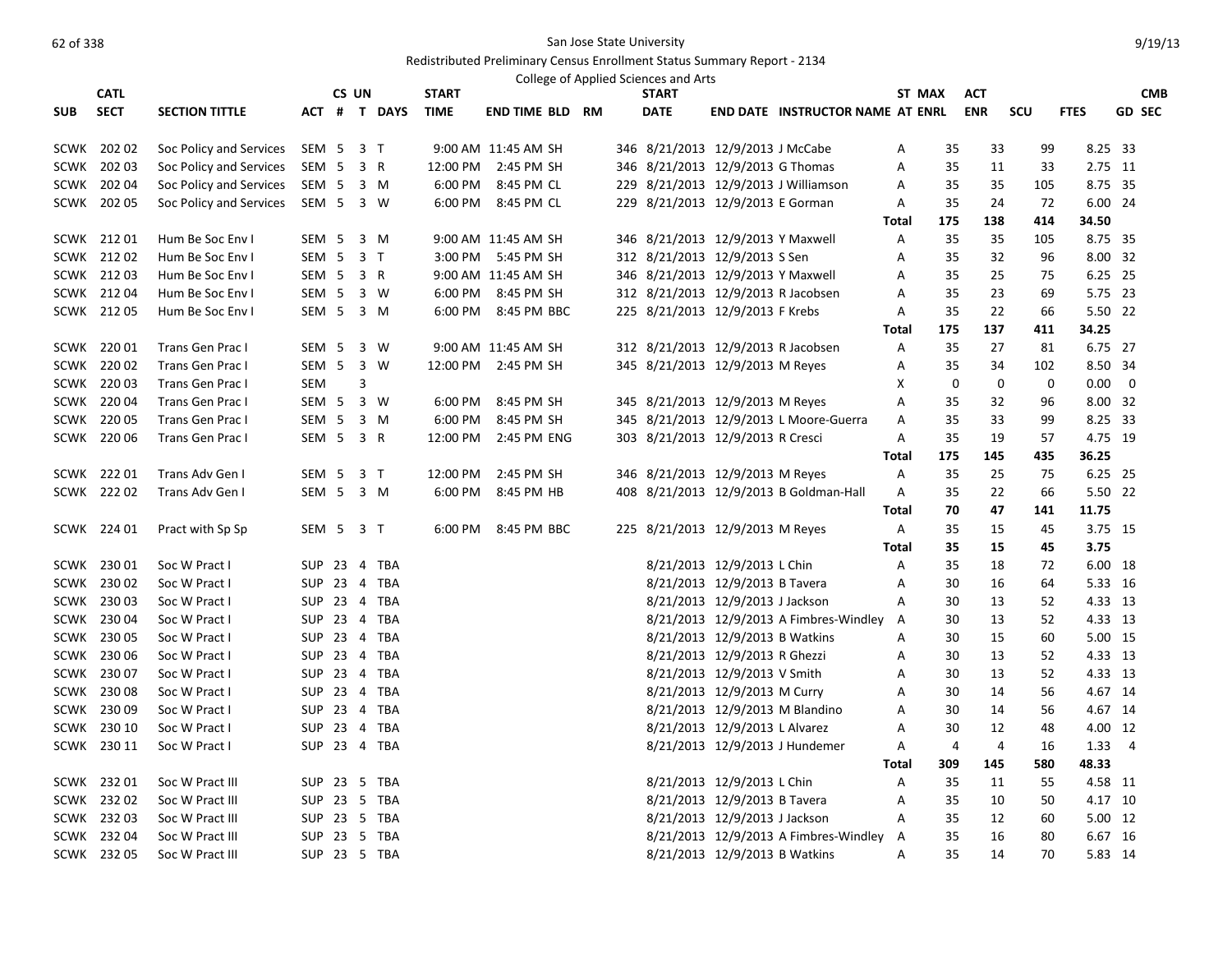|            | <b>CATL</b> |                           |                  | CS UN      |              | <b>START</b> |                        | College of Applied Sciences and Arts<br><b>START</b> |                               |                                           |              | ST MAX       | <b>ACT</b>  |             |                   |                         | <b>CMB</b> |
|------------|-------------|---------------------------|------------------|------------|--------------|--------------|------------------------|------------------------------------------------------|-------------------------------|-------------------------------------------|--------------|--------------|-------------|-------------|-------------------|-------------------------|------------|
| <b>SUB</b> | <b>SECT</b> | <b>SECTION TITTLE</b>     |                  |            | ACT # T DAYS | <b>TIME</b>  | <b>END TIME BLD RM</b> | <b>DATE</b>                                          |                               | <b>END DATE INSTRUCTOR NAME AT ENRL</b>   |              |              | <b>ENR</b>  | scu         | <b>FTES</b>       | <b>GD SEC</b>           |            |
|            |             |                           |                  |            |              |              |                        |                                                      |                               |                                           |              |              |             |             |                   |                         |            |
|            | SCWK 232 06 | Soc W Pract III           |                  |            | SUP 23 5 TBA |              |                        |                                                      | 8/21/2013 12/9/2013 R Ghezzi  |                                           | A            | 35           | 17          | 85          | 7.08 17           |                         |            |
|            | SCWK 232 07 | Soc W Pract III           |                  |            | SUP 23 5 TBA |              |                        |                                                      | 8/21/2013 12/9/2013 V Smith   |                                           | A            | 35           | 10          | 50          | 4.17 10           |                         |            |
|            | SCWK 232 08 | Soc W Pract III           |                  |            | SUP 23 5 TBA |              |                        |                                                      | 8/21/2013 12/9/2013 R Bhader  |                                           | Α            | 35           | 15          | 75          | 6.25 15           |                         |            |
|            | SCWK 232 09 | Soc W Pract III           | <b>SUP</b>       | 5          |              |              |                        |                                                      |                               |                                           | Χ            | 0            | 0           | 0           | 0.00              | $\overline{\mathbf{0}}$ |            |
|            | SCWK 232 10 | Soc W Pract III           |                  |            | SUP 23 5 TBA |              |                        |                                                      | 8/21/2013 12/9/2013 L Alvarez |                                           | Α            | 35           |             | 6<br>30     | 2.50              | 6                       |            |
|            | SCWK 232 11 | Soc W Pract III           |                  |            | SUP 23 3 TBA |              |                        |                                                      | 8/21/2013 12/9/2013 L Alvarez |                                           | Α            | 35           | 9           | 27          | 2.25              | 9                       |            |
|            |             |                           |                  |            |              |              |                        |                                                      |                               |                                           | Total        | 350          | 120         | 582         | 48.50             |                         |            |
| SCWK       | 240 01      | Res Method & Des          | SEM              | 3          |              |              |                        |                                                      |                               |                                           | Χ            | 0            | $\mathbf 0$ | 0           | 0.00              | 0                       |            |
|            | SCWK 240 02 | Res Method & Des          | SEM <sub>5</sub> |            | $3 \quad W$  |              | 9:00 AM 11:45 AM SH    | 346 8/21/2013 12/9/2013 P Lee                        |                               |                                           | A            | 35           | 34          | 102         | 8.50 34           |                         |            |
|            | SCWK 240 03 | Res Method & Des          | SEM 5            |            | 3 F          |              | 12:00 PM 2:45 PM SH    |                                                      |                               | 312 8/21/2013 12/9/2013 K Lemon Osterling | Α            | 35           | 27          | 81          | 6.75 27           |                         |            |
|            | SCWK 240 04 | Res Method & Des          | SEM 5            |            | $3 \, M$     |              | 6:00 PM 8:45 PM CCB    | 101 8/21/2013 12/9/2013 C Ferguson                   |                               |                                           | Α            | 35           | 24          | 72          | 6.00 24           |                         |            |
|            | SCWK 240 05 | Res Method & Des          | SEM 5            |            | 3 W          | 6:00 PM      | 8:45 PM CCB            | 101 8/21/2013 12/9/2013 F Prochaska                  |                               |                                           | Α            | 35           | 25          | 75          | 6.25 25           |                         |            |
|            | SCWK 240 06 | Res Method & Des          | SEM <sub>5</sub> |            | 3 W          | 3:00 PM      | 5:45 PM BBC            |                                                      |                               | 225 8/21/2013 12/9/2013 K Lemon Osterling | Α            | 35           | 35          | 105         | 8.75 35           |                         |            |
|            |             |                           |                  |            |              |              |                        |                                                      |                               |                                           | Total        | 175          | 145         | 435         | 36.25             |                         |            |
|            | SCWK 25101  | Soc Wk W Aging Pop        | SEM 5            |            | $3 \, M$     | 6:00 PM      | 8:45 PM CL             | 238 8/21/2013 12/9/2013 S Diwan                      |                               |                                           | Α            | 35           | 13          | 39          |                   | 3.25 13 C               |            |
| GERO       | 25101       | Soc Wk W Aging Pop        | SEM 5            |            | 3 M          |              | 6:00 PM 8:45 PM CL     | 238 8/21/2013 12/9/2013 S Diwan                      |                               |                                           | Α            | $\mathbf 0$  | $\mathbf 0$ | $\mathbf 0$ | 0.00 <sub>1</sub> | 0 <sup>C</sup>          |            |
|            |             |                           |                  |            |              |              |                        |                                                      |                               |                                           | Total        | 35           | 13          | 39          | 3.25              |                         |            |
|            | SCWK 26101  | Dir Pract Children        | SEM 5            |            | 3 M          |              | 9:00 AM 11:45 AM MH    | 322 8/21/2013 12/9/2013 L Arieta                     |                               |                                           | Α            | 35           | 19          | 57          | 4.75 19           |                         |            |
|            |             |                           |                  |            |              |              |                        |                                                      |                               |                                           | Total        | 35           | 19          | 57          | 4.75              |                         |            |
|            | SCWK 262 01 | Soc W Prac Addles         | SEM 5            |            | $3 \, M$     |              | 9:00 AM 11:45 AM SH    |                                                      |                               | 312 8/21/2013 12/9/2013 B Goldman-Hall    | Α            | 35           | 34          | 102         | 8.50 34           |                         |            |
|            | SCWK 262 02 | Soc W Prac Addles         |                  | SEM 5 3 T  |              |              | 6:00 PM 8:45 PM SH     | 312 8/21/2013 12/9/2013 B Tamayo                     |                               |                                           | Α            | 35           | 10          | 30          | 2.50 10           |                         |            |
|            |             |                           |                  |            |              |              |                        |                                                      |                               |                                           | Total        | 70           | 44          | 132         | 11.00             |                         |            |
|            | SCWK 263 01 | SW and Law                | SEM 5            |            | 3 M          | 12:00 PM     | 2:45 PM SH             | 345 8/21/2013 12/9/2013 E Bruce                      |                               |                                           | Α            | 35           | 32          | 96          | 8.00 32           |                         |            |
|            | SCWK 26302  | SW and Law                | SEM <sub>5</sub> |            | 3 T          | 6:00 PM      | 8:45 PM CL             | 229 8/21/2013 12/9/2013 E Bruce                      |                               |                                           | Α            | 35           | 18          | 54          | 4.50 18           |                         |            |
|            |             |                           |                  |            |              |              |                        |                                                      |                               |                                           | Total        | 70           | 50          | 150         | 12.50             |                         |            |
|            | SCWK 28101  | Soc W in H/MH             | SEM 5            |            | 3 M          | 12:00 PM     | 2:45 PM SH             | 346 8/21/2013 12/9/2013 M Conroy                     |                               |                                           | Α            | 35           | 43          | 129         | 10.75 43          |                         |            |
|            | SCWK 28102  | Soc W in H/MH             | SEM <sub>5</sub> |            | 3 M          |              | 6:00 PM 8:45 PM CL     | 234 8/21/2013 12/9/2013 M Conroy                     |                               |                                           | A            | 35           | 38          | 114         | 9.50 38           |                         |            |
|            |             |                           |                  |            |              |              |                        |                                                      |                               |                                           | Total        | 70           | 81          | 243         | 20.25             |                         |            |
|            | SCWK 283 01 | <b>Pharmco for Scwkrs</b> |                  | SEM 5 3 T  |              |              | 6:00 PM 8:45 PM SH     | 345 8/21/2013 12/9/2013 N Thomas                     |                               |                                           | Α            | 35           | 35          | 105         | 8.75 35           |                         |            |
|            |             |                           |                  |            |              |              |                        |                                                      |                               |                                           | <b>Total</b> | 35           | 35          | 105         | 8.75              |                         |            |
| SCWK       | 298 01      | Special Study             |                  | SUP 25 3 M |              | 3:00 PM      | 5:45 PM HGH            | 227 8/21/2013 12/9/2013 L Drabble                    |                               |                                           | Α            | $\mathbf{1}$ | 16          | 48          | 4.00 16           |                         |            |
| SCWK       | 298 02      | Special Study             |                  | SUP 25 3 M |              | 3:00 PM      | 5:45 PM HGH            | 120 8/21/2013 12/9/2013 M Han                        |                               |                                           | Α            | 10           | 15          | 45          | 3.75 15           |                         |            |
| SCWK       | 298 03      | Special Study             |                  | SUP 25 3 M |              | 3:00 PM      | 5:45 PM                |                                                      | 8/21/2013 12/9/2013 S Sen     |                                           | A            | 12           | 14          | 42          | 3.50 14           |                         |            |
| SCWK       | 298 04      | Special Study             |                  | SUP 25 3 M |              | 3:00 PM      | 5:45 PM HGH            | 221 8/21/2013 12/9/2013 S Diwan                      |                               |                                           | A            | 6            | 14          | 42          | 3.50 14           |                         |            |
| SCWK       | 298 05      | Special Study             |                  | SUP 25 3 T |              | 3:00 PM      | 5:45 PM HGH            | 227 8/21/2013 12/9/2013 A D'Andrade                  |                               |                                           | A            | 3            | 15          | 45          | 3.75 15           |                         |            |
| SCWK       | 298 06      | Special Study             |                  | SUP 25 3 T |              | 3:00 PM      | 5:45 PM HGH            |                                                      |                               | 221 8/21/2013 12/9/2013 K Lemon Osterling | A            | 4            | 15          | 45          | 3.75 15           |                         |            |
|            | SCWK 298 07 | Special Study             | SUP              | 3          |              |              |                        |                                                      |                               |                                           | Х            | 0            | $\mathbf 0$ | 0           | 0.00              | $\overline{\mathbf{0}}$ |            |
|            | SCWK 298 08 | Special Study             |                  | SUP 25 3 T |              | 3:00 PM      | 5:45 PM CL             | 125 8/21/2013 12/9/2013 E Gorman                     |                               |                                           | Α            | 15           | 16          | 48          | 4.00 16           |                         |            |
| SCWK       | 298 09      | Special Study             | <b>SUP</b>       | 4          |              |              |                        |                                                      |                               |                                           | Х            | $\Omega$     | $\Omega$    | 0           | 0.00              | 0                       |            |
|            | SCWK 298 10 | Special Study             |                  | SUP 25 3 M |              |              | 3:00 PM 5:45 PM        |                                                      |                               | 8/21/2013 12/9/2013 C Ferguson            | A            | 12           | 12          | 36          | 3.00 12           |                         |            |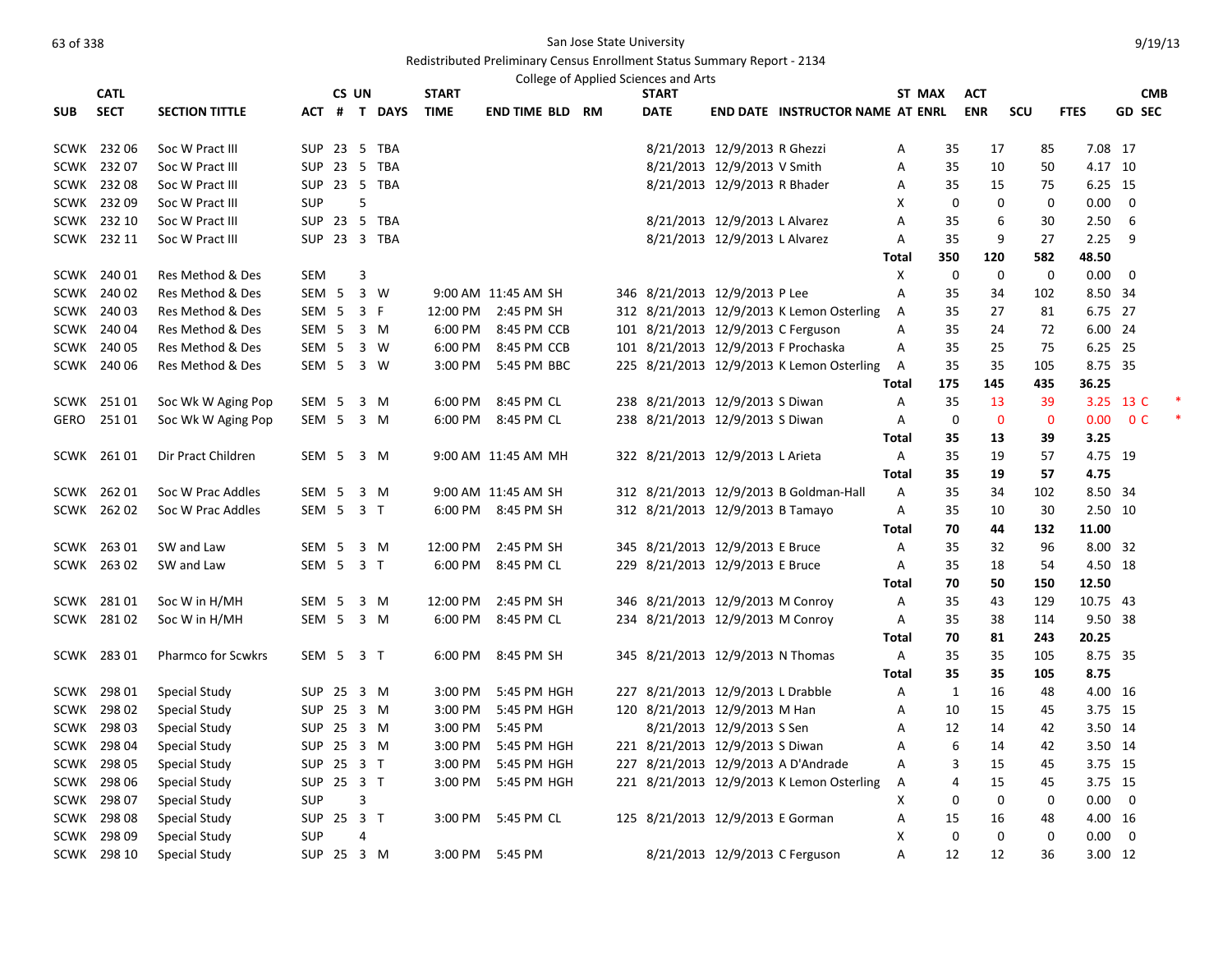| 64 of 338  |             | San Jose State University<br>Redistributed Preliminary Census Enrollment Status Summary Report - 2134 |                                      |       |             |              |                     |    |              |                 |                                |        |            | 9/19/13 |             |               |
|------------|-------------|-------------------------------------------------------------------------------------------------------|--------------------------------------|-------|-------------|--------------|---------------------|----|--------------|-----------------|--------------------------------|--------|------------|---------|-------------|---------------|
|            |             |                                                                                                       |                                      |       |             |              |                     |    |              |                 |                                |        |            |         |             |               |
|            |             |                                                                                                       | College of Applied Sciences and Arts |       |             |              |                     |    |              |                 |                                |        |            |         |             |               |
|            | <b>CATL</b> |                                                                                                       |                                      | CS UN |             | <b>START</b> |                     |    | <b>START</b> |                 |                                | ST MAX | <b>ACT</b> |         |             | <b>CMB</b>    |
| <b>SUB</b> | <b>SECT</b> | <b>SECTION TITTLE</b>                                                                                 | ACT                                  | #     | <b>DAYS</b> | TIME         | <b>END TIME BLD</b> | RM | <b>DATE</b>  | <b>END DATE</b> | <b>INSTRUCTOR NAME AT ENRL</b> |        | <b>ENR</b> | scu     | <b>FTES</b> | <b>GD SEC</b> |
|            |             |                                                                                                       |                                      |       |             |              |                     |    |              |                 | Total                          | 63     | 117        | 351     | 29.25       |               |
|            |             |                                                                                                       |                                      |       |             |              |                     |    |              |                 | <b>Social Work Total</b>       | 2612   | 1844       | 5955    | 465.67      |               |